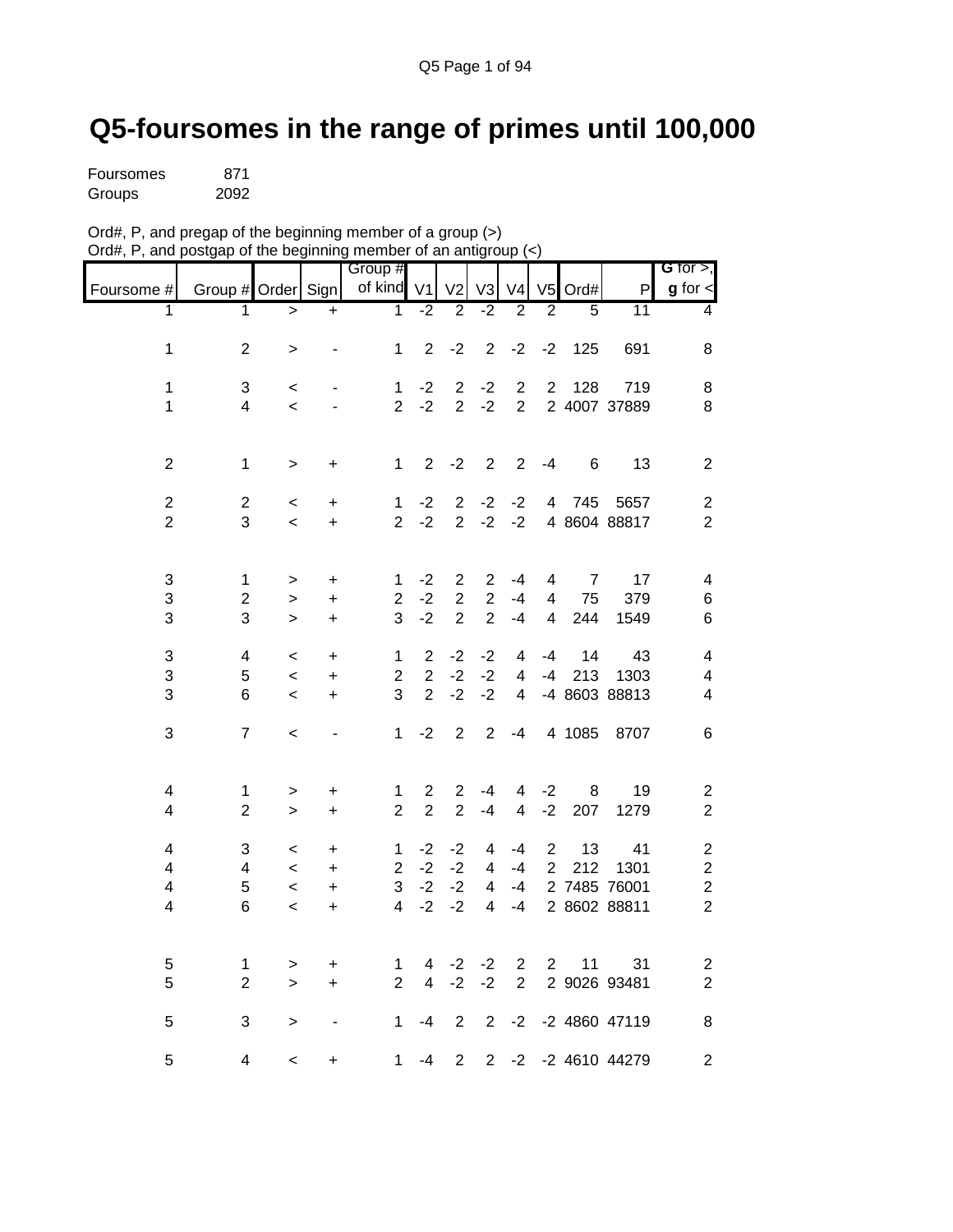|                                                    |                                              |                               |                                   | Group #                             |                                                    |                                       |                                       |                                       |                                  |            |                                      | G for $>$ ,                                                 |
|----------------------------------------------------|----------------------------------------------|-------------------------------|-----------------------------------|-------------------------------------|----------------------------------------------------|---------------------------------------|---------------------------------------|---------------------------------------|----------------------------------|------------|--------------------------------------|-------------------------------------------------------------|
| Foursome #                                         | Group # Order Sign                           |                               |                                   | of kind V1                          |                                                    | V <sub>2</sub>                        | V <sub>3</sub>                        | V <sub>4</sub>                        |                                  | $V5$ Ord#  | P                                    | $g$ for $\lt$                                               |
| 6                                                  | 1                                            | $\, > \,$                     | $\ddot{}$                         | $\mathbf{1}$                        | $-2$                                               | $-2$                                  | $\overline{c}$                        | $\overline{2}$                        | 0                                | 12         | 37                                   | 6                                                           |
| 6                                                  | $\overline{2}$                               | $\,<$                         | $\ddot{}$                         | $\mathbf{1}$                        | $\overline{2}$                                     | $\overline{2}$                        | $-2$                                  | $-2$                                  | $\mathbf 0$                      | 392        | 2693                                 | 6                                                           |
| $\overline{7}$<br>$\overline{7}$<br>$\overline{7}$ | 1<br>$\overline{c}$<br>3                     | $\, > \,$<br>$\geq$<br>$\geq$ | $\mathbf +$<br>$\ddot{}$<br>$\pm$ | 1<br>$\overline{2}$<br>3            | $\overline{2}$<br>$\overline{2}$<br>$\overline{2}$ | 2<br>$\overline{2}$<br>$\overline{2}$ | 0<br>0<br>0                           | $-4$<br>$-4$<br>$-4$                  | 4<br>4                           | 14<br>552  | 43<br>4003<br>4 2931 26713           | $\overline{c}$<br>$\overline{\mathbf{c}}$<br>$\overline{2}$ |
| $\overline{7}$                                     | $\overline{4}$                               | $\,<$                         | $\ddot{}$                         | $\mathbf{1}$                        | $-2$                                               | $-2$                                  | $\pmb{0}$                             | $\overline{4}$                        | $-4$                             | 113        | 617                                  | $\overline{2}$                                              |
| 8<br>8<br>8                                        | $\mathbf{1}$<br>$\overline{\mathbf{c}}$<br>3 | ><br>$\, > \,$<br>$\geq$      | +<br>$\ddot{}$<br>$\ddot{}$       | 1<br>$\overline{2}$<br>3            | $\overline{2}$<br>$\overline{2}$<br>$\overline{2}$ | 0<br>0<br>$\mathbf 0$                 | -4<br>$-4$<br>$-4$                    | 4<br>$\overline{4}$<br>$\overline{4}$ | $-2$                             | 15         | 47<br>-2 1702 14537<br>-2 4349 41597 | $\overline{\mathcal{A}}$<br>4<br>4                          |
| 9<br>$\boldsymbol{9}$<br>9                         | 1<br>$\boldsymbol{2}$<br>3                   | $\,>$<br>$\,>$<br>$\geq$      | +<br>$\ddot{}$<br>$\ddot{}$       | $\mathbf{1}$<br>$\overline{2}$<br>3 | 0<br>0<br>$\overline{0}$                           | $-4$<br>$-4$<br>$-4$                  | 4<br>$\overline{4}$<br>$\overline{4}$ | $-2$<br>$-2$<br>$-2$                  | $-2$<br>$-2$                     | 16<br>56   | 53<br>263<br>-2 1703 14543           | 6<br>6<br>6                                                 |
| 9<br>9                                             | 4<br>5                                       | $\,<\,$<br>$\,<$              | +<br>$\ddot{}$                    | $\mathbf{1}$<br>$\overline{2}$      | 0<br>$\mathbf 0$                                   | 4<br>$\overline{4}$                   | $-4$<br>$-4$                          | $\overline{c}$<br>$\overline{2}$      | $\overline{2}$                   | 630        | 4657<br>2 7065 71347                 | 6<br>6                                                      |
| 10                                                 | $\mathbf{1}$                                 | $\, >$                        | +                                 | $\mathbf 1$                         | $-4$                                               | $\overline{4}$                        | $-2$                                  | $-2$                                  | $\overline{4}$                   | 17         | 59                                   | 6                                                           |
| 10                                                 | $\overline{2}$                               | $\,<$                         | +                                 | $\mathbf{1}$                        | $\overline{4}$                                     | $-4$                                  | $\overline{2}$                        | $\overline{2}$                        | $-4$                             | 257        | 1621                                 | 6                                                           |
| 10<br>10                                           | 3<br>4                                       | $\,<\,$<br>$\,<$              |                                   | 1<br>$\overline{2}$                 | $-4$<br>$-4$                                       | 4<br>$\overline{4}$                   | $-2$<br>$-2$                          | $-2$<br>$-2$                          | 4<br>$\overline{\mathbf{4}}$     | 136<br>977 | 769<br>7699                          | 4<br>4                                                      |
| 11                                                 | 1                                            | $\,$                          | +                                 | $\mathbf{1}$                        | $\overline{4}$                                     | $-2$                                  | $-2$                                  | $\overline{4}$                        | $-2$                             | 18         | 61                                   | $\overline{\mathbf{c}}$                                     |
| 11<br>11                                           | $\overline{2}$<br>3                          | $\prec$<br>$\prec$            | $\ddot{}$<br>$+$                  | $\overline{1}$<br>$\overline{2}$    | $-4$<br>$-4$                                       | $\overline{2}$<br>$\overline{2}$      | $\overline{2}$<br>$\overline{2}$      | $-4$<br>$-4$                          | $\overline{2}$<br>$\overline{2}$ | 256<br>545 | 1619<br>3929                         | $\overline{\mathbf{c}}$<br>$\overline{2}$                   |
| 11                                                 | $\overline{4}$                               | $\prec$                       | $\overline{\phantom{a}}$          |                                     |                                                    |                                       |                                       | $1 \t4 \t-2 \t-2 \t4 \t-2$            |                                  | 135        | 761                                  | 8                                                           |
| 12<br>12                                           | $\mathbf 1$<br>$\overline{2}$                | $\geq$<br>$\geq$              | $+$<br>$+$                        | $\mathbf{1}$<br>$2^{\circ}$         | $-2$                                               | $-2 -2$<br>$-2$                       |                                       | $4 -2$                                | $2^{\circ}$                      | 4 -2 2 19  | 67<br>352 2377                       | 6<br>6                                                      |
| 12                                                 | 3                                            | $\, > \,$                     | $\blacksquare$                    |                                     | $1\quad 2$                                         |                                       |                                       |                                       |                                  |            | 2 -4 2 -2 2900 26399                 | 6                                                           |
| 12                                                 | 4                                            | $\,<\,$                       | $\overline{\phantom{a}}$          |                                     |                                                    |                                       |                                       |                                       |                                  |            | 1 -2 -2 4 -2 2 4491 42961            | 6                                                           |

Ord#, P, and pregap of the beginning member of a group (>) Ord#, P, and postgap of the beginning member of an antigroup (<)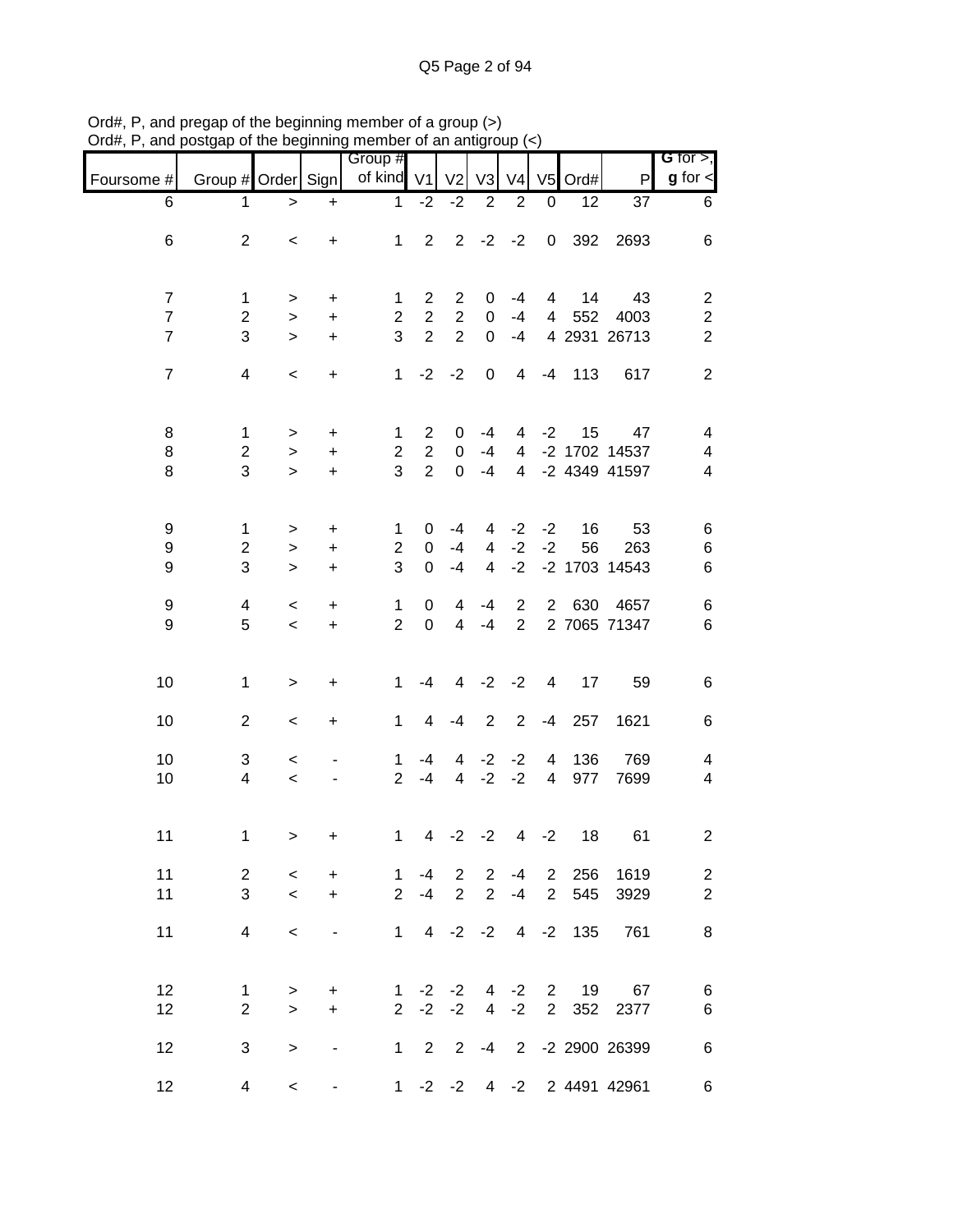|            |                               |                          |                          | Group #                          |                                |                                  |                               |                                  |              |                    |                                        | G for $>$ ,                      |
|------------|-------------------------------|--------------------------|--------------------------|----------------------------------|--------------------------------|----------------------------------|-------------------------------|----------------------------------|--------------|--------------------|----------------------------------------|----------------------------------|
| Foursome # | Group # Order Sign            |                          |                          | of kind V1                       |                                |                                  | V2 V3                         |                                  |              | V4 V5 Ord#         | $\mathsf{P}$                           | $g$ for $\lt$                    |
| 13         | $\mathbf 1$                   | >                        | $\ddot{}$                | $\mathbf 1$                      | $\overline{4}$                 | $-2$                             | $\overline{2}$                | $\overline{2}$                   | -4           | 21                 | 73                                     | $\overline{c}$                   |
| 13         | $\overline{2}$                | $\geq$                   | $\ddot{}$                | $\overline{2}$                   | $\overline{4}$                 | $-2$                             | $\overline{2}$                | $\overline{2}$                   | $-4$         | 84                 | 433                                    | $\overline{2}$                   |
| 13         | 3                             | $\,<\,$                  | $\ddot{}$                | $\mathbf{1}$                     | -4                             | 2                                | $-2$                          | $-2$                             |              |                    | 4 8885 91967                           | 2                                |
|            |                               |                          |                          |                                  |                                |                                  |                               |                                  |              |                    |                                        |                                  |
| 14         | 1                             | >                        | $\ddot{}$                | 1                                | $-2$                           | $\overline{2}$                   | $\overline{2}$<br>$2^{\circ}$ | $-4$<br>$-4$                     | $-2$         | 22                 | 79                                     | 6                                |
| 14         | $\overline{2}$                | $\geq$                   | $\ddot{}$                | $\overline{2}$                   | $-2$                           | $\overline{2}$                   |                               |                                  | $-2$         | 85                 | 439                                    | 6                                |
| 14         | 3                             | $\,<$                    | $\ddot{}$                | 1                                |                                |                                  | $2 -2 -2$                     |                                  |              |                    | 4 2 2403 21401                         | 6                                |
| 15         | $\mathbf{1}$                  | $\, > \,$                | $\ddot{}$                | $\mathbf{1}$                     | $\mathbf{2}$                   | $\overline{2}$                   | -4                            | $-2$                             | $\mathbf{2}$ | 23                 | 83                                     | 4                                |
| 15         | $\overline{2}$                | $\geq$                   | $\ddot{}$                | $\overline{2}$                   | $\overline{2}$                 | $\overline{2}$                   | $-4$                          | $-2$                             | 2            | 86                 | 443                                    | 4                                |
| 15         | 3                             | $\geq$                   | $\overline{\phantom{a}}$ | $\mathbf{1}$                     | $-2$                           | $-2$                             | $\overline{4}$                |                                  |              |                    | 2 -2 9288 96451                        | 8                                |
| 15         | 4                             | $\prec$                  | $\ddot{}$                | 1                                |                                | $-2 -2$                          |                               |                                  |              |                    | 4 2 -2 9169 95107                      | $\overline{4}$                   |
|            |                               |                          |                          |                                  |                                |                                  |                               |                                  |              |                    |                                        |                                  |
| 16         | $\mathbf{1}$                  | $\, >$                   | $\ddot{}$                | 1                                | $\mathbf{2}$                   |                                  | $-4 -2$                       |                                  | $2 -2$       | 24                 | 89                                     | 6                                |
| 16         | $\overline{2}$                | $\,<$                    | $\ddot{}$                |                                  | $1 -2$                         | $\overline{4}$                   |                               | $2 -2$                           |              |                    | 2 2204 19441                           | 6                                |
|            |                               |                          |                          |                                  |                                |                                  |                               |                                  |              |                    |                                        |                                  |
| 17         | $\mathbf 1$                   | $\,>$                    | $\ddot{}$                | $\mathbf{1}$                     |                                | $-4 -2$                          |                               | $2 -2 2$                         |              | 25                 | 97                                     | 8                                |
| 17<br>17   | $\overline{2}$<br>3           | $\,<\,$<br>$\,<$         | $\ddot{}$<br>$\ddot{}$   | 1<br>$\overline{2}$              | 4<br>$\overline{4}$            | $\overline{2}$<br>$\overline{2}$ | $-2$<br>$-2$                  | $\overline{2}$<br>$\overline{2}$ |              |                    | -2 2203 19433<br>-2 4563 43793         | 8<br>8                           |
|            |                               |                          |                          |                                  |                                |                                  |                               |                                  |              |                    |                                        |                                  |
| 18         | 1                             | >                        | +                        | $\mathbf 1$                      | $-2$                           | $\overline{2}$                   | $-2$                          | 2                                | 10           | 26                 | 101                                    | 4                                |
| 18         | $\overline{2}$                | $\geq$                   | $\ddot{}$                | $\overline{2}$                   | $-2$                           | $\overline{2}$                   | $-2$                          | $\overline{2}$                   |              |                    | 10 1867 16061                          | 4                                |
| 18         | 3                             | $\prec$                  |                          | + 1 2 -2 2 -2 -10 2202 19429     |                                |                                  |                               |                                  |              |                    |                                        | $\overline{4}$                   |
|            |                               |                          |                          |                                  |                                |                                  |                               |                                  |              |                    |                                        |                                  |
| 19<br>19   | $\mathbf 1$<br>$\overline{2}$ | $\, > \,$<br>$\geq$      | $+$<br>$+$               | $\overline{1}$<br>$\overline{2}$ | $\mathbf{2}$<br>$\overline{2}$ | $-2$<br>$-2$                     |                               |                                  |              |                    | 2 10 -10 27 103<br>2 10 -10 1868 16063 | $\overline{c}$<br>$\overline{2}$ |
|            |                               |                          |                          |                                  |                                |                                  |                               |                                  |              |                    |                                        |                                  |
| 20         | $\mathbf 1$                   | >                        | $\ddot{}$                |                                  |                                |                                  |                               |                                  |              | 1 -2 2 10 -10 2 28 | 107                                    | $\overline{\mathcal{A}}$         |
| 20         | $\overline{2}$                | $\geq$                   | $+$                      | 2 <sup>1</sup>                   | $-2$                           |                                  |                               |                                  |              |                    | 2 10 -10 2 1869 16067                  | $\overline{4}$                   |
| 20         | 3                             | >                        | $\blacksquare$           | $1 \quad$                        |                                |                                  |                               |                                  |              |                    | 2 -2 -10 10 -2 3229 29803              | 14                               |
| 20         | $\overline{4}$                | $\overline{\phantom{0}}$ | $\ddot{}$                | 1                                |                                |                                  |                               |                                  |              |                    | 2 -2 -10 10 -2 1041 8293               | $\overline{4}$                   |

Ord#, P, and pregap of the beginning member of a group (>) Ord#, P, and postgap of the beginning member of an antigroup (<)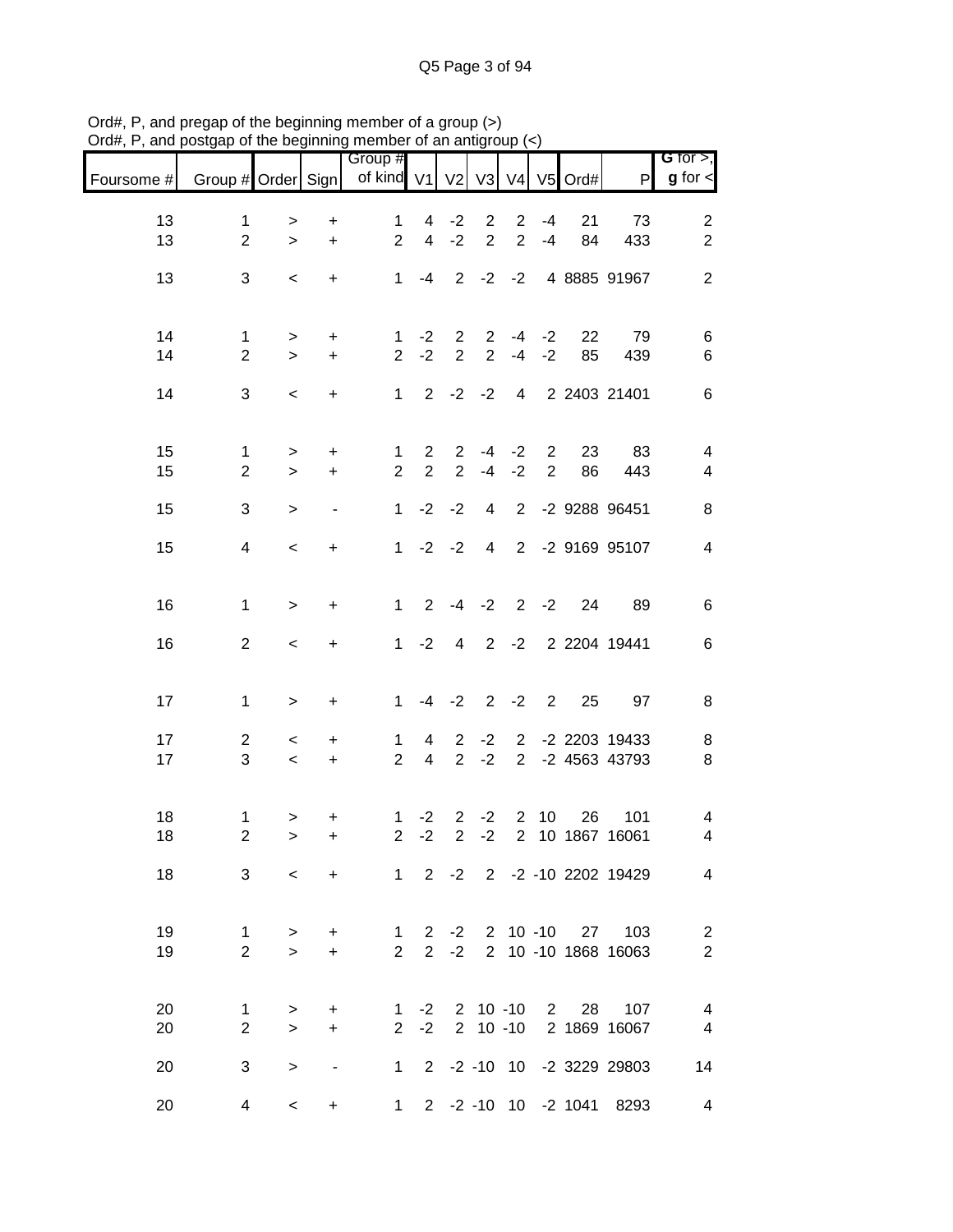|            |                                |                          |                          | Group #                        |                            |                     |                                  |                            |                |                      |                           | G for $>$ ,                      |
|------------|--------------------------------|--------------------------|--------------------------|--------------------------------|----------------------------|---------------------|----------------------------------|----------------------------|----------------|----------------------|---------------------------|----------------------------------|
| Foursome # | Group # Order Sign             |                          |                          | of kind V1 V2 V3 V4 V5 Ord#    |                            |                     |                                  |                            |                |                      | P                         | $g$ for $\leq$                   |
|            |                                |                          |                          |                                |                            |                     |                                  |                            |                |                      |                           |                                  |
| 21         | $\mathbf{1}$                   | $\,>$                    | +                        | 1                              |                            | $2 10 - 10$         |                                  |                            | $2 - 4$        | 29                   | 109                       | $\mathbf{2}$                     |
| 21         | $\overline{2}$                 | $\,<\,$                  | $\ddot{}$                | 1                              |                            |                     |                                  |                            |                |                      | -2 -10 10 -2 4 2415 21521 | $\overline{2}$                   |
|            |                                |                          |                          |                                |                            |                     |                                  |                            |                |                      |                           |                                  |
| 22<br>22   | 1<br>$\overline{2}$            | ><br>$\geq$              | +<br>$\ddot{}$           |                                | $1 10 - 10$<br>$2 10 - 10$ |                     | $\overline{2}$<br>$\overline{2}$ | $-4$<br>$-4$               | 8              | 30                   | 113<br>8 4938 47917       | 4<br>6                           |
| 22         | 3                              | $\, > \,$                | $\overline{\phantom{a}}$ |                                | $1 - 10$ 10                |                     | $-2$                             |                            |                |                      | 4 -8 9120 94559           | 12                               |
|            |                                |                          |                          |                                |                            |                     |                                  |                            |                |                      |                           |                                  |
| 22         | 4                              | $\,<\,$                  | $\ddot{}$                |                                |                            | $1 - 10$ 10         | $-2$                             |                            |                |                      | 4 -8 4577 43987           | $\overline{4}$                   |
| 22         | 5                              | $\,<\,$                  | $\blacksquare$           |                                |                            | $1 10 - 10$         |                                  |                            |                |                      | 2 -4 8 7360 74611         | 12                               |
| 23         | $\mathbf 1$                    |                          | $\ddot{}$                | $\mathbf{1}$                   | $\overline{2}$             | $-4$                | 8                                | -8                         | 4              | 32                   | 131                       | 4                                |
| 23         | $\overline{2}$                 | $\,>$<br>$\geq$          | $\ddot{}$                | $\overline{2}$                 | $\overline{2}$             | $-4$                | 8                                | -8                         | $\overline{4}$ | 170                  | 1013                      | 4                                |
|            |                                |                          |                          |                                |                            |                     |                                  |                            |                |                      |                           |                                  |
| 24<br>24   | $\mathbf{1}$<br>$\overline{2}$ | $\geq$<br>$\geq$         | $\ddot{}$<br>$+$         | $\mathbf{1}$<br>$\overline{2}$ | 8<br>8                     | -8<br>-8            | $\overline{4}$<br>$\overline{4}$ | $\mathbf 0$                | $0 -2$         | 34                   | 139<br>-2 8349 85819      | $\overline{c}$<br>$\mathbf{2}$   |
|            |                                |                          |                          |                                |                            |                     |                                  |                            |                |                      |                           |                                  |
| 24<br>24   | 3<br>$\overline{4}$            | $\,<\,$<br>$\,<$         | $\ddot{}$<br>$\ddot{}$   | $\mathbf{1}$<br>$\overline{2}$ | -8<br>-8                   | 8<br>8              | -4<br>$-4$                       | $\mathbf 0$<br>$\mathbf 0$ | $\overline{2}$ | 43                   | 191<br>2 2930 26711       | $\overline{c}$<br>$\overline{2}$ |
|            |                                |                          |                          |                                |                            |                     |                                  |                            |                |                      |                           |                                  |
| 25<br>25   | 1<br>$\overline{2}$            | ><br>$\geq$              | +<br>$\ddot{}$           | 1<br>$\overline{2}$            | -8<br>-8                   | 4<br>$\overline{4}$ | 0<br>$\mathbf 0$                 | $-2$<br>$-2$               | $\overline{2}$ | 35                   | 149<br>2 8350 85829       | 10<br>10                         |
|            |                                |                          |                          |                                |                            |                     |                                  |                            |                |                      |                           |                                  |
| 25         | 3                              | $\,<\,$                  | $\ddot{}$                | 1                              | 8                          | $-4$                | $\mathbf 0$                      | $2^{\circ}$                | $-2$           | 42                   | 181                       | 10                               |
| 25         | 4                              | $\,<\,$                  |                          | $\mathbf 1$                    | -8                         | 4                   | $\mathsf{O}$                     | $-2$                       |                |                      | 2 2660 23909              | $\overline{\mathbf{c}}$          |
| 26         | $\mathbf{1}$                   | $\geq$                   | $+$                      |                                | 1<br>$\overline{4}$        | $\overline{0}$      | $-2$                             | $2^{\circ}$                |                | 36<br>$\overline{0}$ | 151                       | $\overline{2}$                   |
| 26         | $\overline{2}$                 | >                        | $\overline{\phantom{a}}$ | 1                              | $-4$                       | 0                   | $2^{\circ}$                      | $-2$                       |                |                      | 0 2677 24071              | 10                               |
|            |                                |                          |                          |                                |                            |                     |                                  |                            |                |                      |                           |                                  |
| 26         | 3                              | $\overline{\phantom{a}}$ | $\ddot{}$                | $\mathbf{1}$                   | $-4$                       | $\mathbf 0$         | $\overline{2}$                   | $-2$                       |                | $\overline{0}$<br>41 | 179                       | 2                                |
| 26         | 4                              | $\,<\,$                  | $\overline{\phantom{a}}$ | $\mathbf{1}$                   | $\overline{4}$             | $\mathbf 0$         | $-2$                             | 2                          |                |                      | 0 4901 47533              | 10                               |
|            |                                |                          |                          |                                |                            |                     |                                  |                            |                |                      |                           |                                  |
| 27<br>27   | 1<br>$\overline{2}$            | ><br>$\geq$              | +<br>+                   | 1.<br>$\overline{2}$           | 0<br>0                     | $-4$<br>$-4$        | 8<br>8                           | -8<br>-8                   | $\overline{2}$ | 40                   | 173<br>2 2927 26693       | 6<br>6                           |
| 27         | 3                              | $\geq$                   | $\ddot{}$                | 3                              | $\overline{0}$             | -4                  | 8                                | -8                         |                |                      | 2 6064 60083              | 6                                |

Ord#, P, and pregap of the beginning member of a group (>) Ord#, P, and postgap of the beginning member of an antigroup (<)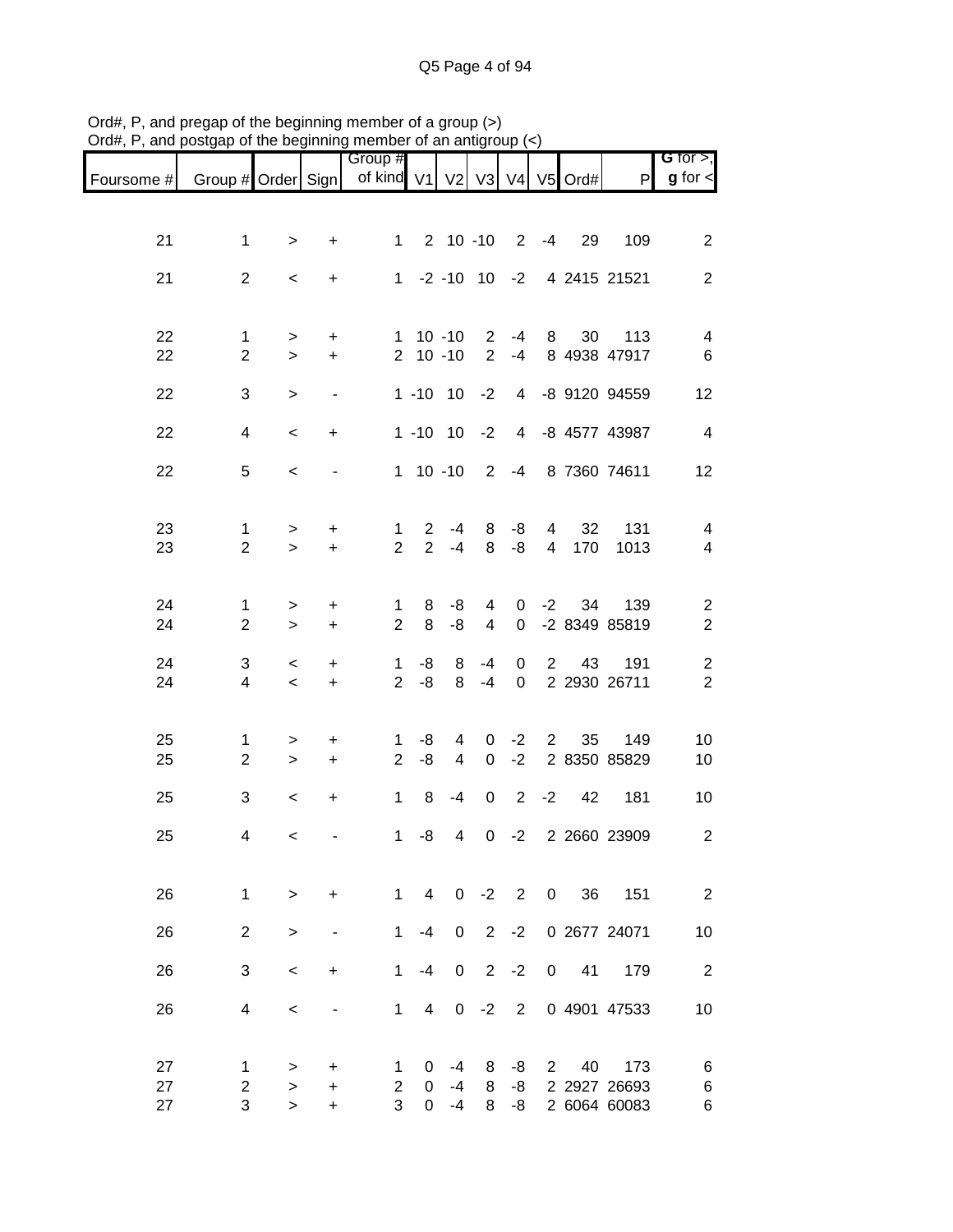|            |                         |              |                        | Group #             |                         |                |                |                                  |                |            |                     | G for $>$ ,     |
|------------|-------------------------|--------------|------------------------|---------------------|-------------------------|----------------|----------------|----------------------------------|----------------|------------|---------------------|-----------------|
| Foursome # | Group # Order Sign      |              |                        | of kind V1          |                         | V <sub>2</sub> | V3             |                                  |                | V4 V5 Ord# | $\mathsf{P}$        | $g$ for $\lt$   |
|            |                         |              |                        |                     |                         |                |                |                                  |                |            |                     |                 |
| 28         | 1                       | $\, > \,$    | +                      | 1                   | $-4$                    | 8              | -8             | $\overline{2}$                   | $-2$           | 41         | 179                 | 6               |
| 28         | $\overline{c}$          | $\, > \,$    | $\ddot{}$              | $\overline{2}$      | $-4$                    | 8              | -8             | $\overline{2}$                   |                | $-2$ 1165  | 9419                | 6               |
| 28         | 3                       | $\,>$        | $\ddot{}$              | 3                   | $-4$                    | 8              | -8             | $\overline{2}$                   |                |            | -2 8740 90239       | 12              |
|            |                         |              |                        |                     |                         |                |                |                                  |                |            |                     |                 |
| 28         | 4                       | $\, > \,$    |                        | 1                   | 4                       | -8             | 8              | $-2$                             |                |            | 2 2228 19687        | 6               |
|            |                         |              |                        |                     |                         |                |                |                                  |                |            |                     |                 |
|            |                         |              |                        |                     |                         |                |                |                                  |                |            |                     |                 |
| 29         | $\mathbf 1$             | $\, > \,$    | +                      | $\mathbf{1}$        | 8                       | -8             |                | $2 -2 10$                        |                | 42         | 181                 | $\overline{2}$  |
| 29         | $\overline{2}$          | $\,<\,$      | +                      | $\mathbf{1}$        | -8                      |                | $8 - 2$        |                                  |                |            | 2 -10 9406 97859    | $\mathbf{2}$    |
|            |                         |              |                        |                     |                         |                |                |                                  |                |            |                     |                 |
|            |                         |              |                        |                     |                         |                |                |                                  |                |            |                     |                 |
| 30         | 1                       | >            | +                      | 1                   | 10                      | 0              | -8             | $-2$                             | $2^{\circ}$    | 46         | 199                 | 2               |
| 30         | $\overline{2}$          | $\geq$       | +                      | $\overline{2}$      | 10                      | 0              | -8             | $-2$                             |                |            | 2 2333 20719        | $\mathbf{2}$    |
|            |                         |              |                        |                     |                         |                |                |                                  |                |            |                     |                 |
|            |                         |              |                        |                     |                         |                |                |                                  |                |            |                     |                 |
| 31<br>31   | 1<br>$\overline{2}$     | ><br>$\geq$  | $\ddot{}$<br>$\ddot{}$ | 1<br>$\overline{2}$ | 0<br>$\mathbf 0$        | -8<br>-8       | $-2$<br>$-2$   | $\overline{2}$<br>$\overline{2}$ | $\mathbf{2}$   | 47         | 211<br>2 2334 20731 | 12<br>12        |
|            |                         |              |                        |                     |                         |                |                |                                  |                |            |                     |                 |
|            |                         |              |                        |                     |                         |                |                |                                  |                |            |                     |                 |
| 32         | $\mathbf{1}$            | $\,$         | $\ddot{}$              | $\mathbf{1}$        | -8                      | $-2$           | $\overline{2}$ | $\overline{2}$                   | $-4$           | 48         | 223                 | 12              |
|            |                         |              |                        |                     |                         |                |                |                                  |                |            |                     |                 |
| 32         | $\overline{2}$          | $\,<\,$      | +                      | $\mathbf{1}$        | 8                       | $\overline{2}$ | $-2$           | $-2$                             | $\overline{4}$ | 214        | 1307                | 12              |
| 32         | 3                       | $\prec$      | $\ddot{}$              | $\overline{2}$      | 8                       | $\overline{2}$ | $-2$           | $-2$                             |                |            | 4 1620 13697        | 12              |
|            |                         |              |                        |                     |                         |                |                |                                  |                |            |                     |                 |
| 33         | 1                       | $\geq$       | +                      | $\mathbf{1}$        | $-2$                    | $\overline{2}$ | $\overline{2}$ | $-4$                             | 8              | 49         | 227                 | $\overline{4}$  |
|            |                         |              |                        |                     |                         |                |                |                                  |                |            |                     |                 |
| 33         | $\overline{2}$          | $\,<\,$      | $\ddot{}$              | $\mathbf{1}$        | $\overline{2}$          |                | $-2 -2$        | $\overline{4}$                   |                |            | -8 1619 13693       | 4               |
|            |                         |              |                        |                     |                         |                |                |                                  |                |            |                     |                 |
|            |                         |              |                        |                     |                         |                |                |                                  |                |            |                     |                 |
| 34         | 1                       | $\,$         | $\pmb{+}$              | $\mathbf{1}$        | $\overline{2}$          |                | $2 - 4$        | 8                                | -4             | 50         | 229                 | $\overline{c}$  |
| 34         | $\overline{\mathbf{c}}$ | >            | +                      | $\overline{c}$      | $\boldsymbol{2}$        | $\overline{2}$ | -4             | 8                                |                |            | -4 1762 15083       | 6               |
| 34         | 3                       | $\mathbf{I}$ | $\ddot{}$              | 3                   | $\overline{2}$          | $\overline{2}$ | $-4$           | 8                                |                |            | -4 7422 75329       | 6               |
|            |                         |              |                        |                     |                         |                |                |                                  |                |            |                     |                 |
| 35         | 1                       | $\geq$       | $\ddot{}$              | $\mathbf{1}$        | $-4$                    | $\mathbf 0$    | $\mathbf 0$    | $-4$                             | $\overline{4}$ | 54         | 251                 | 10              |
|            |                         |              |                        |                     |                         |                |                |                                  |                |            |                     |                 |
| 35         | $\overline{2}$          | $\,<$        | $\ddot{}$              | $\mathbf{1}$        | $\overline{\mathbf{4}}$ | $\pmb{0}$      | $\mathsf 0$    | $\overline{4}$                   |                |            | -4 832 6379         | 10              |
|            |                         |              |                        |                     |                         |                |                |                                  |                |            |                     |                 |
|            |                         |              |                        |                     |                         |                |                |                                  |                |            |                     |                 |
| 36         | 1                       | $\,$         | $\ddot{}$              | $\mathbf 1$         | $\mathbf 0$             | 0              | $-4$           | $\overline{4}$                   | $-2$           | 55         | 257                 | $6\phantom{1}6$ |
|            |                         |              |                        |                     |                         |                |                |                                  |                |            |                     |                 |
| 36         | $\overline{c}$          | $\,<$        | $\pmb{+}$              | $\mathbf{1}$        | 0                       | 0              | 4              | $-4$                             |                |            | 2 7066 71353        | 6               |

Ord#, P, and pregap of the beginning member of a group (>) Ord#, P, and postgap of the beginning member of an antigroup (<)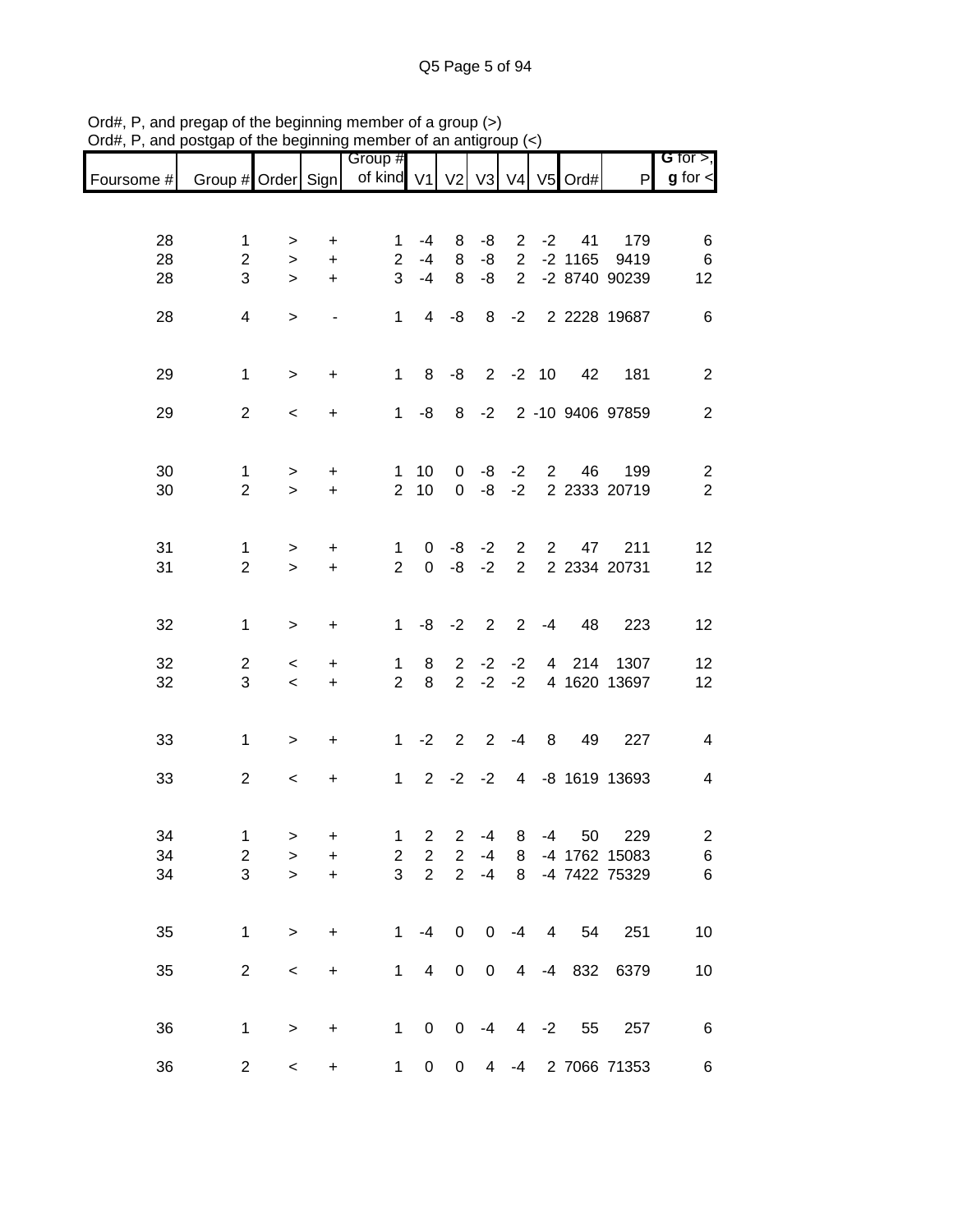|            |                     |                     |                        | Group #                       |                     |                |                |                      |                |           |                         | G for $>$ ,                               |
|------------|---------------------|---------------------|------------------------|-------------------------------|---------------------|----------------|----------------|----------------------|----------------|-----------|-------------------------|-------------------------------------------|
| Foursome # | Group # Order Sign  |                     |                        | of kind V1                    |                     | V <sub>2</sub> | V <sub>3</sub> | V <sub>4</sub>       | V <sub>5</sub> | Ord#      | P                       | $g$ for $\lt$                             |
| 37         | 1                   | $\,>$               | $\ddot{}$              | $\mathbf{1}$                  | $-4$                | $\overline{4}$ | $-2$           | $-2$                 | 8              | 57        | 269                     | 6                                         |
| 37         | $\overline{2}$      |                     |                        | 1                             | 4                   | $-4$           | $\overline{2}$ | 2                    | -8             | 496       | 3541                    | 6                                         |
| 37         | 3                   | $\,<\,$<br>$\,<$    | +<br>$\ddot{}$         | $\overline{2}$                | $\overline{4}$      | $-4$           | $\overline{2}$ | $\overline{2}$       |                |           | -8 7064 71341           | $\,6$                                     |
|            |                     |                     |                        |                               |                     |                |                |                      |                |           |                         |                                           |
|            |                     |                     |                        |                               |                     |                |                |                      |                |           |                         |                                           |
| 38<br>38   | 1<br>$\overline{2}$ | ><br>$\geq$         | +<br>$\ddot{}$         | 1<br>$\overline{2}$           | 4<br>$\overline{4}$ | $-2$<br>$-2$   | $-2$<br>$-2$   | 8<br>8               | $\overline{4}$ | 58        | 271<br>4 8124 83221     | $\overline{\mathbf{c}}$<br>$\overline{2}$ |
|            |                     |                     |                        |                               |                     |                |                |                      |                |           |                         |                                           |
|            |                     |                     |                        |                               |                     |                |                |                      |                |           |                         |                                           |
| 39<br>39   | 1<br>$\overline{2}$ | $\, > \,$<br>$\geq$ | $\ddot{}$<br>$\ddot{}$ | $\mathbf 1$<br>$\overline{2}$ | $-2$<br>$-2$        | $-2$<br>$-2$   | 8<br>8         |                      | $4 - 10$       | 59        | 277<br>4 -10 8870 91807 | 6<br>6                                    |
|            |                     |                     |                        |                               |                     |                |                |                      |                |           |                         |                                           |
|            |                     |                     |                        |                               |                     |                |                |                      |                |           |                         |                                           |
| 40<br>40   | 1<br>$\overline{2}$ | $\,>$<br>$\geq$     | $\ddot{}$<br>$+$       | 1<br>$\overline{2}$           | $-2$<br>$-2$        | 8<br>8         |                | $4 - 10$<br>$4 - 10$ | $-2$<br>$-2$   | 60<br>144 | 281<br>827              | 4<br>4                                    |
|            |                     |                     |                        |                               |                     |                |                |                      |                |           |                         |                                           |
| 40         | 3                   | $\,<\,$             | +                      | $\mathbf{1}$                  | $\overline{2}$      | -8             | $-4$           | 10                   |                |           | 2 3395 31543            | $\overline{4}$                            |
|            |                     |                     |                        |                               |                     |                |                |                      |                |           |                         |                                           |
| 41         | 1                   | >                   | $\ddot{}$              | $\mathbf{1}$                  | 8                   |                | $4 - 10$       | $-2$                 | $\overline{2}$ | 61        | 283                     | $\overline{c}$                            |
| 41         | $\overline{2}$      | $\geq$              | $\ddot{}$              | $\overline{2}$                | 8                   |                | $4 - 10$       | $-2$                 | $\overline{2}$ | 145       | 829                     | $\overline{2}$                            |
|            |                     |                     |                        |                               |                     |                |                |                      |                |           |                         |                                           |
| 42         | 1                   | >                   | +                      | 1                             |                     | $4 - 10$       | $-2$           | $\overline{2}$       | 10             | 62        | 293                     | 10                                        |
| 42         | $\overline{2}$      | $\geq$              | $\ddot{}$              | $\overline{2}$                |                     | $4 - 10$       | $-2$           | $\overline{2}$       | 10             | 146       | 839                     | 10                                        |
|            |                     |                     |                        |                               |                     |                |                |                      |                |           |                         |                                           |
| 43         | 1                   | >                   | $\ddot{}$              |                               | $1 - 10$            | $-2$           | $\overline{2}$ | 10                   | -8             | 63        | 307                     | 14                                        |
| 43         | $\overline{2}$      | $\geq$              | $\ddot{}$              |                               | $2 - 10$            | $-2$           | $\overline{2}$ | 10                   |                | $-8$ 1039 | 8287                    | 14                                        |
|            |                     |                     |                        |                               |                     |                |                |                      |                |           |                         |                                           |
| 44         | 1                   | >                   | +                      | 1                             | $-2$                | $\overline{2}$ | 10             | -8                   | 4              | 64        | 311                     | 4                                         |
| 44         | $\overline{2}$      | $\geq$              | $\ddot{}$              | $\overline{2}$                | $-2$                | $\overline{2}$ | 10             | -8                   |                |           | 4 6139 60917            | 4                                         |
|            |                     |                     |                        |                               |                     |                |                |                      |                |           |                         |                                           |
| 45         | $\mathbf{1}$        | $\geq$              | $\ddot{}$              | $\mathbf{1}$                  | 10                  | -8             | $\overline{4}$ |                      |                |           | -8 2 66 317             | $\overline{4}$                            |
| 45         | $\overline{2}$      | $\geq$              | $+$                    |                               | $2 \t10$            | -8             | $\overline{4}$ | $-8$                 |                |           | 2 7122 71947            | 6                                         |
|            |                     |                     |                        |                               |                     |                |                |                      |                |           |                         |                                           |
| 46         | $\mathbf{1}$        | $\geq$              | $\ddot{}$              |                               |                     | $1 - 8$ 4      |                |                      |                |           | -8 2 2 67 331           | 14                                        |
|            |                     |                     |                        |                               |                     |                |                |                      |                |           |                         |                                           |
| 46         | $\overline{2}$      | $\,<\,$             | $\ddot{}$              |                               | $1 \quad 8$         | $-4$           |                |                      |                |           | 8 -2 -2 1740 14851      | 16                                        |
|            |                     |                     |                        |                               |                     |                |                |                      |                |           |                         |                                           |
| 47         | 1                   | $\, > \,$           | +                      | 1.                            | 4                   | -8             | $\mathbf{2}$   | $\overline{2}$       | $2^{\circ}$    | 68        | 337                     | 6                                         |
| 47         | $\overline{c}$      | $\geq$              | $\ddot{}$              | $\mathbf{2}^{\circ}$          | $\overline{4}$      | -8             | $\overline{2}$ | $\overline{2}$       |                |           | 2 1759 15061            | 8                                         |
| 47         | 3                   | $\geq$              | $\ddot{}$              | 3                             | $\overline{4}$      | -8             | $2^{\circ}$    | $2^{\circ}$          |                |           | 2 3366 31237            | 6                                         |

Ord#, P, and pregap of the beginning member of a group (>) Ord#, P, and postgap of the beginning member of an antigroup (<)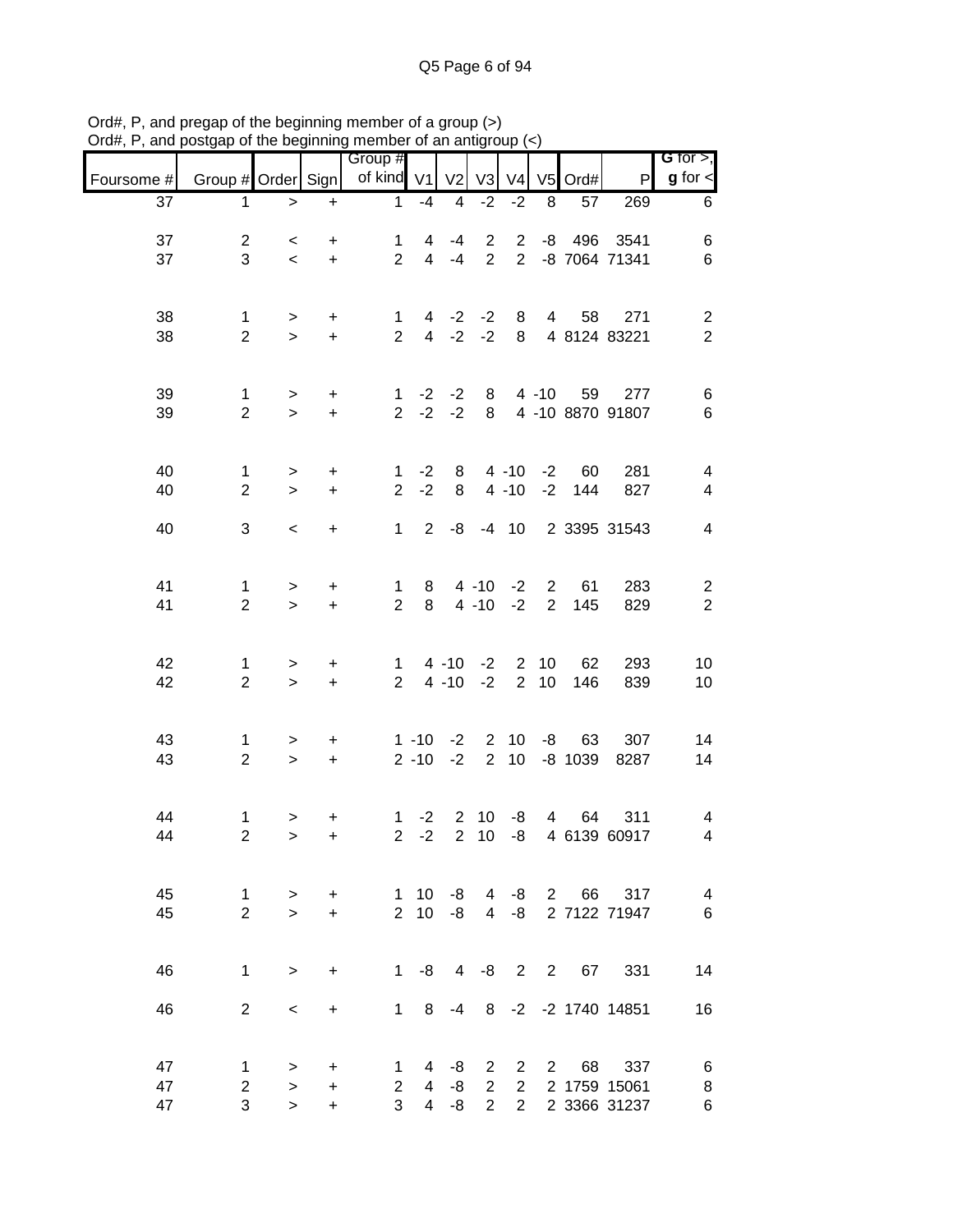|            |                     |                     |                                            | Group #             |                                  |                                    |                                  |                                  |              |            |                              | G for $>$ ,                               |
|------------|---------------------|---------------------|--------------------------------------------|---------------------|----------------------------------|------------------------------------|----------------------------------|----------------------------------|--------------|------------|------------------------------|-------------------------------------------|
| Foursome # | Group # Order Sign  |                     |                                            | of kind V1          |                                  | V <sub>2</sub>                     | V <sub>3</sub>                   | V <sub>4</sub>                   |              | $V5$ Ord#  | P                            | $g$ for $\lt$                             |
| 47         | 4                   | $\,<$               | +                                          | 1                   | $-4$                             | 8                                  |                                  |                                  |              |            | $-2$ $-2$ $-2$ 5857 57803    | 6                                         |
| 48<br>48   | 1<br>$\overline{2}$ | ><br>$\geq$         | +<br>$\ddot{}$                             | 1<br>$\overline{2}$ | -8<br>-8                         | $\overline{2}$<br>$\overline{2}$   | 2<br>$\overline{2}$              | $\overline{2}$<br>$\overline{2}$ | $-2$<br>$-2$ | 69<br>122  | 347<br>673                   | 10<br>12                                  |
| 48         | 3                   | $\geq$              | $\qquad \qquad \blacksquare$               | 1                   | 8                                | $-2$                               | $-2$                             | $-2$                             |              |            | 2 4638 44623                 | $\mathbf{2}$                              |
| 48         | $\overline{4}$      | $\,<$               |                                            | $\mathbf 1$         | -8                               | $\overline{2}$                     | $\overline{2}$                   | $2^{\circ}$                      |              |            | -2 6899 69491                | $\mathbf{2}$                              |
| 49         | 1                   | >                   | +                                          | 1                   | $\overline{2}$                   | $\overline{c}$                     | $\overline{2}$                   | $-2$                             | 0            | 70         | 349                          | $\overline{\mathbf{c}}$                   |
| 49         | $\overline{c}$      | $\geq$              | $\ddot{}$                                  | $\overline{2}$      | $\overline{2}$                   | $\overline{2}$                     | $\overline{2}$                   | $-2$                             |              |            | 0 2640 23743                 | $\overline{\mathbf{c}}$                   |
| 49<br>49   | 3<br>4              | $\geq$<br>$\geq$    | $\ddot{}$<br>$\ddot{}$                     | 3<br>4              | $\overline{2}$<br>$\overline{2}$ | $\boldsymbol{2}$<br>$\overline{2}$ | $\overline{2}$<br>$\overline{2}$ | $-2$<br>$-2$                     |              |            | 0 3439 32059<br>0 5665 55819 | $\overline{\mathbf{c}}$<br>$\overline{2}$ |
| 49<br>49   | 5<br>6              | $\, > \,$<br>$\geq$ | $\overline{\phantom{a}}$<br>$\blacksquare$ | 1<br>$\overline{2}$ | $-2$<br>$-2$                     | $-2$<br>$-2$                       | $-2$<br>$-2$                     | $\overline{2}$<br>$\overline{2}$ |              |            | 0 4114 39089<br>0 4874 47279 | 10<br>10                                  |
| 49         | $\overline{7}$      | $\,<\,$             | $\ddot{}$                                  | $\mathbf{1}$        | $-2$                             | $-2$                               | $-2$                             | $\overline{2}$                   | $\mathbf 0$  | 715        | 5417                         | $\overline{\mathbf{c}}$                   |
| 49         | 8                   | $\,<$               | $\ddot{}$                                  | $\overline{2}$      | $-2$                             | $-2$                               | $-2$                             | $\overline{2}$                   |              |            | 0 1419 11831                 | $\boldsymbol{2}$                          |
| 49         | 9                   | $\,<$               | $\ddot{}$                                  | 3                   | $-2$                             | $-2$                               | $-2$                             | $\overline{2}$                   |              |            | 0 5664 55817                 | $\overline{c}$                            |
| 50<br>50   | 1<br>$\overline{2}$ | ><br>$\, >$         | +<br>+                                     | 1<br>$\overline{2}$ | $\overline{2}$<br>$\overline{2}$ | 2<br>$\overline{2}$                | $-2$<br>$-2$                     | 0<br>0                           | $-2$         | 71         | 353<br>-2 2295 20327         | 4<br>4                                    |
|            |                     |                     |                                            |                     |                                  |                                    |                                  |                                  |              |            |                              |                                           |
| 50         | 3                   | >                   | $\overline{\phantom{a}}$                   | 1                   | $-2$                             | $-2$                               | $\overline{2}$                   | 0                                |              |            | 2 4875 47287                 | 8                                         |
| 50         | 4                   | $\,<$               | +                                          | 1                   | $-2$                             | $-2$                               | $\overline{2}$                   | $\pmb{0}$                        | 2            | 900        | 6997                         | 4                                         |
| 50         | 5                   | $\,<$               |                                            | 1                   | 2                                | $\overline{2}$                     | $-2$                             | 0                                | $-2$         | 77         | 389                          | 8                                         |
| 51         | $\mathbf{1}$        | $\geq$              | $+$                                        |                     |                                  |                                    |                                  |                                  |              |            | 1 0 -2 2 2 -4 74 373         | 6                                         |
| 51         | $2^{\circ}$         | $\prec$             | $\overline{\phantom{a}}$                   |                     |                                  |                                    |                                  |                                  |              |            | 1 0 -2 2 2 -4 1086 8713      | 6                                         |
| 52         | $\mathbf{1}$        | $\, > \,$           | $\ddot{}$                                  | $\mathbf 1$         | $\overline{2}$                   | $\overline{2}$                     | $-4$                             | 4                                | $2^{\circ}$  | 76         | 383                          | $\overline{4}$                            |
| 52         | $\overline{2}$      | $\geq$              | $+$                                        | $\overline{2}$      | $\overline{2}$                   | $\overline{2}$                     | $-4$                             | $\overline{4}$                   |              |            | 2 1599 13487                 | 10                                        |
| 53         | $\mathbf{1}$        | $\geq$              | $\ddot{}$                                  |                     | $1 \quad 4$                      | $2^{\circ}$                        |                                  |                                  |              | -8 8 -8 79 | 401                          | 4                                         |
| 53         | $\overline{2}$      | $\,<\,$             | $+$                                        | $1 \quad$           |                                  | $-4$ $-2$ 8                        |                                  |                                  |              |            | -8 8 9409 97879              | 4                                         |

Ord#, P, and pregap of the beginning member of a group (>) Ord#, P, and postgap of the beginning member of an antigroup (<)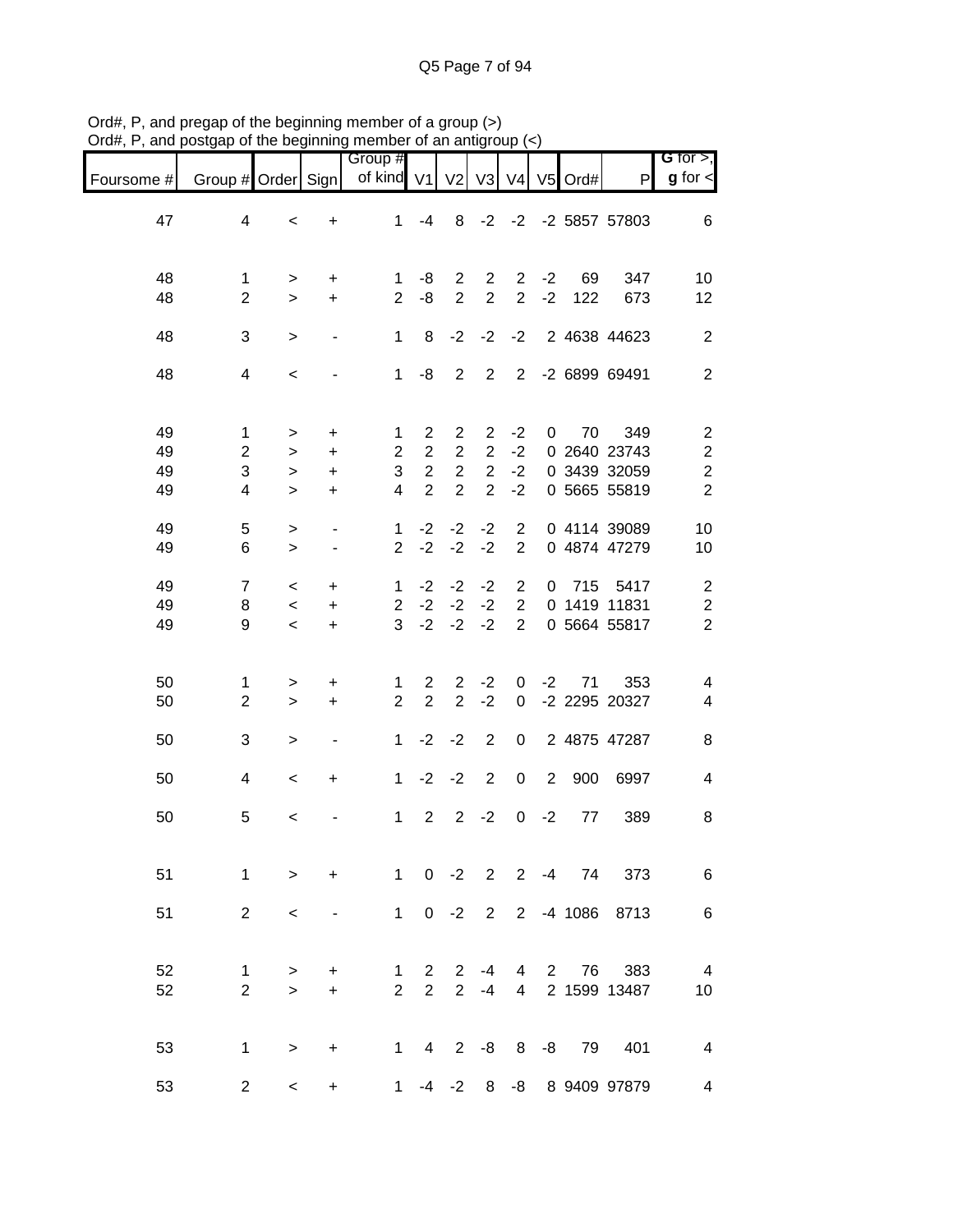|            |                    |                          |                          | Group #        |                |                  |                |                |                 |         |                       | G for $>$ ,             |
|------------|--------------------|--------------------------|--------------------------|----------------|----------------|------------------|----------------|----------------|-----------------|---------|-----------------------|-------------------------|
| Foursome # | Group # Order Sign |                          |                          | of kind V1     |                | V <sub>2</sub>   | V3             | V <sub>4</sub> |                 | V5 Ord# | P                     | $g$ for $\lt$           |
| 54         | $\mathbf{1}$       | >                        | +                        | 1              | -8             | 8                | -8             | 4              | $-2$            | 81      | 419                   | 10                      |
| 54         | $\overline{c}$     | >                        | $\ddot{}$                | $\overline{c}$ | -8             | 8                | -8             | 4              |                 |         | -2 6372 63587         | 10                      |
| 54         | 3                  | $\geq$                   | $\ddot{}$                | 3              | -8             | 8                | -8             | 4              |                 |         | -2 8813 91139         | 10                      |
|            |                    |                          |                          |                |                |                  |                |                |                 |         |                       |                         |
| 54         | 4                  | >                        | $\overline{\phantom{a}}$ | $\mathbf{1}$   | 8              | -8               | 8              | $-4$           | $\overline{2}$  | 585     | 4261                  | $\overline{\mathbf{c}}$ |
| 54         | 5                  | $\, > \,$                | $\blacksquare$           | $\overline{c}$ | 8              | -8               | 8              | $-4$           |                 |         | 2 1463 12241          | $\overline{c}$          |
| 54         | 6                  | $\geq$                   |                          | 3              | 8              | -8               | 8              | $-4$           |                 |         | 2 8951 92671          | $\overline{2}$          |
| 54         | $\overline{7}$     | $\,<$                    |                          | $\mathbf{1}$   | -8             | 8                | -8             | 4              |                 |         | -2 6115 60659         | $\overline{2}$          |
| 55         | 1                  |                          | $\ddot{}$                | 1              | 8              | -8               | 4              | $-2$           | $\overline{2}$  | 82      | 421                   | $\overline{\mathbf{c}}$ |
|            |                    | >                        |                          |                |                |                  |                |                |                 |         |                       |                         |
| 55         | $\overline{c}$     | $\, > \,$                | $\ddot{}$                | $\overline{c}$ | 8              | -8               | 4              | $-2$           | $\overline{2}$  | 892     | 6949                  | $\boldsymbol{2}$        |
| 55         | 3                  | $\, > \,$                | $\ddot{}$                | 3              | 8              | -8               | 4              | $-2$           |                 |         | 2 6373 63589          | $\overline{2}$          |
| 55         | 4                  | $\,<$                    | $\ddot{}$                | 1              | -8             | 8                | $-4$           | $\overline{2}$ | $-2$            | 673     | 5021                  | $\overline{\mathbf{c}}$ |
| 55         | 5                  | $\,<$                    | $\ddot{}$                | $\overline{c}$ | -8             | 8                | $-4$           | $\overline{2}$ | $-2$            | 774     | 5879                  | $\overline{c}$          |
| 55         | 6                  | $\,<$                    | $\ddot{}$                | 3              | -8             | 8                | $-4$           | $\overline{2}$ |                 |         | -2 2571 23039         | $\overline{2}$          |
|            |                    |                          |                          |                |                |                  |                |                |                 |         |                       |                         |
| 55         | $\overline{7}$     | $\,<$                    |                          | 1              | 8              | -8               | 4              | $-2$           |                 |         | 2 6114 60649          | 10                      |
|            |                    |                          |                          |                |                |                  |                |                |                 |         |                       |                         |
| 56         | 1                  | >                        | +                        | 1              | -8             | 4                | $-2$           | 2              | $\overline{2}$  | 83      | 431                   | 10                      |
| 56         | $\overline{2}$     | $\,<$                    | +                        | 1              | 8              | -4               | $\overline{2}$ | $-2$           |                 |         | -2 2570 23029         | 10                      |
| 56         | 3                  |                          |                          | $\mathbf{1}$   | -8             | 4                | $-2$           | $\overline{2}$ | $\overline{2}$  | 664     | 4967                  | $\boldsymbol{2}$        |
|            |                    | $\,<$                    |                          |                |                |                  |                |                |                 |         |                       |                         |
| 57         | 1                  | >                        | +                        | 1              | $\overline{2}$ | $-4$             | $-2$           | $\overline{2}$ | 8               | 87      | 449                   | 6                       |
| 57         | $\overline{2}$     | $\, > \,$                | $\ddot{}$                | $\overline{2}$ | $\overline{2}$ | $-4$             | $-2$           | $\overline{2}$ |                 |         | 8 8921 92369          | 6                       |
|            |                    |                          |                          |                |                |                  |                |                |                 |         |                       |                         |
| 57         | 3                  | $\,<$                    | +                        | 1              | $-2$           | 4                | $\overline{2}$ | $-2$           |                 |         | -8 9168 95101         | 6                       |
|            |                    |                          |                          |                |                |                  |                |                |                 |         |                       |                         |
| 58         |                    | $1 \quad \Box$<br>$\geq$ | $+$                      |                |                |                  |                |                |                 |         | 1 -4 -2 2 8 -4 88 457 | 8                       |
| 58         | $\overline{2}$     | $\,<\,$                  | $\ddot{}$                |                |                | $1 \t4 \t2 \t-2$ |                |                |                 |         | -8 4 9167 95093       | 8                       |
|            |                    |                          |                          |                |                |                  |                |                |                 |         |                       |                         |
| 59         | $\mathbf{1}$       | $\geq$                   | $\ddot{}$                | 1              | $-4$           | $\overline{4}$   | $-4$           | 2              | $6\overline{6}$ | 93      | 487                   | 8                       |
|            |                    |                          |                          |                |                |                  |                |                |                 |         |                       |                         |
| 59         | $\overline{2}$     | $\,<$                    | $\ddot{}$                | 1              | 4              | -4               |                |                |                 |         | 4 -2 -6 1691 14423    | 8                       |
|            |                    |                          |                          |                |                |                  |                |                |                 |         |                       |                         |
| 60         | 1.                 | $\,>$                    | +                        | 1              | 4              | $-4$             |                | $2 \t 6 -10$   |                 | 94      | 491                   | 4                       |

Ord#, P, and pregap of the beginning member of a group (>) Ord#, P, and postgap of the beginning member of an antigroup (<)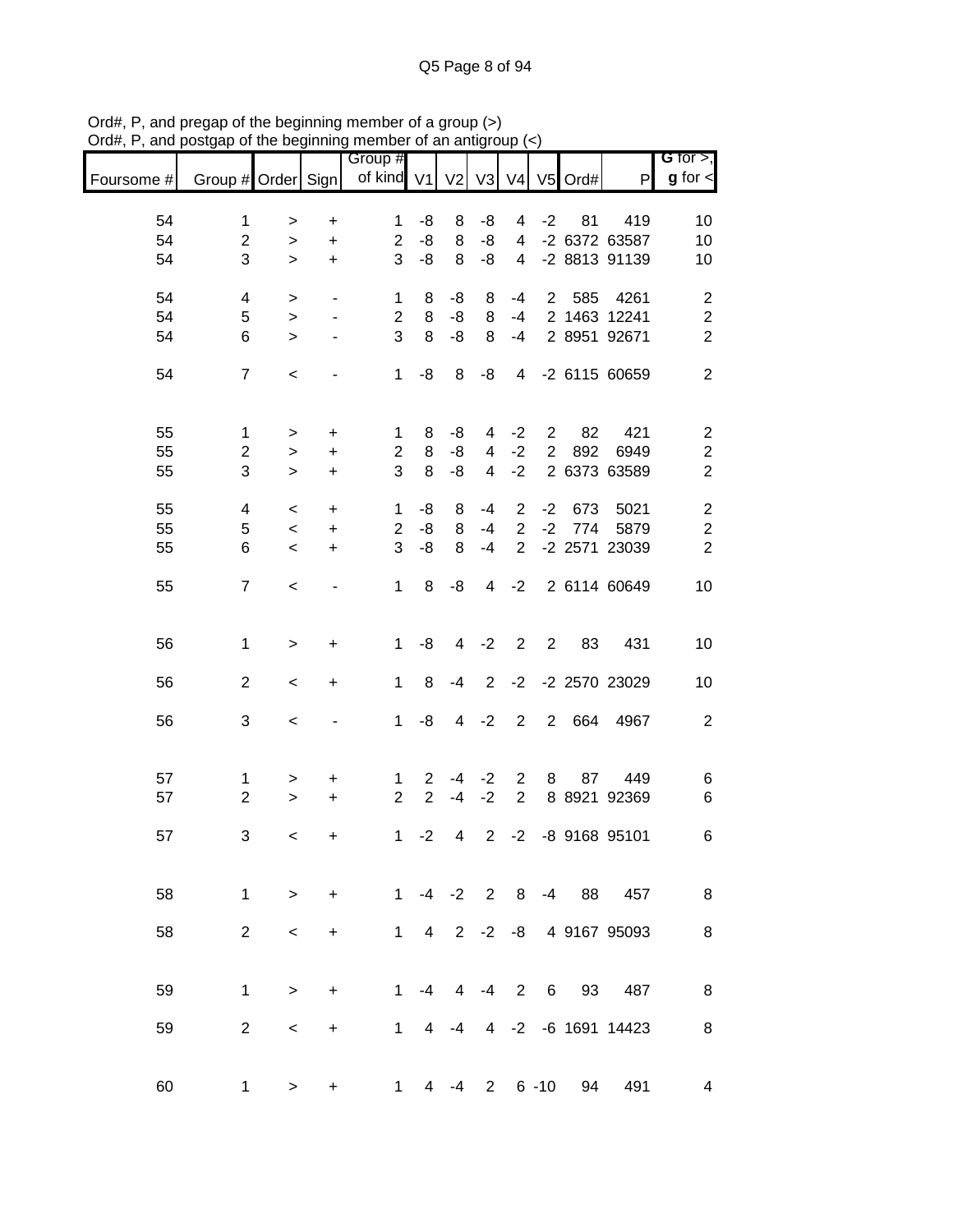|            |                     |           |           | Group #        |                                  |                         |                      |                |                |      |                                            | G for $>$ ,             |
|------------|---------------------|-----------|-----------|----------------|----------------------------------|-------------------------|----------------------|----------------|----------------|------|--------------------------------------------|-------------------------|
| Foursome # | Group # Order Sign  |           |           | of kind V1     |                                  | V <sub>2</sub>          | V <sub>3</sub>       | V <sub>4</sub> | V <sub>5</sub> | Ord# | P                                          | $g$ for $\lt$           |
| 60         | 2                   | $\,<\,$   | $\ddot{}$ | $\mathbf{1}$   | $-4$                             | 4                       | $-2$                 | -6             |                |      | 10 1690 14419                              | 4                       |
| 60         | 3                   | $\,<$     | $\ddot{}$ | $\overline{2}$ | $-4$                             | $\overline{\mathbf{4}}$ | $-2$                 | $-6$           |                |      | 10 1830 15679                              | 4                       |
|            |                     |           |           |                |                                  |                         |                      |                |                |      |                                            |                         |
| 61         | 1                   | >         | +         | 1              | -4                               | $\overline{2}$          |                      | $6 - 10$       | 16             | 95   | 499                                        | 8                       |
| 61         | $\overline{2}$      | $\geq$    | $\ddot{}$ | $\overline{2}$ | $-4$                             | $\overline{2}$          |                      | $6 - 10$       |                |      | 16 1946 16879                              | 8                       |
| 61         | 3                   | $\,<$     | +         | $\mathbf{1}$   | 4                                | $-2$                    | -6                   |                |                |      | 10 -16 1689 14411                          | 8                       |
|            |                     |           |           |                |                                  |                         |                      |                |                |      |                                            |                         |
|            |                     |           |           |                |                                  |                         |                      |                |                |      |                                            |                         |
| 62<br>62   | 1<br>$\overline{2}$ | >         | +         | 1<br>2         | $\overline{2}$<br>$\overline{2}$ |                         | $6 - 10$<br>$6 - 10$ |                | $16 - 12$      | 96   | 503<br>16 -12 1947 16883                   | 4<br>4                  |
|            |                     | $\geq$    | $\ddot{}$ |                |                                  |                         |                      |                |                |      |                                            |                         |
| 62         | 3                   | $\,<$     | +         | $\mathbf{1}$   | $-2$                             |                         |                      |                |                |      | -6 10 -16 12 1207 9787                     | 4                       |
|            |                     |           |           |                |                                  |                         |                      |                |                |      |                                            |                         |
| 63         | 1                   | $\, > \,$ | +         | 1              | $-4$                             | 0                       | $-4$                 | 4              | 4              | 102  | 557                                        | 10                      |
| 63         | $\overline{2}$      | $\geq$    | $+$       | $\overline{2}$ | $-4$                             | $\mathbf 0$             | $-4$                 | 4              | 4              | 813  | 6257                                       | 10                      |
|            |                     |           |           |                |                                  |                         |                      |                |                |      |                                            |                         |
| 63         | 3                   | $\,<\,$   |           | $\mathbf 1$    | $-4$                             | $\mathbf 0$             | $-4$                 | 4              | 4              | 109  | 599                                        | $\overline{2}$          |
|            |                     |           |           |                |                                  |                         |                      |                |                |      |                                            |                         |
| 64         | $\mathbf 1$         | $\geq$    | $\ddot{}$ | 1              | 0                                | $-4$                    | 4                    | $\overline{4}$ | $-4$           | 103  | 563                                        | 6                       |
|            |                     |           |           |                |                                  |                         |                      |                |                |      |                                            |                         |
| 64         | $\overline{2}$      | $\,<\,$   | +         | $\mathbf{1}$   | 0                                | 4                       | -4                   | $-4$           | 4              | 830  | 6367                                       | 6                       |
| 64         | 3                   | $\,<\,$   |           | $\mathbf{1}$   | 0                                | $-4$                    | 4                    | 4              | $-4$           | 108  | 593                                        | 6                       |
|            |                     |           |           |                |                                  |                         |                      |                |                |      |                                            |                         |
| 65         | 1                   | >         | +         | 1              | -4                               | 0                       | -4                   | 4              | 0              | 107  | 587                                        | 10                      |
| 65         | $\overline{c}$      | $\,>$     | $\ddot{}$ | $\overline{2}$ | $-4$                             | $\boldsymbol{0}$        | $-4$                 | 4              |                |      | 0 2206 19457                               | 10                      |
|            |                     |           |           |                |                                  |                         |                      |                |                |      |                                            |                         |
| 66         | 1                   |           |           | 1              | 4                                | 0                       | $-2$                 |                | $-2$ 10        | 110  | 601                                        | $\overline{\mathbf{c}}$ |
|            |                     | >         | +         |                |                                  |                         |                      |                |                |      |                                            |                         |
| 66         | $\overline{2}$      | $\prec$   | $\ddot{}$ |                | $1 - 4$                          | 0                       |                      |                |                |      | 2 2 -10 555 4019                           | $\overline{c}$          |
| 66         | 3                   | $\prec$   | $+$       |                | $2 - 4$                          | $\mathbf 0$             | 2                    |                |                |      | 2 -10 2928 26699                           | $\overline{2}$          |
|            |                     |           |           |                |                                  |                         |                      |                |                |      |                                            |                         |
| 67         | $\mathbf{1}$        | $\geq$    | $\ddot{}$ |                | $1 \t10 \t-2$                    |                         |                      |                |                |      | -8 2 2 114 619                             | $\overline{c}$          |
|            |                     |           |           |                |                                  |                         |                      |                |                |      |                                            |                         |
| 67         | $\overline{2}$<br>3 | $\,<\,$   | $\ddot{}$ |                | $1 - 10$<br>$2 - 10$             | $\overline{2}$          |                      |                |                |      | 8 -2 -2 4390 41981<br>2 8 -2 -2 5729 56501 | $\overline{\mathbf{c}}$ |
| 67         |                     | $\prec$   | $+$       |                |                                  |                         |                      |                |                |      |                                            | $\overline{2}$          |
|            |                     |           |           |                |                                  |                         |                      |                |                |      |                                            |                         |
| 68         | $\mathbf{1}$        | $\geq$    | $\ddot{}$ |                |                                  |                         |                      |                |                |      | 1 -2 -8 2 2 0 115 631                      | 12                      |
| 68         | $\overline{2}$      | $\,<\,$   | $\ddot{}$ |                |                                  |                         |                      |                |                |      | 1 2 8 -2 -2 0 4389 41969                   | 12 <sub>2</sub>         |

Ord#, P, and pregap of the beginning member of a group (>) Ord#, P, and postgap of the beginning member of an antigroup (<)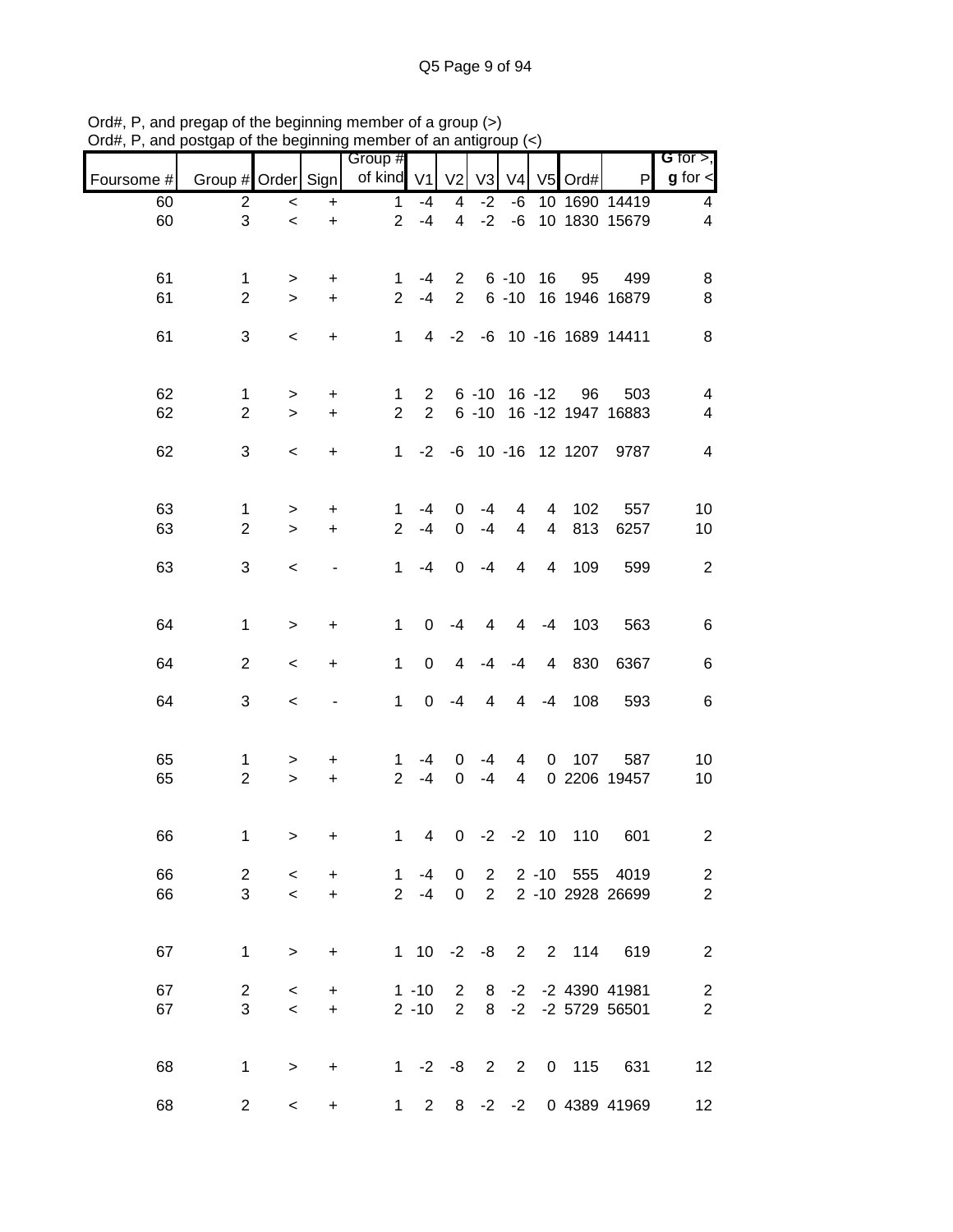|            |                           |              |                          | Group #             |                  |                |                |                |                |               |                     | G for $>$ ,             |
|------------|---------------------------|--------------|--------------------------|---------------------|------------------|----------------|----------------|----------------|----------------|---------------|---------------------|-------------------------|
| Foursome # | Group # Order Sign        |              |                          | of kind V1 V2       |                  |                |                |                |                | V3 V4 V5 Ord# | P                   | $g$ for $\lt$           |
|            |                           |              |                          |                     |                  |                |                |                |                |               |                     |                         |
| 69         | 1                         | >            | $\ddot{}$                | 1                   | -8               | $\overline{2}$ | $\overline{2}$ | 0              | -4             | 116           | 641                 | 10                      |
| 69         | $\overline{2}$            | $\,>$        | $\ddot{}$                | $\overline{2}$      | -8               | $\overline{2}$ | $\overline{2}$ | 0              |                |               | -4 2930 26711       | 10                      |
| 69         | 3                         | >            | $\overline{\phantom{a}}$ | 1                   | 8                | $-2$           | $-2$           | 0              |                |               | 4 1786 15289        | $\overline{2}$          |
| 69         | $\overline{\mathbf{4}}$   | $\,>$        | $\blacksquare$           | $\overline{2}$      | 8                | $-2$           | $-2$           | $\pmb{0}$      |                |               | 4 9312 96739        | $\overline{2}$          |
| 69         | 5                         | $\,<$        | +                        | $\mathbf 1$         | 8                | $-2$           | $-2$           | 0              |                |               | 4 6567 65719        | 10                      |
| 69         | 6                         | $\,<\,$      |                          | $\mathbf{1}$        | -8               | 2              | $\overline{2}$ | $\mathbf 0$    |                |               | -4 6007 59417       | $\overline{2}$          |
|            |                           |              |                          |                     |                  |                |                |                |                |               |                     |                         |
| 70         | 1                         | $\, > \,$    | +                        | 1                   | 2                | $\overline{2}$ | 0              |                | $-4$ 10        | 117           | 643                 | $\overline{2}$          |
| 70         | $\overline{2}$            | $\,<\,$      | +                        | $\mathbf{1}$        | $-2$             | $-2$           | $\mathbf 0$    |                |                |               | 4 -10 6566 65717    | $\overline{2}$          |
|            |                           |              |                          |                     |                  |                |                |                |                |               |                     |                         |
| 71         | 1                         | $\, > \,$    | $\ddot{}$                | 1                   | $\overline{2}$   | 0              | -4             | 10             | -8             | 118           | 647                 | 4                       |
| 71         | $\overline{2}$            | $\geq$       | $\ddot{}$                | $\overline{2}$      | $\overline{2}$   | $\Omega$       | $-4$           | 10             | -8             | 962           | 7577                | $\overline{\mathbf{4}}$ |
|            |                           |              |                          |                     |                  |                |                |                |                |               |                     |                         |
| 72<br>72   | 1<br>$\overline{2}$       | ><br>$\,>$   | $\ddot{}$<br>$\ddot{}$   | 1<br>$\overline{2}$ | 0<br>$\mathbf 0$ | $-4$<br>$-4$   | 10<br>10       | -8<br>-8       | $2^{\circ}$    | 119           | 653<br>2 8059 82463 | 6<br>$\,6$              |
|            |                           |              |                          |                     |                  |                |                |                |                |               |                     |                         |
| 73         | 1                         | >            | $\mathbf +$              | 1                   | 10               | -8             | $\overline{c}$ | $\overline{2}$ | $\overline{2}$ | 121           | 661                 | $\overline{\mathbf{c}}$ |
| 73         | $\overline{c}$            | $\, > \,$    | $\ddot{}$                | $\overline{c}$      | 10               | -8             | $\sqrt{2}$     | $\overline{2}$ |                |               | 2 1795 15361        | $\overline{\mathbf{c}}$ |
| 73         | $\ensuremath{\mathsf{3}}$ | >            | +                        | 3                   | 10               | -8             | $\overline{2}$ | $\overline{2}$ |                |               | 2 4665 44893        | $6\phantom{1}6$         |
| 73         | 4                         | >            | $\overline{\phantom{a}}$ |                     | $1 - 10$         | 8              | $-2$           | $-2$           |                |               | -2 4312 41201       | 12                      |
| 73         | 5                         | $\,$         | $\overline{\phantom{a}}$ |                     | $2 - 10$         | 8              | $-2$           | $-2$           |                |               | -2 5364 52541       | 12                      |
|            |                           |              |                          |                     |                  |                |                |                |                |               |                     |                         |
| 74         | 1                         | $\mathbf{I}$ | $\ddot{}$                | $\mathbf{1}$        | $\overline{2}$   | $-2 -2$        |                | $\mathbf 0$    | $-2$           | 127           | 709                 | 8                       |
| 74         | $\overline{2}$            | $\, > \,$    |                          |                     | $1 -2$           | $\overline{2}$ | $\overline{2}$ | 0              |                | 2 182         | 1091                | $\overline{4}$          |
| 74         | 3                         | $\,<\,$      | +                        | $1 -$               | $-2$             | $\overline{2}$ | 2              | 0              |                |               | 2 1995 17351        | 8                       |
| 74         | 4                         | $\,<$        |                          | 1                   | $\overline{2}$   | $-2$           | $-2$           | $\overline{0}$ |                | $-2$ 391      | 2689                | $\overline{4}$          |
| 74         | 5                         | $\,<$        |                          | $\overline{2}$      | $\overline{2}$   | $-2$           | $-2$           | $\mathbf 0$    |                |               | -2 2684 24109       | $\overline{\mathbf{4}}$ |
|            |                           |              |                          |                     |                  |                |                |                |                |               |                     |                         |
| 75         | 1                         | $\, > \,$    | +                        |                     | $1 -2 -2$        |                |                | $0 -2$         |                | 4 128         | 719                 | 10                      |
| 75         | $\overline{c}$            | $\,<\,$      |                          | $1 \quad$           |                  | $-2$ $-2$      | 0              | $-2$           | 4              | 390           | 2687                | $\overline{2}$          |

Ord#, P, and pregap of the beginning member of a group (>) Ord#, P, and postgap of the beginning member of an antigroup (<)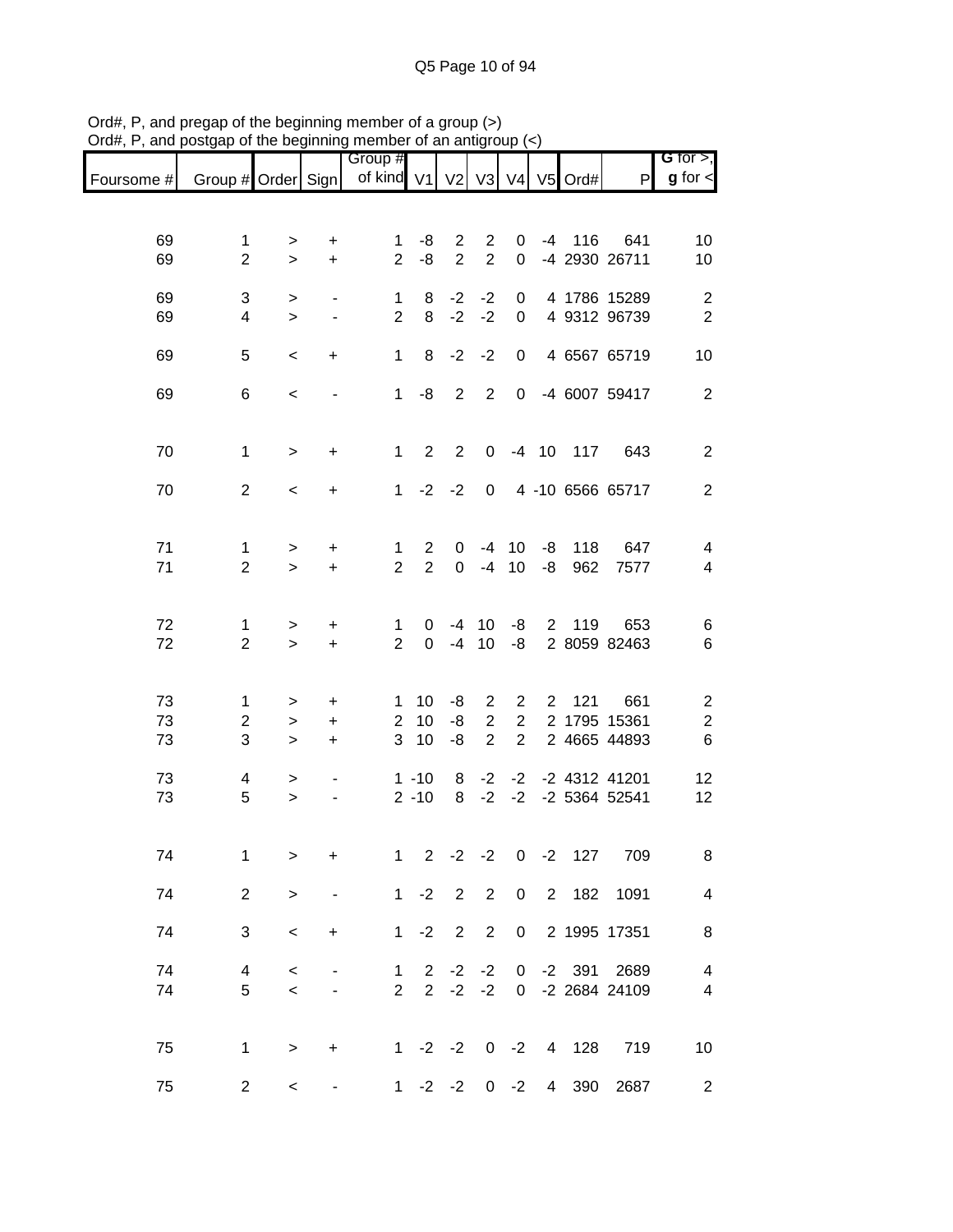| $71$ u $\pi,1$ | , and posigap or the beginning member or an antigroup $(\leq)$ |                            |                               |                                     |                |                                  |                      |                |                          |                       |                                                  |                              |
|----------------|----------------------------------------------------------------|----------------------------|-------------------------------|-------------------------------------|----------------|----------------------------------|----------------------|----------------|--------------------------|-----------------------|--------------------------------------------------|------------------------------|
| Foursome #     | Group # Order Sign                                             |                            |                               | Group #<br>of kind V1               |                | V <sub>2</sub>                   |                      | V3 V4          |                          | V5 Ord#               | P                                                | G for $>$ ,<br>$g$ for $\lt$ |
| 76             | $\mathbf 1$                                                    | $\geq$                     | $\ddot{}$                     | 1                                   | $-2$           | $\mathbf 0$                      | $-2$                 |                |                          | 4 -2 129              | 727                                              | 8                            |
| 76             | $\overline{2}$                                                 | $\,<\,$                    | $\ddot{}$                     |                                     |                |                                  |                      |                |                          |                       | 1 2 0 2 -4 2 1493 12503                          | 8                            |
| 77<br>77       | $\mathbf{1}$<br>$\overline{2}$                                 | $\geq$<br>$\geq$           | $\ddot{}$<br>$+$              | $\mathbf{1}$<br>$\overline{2}$      | $\overline{0}$ | $0 -2$<br>$-2$                   |                      |                |                          | 4 -2 -2 130           | 733<br>4 -2 -2 2111 18433                        | 6<br>6                       |
| 78<br>78       | $\mathbf 1$<br>$\overline{2}$                                  | $\geq$<br>$\geq$           | $\ddot{}$<br>$\ddot{}$        | $\mathbf{1}$<br>$2^{\circ}$         |                | $-2$ $-2$<br>$-2 -2$             |                      |                | 4 -4 10<br>4 -4 10       | 133<br>974            | 751<br>7681                                      | 8<br>8                       |
| 79<br>79       | $\mathbf{1}$<br>$\overline{2}$                                 | $\, > \,$<br>$\geq$        | $\ddot{}$<br>$+$              | $\mathbf 1$<br>$\overline{2}$       | $-4$           | $-4$ 10<br>10                    | $-4$                 |                | $-4$ 2 $-10$<br>$2 - 10$ | 136<br>401            | 769<br>2749                                      | 8<br>8                       |
| 80<br>80       | 1<br>$\overline{2}$                                            | $\, > \,$<br>$\geq$        | $\ddot{}$<br>$\ddot{}$        | $\mathbf 1$<br>$\overline{2}$       | -4<br>$-4$     |                                  | $2 - 10$<br>$2 - 10$ | 8              | $8 - 8$                  | 138                   | 787<br>-8 7426 75367                             | 14<br>14                     |
| 81<br>81<br>81 | $\mathbf 1$<br>$\overline{2}$<br>3                             | $\geq$<br>$\geq$<br>$\geq$ | $\ddot{}$<br>$\ddot{}$<br>$+$ | $\mathbf{1}$<br>$\overline{2}$<br>3 |                | $2 - 10$<br>$2 - 10$<br>$2 - 10$ | 8<br>8<br>8          | -8<br>-8<br>-8 | $\overline{2}$           | 139                   | 797<br>2 2883 26237<br>2 7427 75377              | 10<br>10<br>10               |
| 82             | $\mathbf{1}$                                                   | $\geq$                     | $\ddot{}$                     |                                     |                |                                  |                      |                |                          | 1 -10 -2 2 10 -10 147 | 853                                              | 14                           |
| 82             | $\overline{2}$                                                 | $\,<\,$                    | $\ddot{}$                     |                                     |                |                                  |                      |                |                          |                       | 1 10 2 -2 -10 10 1042 8297                       | 14                           |
| 83             | $\mathbf{1}$                                                   | $\, > \,$                  | +                             |                                     |                |                                  |                      |                |                          | 1 -2 2 10 -10 -2 148  | 857                                              | $\overline{\mathbf{4}}$      |
| 83             | $\overline{2}$                                                 | $\,<\,$                    | $\ddot{}$                     |                                     |                |                                  |                      |                |                          | 1 2 -2 -10 10 2 153   | 883                                              | 4                            |
| 84             | $\mathbf 1$                                                    | $\geq$                     | $\ddot{}$                     |                                     |                |                                  |                      |                | $1 - 10 - 2$ 2 16 -16    | 151                   | 877                                              | 14                           |
| 84<br>84       | $\overline{2}$<br>3                                            | $\,<\,$<br>$\prec$         | $\ddot{}$<br>$+$              | $2^{\circ}$                         | $1 10$<br>10   |                                  |                      |                |                          |                       | 2 -2 -16 16 1281 10463<br>2 -2 -16 16 4017 37997 | 14<br>14                     |
| 85             | $\mathbf{1}$                                                   | $\,>$                      | $\ddot{}$                     |                                     |                |                                  |                      |                |                          | 1 2 -2 -4 2 0 157     | 919                                              | 8                            |
| 85             | $\overline{2}$                                                 | $\,<\,$                    |                               | 1                                   |                |                                  |                      |                |                          |                       | 2 -2 -4 2 0 8924 92383                           | 4                            |

Ord#, P, and pregap of the beginning member of a group (>) Ord#, P, and postgap of the beginning member of an antigroup (<)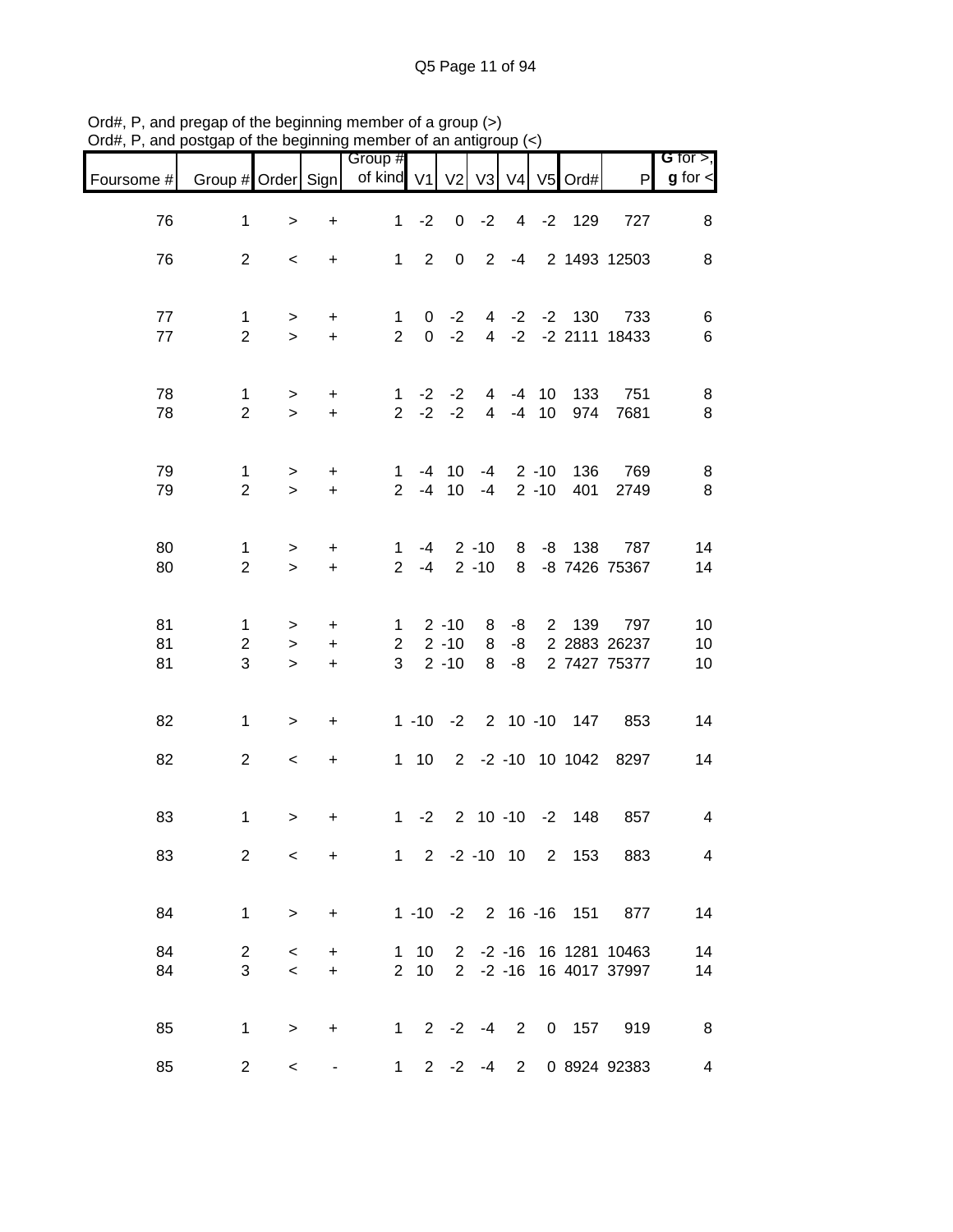|            |                         |           |                        | Group #                 |                                  |                |                |                 |                     |            |                  | <b>G</b> for $>$ ,      |
|------------|-------------------------|-----------|------------------------|-------------------------|----------------------------------|----------------|----------------|-----------------|---------------------|------------|------------------|-------------------------|
| Foursome # | Group # Order Sign      |           |                        | of kind V1              |                                  | V <sub>2</sub> | V <sub>3</sub> | V <sub>4</sub>  | V <sub>5</sub>      | Ord#       | P                | $g$ for $\textsf{I}$    |
| 86         | 1                       | >         | $\ddot{}$              | $\mathbf{1}$            | $-4$                             | $\overline{2}$ | $\pmb{0}$      |                 | $8 - 10$            | 159        | 937              | 8                       |
| 86         | $\overline{2}$          | $\, > \,$ | $\ddot{}$              | $\overline{2}$          | $-4$                             | $\overline{2}$ | $\mathbf 0$    |                 |                     |            | 8 -10 1292 10597 | 8                       |
|            |                         |           |                        |                         |                                  |                |                |                 |                     |            |                  |                         |
| 87         | 1                       |           |                        | 1                       | 0                                |                | $8 - 10$       | 2               | 0                   | 161        | 947              | 6                       |
| 87         | $\overline{c}$          | ><br>>    | $\ddot{}$<br>$\ddot{}$ | $\overline{\mathbf{c}}$ | $\pmb{0}$                        |                | $8 - 10$       | $\sqrt{2}$      |                     |            | 0 1426 11903     | $\,6$                   |
| 87         | 3                       | $\geq$    | $\ddot{}$              | 3                       | $\mathbf 0$                      |                | $8 - 10$       | $\overline{2}$  |                     |            | 0 1839 15767     | $\,6$                   |
|            |                         |           |                        |                         |                                  |                |                |                 |                     |            |                  |                         |
|            |                         |           |                        |                         |                                  |                |                |                 |                     |            |                  |                         |
| 88         | 1                       | >         | $\mathbf +$            |                         | $1 - 10$                         | $\overline{2}$ | 0              | $\overline{2}$  | $-2$                | 163        | 967              | 14                      |
| 88         | $\overline{2}$          | $\,>$     | $\ddot{}$              |                         | $2 - 10$                         | $\overline{2}$ | $\mathbf 0$    | $\overline{2}$  |                     |            | -2 6199 61627    | 14                      |
|            |                         |           |                        |                         |                                  |                |                |                 |                     |            |                  |                         |
| 89         | 1                       | $\, > \,$ | $\ddot{}$              | 1                       | $\overline{2}$                   | $\pmb{0}$      | $\overline{2}$ | $-2$            | 6                   | 164        | 971              | $\overline{\mathbf{4}}$ |
|            |                         |           |                        |                         |                                  |                |                |                 |                     |            |                  |                         |
| 89         | $\overline{2}$          | $\,<\,$   | $\ddot{}$              | $\mathbf{1}$            | $-2$                             | $\mathbf 0$    | $-2$           | $\overline{2}$  |                     |            | -6 1546 12979    | 4                       |
|            |                         |           |                        |                         |                                  |                |                |                 |                     |            |                  |                         |
| 90         | 1                       | >         | $\mathbf +$            | 1                       | 0                                | $\overline{c}$ | $-2$           | 6               | -8                  | 165        | 977              | 6                       |
| 90         | $\overline{2}$          | $\, > \,$ | $\ddot{}$              | $\overline{c}$          | $\pmb{0}$                        | $\overline{2}$ | $-2$           | $\,6$           | -8                  | 762        | 5807             | $\,6$                   |
| 90         | 3                       | $\geq$    | $\ddot{}$              | 3                       | $\mathbf 0$                      | $\overline{2}$ | $-2$           | $6\phantom{1}6$ |                     |            | -8 3888 36677    | $\,6$                   |
|            |                         |           |                        |                         |                                  |                |                |                 |                     |            |                  |                         |
|            |                         |           |                        |                         |                                  |                |                |                 |                     |            |                  |                         |
| 91<br>91   | 1<br>$\overline{c}$     | >         | $\mathbf +$            | 1<br>$\overline{2}$     | $\overline{2}$<br>$\overline{2}$ | $-2$<br>$-2$   | 6<br>6         | -8<br>-8        | 2<br>$\overline{2}$ | 166<br>763 | 983              | 6<br>$\,6$              |
|            |                         | $\, > \,$ | $\ddot{}$              |                         |                                  |                |                |                 |                     |            | 5813             |                         |
|            |                         |           |                        |                         |                                  |                |                |                 |                     |            |                  |                         |
| 92         | 1                       | >         | $\ddot{}$              | 1                       | $-2$                             | 6              | -8             | $\overline{2}$  | -4                  | 167        | 991              | 8                       |
| 92         | $\overline{c}$          | $\,>$     | $\ddot{}$              | $\overline{2}$          | $-2$                             | $\,6$          | -8             | $\overline{2}$  | $-4$                | 764        | 5821             | 8                       |
|            |                         |           |                        |                         |                                  |                |                |                 |                     |            |                  |                         |
| 92         | 3                       | $\,<$     | +                      | $\mathbf{1}$            | $\overline{2}$                   | -6             | 8              | $-2$            |                     |            | 4 3120 28649     | 8                       |
|            |                         |           |                        |                         |                                  |                |                |                 |                     |            |                  |                         |
| 93         | 1                       | >         | +                      | 1                       | $-4$                             | 8              | -8             | 4               | 4                   | 171        | 1019             | 6                       |
| 93         | $\overline{\mathbf{c}}$ | >         | $\ddot{}$              | $\overline{2}$          | $-4$                             | 8              | -8             | 4               |                     |            | 4 2052 17909     | 6                       |
| 93         | 3                       | $\geq$    | $\ddot{}$              | 3                       | $-4$                             | 8              | -8             | 4               |                     |            | 4 4185 39827     | $\,6$                   |
| 93         | $\overline{\mathbf{4}}$ | $\geq$    | $\ddot{}$              | $\overline{4}$          | $-4$                             | 8              | -8             | $\overline{4}$  |                     |            | 4 9348 97157     | $\,6$                   |
| 93         | 5                       |           | $\ddot{}$              | $\mathbf{1}$            | 4                                | -8             | 8              | $-4$            |                     |            | -4 8511 87643    | $\,6$                   |
|            |                         | $\,<$     |                        |                         |                                  |                |                |                 |                     |            |                  |                         |
| 93         | 6                       | $\,<$     |                        | 1                       | $-4$                             | 8              | -8             | 4               |                     |            | 4 3881 36599     | 8                       |
|            |                         |           |                        |                         |                                  |                |                |                 |                     |            |                  |                         |
|            |                         |           |                        |                         |                                  |                |                |                 |                     |            |                  |                         |
| 94         | 1                       | >         | $\mathbf +$            | $\mathbf{1}$            | 8                                | -8             | 4              | 4               |                     | -8 172     | 1021             | $\overline{\mathbf{c}}$ |
| 94         | $\overline{2}$          | $\geq$    | $\ddot{}$              | $\overline{2}$          | 8                                | -8             | 4              | $\overline{4}$  |                     |            | -8 3325 30841    | $\overline{2}$          |
| 94         | 3                       | $\, >$    |                        | $\mathbf{1}$            | -8                               | 8              | -4             | $-4$            | 8                   | 581        | 4241             | 10                      |

Ord#, P, and pregap of the beginning member of a group (>) Ord#, P, and postgap of the beginning member of an antigroup (<)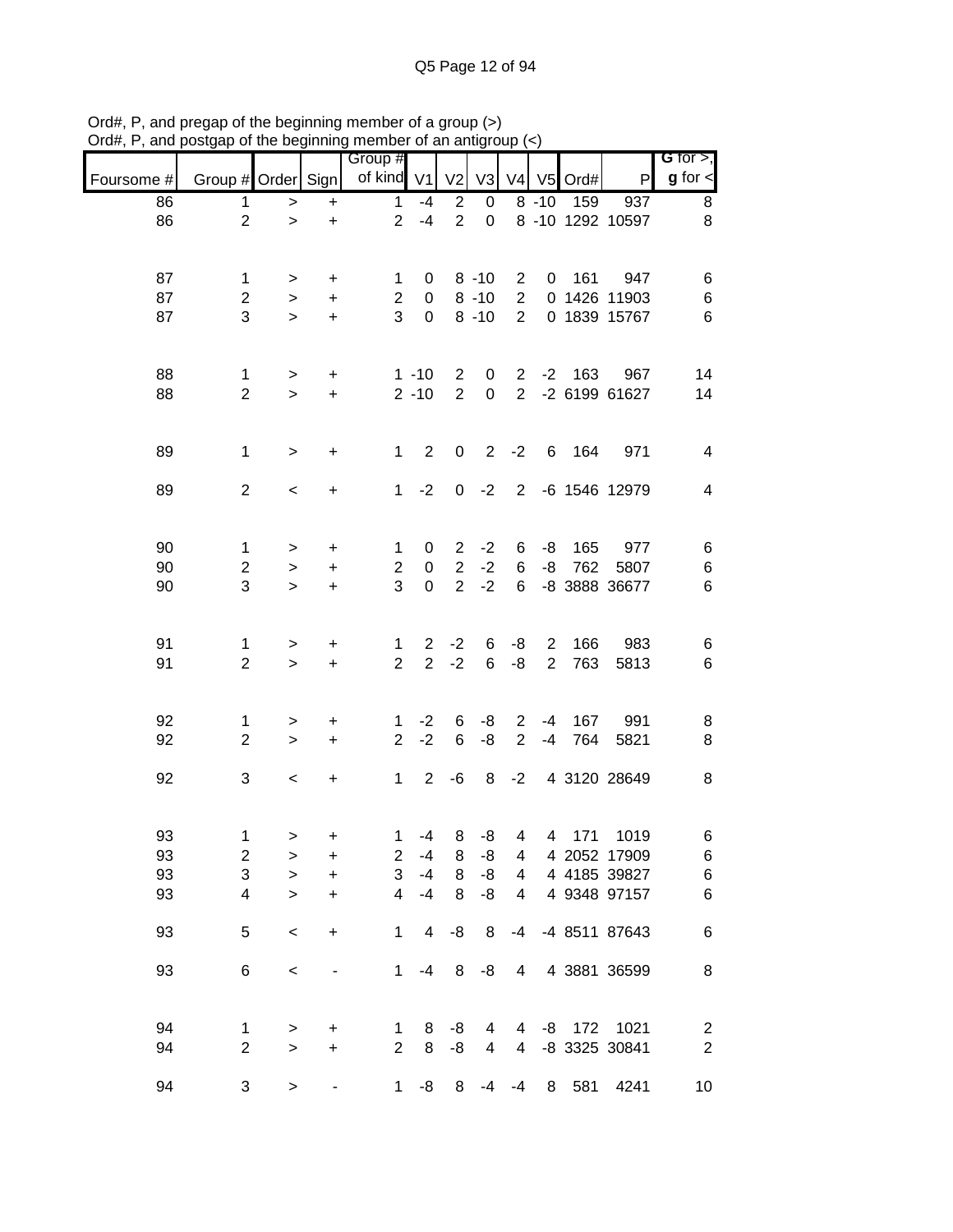|            |                     |                        |                              | Group #                        |                |                  |                         |                |                |          |                                        | <b>G</b> for $>$ ,       |
|------------|---------------------|------------------------|------------------------------|--------------------------------|----------------|------------------|-------------------------|----------------|----------------|----------|----------------------------------------|--------------------------|
| Foursome # | Group # Order Sign  |                        |                              | of kind                        | V <sub>1</sub> | V <sub>2</sub>   | V <sub>3</sub>          | V <sub>4</sub> | V <sub>5</sub> | Ord#     | P                                      | $g$ for $\lt$            |
| 94         | 4                   | $\,<\,$                | $\ddot{}$                    | $\mathbf{1}$                   | -8             | 8                | $-4$                    | $-4$           | 8              | 586      | 4271                                   | 2                        |
| 94         | 5                   | $\,<\,$                |                              | 1                              | 8              | -8               | 4                       | 4              | -8             | 177      | 1051                                   | 10                       |
| 94         | 6                   | $\prec$                |                              | $\overline{2}$                 | 8              | -8               | $\overline{\mathbf{4}}$ | $\overline{4}$ |                |          | -8 3330 30871                          | 10                       |
|            |                     |                        |                              |                                |                |                  |                         |                |                |          |                                        |                          |
| 95         | $\mathbf{1}$        | $\, > \,$              | +                            | $\mathbf{1}$                   | 4              | 4                | -8                      | 8              | -8             | 174      | 1033                                   | $\overline{2}$           |
| 95         | $\overline{2}$      | >                      | $\overline{\phantom{a}}$     | 1                              | -4             | $-4$             | 8                       | -8             | 8              | 576      | 4211                                   | 10                       |
| 95         | 3                   | $\,>$                  | $\overline{\phantom{a}}$     | $\overline{2}$                 | $-4$           | $-4$             | 8                       | -8             | 8              | 583      | 4253                                   | 10                       |
| 95         | 4                   | $\geq$                 | $\frac{1}{2}$                | 3                              | $-4$           | $-4$             | 8                       | -8             |                |          | 8 9231 95783                           | 10                       |
|            |                     |                        |                              |                                |                |                  |                         |                |                |          |                                        |                          |
| 95         | 5                   | $\,<$                  | $\ddot{}$                    | 1                              | -4             | $-4$             | 8                       | -8             | 8              | 584      | 4259                                   | $\overline{2}$           |
| 95         | 6                   | $\,<\,$                | $\qquad \qquad \blacksquare$ | $\mathbf{1}$                   | 4              | $\overline{4}$   | -8                      | 8              | -8             | 866      | 6709                                   | 10                       |
| 95         | $\overline{7}$      | $\prec$                |                              | $\overline{2}$                 | 4              | $\overline{4}$   | -8                      | 8              |                |          | -8 3328 30859                          | 10                       |
|            |                     |                        |                              |                                |                |                  |                         |                |                |          |                                        |                          |
| 96         | $\mathbf{1}$        | >                      | $\ddot{}$                    | 1                              | -8             |                  |                         | 4 12 -14       |                | $-2$ 178 | 1061                                   | 10                       |
| 96         | $\overline{2}$      | $\geq$                 | $\ddot{}$                    | $\overline{2}$                 | -8             |                  |                         | 4 12 -14       |                |          | -2 2519 22541                          | 10                       |
|            |                     |                        |                              |                                |                |                  |                         |                |                |          |                                        |                          |
| 97         | 1                   | >                      | +                            | 1                              |                | 4 12 -14         |                         | $-2$           | $2^{\circ}$    | 179      | 1063                                   | $\overline{c}$           |
| 97         | $\overline{2}$      | $\geq$                 | $\ddot{}$                    | $\overline{2}$                 | $\overline{4}$ |                  | $12 - 14$               | $-2$           |                |          | 2 8750 90373                           | $\overline{2}$           |
|            |                     |                        |                              |                                |                |                  |                         |                |                |          |                                        |                          |
| 98         | $\mathbf{1}$        | $\,$                   | +                            | 1                              |                | $12 - 14$        | $-2$                    | 2              | $2^{\circ}$    | 180      | 1069                                   | 6                        |
|            |                     |                        |                              |                                |                |                  |                         |                |                |          |                                        |                          |
| 98         | $\overline{c}$      | $\,<\,$                | +                            |                                | $1 - 12$ 14    |                  | $\overline{2}$          | $-2$           | $-2$           | 998      | 7901                                   | 6                        |
|            |                     |                        |                              |                                |                |                  |                         |                |                |          |                                        |                          |
| 99         | 1                   | $\, > \,$              | +                            | $\mathbf{1}$                   | $\overline{2}$ | $\overline{2}$   | $\pmb{0}$               | $\overline{2}$ | $-2$           | 183      | 1093                                   | $\overline{c}$           |
| 99         | $\overline{c}$      | $\,<$                  | +                            | $\mathbf{1}$                   | $-2$           | $-2$             | 0                       | $-2$           |                |          | 2 2300 20357                           | $\overline{c}$           |
| 99         | 3                   | $\,<\,$                | $\ddot{}$                    |                                |                |                  |                         |                |                |          | 2 -2 -2 0 -2 2 2683 24107              | $\overline{2}$           |
|            |                     |                        |                              |                                |                |                  |                         |                |                |          |                                        |                          |
| 100        | 1                   | $\, > \,$              | $\ddot{}$                    | $\mathbf 1$                    | 2              | 0                | $\overline{2}$          | $-2$           |                |          | 0 184 1097                             | $\overline{\mathcal{A}}$ |
| 100        | $\overline{2}$      | $\geq$                 | $\ddot{}$                    | $\overline{2}$                 | $\overline{2}$ | $\pmb{0}$        | 2                       | $-2$           |                |          | 0 4896 47501                           | $\overline{\mathbf{4}}$  |
| 100        | 3                   | $\,<\,$                | $\ddot{}$                    | 1                              | $-2$           |                  | $0 -2$                  | $2^{\circ}$    |                |          | 0 2682 24103                           | $\overline{4}$           |
|            |                     |                        |                              |                                |                |                  |                         |                |                |          |                                        |                          |
|            |                     |                        |                              |                                |                |                  |                         |                |                |          |                                        |                          |
| 101<br>101 | 1<br>$\overline{2}$ | $\, > \,$<br>$\,$      | +<br>$+$                     | $\mathbf{1}$<br>$\overline{2}$ |                | $2 -2$<br>$2 -2$ | $\overline{0}$          |                |                |          | 0 16 -20 186 1109<br>16 -20 3852 36299 | 6<br>$\,6$               |
|            |                     |                        |                              |                                |                |                  |                         |                |                |          |                                        |                          |
| 102        |                     |                        |                              |                                |                |                  |                         |                |                |          | 1 -2 0 16 -20 8 187 1117               | 8                        |
|            |                     | $1 \quad$<br>$\, > \,$ | +                            |                                |                |                  |                         |                |                |          |                                        |                          |

Ord#, P, and pregap of the beginning member of a group (>) Ord#, P, and postgap of the beginning member of an antigroup (<)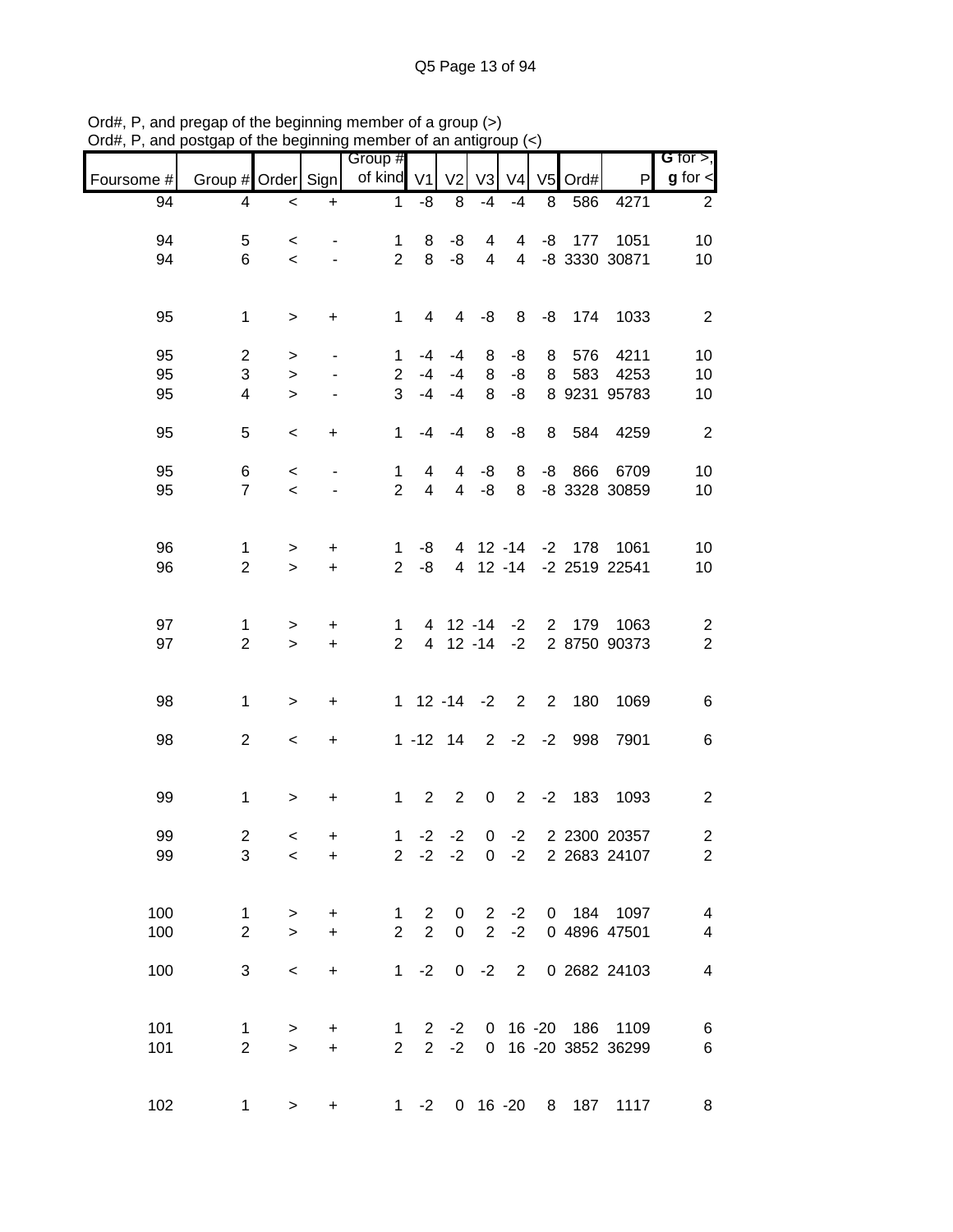| $\alpha$ , r, and posigap or the beginning member or an antigroup $(\gamma)$ |                         |                |                | Group #                        |                |                |                          |                |                |          |                            | G for $>$ ,             |
|------------------------------------------------------------------------------|-------------------------|----------------|----------------|--------------------------------|----------------|----------------|--------------------------|----------------|----------------|----------|----------------------------|-------------------------|
| Foursome #                                                                   | Group # Order Sign      |                |                | of kind V1                     |                | V <sub>2</sub> |                          | V3 V4          |                | V5 Ord#  | P                          | $g$ for $\lt$           |
| 102                                                                          | $\overline{2}$          | $\,>$          | $+$            | $\overline{2}$                 | $-2$           | $\mathbf 0$    |                          | $16 - 20$      |                |          | 8 3853 36307               | 8                       |
|                                                                              |                         |                |                |                                |                |                |                          |                |                |          |                            |                         |
| 103                                                                          | 1                       | $\geq$         | $\ddot{}$      |                                | $1 - 20$       | 8              | $-2$                     | $2^{\circ}$    |                | $-4$ 190 | 1151                       | 22                      |
| 103                                                                          | $\overline{2}$          | $\,<$          | $\ddot{}$      |                                | $1 \quad 20$   | -8             |                          | $2 -2$         |                |          | 4 9320 96799               | 22                      |
|                                                                              |                         |                |                |                                |                |                |                          |                |                |          |                            |                         |
| 104                                                                          | 1                       | $\, > \,$      | +              | $\mathbf 1$                    | 8              | $-2$           | $\overline{2}$           | $-4$           | $\overline{0}$ | 191      | 1153                       | $\overline{\mathbf{c}}$ |
| 104                                                                          | $\overline{c}$          | $\, > \,$      | $\ddot{}$      | $\overline{2}$                 | 8              | $-2$           | $\overline{2}$           | $-4$           | $\overline{0}$ |          | 949 7489                   | $\boldsymbol{2}$        |
| 104                                                                          | 3                       | $\geq$         | $\ddot{}$      | 3                              | 8              | $-2$           | $\overline{2}$           | $-4$           |                |          | 0 6000 59359               | $\overline{2}$          |
| 104                                                                          | $\overline{\mathbf{4}}$ | $\,<$          | $\ddot{}$      | $\mathbf{1}$                   | -8             | $\overline{2}$ | $-2$                     | 4              |                |          | 0 9319 96797               | $\overline{2}$          |
|                                                                              |                         |                |                |                                |                |                |                          |                |                |          |                            |                         |
| 105                                                                          | $\mathbf{1}$            | >              | +              | 1                              | $-2$           | $\overline{2}$ | $-4$                     | 0              | $\mathbf{2}$   | 192      | 1163                       | 10                      |
| 105                                                                          | $\overline{2}$          | $\, > \,$      | $\ddot{}$      | $\overline{c}$                 | $-2$           | $\overline{2}$ | $-4$                     | $\overline{0}$ | $2^{\circ}$    | 950      | 7499                       | 10                      |
| 105                                                                          | 3                       | $\geq$         | $\ddot{}$      | 3                              | $-2$           | $\overline{2}$ | $-4$                     | $\mathbf 0$    |                |          | 2 6001 59369               | 10                      |
| 105                                                                          | $\overline{4}$          | $\,<$          | $\ddot{}$      | $\mathbf 1$                    | $\overline{2}$ | $-2$           | $\overline{\mathcal{A}}$ | $\mathbf 0$    |                |          | -2 9318 96787              | 10                      |
|                                                                              |                         |                |                |                                |                |                |                          |                |                |          |                            |                         |
| 106                                                                          | 1                       | $\, > \,$      | +              | 1                              | 0              | $-4$           | 4                        | 6              |                | $-2$ 200 | 1223                       | 6                       |
| 106                                                                          | $\overline{2}$          | $\geq$         | $\ddot{}$      | $\overline{2}$                 | $\mathbf 0$    | $-4$           | 4                        | 6              |                |          | -2 2011 17483              | $\,6$                   |
| 106                                                                          | 3                       | $\,<$          | $\ddot{}$      | $\mathbf{1}$                   | 0              | 4              | -4                       | -6             |                |          | 2 8670 89527               | 6                       |
|                                                                              |                         |                |                |                                |                |                |                          |                |                |          |                            |                         |
| 107                                                                          | 1                       | $\, > \,$      | $\ddot{}$      | $\mathbf{1}$                   | 6              | $-2$           |                          | $8 - 16$       |                |          | 2 203 1237                 | 6                       |
| 107                                                                          | $\overline{2}$          | $\geq$         | $\ddot{}$      | $\overline{2}$                 | 6              | $-2$           |                          | $8 - 16$       |                |          | 2 9562 99667               | $\,6$                   |
|                                                                              |                         |                |                |                                |                |                |                          |                |                |          |                            |                         |
| 108<br>108                                                                   | 1<br>$\overline{a}$     | ><br>$\, > \,$ | $\ddot{}$<br>+ | $\mathbf{1}$<br>$\overline{2}$ | $-2$<br>$-2$   |                | $8 - 16$<br>$8 - 16$     | $\overline{2}$ | $2^{\circ}$    |          | 2 204 1249<br>2 9563 99679 | 12<br>$12 \,$           |
|                                                                              |                         |                |                |                                |                |                |                          |                |                |          |                            |                         |
| 109                                                                          | 1                       | >              | +              | 1                              |                | $8 - 16$       |                          | $2 \quad 2$    |                |          | -4 205 1259                | 10                      |
| 109                                                                          | $\overline{2}$          | $\geq$         | $\ddot{}$      | $\overline{2}$                 |                | $8 - 16$       | $\overline{2}$           | $\overline{2}$ |                |          | -4 9564 99689              | 10                      |
| 109                                                                          | 3                       | $\,<\,$        | +              | 1                              |                | $-8$ 16        | $-2$                     | $-2$           |                |          | 4 2117 18481               | 12                      |
| 109                                                                          | 4                       | $\prec$        | $\ddot{}$      | $\overline{2}$                 | -8             | 16             | $-2$                     | $-2$           |                |          | 4 9171 95131               | 12                      |
|                                                                              |                         |                |                |                                |                |                |                          |                |                |          |                            |                         |
| 110                                                                          | 1                       | $\,>$          | +              | 1                              |                | $-2 -2$        |                          |                |                |          | 2 8 -10 211 1297           | 6                       |
| 110                                                                          | $\overline{c}$          | $\geq$         | $\ddot{}$      | $\overline{2}$                 |                | $-2 -2$        | $\overline{2}$           |                |                |          | 8 -10 1617 13687           | 6                       |
| 110                                                                          | 3                       | $\geq$         | $\ddot{}$      |                                |                | $3 -2 -2$      | $\overline{2}$           |                |                |          | 8 -10 6271 62467           | 8                       |
| 110                                                                          | 4                       | $\,<\,$        | $\ddot{}$      | 1                              | $\overline{2}$ |                |                          |                |                |          | 2 -2 -8 10 3573 33353      | 6                       |

Ord#, P, and pregap of the beginning member of a group (>) Ord#, P, and postgap of the beginning member of an antigroup (<)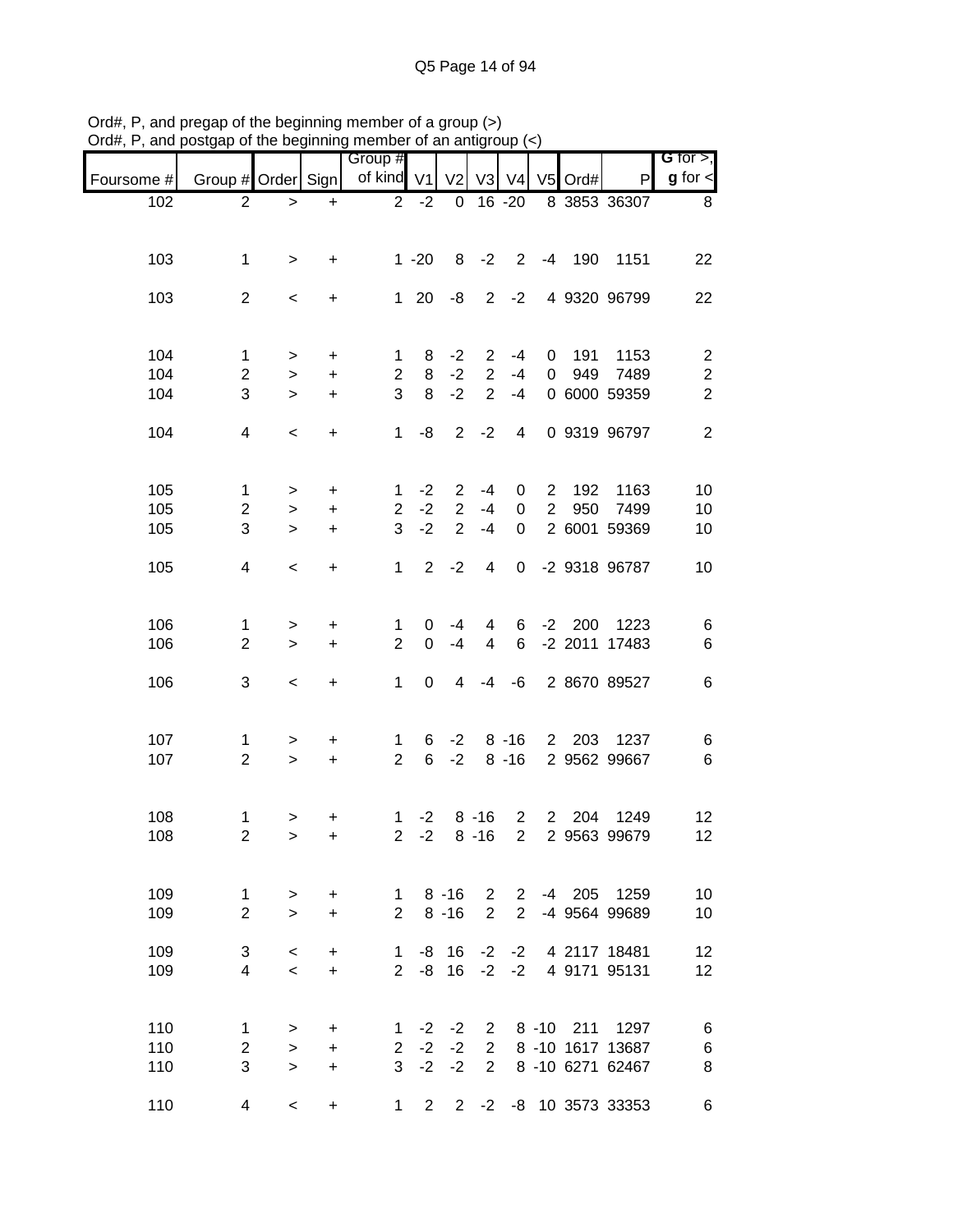| $D($ u $\pi$ , $\tau$ , and posigap or the beginning member or an antigroup $\langle \cdot \rangle$ |                     |                            |                          |                               |                                  |                                  |                                              |                 |      |                          |                                              |                                  |
|-----------------------------------------------------------------------------------------------------|---------------------|----------------------------|--------------------------|-------------------------------|----------------------------------|----------------------------------|----------------------------------------------|-----------------|------|--------------------------|----------------------------------------------|----------------------------------|
| Foursome #                                                                                          | Group # Order Sign  |                            |                          | Group #<br>of kind V1         |                                  |                                  | V <sub>2</sub> V <sub>3</sub> V <sub>4</sub> |                 |      | V5 Ord#                  | $\mathsf{P}$                                 | G for $>$ ,<br>$g$ for $\lt$     |
| 110                                                                                                 | 5                   | $\,<$                      | $\ddot{}$                | $\overline{2}$                | 2                                | $\overline{2}$                   | $-2$                                         |                 |      |                          | -8 10 3603 33623                             | 6                                |
|                                                                                                     |                     |                            |                          |                               |                                  |                                  |                                              |                 |      |                          |                                              |                                  |
| 111                                                                                                 | $\mathbf{1}$        | $\geq$                     | $\ddot{}$                | $1 \quad$                     |                                  | $8 - 10$                         |                                              |                 |      |                          | 4 28 -28 214 1307                            | 4                                |
| 111                                                                                                 | $\overline{2}$      | $\,<\,$                    | $\ddot{}$                | $1 -$                         |                                  | $-8$ 10                          |                                              |                 |      |                          | -4 -28 28 3696 34603                         | 4                                |
| 112                                                                                                 | $\mathbf{1}$        | $\,$                       | $\ddot{}$                |                               | $1 - 10$                         |                                  | 4 28 -28                                     |                 |      |                          | 0 215 1319                                   | 12                               |
| 112                                                                                                 | $\overline{2}$      | $\prec$                    | $\ddot{}$                |                               |                                  | 1 10 -4 -28 28                   |                                              |                 |      |                          | 0 3695 34591                                 | 12                               |
| 113                                                                                                 | $\mathbf{1}$        | $\, >$                     | $\ddot{}$                |                               | $1 - 10$                         | $-2$                             | $\overline{2}$                               |                 |      |                          | 2 2 224 1423                                 | 14                               |
| 113                                                                                                 | $\overline{2}$      | $\,<$                      | $\ddot{}$                |                               | $1 \quad 10$                     |                                  |                                              |                 |      |                          | 2 -2 -2 -2 8590 88667                        | 14                               |
| 114                                                                                                 | 1                   | $\, > \,$                  | $\ddot{}$                | 1                             | $-2$                             | $\overline{2}$                   | $\overline{2}$                               | $2^{\circ}$     | $-4$ | 225                      | 1427                                         | 4                                |
| 114                                                                                                 | $\overline{2}$      | $\, > \,$                  | $\ddot{}$                | $\overline{2}$                | $-2$                             | $\overline{2}$                   | $\overline{2}$                               | $\overline{2}$  | -4   | 390                      | 2687                                         | 4                                |
| 114                                                                                                 | 3                   | $\geq$                     | $+$                      | 3                             | $-2$                             | $\overline{2}$                   | $\overline{2}$                               | $\overline{2}$  |      |                          | -4 3601 33617                                | 4                                |
| 114                                                                                                 | 4                   | $\,>$                      | $\overline{\phantom{a}}$ | $\mathbf{1}$                  | $\overline{2}$                   | $-2$                             | $-2$ $-2$                                    |                 |      |                          | 4 1416 11813                                 | 6                                |
| 114                                                                                                 | 5                   | $\,<$                      | $\ddot{}$                | $\mathbf{1}$                  | $2^{\circ}$                      |                                  | $-2$ $-2$ $-2$                               |                 |      |                          | 4 927 7247                                   | 6                                |
| 114                                                                                                 | 6                   | $\,<\,$                    |                          | 1                             | $-2$                             | $\overline{2}$                   | $2^{\circ}$                                  |                 |      |                          | 2 -4 3442 32077                              | 6                                |
| 115<br>115                                                                                          | 1<br>$\overline{2}$ | ><br>$\geq$                | $\ddot{}$<br>$+$         | $\mathbf 1$<br>$\overline{2}$ | $\overline{2}$<br>$\overline{2}$ | $\overline{2}$<br>$\overline{2}$ | $\overline{2}$<br>$\overline{2}$             | $-4$            | $-2$ | $-4$ $-2$ 226<br>391     | 1429<br>2689                                 | $\overline{c}$<br>$\overline{2}$ |
|                                                                                                     |                     |                            |                          |                               |                                  |                                  |                                              |                 |      |                          |                                              |                                  |
| 116<br>116                                                                                          | 1<br>$\overline{2}$ | $\rightarrow$<br>$\, > \,$ | $+$<br>$\ddot{}$         | $2^{\circ}$                   | $2^{\circ}$                      |                                  |                                              |                 |      |                          | 1 2 2 -4 -2 4 227 1433<br>2 -4 -2 4 392 2693 | 4<br>4                           |
| 117                                                                                                 | $\mathbf{1}$        | $\,$                       | $\ddot{}$                | 1                             |                                  |                                  |                                              |                 |      | $-4$ $-2$ $4$ 6 $-2$ 229 | 1447                                         | 8                                |
| 117                                                                                                 | $\overline{2}$      | $\,<\,$                    | $\ddot{}$                | $\mathbf{1}$                  | $\overline{4}$                   | $\overline{2}$                   |                                              |                 |      | $-4$ $-6$ 2 1018         | 8093                                         | 8                                |
| 118                                                                                                 | 1                   | >                          | $\ddot{}$                |                               |                                  |                                  |                                              |                 |      |                          | 1 6 -2 -8 2 -2 232 1459                      | $\,6$                            |
| 118<br>118                                                                                          | $\overline{2}$<br>3 | $\,<\,$<br>$\,<$           | $\ddot{}$<br>$\ddot{}$   | $\mathbf{1}$<br>$2^{\circ}$   | -6<br>$-6$                       | $\overline{2}$<br>$\overline{2}$ | 8                                            | $-2$<br>$8 - 2$ |      | 2 291                    | 1901<br>2 1838 15761                         | 6<br>6                           |

Ord#, P, and pregap of the beginning member of a group (>) Ord#, P, and postgap of the beginning member of an antigroup (<)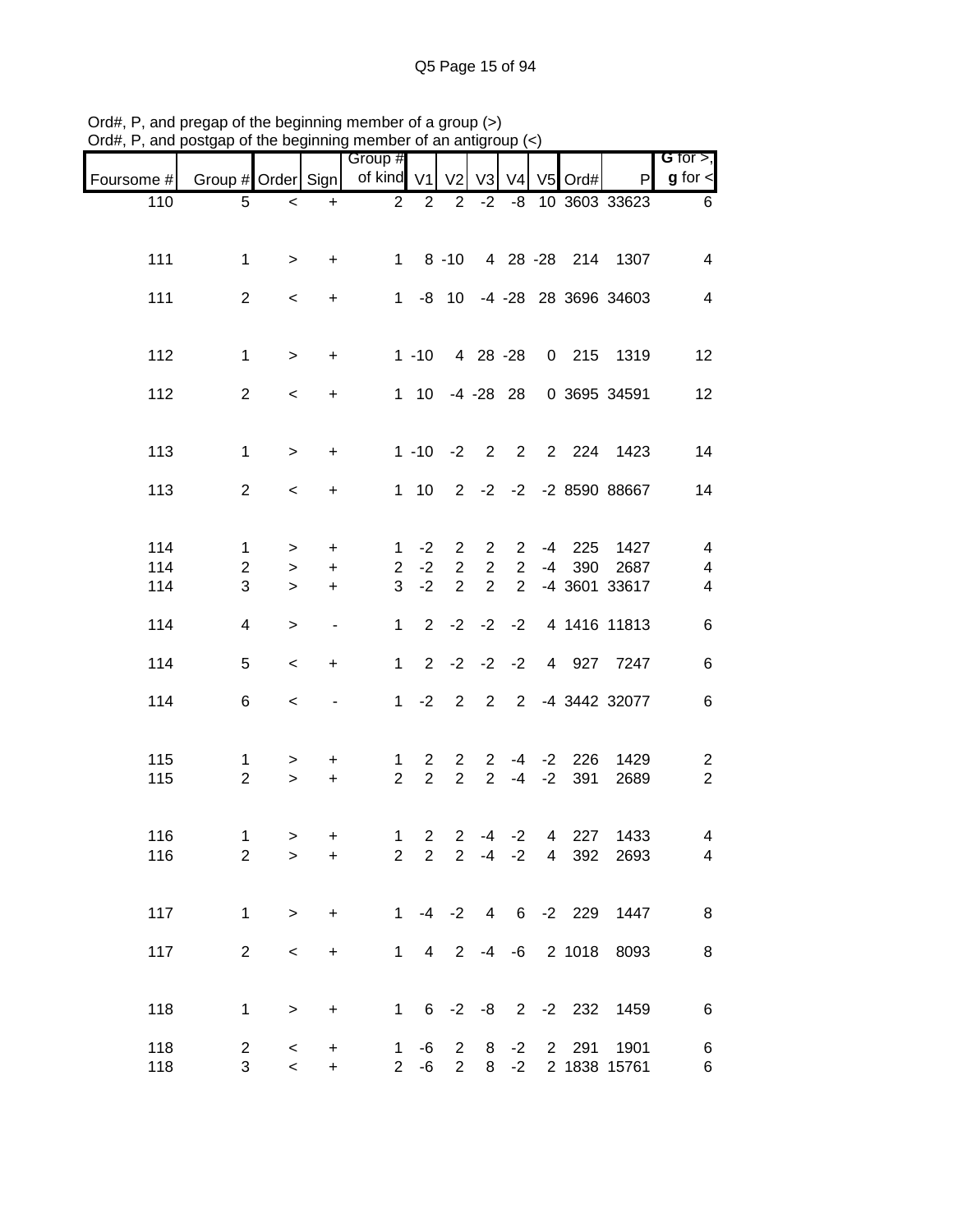|            |                         | ບ⊢ດເບ ມບນາມມາ            |           | יטוווטווין<br>Group #   |                 | ,, or un unu   |                |                   |   |               |                           | G for $>$ ,     |
|------------|-------------------------|--------------------------|-----------|-------------------------|-----------------|----------------|----------------|-------------------|---|---------------|---------------------------|-----------------|
| Foursome # | Group # Order Sign      |                          |           | of kind V1              |                 | V <sub>2</sub> | V3             | V <sub>4</sub>    |   | V5 Ord#       | $\mathsf{P}$              | $g$ for $\leq$  |
| 119        | 1                       | $\geq$                   | $+$       | $\mathbf{1}$            | $-2$            | -8             | $\overline{2}$ | $-2$              | 2 | 233           | 1471                      | 12 <sup>2</sup> |
| 119        | $\overline{2}$          | $\prec$                  | $+$       | $\mathbf{1}$            | $\mathbf{2}$    | 8              | $-2$           | $2^{\circ}$       |   | $-2$ 290      | 1889                      | 12              |
| 119        | 3                       | $\prec$                  | $+$       | $2^{\circ}$             | $2^{\circ}$     |                | $8 - 2$        |                   |   |               | 2 -2 1837 15749           | 12              |
|            |                         |                          |           |                         |                 |                |                |                   |   |               |                           |                 |
| 120        | $\mathbf{1}$            | $\geq$                   | $+$       |                         |                 |                |                |                   |   |               | 1 -8 2 -2 2 2 2 234 1481  | 10              |
| 120        | $\overline{2}$          | $\lt$                    | $+$       | $\mathbf{1}$            | 8               | $-2$           |                |                   |   | $2 -2 -2 289$ | 1879                      | 10              |
| 120        | 3                       | $\,<\,$                  | $+$       | 2 <sup>1</sup>          |                 | $8 - 2$        |                |                   |   | $2 -2 -2 746$ | 5659                      | 10              |
|            |                         |                          |           |                         |                 |                |                |                   |   |               |                           |                 |
| 121        | $\mathbf 1$             | $\geq$                   | $+$       | $\mathbf{1}$            | -4              | $\overline{4}$ |                |                   |   |               | -6 -2 2 241 1523          | 12              |
| 121        | $\overline{2}$          | $\geq$                   | $+$       |                         | $2 - 4$         |                |                | $4 - 6 - 2$       |   |               | 2 6395 63773              | 12              |
|            |                         |                          |           |                         |                 |                |                |                   |   |               |                           |                 |
| 122        | $\mathbf{1}$            | $\geq$                   | $\ddot{}$ | 1                       |                 |                |                |                   |   |               | 4 -6 -2 2 2 242 1531      | 8               |
| 122        | $\overline{2}$          | $\,<$                    | $+$       | 1                       | $-4$            | $6^{\circ}$    |                |                   |   |               | 2 -2 -2 3973 37529        | 8               |
|            |                         |                          |           |                         |                 |                |                |                   |   |               |                           |                 |
| 123        | $\mathbf{1}$            | $\geq$                   | $\ddot{}$ | 1                       |                 | $-6 -2$        |                |                   |   |               | 2 2 -4 243 1543           | 12              |
|            |                         |                          |           |                         |                 |                |                |                   |   |               |                           |                 |
| 123        | $\mathbf{2}$            | $\,<\,$                  | $+$       | 1                       | 6               |                |                | $2 -2 -2$         |   |               | 4 2404 21407              | 12              |
| 123        | 3                       | $\prec$                  | $+$       | $\overline{2}$          | $6\overline{6}$ |                |                | $2 -2 -2$         |   |               | 4 3972 37517              | 12              |
|            |                         |                          |           |                         |                 |                |                |                   |   |               |                           |                 |
| 124        | $\mathbf{1}$            | $\geq$                   | $\ddot{}$ | 1                       | $2^{\circ}$     | $\overline{2}$ | -4             |                   |   |               | 4 -4 245 1553             | $\overline{4}$  |
| 124        | $\overline{2}$          | $\overline{\phantom{0}}$ |           | 1                       |                 | $2 \t2 \t-4$   |                |                   |   | 4 -4 1084     | 8699                      | 8               |
|            |                         |                          |           |                         |                 |                |                |                   |   |               |                           |                 |
| 125        | 1                       | $\geq$                   | $\ddot{}$ | $\mathbf{1}$            | $\overline{2}$  | $-4$           |                |                   |   |               | 4 -4 10 246 1559          | 6               |
| 125        | $\overline{\mathbf{c}}$ | $\,>$                    | +         | $\overline{\mathbf{c}}$ | $\overline{2}$  | $-4$           | $\overline{4}$ |                   |   |               | -4 10 1729 14759          | 6               |
|            |                         |                          |           |                         |                 |                |                |                   |   |               |                           |                 |
| 126        | $\mathbf{1}$            | $\geq$                   | $+$       | $\sim$ 1                |                 |                |                |                   |   |               | 4 -4 10 -10 2 248 1571    | 4               |
| 126        | $\overline{2}$          | $\geq$                   | $+$       | $\overline{2}$          |                 |                |                |                   |   |               | 4 -4 10 -10 2 7382 74861  | 4               |
|            |                         |                          |           |                         |                 |                |                |                   |   |               |                           |                 |
| 127        | 1                       | $\, > \,$                | $\ddot{}$ |                         |                 |                |                |                   |   |               | 1 -4 10 -10 2 -4 249 1579 | 8               |
| 127        | $\overline{2}$          | $\geq$                   | $\ddot{}$ |                         |                 |                |                | $2 - 4 10 - 10 2$ |   |               | -4 9142 94819             | 8               |
|            |                         |                          |           |                         |                 |                |                |                   |   |               |                           |                 |
| 128        | $\mathbf 1$             | $\geq$                   | $\ddot{}$ |                         |                 | $1 \t10 \t-10$ | $\mathbf{2}$   | -4                |   |               | 2 250 1583                | 4               |
| 128        | $\overline{2}$          | $\,>$                    | $\ddot{}$ |                         |                 | $2 10 - 10$    | $2^{\circ}$    | -4                |   |               | 2 1487 12457              | 6               |
| 128        | 3                       | $\geq$                   | $+$       |                         |                 | $3 \t10 \t-10$ |                | $2 - 4$           |   |               | 2 4043 38303              | 4               |

Ord#, P, and pregap of the beginning member of a group (>) Ord#, P, and postgap of the beginning member of an antigroup (<)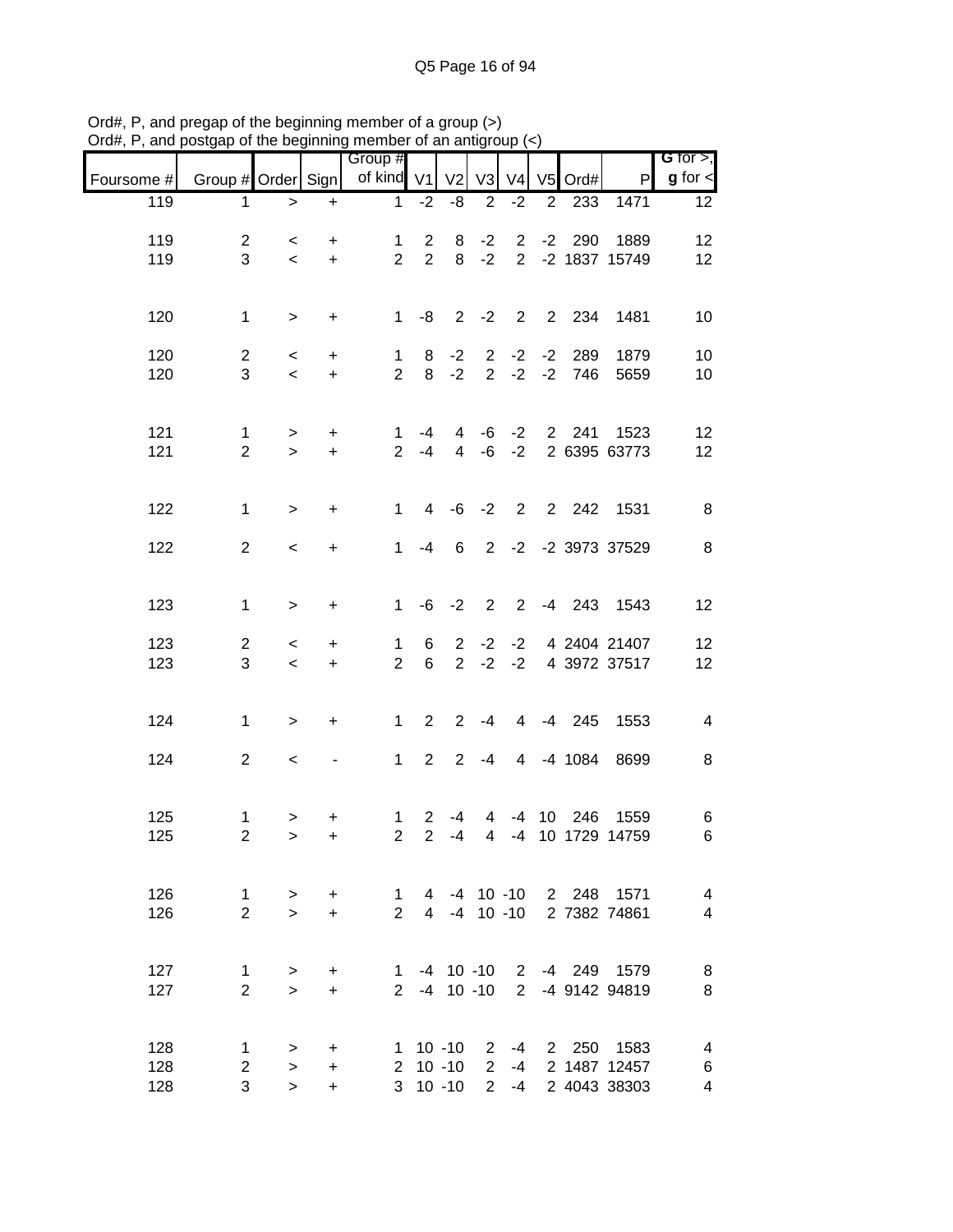|                  |                    |                          |                          | Group #        |                |                |                |                |                 |             |                           | G for $>$ ,             |
|------------------|--------------------|--------------------------|--------------------------|----------------|----------------|----------------|----------------|----------------|-----------------|-------------|---------------------------|-------------------------|
| Foursome #       | Group # Order Sign |                          |                          | of kind V1     |                | V <sub>2</sub> | V <sub>3</sub> | V <sub>4</sub> |                 | V5 Ord#     | $\mathsf{P}$              | $g$ for $\lt$           |
| $\overline{128}$ | 4                  | $\,<$                    | $\ddot{}$                |                | $1 - 10$       | 10             | $-2$           | $\overline{4}$ |                 |             | $-2$ 2414 21517           | 4                       |
| 128              | 5                  | $\overline{\phantom{a}}$ | $\ddot{}$                |                | $2 - 10$       | 10             | $-2$           | $\overline{4}$ |                 |             | -2 6769 67957             | $\overline{4}$          |
| 129              | $\mathbf 1$        | $\,>$                    | $\ddot{}$                |                | $1 - 10$       | 2              | -4             | $2^{\circ}$    |                 | 2 251       | 1597                      | 14                      |
| 129              | $\overline{2}$     | $\,<\,$                  | $\ddot{}$                |                | $1 \quad 10$   | $-2$           |                |                |                 |             | 4 -2 -2 2413 21503        | 14                      |
| 130              | 1                  | $\, > \,$                | +                        | 1              | $\overline{2}$ | $\overline{2}$ | $-4$           | 4              | $\overline{4}$  | 254         | 1609                      | $\overline{c}$          |
| 130              | $\overline{c}$     | $\, > \,$                | $\ddot{}$                | $\overline{2}$ | $\overline{2}$ | $\overline{2}$ | $-4$           | 4              | $\overline{4}$  | 493         | 3529                      | $\boldsymbol{2}$        |
| 130              | 3                  | $\geq$                   | $\ddot{}$                | 3              | $\overline{2}$ | $\overline{2}$ | $-4$           | $\overline{4}$ |                 |             | 4 9210 95539              | $\bf 8$                 |
| 130              | 4                  | $\geq$                   | $+$                      | $\overline{4}$ | $\overline{2}$ | $\overline{2}$ | $-4$           | 4              |                 |             | 4 9363 97369              | $\overline{2}$          |
| 130              | 5                  | $\,<\,$                  | $\ddot{}$                | $\mathbf{1}$   | $-2$           | $-2$           | 4              | -4             |                 |             | -4 7801 79627             | $\overline{4}$          |
| 131              | $\mathbf{1}$       | $\, >$                   | +                        | $\mathbf 1$    | $\mathbf{2}$   | $-4$           | 4              | 4              | 10 <sup>1</sup> | 255         | 1613                      | 4                       |
| 131              | $\overline{2}$     | $\geq$                   | $\ddot{}$                | $\overline{2}$ | $\overline{2}$ | $-4$           | 4              | $\overline{4}$ |                 |             | 10 1467 12269             | 6                       |
| 132              | 1                  | >                        | $\ddot{}$                | 1              | $-2$           |                | $-2$ 22 $-20$  |                |                 | $-2$ 261    | 1663                      | 6                       |
| 132              | $\overline{2}$     | $\geq$                   | $\ddot{}$                | $\overline{2}$ | $-2$           |                | $-2$ 22 $-20$  |                |                 |             | -2 8500 87553             | 6                       |
| 133              | 1                  | $\, > \,$                | +                        | $\mathbf{1}$   | $-2$           | 8              |                | $2 - 10$       | 8               | 265         | 1697                      | 4                       |
| 133              | $\overline{2}$     | $\, >$                   | $\ddot{}$                | $\overline{2}$ | $-2$           | 8              |                | $2 - 10$       |                 |             | 8 5908 58367              | 4                       |
| 134              | $\mathbf{1}$       | >                        | $\ddot{}$                | $\mathbf{1}$   | 8              |                | $2 - 10$       |                |                 | 8 -2 266    | 1699                      | 2                       |
| 134              | $\overline{2}$     | $\, >$                   | $\ddot{}$                | $\overline{2}$ | 8              |                | $2 - 10$       | 8              |                 |             | -2 5909 58369             | $\overline{c}$          |
| 135              | 1                  | >                        | $\ddot{}$                | $\mathbf{1}$   |                | $2 - 10$       |                |                |                 | 8 -2 -2 267 | 1709                      | 10                      |
| 135              | $\overline{2}$     | >                        | +                        |                | $2^{\circ}$    | $2 - 10$       |                |                |                 |             | 8 -2 -2 5910 58379        | 10                      |
| 135              | 3                  | >                        |                          |                |                |                |                |                |                 |             | 1 -2 10 -8 2 2 4664 44887 | 8                       |
| 136              | 1                  | $\mathbf{I}$             | +                        |                |                |                |                |                |                 |             | 1 -2 10 -2 2 -4 277 1787  | $\overline{\mathbf{4}}$ |
| 136              | $\overline{2}$     | $\,<$                    | $\overline{\phantom{a}}$ |                |                | $1 - 2 10 - 2$ |                |                |                 |             | 2 -4 6209 61703           | 14                      |
| 137              | $\mathbf{1}$       | $\, > \,$                | +                        |                |                |                |                |                |                 |             | 1 10 -2 2 -4 8 278 1789   | $\overline{2}$          |
| 137              | $\overline{2}$     | >                        |                          |                | $1 - 10$       |                |                |                |                 |             | 2 -2 4 -8 2353 20921      | 18                      |

Ord#, P, and pregap of the beginning member of a group (>) Ord#, P, and postgap of the beginning member of an antigroup (<)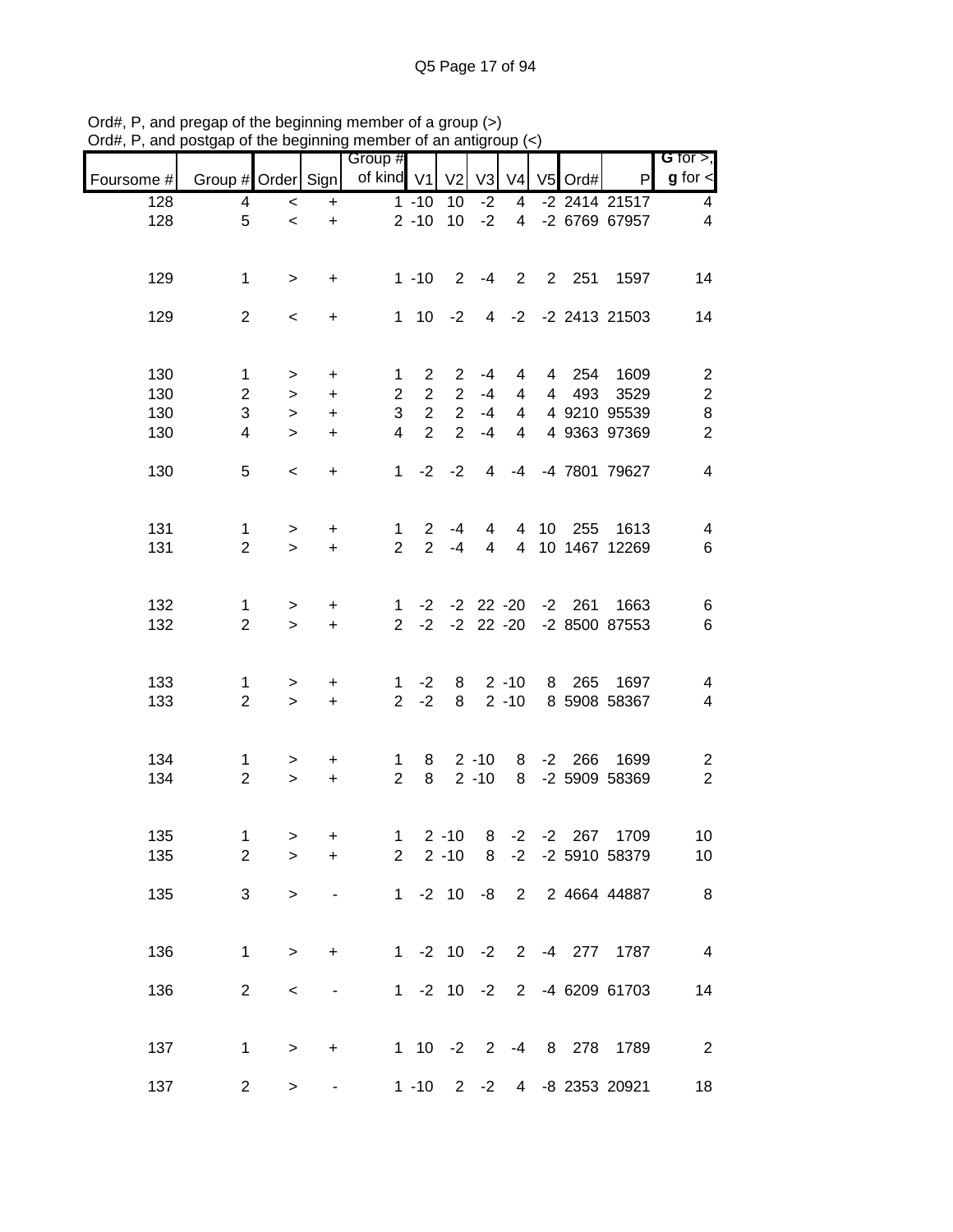| $O(n\pi)$ , $\Gamma$ , and postgap or the beginning member or an antigroup ( $\varsigma$ ) |                                |                     |                          |                                        |              |                                  |                                  |                                  |                |          |                           |                               |
|--------------------------------------------------------------------------------------------|--------------------------------|---------------------|--------------------------|----------------------------------------|--------------|----------------------------------|----------------------------------|----------------------------------|----------------|----------|---------------------------|-------------------------------|
| Foursome #                                                                                 | Group # Order Sign             |                     |                          | Group #<br>of kind V1 V2 V3 V4 V5 Ord# |              |                                  |                                  |                                  |                |          | P                         | G for $>$ ,<br>$g$ for $\lt$  |
| 138                                                                                        | $\mathbf 1$                    | $\, > \,$           | +                        | $\mathbf{1}$                           | $-2$         | $\overline{2}$                   | $-4$                             | 8                                | $-2$           | 279      | 1801                      | 12                            |
| 138                                                                                        | $\overline{2}$                 | $\, > \,$           | $\overline{\phantom{a}}$ |                                        |              | $1 \t2 \t-2$                     | $\overline{4}$                   | -8                               | $\overline{2}$ | 661      | 4943                      | 6                             |
| 139                                                                                        | $\mathbf{1}$                   | $\,>$               | $\ddot{}$                | $\mathbf{1}$                           | $-2$         | 8                                | $\overline{2}$                   | -6                               | $\overline{0}$ | 288      | 1877                      | $\overline{\mathcal{A}}$      |
| 139                                                                                        | $\overline{2}$                 | $\geq$              | $+$                      | $\overline{2}$                         | $-2$         | 8                                | $\overline{2}$                   | -6                               |                |          | 0 1835 15737              | $\overline{\mathcal{A}}$      |
| 139                                                                                        | 3                              | $\,<$               |                          |                                        | $1 - 2$      | 8                                | $\overline{2}$                   | -6                               |                |          | 0 2142 18773              | 14                            |
| 140                                                                                        | $\mathbf 1$                    | $\,>$               | $\ddot{}$                | $1 \quad$                              |              | $-2$ $-2$ $-2$                   |                                  | $2^{\circ}$                      |                | 4 300    | 1987                      | 8                             |
| 140                                                                                        | $\overline{2}$                 | $\,<$               |                          |                                        |              | $1 -2 -2 -2$                     |                                  | $\overline{2}$                   |                |          | 4 9294 96493              | $\overline{\mathcal{A}}$      |
| 141                                                                                        | $\mathbf{1}$                   | $\, > \,$           | +                        | 1                                      |              | $-2$ $-2$ 2                      |                                  |                                  |                | 4 -2 301 | 1993                      | 6                             |
| 141                                                                                        | $\overline{2}$                 | $\,>$               | $\overline{\phantom{a}}$ | $\mathbf 1$                            | 2            | $2^{\circ}$                      | $-2$                             | $-4$                             |                |          | 2 5143 50093              | 6                             |
| 141<br>141                                                                                 | 3<br>$\overline{\mathbf{4}}$   | $\,<\,$<br>$\,<$    | $\blacksquare$           | 1.<br>$\overline{2}$                   | $-2$<br>$-2$ | $-2$<br>$-2$                     | $\overline{2}$<br>$\overline{2}$ | $\overline{4}$<br>$\overline{4}$ | $-2$           | 520      | 3727<br>-2 9293 96487     | 6<br>6                        |
|                                                                                            |                                |                     |                          |                                        |              |                                  |                                  |                                  |                |          |                           |                               |
| 142<br>142                                                                                 | $\mathbf{1}$<br>$\overline{2}$ | $\, > \,$<br>$\geq$ | $\ddot{}$<br>$+$         | 1<br>$\overline{2}$                    | $-2$<br>$-2$ | $\overline{2}$<br>$\overline{2}$ | $\overline{4}$<br>$\overline{4}$ | $-2$<br>$-2$                     | $\overline{4}$ |          | 302 1997<br>4 2201 19427  | 4<br>$\overline{\mathcal{A}}$ |
| 142                                                                                        | 3                              | >                   | $\blacksquare$           | $1 \quad$                              |              | $2 -2$                           | $-4$                             | $2^{\circ}$                      |                |          | -4 5144 50101             | 8                             |
| 142                                                                                        | 4                              | $\,<\,$             | +                        | 1 <sup>1</sup>                         |              | $2 -2 -4$                        |                                  | $2^{\circ}$                      |                |          | -4 3827 36013             | 4                             |
| 143                                                                                        | 1                              | >                   | $+$                      |                                        |              | $1 \t2 \t4 \t-2$                 |                                  |                                  |                | 4 -8 303 | 1999                      | 2                             |
| 143                                                                                        | $\overline{2}$                 | $\,>$               | $\sim 100$               |                                        |              |                                  |                                  |                                  |                |          | 1 -2 -4 2 -4 8 6678 67033 | 12                            |
| 144                                                                                        | $\mathbf 1$                    | $\,>$               | $+$                      |                                        |              |                                  |                                  |                                  |                |          | 1 4 -2 4 -8 8 304 2003    | $\overline{4}$                |
| 144                                                                                        | $\overline{2}$                 | $\, > \,$           |                          |                                        | $1 -4$       |                                  | $2 - 4$                          |                                  |                |          | 8 -8 955 7537             | 8                             |
| 144                                                                                        | 3                              | $\geq$              | $\sim$                   |                                        | $2 - 4$      |                                  |                                  |                                  |                |          | 2 -4 8 -8 3594 33577      | 8                             |
| 144                                                                                        | $\overline{4}$                 | $\geq$              | $\blacksquare$           |                                        | $3 - 4$      |                                  | $2 -4 8$                         |                                  |                |          | -8 8738 90217             | 14                            |
| 144                                                                                        | 5                              | $\,<$               | $+$                      |                                        |              |                                  |                                  |                                  |                |          | 1 -4 2 -4 8 -8 1468 12277 | $\overline{4}$                |
| 145                                                                                        | 1                              | $\, >$              |                          | + 1 6 -10 2 -2 8 312 2069              |              |                                  |                                  |                                  |                |          |                           | 6                             |

Ord#, P, and pregap of the beginning member of a group (>) Ord#, P, and postgap of the beginning member of an antigroup (<)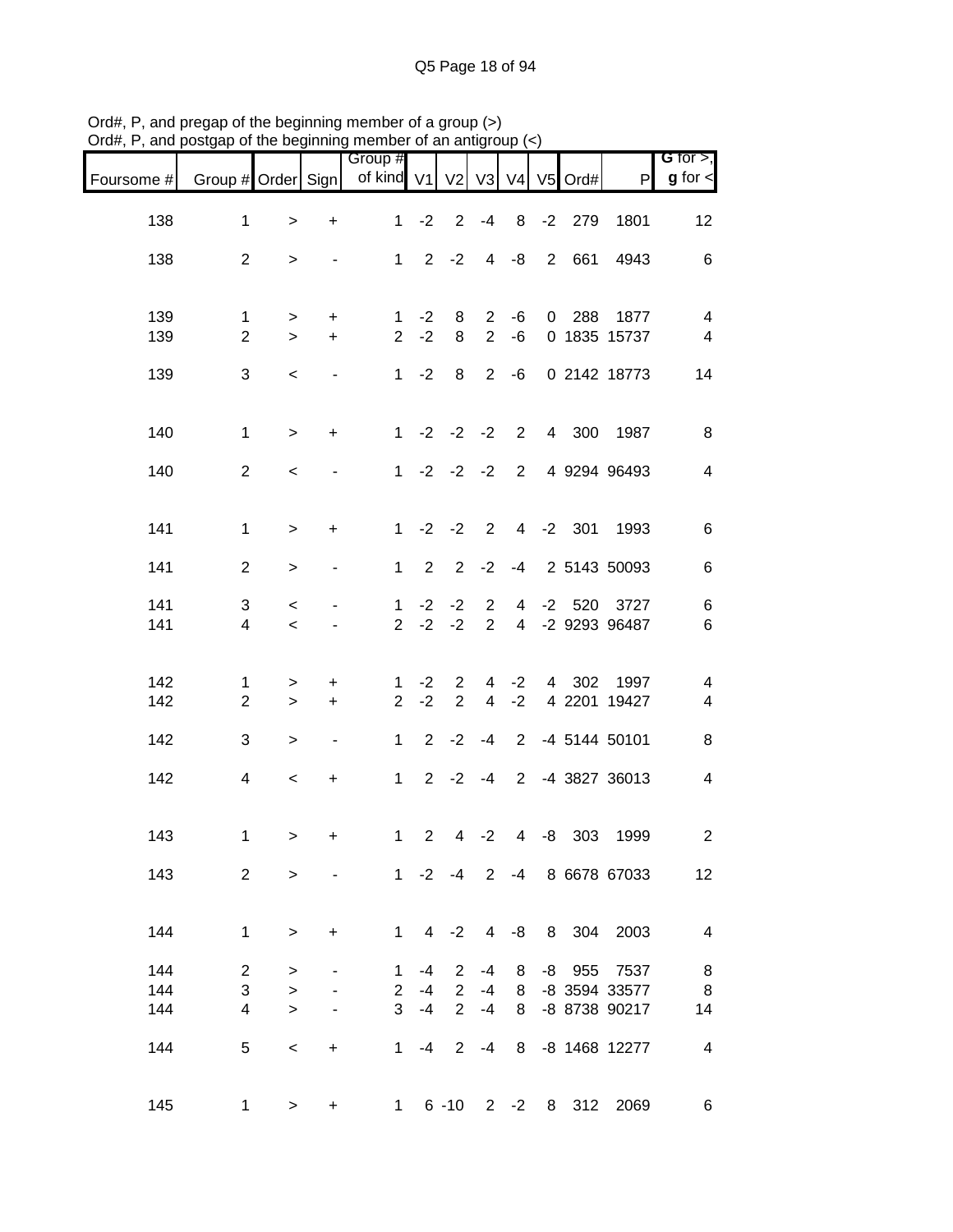|            |                                           | $100$ $100$ $101$        |                | <b>THOMAS OF OLIMPING</b><br>Group # |                      |                                         |                |                |           |                                                            | $G$ for $>$ ,      |
|------------|-------------------------------------------|--------------------------|----------------|--------------------------------------|----------------------|-----------------------------------------|----------------|----------------|-----------|------------------------------------------------------------|--------------------|
| Foursome # | Group # Order Sign   of kind V1   V2   V3 |                          |                |                                      |                      |                                         |                | V <sub>4</sub> | $V5$ Ord# | P                                                          | <b>g</b> for $\le$ |
| 145        | $\overline{2}$                            | $\geq$                   | $+$            |                                      | $2 \t 6 -10 \t 2 -2$ |                                         |                |                |           | 8 7589 77249                                               | $6\overline{6}$    |
|            |                                           |                          |                |                                      |                      |                                         |                |                |           |                                                            |                    |
| 146        | $\mathbf{1}$                              | $\geq$                   | $+$            |                                      | $1 - 10$             |                                         |                |                |           | 2 -2 8 2 313 2081                                          | 12                 |
| 146        | $\overline{2}$                            | $\geq$                   | $+$            |                                      | $2 - 10$             |                                         | $2 -2$         | 8              |           | 2 7590 77261                                               | 12                 |
| 146        | 3                                         | $\overline{\phantom{0}}$ | $\sim$         |                                      |                      |                                         |                |                |           | 1 -10 2 -2 8 2 3099 28493                                  | 6                  |
|            |                                           |                          |                |                                      |                      |                                         |                |                |           |                                                            |                    |
| 147        | $\mathbf{1}$                              | $\geq$                   | $+$            |                                      |                      |                                         |                |                |           | 1 -2 8 2 -10 14 315 2087                                   | 4                  |
| 147        | $\overline{2}$                            | $\geq$                   | $+$            |                                      |                      |                                         |                |                |           | 2 -2 8 2 -10 14 4387 41957                                 | $\overline{4}$     |
|            |                                           |                          |                |                                      |                      |                                         |                |                |           |                                                            |                    |
| 148        | $\mathbf{1}$                              | $\geq$                   | $+$            |                                      |                      |                                         |                |                |           | 1 8 2 -10 14 -14 316 2089                                  | 2                  |
| 148        | $\overline{2}$                            | $\overline{\phantom{0}}$ | $\blacksquare$ |                                      |                      |                                         |                |                |           | 1 8 2 -10 14 -14 6641 66601                                | 16                 |
|            |                                           |                          |                |                                      |                      |                                         |                |                |           |                                                            |                    |
| 149        | $\mathbf{1}$                              |                          |                | 1                                    |                      |                                         |                |                |           | 2 -10 14 -14 4 317 2099                                    | 10                 |
| 149        | $\overline{2}$                            | $\geq$<br>$\geq$         | $+$<br>$+$     | $2^{\circ}$                          |                      |                                         |                |                |           | 2 -10 14 -14 4 4070 38639                                  | 10                 |
|            |                                           |                          |                |                                      |                      |                                         |                |                |           |                                                            |                    |
| 149        | 3                                         | $\overline{\phantom{0}}$ | $\blacksquare$ | 1                                    |                      |                                         |                |                |           | 2 -10 14 -14 4 6640 66593                                  | 8 <sup>8</sup>     |
|            |                                           |                          |                |                                      |                      |                                         |                |                |           |                                                            |                    |
| 150<br>150 | $\mathbf{1}$<br>$\overline{2}$            | $\geq$<br>$\, >$         | $+$<br>$+$     |                                      |                      |                                         |                |                |           | 1 -10 14 -14 4 -2 318 2111<br>2 -10 14 -14 4 -2 1923 16631 | 12<br>12           |
| 150        | 3                                         | $\geq$                   | $+$            |                                      |                      |                                         |                |                |           | 3 -10 14 -14 4 -2 2693 24197                               | 16                 |
|            |                                           |                          |                |                                      |                      |                                         |                |                |           |                                                            |                    |
| 151        | $\mathbf{1}$                              | >                        | $+$            |                                      |                      |                                         |                |                |           | 1 4 -2 -2 8 -2 321 2131                                    | $\overline{2}$     |
|            |                                           |                          |                |                                      |                      |                                         |                |                |           |                                                            |                    |
| 151        | $\overline{2}$                            | $\prec$                  | $+$            | 1                                    |                      |                                         |                |                |           | -4 2 2 -8 2 4133 39239                                     | 2                  |
|            |                                           |                          |                |                                      |                      |                                         |                |                |           |                                                            |                    |
| 152        | 1                                         | >                        | +              |                                      | $1 \quad 10$         |                                         | $6 - 20$       | $2^{\circ}$    | 2 326     | 2161                                                       | 8                  |
| 152        | $\overline{2}$                            | $\,<\,$                  | $\ddot{}$      |                                      |                      |                                         |                |                |           | 1 -10 -6 20 -2 -2 4965 48239                               | 8                  |
|            |                                           |                          |                |                                      |                      |                                         |                |                |           |                                                            |                    |
| 153        | $\mathbf{1}$                              | $\geq$                   | $\ddot{}$      |                                      | $1 \quad$            | $6 - 20$                                |                |                |           | 2 2 8 327 2179                                             | 18                 |
|            |                                           |                          |                |                                      |                      |                                         |                |                |           |                                                            |                    |
| 153        | $\overline{2}$                            | $\,<\,$                  | +              | $1 \quad$                            |                      |                                         |                |                |           | -6 20 -2 -2 -8 4964 48221                                  | 18                 |
|            |                                           |                          |                |                                      |                      |                                         |                |                |           |                                                            |                    |
| 154<br>154 | $\mathbf 1$<br>$\overline{2}$             | ><br>$\, > \,$           | +<br>$\ddot{}$ |                                      | $1 - 14$<br>$2 - 14$ | $\mathbf{2}^{\prime}$<br>$\overline{2}$ | $\overline{4}$ | $4 -2$<br>$-2$ |           | 0 336 2267<br>0 6543 65537                                 | 16<br>16           |
|            |                                           |                          |                |                                      |                      |                                         |                |                |           |                                                            |                    |
| 154        | 3                                         | $\,<\,$                  | +              |                                      | $1 \t14 \t-2 \t-4$   |                                         |                | $2^{\circ}$    |           | 0 1261 10273                                               | 16                 |

Ord#, P, and pregap of the beginning member of a group (>) Ord#, P, and postgap of the beginning member of an antigroup (<)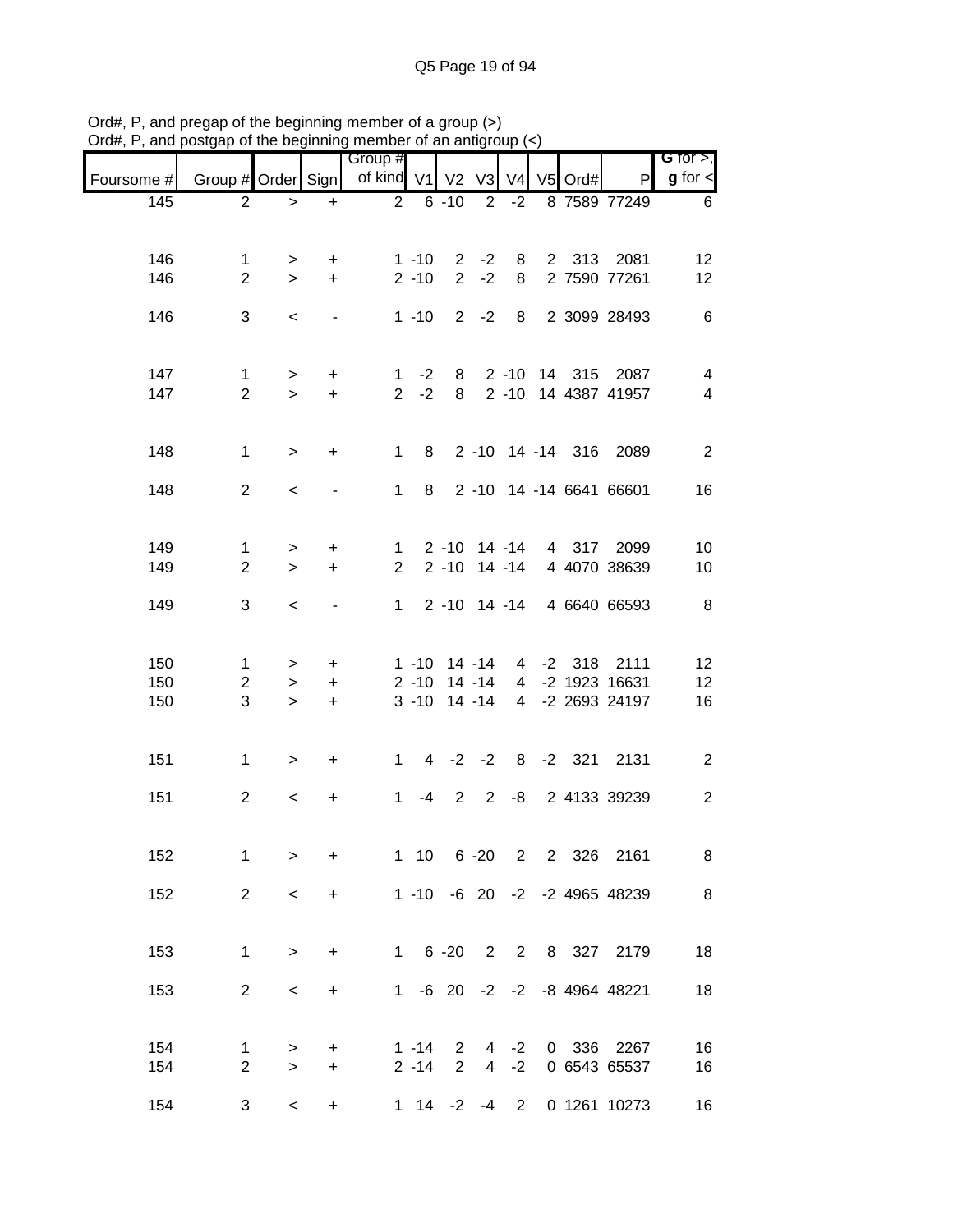|                                                                       |                              |                          |                    | Group #                     |                |                          |                                  |                  |      |          |                              | G for $>$ ,                        |
|-----------------------------------------------------------------------|------------------------------|--------------------------|--------------------|-----------------------------|----------------|--------------------------|----------------------------------|------------------|------|----------|------------------------------|------------------------------------|
| Foursome # Group # Order Sign   of kind V1   V2   V3   V4   V5   Ord# |                              |                          |                    |                             |                |                          |                                  |                  |      |          | P                            | $g$ for $\lt$                      |
|                                                                       |                              |                          |                    |                             |                |                          |                                  |                  |      |          |                              |                                    |
| 155                                                                   | 1                            | >                        | $\mathbf +$        | 1                           | $\overline{2}$ | 4                        | $-2$                             | 0                | $-2$ | 337      | 2269                         | $\overline{\mathbf{c}}$            |
| 155                                                                   | $\overline{2}$               | $\,>$                    | $\ddot{}$          | $\overline{2}$              | $\overline{2}$ | 4                        | $-2$                             | $\mathbf 0$      | $-2$ | 385      | 2659                         | $\overline{\mathbf{c}}$            |
| 155                                                                   | 3                            | $\geq$                   | $\ddot{}$          | 3                           | $\overline{2}$ | 4                        | $-2$                             | $\mathbf 0$      |      |          | -2 8834 91369                | $\overline{2}$                     |
|                                                                       |                              |                          |                    |                             |                |                          |                                  |                  |      |          |                              |                                    |
| 155<br>155                                                            | $\overline{\mathbf{4}}$<br>5 | $\,<$                    | $\ddot{}$          | $\mathbf{1}$<br>$2^{\circ}$ | $-2$<br>$-2$   | $-4$<br>$-4$             | $\overline{2}$<br>$\overline{2}$ | 0<br>$\mathbf 0$ |      |          | 2 1260 10271<br>2 8923 92381 | $\boldsymbol{2}$<br>$\overline{2}$ |
|                                                                       |                              | $\,<$                    | $\pm$              |                             |                |                          |                                  |                  |      |          |                              |                                    |
|                                                                       |                              |                          |                    |                             |                |                          |                                  |                  |      |          |                              |                                    |
| 156                                                                   | $\mathbf{1}$                 | $\, > \,$                | $\ddot{}$          | $\mathbf{1}$                | $-2$           | 0                        |                                  |                  |      |          | -2 8 -10 339 2281            | 8                                  |
|                                                                       |                              |                          |                    |                             |                |                          |                                  |                  |      |          |                              |                                    |
| 156                                                                   | $\overline{2}$               | $\,<\,$                  | $\ddot{}$          | $\mathbf{1}$                | 2              | 0                        | $\overline{2}$                   |                  |      |          | -8 10 8065 82499             | 8                                  |
|                                                                       |                              |                          |                    |                             |                |                          |                                  |                  |      |          |                              |                                    |
| 157                                                                   | 1                            | $\geq$                   | $\ddot{}$          | $\mathbf 1$                 | -4             | $\overline{4}$           | $-2$                             | $2^{\circ}$      |      |          | 8 346 2339                   | 6                                  |
| 157                                                                   | $\overline{2}$               | $\geq$                   | $\ddot{}$          | $\overline{2}$              | $-4$           | $\overline{4}$           | $-2$                             | $\overline{2}$   |      |          | 8 4351 41609                 | $\,6$                              |
|                                                                       |                              |                          |                    |                             |                |                          |                                  |                  |      |          |                              |                                    |
|                                                                       |                              |                          |                    |                             |                |                          |                                  |                  |      |          |                              |                                    |
| 158<br>158                                                            | 1<br>$\overline{2}$          | ><br>$\,>$               | $\ddot{}$<br>$\pm$ | 1<br>$\overline{2}$         | 4<br>4         | $-2$<br>$-2$             | $\mathbf{2}$<br>$\overline{2}$   | 8<br>8           |      |          | -8 347 2341<br>-8 4352 41611 | $\overline{c}$<br>$\overline{c}$   |
| 158                                                                   | 3                            | $\geq$                   | $\ddot{}$          | 3                           | $\overline{4}$ | $-2$                     | $\overline{2}$                   | 8                |      |          | -8 4799 46441                | $\overline{2}$                     |
|                                                                       |                              |                          |                    |                             |                |                          |                                  |                  |      |          |                              |                                    |
|                                                                       |                              |                          |                    |                             |                |                          |                                  |                  |      |          |                              |                                    |
| 159                                                                   | 1                            | $\geq$                   | $\boldsymbol{+}$   | $\mathbf{1}$                | $-2$           | $\overline{2}$           | 8                                |                  |      |          | -8 -2 348 2347               | 6                                  |
| 159                                                                   | $\overline{2}$               | $\geq$                   | $\pm$              | $\overline{2}$              | $-2$           | $\overline{2}$           | 8                                | -8               |      |          | -2 4353 41617                | $6\phantom{1}6$                    |
|                                                                       |                              |                          |                    |                             |                |                          |                                  |                  |      |          |                              |                                    |
| 160                                                                   | 1                            | >                        | $\ddot{}$          | $\mathbf{1}$                | -8             | $-2$                     | $-2$                             | $\overline{4}$   |      | $-2$ 351 | 2371                         | 14                                 |
| 160                                                                   | $\overline{2}$               | $\geq$                   | $\pm$              | $\overline{2}$              | -8             | $-2$                     | $-2$                             | $\overline{4}$   |      |          | -2 2408 21481                | 14                                 |
|                                                                       |                              |                          |                    |                             |                |                          |                                  |                  |      |          |                              |                                    |
|                                                                       |                              |                          |                    |                             |                |                          |                                  |                  |      |          |                              |                                    |
| 161                                                                   | $\mathbf{1}$                 | $\, > \,$                | $\ddot{}$          | 1                           | $-2$           | $4\overline{ }$          | $-2$                             | $\overline{2}$   | 6    | 353      | 2381                         | 4                                  |
| 161                                                                   | $\overline{c}$               | $\,<$                    | $\boldsymbol{+}$   | $1 -$                       | $2^{\circ}$    | $-4$                     |                                  |                  |      |          | 2 -2 -6 8718 90019           | 4                                  |
|                                                                       |                              |                          |                    |                             |                |                          |                                  |                  |      |          |                              |                                    |
|                                                                       |                              |                          |                    |                             |                |                          |                                  |                  |      |          |                              |                                    |
| 162                                                                   | $\mathbf{1}$                 | $\geq$                   | $\ddot{}$          | $1 \quad$                   |                | $4 -2$                   |                                  |                  |      |          | 2 6 -6 354 2383              | $\overline{2}$                     |
|                                                                       |                              |                          |                    |                             |                |                          |                                  |                  |      |          |                              |                                    |
| 162                                                                   | $\overline{2}$               | $\overline{\phantom{a}}$ | $\ddot{}$          |                             | $1 - 4$        |                          |                                  |                  |      |          | 2 -2 -6 6 8717 90017         | $\overline{2}$                     |
|                                                                       |                              |                          |                    |                             |                |                          |                                  |                  |      |          |                              |                                    |
| 163                                                                   | $\mathbf{1}$                 | $\,$                     | $\ddot{}$          |                             | $1 -2$         | $\overline{\phantom{a}}$ | $6\overline{6}$                  | $-6$             |      |          | 0 355 2389                   | 6                                  |
|                                                                       |                              |                          |                    |                             |                |                          |                                  |                  |      |          |                              |                                    |
| 163                                                                   | $\overline{c}$               | $\,<$                    | $\ddot{}$          | $\mathbf{1}$                | $\overline{2}$ | $-2$                     | -6                               | 6                |      | 0 1090   | 8741                         | 6                                  |
| 163                                                                   | 3                            | $\,<\,$                  | $\ddot{}$          | $\overline{2}$              | $\overline{2}$ | $-2$                     | -6                               | 6                |      |          | 0 8716 90011                 | 6                                  |

Ord#, P, and pregap of the beginning member of a group (>) Ord#, P, and postgap of the beginning member of an antigroup (<)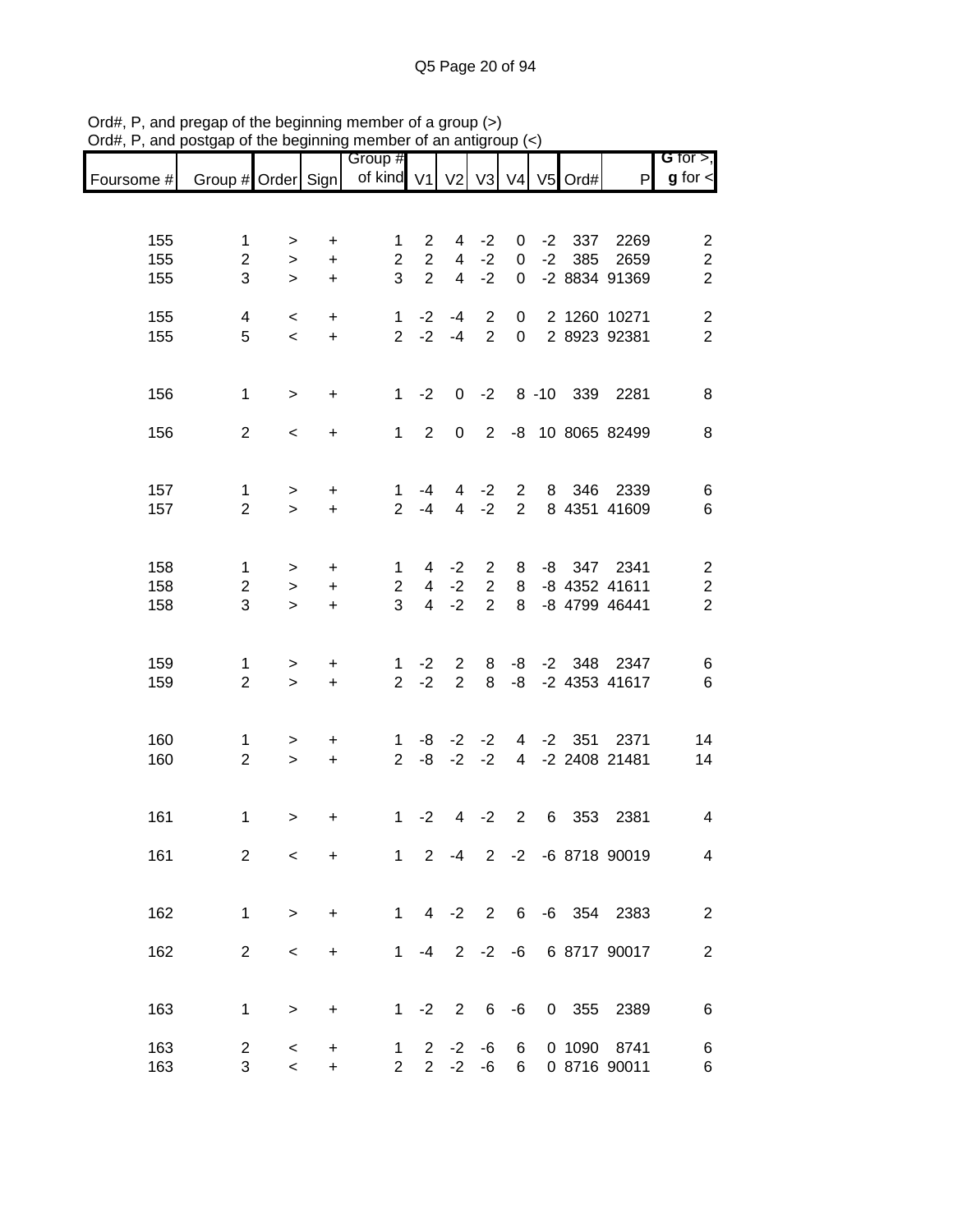| 21 un , 1 , un u | $\sim$ and $\sim$ and $\sim$ and $\sim$ and $\sim$ and $\sim$ and $\sim$ and $\sim$ and $\sim$ and $\sim$ and $\sim$ and $\sim$ and $\sim$ and $\sim$ and $\sim$ and $\sim$ and $\sim$ and $\sim$ and $\sim$ and $\sim$ and $\sim$ and $\sim$ and $\sim$ and $\sim$ and $\sim$ |                                   |                          |                                |                      |                                  |                                  |                      |    |               |                                        |                              |
|------------------|--------------------------------------------------------------------------------------------------------------------------------------------------------------------------------------------------------------------------------------------------------------------------------|-----------------------------------|--------------------------|--------------------------------|----------------------|----------------------------------|----------------------------------|----------------------|----|---------------|----------------------------------------|------------------------------|
| Foursome #       | Group # Order Sign                                                                                                                                                                                                                                                             |                                   |                          | Group #<br>of kind V1          |                      | V <sub>2</sub>                   | V <sub>3</sub>                   | V <sub>4</sub>       |    | V5 Ord#       | $\mathsf{P}$                           | G for $>$ ,<br>$g$ for $\lt$ |
| 164              | $\mathbf 1$                                                                                                                                                                                                                                                                    | $\,>$                             | $\ddot{}$                | $\mathbf{1}$                   | $\overline{2}$       | 6                                | -6                               | $\boldsymbol{0}$     | 8  | 356           | 2393                                   | 4                            |
| 164              | $\overline{2}$                                                                                                                                                                                                                                                                 | $\,<$                             | $+$                      |                                | $1 -2 -6$            |                                  | 6                                |                      |    |               | 0 -8 8715 90007                        | 4                            |
| 165              | $\mathbf{1}$                                                                                                                                                                                                                                                                   | $\, >$                            | $\ddot{}$                | 1                              | 6                    | -6                               | $\mathbf 0$                      |                      |    |               | 8 -10 357 2399                         | 6                            |
| 165              | $\overline{2}$                                                                                                                                                                                                                                                                 | $\, > \,$                         | $\overline{\phantom{a}}$ | 1                              | -6                   | 6                                | 0                                |                      |    |               | -8 10 5511 54133                       | 12                           |
| 165<br>165       | 3<br>$\overline{\mathbf{4}}$                                                                                                                                                                                                                                                   | $\,<$<br>$\overline{\phantom{a}}$ | $\ddot{}$<br>$\pm$       | $\mathbf{1}$<br>$\overline{2}$ | -6<br>-6             | 6<br>6                           | 0                                |                      |    |               | -8 10 6754 67801<br>0 -8 10 8714 90001 | 6<br>6                       |
| 166<br>166       | $\mathbf{1}$<br>$\overline{c}$                                                                                                                                                                                                                                                 | $\, > \,$<br>$\,>$                | $\ddot{}$<br>$\ddot{}$   | $\mathbf{1}$<br>$\overline{2}$ | -6<br>-6             | $\mathbf 0$<br>$\mathbf 0$       |                                  | $8 - 10$<br>$8 - 10$ |    |               | 2 358 2411<br>2 1838 15761             | 12<br>12                     |
| 166              | 3                                                                                                                                                                                                                                                                              | $\geq$                            | $\overline{\phantom{a}}$ | $\mathbf{1}$                   | 6                    | $\mathbf 0$                      |                                  | $-8$ 10              |    |               | -2 5512 54139                          | 6                            |
| 167<br>167       | 1<br>$\overline{c}$                                                                                                                                                                                                                                                            | $\, > \,$<br>$\geq$               | $+$<br>$+$               |                                | $1 - 10$<br>$2 - 10$ | $\overline{2}$<br>$\overline{2}$ | 6<br>6                           | $-4$                 |    | $-4$ $-2$ 361 | 2437<br>-2 6769 67957                  | 14<br>14                     |
| 167              | $\sqrt{3}$                                                                                                                                                                                                                                                                     | $\, >$                            | $\overline{\phantom{a}}$ |                                | $1 \quad 10$         | $-2$                             | -6                               | $\overline{4}$       |    |               | 2 2740 24767                           | $\overline{4}$               |
| 168<br>168       | 1<br>$\overline{c}$                                                                                                                                                                                                                                                            | ><br>$\,>$                        | $\ddot{}$<br>$\ddot{}$   | 1.<br>$\overline{2}$           | $-2$<br>$-2$         | $-4$<br>$-4$                     | $\overline{2}$<br>$\overline{2}$ | -4<br>$-4$           |    |               | 4 370 2531<br>4 4707 45361             | 10<br>18                     |
| 168              | 3                                                                                                                                                                                                                                                                              | $\, > \,$                         | $\overline{\phantom{a}}$ | 1                              | $\overline{2}$       |                                  | $4 -2$                           |                      |    |               | 4 -4 2202 19429                        | $\boldsymbol{2}$             |
| 168              | 4                                                                                                                                                                                                                                                                              | $\,<$                             |                          |                                | $1 -2 -4$            |                                  | $2^{\circ}$                      | $-4$                 |    |               | 4 3826 36011                           | $\overline{c}$               |
| 169              | 1                                                                                                                                                                                                                                                                              | >                                 | +                        | $\mathbf{1}$                   | -8                   | -4                               | 8                                | $\overline{2}$       | -4 |               | 379 2609                               | 16                           |
| 169              | $\overline{2}$                                                                                                                                                                                                                                                                 | $\geq$                            | $\overline{\phantom{a}}$ |                                |                      |                                  |                                  |                      |    |               | 1 8 4 -8 -2 4 746 5659                 | $\overline{2}$               |
| 170              | $\mathbf{1}$                                                                                                                                                                                                                                                                   | $\geq$                            | $\ddot{}$                |                                |                      |                                  |                                  |                      |    |               | 1 2 -4 -8 2 4 382 2633                 | 12                           |
| 170              | $\overline{2}$                                                                                                                                                                                                                                                                 | $\,<\,$                           | $\ddot{}$                |                                | $1 -2$               | $\overline{4}$                   |                                  |                      |    |               | 8 -2 -4 4148 39397                     | 12                           |
| 171<br>171       | $\mathbf{1}$<br>$\overline{2}$                                                                                                                                                                                                                                                 | $\geq$<br>$\geq$                  | $\ddot{}$<br>$+$         | 1                              | $2 -4 -8$            | -4 -8                            | $\mathbf{2}$<br>$2^{\circ}$      |                      |    |               | 4 -2 383 2647<br>4 -2 8038 82207       | 14<br>14                     |
| 172              | 1                                                                                                                                                                                                                                                                              | $\, > \,$                         | +                        |                                |                      |                                  |                                  |                      |    |               | 1 -2 -2 2 2 2 389 2683                 | 6                            |

Ord#, P, and pregap of the beginning member of a group (>) Ord#, P, and postgap of the beginning member of an antigroup (<)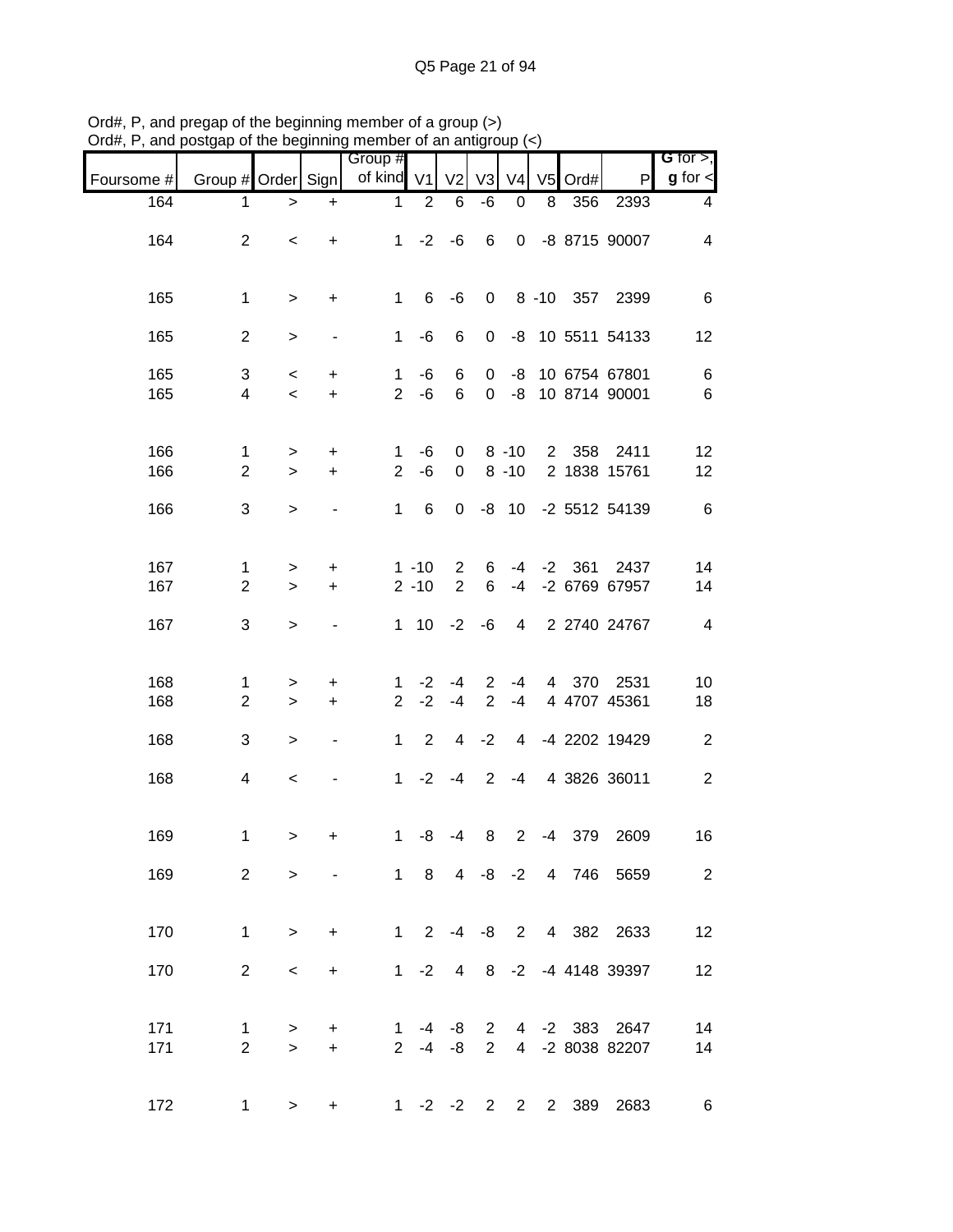|            |                    | or are pogmanny          |                          | 111011100<br>Group # |                | ,, or an anno  |                 |                |           |                          | G for $>$ ,              |
|------------|--------------------|--------------------------|--------------------------|----------------------|----------------|----------------|-----------------|----------------|-----------|--------------------------|--------------------------|
| Foursome # | Group # Order Sign |                          |                          | of kind V1           |                | V2 V3          |                 | V <sub>4</sub> | $V5$ Ord# | P                        | $g$ for $\lt$            |
| 172        | $\overline{2}$     | $\,>$                    | $\ddot{}$                | $\overline{2}$       | $-2$           | $-2$           | 2               | $\overline{2}$ |           | 2 5663 55813             | 6                        |
| 172        | 3                  | $\, > \,$                | $\overline{\phantom{a}}$ | $\mathbf{1}$         | $\overline{2}$ | $\overline{2}$ |                 |                |           | -2 -2 -2 4437 42437      | 4                        |
| 172        | 4                  | $\geq$                   | $\overline{\phantom{a}}$ | $\overline{2}$       | $\overline{2}$ |                |                 |                |           | 2 -2 -2 -2 4861 47123    | 4                        |
| 172        | 5                  | $\prec$                  | $\ddot{}$                | 1                    | $\overline{2}$ |                |                 |                |           | 2 -2 -2 -2 2787 25253    | 8                        |
| 172        | 6                  | $\overline{\phantom{0}}$ | $+$                      | $\overline{2}$       | $\overline{2}$ | $\overline{2}$ | $-2$            | $-2$           |           | -2 4443 42467            | $\,6$                    |
| 172        | $\overline{7}$     | $\prec$                  | $+$                      | 3                    | $\overline{2}$ | $\overline{2}$ | $-2$            | $-2$           |           | -2 4609 44273            | $\,6$                    |
| 172        | 8                  | $\prec$                  | $\ddot{}$                | $\overline{4}$       | $\overline{2}$ |                |                 |                |           | 2 -2 -2 -2 5666 55823    | $6\phantom{1}6$          |
| 173        | 1                  | $\geq$                   | $\ddot{}$                | 1                    | $\overline{2}$ | $-4$           | $-2$            | $\overline{4}$ |           | 4 393 2699               | 6                        |
| 173        | $\overline{2}$     | $\geq$                   | $+$                      | $\overline{2}$       | $\overline{2}$ | $-4 -2$        |                 |                |           | 4 4 4462 42689           | $\,6$                    |
| 173        | 3                  | $\prec$                  | $\ddot{}$                | $\mathbf{1}$         | $-2$           | $\overline{4}$ | 2               | $-4$           |           | -4 1966 17041            | $\,6$                    |
| 173        | 4                  | $\overline{\phantom{a}}$ | $\overline{\phantom{a}}$ | 1                    |                | $2 - 4 - 2$    |                 |                |           | 4 4 3744 35111           | 6                        |
| 174        | $\mathbf{1}$       | $\geq$                   | $\ddot{}$                | $\mathbf{1}$         | $-4$           | $-2$           | $4\overline{ }$ |                |           | 4 -8 394 2707            | 8                        |
| 174        | $\overline{a}$     | $\overline{\phantom{a}}$ | $\ddot{}$                |                      | $1 \quad 4$    | 2              |                 | $-4 - 4$       |           | 8 3542 33037             | 12                       |
| 175        | $\mathbf{1}$       | $\geq$                   | $\ddot{}$                | 1                    | $-2$           | 4              |                 | $4 - 8$        |           | 8 395 2711               | $\overline{4}$           |
| 175        | $\overline{2}$     | $\lt$                    | $+$                      | 1                    | 2              | -4             | -4              |                |           | 8 -8 6717 67429          | $\overline{\mathcal{A}}$ |
|            |                    |                          |                          |                      |                |                |                 |                |           |                          |                          |
| 176        | 1                  | >                        | $\ddot{}$                | $\mathbf{1}$         | 4              | 4              | -8              |                |           | 8 -2 396 2713            | $\overline{c}$           |
| 176        | $\overline{2}$     | $\geq$                   | $+$                      | 2 <sup>1</sup>       | $\overline{4}$ | $\overline{4}$ | -8              |                |           | 8 -2 1783 15271          | $\overline{2}$           |
| 176        | 3                  | >                        |                          | $\mathbf 1$          | -4             | $-4$           | 8               | -8             |           | 2 1164 9413              | 10                       |
| 176        | 4                  | $\,<\,$                  | $\ddot{}$                | 1                    |                | $-4 - 4$       |                 |                |           | 8 -8 2 6716 67427        | $\overline{2}$           |
| 177        | 1                  | $\geq$                   | $\ddot{}$                |                      |                |                |                 |                |           | 1 10 -4 2 -10 4 402 2753 | $\overline{4}$           |
| 177        | $\overline{2}$     | $\,<$                    | $\overline{\phantom{a}}$ |                      |                | $1 \t10 \t-4$  |                 |                |           | 2 -10 4 2470 22039       | 12                       |
| 178        | 1                  | $\, > \,$                | $\ddot{}$                |                      | $1 - 10$       |                |                 |                |           | 4 -2 -2 14 405 2789      | 12                       |
| 178        | $\overline{2}$     | $\geq$                   | $+$                      |                      | $2 - 10$       |                |                 |                |           | 4 -2 -2 14 3899 36779    | 12                       |
| 179        | 1                  | >                        | +                        |                      |                | $1 - 2 - 10$   | $2^{\circ}$     |                |           | 2 -2 410 2819            | 16                       |
| 179        | $\overline{c}$     | $\geq$                   | $+$                      |                      |                | $2 -2 -10$     | $\overline{2}$  |                |           | 2 -2 1720 14699          | 16                       |

Ord#, P, and pregap of the beginning member of a group (>) Ord#, P, and postgap of the beginning member of an antigroup (<)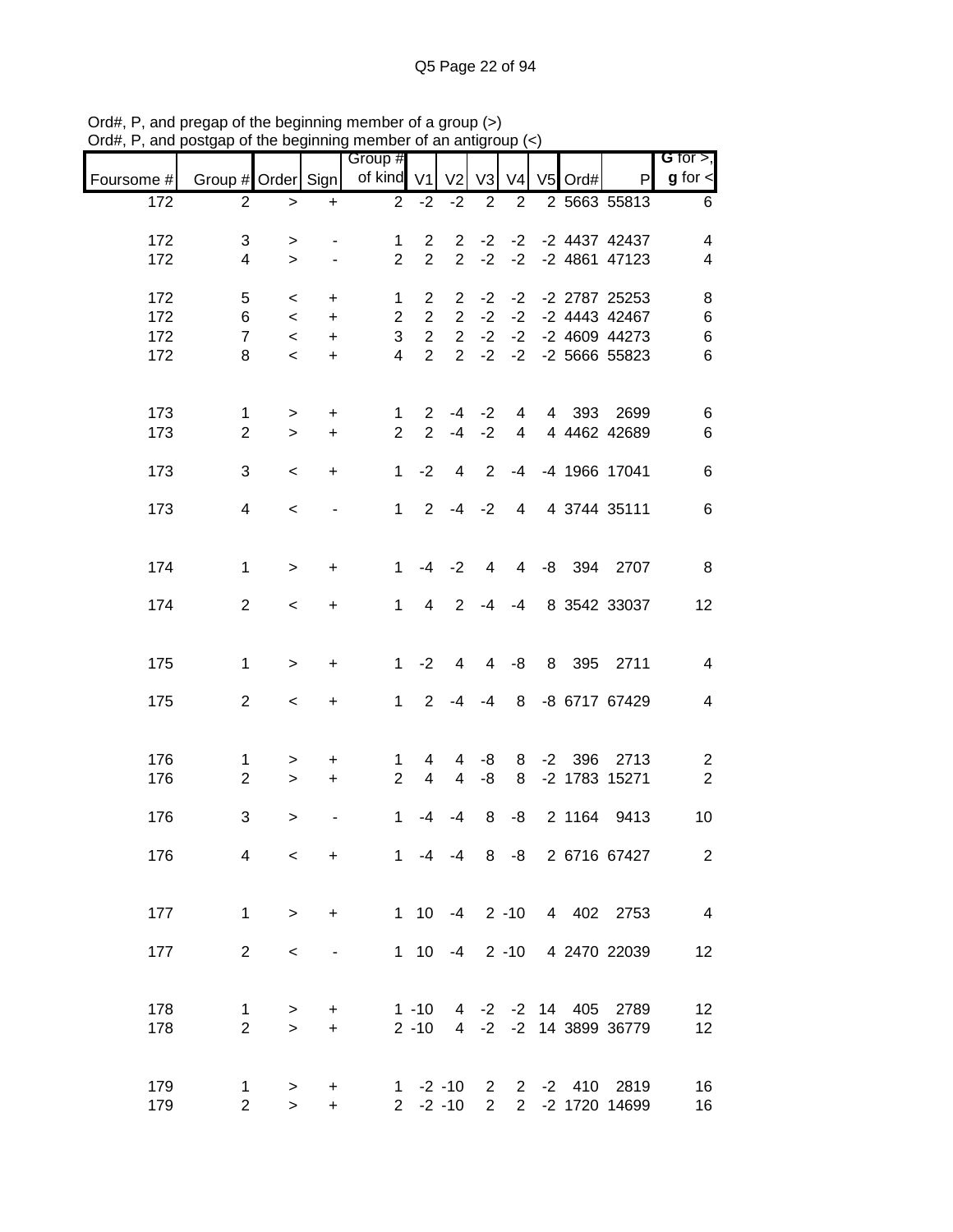| $\alpha$ , $\alpha$ , and poolgap of the beginning momber of an antigroup $\langle \gamma \rangle$ |                    |           |           | Group #        |                |                         |                |                |           |                             | G for $>$ ,             |
|----------------------------------------------------------------------------------------------------|--------------------|-----------|-----------|----------------|----------------|-------------------------|----------------|----------------|-----------|-----------------------------|-------------------------|
| Foursome #                                                                                         | Group # Order Sign |           |           | of kind V1 V2  |                |                         | V3             | V <sub>4</sub> | $V5$ Ord# | P                           | $g$ for $\leq$          |
| 179                                                                                                | 3                  | $\geq$    | $+$       |                |                | $3 - 2 - 10$            | $\overline{2}$ | $2^{\circ}$    |           | -2 4001 37831               | 18                      |
|                                                                                                    |                    |           |           |                |                |                         |                |                |           |                             |                         |
| 180                                                                                                | 1                  | $\geq$    | $+$       |                | $1 - 10$       | $\mathbf{2}$            |                |                |           | 2 -2 -2 411 2833            | 14                      |
| 180                                                                                                | $\overline{2}$     | $\,>$     | $+$       |                | $2 - 10$       | $2^{\circ}$             | $2^{\circ}$    |                |           | $-2$ $-2$ 1721 14713        | 14                      |
| 180                                                                                                | 3                  | $\geq$    | $+$       |                | $3 - 10$       | $2^{\circ}$             |                |                |           | 2 -2 -2 7043 71143          | 14                      |
|                                                                                                    |                    |           |           |                |                |                         |                |                |           |                             |                         |
| 181                                                                                                | $\mathbf{1}$       | $\, > \,$ | $\ddot{}$ | 1              | $\overline{2}$ | $-4$                    | $\mathbf{0}$   | $\overline{2}$ |           | 2 418 2887                  | 8                       |
| 181                                                                                                | $\overline{2}$     | $\geq$    | $+$       | $\overline{2}$ | $\overline{2}$ | $-4$                    | $\mathbf 0$    | $\overline{2}$ |           | 2 6002 59377                | 8                       |
|                                                                                                    |                    |           |           |                |                |                         |                |                |           |                             |                         |
| 181                                                                                                | 3                  | $\,<$     | $\ddot{}$ | 1              | $-2$           | $\overline{4}$          |                |                |           | 0 -2 -2 9317 96779          | 8                       |
|                                                                                                    |                    |           |           |                |                |                         |                |                |           |                             |                         |
| 182                                                                                                | $\mathbf{1}$       | $\, > \,$ | $\ddot{}$ | $\mathbf 1$    | 0              | $\overline{2}$          | $\overline{2}$ | $\overline{2}$ |           | 2 420 2903                  | 6                       |
| 182                                                                                                | $\overline{2}$     | $\geq$    | $\ddot{}$ | $\overline{2}$ | $\mathbf 0$    | $\overline{2}$          | $\overline{2}$ | $\overline{2}$ |           | 2 1596 13463                | $\,6$                   |
|                                                                                                    |                    |           |           |                |                |                         |                |                |           |                             |                         |
| 183                                                                                                | 1                  | $\geq$    | $\ddot{}$ | $\mathbf{1}$   | $\overline{2}$ | $\overline{\mathbf{2}}$ |                | $2 - 10$       |           | 2 422 2917                  | 8                       |
|                                                                                                    |                    |           |           |                |                |                         |                |                |           |                             |                         |
| 183                                                                                                | $\overline{2}$     | $\,<\,$   |           | 1              | $2^{\circ}$    |                         |                | $2 \t2 \t-10$  | 2 661     | 4943                        | 8                       |
|                                                                                                    |                    |           |           |                |                |                         |                |                |           |                             |                         |
| 184                                                                                                | $\mathbf{1}$       | $\,$      | $\ddot{}$ | $1 \quad$      |                | $2 \t2 \t-10 \t2$       |                |                |           | 0 423 2927                  | 10                      |
|                                                                                                    |                    |           |           |                |                |                         |                |                |           |                             |                         |
| 184                                                                                                | $\overline{2}$     | $\,<\,$   | $\ddot{}$ |                |                | $1 -2 -2 10 -2$         |                |                |           | 0 8841 91423                | 10                      |
|                                                                                                    |                    |           |           |                |                |                         |                |                |           |                             |                         |
| 185                                                                                                | $\mathbf{1}$       | $\, > \,$ | $\ddot{}$ |                |                |                         |                |                |           | 1 2 -10 2 0 -4 424 2939     | 12                      |
| 185                                                                                                | $\overline{2}$     | $\,<$     | $\ddot{}$ |                |                |                         |                |                |           | 1 -2 10 -2 0 4 2971 27091   | 12                      |
|                                                                                                    |                    |           |           |                |                |                         |                |                |           |                             |                         |
|                                                                                                    |                    |           |           |                |                |                         |                |                |           |                             |                         |
| 186                                                                                                | 1                  | >         | +         |                |                | $1 -2 -4 10 -10$        |                |                |           | 4 432 3011                  | 10 <sub>1</sub>         |
| 186                                                                                                | $\overline{2}$     | $\,>$     | $\ddot{}$ |                |                |                         |                |                |           | 2 -2 -4 10 -10 4 8377 86171 | 10                      |
|                                                                                                    |                    |           |           |                |                |                         |                |                |           |                             |                         |
| 187                                                                                                | 1                  | >         | $\ddot{}$ |                |                | $1 - 22 - 210$          |                |                |           | $-6$ $-2$ $447$ $3163$      | 26                      |
| 187                                                                                                | $\overline{2}$     | $\geq$    | $\ddot{}$ |                |                | $2 - 22 - 2 10$         |                |                |           | $-6$ $-2$ 5111 49783        | 26                      |
|                                                                                                    |                    |           |           |                |                |                         |                |                |           |                             |                         |
| 188                                                                                                | $\mathbf 1$        | $\, > \,$ | $\ddot{}$ |                |                | $1 - 2 10$              |                | $-6 -2$        |           | 8 448 3167                  | 4                       |
| 188                                                                                                | $\overline{2}$     | $\, >$    | $\ddot{}$ |                |                | $2 -2 10$               |                | $-6 -2$        |           | 8 5112 49787                | $\overline{\mathbf{4}}$ |
|                                                                                                    |                    |           |           |                |                |                         |                |                |           |                             |                         |
| 189                                                                                                | $\mathbf 1$        | >         | +         |                |                | $1 \t10 \t-6$           |                |                |           | -2 8 -6 449 3169            | $\overline{c}$          |
| 189                                                                                                | $\overline{2}$     | $\geq$    | $+$       |                | $2 \quad 10$   | -6                      | $-2$           |                |           | 8 -6 9095 94309             | $\overline{2}$          |

Ord#, P, and pregap of the beginning member of a group (>) Ord#, P, and postgap of the beginning member of an antigroup (<)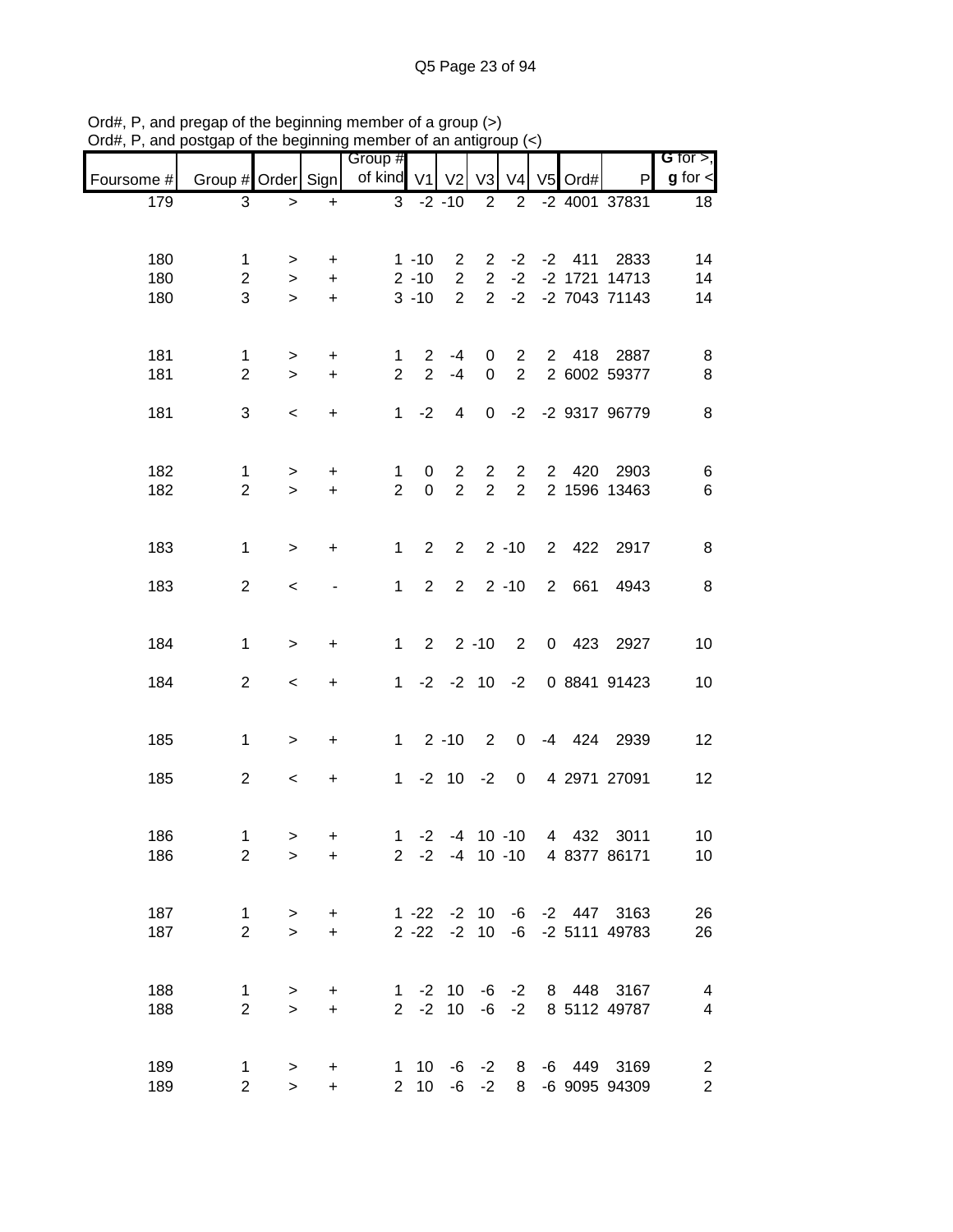| Group #<br>of kind V1<br>Group # Order Sign<br>V3<br>V4 V5 Ord#<br>V <sub>2</sub><br>Foursome #<br>$\mathsf{P}$<br>190<br>$\mathbf 1$<br>-6<br>$-2$<br>8<br>-6<br>$2^{\circ}$<br>450<br>3181<br>1<br>$\ddot{}$<br>$\mathbf{I}$<br>190<br>$\overline{2}$<br>6<br>$\overline{2}$<br>-8<br>6<br>$-2$ 1142<br>9209<br>1<br>+<br>$\,<\,$<br>$\overline{2}$<br>$\overline{2}$<br>3<br>$6\phantom{1}$<br>-8<br>$-2$ 1214<br>190<br>6<br>9839<br>$\ddot{}$<br>$\overline{\phantom{a}}$ | G for $>$ ,<br>$g$ for $\lt$<br>12<br>12<br>12<br>6<br>12 |
|--------------------------------------------------------------------------------------------------------------------------------------------------------------------------------------------------------------------------------------------------------------------------------------------------------------------------------------------------------------------------------------------------------------------------------------------------------------------------------|-----------------------------------------------------------|
|                                                                                                                                                                                                                                                                                                                                                                                                                                                                                |                                                           |
|                                                                                                                                                                                                                                                                                                                                                                                                                                                                                |                                                           |
|                                                                                                                                                                                                                                                                                                                                                                                                                                                                                |                                                           |
|                                                                                                                                                                                                                                                                                                                                                                                                                                                                                |                                                           |
| 191<br>$-2$<br>$-4$<br>451<br>3187<br>1<br>8<br>-6<br>$\overline{2}$<br>1<br>+<br>>                                                                                                                                                                                                                                                                                                                                                                                            |                                                           |
| $\overline{c}$<br>$-2$<br>$\overline{2}$<br>191<br>$\overline{c}$<br>8<br>-6<br>-4 2433 21673<br>$\ddot{}$<br>$\,>$<br>$\mathbf{3}$<br>$-2$<br>3<br>$\overline{2}$<br>8<br>-6<br>191<br>-4 3117 28627<br>$\ddot{}$<br>$\geq$                                                                                                                                                                                                                                                   | $6\phantom{1}6$                                           |
| 192<br>4 14 -20 454 3209<br>$\mathbf{1}$<br>$\mathbf 1$<br>$\overline{2}$<br>$-4$<br>$\ddot{}$<br>$\, > \,$                                                                                                                                                                                                                                                                                                                                                                    | 6                                                         |
| $\overline{2}$<br>-4 -14 20 9554 99571<br>192<br>1<br>$-2$<br>$\overline{4}$<br>$\,<$<br>$\ddot{}$                                                                                                                                                                                                                                                                                                                                                                             | 6                                                         |
| 193<br>4 14 -20<br>2 455 3217<br>1<br>-4<br>$\begin{array}{c} + \end{array}$<br>1<br>$\,$                                                                                                                                                                                                                                                                                                                                                                                      | 8                                                         |
| $14 - 20$<br>2 3387 31477<br>193<br>$\overline{2}$<br>$\overline{2}$<br>$\ddot{}$<br>$-4$<br>$\overline{4}$<br>$\geq$                                                                                                                                                                                                                                                                                                                                                          | 8                                                         |
| 3<br>$-4$ $-14$ 20<br>193<br>$\mathbf 1$<br>-2 9553 99563<br>4<br>$\ddot{}$<br>$\,<\,$                                                                                                                                                                                                                                                                                                                                                                                         | 8                                                         |
| 194<br>$16 - 26$<br>4 460 3257<br>$-2$<br>10<br>1<br>$\mathbf{1}$<br>$\ddot{}$<br>>                                                                                                                                                                                                                                                                                                                                                                                            | 4                                                         |
| $-2$<br>$\overline{2}$<br>$\overline{2}$<br>10<br>$16 - 26$<br>194<br>4 3578 33409<br>$\ddot{}$<br>$\geq$                                                                                                                                                                                                                                                                                                                                                                      | $\,6$                                                     |
| 195<br>3301<br>$2^{\circ}$<br>464<br>1<br>4<br>0<br>$-2$<br>1<br>0<br>><br>+                                                                                                                                                                                                                                                                                                                                                                                                   | $\overline{\mathbf{c}}$                                   |
| 195<br>$\boldsymbol{0}$<br>$-2$<br>2 3253 30091<br>$\overline{2}$<br>2<br>4<br>$\mathbf 0$<br>+<br>><br>3<br>$-2$<br>195<br>3<br>4<br>$\boldsymbol{0}$<br>$\mathbf 0$<br>2 5463 53611<br>$\ddot{}$<br>$\,>$                                                                                                                                                                                                                                                                    | $\boldsymbol{2}$<br>$\sqrt{2}$                            |
| 195<br>$\overline{\mathbf{4}}$<br>$\boldsymbol{0}$<br>2<br>$-2$ 821<br>6311<br>-4<br>0<br>1<br>$\,$<br>-                                                                                                                                                                                                                                                                                                                                                                       | 10                                                        |
| $\overline{2}$<br>$\overline{2}$<br>$\mathbf 0$<br>$\mathbf 0$<br>-2 8229 84431<br>195<br>5<br>$-4$<br>$\mathbf{I}$                                                                                                                                                                                                                                                                                                                                                            | 10                                                        |
| $\overline{\mathbf{4}}$<br>$\boldsymbol{0}$<br>$-2$<br>2 8148 83449<br>195<br>$\mathbf 1$<br>0<br>6<br>$\,<$                                                                                                                                                                                                                                                                                                                                                                   | 10                                                        |
| 196<br>$\mathbf{1}$<br>$\mathbf 0$<br>$-2$ 2<br>-4 465 3307<br>$\mathbf{1}$<br>$\mathbf{0}$<br>$\ddot{}$<br>$\mathbf{I}$                                                                                                                                                                                                                                                                                                                                                       | $\,6$                                                     |
| $\pmb{0}$<br>$-2$<br>196<br>$\overline{2}$<br>$\mathbf 1$<br>$\mathsf 0$<br>$\overline{2}$<br>4 822 6317<br>$\,$<br>-                                                                                                                                                                                                                                                                                                                                                          | 6                                                         |
| 196<br>3<br>$\mathbf 1$<br>$\pmb{0}$<br>$\boldsymbol{0}$<br>$\overline{2}$<br>$-2$<br>4 7730 78803<br>$\,<$<br>+                                                                                                                                                                                                                                                                                                                                                               | 6                                                         |
| 196<br>$\mathbf{1}$<br>$\pmb{0}$<br>$\pmb{0}$<br>$-2$<br>$\overline{2}$<br>-4 8147 83443<br>4<br>$\,<$                                                                                                                                                                                                                                                                                                                                                                         | $\,6$                                                     |
| 197<br>10<br>467 3319<br>$-2$<br>$\mathbf{2}$<br>-8<br>-4<br>1<br>1<br>+<br>><br>197<br>$\overline{2}$<br>$-2$<br>$\overline{2}$<br>$\overline{2}$<br>-4<br>10<br>-8 3915 36919<br>$\geq$<br>$\ddot{}$                                                                                                                                                                                                                                                                         | 6<br>6                                                    |

Ord#, P, and pregap of the beginning member of a group (>) Ord#, P, and postgap of the beginning member of an antigroup (<)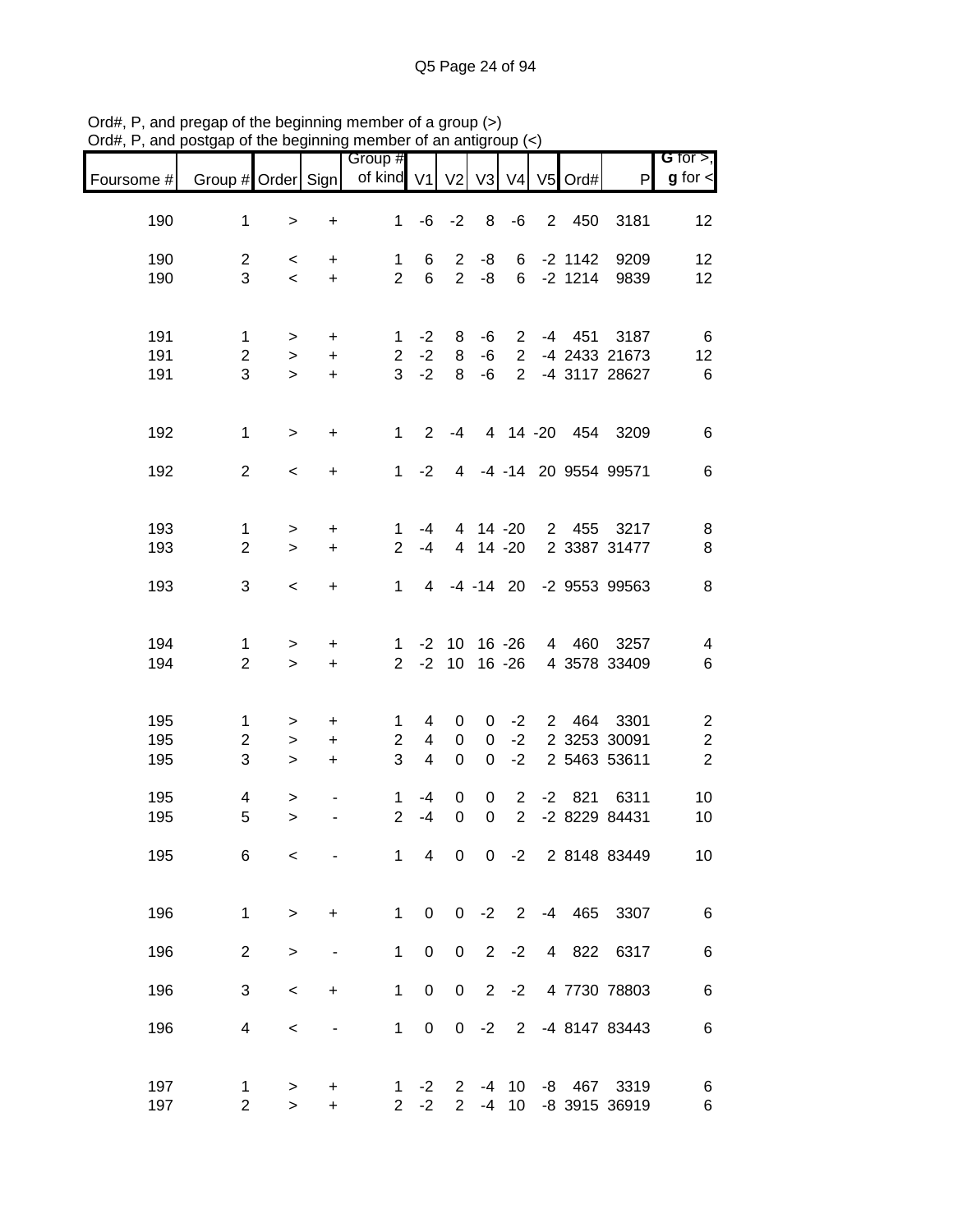|            |                         |             |                              | Group #                       |                     |                |                     |                      |   |          |                            | G for $>$ ,                               |
|------------|-------------------------|-------------|------------------------------|-------------------------------|---------------------|----------------|---------------------|----------------------|---|----------|----------------------------|-------------------------------------------|
| Foursome # | Group # Order Sign      |             |                              | of kind V1 V2 V3 V4 V5 Ord#   |                     |                |                     |                      |   |          | P                          | $g$ for $\lt$                             |
|            |                         |             |                              |                               |                     |                |                     |                      |   |          |                            |                                           |
|            |                         |             |                              |                               |                     |                |                     |                      |   |          |                            |                                           |
| 198<br>198 | 1<br>$\overline{2}$     | ><br>$\geq$ | $\ddot{}$<br>$\ddot{}$       | $\mathbf 1$<br>$\overline{2}$ | 10<br>10            | -8<br>-8       |                     | $8 - 10$<br>$8 - 10$ |   |          | 8 470 3331<br>8 3682 34471 | $\overline{\mathbf{c}}$<br>$\overline{2}$ |
|            |                         |             |                              |                               |                     |                |                     |                      |   |          |                            |                                           |
|            |                         |             |                              |                               |                     |                |                     |                      |   |          |                            |                                           |
| 199        | $\mathbf{1}$            | >           | +                            | 1                             |                     |                | $-2$ 20 $-14$       | $\overline{4}$       |   |          | -6 486 3467                | 4                                         |
| 199        | $\overline{2}$          | $\geq$      | $\ddot{}$                    | $\overline{2}$                |                     | $-2$ 20 $-14$  |                     | $\overline{4}$       |   |          | -6 3260 30137              | 4                                         |
|            |                         |             |                              |                               |                     |                |                     |                      |   |          |                            |                                           |
| 200        | 1                       | >           | +                            |                               |                     | $120 - 14$     | 4                   | -6                   |   |          | 4 487 3469                 | $\overline{\mathbf{c}}$                   |
| 200        | $\overline{2}$          | $\geq$      | $+$                          |                               |                     | $220 - 14$     | $\overline{4}$      | -6                   |   |          | 4 3261 30139               | $\sqrt{2}$                                |
|            |                         |             |                              |                               |                     |                |                     |                      |   |          |                            |                                           |
|            |                         |             |                              |                               |                     |                |                     |                      |   |          |                            |                                           |
| 201        | 1                       | $\geq$      | $\ddot{}$                    | $\mathbf 1$                   | -6                  | 4              | -8                  | $2^{\circ}$          |   |          | 2 490 3511                 | 12                                        |
| 201        | $\overline{2}$          | $\,<$       | +                            | $\mathbf{1}$                  | 6                   | $-4$           | 8                   | $-2$                 |   |          | -2 8289 85109              | 12                                        |
|            |                         |             |                              |                               |                     |                |                     |                      |   |          |                            |                                           |
|            |                         |             |                              |                               |                     |                |                     |                      |   |          |                            |                                           |
| 202        | $\mathbf{1}$            | $\, > \,$   | $\ddot{}$                    | $\mathbf{1}$                  | 4                   | -8             | $\overline{2}$      | $\overline{2}$       |   |          | -4 491 3517                | 6                                         |
| 202        | $\overline{2}$          | $\geq$      | $\ddot{}$                    | $\overline{2}$                | $\overline{4}$      | -8             | $\overline{2}$      | $\overline{2}$       |   |          | -4 5844 57697              | 8                                         |
| 202        | 3                       | $\,<\,$     | +                            | $\mathbf{1}$                  | -4                  | 8              | $-2$                | $-2$                 |   |          | 4 2080 18143               | 6                                         |
| 202        | $\overline{\mathbf{4}}$ | $\,<$       | $\ddot{}$                    | $\overline{2}$                | $-4$                | 8              | $-2$                | $-2$                 |   |          | 4 7210 72923               | 8                                         |
|            |                         |             |                              |                               |                     |                |                     |                      |   |          |                            |                                           |
|            |                         |             |                              |                               |                     |                |                     |                      |   |          |                            |                                           |
| 203<br>203 | 1<br>$\overline{2}$     | >           | +<br>$\ddot{}$               | 1<br>$\overline{2}$           | 2<br>$\overline{2}$ | $-4$<br>$-4$   | 4<br>$\overline{4}$ | 4<br>$\overline{4}$  |   | $-8$ 494 | 3533<br>-8 1781 15263      | 4<br>4                                    |
|            |                         | $\geq$      |                              |                               |                     |                |                     |                      |   |          |                            |                                           |
| 203        | 3                       | $\,<\,$     | +                            | 1                             | $-2$                | 4              | -4                  | $-4$                 | 8 | 851      | 6577                       | 4                                         |
|            |                         |             |                              |                               |                     |                |                     |                      |   |          |                            |                                           |
| 203        | 4                       | $\,<\,$     | $\qquad \qquad \blacksquare$ | $\mathbf{1}$                  | $\overline{2}$      | $-4$           | 4                   | 4                    |   |          | -8 8144 83423              | 8                                         |
|            |                         |             |                              |                               |                     |                |                     |                      |   |          |                            |                                           |
| 204        | 1                       | >           | +                            | 1                             | $-4$                | 4              |                     |                      |   |          | 4 -8 10 495 3539           | 6                                         |
| 204        | $\overline{2}$          | $\geq$      | $\ddot{}$                    | $\overline{2}$                | $-4$                | $\overline{4}$ |                     |                      |   |          | 4 -8 10 1481 12409         | 8                                         |
|            |                         |             |                              |                               |                     |                |                     |                      |   |          |                            |                                           |
|            |                         |             |                              |                               |                     |                |                     |                      |   |          |                            |                                           |
| 205        | $\mathbf{1}$            | $\geq$      | $+$                          | $\mathbf 1$                   | 4                   | $\overline{4}$ |                     |                      |   |          | -8 10 -2 496 3541          | $\overline{2}$                            |
| 205        | $\overline{2}$          | $\geq$      | $\ddot{}$                    | $\overline{2}$                | $\overline{4}$      | $\overline{4}$ |                     |                      |   |          | -8 10 -2 7640 77723        | $\overline{4}$                            |
|            |                         |             |                              |                               |                     |                |                     |                      |   |          |                            |                                           |
| 206        | $\mathbf{1}$            | $\, > \,$   | $+$                          | $1 \quad$                     |                     |                |                     |                      |   |          | 4 -8 10 -2 -8 497 3547     | $6\overline{6}$                           |
|            |                         |             |                              |                               |                     |                |                     |                      |   |          |                            |                                           |
| 206        | $\overline{2}$          | $\,<\,$     |                              | $1 \quad$                     |                     |                |                     |                      |   |          | 4 -8 10 -2 -8 7124 71971   | 12                                        |
|            |                         |             |                              |                               |                     |                |                     |                      |   |          |                            |                                           |
| 207        | 1                       | $\geq$      | $+$                          |                               |                     |                |                     | $1 - 8$ 10 $-2$ $-8$ | 8 |          | 498 3557                   | 10                                        |
|            |                         |             |                              |                               |                     |                |                     |                      |   |          |                            |                                           |

Ord#, P, and pregap of the beginning member of a group (>) Ord#, P, and postgap of the beginning member of an antigroup (<)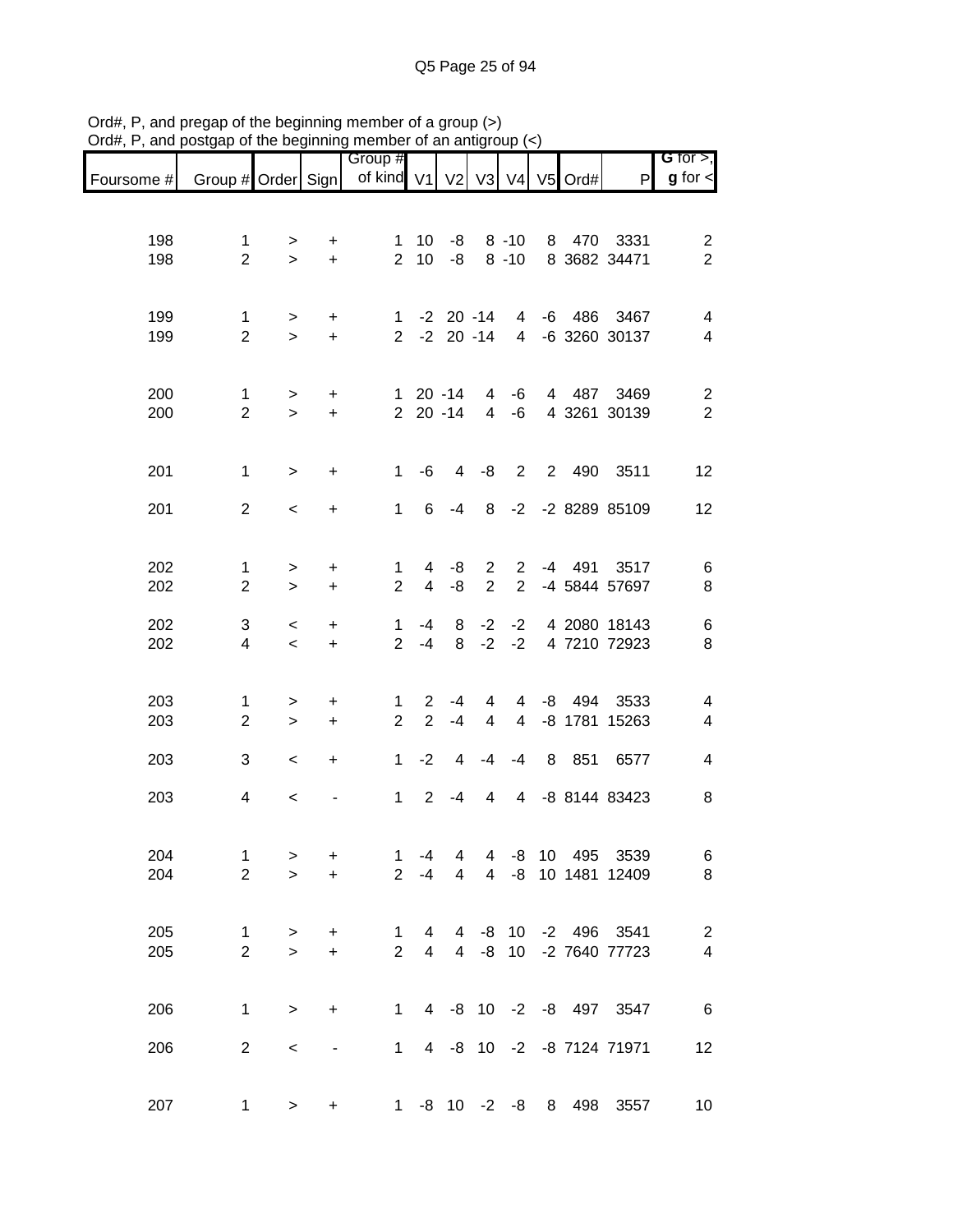| Foursome # | Group # Order Sign            |                          |                        | Group #<br>of kind V1          |                                  | V2                               | V3                         |                                    |      | V4 V5 Ord# | P                                    | G for $>$ ,<br>$g$ for $\lt$     |
|------------|-------------------------------|--------------------------|------------------------|--------------------------------|----------------------------------|----------------------------------|----------------------------|------------------------------------|------|------------|--------------------------------------|----------------------------------|
| 207        | $\overline{2}$                | $\,<$                    |                        | 1                              |                                  |                                  |                            |                                    |      |            | -8 10 -2 -8 8 7123 71963             | 8                                |
| 208<br>208 | $\mathbf 1$<br>$\overline{2}$ | $\, > \,$<br>$\geq$      | +<br>$+$               | $\mathbf{1}$<br>$\overline{2}$ | 8<br>8                           | $\overline{4}$                   | -8<br>$4 - 8$              | $-2$<br>$-2$                       |      | 2 502      | 3583<br>2 1310 10739                 | $\overline{\mathbf{c}}$<br>$\,6$ |
| 209        | $\mathbf{1}$                  | $\geq$                   | $+$                    | 1                              |                                  |                                  |                            |                                    |      |            | 4 -8 -2 2 2 503 3593                 | 10                               |
| 209        | $\overline{2}$                | $\,<$                    |                        | 1                              |                                  | $4 -8 -2$                        |                            |                                    |      |            | 2 2 1804 15443                       | 8                                |
| 210        | $\mathbf{1}$                  | $\geq$                   | $\ddot{}$              | 1                              | $-2$                             | $\overline{2}$                   | $2^{\circ}$                | $-2$                               |      |            | 0 505 3613                           | 6                                |
| 210        | $\overline{2}$                | $\geq$                   |                        | 1                              | $\overline{2}$                   |                                  | $-2 -2$                    | $\overline{2}$                     |      |            | 0 1723 14723                         | $\,6$                            |
| 210        | 3                             | $\prec$                  |                        | $\mathbf{1}$                   | $-2$                             | $\overline{2}$                   | $\overline{\phantom{a}}$ 2 | $-2$                               |      |            | 0 9227 95731                         | 6                                |
| 211<br>211 | 1<br>$\overline{2}$           | $\, > \,$<br>$\geq$      | +<br>$+$               | $\mathbf{1}$<br>$\overline{2}$ | $\overline{2}$<br>$\overline{2}$ | $\overline{2}$<br>$\overline{2}$ | $-2$<br>$-2$               | 0<br>$\overline{0}$                |      | 10 506     | 3617<br>10 2641 23747                | 4<br>$\overline{\mathcal{A}}$    |
| 212<br>212 | 1<br>$\overline{2}$           | $\, > \,$<br>$\geq$      | +<br>$+$               | 1<br>$\overline{2}$            | $\mathbf{2}$<br>$\overline{2}$   | $-2$<br>$-2$                     | $\mathbf 0$<br>$\mathbf 0$ | 10 <sup>1</sup><br>10 <sup>1</sup> | $-4$ |            | 507 3623<br>-4 2642 23753            | 6<br>6                           |
| 213<br>213 | 1<br>$\overline{2}$           | $\, > \,$<br>$\geq$      | $\ddot{}$<br>$\ddot{}$ | $\mathbf{1}$<br>$\overline{2}$ | $-2$<br>$-2$                     | 0<br>$\mathbf 0$                 | 10 <sup>°</sup><br>10      |                                    |      |            | -4 -10 508 3631<br>-4 -10 2510 22441 | 8<br>$\,8\,$                     |
| 214<br>214 | 1<br>$\overline{2}$           | ><br>$\geq$              | +<br>$\ddot{}$         | $\mathbf{1}$<br>$\overline{2}$ | 0<br>$\overline{0}$              | 10                               |                            | $-4 - 10$                          |      |            | 10 -4 -10 2 509 3637<br>2 7824 79867 | 6<br>6                           |
| 215        | $\mathbf{1}$                  | $\geq$                   |                        | + 1 -10 2 10 -8 -2 512 3671    |                                  |                                  |                            |                                    |      |            |                                      | 12                               |
| 215        | 2 <sup>1</sup>                | $\overline{\phantom{0}}$ | $+$                    |                                |                                  |                                  |                            |                                    |      |            | 1 10 -2 -10 8 2 7460 75709           | 12                               |
| 216        | $\mathbf{1}$                  | $\geq$                   | $+$                    |                                |                                  |                                  |                            |                                    |      |            | 1 10 -8 -2 4 2 514 3677              | $\overline{4}$                   |
| 216        | $\overline{2}$                | $\,<\,$                  | $\blacksquare$         |                                | $1 \t10 \t -8 \t -2$             |                                  |                            |                                    |      |            | 4 2 4250 40531                       | 12                               |
| 217        | $1 \quad$                     | $\geq$                   | +                      |                                | $1 \quad 4$                      |                                  |                            |                                    |      |            | 2 -2 -2 0 517 3701                   | $\overline{\mathcal{A}}$         |

Ord#, P, and pregap of the beginning member of a group (>) Ord#, P, and postgap of the beginning member of an antigroup (<)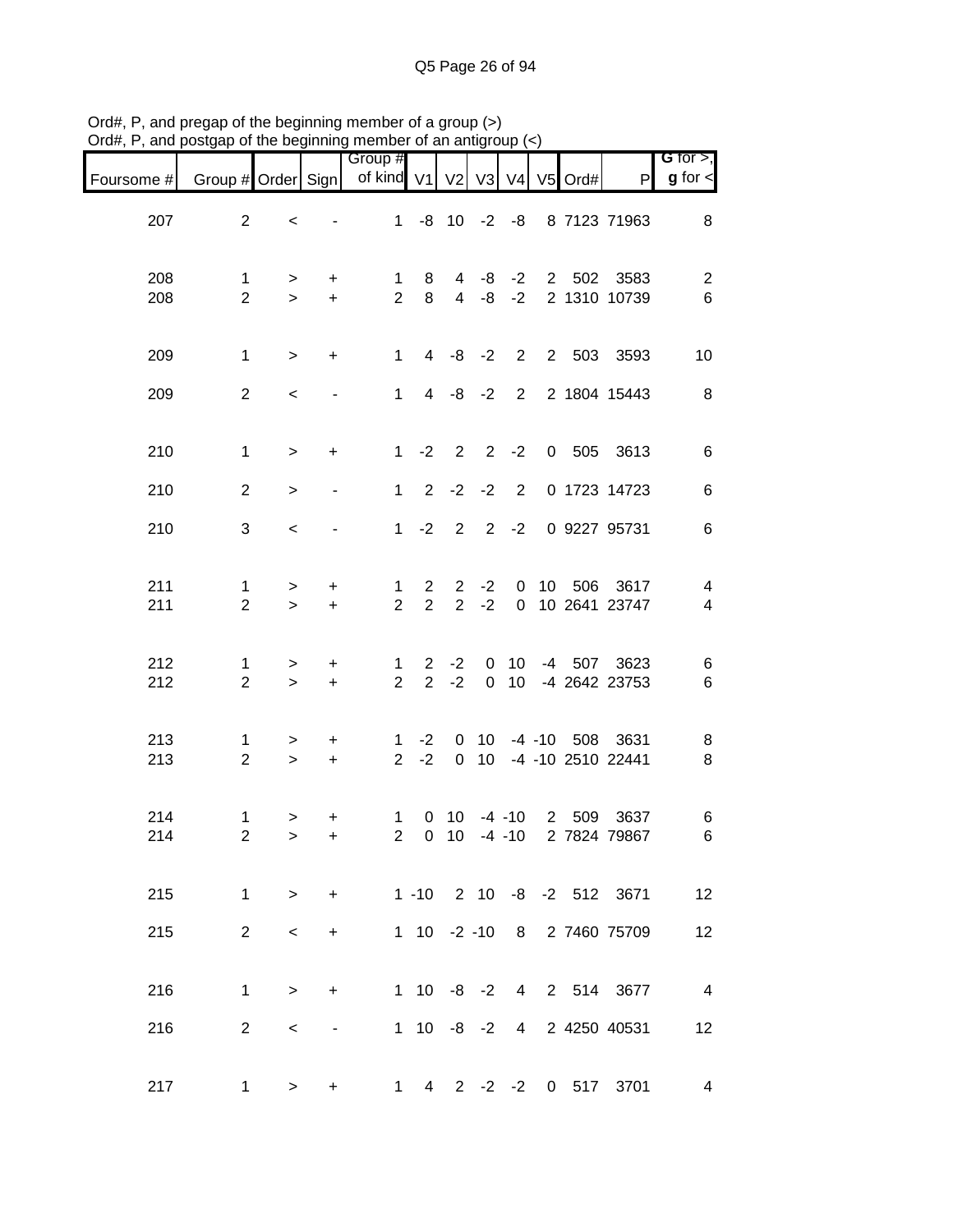| $71^{\circ}$ u $\pi,$ | and postgap or the beginning member or an antigroup |                     |                  |                       |                                  |                                  |                |                    |    |         |                                                |                                |
|-----------------------|-----------------------------------------------------|---------------------|------------------|-----------------------|----------------------------------|----------------------------------|----------------|--------------------|----|---------|------------------------------------------------|--------------------------------|
| Foursome #            | Group # Order Sign                                  |                     |                  | Group #<br>of kind V1 |                                  | V <sub>2</sub>                   |                | $V3$ $V4$          |    | V5 Ord# | P                                              | G for $>$ ,<br>$g$ for $\lt$   |
| 217                   | $\overline{2}$                                      | $\,<\,$             | $\blacksquare$   | $\mathbf 1$           | 4                                | $\overline{2}$                   |                | $-2 -2$            |    |         | 0 2685 24113                                   | 8                              |
|                       |                                                     |                     |                  |                       |                                  |                                  |                |                    |    |         |                                                |                                |
| 218                   | $\mathbf{1}$                                        | $\geq$              | $\ddot{}$        |                       |                                  |                                  |                |                    |    |         | 1 -2 0 16 -16 -4 520 3727                      | 8                              |
| 218                   | $\overline{2}$                                      | $\,<\,$             | $\ddot{}$        |                       | $1 \quad 2$                      |                                  |                |                    |    |         | 0 -16 16 4 7762 79193                          | 8                              |
|                       |                                                     |                     |                  |                       |                                  |                                  |                |                    |    |         |                                                |                                |
| 219                   | $\mathbf{1}$                                        | $\geq$              | $+$              |                       | $1 - 16$                         |                                  |                |                    |    |         | 8 4 -10 -2 530 3821                            | 18                             |
| 219                   | $\overline{2}$                                      | $\prec$             | $\ddot{}$        |                       |                                  |                                  |                |                    |    |         | 1 16 -8 -4 10 2 6926 69859                     | 18                             |
|                       |                                                     |                     |                  |                       |                                  |                                  |                |                    |    |         |                                                |                                |
| 220                   | $\mathbf{1}$                                        | >                   | $\ddot{}$        | 1                     | 8                                |                                  | $4 - 10$       |                    |    |         | 4 10 535 3853                                  | $\overline{2}$                 |
| 220                   | $\overline{2}$                                      | $\geq$              | $+$              | $\overline{2}$        | 8                                |                                  | $4 - 10$       |                    |    |         | 4 10 9061 93913                                | $\overline{2}$                 |
| 220                   | 3                                                   | $\prec$             | $\ddot{}$        | $\mathbf{1}$          | -8                               |                                  |                |                    |    |         | -4 10 -4 -10 4701 45317                        | $\overline{2}$                 |
|                       |                                                     |                     |                  |                       |                                  |                                  |                |                    |    |         |                                                |                                |
| 221                   | 1                                                   | $\,>$               | $\ddot{}$        | 1                     |                                  | $4 - 10$                         |                |                    |    |         | 4 10 -14 536 3863                              | 10                             |
| 221                   | $\overline{2}$                                      | $\geq$              | $+$              | $\overline{2}$        |                                  | $4 - 10$                         |                |                    |    |         | 4 10 -14 9062 93923                            | 10                             |
| 221                   | 3                                                   | $\,<\,$             | $\ddot{}$        | 1.                    |                                  | $-4$ 10                          |                |                    |    |         | -4 -10 14 4700 45307                           | 10                             |
|                       |                                                     |                     |                  |                       |                                  |                                  |                |                    |    |         |                                                |                                |
| 222                   | $\mathbf{1}$                                        | $\,>$               | $\ddot{}$        | $\mathbf{1}$          | $\overline{2}$                   | $\overline{2}$                   |                | -4 10              |    |         | -8 543 3919                                    | $\overline{c}$                 |
| 222<br>222            | $\overline{2}$<br>3                                 | $\,>$<br>$\geq$     | $\ddot{}$<br>$+$ | $\overline{2}$<br>3   | $\overline{2}$<br>$\overline{2}$ | $\overline{2}$<br>$\overline{2}$ |                | $-4$ 10<br>$-4$ 10 | -8 |         | 644 4789<br>-8 3025 27739                      | $\boldsymbol{2}$<br>$\sqrt{2}$ |
|                       |                                                     |                     |                  |                       |                                  |                                  |                |                    |    |         |                                                |                                |
| 222                   | 4                                                   | $\,>$               | $\blacksquare$   | $\mathbf 1$           |                                  |                                  |                |                    |    |         | $-2$ $-2$ $4$ $-10$ $8$ 7644 77761             | 14                             |
| 222                   | 5                                                   | $\,<\,$             | +                |                       |                                  |                                  |                |                    |    |         | 1 -2 -2 4 -10 8 8126 83231                     | $\overline{2}$                 |
|                       |                                                     |                     |                  |                       |                                  |                                  |                |                    |    |         |                                                |                                |
| 223<br>223            | 1<br>$\overline{2}$                                 | $\, > \,$<br>$\geq$ | $\ddot{}$<br>$+$ |                       | 1 16<br>2 16                     |                                  |                |                    |    |         | 2 -10 -10 2 548 3947<br>2 -10 -10 2 5248 51287 | 4<br>$\overline{4}$            |
|                       |                                                     |                     |                  |                       |                                  |                                  |                |                    |    |         |                                                |                                |
| 224                   | $\mathbf{1}$                                        | $\,$                | $\ddot{}$        |                       | $1 - 10 - 10$                    |                                  |                | $2\quad 2$         |    |         | 0 550 3989                                     | 22                             |
| 224                   | $\overline{2}$                                      | $\, >$              | $+$              |                       | $2 - 10 - 10$                    |                                  | $\overline{2}$ | $2^{\circ}$        |    |         | 0 2923 26669                                   | 22                             |
|                       |                                                     |                     |                  |                       |                                  |                                  |                |                    |    |         |                                                |                                |
| 225                   | $\mathbf{1}$<br>$\overline{2}$                      | $\, > \,$           | $\ddot{}$        | 1<br>$\overline{2}$   | $\mathbf{2}$<br>$\overline{2}$   | 0                                |                |                    |    |         | -4 4 16 553 4007                               | 4                              |
| 225                   |                                                     | $\geq$              | $+$              |                       |                                  | $\mathbf 0$                      |                |                    |    |         | -4 4 16 2932 26717                             | $\overline{4}$                 |
| 226                   | $\mathbf{1}$                                        | >                   | +                | $\mathbf{1}$          | $\overline{4}$                   |                                  |                |                    |    |         | 6 4 -14 2 564 4093                             | $\overline{c}$                 |
| 226                   | $\overline{2}$                                      | $\geq$              | $+$              | $\overline{2}$        | 4                                | $6 -$                            |                |                    |    |         | 4 -14 2 4305 41143                             | $\overline{c}$                 |

Ord#, P, and pregap of the beginning member of a group (>) Ord#, P, and postgap of the beginning member of an antigroup (<)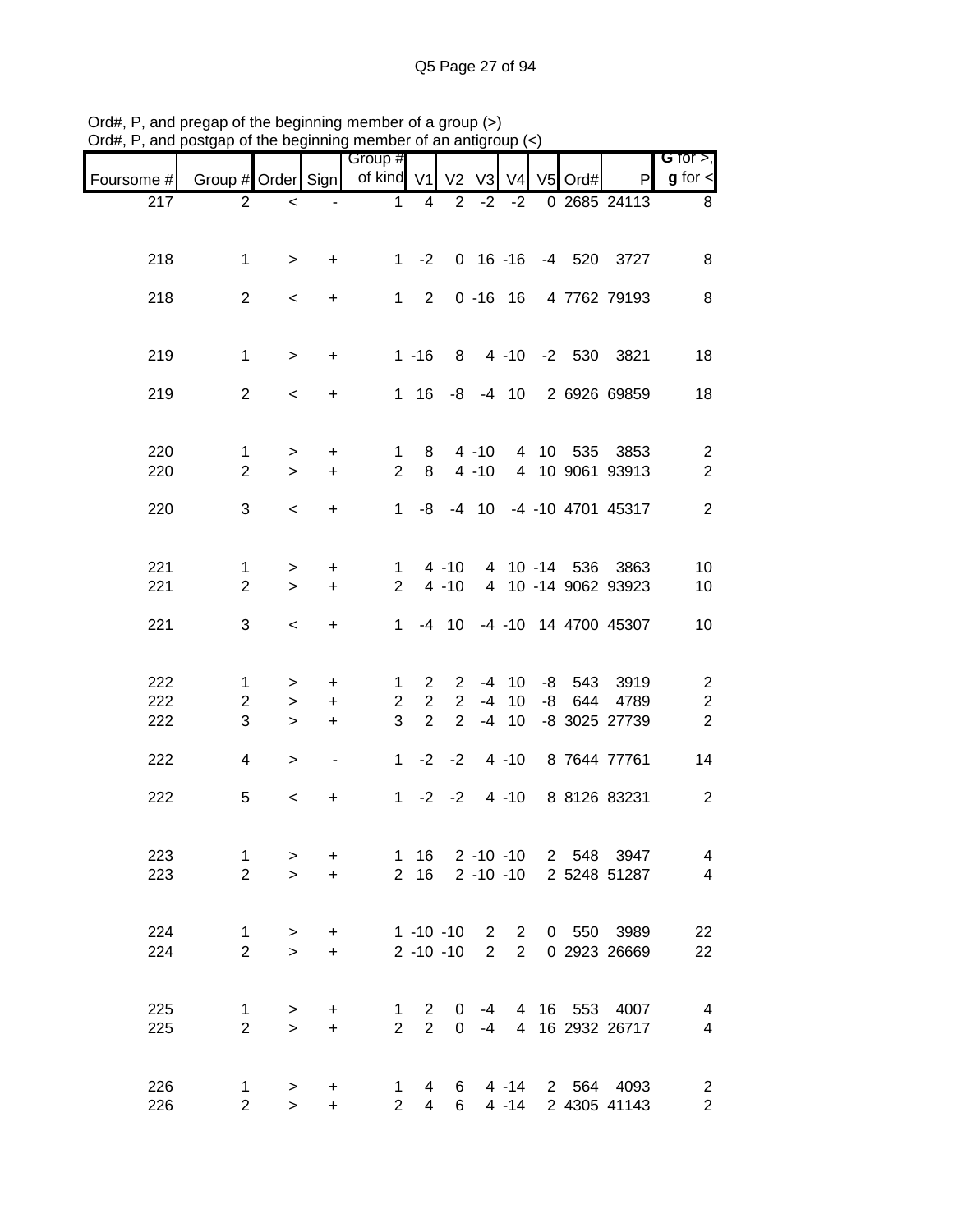|            |                     |                          |                                  | Group #             |                                |                               |                |                      |             |            |                              | G for $>$ ,                      |
|------------|---------------------|--------------------------|----------------------------------|---------------------|--------------------------------|-------------------------------|----------------|----------------------|-------------|------------|------------------------------|----------------------------------|
| Foursome # | Group # Order Sign  |                          |                                  | of kind V1 V2 V3    |                                |                               |                |                      |             | V4 V5 Ord# | P                            | $g$ for $\lt$                    |
|            |                     |                          |                                  |                     |                                |                               |                |                      |             |            |                              |                                  |
| 227        | 1                   | >                        | +                                | 1                   | 6                              |                               | $4 - 14$       | $\mathbf{2}$         | $2^{\circ}$ | 565        | 4099                         | 6                                |
| 227        | $\overline{2}$      | $\geq$                   | $\ddot{}$                        | $\overline{2}$      | 6                              |                               | $4 - 14$       | $\overline{2}$       |             |            | 2 4306 41149                 | 6                                |
|            |                     |                          |                                  |                     |                                |                               |                |                      |             |            |                              |                                  |
| 228        | $\mathbf 1$         | $\, > \,$                | $\ddot{}$                        | $\mathbf{1}$        |                                | $4 - 14$                      | $\overline{2}$ | $\overline{2}$       | 8           | 566        | 4111                         | 12                               |
| 228        | $\overline{2}$      | $\,$                     | $+$                              | 2 <sup>1</sup>      |                                | $4 - 14$                      | $\overline{2}$ | $\overline{2}$       |             |            | 8 7904 80761                 | 12                               |
|            |                     |                          |                                  |                     |                                |                               |                |                      |             |            |                              |                                  |
| 229        | $\mathbf{1}$        | $\geq$                   | $\ddot{}$                        |                     | $1 - 14$                       | 2                             |                |                      |             |            | 2 8 -10 567 4127             | 16                               |
| 229        | $\overline{2}$      | $\,<$                    | $\ddot{}$                        |                     |                                |                               |                |                      |             |            | 1 14 -2 -2 -8 10 5274 51521  | 18                               |
|            |                     |                          |                                  |                     |                                |                               |                |                      |             |            |                              |                                  |
|            |                     |                          |                                  |                     |                                |                               |                |                      |             |            |                              |                                  |
| 230<br>230 | 1<br>$\overline{2}$ | ><br>$\geq$              | $\ddot{}$<br>$\ddot{}$           | 1<br>$\overline{2}$ | $\mathbf{2}$<br>$\overline{2}$ | $2^{\circ}$<br>$\overline{2}$ |                | $8 - 10$<br>$8 - 10$ |             |            | -2 568 4129<br>-2 6010 59443 | $\overline{2}$<br>$\overline{2}$ |
|            |                     |                          |                                  |                     |                                |                               |                |                      |             |            |                              |                                  |
| 230        | 3                   | $\,<$                    | $\ddot{}$                        |                     | $1 -2 -2 -8 10$                |                               |                |                      |             |            | 2 9493 98897                 | $\overline{2}$                   |
|            |                     |                          |                                  |                     |                                |                               |                |                      |             |            |                              |                                  |
| 231        | $\mathbf 1$         | $\geq$                   | $\ddot{}$                        | $\mathbf{1}$        | 2                              |                               |                |                      |             |            | 8 -10 -2 16 569 4133         | $\overline{\mathbf{4}}$          |
| 231        | $\overline{2}$      | $\,<$                    | $\ddot{}$                        |                     | $1 -2$                         |                               |                |                      |             |            | -8 10 2 -16 9492 98893       | 4                                |
|            |                     |                          |                                  |                     |                                |                               |                |                      |             |            |                              |                                  |
|            |                     |                          |                                  |                     |                                |                               |                |                      |             |            |                              |                                  |
| 232<br>232 | 1<br>$\overline{2}$ | $\, > \,$<br>$\,$        | $\ddot{}$<br>$\ddot{}$           |                     | $1 - 14$<br>$2 - 14$           | -4<br>$-4$                    | $-4$<br>-4     | 8<br>8               |             |            | -8 575 4201<br>-8 8506 87613 | 24<br>24                         |
|            |                     |                          |                                  |                     |                                |                               |                |                      |             |            |                              |                                  |
| 233        | 1                   |                          |                                  | 1                   | -4                             | 8                             | -8             | 8                    |             |            | -8 577 4217                  |                                  |
| 233        | $\overline{2}$      | ><br>$\, > \,$           | $\ddot{}$<br>$\ddot{}$           | $\overline{2}$      | $-4$                           | 8                             | -8             | 8                    |             |            | -8 8811 91127                | 6<br>6                           |
|            |                     |                          |                                  |                     |                                |                               |                |                      |             |            |                              |                                  |
| 233        | 3                   | $\,<\,$                  | $\begin{array}{c} + \end{array}$ | 1                   | 4                              | -8                            | 8              | -8                   |             |            | 8 8816 91153                 | 6                                |
| 233        | $\overline{4}$      | $\overline{\phantom{0}}$ |                                  |                     | $1 - 4$                        |                               |                |                      |             |            | 8 -8 8 -8 583 4253           | 6                                |
|            |                     |                          |                                  |                     |                                |                               |                |                      |             |            |                              |                                  |
| 234        | $\mathbf{1}$        | $\geq$                   | $+$                              |                     | $1 - 20$                       |                               |                |                      |             |            | -8 8 -2 -2 591 4327          | 30                               |
|            |                     |                          |                                  |                     |                                |                               |                |                      |             |            |                              |                                  |
| 234        | $\overline{2}$      | $\overline{\phantom{0}}$ | $\ddot{}$                        |                     | $1 \quad 20$                   | 8                             |                |                      |             |            | -8 2 2 3085 28319            | 30                               |
|            |                     |                          |                                  |                     |                                |                               |                |                      |             |            |                              |                                  |
| 235        | 1                   | $\geq$                   | $\ddot{}$                        | 1                   | 8                              |                               | $-2$ $-2$      | $\overline{4}$       |             |            | 8 593 4339                   | $\overline{2}$                   |
| 235        | $\overline{2}$      | $\geq$                   | $\ddot{}$                        | $\overline{2}$      | 8                              | $-2$                          | $-2$           | $\overline{4}$       |             |            | 8 9498 98929                 | $\overline{2}$                   |
|            |                     |                          |                                  |                     |                                |                               |                |                      |             |            |                              |                                  |
| 236        | 1                   | $\geq$                   | $\ddot{}$                        |                     | $1 - 10$ $16 - 12$ $-2$        |                               |                |                      |             |            | 2 601 4421                   | 12                               |

Ord#, P, and pregap of the beginning member of a group (>) Ord#, P, and postgap of the beginning member of an antigroup (<)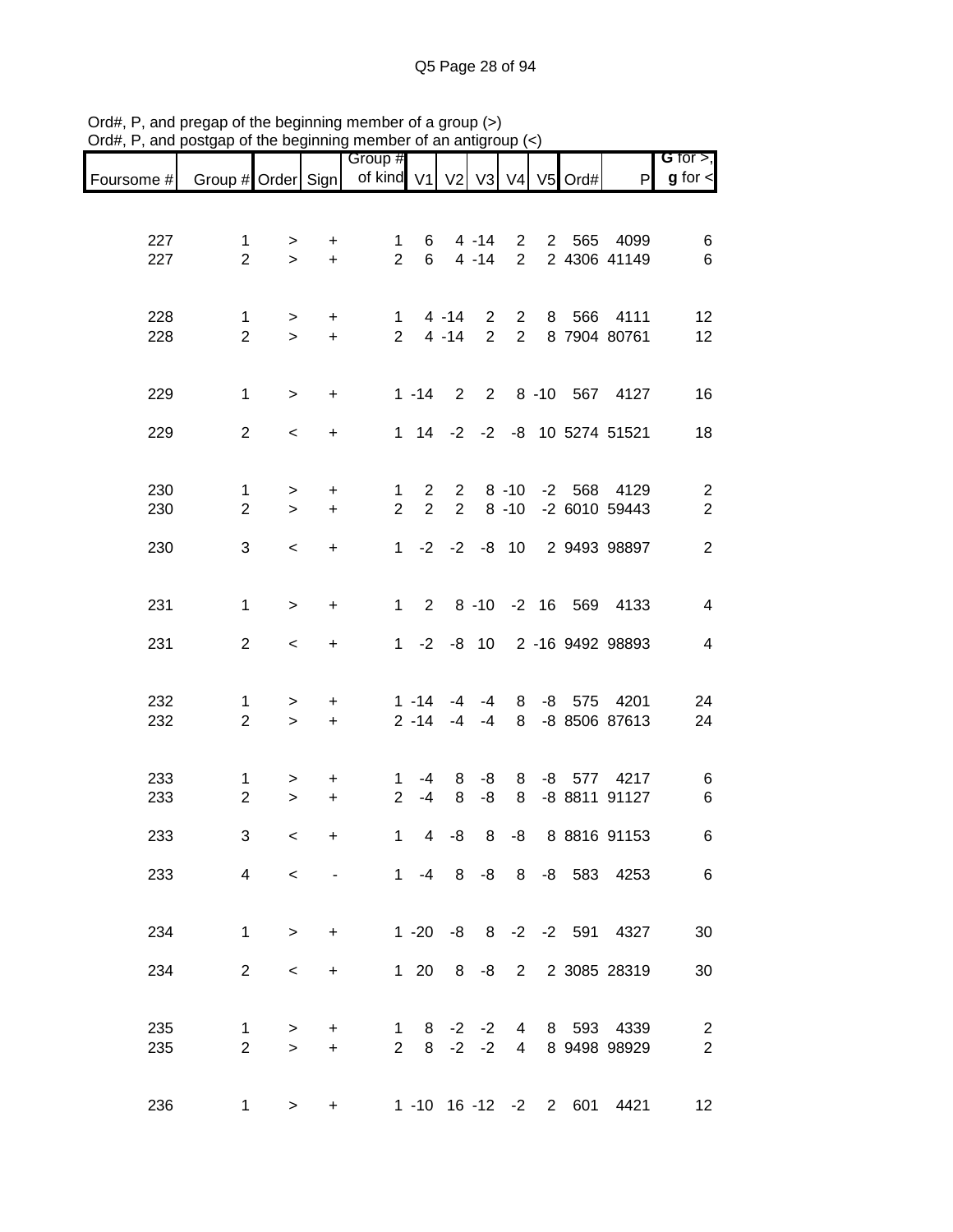| $71$ u $\pi,1$    | , and posigap or the beginning member or an analyticap $(\sim)$ |           |           |                       |                |                |                            |                |                |                       |                            |                               |
|-------------------|-----------------------------------------------------------------|-----------|-----------|-----------------------|----------------|----------------|----------------------------|----------------|----------------|-----------------------|----------------------------|-------------------------------|
|                   | Group # Order Sign                                              |           |           | Group #<br>of kind V1 |                |                |                            | V <sub>4</sub> |                | V5 Ord#               |                            | G for $>$ ,<br>$g$ for $\leq$ |
| Foursome #<br>236 | $\overline{2}$                                                  |           |           |                       |                |                | V2 V3<br>$2 - 10$ 16 $-12$ | $-2$           |                |                       | P<br>2 1949 16901          | 12 <sub>2</sub>               |
|                   |                                                                 | $\, > \,$ | $\ddot{}$ |                       |                |                |                            |                |                |                       |                            |                               |
| 236               | 3                                                               | $\,<\,$   | $\ddot{}$ |                       |                |                |                            |                |                | 1 10 -16 12 2 -2 1205 | 9769                       | 12                            |
|                   |                                                                 |           |           |                       |                |                |                            |                |                |                       |                            |                               |
|                   |                                                                 |           |           |                       |                |                |                            |                |                |                       |                            |                               |
| 237               | $\mathbf 1$                                                     | $\geq$    | $\ddot{}$ |                       | $1 \t16 - 12$  |                | $-2$                       | $\overline{2}$ |                |                       | 0 602 4423                 | $\overline{c}$                |
| 237               | $\overline{c}$                                                  | $\geq$    | $\ddot{}$ |                       | $2 16 - 12$    |                | $-2$                       | $\overline{2}$ |                |                       | 0 1950 16903               | $\boldsymbol{2}$              |
| 237               | 3                                                               | $\geq$    | $+$       |                       | $3 \t16 \t-12$ |                | $-2$                       | $2^{\circ}$    |                |                       | 0 7673 78139               | $\overline{2}$                |
|                   |                                                                 |           |           |                       |                |                |                            |                |                |                       |                            |                               |
| 238               | $\mathbf{1}$                                                    | $\, >$    | $\ddot{}$ |                       | $1 12 - 16$    |                | 8                          |                |                |                       | 4 -8 607 4463              | 6                             |
|                   |                                                                 |           |           |                       |                |                |                            |                |                |                       |                            |                               |
| 238               | $\overline{2}$                                                  | $\,<$     | $\ddot{}$ |                       | $1 - 12$ 16    |                |                            | $-8 - 4$       |                |                       | 8 5752 56731               | 6                             |
|                   |                                                                 |           |           |                       |                |                |                            |                |                |                       |                            |                               |
|                   |                                                                 |           |           |                       |                |                |                            |                |                |                       |                            |                               |
| 239               | 1                                                               | >         | $\ddot{}$ | 1                     | 4              | -8             | $-2$                       |                |                |                       | -2 2 610 4493              | 10                            |
| 239               | $\overline{2}$                                                  | $\, > \,$ | $\ddot{}$ | $\overline{2}$        | 4              | -8             | $-2$                       | $-2$           |                |                       | 2 2803 25423               | 12                            |
| 239               | 3                                                               | $\geq$    | $\ddot{}$ | 3                     | $\overline{4}$ | -8             | $-2$                       | $-2$           |                |                       | 2 3936 37139               | 16                            |
| 239               | 4                                                               | $\geq$    | $+$       | $\overline{4}$        | $\overline{4}$ | -8             | $-2$                       | $-2$           |                |                       | 2 4376 41863               | 12                            |
|                   |                                                                 |           |           |                       |                |                |                            |                |                |                       |                            |                               |
| 240               | 1                                                               | $\,>$     | $\ddot{}$ | $\mathbf{1}$          | $-2$           | $-2$           |                            |                |                |                       | 2 20 -22 612 4513          | 6                             |
| 240               | $\overline{2}$                                                  | $\geq$    | $\ddot{}$ | $2^{\circ}$           | $-2$           | $-2$           |                            |                |                |                       | 2 20 -22 4640 44641        | 8                             |
|                   |                                                                 |           |           |                       |                |                |                            |                |                |                       |                            |                               |
|                   |                                                                 |           |           |                       |                |                |                            |                |                |                       |                            |                               |
| 241               | $\mathbf{1}$                                                    | $\,>$     | $\ddot{}$ |                       | $1 - 14$       | $2^{\circ}$    |                            |                |                |                       | 2 -4 4 625 4637            | 16                            |
|                   |                                                                 |           |           |                       |                |                |                            |                |                |                       |                            |                               |
| 241               | $\overline{2}$                                                  | $\,<\,$   | $\ddot{}$ |                       |                |                |                            |                |                |                       | 1 14 -2 -2 4 -4 8518 87701 | 18                            |
|                   |                                                                 |           |           |                       |                |                |                            |                |                |                       |                            |                               |
| 242               | $\mathbf{1}$                                                    | $\geq$    | $\ddot{}$ | $1 \quad$             | $\overline{2}$ | -4             | 4                          | 0              |                |                       | 4 627 4643                 | 4                             |
|                   |                                                                 |           |           |                       |                |                |                            |                |                |                       |                            |                               |
| 242               | $\overline{2}$                                                  | >         |           | 1                     | $-2$           | 4              | -4                         | $\overline{0}$ |                |                       | -4 2204 19441              | 8                             |
|                   |                                                                 |           |           |                       |                |                |                            |                |                |                       |                            |                               |
|                   |                                                                 |           |           |                       |                |                |                            |                |                |                       |                            |                               |
| 243               | 1                                                               | >         | $\ddot{}$ | 1                     | $-2$           | $\overline{2}$ | $\mathbf{2}$               |                |                |                       | -4 10 643 4787             | $\overline{4}$                |
| 243               | $\overline{2}$                                                  | $\geq$    | $\ddot{}$ | $\overline{2}$        | $-2$           | $\overline{2}$ | 2                          | $-4$           |                |                       | 10 3024 27737              | $\overline{\mathbf{4}}$       |
| 243               | 3                                                               | $\geq$    | $\ddot{}$ | 3                     | $-2$           | $\overline{2}$ | $\overline{2}$             |                |                |                       | -4 10 4607 44267           | 4                             |
|                   |                                                                 |           |           |                       |                |                |                            |                |                |                       |                            |                               |
| 243               | 4                                                               | $\,<\,$   | $\ddot{}$ | $\mathbf{1}$          | $\overline{2}$ | $-2$           | $-2$                       |                |                |                       | 4 -10 7897 80683           | $\overline{\mathbf{4}}$       |
|                   |                                                                 |           |           |                       |                |                |                            |                |                |                       |                            |                               |
| 244               | 1                                                               | >         | +         | $\mathbf{1}$          |                |                |                            |                |                | 2 -4 10 -8 10 645     | 4793                       | 4                             |
| 244               | $\overline{2}$                                                  | $\geq$    | $+$       | $\overline{2}$        | 2 <sup>1</sup> | $-4$           | 10 <sup>°</sup>            |                |                | $-8$ 10 1053          | 8423                       | $\overline{4}$                |
|                   |                                                                 |           |           |                       |                |                |                            |                |                |                       |                            |                               |
|                   |                                                                 |           |           |                       |                |                |                            |                |                |                       |                            |                               |
| 245               | $\mathbf 1$                                                     | >         | $\ddot{}$ | $\mathbf{1}$          | 6              | $\overline{2}$ | -8                         | $\overline{4}$ | $\overline{2}$ | 653                   | 4877                       | $6\phantom{1}6$               |

Ord#, P, and pregap of the beginning member of a group (>) Ord#, P, and postgap of the beginning member of an antigroup (<)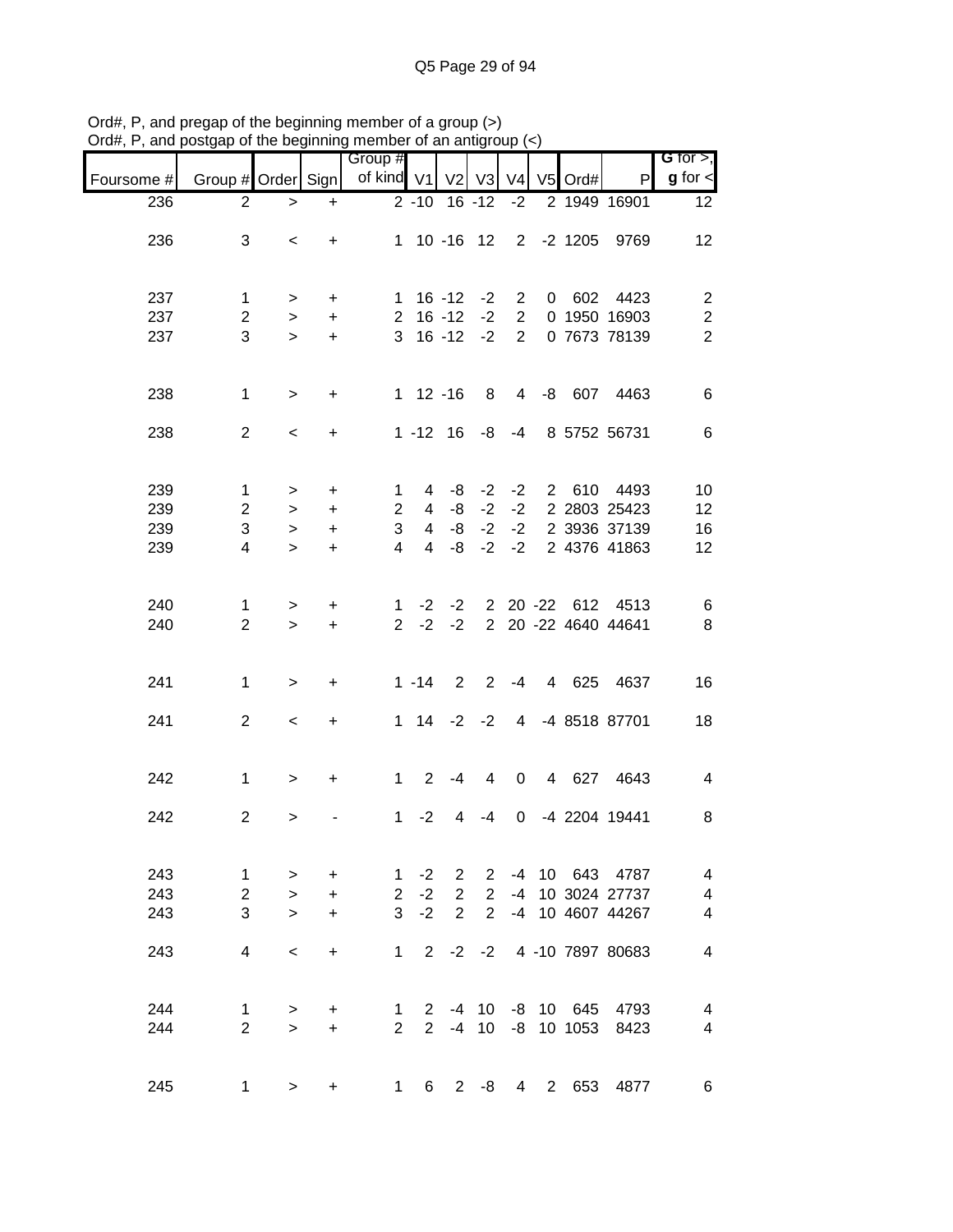|            |                     |           |                | $\sim$ and bogmmmight on the direction<br>Group # |              |                         |        |                             |                          |                              | G for $>$ ,                      |
|------------|---------------------|-----------|----------------|---------------------------------------------------|--------------|-------------------------|--------|-----------------------------|--------------------------|------------------------------|----------------------------------|
| Foursome # |                     |           |                | Group # Order Sign of kind V1 V2                  |              |                         | V3     |                             | $V4$ V <sub>5</sub> Ord# | P                            | $g$ for $\lt$                    |
| 245        | $\overline{2}$      | $\geq$    | $\blacksquare$ | 1                                                 |              | $-6 -2$                 | 8      | $-4$                        |                          | $-2$ 1206 9781               | 12 <sup>°</sup>                  |
|            |                     |           |                |                                                   |              |                         |        |                             |                          |                              |                                  |
| 246        | 1                   | $\geq$    | $+$            | 1                                                 | -8           |                         |        | $4 \quad 2 \quad -10$       |                          | 2 655 4903                   | 14                               |
| 246        | $\overline{2}$      | $\geq$    | $+$            |                                                   | $2 - 8$      |                         |        | $4 \quad 2 \quad -10$       |                          | 2 9514 99103                 | 14                               |
|            |                     |           |                |                                                   |              |                         |        |                             |                          |                              |                                  |
| 247        | $\mathbf 1$         | $\geq$    | $+$            | $1 \quad$                                         |              | 4 2 - 10 2              |        |                             |                          | 2 656 4909                   | 6                                |
| 247        | $\overline{2}$      | $\geq$    | $+$            | $2^{\circ}$                                       |              | 4 2 - 10 2              |        |                             |                          | 2 5037 49009                 | 6                                |
|            |                     |           |                |                                                   |              |                         |        |                             |                          |                              |                                  |
| 248        | $\mathbf{1}$        | $\geq$    | $+$            |                                                   | $1 - 10$     |                         |        |                             |                          | 2 2 2 -2 658 4931            | 12                               |
|            |                     |           |                |                                                   |              |                         |        |                             |                          |                              |                                  |
| 248        | $\overline{2}$      | $\prec$   | $+$            |                                                   |              |                         |        |                             |                          | 1 10 -2 -2 -2 2 716 5419     | 12                               |
| 248        | 3                   | $\prec$   | $+$            |                                                   |              | $2 \t10 \t-2 \t-2 \t-2$ |        |                             |                          | 2 4866 47149                 | 12                               |
|            |                     |           |                |                                                   |              |                         |        |                             |                          |                              |                                  |
| 249        | $\mathbf{1}$        | $\, > \,$ | $+$            | $1 \quad$                                         |              |                         |        |                             |                          | 2 2 2 -2 4 659 4933          | $\overline{2}$                   |
|            |                     |           |                |                                                   |              |                         |        |                             |                          |                              |                                  |
| 249        | $\overline{2}$      | $\geq$    |                |                                                   |              |                         |        |                             |                          | 1 -2 -2 -2 2 -4 2565 23003   | 10                               |
|            |                     |           |                |                                                   |              |                         |        |                             |                          |                              |                                  |
| 250        | $\mathbf{1}$        | $\,>$     | $\ddot{}$      |                                                   | $1 -2$       |                         |        |                             |                          | 4 -8 2 10 662 4951           | 8                                |
|            |                     |           |                |                                                   |              |                         |        |                             |                          |                              |                                  |
| 250        | $\overline{2}$      | $\,<$     | $+$            | $1 \quad$                                         |              | $2 - 4$                 |        |                             |                          | 8 -2 -10 3668 34319          | $\,8\,$                          |
|            |                     |           |                |                                                   |              |                         |        |                             |                          |                              |                                  |
| 251        | 1                   | $\geq$    | $+$            | $\mathbf 1$                                       |              | $4 - 8$                 |        |                             |                          | 2 10 -8 663 4957             | 6                                |
| 251        | $\overline{2}$      | $\geq$    | $+$            | $2^{\circ}$                                       |              | $4 - 8$                 |        |                             |                          | 2 10 -8 4542 43597           | $\,6$                            |
|            |                     |           |                |                                                   |              |                         |        |                             |                          |                              |                                  |
| 252        | $\mathbf{1}$        | $\geq$    | $\ddot{}$      | $1 -$                                             |              |                         |        |                             |                          | 2 10 -8 0 -2 665 4969        | $\overline{2}$                   |
|            |                     |           |                |                                                   |              |                         |        |                             |                          |                              |                                  |
| 252<br>252 | $\overline{c}$<br>3 | $\,<$     | +              | $\mathbf{1}$                                      | $2 -2 -10$   | $-2 - 10$ 8             | 8      | $\mathbf 0$<br>$\mathbf{0}$ |                          | 2 1907 16451<br>2 2279 20147 | $\overline{a}$<br>$\overline{2}$ |
|            |                     | $\,<$     | $\ddot{}$      |                                                   |              |                         |        |                             |                          |                              |                                  |
|            |                     |           |                |                                                   |              |                         |        |                             |                          |                              |                                  |
| 253        | $\mathbf{1}$        | $\,>$     | +              |                                                   | $1 \quad 10$ | $-8$                    |        | $0 -2$                      |                          | 2 666 4973                   | 4                                |
| 253        | $\overline{2}$      | $\,<\,$   | $\ddot{}$      |                                                   | $1 - 10$     | 8                       | 0      | $\overline{2}$              |                          | -2 1906 16447                | 4                                |
| 253        | 3                   | $\,<$     | $\ddot{}$      |                                                   | $2 - 10$     | 8                       | 0      | $\overline{2}$              |                          | -2 2278 20143                | $\overline{\mathbf{4}}$          |
|            |                     |           |                |                                                   |              |                         |        |                             |                          |                              |                                  |
| 254        | $\mathbf{1}$        |           | $\ddot{}$      | $\mathbf 1$                                       |              | $0 -2 2 -4$             |        |                             |                          | 8 668 4993                   | $\,6$                            |
|            |                     | $\, > \,$ |                |                                                   |              |                         |        |                             |                          |                              |                                  |
| 254        | $\overline{c}$      | >         | -              | $\mathbf 1$                                       | 0            | $2^{\circ}$             | $-2$   | $\overline{4}$              |                          | -8 6109 60617                | 6                                |
|            |                     |           |                |                                                   |              |                         |        |                             |                          |                              |                                  |
| 254        | 3                   | $\,<\,$   | +              | $\mathbf{1}$                                      | 0            |                         | $2 -2$ | $\overline{4}$              |                          | -8 897 6977                  | 6                                |

Ord#, P, and pregap of the beginning member of a group (>) Ord#, P, and postgap of the beginning member of an antigroup (<)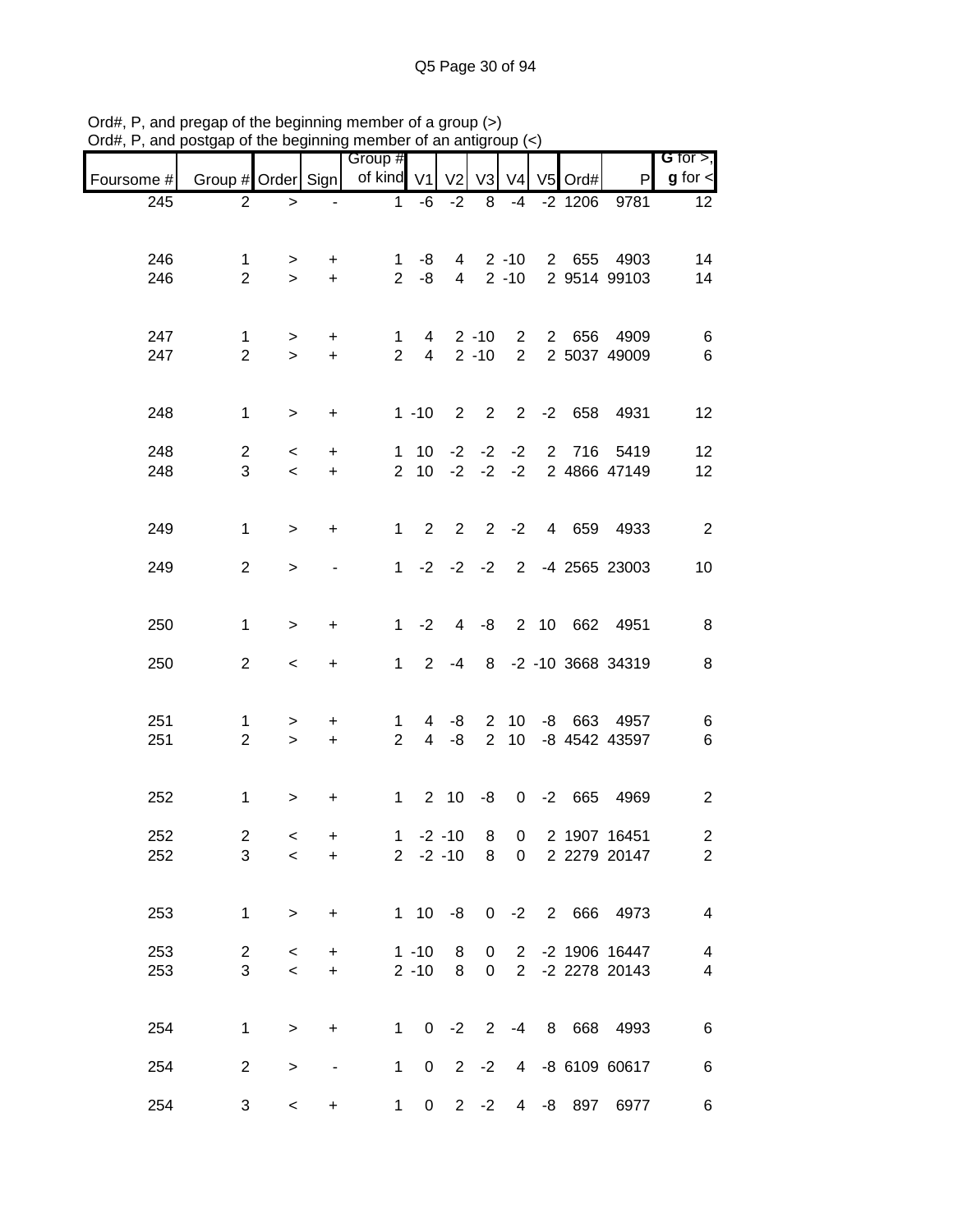|            |                     |             |                        | Group #                                                    |                                  |                  |                      |                     |    |          |                           | G for $>$ ,                  |
|------------|---------------------|-------------|------------------------|------------------------------------------------------------|----------------------------------|------------------|----------------------|---------------------|----|----------|---------------------------|------------------------------|
| Foursome # |                     |             |                        | Group # Order Sign   of kind V1   V2   V3   V4   V5   Ord# |                                  |                  |                      |                     |    |          | P                         | $g$ for $\lt$                |
|            |                     |             |                        |                                                            |                                  |                  |                      |                     |    |          |                           |                              |
| 255        | 1                   | >           | +                      | 1                                                          | $\overline{2}$                   | $-4$             | 8                    | -8                  | 14 | 670      | 5003                      | 4                            |
| 255        | $\overline{2}$      | $\geq$      | $\ddot{}$              | $\overline{2}$                                             | 2                                | $-4$             | 8                    | -8                  | 14 | 771      | 5861                      | $\overline{4}$               |
|            |                     |             |                        |                                                            |                                  |                  |                      |                     |    |          |                           |                              |
| 256        | 1                   |             |                        | $\mathbf 1$                                                | 8                                | -8               | 14                   | -4                  |    | $-4$ 672 | 5011                      | $\overline{2}$               |
| 256        | $\overline{2}$      | ><br>$\geq$ | $\ddot{}$<br>$\ddot{}$ | $\overline{2}$                                             | 8                                | -8               | 14                   | $-4$                |    |          | -4 2069 18049             | $\overline{2}$               |
|            |                     |             |                        |                                                            |                                  |                  |                      |                     |    |          |                           |                              |
|            |                     |             |                        |                                                            |                                  |                  |                      |                     |    |          |                           |                              |
| 257<br>257 | 1<br>$\overline{2}$ | ><br>$\geq$ | $\ddot{}$<br>$\ddot{}$ | 1<br>$\overline{2}$                                        | $\overline{2}$<br>$\overline{2}$ |                  | $6 - 10$<br>$6 - 10$ | 4<br>$\overline{4}$ |    | 0 679    | 5081<br>0 5896 58211      | 4<br>$\overline{\mathbf{4}}$ |
|            |                     |             |                        |                                                            |                                  |                  |                      |                     |    |          |                           |                              |
|            |                     |             |                        |                                                            |                                  |                  |                      |                     |    |          |                           |                              |
| 258        | 1                   | $\geq$      | $\ddot{}$              |                                                            | $1 - 10$                         | 4                | $\mathbf 0$          |                     |    |          | 0 22 681 5099             | 12                           |
| 258        | $\overline{2}$      | $\,<\,$     | $\ddot{}$              |                                                            | $1 \quad 10$                     | $-4$             | 0                    |                     |    |          | 0 -22 5693 56101          | 12                           |
|            |                     |             |                        |                                                            |                                  |                  |                      |                     |    |          |                           |                              |
|            |                     |             |                        |                                                            | $1 -2$                           |                  |                      | $2\ 20\ -12$        |    |          | -6 695 5231               |                              |
| 259        | 1                   | $\,>$       | $\ddot{}$              |                                                            |                                  |                  |                      |                     |    |          |                           | $\overline{4}$               |
| 259        | $\overline{2}$      | $\,<$       | +                      | $\mathbf{1}$                                               |                                  |                  |                      | $2 -2 -20 12$       |    |          | 6 5239 51199              | 4                            |
|            |                     |             |                        |                                                            |                                  |                  |                      |                     |    |          |                           |                              |
| 260        | 1                   | $\,$        | $\ddot{}$              | $\mathbf 1$                                                | -6                               |                  |                      | $-4$ 14 $-10$       |    |          | 0 699 5273                | 12                           |
|            |                     |             |                        |                                                            |                                  |                  |                      |                     |    |          |                           |                              |
| 260        | $\overline{2}$      | $\,<$       | +                      | $\mathbf{1}$                                               | 6                                |                  |                      | 4 -14 10            |    |          | 0 6551 65587              | 12                           |
|            |                     |             |                        |                                                            |                                  |                  |                      |                     |    |          |                           |                              |
| 261        | 1                   | $\, > \,$   | +                      | 1                                                          |                                  | $-4$ 14 $-10$    |                      | $\mathbf 0$         |    | 8 700    | 5279                      | 6                            |
|            |                     |             |                        |                                                            |                                  |                  |                      |                     |    |          |                           |                              |
| 261        | $\overline{2}$      | >           |                        | $\mathbf 1$                                                |                                  | 4 - 14 10        |                      | $\mathbf 0$         |    |          | -8 9250 95971             | 12                           |
|            |                     |             |                        |                                                            |                                  |                  |                      |                     |    |          |                           |                              |
| 262        | $\mathbf{1}$        | >           | $\ddot{}$              | $\mathbf{1}$                                               | $\pmb{0}$                        | 0                | $\overline{2}$       | $-2$                |    |          | -2 710 5387               | 6                            |
| 262        | $\overline{2}$      | $\geq$      | $+$                    | $\overline{2}$                                             | $\pmb{0}$                        | $\boldsymbol{0}$ | $2^{\circ}$          | $-2$                |    |          | -2 8230 84437             | $\,6$                        |
| 262        | 3                   | $\,<$       |                        | $\mathbf{1}$                                               | $\mathsf 0$                      |                  |                      |                     |    |          | 0 2 -2 -2 1728 14753      | $\,6$                        |
|            |                     |             |                        |                                                            |                                  |                  |                      |                     |    |          |                           |                              |
|            |                     |             |                        |                                                            |                                  |                  |                      |                     |    |          |                           |                              |
| 263        | $\mathbf{1}$        | $\,$        | $\ddot{}$              |                                                            |                                  |                  |                      |                     |    |          | 1 -2 10 -6 -2 -2 715 5417 | $\overline{\mathcal{A}}$     |
| 263        | $\overline{c}$      | $\,<\,$     | $+$                    | $1 \quad$                                                  |                                  | $2 - 10$         | 6                    | $\overline{2}$      |    |          | 2 3467 32323              | 4                            |
| 263        | 3                   | $\prec$     | $+$                    | $\overline{2}$                                             |                                  |                  |                      | $2 - 10$ 6 2        |    |          | 2 7591 77263              | $\overline{4}$               |
|            |                     |             |                        |                                                            |                                  |                  |                      |                     |    |          |                           |                              |
| 264        | 1                   | >           | $\ddot{}$              |                                                            | $1 \quad 10$                     |                  |                      | -6 -2 -2            |    |          | 4 716 5419                | 2                            |
| 264        | $\overline{2}$      | $\geq$      | $+$                    |                                                            | $2 \quad 10$                     |                  |                      | $-6$ $-2$ $-2$      |    |          | 4 3976 37549              | $\overline{2}$               |

Ord#, P, and pregap of the beginning member of a group (>) Ord#, P, and postgap of the beginning member of an antigroup (<)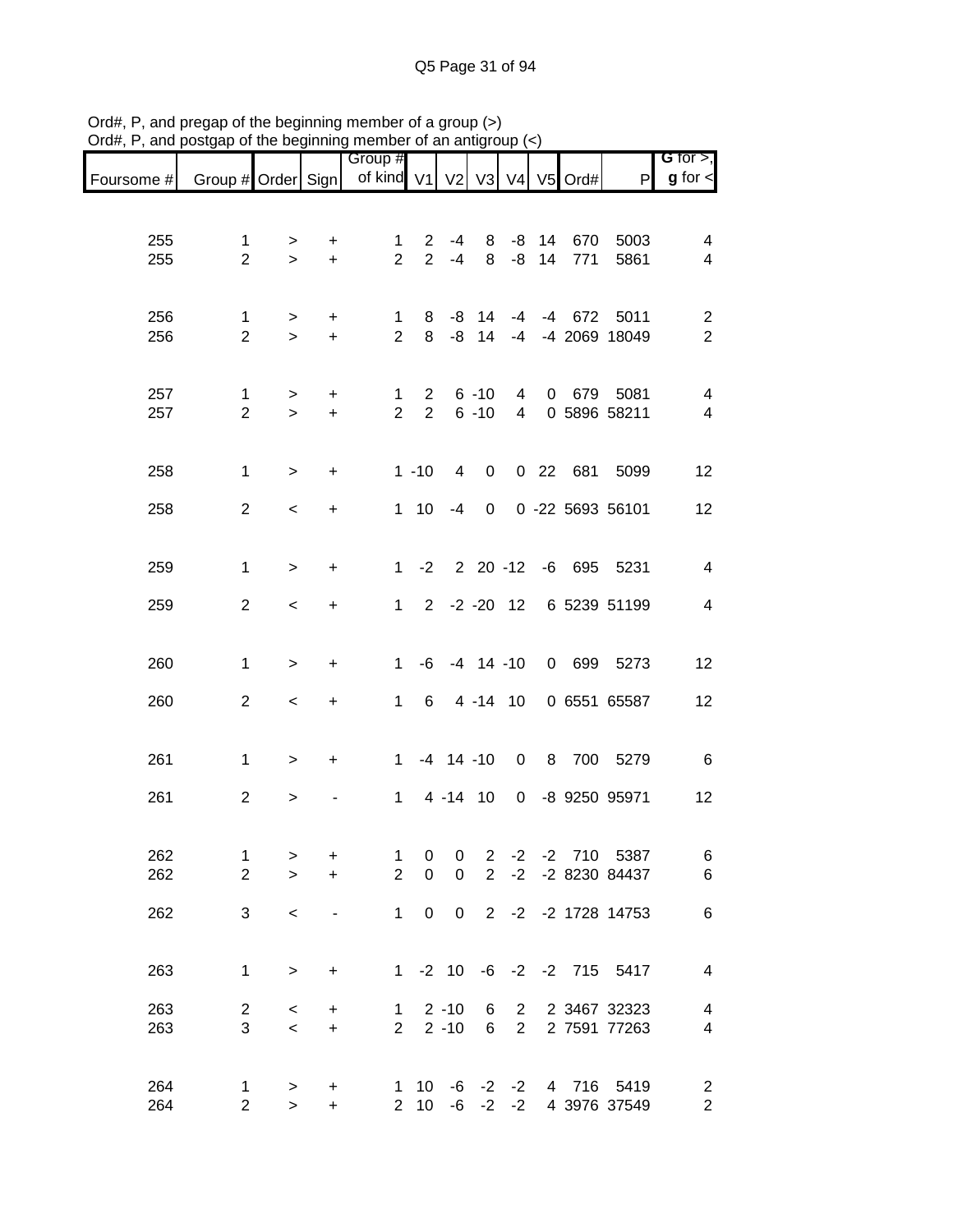|            |                         |                          |                        | Group #        |                |                |                |                |      |            |                              | G for $>$ ,             |
|------------|-------------------------|--------------------------|------------------------|----------------|----------------|----------------|----------------|----------------|------|------------|------------------------------|-------------------------|
| Foursome # | Group # Order Sign      |                          |                        | of kind V1     |                | V2 V3          |                |                |      | V4 V5 Ord# | ${\sf P}$                    | $g$ for $\textsf{I}$    |
|            |                         |                          |                        |                |                |                |                |                |      |            |                              |                         |
| 265        | 1                       |                          |                        | 1              | $-2$           | 4              |                | $16 - 16$      |      |            | -4 719 5441                  | 4                       |
| 265        | $\overline{c}$          | ><br>$\, > \,$           | $\ddot{}$<br>$\ddot{}$ | $\overline{2}$ | $-2$           | 4              |                | $16 - 16$      |      |            | -4 3803 35801                | 4                       |
| 265        | 3                       | $\, > \,$                | $\ddot{}$              | 3              | $-2$           | $\overline{4}$ |                | $16 - 16$      |      |            | -4 9227 95731                | 8                       |
|            |                         |                          |                        |                |                |                |                |                |      |            |                              |                         |
| 265        | $\overline{\mathbf{4}}$ | $\,<\,$                  | +                      | $\mathbf{1}$   | $\overline{2}$ |                | $-4 - 16$      | 16             |      |            | 4 724 5479                   | 4                       |
| 265        | 5                       | $\overline{\phantom{a}}$ | $\pm$                  | $\overline{2}$ | $\overline{2}$ |                | $-4 - 16$      | 16             |      |            | 4 1628 13759                 | $\overline{\mathbf{4}}$ |
|            |                         |                          |                        |                |                |                |                |                |      |            |                              |                         |
| 266        | 1                       | >                        | +                      | 1              |                | $16 - 16$      | -4             | $\overline{2}$ |      | 14 721     | 5449                         | 6                       |
| 266        | $\overline{2}$          | $\geq$                   | $+$                    | $\overline{2}$ |                | $16 - 16$      | -4             | 2              |      |            | 14 1625 13729                | $6\phantom{1}6$         |
|            |                         |                          |                        |                |                |                |                |                |      |            |                              |                         |
| 267        | 1                       | >                        | $\ddot{}$              |                | $1 14 - 16$    |                | $\mathbf{2}$   |                |      |            | 8 -10 725 5483               | 4                       |
| 267        | $\overline{2}$          | $\geq$                   | $\ddot{}$              |                | $2$ 14 -16     |                | $\overline{2}$ |                |      |            | 8 -10 7454 75659             | 6                       |
|            |                         |                          |                        |                |                |                |                |                |      |            |                              |                         |
| 267        | 3                       | $\,<$                    | $\ddot{}$              |                |                |                |                |                |      |            | 1 -14 16 -2 -8 10 3140 28837 | 6                       |
|            |                         |                          |                        |                |                |                |                |                |      |            |                              |                         |
| 268        | 1                       | >                        | $\ddot{}$              |                | $1 - 14$       | 4              | $-2$           | $-2$           |      | 2 740      | 5639                         | 16                      |
| 268        | $\overline{c}$          | $\, > \,$                | $\ddot{}$              |                | $2 - 14$       | $\overline{4}$ | $-2$           | $-2$           |      |            | 2 8880 91939                 | 18                      |
| 268        | 3                       | $\geq$                   | $\ddot{}$              |                | $3 - 14$       | 4              | $-2$           | $-2$           |      |            | 2 9025 93479                 | 16                      |
|            |                         |                          |                        |                |                |                |                |                |      |            |                              |                         |
| 269        | $\mathbf 1$             | $\,>$                    | $\ddot{}$              | $\mathbf{1}$   | 4              | $\overline{2}$ | $-4$           | $\mathbf 0$    |      |            | 2 759 5783                   | 4                       |
|            |                         |                          |                        |                |                |                |                |                |      |            |                              |                         |
| 269        | $\overline{2}$          | $\,<$                    | +                      | 1              | $-4$           | $-2$           | 4              | $\mathbf 0$    |      |            | -2 2382 21187                | 4                       |
|            |                         |                          |                        |                |                |                |                |                |      |            |                              |                         |
| 270        | 1                       | $\, > \,$                | $\ddot{}$              | $\mathbf 1$    | $\overline{2}$ | $-4$           | 0              | $\overline{2}$ | $-2$ | 760        | 5791                         | 8                       |
|            |                         |                          |                        |                |                |                |                |                |      |            |                              |                         |
| 270        | $\overline{c}$          | $\,<$                    | +                      | $\mathbf{1}$   | $-2$           | 4              | 0              | $-2$           |      |            | 2 2381 21179                 | 8                       |
|            |                         |                          |                        |                |                |                |                |                |      |            |                              |                         |
| 271        | 1                       | $\geq$                   | $\ddot{}$              | $1 \quad$      |                |                |                |                |      |            | -4 0 2 -2 6 761 5801         | 10                      |
|            |                         |                          |                        |                |                |                |                |                |      |            |                              |                         |
| 271        | $\overline{2}$          | $\geq$                   |                        |                |                |                |                |                |      |            | 1 4 0 -2 2 -6 3844 36217     | 8                       |
|            |                         |                          |                        |                |                |                |                |                |      |            |                              |                         |
| 272        | 1                       | $\, > \,$                | $+$                    | $\mathbf{1}$   | $-8$           | $\overline{2}$ |                |                |      |            | -4 4 -2 766 5839             | 12                      |
| 272        | $\overline{2}$          | $\geq$                   | $+$                    |                | $2 - 8$        | $2^{\circ}$    | $-4$           |                |      |            | 4 -2 7480 75979              | 12                      |
|            |                         |                          |                        |                |                |                |                |                |      |            |                              |                         |
|            |                         |                          |                        |                |                |                |                |                |      |            |                              |                         |
| 273        | $\mathbf 1$             | $\geq$                   | $\ddot{}$              |                | $1 \quad$<br>2 | $-4$           |                |                |      |            | 4 -2 2 767 5843              | $\overline{4}$          |
| 273        | $\overline{2}$          | $\,>$                    |                        | 1              | $-2$           | $\overline{4}$ | $-4$           | $2^{\circ}$    |      |            | -2 6203 61651                | 8                       |

Ord#, P, and pregap of the beginning member of a group (>) Ord#, P, and postgap of the beginning member of an antigroup (<)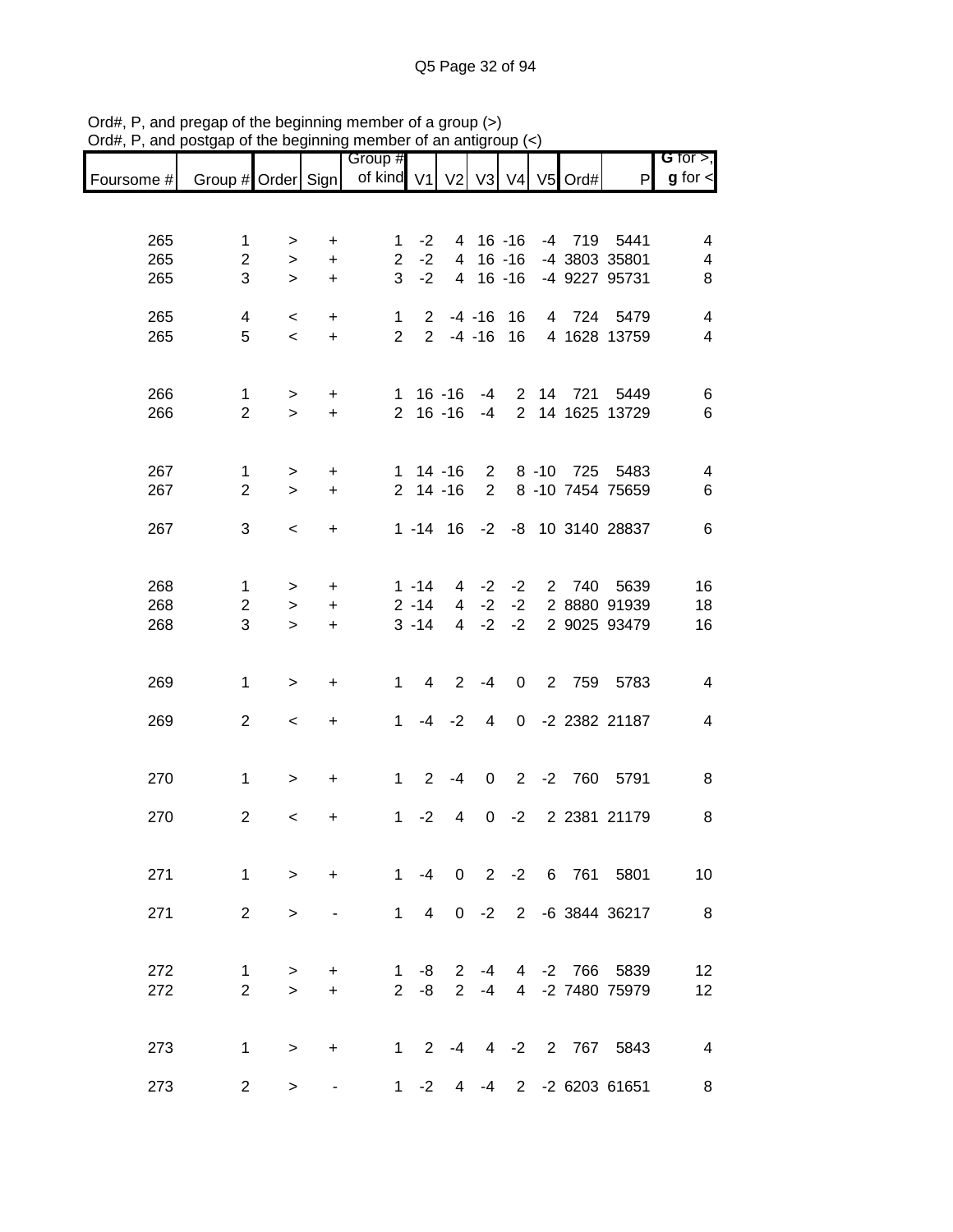| $max$ , $max$ , and poolgap or the beginning member or an antigroup $\left\langle \cdot \right\rangle$ |                    |                                     |                          |                             |                          |                |                  |                |                |         |                               |                              |
|--------------------------------------------------------------------------------------------------------|--------------------|-------------------------------------|--------------------------|-----------------------------|--------------------------|----------------|------------------|----------------|----------------|---------|-------------------------------|------------------------------|
| Foursome #                                                                                             | Group # Order Sign |                                     |                          | Group #<br>of kind V1       |                          | V <sub>2</sub> | V3               | V <sub>4</sub> |                | V5 Ord# | P                             | G for $>$ ,<br>$g$ for $\lt$ |
| 273                                                                                                    | 3                  | $\overline{\phantom{0}}$            | $\ddot{}$                | $\mathbf{1}$                | $-2$                     | 4              | -4               | $\overline{2}$ |                |         | -2 3475 32377                 | 4                            |
| 273                                                                                                    | 4                  | $\overline{\phantom{0}}$            | $\sim$                   | $\mathbf{1}$                | $\overline{2}$           | -4             |                  |                |                |         | 4 -2 2 3824 35999             | 8                            |
| 273                                                                                                    | 5                  | $\overline{\phantom{0}}$            | $\sim$                   | $2^{\circ}$                 |                          | $2 - 4$        |                  |                |                |         | 4 -2 2 6206 61673             | 8                            |
| 274                                                                                                    | 1                  | $\geq$                              | $+$                      | $\mathbf{1}$                | -4                       |                |                  |                |                |         | 4 -2 2 -4 768 5849            | 6                            |
| 274                                                                                                    | $\overline{2}$     | $\geq$                              | $+$                      | $\overline{2}$              | $-4$                     |                | $4 -2$           |                |                |         | 2 -4 5259 51419               | 6                            |
| 274                                                                                                    | 3                  | $\geq$                              | $\overline{\phantom{a}}$ |                             |                          |                |                  |                |                |         | 1 4 -4 2 -2 4 6346 63337      | $\,6$                        |
| 275                                                                                                    | $\mathbf{1}$       | $\geq$                              | $\ddot{}$                | $\mathbf{1}$                |                          |                |                  |                |                |         | 4 -2 2 -4 8 769 5851          | $\overline{c}$               |
| 275                                                                                                    | $\overline{2}$     | $\geq$                              | $+$                      | $\overline{2}$              | $\overline{4}$           | $-2$           | $\overline{2}$   |                |                |         | -4 8 5260 51421               | $\overline{2}$               |
| 275                                                                                                    | 3                  | $\geq$                              | $\overline{\phantom{a}}$ | $\mathbf 1$                 | $-4$                     | 2              | $-2$             | $\overline{4}$ |                |         | -8 4869 47207                 | 18                           |
| 275                                                                                                    | $\overline{4}$     | $\overline{\phantom{0}}$            |                          |                             | $1 \quad$                | $4 -2$         |                  |                |                |         | 2 -4 8 5974 59083             | 10                           |
| 276                                                                                                    | 1                  | >                                   | $\ddot{}$                |                             |                          |                |                  |                |                |         | 1 -8 14 -10 14 -16 774 5879   | 10                           |
| 276                                                                                                    | $\overline{2}$     | $\geq$                              | $+$                      |                             |                          |                |                  |                |                |         | 2 -8 14 -10 14 -16 5243 51239 | 10                           |
| 277                                                                                                    | $\mathbf{1}$       | $\geq$                              | $\ddot{}$                |                             |                          |                |                  |                |                |         | 1 14 -10 -2 -2 2 785 6011     | 4                            |
| 277                                                                                                    | $\overline{2}$     | $\prec$                             | $+$                      |                             |                          |                |                  |                |                |         | 1 -14 10 2 2 -2 5408 52999    | 4                            |
| 278                                                                                                    | $\mathbf{1}$       | $\geq$                              | $+$                      |                             |                          |                |                  |                |                |         | 1 8 2 -4 2 -8 795 6091        | $\overline{c}$               |
| 278                                                                                                    | $\overline{2}$     | $\,<\,$                             | $\ddot{}$                |                             |                          |                |                  |                |                |         | 1 -8 -2 4 -2 8 8210 84221     | $\sqrt{2}$                   |
| 279                                                                                                    | 1                  | >                                   | $\ddot{}$                | $\mathbf 1$                 | $\overline{c}$           | $-4$           | $\overline{2}$   | -8             |                | 8 796   | 6101                          | 10                           |
| 279                                                                                                    | $\overline{2}$     | $\geq$                              | $\ddot{}$                | $\overline{2}$              | $\overline{2}$           | $-4$           | $\overline{2}$   | -8             |                |         | 8 6730 67547                  | 10                           |
| 279<br>279                                                                                             | 3<br>4             | $\,<\,$<br>$\overline{\phantom{0}}$ | $\ddot{}$<br>$\pm$       | $\mathbf{1}$<br>$2^{\circ}$ | $-2$<br>$-2$             |                | $4 -2$<br>$4 -2$ | 8<br>8         |                |         | -8 803 6163<br>-8 8968 92821  | 10<br>10                     |
|                                                                                                        |                    |                                     |                          |                             |                          |                |                  |                |                |         |                               |                              |
| 280                                                                                                    | $\mathbf 1$        | $\geq$                              | $+$                      | $1 \quad$                   | $-4$                     | $2^{\circ}$    |                  |                |                |         | -8 8 -2 797 6113              | 12                           |
| 280                                                                                                    | $\overline{2}$     | $\,<$                               | $+$                      |                             | $1 \quad$                | $4 -2$         |                  | $8 - 8$        | $\overline{2}$ | 802     | 6151                          | 12                           |
| 281                                                                                                    | $\mathbf{1}$       | $\, > \,$                           | +                        |                             | $2^{\circ}$<br>$1 \quad$ |                | $4 -2 -2$        |                |                |         | 4 806 6199                    | $\overline{c}$               |

Ord#, P, and pregap of the beginning member of a group (>) Ord#, P, and postgap of the beginning member of an antigroup (<)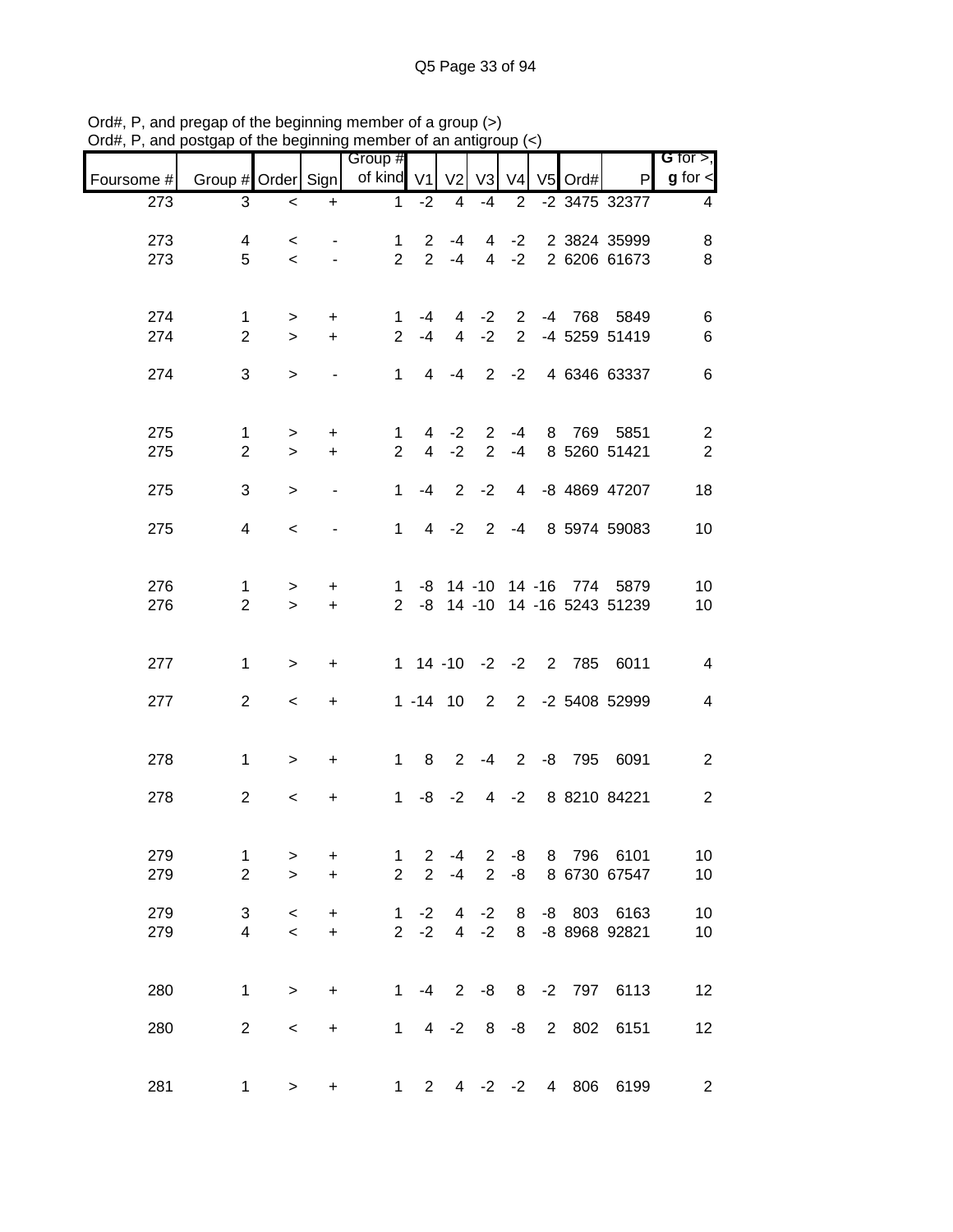|            |                                |                    |                          | sugap or the beginning member of an antigroup $(\gamma)$ |                            |                               |                  |                                    |            |                                |                                             |
|------------|--------------------------------|--------------------|--------------------------|----------------------------------------------------------|----------------------------|-------------------------------|------------------|------------------------------------|------------|--------------------------------|---------------------------------------------|
| Foursome # | Group # Order Sign             |                    |                          | Group #<br>of kind V1 V2                                 |                            |                               | V <sub>3</sub>   |                                    | V4 V5 Ord# | P                              | G for $>$ ,<br>$g$ for $\lt$                |
| 281        | $\overline{2}$                 | $\, >$             | $\overline{\phantom{a}}$ | $\mathbf{1}$                                             | $-2$                       | $-4$                          | $\overline{2}$   | $\overline{2}$                     |            | -4 1246 10151                  | 10 <sup>°</sup>                             |
| 281        | 3                              | $\,<$              | $+$                      |                                                          | $1 -2 -4$                  |                               |                  |                                    |            | 2 2 -4 3518 32801              | $\mathbf{2}$                                |
| 282<br>282 | 1<br>$\overline{2}$            | $\geq$<br>$\geq$   | $+$<br>$+$               | 1<br>$\overline{2}$                                      | 4<br>$4\overline{ }$       |                               |                  | $4 \quad 2 \quad -10$<br>$4$ 2 -10 |            | 8 816 6271<br>8 8947 92641     | $\overline{\mathbf{c}}$<br>$\boldsymbol{2}$ |
| 282        | 3                              | $\,>$              |                          | $\mathbf{1}$                                             |                            |                               |                  |                                    |            | -4 -4 -2 10 -8 4662 44867      | 16                                          |
| 283<br>283 | $\mathbf{1}$<br>$\overline{2}$ | $\geq$<br>$\,>$    | $\ddot{}$<br>$+$         | $\mathbf{1}$<br>$\overline{2}$                           | $\mathbf 0$<br>$\mathbf 0$ | $2^{\circ}$<br>$\overline{2}$ | $-2$<br>$-2$     | $\overline{4}$                     |            | 4 -4 823 6323<br>-4 6201 61637 | $\,6$<br>$\,6$                              |
| 283        | 3                              | $\,<$              | $\ddot{}$                | $\mathbf{1}$                                             |                            | $0 -2 2$                      |                  | $-4$                               |            | 4 8146 83437                   | $\,6$                                       |
| 284        | $\mathbf{1}$                   | $\geq$             | $\ddot{}$                |                                                          | $1 \quad$                  | $2 - 2$                       | 4                | -4                                 |            | -4 824 6329                    | $\,6$                                       |
| 284        | $\overline{2}$                 | $\,<$              | $\ddot{}$                | $\mathbf 1$                                              | $-2$                       | $\overline{2}$                | $-4$             | 4                                  |            | 4 8145 83431                   | $\,6$                                       |
| 284        | 3                              | $\prec$            | $\overline{\phantom{0}}$ |                                                          | $1 \quad$                  | $2 -2$                        | 4                | -4                                 |            | -4 4989 48491                  | $\,6$                                       |
| 285<br>285 | $\mathbf 1$<br>$\overline{2}$  | $\, > \,$<br>$\,>$ | $\ddot{}$<br>$+$         | 1<br>$\overline{2}$                                      | 4<br>$\overline{4}$        | 0<br>$\pmb{0}$                | 0<br>$\mathbf 0$ | $\overline{4}$                     |            | 4 -2 829 6361<br>-2 6386 63691 | $\overline{\mathbf{c}}$<br>$\sqrt{2}$       |
| 285        | 3                              | $\,<$              | $+$                      | $\mathbf 1$                                              | -4                         | $\boldsymbol{0}$              | $\mathbf 0$      |                                    |            | -4 2 7441 75539                | $\boldsymbol{2}$                            |
| 286        | $\mathbf{1}$                   | $\, >$             | $+$                      |                                                          | $1 \quad$<br>$\mathbf 0$   | $\overline{0}$                |                  |                                    |            | 4 -2 16 830 6367               | $\,6$                                       |
| 286        | $\overline{2}$                 | $\,<\,$            | +                        | 1                                                        | $\mathbf 0$                | 0                             | $-4$             |                                    |            | 2 -16 7440 75533               | $\,6$                                       |
| 287        | $\mathbf{1}$                   | $\geq$             | $\ddot{}$                |                                                          | $1 - 14 - 2$               |                               | 8                |                                    |            | -4 -4 845 6547                 | 18                                          |
| 287        | $\overline{2}$                 | $\,<$              | +                        |                                                          | $1 \quad 14$               | $2^{\circ}$                   | -8               | 4                                  |            | 4 3618 33773                   | 18                                          |
| 288        | $\mathbf{1}$                   | $\geq$             | $\ddot{}$                | $\mathbf 1$                                              |                            | -4 -4                         |                  |                                    |            | 4 -2 14 848 6563               | 10                                          |
| 288        | $\overline{2}$                 | $\,<$              | $\ddot{}$                |                                                          | $1 \quad$<br>4             | 4                             | $-4$             |                                    |            | 2 -14 1784 15277               | 10                                          |
| 289        | 1                              | $\geq$             | +                        |                                                          | 1 $-4$                     |                               |                  |                                    |            | 4 -2 14 -10 849 6569           | $\,6$                                       |
| 289        | $\overline{2}$                 | $\,<\,$            | +                        | $\mathbf 1$                                              | 4                          |                               |                  |                                    |            | -4 2 -14 10 1783 15271         | 6                                           |

Ord#, P, and pregap of the beginning member of a group (>) Ord#, P, and postgap of the beginning member of an antigroup (<)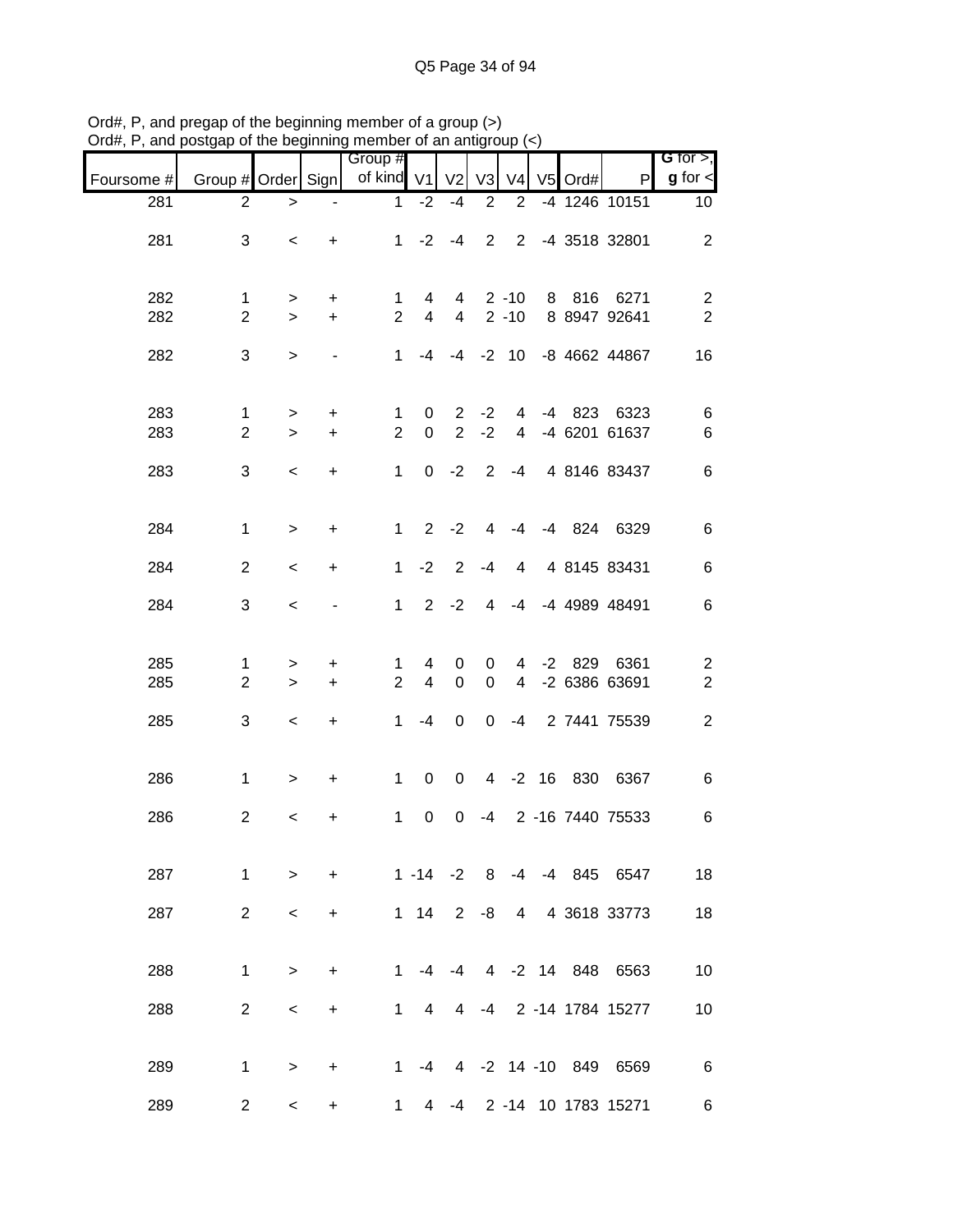|            |                                |                          |                        | Group #                        |                |                          |                     |                     |             |               |                            | G for $>$ ,                               |
|------------|--------------------------------|--------------------------|------------------------|--------------------------------|----------------|--------------------------|---------------------|---------------------|-------------|---------------|----------------------------|-------------------------------------------|
| Foursome # | Group # Order Sign             |                          |                        | of kind V1                     |                | V2                       |                     |                     |             | V3 V4 V5 Ord# | P                          | $g$ for $\lt$                             |
|            |                                |                          |                        |                                |                |                          |                     |                     |             |               |                            |                                           |
| 290        | 1                              | >                        | $\ddot{}$              | $\mathbf 1$                    | -4             | 10                       | -6                  | 4                   |             | $-8$ 858      | 6659                       | 6                                         |
| 290        | $\overline{2}$                 | $\geq$                   | $\ddot{}$              | $\overline{2}$                 | $-4$           | 10                       | -6                  | 4                   |             |               | -8 1431 11939              | 6                                         |
|            |                                |                          |                        |                                |                |                          |                     |                     |             |               |                            |                                           |
|            |                                |                          |                        |                                |                |                          |                     |                     |             |               |                            |                                           |
| 291<br>291 | $\mathbf{1}$<br>$\overline{2}$ | ><br>$\,>$               | $\ddot{}$<br>$\ddot{}$ | $\mathbf{1}$<br>$\overline{2}$ | 10<br>10       | -6<br>-6                 | 4<br>$\overline{4}$ | -8<br>-8            |             | 8 859         | 6661<br>8 1432 11941       | $\boldsymbol{2}$<br>$\boldsymbol{2}$      |
| 291        | 3                              | $\mathbf{I}$             | $\ddot{}$              | 3                              | 10             | $-6$                     | $\overline{4}$      | -8                  |             |               | 8 4925 47779               | $\overline{c}$                            |
|            |                                |                          |                        |                                |                |                          |                     |                     |             |               |                            |                                           |
| 291        | 4                              | $\,<\,$                  | $\ddot{}$              |                                | $1 - 10$       | 6                        | $-4$                | 8                   |             |               | -8 3482 32441              | $\overline{2}$                            |
|            |                                |                          |                        |                                |                |                          |                     |                     |             |               |                            |                                           |
| 292        | 1                              | >                        | $\ddot{}$              | 1                              | -6             | 4                        | -8                  | 8                   | -8          | 860           | 6673                       | 12                                        |
| 292        | $\overline{2}$                 | $\geq$                   | $\ddot{}$              | $\overline{2}$                 | $-6$           | $\overline{4}$           | -8                  | 8                   |             |               | -8 3063 28081              | 12                                        |
|            |                                |                          |                        |                                |                |                          |                     |                     |             |               |                            |                                           |
|            |                                |                          |                        |                                |                |                          |                     |                     |             |               |                            |                                           |
| 293<br>293 | 1<br>$\overline{2}$            | $\,$<br>$\geq$           | $\ddot{}$<br>$\ddot{}$ | 2 <sup>1</sup>                 |                | $1 14 - 14$<br>$14 - 14$ | 8<br>8              | -8<br>-8            | 8           | 871           | 6763<br>8 2947 26863       | $\overline{\mathbf{c}}$<br>$\overline{2}$ |
|            |                                |                          |                        |                                |                |                          |                     |                     |             |               |                            |                                           |
|            |                                |                          |                        |                                |                |                          |                     |                     |             |               |                            |                                           |
| 294        | $\mathbf{1}$                   | $\,>$                    | $\ddot{}$              | $\mathbf{1}$                   |                | $8 - 10$                 | 0                   |                     |             | -4 10 881     | 6841                       | 8                                         |
| 294        | $\overline{2}$                 | $\prec$                  | $\ddot{}$              | $\mathbf 1$                    |                | $-8$ 10                  | 0                   |                     |             |               | 4 -10 1501 12569           | 8                                         |
|            |                                |                          |                        |                                |                |                          |                     |                     |             |               |                            |                                           |
|            |                                |                          |                        |                                |                |                          |                     |                     |             |               |                            |                                           |
| 295        | $\mathbf 1$                    | $\,>$                    | +                      | $\mathbf{1}$                   | 4              | $-2$                     | $\overline{2}$      | 0                   | $2^{\circ}$ | 894           | 6961                       | $\mathbf{2}$                              |
| 295        | $\overline{2}$                 | $\,<$                    |                        | 1                              | 4              | $-2$                     | $\overline{c}$      | 0                   |             |               | 2 1495 12517               | 10                                        |
| 295        | 3                              | $\,<$                    |                        | $\overline{2}$                 | $\overline{4}$ | $-2$                     | $\overline{2}$      | $\mathbf 0$         |             |               | 2 6112 60637               | 10                                        |
| 295        | 4                              | $\,<$                    |                        | 3                              | $\overline{4}$ | $-2$                     | $\overline{2}$      | $\mathbf 0$         |             |               | 2 6204 61657               | 10                                        |
|            |                                |                          |                        |                                |                |                          |                     |                     |             |               |                            |                                           |
| 296        | 1                              | $\, > \,$                | $\ddot{}$              | 1                              | 0              | $2^{\circ}$              | $-2$                | $-2$                | 8           | 897           | 6977                       | 6                                         |
|            |                                |                          |                        |                                |                |                          |                     |                     |             |               |                            |                                           |
| 296        | $\overline{2}$                 | $\prec$                  | $+$                    | $1 \quad$                      |                | $0 -2$                   | $2^{\circ}$         |                     |             |               | 2 -8 2658 23893            | 6                                         |
|            |                                |                          |                        |                                |                |                          |                     |                     |             |               |                            |                                           |
| 297        | $\mathbf 1$                    | $\geq$                   | $+$                    |                                |                | $1 -2 -2$                | 8                   | -6                  |             |               | 2 899 6991                 | 8                                         |
| 297        | $\overline{2}$                 | $\geq$                   | $\ddot{}$              | $2^{\circ}$                    |                | $-2 -2$                  | 8                   | -6                  |             |               | 2 1360 11251               | 8                                         |
|            |                                |                          |                        |                                |                |                          |                     |                     |             |               |                            |                                           |
|            |                                |                          |                        |                                |                |                          |                     |                     |             |               |                            |                                           |
| 298<br>298 | 1<br>$\overline{2}$            | >                        | $\ddot{}$              | $\mathbf{1}$<br>$\overline{2}$ | $-2$<br>$-2$   | 8<br>8                   | -6<br>-6            | $\overline{2}$<br>2 |             |               | 4 900 6997<br>4 1361 11257 | 6<br>6                                    |
|            |                                | $\geq$                   | $\ddot{}$              |                                |                |                          |                     |                     |             |               |                            |                                           |
| 298        | 3                              | $\,<\,$                  | +                      | 1.                             | 2              | -8                       | 6                   | $-2$                |             |               | -4 1141 9203               | 6                                         |
| 298        | 4                              | $\,<\,$                  | +                      | $\overline{2}$                 | $\overline{2}$ | -8                       | 6                   | $-2$                |             |               | -4 1213 9833               | 6                                         |
| 298        | 5                              | $\overline{\phantom{a}}$ | +                      | 3                              |                | $2 - 8$                  | 6                   | $-2$                |             |               | -4 2672 24023              | 6                                         |

Ord#, P, and pregap of the beginning member of a group (>) Ord#, P, and postgap of the beginning member of an antigroup (<)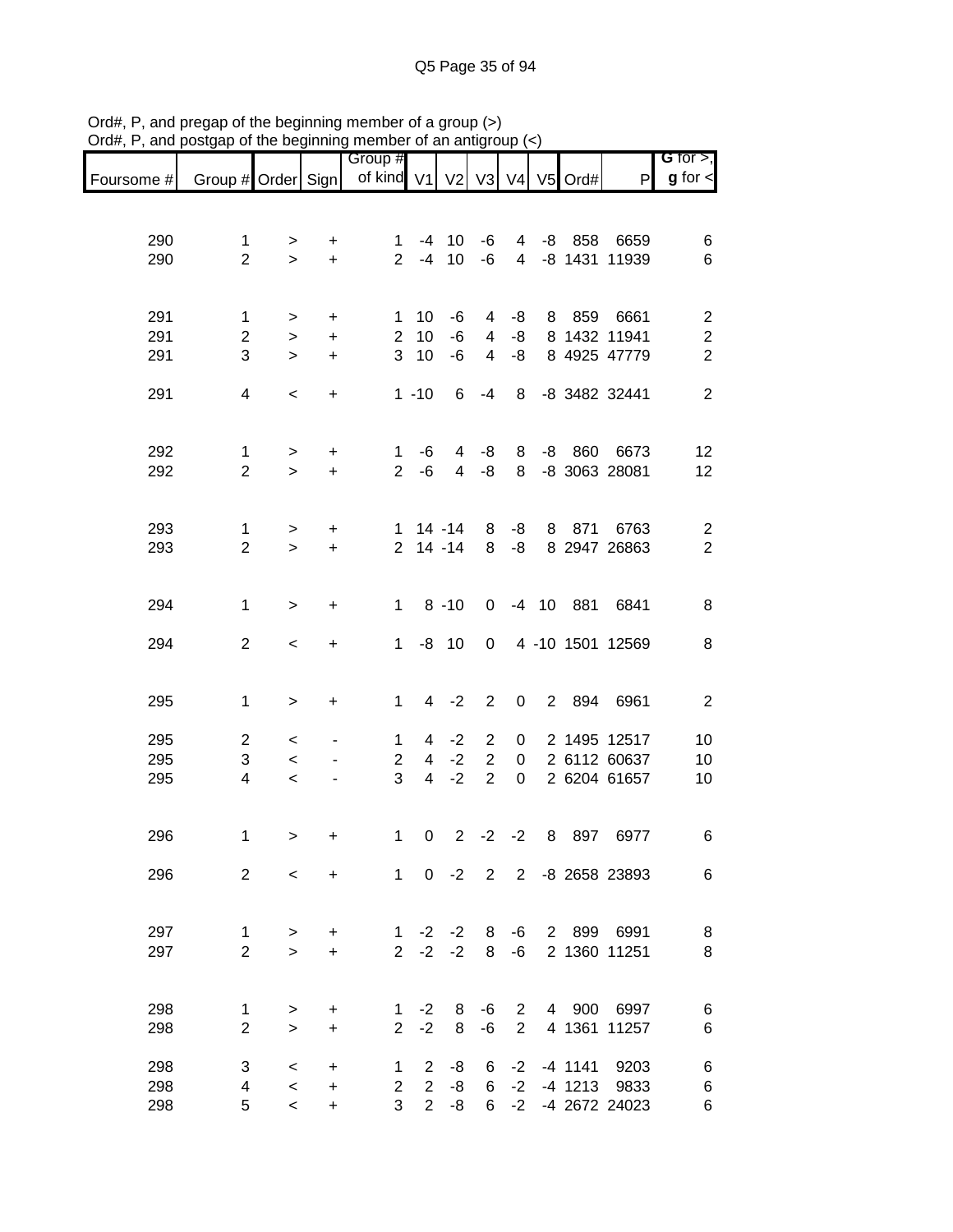|            | v.                 | $\sim$           |                  | <br>Group #    |                | יייש ושוט וכ   |                       |                 |           |                              | G for $>$ ,                               |
|------------|--------------------|------------------|------------------|----------------|----------------|----------------|-----------------------|-----------------|-----------|------------------------------|-------------------------------------------|
| Foursome # | Group # Order Sign |                  |                  | of kind V1     |                | V <sub>2</sub> | V <sub>3</sub>        | V <sub>4</sub>  | $V5$ Ord# | P                            | $g$ for $\leq$                            |
| 298        | 6                  | $\,<$            | $\ddot{}$        | 4              | $\overline{2}$ | -8             | 6                     | $-2$            |           | -4 7214 72953                | 6                                         |
|            |                    |                  |                  |                |                |                |                       |                 |           |                              |                                           |
| 299        | $\mathbf{1}$       | $\geq$           | $\ddot{}$        | $1 \quad$      | 8              | -6             | $\overline{2}$        | $\overline{4}$  | -8 901    | 7001                         | 4                                         |
|            |                    |                  |                  |                |                |                |                       |                 |           |                              |                                           |
| 299        | $\overline{c}$     | $\,<\,$          | $\ddot{}$        | 1              | -8             | 6              | $-2$                  | $-4$            |           | 8 1140 9199                  | 4                                         |
| 299        | 3                  | $\,<$            | $+$              | 3              | $2 - 8$<br>-8  | 6<br>6         | $-2$<br>$-2$          | $-4$<br>$-4$    |           | 8 1212 9829                  | $\overline{4}$                            |
| 299<br>299 | 4<br>5             | $\,<$<br>$\,<$   | $\ddot{}$<br>$+$ | $\overline{4}$ | $-8$           |                | $6 -2$                | $-4$            |           | 8 2671 24019<br>8 7213 72949 | $\overline{\mathbf{4}}$<br>$\overline{4}$ |
|            |                    |                  |                  |                |                |                |                       |                 |           |                              |                                           |
| 300        | $\mathbf{1}$       |                  | $+$              | 1              | $\overline{2}$ |                | 4 -8 10               |                 |           | -2 903 7019                  |                                           |
| 300        | $\overline{2}$     | $\geq$<br>$\geq$ | $+$              | $\overline{2}$ | $\overline{2}$ |                |                       |                 |           | 4 -8 10 -2 8690 89759        | 6<br>$6\phantom{1}6$                      |
|            |                    |                  |                  |                |                |                |                       |                 |           |                              |                                           |
| 301        | $\mathbf{1}$       | >                | $\ddot{}$        | $\mathbf{1}$   |                | $4 - 8$        | 10                    |                 |           | -2 -2 904 7027               | 8                                         |
| 301        | $\overline{2}$     | $\geq$           | $\ddot{}$        | $\overline{2}$ | $\overline{4}$ | $-8$           | 10 <sup>°</sup>       | $-2$            |           | -2 7641 77731                | 8                                         |
| 301        | 3                  | $\geq$           | $\ddot{}$        | 3              | $\overline{4}$ | -8             | 10                    | $-2$            |           | -2 8691 89767                | 8                                         |
| 301        | 4                  | $\prec$          |                  | $\mathbf{1}$   | $\overline{4}$ |                | $-8$ 10               |                 |           | -2 -2 4736 45697             | 10                                        |
|            |                    |                  |                  |                |                |                |                       |                 |           |                              |                                           |
| 302        | 1                  | >                | $\ddot{}$        | 1              |                |                | $-4$ 8 $-10$          | $-2$            |           | 4 918 7187                   | 10                                        |
| 302        | $\overline{2}$     | $\geq$           | $\ddot{}$        | $\overline{2}$ | $-4$           |                | $8 - 10$              | $-2$            |           | 4 7973 81527                 | 10                                        |
|            |                    |                  |                  |                |                |                |                       |                 |           |                              |                                           |
| 302        | 3                  | $\,$             |                  | $\mathbf 1$    |                | 4 -8 10        |                       | $\overline{2}$  |           | -4 8611 88883                | 10                                        |
|            |                    |                  |                  |                |                |                |                       |                 |           |                              |                                           |
| 303        | $\mathbf{1}$       | $\geq$           | $\ddot{}$        |                |                |                | $1 \t 8 \t -10 \t -2$ | $4\overline{ }$ |           | 4 919 7193                   | $\,6$                                     |
| 303        | $\overline{c}$     | $\,<\,$          | $\ddot{}$        |                | $1 - 8 10$     |                | $\mathbf{2}$          | -4              |           | -4 6719 67447                | 6                                         |
| 303        | 3                  | $\,<$            | $\ddot{}$        | $2^{\circ}$    | -8             | 10             | $\overline{2}$        | $-4$            |           | -4 6751 67777                | $6\phantom{1}6$                           |
|            |                    |                  |                  |                |                |                |                       |                 |           |                              |                                           |
| 304        | 1                  | >                | +                |                | $1 - 10$       | $-2$           | 4                     | $\overline{4}$  | $-2$ 920  | 7207                         | 14                                        |
| 304        | $\overline{2}$     | $\,<$            | $\ddot{}$        |                | $1 10$         | 2              |                       | $-4 - 4$        |           | 2 6750 67763                 | 14                                        |
|            |                    |                  |                  |                |                |                |                       |                 |           |                              |                                           |
| 305        | 1                  | $\,>$            | $\ddot{}$        | 1.             | $\overline{4}$ |                |                       |                 |           | 4 -2 -2 -2 922 7213          | $\overline{\phantom{0}}$ 2                |
|            |                    |                  |                  |                |                |                |                       |                 |           |                              |                                           |
| 305        | $\overline{2}$     | $\,>$            |                  | 1              | -4             | $-4$           | 2                     | $\overline{2}$  |           | 2 6845 68891                 | 10                                        |
|            |                    |                  |                  |                |                |                |                       |                 |           |                              |                                           |
| 306        | 1                  | $\,>$            | $\ddot{}$        | 1.             |                |                |                       |                 |           | -4 -8 10 -2 -8 930 7297      | 14                                        |
| 306        | 2                  | $\,<\,$          |                  | $\mathbf 1$    |                |                |                       |                 |           | -4 -8 10 -2 -8 2588 23197    | 4                                         |

Ord#, P, and pregap of the beginning member of a group (>) Ord#, P, and postgap of the beginning member of an antigroup (<)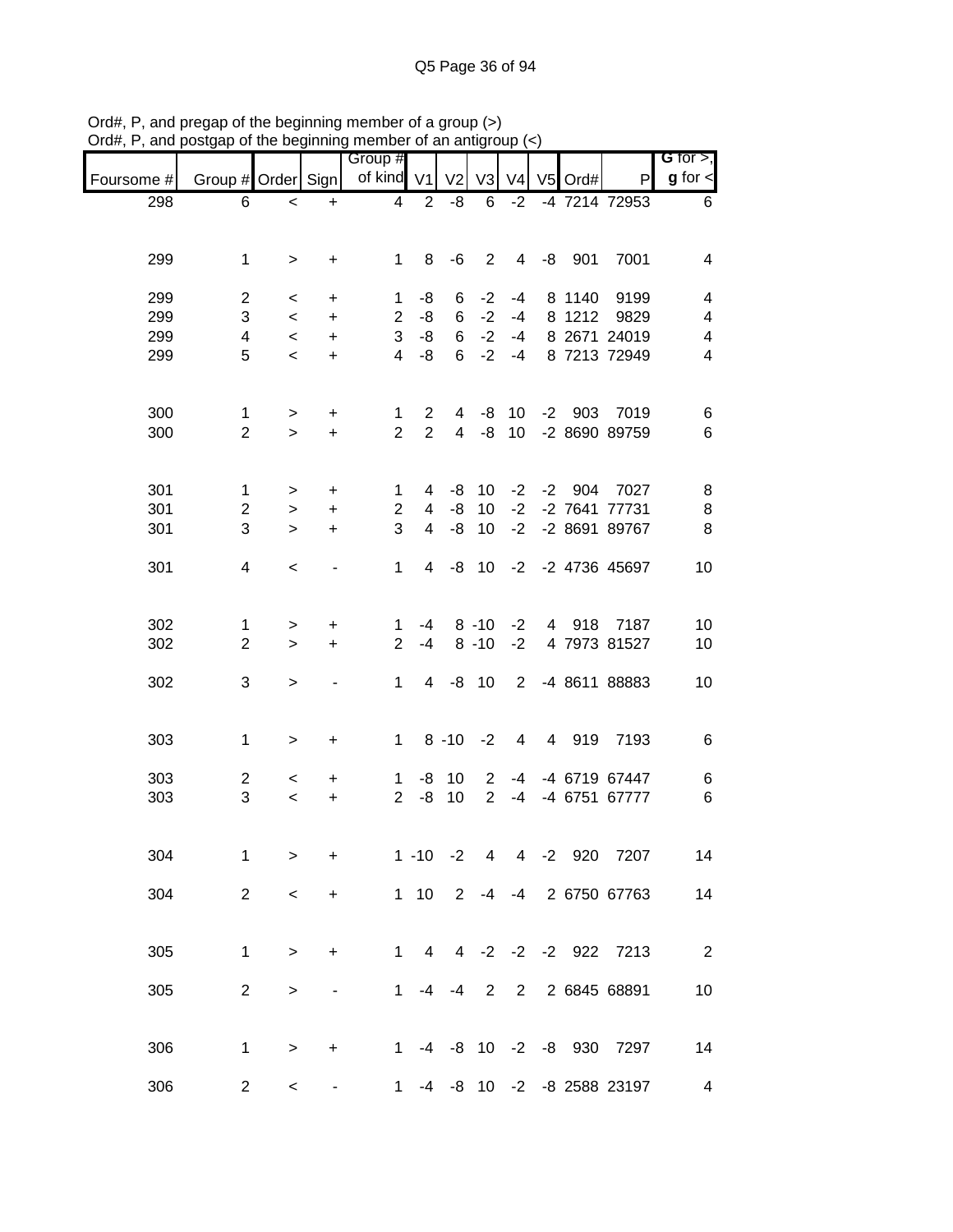| $\nu$ ı u $\pi,$ ı       | , and posigap or the beginning member or an antign |                                                                          |                                                  |                                                       |                                               |                                |                    | υuμ.                             |                 |            |                                                                    |                                    |
|--------------------------|----------------------------------------------------|--------------------------------------------------------------------------|--------------------------------------------------|-------------------------------------------------------|-----------------------------------------------|--------------------------------|--------------------|----------------------------------|-----------------|------------|--------------------------------------------------------------------|------------------------------------|
| Foursome #               | Group # Order Sign                                 |                                                                          |                                                  | Group #<br>of kind V1                                 |                                               | V <sub>2</sub>                 | V3                 |                                  |                 | V4 V5 Ord# | P                                                                  | G for $>$ ,<br>$g$ for $\lt$       |
| 307                      | $\mathbf{1}$                                       | $\,$                                                                     | $\begin{array}{c} + \end{array}$                 | $\mathbf 1$                                           |                                               | $-8$ 10                        | $-2$               |                                  |                 | -8 14 931  | 7307                                                               | 10                                 |
| 307                      | $\overline{2}$                                     | $\, > \,$                                                                | $\overline{\phantom{a}}$                         |                                                       |                                               | $1 \t 8 \t -10$                |                    |                                  |                 |            | 2 8 -14 5943 58741                                                 | 8                                  |
| 308                      | $\mathbf{1}$                                       | $\geq$                                                                   | $\ddot{}$                                        | $1 -$                                                 | $\overline{2}$                                | -4                             | 8                  |                                  | $-2$ 2          |            | 947 7481                                                           | $\overline{\mathbf{4}}$            |
| 308                      | $\overline{2}$                                     | $\,<$                                                                    | $\ddot{}$                                        |                                                       | $1 -2$                                        | $\overline{4}$                 | -8                 |                                  |                 |            | 2 -2 4575 43969                                                    | $\overline{\mathbf{4}}$            |
| 309<br>309               | $\mathbf{1}$<br>$\overline{2}$                     | $\,>$<br>$\geq$                                                          | +<br>$\ddot{}$                                   | $\mathbf{1}$<br>$\overline{2}$                        | -4<br>$-4$                                    | 8<br>8                         | $-2$<br>$-2$       |                                  |                 |            | 2 -4 948 7487<br>2 -4 5999 59357                                   | 6<br>6                             |
| 310<br>310               | $\mathbf{1}$<br>$\overline{2}$                     | $\, > \,$<br>$\geq$                                                      | +<br>$+$                                         | $\mathbf 1$<br>2                                      | $\overline{2}$<br>$\overline{2}$              | $-4$<br>$-4$                   | 2<br>2             | $-4$<br>$-4$                     |                 |            | 8 954 7529<br>8 3593 33569                                         | 6<br>6                             |
| 311<br>311<br>311        | $\mathbf 1$<br>$\overline{2}$<br>3                 | $\, > \,$<br>$\geq$<br>$\geq$                                            | +<br>$\ddot{}$<br>$\ddot{}$                      | 1<br>$\overline{2}$<br>3                              | $\mathbf{2}$<br>$\overline{2}$<br>$2^{\circ}$ | $-4$<br>$-4$<br>$-4$           | 8<br>8<br>8        | -8<br>-8<br>-8                   | 10 <sup>°</sup> | 956        | 7541<br>10 2568 23021<br>10 3595 33581                             | $\overline{\mathcal{A}}$<br>4<br>4 |
| 312<br>312<br>312        | 1<br>$\overline{2}$<br>3                           | $\, > \,$<br>$\geq$<br>$\geq$                                            | +<br>$\ddot{}$<br>$\ddot{}$                      | 1.<br>$\overline{2}$<br>3                             | -4<br>-4<br>$-4$                              | 8<br>8<br>8                    | -8<br>$-8$<br>$-8$ | 10<br>10 <sup>1</sup><br>10      |                 |            | -8 957 7547<br>-8 2569 23027<br>-8 3596 33587                      | 6<br>6<br>6                        |
| 312<br>312<br>312<br>312 | 4<br>5<br>6<br>$\overline{7}$                      | $\overline{\phantom{0}}$<br>$\prec$<br>$\overline{\phantom{a}}$<br>$\,<$ | $\ddot{}$<br>$\ddot{}$<br>$\ddot{}$<br>$\ddot{}$ | $\mathbf{1}$<br>$\overline{2}$<br>3<br>$\overline{4}$ | $\overline{4}$<br>$\overline{4}$              | $4 - 8$<br>$4 - 8$<br>-8<br>-8 |                    | $8 - 10$<br>$8 - 10$<br>$8 - 10$ |                 |            | 8 1624 13723<br>8 -10 8 3688 34513<br>8 5773 56923<br>8 7139 72103 | 6<br>$\,6$<br>$\,6$<br>$\,6$       |
| 313<br>313               | 1<br>$\overline{2}$                                | ><br>$\geq$                                                              | +<br>$\ddot{}$                                   | $\mathbf{1}$<br>$\overline{2}$                        | 8<br>8                                        | -8<br>-8                       | 10<br>10           | -8<br>-8                         |                 | 2 958      | 7549<br>2 1340 11059                                               | $\overline{c}$<br>$\mathbf{2}$     |
| 313                      | 3                                                  | $\,<$                                                                    | $\qquad \qquad \blacksquare$                     | 1                                                     | 8                                             |                                | $-8$ 10            |                                  |                 |            | -8 2 6691 67157                                                    | 12                                 |
| 314                      | $\mathbf{1}$                                       | $\,$                                                                     | $\ddot{}$                                        | 1                                                     | -8                                            | $\overline{2}$                 |                    |                                  |                 |            | 0 -4 10 961 7573                                                   | 12                                 |
| 314                      | $\overline{c}$                                     | $\,<$                                                                    | $\ddot{}$                                        |                                                       |                                               | $1 \t 8 \t -2$                 |                    |                                  |                 |            | 0 4 -10 4969 48281                                                 | 18                                 |
| 315<br>315               | 1<br>$\overline{2}$                                | $\, > \,$<br>$\mathbf{I}$                                                | +<br>$\ddot{}$                                   | 1<br>$\overline{2}$                                   | $\mathbf{0}$                                  | $-4$                           | 10                 |                                  |                 |            | 0 -4 10 -8 10 963 7583<br>-8 10 7440 75533                         | 6<br>$\,6$                         |

Ord#, P, and pregap of the beginning member of a group (>) Ord#, P, and postgap of the beginning member of an antigroup (<)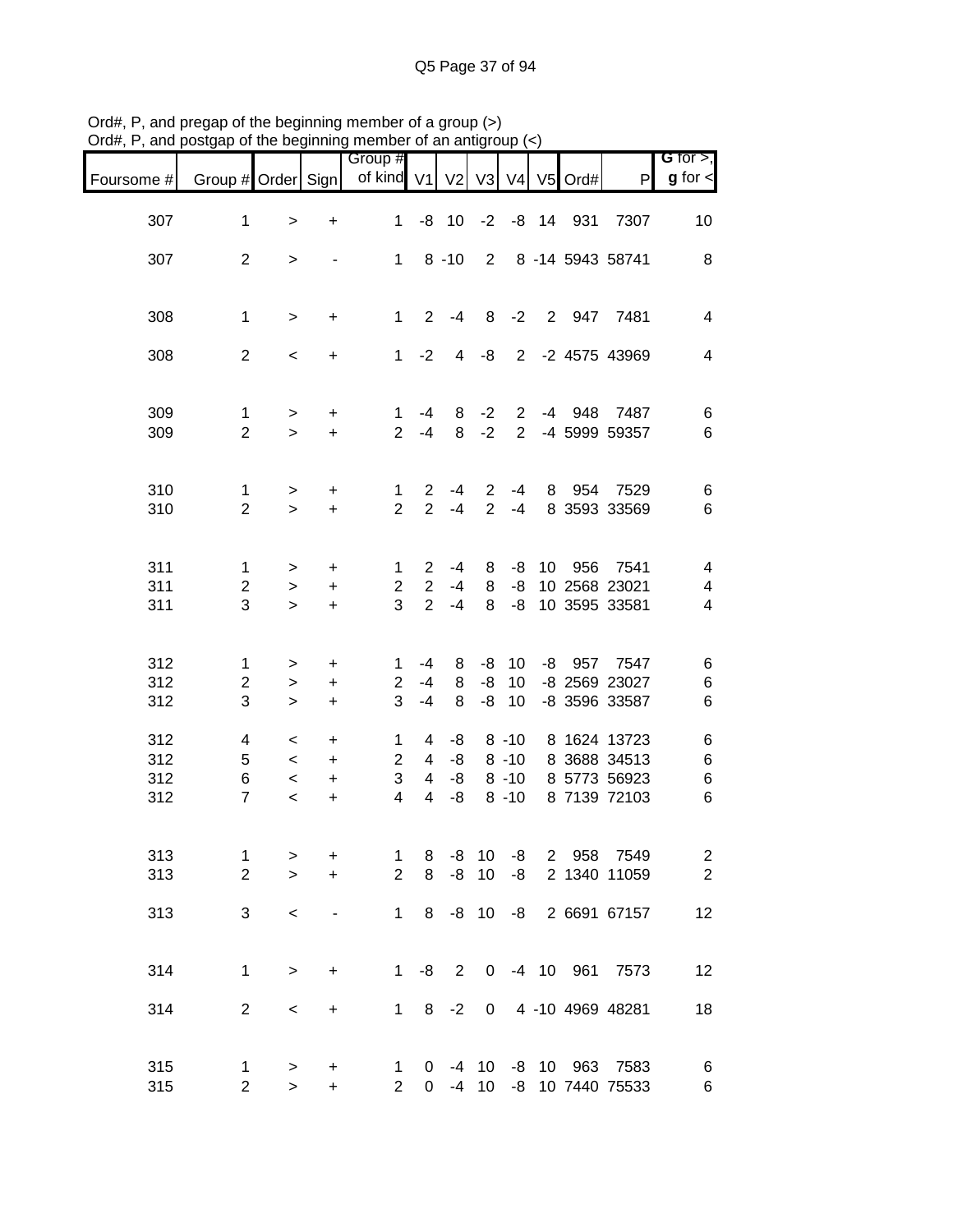|            |                     |                     |                              | Group #                                                  |                |                                 |                |                |                      |                                    | G for $>$ ,                      |
|------------|---------------------|---------------------|------------------------------|----------------------------------------------------------|----------------|---------------------------------|----------------|----------------|----------------------|------------------------------------|----------------------------------|
| Foursome # |                     |                     |                              | Group # Order Sign   of kind V1   V2   V3   V4   V5 Ord# |                |                                 |                |                |                      | P                                  | $g$ for $\lt$                    |
| 316        | $\mathbf 1$         | $\, > \,$           | $\ddot{}$                    | $\mathbf{1}$                                             | -8             | 10                              |                | $4 - 14$       | 2 966                | 7603                               | 12                               |
| 316        | $\overline{2}$      | $\geq$              | $+$                          | $\overline{2}$                                           | -8             | 10                              |                | $4 - 14$       |                      | 2 7902 80747                       | 10                               |
| 316        | 3                   | $\,<\,$             | $\ddot{}$                    | $1 -$                                                    |                | $8 - 10$                        |                |                |                      | -4 14 -2 1264 10303                | 10                               |
|            |                     |                     |                              |                                                          |                |                                 |                |                |                      |                                    |                                  |
| 317<br>317 | 1<br>$\overline{2}$ | ><br>$\geq$         | $+$<br>$+$                   | $\mathbf{1}$                                             | $2 -2$         | $-2$ 10                         |                |                | $-2$ $-8$ $-2$ $980$ | 7723<br>10 -2 -8 -2 2969 27073     | 6<br>$\,6$                       |
|            |                     |                     |                              |                                                          |                |                                 |                |                |                      |                                    |                                  |
| 318        | $\mathbf 1$         | $\geq$              | $+$                          | $\mathbf 1$                                              | 6              | 0                               |                |                |                      | 2 -8 -2 990 7829                   | $\,6$                            |
| 318        | 2                   | $\geq$              | $+$                          | $\overline{2}$                                           | $6\phantom{1}$ | $\mathbf 0$                     |                |                |                      | 2 -8 -2 1376 11399                 | 6                                |
|            |                     |                     |                              |                                                          |                |                                 |                |                |                      |                                    |                                  |
| 319        | $\mathbf{1}$        | $\geq$              | $\ddot{}$                    | $\mathbf{1}$                                             | $\mathbf 0$    | $2^{\circ}$                     |                |                |                      | -8 -2 -2 991 7841                  | 12                               |
| 319        | $\overline{2}$      | $\, > \,$           |                              | $\mathbf{1}$                                             | $\mathbf 0$    | $-2$                            | 8              | $2^{\circ}$    |                      | 2 7412 75217                       | 6                                |
| 319        | 3                   | $\prec$             | $\ddot{}$                    | $\mathbf{1}$                                             |                | $0 -2$                          | 8              | $2^{\circ}$    |                      | 2 5044 49069                       | 12                               |
|            |                     |                     |                              |                                                          |                |                                 |                |                |                      |                                    |                                  |
| 320        | $\mathbf{1}$        | $\geq$              | $\ddot{}$                    | 1                                                        | 2              | -8                              |                |                |                      | -2 -2 2 992 7853                   | 12                               |
| 320        | $\overline{2}$      | $\,<\,$             | $\ddot{}$                    |                                                          | $1 -2$         | 8                               | $\overline{2}$ |                |                      | 2 -2 4383 41927                    | 14                               |
|            |                     |                     |                              |                                                          |                |                                 |                |                |                      |                                    |                                  |
| 321        | $\mathbf{1}$        | $\,>$               | $\ddot{}$                    | 1                                                        | $\overline{2}$ | 4                               | $2^{\circ}$    | $-4$           |                      | 0 1017 8089                        | $\overline{c}$                   |
| 321        | $\overline{2}$      | $\,<\,$             | $\ddot{}$                    | 1                                                        | $-2$           | $-4$                            | $-2$           | $\overline{4}$ |                      | 0 2383 21191                       | $\mathbf{2}$                     |
|            |                     |                     |                              |                                                          |                |                                 |                |                |                      |                                    |                                  |
| 322        | 1                   | $\, > \,$           | +                            | $\mathbf 1$                                              | 6              | -8                              | -8             | 8              |                      | -8 1028 8191                       | 12                               |
| 322        | $\overline{2}$      | $\geq$              | $\ddot{}$                    | $\overline{2}$                                           | 6              | -8                              | -8             | 8              |                      | -8 1349 11131                      | 12                               |
| 323        | $\mathbf{1}$        | $\geq$              | $+$                          | $\mathbf{1}$                                             | -8             | -8                              |                |                |                      | 8 -8 2 1029 8209                   | 18                               |
| 323        | $\overline{2}$      | $\geq$              | $+$                          | $2^{\circ}$                                              | -8             | $-8$                            | 8              | $-8$           |                      | 2 1350 11149                       | 18                               |
|            |                     |                     |                              |                                                          |                |                                 |                |                |                      |                                    |                                  |
| 324        | 1                   | $\, > \,$           | +                            | $1 \quad$                                                | -8             | 8                               | -8             |                |                      | 2 2 1030 8219                      | 10                               |
| 324        | $\overline{2}$      | $\geq$              | $+$                          | $2^{\circ}$                                              | -8             | 8                               | -8             | $2^{\circ}$    |                      | 2 9004 93239                       | 10                               |
| 324        | 3                   | $\,<\,$             | $\qquad \qquad \blacksquare$ | 1                                                        | -8             | 8                               | -8             | $2^{\circ}$    |                      | 2 2425 21599                       | $\overline{2}$                   |
|            |                     |                     |                              |                                                          |                |                                 |                |                |                      |                                    |                                  |
| 325<br>325 | 1<br>$\overline{2}$ | $\, > \,$<br>$\geq$ | +<br>$+$                     | $\mathbf{1}$<br>$\overline{2}$                           | $2^{\circ}$    | $2 \quad 10$<br>10 <sup>°</sup> | $-8$           | 6              |                      | -8 6 12 1041 8293<br>12 5232 51133 | $\overline{c}$<br>$\overline{2}$ |

Ord#, P, and pregap of the beginning member of a group (>) Ord#, P, and postgap of the beginning member of an antigroup (<)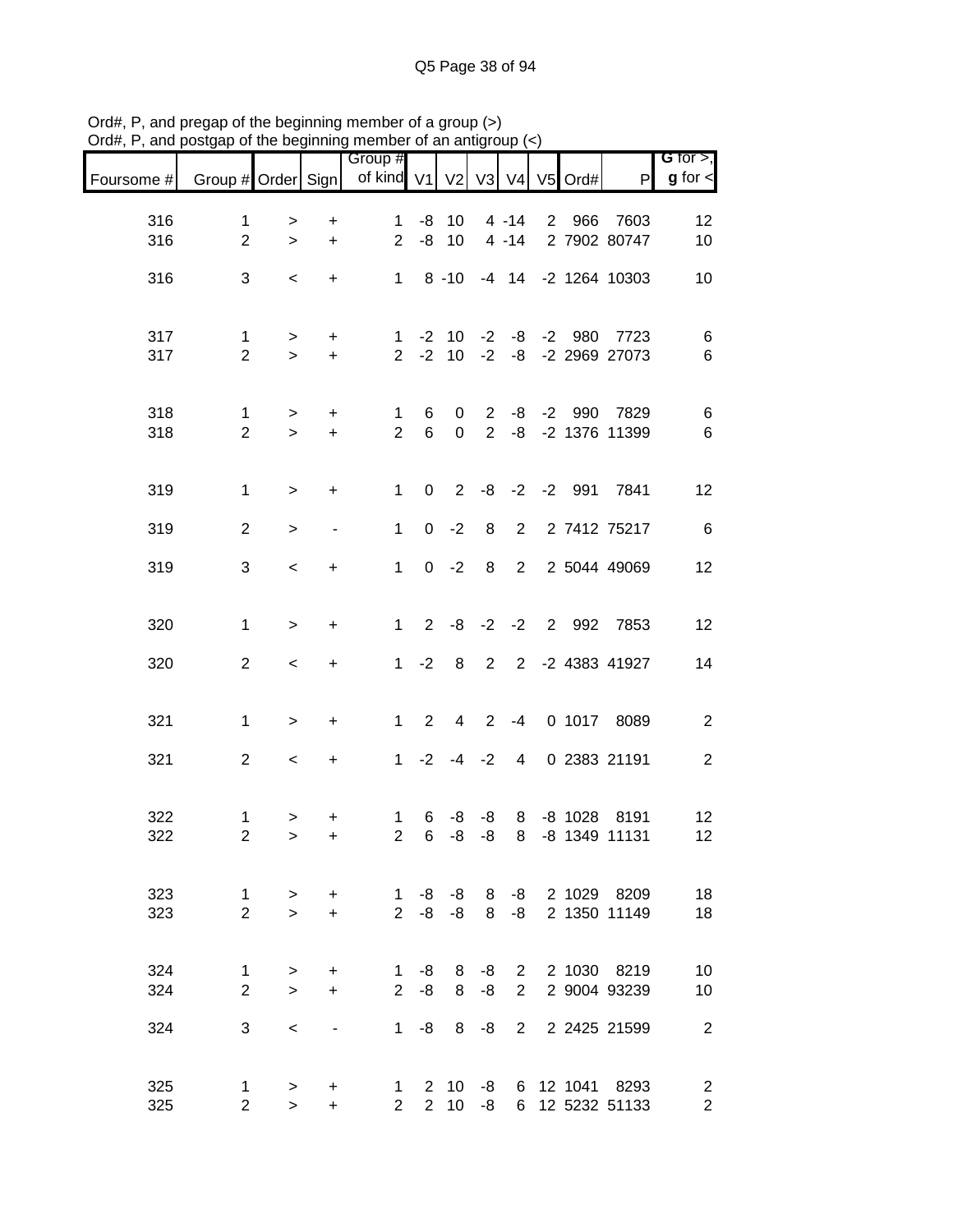| Foursome # Group # Order Sign of kind V1 V2 V3 V4 V5 Ord# |                                |                          |                  | Group #                        |                                  |                                |                                  |                |  | P                                        | G for $>$ ,<br>$g$ for $\lt$ |
|-----------------------------------------------------------|--------------------------------|--------------------------|------------------|--------------------------------|----------------------------------|--------------------------------|----------------------------------|----------------|--|------------------------------------------|------------------------------|
|                                                           |                                |                          |                  |                                |                                  |                                |                                  |                |  |                                          |                              |
| 326<br>326                                                | 1<br>$\overline{2}$            | ><br>$\geq$              | +<br>$\ddot{}$   | $\mathbf{1}$<br>$\overline{2}$ | $\overline{2}$<br>$\overline{2}$ | $\mathbf{2}$<br>$\overline{2}$ | -8                               |                |  | -8 28 -26 1048 8369<br>28 -26 1645 13913 | 6<br>6                       |
| 327<br>327                                                | $\mathbf{1}$<br>$\overline{2}$ | $\, > \,$<br>$\geq$      | +<br>$\ddot{}$   | 1<br>$2^{\circ}$               | $-4$                             | $-4$ 10<br>10 <sup>°</sup>     | -8<br>-8                         |                |  | 10 -8 1054 8429<br>10 -8 7441 75539      | 6<br>6                       |
| 328                                                       | 1                              | $\, > \,$                | $\ddot{}$        | $\mathbf{1}$                   | 8                                |                                |                                  |                |  | 4 -10 -2 10 1071 8599                    | $\mathbf{2}$                 |
| 328                                                       | $\overline{2}$                 | $\,<\,$                  | $\ddot{}$        | 1                              |                                  |                                |                                  |                |  | -8 -4 10 2 -10 2264 20021                | $\sqrt{2}$                   |
| 329                                                       | $\mathbf{1}$                   | $\geq$                   | $\ddot{}$        | $1 \quad$                      |                                  |                                |                                  |                |  | 4 -10 -2 10 -6 1072 8609                 | 10                           |
| 329                                                       | $\overline{2}$                 | $\overline{\phantom{a}}$ | $\ddot{}$        | 1                              |                                  | $-4$ 10                        |                                  |                |  | 2 -10 6 2263 20011                       | 10                           |
| 330<br>330                                                | 1<br>$\overline{2}$            | $\, > \,$<br>$\geq$      | $\ddot{}$<br>$+$ |                                |                                  | $1 10 - 10$<br>$2 10 - 10$     | $\overline{2}$<br>2              | $-4$<br>$-4$   |  | 4 1077 8647<br>4 6959 70207              | 6<br>6                       |
| 331                                                       | $\mathbf{1}$                   | $\geq$                   | $\ddot{}$        | $\mathbf{1}$                   | $\overline{2}$                   | $\overline{2}$                 | $-2$                             | $\mathbf 0$    |  | 6 1083 8693                              | $\overline{4}$               |
| 331                                                       | $\overline{2}$                 | $\overline{\phantom{a}}$ | $\ddot{}$        | $\mathbf{1}$                   |                                  | $-2 -2$                        | 2                                |                |  | 0 -6 1418 11827                          | $\overline{\mathcal{A}}$     |
| 332                                                       | $\mathbf{1}$                   | $\, > \,$                | $\ddot{}$        | $1 \quad$                      | $\overline{2}$                   | $-2$                           | 0                                |                |  | 6 -6 1084 8699                           | 6                            |
| 332                                                       | $\overline{2}$                 | $\,<\,$                  | +                | 1                              | $-2$                             | 2                              | 0                                | -6             |  | 6 1417 11821                             | 6                            |
| 333                                                       | 1                              | $\mathbf{1}$             | $\ddot{}$        | 1                              | $-2$                             | $\boldsymbol{0}$               | 6                                |                |  | -6 -2 1085 8707                          | 8                            |
| 333                                                       | $\overline{2}$                 | $\overline{\phantom{a}}$ | $\ddot{}$        |                                | $1 \quad 2$                      | $\overline{0}$                 |                                  |                |  | -6 6 2 1416 11813                        | $\,8\,$                      |
| 334<br>334                                                | $\mathbf{1}$<br>$\overline{2}$ | $\geq$<br>$\mathbf{L}$   | $+$<br>$+$       | 1                              | -6                               | $-2$<br>$2 -6 -2$              | $\overline{2}$<br>$\overline{2}$ | $\overline{0}$ |  | 0 2 1088 8731<br>2 6106 60601            | 12<br>12                     |
| 335                                                       | $\mathbf{1}$                   | $\,$                     | $\ddot{}$        |                                |                                  |                                |                                  |                |  | 1 8 -10 8 -4 -4 1097 8807                | $\overline{\mathbf{4}}$      |
| 335                                                       | $\overline{2}$                 | $\,<\,$                  | +                | 1                              |                                  | -8 10 -8                       |                                  |                |  | 4 4 1486 12451                           | 6                            |

Ord#, P, and pregap of the beginning member of a group (>) Ord#, P, and postgap of the beginning member of an antigroup (<)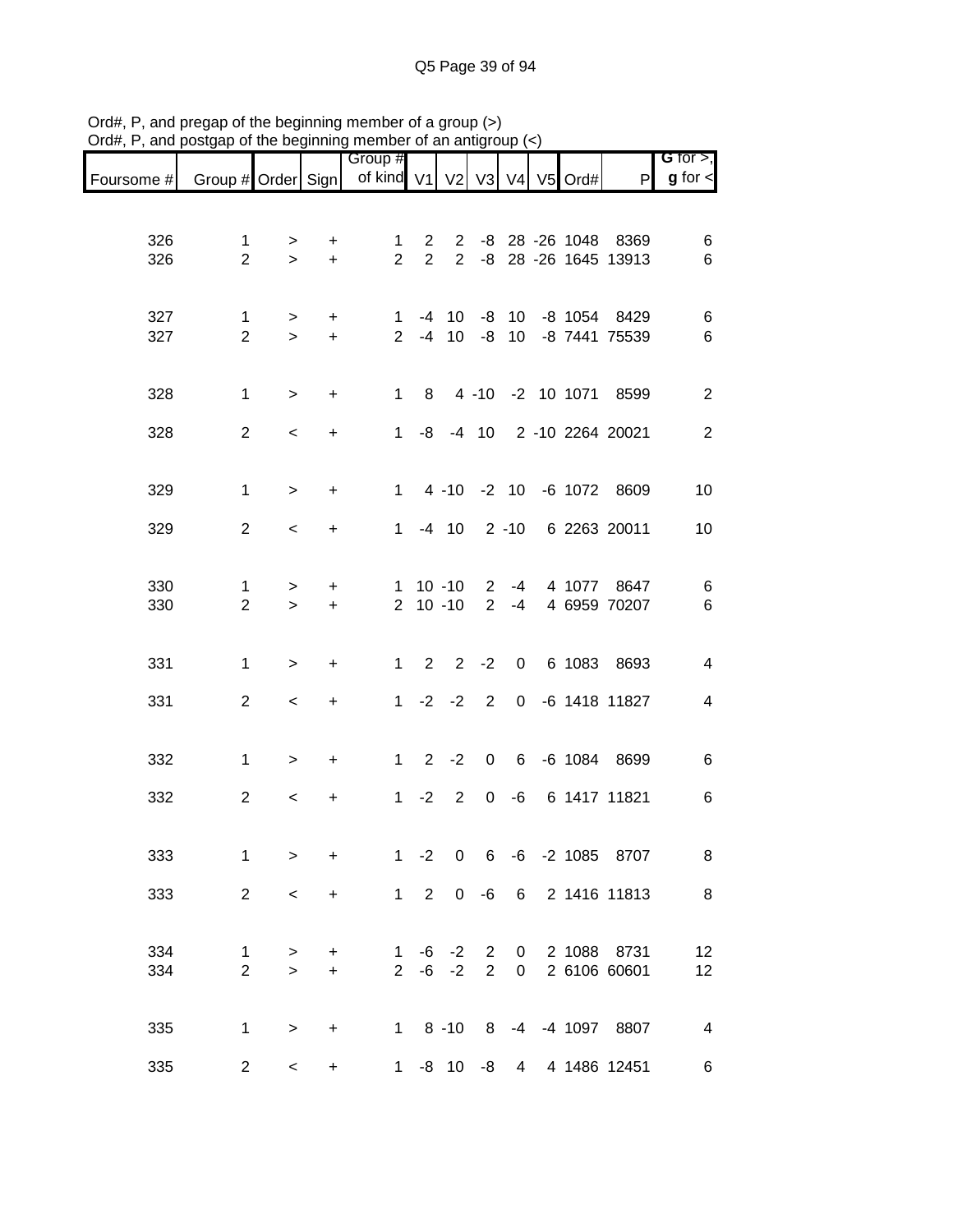| $O(dH, r)$ , and posigap or the beginning member or an antigroup $(\leq)$ |                     |                          |                |                               |                     |                               |                                |                               |       |                        |                            |                                           |
|---------------------------------------------------------------------------|---------------------|--------------------------|----------------|-------------------------------|---------------------|-------------------------------|--------------------------------|-------------------------------|-------|------------------------|----------------------------|-------------------------------------------|
| Foursome #                                                                | Group # Order Sign  |                          |                | Group #<br>of kind V1         |                     | V <sub>2</sub>                | V3                             |                               | V4 V5 | Ord#                   | P                          | G for $>$ ,<br>$g$ for $\lt$              |
| 336                                                                       | 1                   | >                        | $\ddot{}$      | $\mathbf 1$                   | $-4$                | $-4$                          | 8                              |                               |       | 2 -10 1100             | 8831                       | 10                                        |
| 336                                                                       | $\overline{2}$      | $\,<$                    | $\ddot{}$      | $\mathbf{1}$                  | $\overline{4}$      | $\overline{4}$                |                                |                               |       |                        | -8 -2 10 7188 72679        | 10                                        |
| 337                                                                       | $\mathbf{1}$        | $\,>$                    | $\ddot{}$      | $\mathbf{1}$                  | $-4$                | 8                             |                                | $2 - 10$                      |       | 2 1101                 | 8837                       | 6                                         |
| 337                                                                       | $\overline{2}$      | $\,<\,$                  | $\ddot{}$      | $\mathbf{1}$                  |                     |                               |                                |                               |       |                        | 4 -8 -2 10 -2 7187 72673   | 6                                         |
| 338                                                                       | $\mathbf{1}$        | $\,>$                    | $\ddot{}$      | $\mathbf{1}$                  | 8                   |                               | $2 - 10$                       |                               |       |                        | 2 16 1102 8839             | $\overline{c}$                            |
| 338                                                                       | $\overline{2}$      | $\,<\,$                  | +              | $\mathbf{1}$                  |                     |                               |                                |                               |       |                        | -8 -2 10 -2 -16 7186 72671 | $\overline{c}$                            |
| 339                                                                       | 1                   | $\,>$                    | +              | $\mathbf{1}$                  |                     | $2 - 10$                      |                                |                               |       |                        | 2 16 -14 1103 8849         | 10                                        |
| 339                                                                       | $\overline{2}$      | $\,<$                    | +              | 1.                            |                     |                               |                                |                               |       |                        | -2 10 -2 -16 14 7185 72661 | 10                                        |
| 340<br>340                                                                | 1<br>$\overline{2}$ | $\, > \,$<br>$\, >$      | +<br>$\ddot{}$ | 1.<br>$\overline{2}$          | $-2$<br>$-2$        | 4<br>$\overline{\mathcal{A}}$ | $\mathbf{2}$<br>$\overline{2}$ | $2^{\circ}$<br>$\overline{2}$ |       | $-6$ 1110              | 8929<br>-6 4357 41647      | 6<br>6                                    |
|                                                                           |                     |                          |                |                               |                     |                               |                                |                               |       |                        |                            |                                           |
| 341                                                                       | $\mathbf{1}$        | >                        | +              | $\mathbf{1}$                  | 4                   | 2                             | $\overline{2}$                 |                               |       | $-6$ $-4$ 1111         | 8933                       | 4                                         |
| 341                                                                       | $\overline{2}$      | $\,<\,$                  | $\ddot{}$      | $\mathbf{1}$                  |                     | $-4$ $-2$ $-2$                |                                | 6                             |       |                        | 4 5020 48817               | 4                                         |
| 342<br>342                                                                | 1<br>$\overline{2}$ | ><br>$\geq$              | +<br>$\ddot{}$ | 1<br>$\overline{2}$           | 4<br>$\overline{4}$ | $-2$                          | $-2 -2$<br>$-2$                | 14<br>14                      |       | $-4$ 1118              | 9001<br>-4 3900 36781      | $\overline{\mathbf{c}}$<br>$\overline{c}$ |
|                                                                           |                     |                          |                |                               |                     |                               |                                |                               |       |                        |                            |                                           |
| 343                                                                       | 1.                  | $\rightarrow$            | $+$            |                               |                     |                               |                                |                               |       | 1 -2 -2 14 -4 -10 1119 | 9007                       | 6                                         |
| 343                                                                       | $2^{\circ}$         | $\lt$                    |                | + 1 2 2 -14 4 10 7907 80783 6 |                     |                               |                                |                               |       |                        |                            |                                           |
| 344                                                                       | $\mathbf{1}$        | $\geq$                   |                | + 1 -4 -10 4 4 -2 1122 9029   |                     |                               |                                |                               |       |                        |                            | 16                                        |
| 344                                                                       | $\overline{2}$      | $\prec$                  |                | $+$ $-$                       |                     |                               |                                |                               |       |                        | 1 4 10 -4 -4 2 8026 82051  | 16                                        |
| 345                                                                       |                     | $1 \quad \Box$<br>$\geq$ | $+$            |                               |                     |                               |                                |                               |       |                        | 1 10 -8 -2 8 -4 1133 9137  | $\overline{4}$                            |
| 345                                                                       | $\overline{2}$      | $\leq$                   | ۰,             |                               |                     |                               |                                |                               |       |                        | 1 10 -8 -2 8 -4 2446 21803 | 14                                        |

Ord#, P, and pregap of the beginning member of a group (>) Ord#, P, and postgap of the beginning member of an antigroup (<)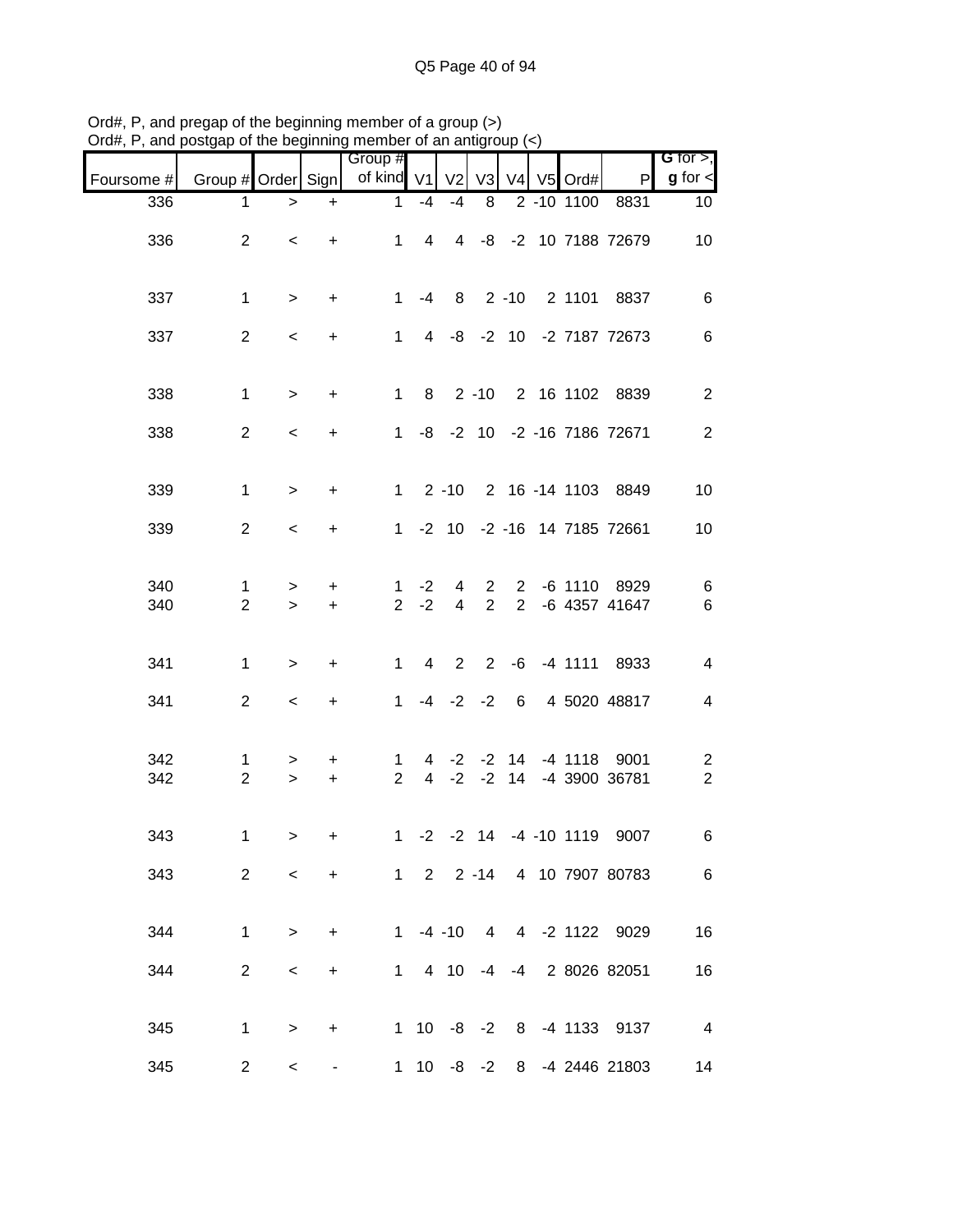|            |                         | ບ. …ບ ມບy          | .                        | 111011100101101101101101<br>Group # |                |                |                |                |           |                         | G for $>$ ,              |
|------------|-------------------------|--------------------|--------------------------|-------------------------------------|----------------|----------------|----------------|----------------|-----------|-------------------------|--------------------------|
| Foursome # | Group # Order Sign      |                    |                          | of kind V1                          |                | V <sub>2</sub> | V3             | V <sub>4</sub> | V5 Ord#   | $\mathsf{P}$            | $g$ for $\leq$           |
| 346        | 1                       | $\,>$              | $\ddot{}$                | $\mathbf{1}$                        | -8             | $-2$           | 8              | $-4$           | $-2$ 1134 | 9151                    | 14                       |
| 346        | $\overline{2}$          | $\, > \,$          | $\ddot{}$                | $\overline{2}$                      | -8             | $-2$           | 8              | $-4$           |           | -2 2665 23971           | 14                       |
|            |                         |                    |                          |                                     |                |                |                |                |           |                         |                          |
| 347        | 1                       | >                  | $\ddot{}$                | 1                                   | $-2$           | 8              | -4             | $-2$           | 6 1135    | 9157                    | 6                        |
| 347        | $\overline{2}$          | $\,>$              | $\ddot{}$                | $\overline{2}$                      | $-2$           | 8              | $-4$           | $-2$           | 6 1207    | 9787                    | $\,6$                    |
| 347        | 3                       | $\,>$              | $\pm$                    | 3 <sup>1</sup>                      | $-2$           | 8              | $-4$           | $-2$           |           | 6 2666 23977            | $\,6$                    |
| 347        | $\overline{4}$          | $\,$               | $\pm$                    | $\overline{4}$                      | $-2$           | 8              | $-4$           | $-2$           |           | 6 7208 72907            | 6                        |
|            |                         |                    |                          |                                     |                |                |                |                |           |                         |                          |
|            |                         |                    |                          |                                     |                |                |                |                |           |                         |                          |
| 348        | $\mathbf{1}$            | $\geq$             | $\ddot{}$                | $\mathbf{1}$                        | 6              | -8             | $\overline{2}$ |                | 6 -6 1139 | 9187                    | 6                        |
| 348        | $\overline{c}$          | $\,>$              | $\ddot{}$                | $\overline{2}$                      | 6              | -8             | 2              |                |           | 6 -6 1211 9817          | 6                        |
|            |                         |                    |                          |                                     |                |                |                |                |           |                         |                          |
| 349        | $\mathbf{1}$            | $\, > \,$          | $\ddot{}$                | $\mathbf{1}$                        | 2              | 6              | -6             |                |           | 6 -10 1141 9203         | 4                        |
|            |                         |                    |                          |                                     |                |                |                |                |           |                         |                          |
| 349        | $\overline{2}$          | $\,<$              | $\ddot{}$                | 1                                   | $-2$           | -6             | 6              |                |           | -6 10 2986 27277        | $\overline{\mathcal{A}}$ |
|            |                         |                    |                          |                                     |                |                |                |                |           |                         |                          |
|            |                         |                    |                          |                                     |                |                |                |                |           |                         |                          |
| 350        | $\mathbf{1}$            | $\,$               | $\ddot{}$                | $\mathbf{1}$                        | 0              | 4              | -4             | $-4$           |           | 8 1162 9397             | $\,6$                    |
|            | $\overline{a}$          |                    |                          | $\mathbf{1}$                        | 0              | $-4$           | 4              | $\overline{4}$ |           | -8 4191 39863           | $\,6$                    |
| 350        |                         | $\,<$              | $\ddot{}$                |                                     |                |                |                |                |           |                         |                          |
|            |                         |                    |                          |                                     |                |                |                |                |           |                         |                          |
| 351        | 1                       | $\,$               | $\ddot{}$                | $\mathbf{1}$                        | $\overline{4}$ | $-4$           | -4             | 8              |           | -8 1163 9403            | 6                        |
|            |                         |                    |                          |                                     |                |                |                |                |           |                         |                          |
| 351        | $\overline{c}$          | >                  | $\overline{\phantom{a}}$ | 1                                   | -4             | 4              | 4              | -8             |           | 8 1782 15269            | 6                        |
| 351        | 3                       | $\geq$             | $\blacksquare$           | $\overline{2}$                      | $-4$           | 4              | $\overline{4}$ | -8             |           | 8 3876 36559            | 8                        |
| 351        | $\overline{\mathbf{4}}$ | $\, > \,$          |                          | 3                                   | $-4$           | 4              | $\overline{4}$ | -8             |           | 8 5088 49529            | $\,6$                    |
| 351        | 5                       |                    |                          | $\mathbf{1}$                        | -4             | 4              | $\overline{4}$ | -8             |           | 8 4190 39857            | $\,6$                    |
|            |                         | $\,<\,$            | +                        |                                     |                |                |                |                |           |                         |                          |
|            |                         |                    |                          |                                     |                |                |                |                |           |                         |                          |
| 352        | 1                       | $\,>$              | +                        | $\mathbf{1}$                        | -8             |                |                |                |           | 2 -2 20 -20 1167 9431   | 10                       |
| 352        | $\overline{2}$          | >                  | +                        | $2^{\circ}$                         | -8             |                |                |                |           | 2 -2 20 -20 7147 72221  | 10                       |
|            |                         |                    |                          |                                     |                |                |                |                |           |                         |                          |
|            |                         |                    |                          |                                     |                |                |                |                |           |                         |                          |
| 353        | 1                       | $\geq$             | $\ddot{}$                | $1 -$                               |                | 2 <sub>2</sub> | $\mathbf 0$    |                |           | 6 -6 1172 9463          | $\overline{2}$           |
| 353        | $\overline{2}$          |                    |                          |                                     |                | $1 -2 -2$      |                | $0 - 6$        |           | 6 4434 42407            | $\overline{2}$           |
|            |                         | $\,<\,$            | $\ddot{}$                |                                     |                |                |                |                |           |                         |                          |
|            |                         |                    |                          |                                     |                |                |                |                |           |                         |                          |
| 354        | $\mathbf{1}$            | $\, > \,$          | $\ddot{}$                | $1 \quad$                           | $\overline{2}$ | $\overline{0}$ |                |                |           | 6 -6 8 1173 9467        | $\overline{\mathbf{4}}$  |
|            |                         |                    |                          |                                     |                |                |                |                |           |                         |                          |
| 354        | $\overline{2}$          | $\,<\,$            | $\ddot{}$                |                                     | $1 -2$         | $\overline{0}$ | -6             |                |           | 6 -8 4433 42403         | 4                        |
|            |                         |                    |                          |                                     |                |                |                |                |           |                         |                          |
|            |                         |                    |                          |                                     |                |                |                |                |           |                         |                          |
| 355        |                         | $1 \quad$<br>$\,>$ | +                        |                                     |                |                |                |                |           | 1 0 6 -6 8 -4 1174 9473 | 6                        |

Ord#, P, and pregap of the beginning member of a group (>) Ord#, P, and postgap of the beginning member of an antigroup (<)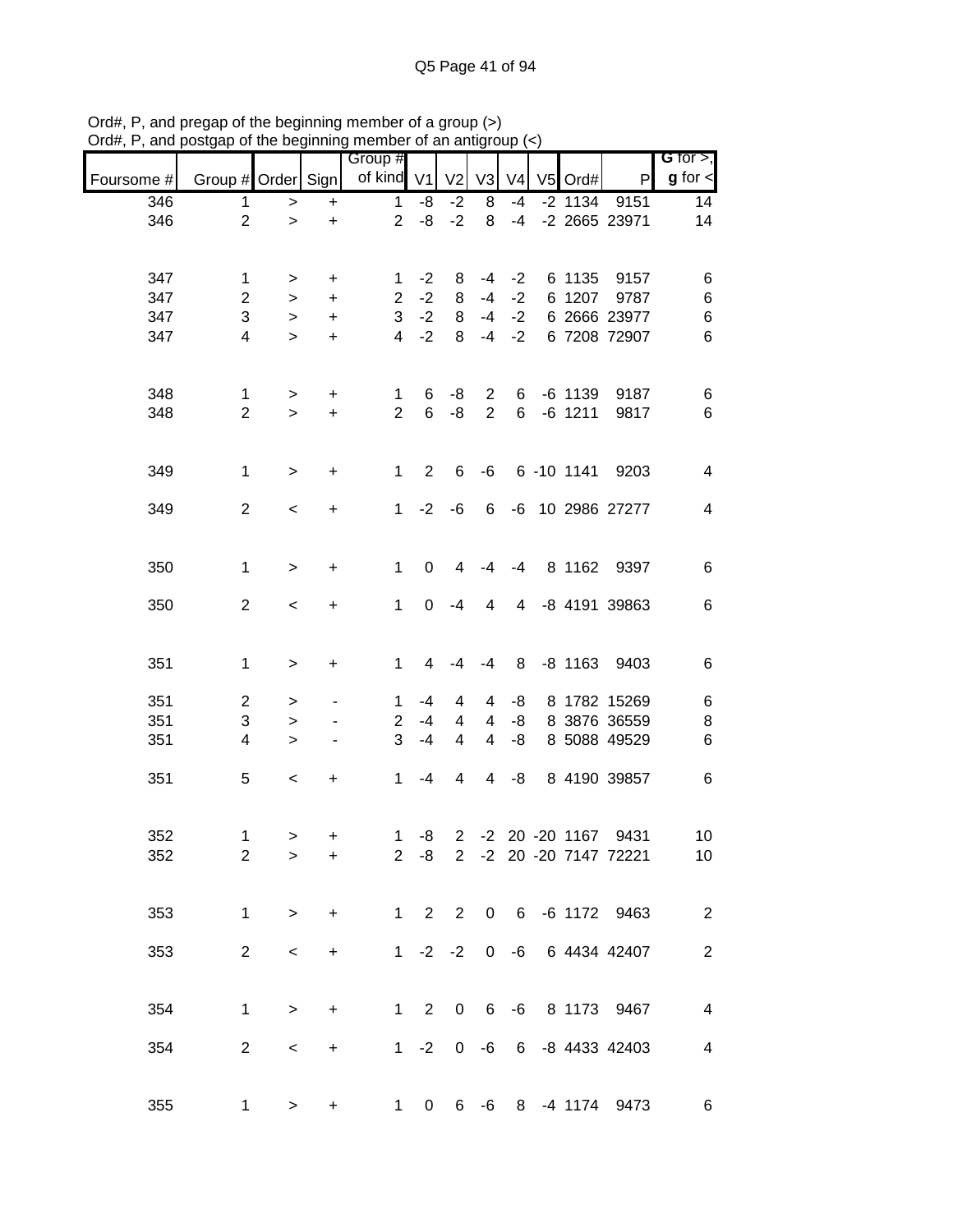| $max$ , i.e. and posigap or the beginning member or an antigroup $(\prec)$ |                     |                          |                        |                                |              |                     |                      |        |  |                                                    |                               |
|----------------------------------------------------------------------------|---------------------|--------------------------|------------------------|--------------------------------|--------------|---------------------|----------------------|--------|--|----------------------------------------------------|-------------------------------|
| Foursome # Group # Order Sign   of kind V1   V2   V3   V4   V5   Ord#      |                     |                          |                        | Group #                        |              |                     |                      |        |  | P                                                  | G for $>$ ,<br>$g$ for $\leq$ |
| 355                                                                        | $\overline{2}$      | $\prec$                  | $+$                    |                                |              |                     |                      |        |  | 1 0 -6 6 -8 4 4432 42397                           | 6                             |
| 356                                                                        | $\mathbf 1$         | $\geq$                   | $+$                    |                                | $1 \quad$    | $6 - 6$             | 8 <sup>8</sup>       |        |  | -4 2 1175 9479                                     | $\,6\,$                       |
| 356                                                                        | $\overline{2}$      | $\,<$                    | $\ddot{}$              | 1                              |              | $-6$ 6 $-8$         |                      |        |  | 4 -2 4431 42391                                    | $\,6\,$                       |
| 357                                                                        | $\mathbf{1}$        | $\,$                     | $\ddot{}$              | 1                              | -6           |                     |                      |        |  | 8 -4 2 -6 1176 9491                                | 12                            |
| 357                                                                        | $\overline{2}$      | $\overline{\phantom{a}}$ | $\ddot{}$              |                                |              | $1 \t 6 \t -8$      |                      |        |  | 4 -2 6 4430 42379                                  | 12                            |
| 358                                                                        | $\mathbf{1}$        | $\,>$                    | $\ddot{}$              |                                |              | $1 \t 8 \t -4 \t 2$ |                      |        |  | -6 2 1177 9497                                     | $6\phantom{1}6$               |
| 358                                                                        | $\overline{2}$      | $\overline{\phantom{0}}$ | $\ddot{}$              | 1                              | -8           |                     | $4 -2$               |        |  | 6 -2 4429 42373                                    | $\,6\,$                       |
| 359<br>359                                                                 | 1<br>$\overline{2}$ | $\, > \,$<br>$\geq$      | $\ddot{}$<br>$+$       | $\mathbf{1}$                   | $-2$         |                     |                      |        |  | -6 -2 2 -4 1185 9601<br>2 -2 -6 -2 2 -4 3469 32341 | 14<br>14                      |
| 360<br>360                                                                 | 1<br>$\overline{2}$ | $\, > \,$<br>$\geq$      | $\ddot{}$<br>$\ddot{}$ | $\mathbf{1}$<br>$\overline{2}$ |              | $-6 -2$             | $\overline{2}$       | $-4$   |  | -6 -2 2 -4 10 1186 9613<br>10 3914 36913           | 12<br>12                      |
| 361                                                                        | $\mathbf{1}$        | $\,$                     | $\ddot{}$              |                                | $1 -2$       |                     |                      |        |  | 2 -4 10 -6 1187 9619                               | $\,6\,$                       |
| 361                                                                        | $\overline{2}$      | $\,<\,$                  | $+$                    |                                |              |                     |                      |        |  | 1 2 -2 4 -10 6 3036 27803                          | $\,6\,$                       |
| 362                                                                        | 1                   | >                        | +                      |                                | $1 \quad$    | $2 - 4 10$          |                      |        |  | -6 6 1188 9623                                     | $\overline{\mathbf{4}}$       |
| 362<br>362                                                                 | $\overline{2}$<br>3 | $\,<\,$<br>$\prec$       | +<br>$\ddot{}$         | $\mathbf{1}$<br>$2^{\circ}$    | $-2$<br>$-2$ |                     | $4 - 10$<br>$4 - 10$ | 6<br>6 |  | -6 3901 36787<br>-6 6231 61987                     | 4<br>4                        |
| 363                                                                        | $\mathbf 1$         | $\,$                     | $\ddot{}$              | $\mathbf{1}$                   |              | $-4$ 10 $-6$        |                      | 6      |  | 4 1189 9629                                        | 6                             |
| 363                                                                        | $\overline{2}$      | $\,<$                    | $\ddot{}$              | $1 \quad$                      |              | $4 - 10$            | 6                    |        |  | -6 -4 6230 61981                                   | 6                             |
| 364                                                                        | 1                   | $\,$                     | $\ddot{}$              |                                |              |                     |                      |        |  | 1 10 -6 -2 2 12 1199 9721                          | $\overline{c}$                |
| 364                                                                        | $\overline{2}$      | $\,<\,$                  | $\ddot{}$              |                                | $1 - 10$     | 6                   |                      |        |  | 2 -2 -12 5015 48779                                | $\overline{c}$                |

Ord#, P, and pregap of the beginning member of a group (>) Ord#, P, and postgap of the beginning member of an antigroup (<)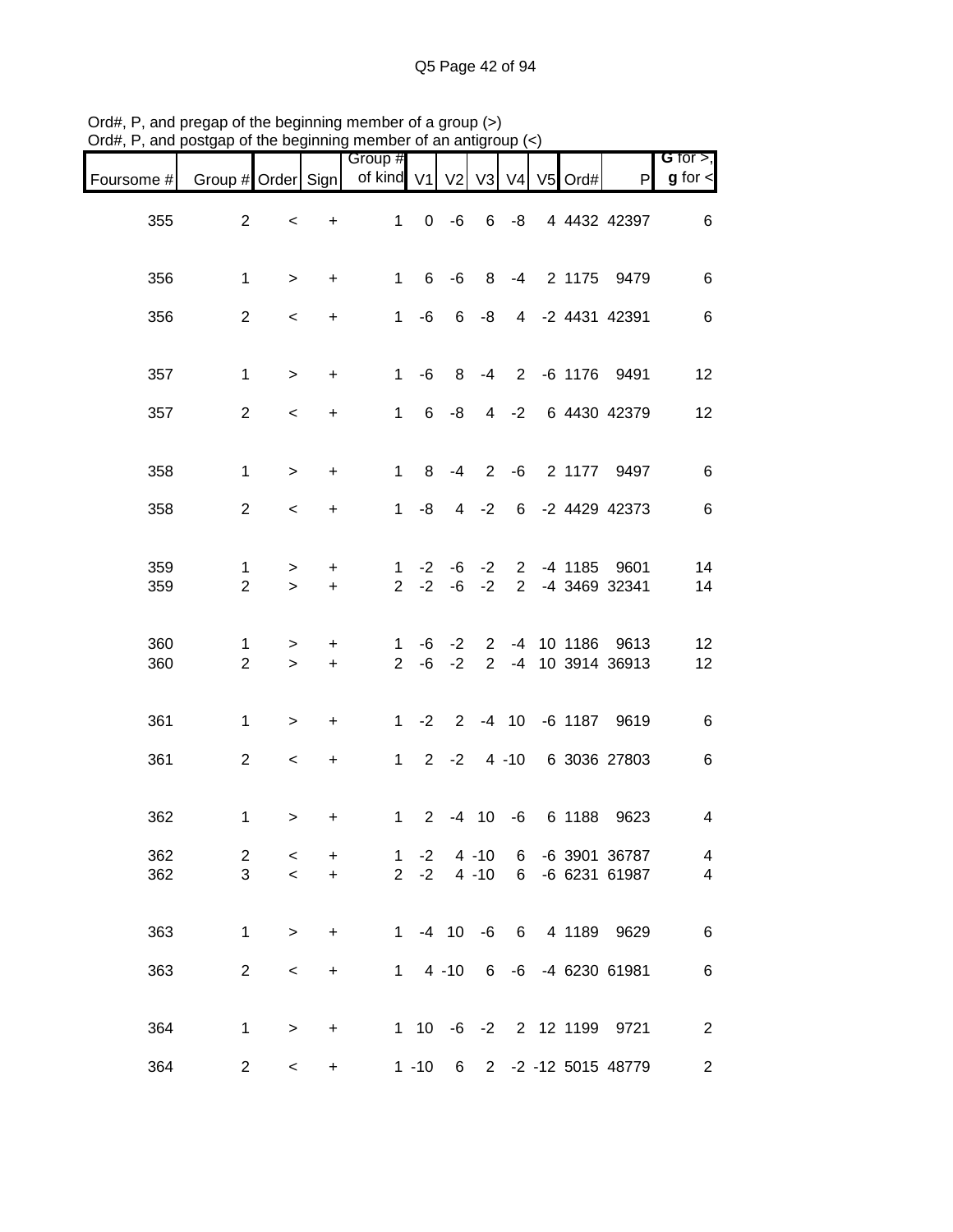| $v$ ıu $\pi,$ ı   | and postgap or the beginning intermed or an antigroup $(\sim)$ |                               |                             |                          |                            |                |                      |                                  |                         |                                              |                                           |
|-------------------|----------------------------------------------------------------|-------------------------------|-----------------------------|--------------------------|----------------------------|----------------|----------------------|----------------------------------|-------------------------|----------------------------------------------|-------------------------------------------|
| Foursome #        | Group # Order Sign                                             |                               |                             | Group #<br>of kind V1    |                            | V <sub>2</sub> | V <sub>3</sub>       |                                  | V4 V5 Ord#              | P                                            | G for $>$ ,<br>$g$ for $\lt$              |
| 365               | 1                                                              | $\, > \,$                     | $\ddot{}$                   | 1                        | $-6$                       | $-2$           | $\overline{2}$       |                                  | 12 - 16 1200            | 9733                                         | 12                                        |
| 365               | $\overline{2}$                                                 | $\,<\,$                       | $\ddot{}$                   | $\mathbf{1}$             | 6                          |                |                      |                                  |                         | 2 -2 -12 16 5014 48767                       | 12                                        |
| 366               | $\mathbf{1}$                                                   | $\, >$                        | $\ddot{}$                   | $\mathbf{1}$             |                            |                |                      |                                  |                         | 2 12 -16 10 -6 1202 9743                     | $\overline{4}$                            |
| 366               | $\overline{2}$                                                 | $\,<\,$                       | $\ddot{}$                   |                          |                            |                |                      |                                  |                         | 1 -2 -12 16 -10 6 1952 16927                 | $\overline{\mathbf{4}}$                   |
| 367<br>367        | $\mathbf{1}$<br>$\overline{2}$                                 | $\, > \,$<br>$\geq$           | +<br>$+$                    | 1<br>$\overline{2}$      | 10                         | $10 - 6$       | $-6 -2$<br>$-2$      | 8<br>8                           |                         | -4 1205 9769<br>-4 5113 49789                | $\overline{c}$<br>$\overline{2}$          |
| 368               | $\mathbf{1}$                                                   | $\, > \,$                     | $\ddot{}$                   | $\mathbf{1}$             |                            | $-4$ 10        | 0                    |                                  |                         | -8 10 1216 9857                              | 6                                         |
| 368               | $\overline{2}$                                                 | $\,<\,$                       |                             | 1.                       |                            | $-4$ 10        | 0                    |                                  |                         | -8 10 7826 79889                             | 12                                        |
| 369               | $\mathbf{1}$                                                   | $\, > \,$                     | +                           | $\mathbf{1}$             |                            | $0 -8 10$      |                      |                                  |                         | -8 10 1218 9871                              | 12                                        |
| 369<br>369        | 2<br>3                                                         | $\,<$<br>$\prec$              |                             | 1<br>$\overline{2}$      | $\mathbf 0$<br>$\mathbf 0$ | -8<br>-8       | 10<br>10             | -8<br>-8                         |                         | 10 7446 75577<br>10 8632 89107               | 6<br>6                                    |
| 370<br>370        | $\mathbf{1}$<br>$\overline{2}$                                 | ><br>$\geq$                   | +<br>$+$                    | 1<br>$\overline{2}$      | -8                         | $-8$ 10<br>10  |                      |                                  |                         | -8 10 -10 1219 9883<br>-8 10 -10 1484 12433  | 12<br>12                                  |
| 370               | 3                                                              | $\,<$                         |                             | $\mathbf{1}$             |                            |                |                      |                                  |                         | -8 10 -8 10 -10 8631 89101                   | 6                                         |
| 371<br>371        | 1<br>$\overline{2}$                                            | ><br>$\geq$                   | +<br>$\ddot{}$              | $\mathbf{2}^{\circ}$     |                            |                |                      |                                  | 1 10 -12 28 -32 26 1227 | 9949<br>10 -12 28 -32 26 8551 88093          | 8<br>14                                   |
| 372<br>372        | $\mathbf{1}$<br>$\overline{2}$                                 | $\,>$<br>$\geq$               | +<br>$\ddot{}$              |                          | $1 - 16$<br>$2 - 16$       | $-4$<br>$-4$   | 8<br>8               |                                  |                         | 2 -10 1234 10061<br>2 -10 7633 77681         | 22<br>22                                  |
| 373<br>373<br>373 | $\mathbf{1}$<br>$\overline{c}$<br>3                            | $\, > \,$<br>$\geq$<br>$\geq$ | +<br>$\ddot{}$<br>$\ddot{}$ | 1<br>$\overline{2}$<br>3 | $-4$<br>$-4$<br>$-4$       | 8<br>8<br>8    |                      | $2 - 10$<br>$2 - 10$<br>$2 - 10$ |                         | 4 1235 10067<br>4 3105 28547<br>4 7634 77687 | 6<br>6<br>$6\phantom{1}6$                 |
| 374<br>374        | 1<br>$\overline{2}$                                            | $\, > \,$<br>$\geq$           | +<br>$\ddot{}$              | 1<br>$\overline{2}$      | 8<br>8                     |                | $2 - 10$<br>$2 - 10$ | 4<br>4                           |                         | -2 1236 10069<br>-2 7635 77689               | $\overline{\mathbf{c}}$<br>$\overline{c}$ |

Ord#, P, and pregap of the beginning member of a group (>) Ord#, P, and postgap of the beginning member of an antigroup (<)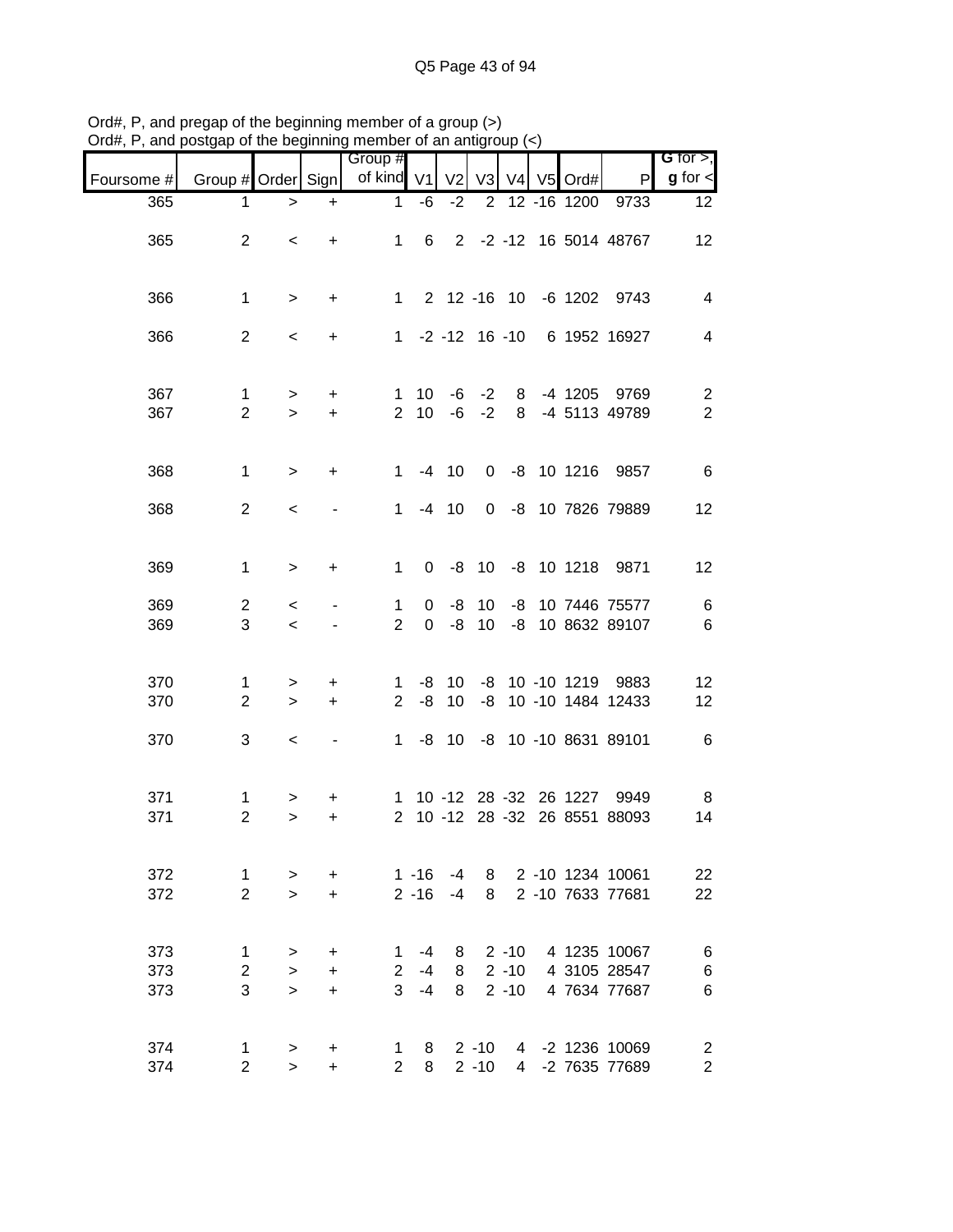|            |                               |             |                          | 9 ''''''''<br>Group #                     |                | <u>uu uu uu uu uu uu m</u> |                 |                |         |                                | G for $>$ ,                      |
|------------|-------------------------------|-------------|--------------------------|-------------------------------------------|----------------|----------------------------|-----------------|----------------|---------|--------------------------------|----------------------------------|
| Foursome # |                               |             |                          | Group # Order Sign   of kind V1   V2   V3 |                |                            |                 | V <sub>4</sub> | V5 Ord# | $\mathsf{P}$                   | $g$ for $\leq$                   |
| 375        | $\mathbf{1}$                  | $\,>$       | $\ddot{}$                | $\mathbf{1}$                              |                | $2 - 10$                   | 4               | $-2$           |         | 4 1237 10079                   | 10                               |
| 375        | $\overline{2}$                | $\geq$      | $\ddot{}$                | $2^{\circ}$                               |                | $2 - 10$                   | $\overline{4}$  | $-2$           |         | 4 7636 77699                   | 10                               |
|            |                               |             |                          |                                           |                |                            |                 |                |         |                                |                                  |
| 376        | $\mathbf{1}$                  | $\geq$      | $+$                      |                                           |                |                            |                 |                |         | 1 -2 4 14 -16 -4 1240 10099    | 6                                |
| 376        | $\overline{2}$                | $\geq$      | $+$                      |                                           |                |                            |                 |                |         | 2 -2 4 14 -16 -4 5289 51679    | $\,6$                            |
|            |                               |             |                          |                                           |                |                            |                 |                |         |                                |                                  |
| 377        | $\mathbf{1}$                  | $\geq$      | $+$                      |                                           |                |                            |                 |                |         | 1 4 14 -16 -4 8 1241 10103     | $\overline{4}$                   |
|            |                               |             |                          |                                           |                |                            |                 |                |         |                                |                                  |
| 377        | $\overline{2}$                | $\,<$       | $\ddot{}$                |                                           |                |                            |                 |                |         | 1 -4 -14 16 4 -8 8514 87679    | $\overline{4}$                   |
|            |                               |             |                          |                                           |                |                            |                 |                |         |                                |                                  |
| 378        | $\mathbf{1}$                  | $\geq$      | $+$                      |                                           | $1 - 16$       |                            |                 |                |         | -4 8 -2 -4 1243 10133          | 22                               |
| 378        | $\overline{2}$                | $\geq$      | $+$                      |                                           |                |                            |                 |                |         | 2 -16 -4 8 -2 -4 2615 23531    | 22                               |
|            |                               |             |                          |                                           |                |                            |                 |                |         |                                |                                  |
| 379        | $\mathbf 1$                   | >           | $\ddot{}$                | 1                                         | $-4$           | 8                          | $-2$            |                |         | -4 2 1244 10139                | $6\phantom{.0}$                  |
| 379        | $\overline{2}$                | $\geq$      | $+$                      | $\overline{2}$                            | $-4$           | 8                          | $-2$            | $-4$           |         | 2 2535 22697                   | $\,6$                            |
|            |                               |             |                          |                                           |                |                            |                 |                |         |                                |                                  |
| 379        | 3                             | $\prec$     | $\blacksquare$           | 1                                         | $-4$           |                            | $8 - 2$         | $-4$           |         | 2 4081 38723                   | $\,6$                            |
|            |                               |             |                          |                                           |                |                            |                 |                |         |                                |                                  |
| 380        | $\mathbf{1}$                  | $\geq$      | $\ddot{}$                | 1 <sup>1</sup>                            | 8              | $-2$                       |                 |                |         | -4 2 2 1245 10141              | $\overline{\phantom{0}}$ 2       |
| 380        |                               |             |                          |                                           |                | 2                          |                 |                |         |                                |                                  |
|            | $\overline{2}$                | $\,>$       |                          | $1 \quad$                                 | -8             |                            |                 |                |         | 4 -2 -2 8039 82217             | 10                               |
|            |                               |             |                          |                                           |                |                            |                 |                |         |                                |                                  |
| 381        | $\mathbf{1}$                  | $\geq$      | $+$                      |                                           | $1 - 4$        |                            | $2 \quad 2$     |                |         | -4 8 1247 10159                | 8                                |
| 381        | $\overline{2}$                | $\geq$      | $+$                      |                                           | $2 - 4$        | $\overline{2}$             | $2^{\circ}$     | $-4$           |         | 8 8954 92693                   | 10                               |
| 381        | 3                             | $\,<\,$     |                          | $\mathbf{1}$                              | $-4$           |                            | 2 2             | $-4$           |         | 8 8957 92717                   | 6                                |
|            |                               |             |                          |                                           |                |                            |                 |                |         |                                |                                  |
| 382        |                               |             |                          |                                           | $1 \quad 14$   |                            | $-4 - 10$       |                |         | 8 -2 1261 10273                |                                  |
| 382        | 1<br>$\overline{2}$           | ><br>$\geq$ | +<br>$+$                 |                                           | 2 14           |                            |                 |                |         | -4 -10 8 -2 7370 74731         | $\overline{c}$<br>$\overline{2}$ |
|            |                               |             |                          |                                           |                |                            |                 |                |         |                                |                                  |
|            |                               |             |                          |                                           |                |                            |                 |                |         |                                |                                  |
| 383<br>383 | $\mathbf 1$<br>$\overline{2}$ | ><br>$\geq$ | +<br>$\ddot{}$           | 2 <sup>7</sup>                            | 1 $-2$<br>$-2$ | $\overline{2}$             | $2 - 8$<br>$-8$ | $2^{\circ}$    |         | 2 2 1265 10313<br>2 4128 39209 | 10<br>10                         |
|            |                               |             |                          |                                           |                |                            |                 |                |         |                                |                                  |
| 383        | 3                             | $\,<$       | $\overline{\phantom{a}}$ |                                           | $1 -2$         | $2^{\circ}$                | -8              | $\overline{2}$ |         | 2 6901 69497                   | $\overline{2}$                   |
|            |                               |             |                          |                                           |                |                            |                 |                |         |                                |                                  |
| 384        | $\mathbf{1}$                  | $\,>$       | $\ddot{}$                |                                           |                |                            |                 |                |         | 1 -8 2 2 8 -2 1267 10331       | 10                               |
|            |                               |             |                          |                                           |                |                            |                 |                |         |                                |                                  |
| 384        | $\overline{c}$                | $\,<\,$     | $\ddot{}$                | $1 \quad$                                 |                | $8 - 2 - 2 - 8$            |                 |                |         | 2 1738 14831                   | 12                               |

Ord#, P, and pregap of the beginning member of a group (>) Ord#, P, and postgap of the beginning member of an antigroup (<)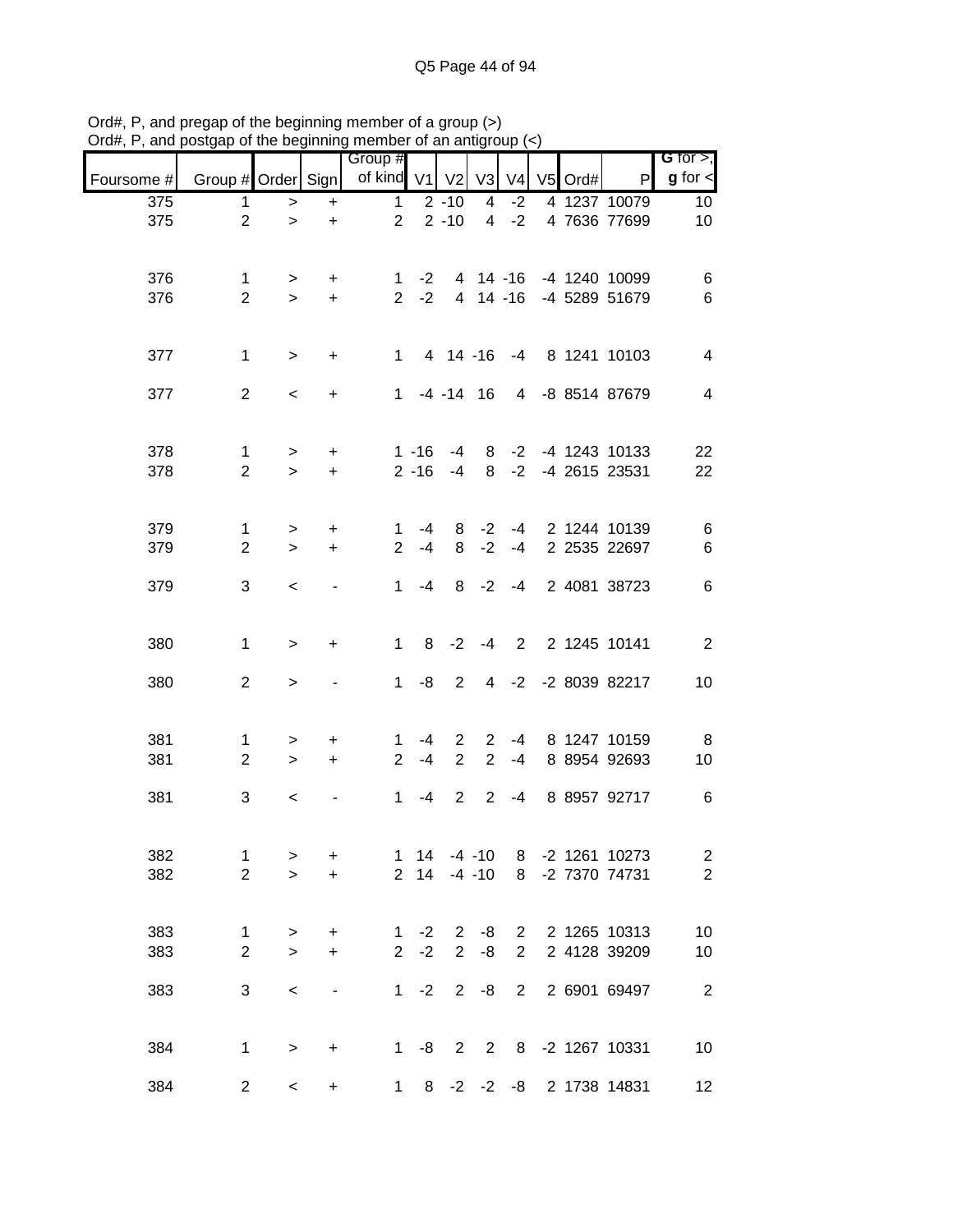|            |                                |                          | ,,,,,,,                  |                                            |                             |                |                |                |         |                                                              |                               |
|------------|--------------------------------|--------------------------|--------------------------|--------------------------------------------|-----------------------------|----------------|----------------|----------------|---------|--------------------------------------------------------------|-------------------------------|
| Foursome # |                                |                          |                          | Group #<br>Group # Order Sign   of kind V1 |                             | V <sub>2</sub> | V <sub>3</sub> | V <sub>4</sub> | V5 Ord# | P                                                            | G for $>$ ,<br>$g$ for $\leq$ |
| 384        | 3                              | $\,<\,$                  | $\blacksquare$           | $\mathbf{1}$                               | -8                          | $\overline{2}$ | 2              | 8              |         | -2 7417 75269                                                | 8 <sup>8</sup>                |
|            |                                |                          |                          |                                            |                             |                |                |                |         |                                                              |                               |
| 385        | $\mathbf 1$                    | $\, > \,$                | $\ddot{}$                |                                            |                             |                |                |                |         | 1 -4 2 -10 10 4 1282 10477                                   | 14                            |
| 385        | $\overline{2}$                 | >                        | $\blacksquare$           |                                            | $1 \quad$                   |                |                |                |         | 4 -2 10 -10 -4 7615 77513                                    | $\overline{4}$                |
| 385        | 3                              | $\,<$                    | $\overline{\phantom{a}}$ |                                            | $1 -4 2 -10 10$             |                |                |                |         | 4 4078 38707                                                 | $\overline{\mathbf{4}}$       |
| 385        | $\overline{\mathbf{4}}$        | $\prec$                  |                          |                                            |                             |                |                |                |         | 2 -4 2 -10 10 4 6962 70237                                   | $\overline{\mathbf{4}}$       |
| 386        | $\mathbf{1}$                   | $\geq$                   | $+$                      |                                            |                             |                |                |                |         | 1 2 -10 10 4 -14 1283 10487                                  | 10                            |
| 386        | $\overline{2}$                 | $\,<$                    | $\blacksquare$           |                                            |                             |                |                |                |         | 1 2 -10 10 4 -14 4077 38699                                  | 8                             |
| 386        | 3                              | $\prec$                  |                          |                                            | $2^{\circ}$                 |                |                |                |         | 2 -10 10 4 -14 6961 70229                                    | 8                             |
|            |                                |                          |                          |                                            |                             |                |                |                |         |                                                              |                               |
| 387<br>387 | $\mathbf{1}$<br>$\overline{2}$ | $\, > \,$<br>$\geq$      | $\ddot{}$<br>$+$         |                                            |                             |                |                |                |         | 1 -10 10 4 -14 26 1284 10499<br>2 -10 10 4 -14 26 8460 87119 | 12<br>12                      |
|            |                                |                          |                          |                                            |                             |                |                |                |         |                                                              |                               |
| 388        | $\mathbf{1}$                   | $\,>$                    | $\ddot{}$                |                                            | $1 \quad$<br>$\overline{4}$ | $\overline{4}$ | -6             |                |         | 0 -2 1297 10631                                              | $\overline{\mathbf{4}}$       |
| 388        | $\overline{a}$                 | $\, > \,$                |                          | $\mathbf{1}$                               | -4                          | $-4$           | 6              |                |         | 0 2 1374 11383                                               | 14                            |
|            |                                |                          |                          |                                            |                             |                |                |                |         |                                                              |                               |
| 389        | $\mathbf{1}$                   | $\, > \,$                | $\ddot{}$                |                                            |                             |                |                |                |         | 1 -2 16 -16 14 -16 1301 10663                                | $\,6$                         |
| 389        | $\overline{a}$                 | $\overline{\phantom{a}}$ | $+$                      |                                            |                             |                |                |                |         | 1 2 -16 16 -14 16 6361 63467                                 | 6                             |
|            |                                |                          |                          |                                            |                             |                |                |                |         |                                                              |                               |
| 390<br>390 | $\mathbf{1}$<br>$\overline{2}$ | ><br>$\, > \,$           | +<br>$\ddot{}$           |                                            | $1 - 16$<br>$2 - 16$        | 10<br>10       |                |                |         | -6 -2 2 1305 10709<br>-6 -2 2 2058 17957                     | 18<br>18                      |
|            |                                |                          |                          |                                            |                             |                |                |                |         |                                                              |                               |
| 391        | $\mathbf 1$                    | $\geq$                   | $\ddot{}$                |                                            | $1 -2 2$                    |                |                |                |         | 8 4 -8 1308 10729                                            | 6                             |
| 391        | $\overline{2}$                 | $\,<\,$                  | +                        | $1 \quad$                                  | $2^{\circ}$                 | $-2$           | -8             | $-4$           |         | 8 4820 46643                                                 | 6                             |
|            |                                |                          |                          |                                            |                             |                |                |                |         |                                                              |                               |
| 392        | 1                              | $\geq$                   | $\ddot{}$                | 1.                                         | $\Omega$                    |                |                |                |         | -4 4 10 -10 1319 10853                                       | 6                             |
| 392        | $\overline{2}$                 | $\,<\,$                  | +                        | $\mathbf{1}$                               | $\mathbf{0}$                |                |                |                |         | 4 -4 -10 10 7621 77557                                       | 6                             |
|            |                                |                          |                          |                                            |                             |                |                |                |         |                                                              |                               |
| 393        | $\mathbf{1}$                   | $\geq$                   | $\ddot{}$                |                                            | $-4$<br>$1 \quad$           |                |                |                |         | 4 10 -10 -4 1320 10859                                       | 6                             |
| 393        | $\overline{c}$                 | $\,<\,$                  | +                        | 1                                          | $\overline{4}$              |                |                |                |         | -4 -10 10 4 5058 49201                                       | 6                             |

Ord#, P, and pregap of the beginning member of a group (>) Ord#, P, and postgap of the beginning member of an antigroup (<)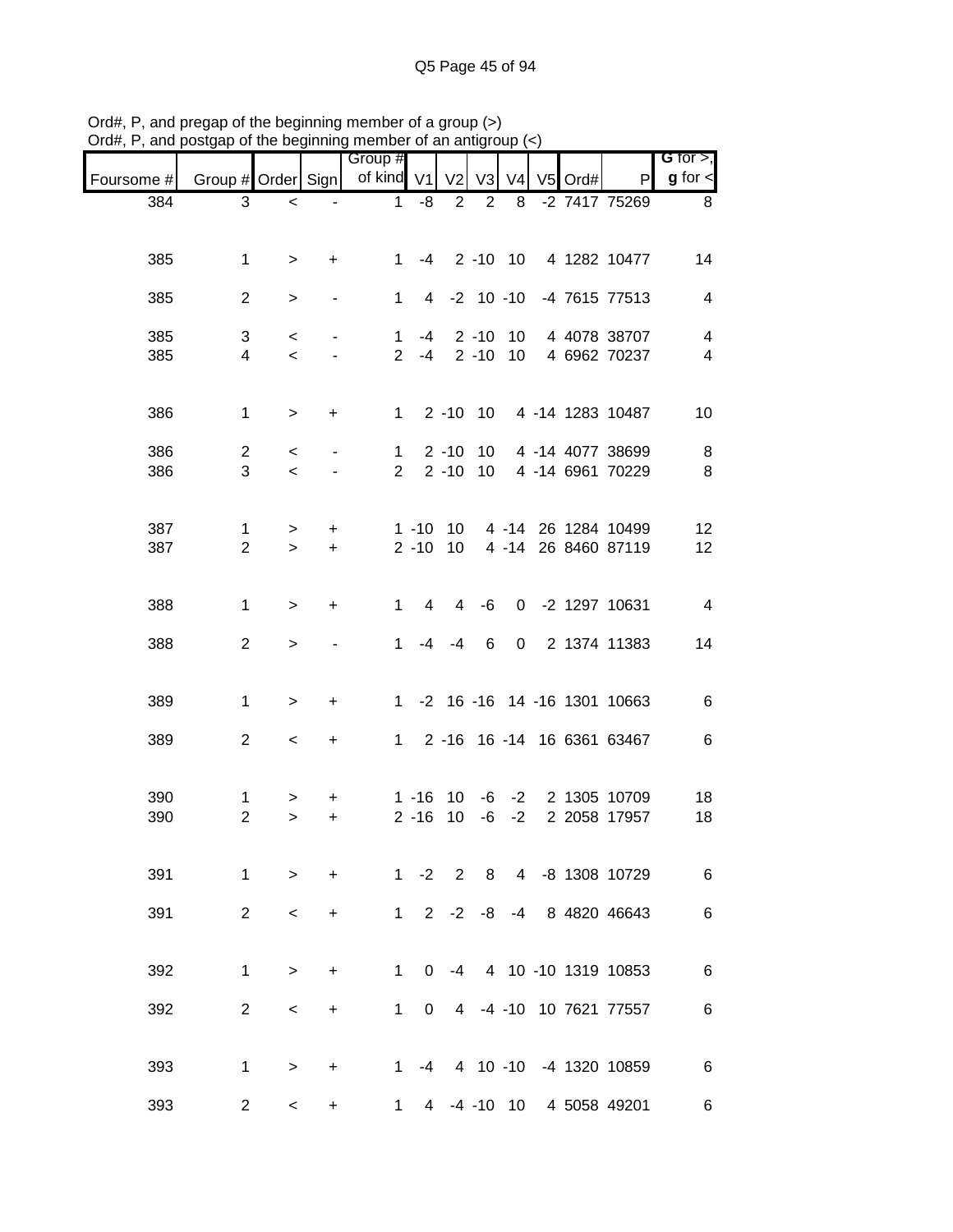| Foursome # |                     |                                   |                          | Group #<br>Group # Order Sign   of kind V1 |                       | V <sub>2</sub>   | V3              | V <sub>4</sub> | V5 Ord# | P                                                      | G for $>$ ,<br>$g$ for $\lt$ |
|------------|---------------------|-----------------------------------|--------------------------|--------------------------------------------|-----------------------|------------------|-----------------|----------------|---------|--------------------------------------------------------|------------------------------|
|            |                     |                                   |                          |                                            |                       |                  |                 |                |         |                                                        |                              |
| 394        | $\mathbf{1}$        | >                                 | +                        | $1 \quad$                                  |                       |                  |                 |                |         | 4 10 -10 -4 10 1321 10861                              | $\overline{2}$               |
| 394        | $\overline{2}$      | $\,<\,$                           | $\ddot{}$                | $1 \quad$                                  |                       | $-4$ $-10$ 10    |                 |                |         | 4 -10 5057 49199                                       | 2                            |
|            |                     |                                   |                          |                                            |                       |                  |                 |                |         |                                                        |                              |
| 395<br>395 | 1<br>$\overline{2}$ | $\, > \,$<br>$\geq$               | +<br>$\ddot{}$           | 1<br>$2^{\circ}$                           |                       |                  |                 |                |         | 2 14 -16 -2 10 1344 11087<br>2 14 -16 -2 10 7180 72617 | 4<br>$\overline{\mathbf{4}}$ |
|            |                     |                                   |                          |                                            |                       |                  |                 |                |         |                                                        |                              |
| 396        | $\mathbf{1}$        | $\,>$                             | +                        | 1                                          | -8                    | 8                | -8              |                |         | 2 16 1351 11159                                        | 10                           |
| 396<br>396 | $\overline{c}$<br>3 | $\lt$<br>$\overline{\phantom{a}}$ | $\ddot{}$<br>$\ddot{}$   | $\mathbf{1}$<br>$\overline{2}$             | 8<br>8                | -8<br>-8         |                 |                |         | 8 -2 -16 3195 29401<br>8 -2 -16 8686 89671             | 10<br>10                     |
|            |                     |                                   |                          |                                            |                       |                  |                 |                |         |                                                        |                              |
| 397        | $\mathbf{1}$        | $\,>$                             | $\ddot{}$                | $\mathbf{1}$                               | 8                     | -8               |                 |                |         | 2 16 -4 1352 11161                                     | $\mathbf{2}$                 |
| 397        | $\overline{2}$      | $\,<$                             | $\ddot{}$                | $\mathbf 1$                                | -8                    | 8                |                 |                |         | -2 -16 4 3194 29399                                    | $\overline{2}$               |
|            |                     |                                   |                          |                                            |                       |                  |                 |                |         |                                                        |                              |
| 398        | $\mathbf{1}$        | $\,>$                             | +                        | 1                                          | 8                     | $-6$             | 2               |                |         | 4 0 1362 11261                                         | $\overline{4}$               |
| 398        | $\overline{c}$      | $\, > \,$                         |                          | $\mathbf{1}$                               | -8                    | 6                | $-2$            | $-4$           |         | 0 2674 24043                                           | 14                           |
| 399        | $\mathbf{1}$        | $\, > \,$                         | $\ddot{}$                | 1                                          | $\overline{2}$        | 4                | $\mathsf{O}$    |                |         | -6 -2 1364 11279                                       | $\,6$                        |
| 399        | $\overline{2}$      | $\,<\,$                           | $\ddot{}$                |                                            | $1 -2$                | $-4$             | $\mathsf 0$     | 6              |         | 2 6728 67531                                           | $\,6$                        |
|            |                     |                                   |                          |                                            |                       |                  |                 |                |         |                                                        |                              |
| 400        | 1                   | >                                 | +                        | $\mathbf 1$                                | $\overline{4}$        | 0                | -6              | $-2$           |         | 4 1365 11287                                           | 8                            |
| 400<br>400 | $\overline{2}$<br>3 | $\,<$<br>$\,<$                    | +<br>$\ddot{}$           | $\mathbf{1}$<br>2 <sup>1</sup>             | $-4$<br>$-4$          | 0<br>$\mathbf 0$ | 6<br>6          | $2^{\circ}$    |         | 2 -4 3747 35141<br>-4 6727 67523                       | 8<br>$\, 8$                  |
|            |                     |                                   |                          |                                            |                       |                  |                 |                |         |                                                        |                              |
| 401        | $\mathbf{1}$        | $\, > \,$                         | +                        |                                            |                       |                  |                 |                |         | 1 -20 14 -2 -4 -4 1371 11351                           | 22                           |
| 401        | $\overline{2}$      | $\geq$                            | $+$                      |                                            | $2 - 20$ 14 $-2$ $-4$ |                  |                 |                |         | -4 3448 32141                                          | 22                           |
| 402        | $\mathbf{1}$        | $\, > \,$                         | $\ddot{}$                |                                            |                       |                  |                 |                |         | 1 2 -8 -2 16 -16 1378 11423                            | 12                           |
| 402        | $\overline{c}$      | $\,$                              | $\overline{\phantom{a}}$ | 1                                          | $-2$                  | 8                |                 |                |         | 2 -16 16 7515 76379                                    | 10                           |
|            |                     |                                   |                          |                                            |                       |                  |                 |                |         |                                                        |                              |
| 403        | 1                   | $\, > \,$                         | +                        | 1                                          | -6                    | $-4$             | $4\overline{ }$ |                |         | 0 10 1384 11483                                        | 12                           |

Ord#, P, and pregap of the beginning member of a group (>) Ord#, P, and postgap of the beginning member of an antigroup (<)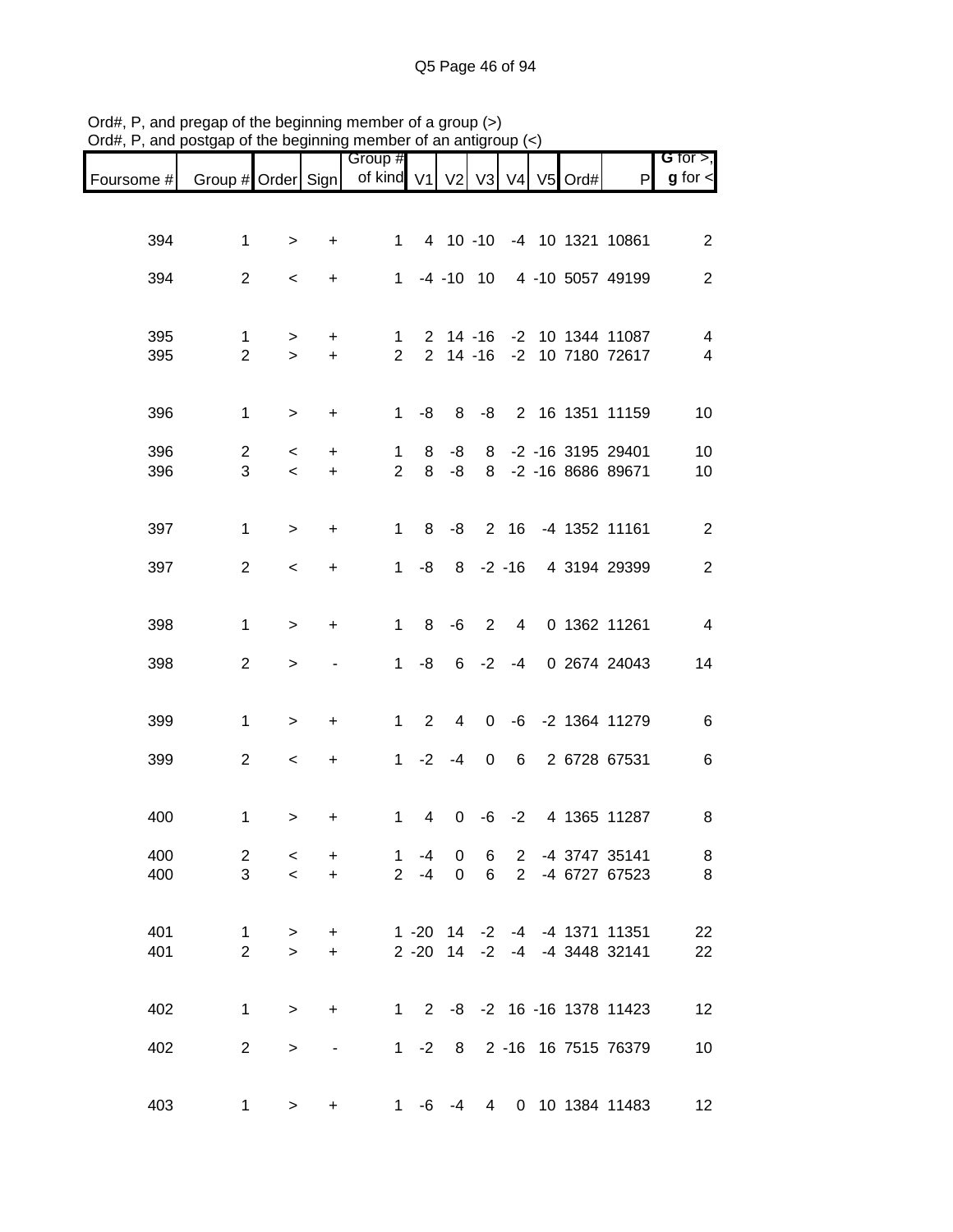|            |                                |                     |                  | Group #             |                            |                |                |                |           |                                                                | $G$ for $>$ ,                |
|------------|--------------------------------|---------------------|------------------|---------------------|----------------------------|----------------|----------------|----------------|-----------|----------------------------------------------------------------|------------------------------|
| Foursome # | Group # Order Sign             |                     |                  | of kind V1          |                            | V <sub>2</sub> | V <sub>3</sub> | V <sub>4</sub> | $V5$ Ord# | P                                                              | $g$ for $\lt$                |
| 403        | $\overline{2}$                 | >                   |                  | $\mathbf{1}$        | 6                          | 4              | $-4$           |                |           | 0 -10 6778 68059                                               | 6                            |
| 404<br>404 | $\mathbf{1}$<br>$\overline{2}$ | $\geq$<br>$\geq$    | $\ddot{}$<br>$+$ |                     | $1 16 - 10$<br>$2 16 - 10$ |                | -4<br>$-4$     | 0<br>0         |           | 8 1423 11867<br>8 7352 74531                                   | 4<br>$\overline{\mathbf{4}}$ |
| 405<br>405 | $\mathbf{1}$<br>$\overline{2}$ | $\geq$<br>$\geq$    | $\ddot{}$<br>$+$ |                     | $1 - 10$<br>$2 - 10$       | -4<br>$-4$     | 0<br>0         |                |           | 8 -10 1424 11887<br>8 -10 6413 63997                           | 20<br>20                     |
| 406<br>406 | 1<br>$\overline{2}$            | $\, > \,$<br>$\geq$ | $\ddot{}$<br>$+$ | 1<br>$\overline{2}$ | 4<br>$\overline{4}$        | -8<br>-8       | 8<br>8         |                |           | -4 14 1434 11959<br>-4 14 3878 36571                           | 6<br>8                       |
| 407        | $\mathbf{1}$                   | $\geq$              | $\ddot{}$        | $\mathbf 1$         | 2                          | 8              |                | $-4 - 10$      |           | 8 1459 12203                                                   | $\,6$                        |
| 407        | $\overline{2}$                 | $\,<$               |                  | 1                   | $\overline{2}$             | 8              |                | $-4 - 10$      |           | 8 3502 32621                                                   | 12                           |
| 408<br>408 | 1<br>$\overline{2}$            | ><br>$\geq$         | $\ddot{}$<br>$+$ |                     | $1 - 10$<br>$2 - 10$       | 8<br>8         | -8<br>$-8$     | 8<br>8         |           | -4 1462 12239<br>-4 8950 92669                                 | 12<br>12                     |
| 408        | 3                              | $\,<\,$             | $\ddot{}$        |                     | $1 \quad 10$               | -8             | 8              | -8             |           | 4 3068 28111                                                   | 12                           |
| 409        | $\mathbf{1}$                   | $\, >$              | +                | $\mathbf{1}$        | 8                          | $-4$           | 2              | $-4$           |           | 4 1465 12253                                                   | $\overline{c}$               |
| 409        | $\overline{2}$                 | $\,<\,$             | $\ddot{}$        | $\mathbf{1}$        | -8                         | 4              | $-2$           | 4              |           | -4 1694 14447                                                  | $\sqrt{2}$                   |
| 409        | 3                              | $\,<$               |                  | $\mathbf{1}$        | 8                          | $-4$           | $\overline{2}$ | -4             |           | 4 9463 98543                                                   | 18                           |
| 410        | $\mathbf{1}$                   | $\geq$              | $\ddot{}$        |                     |                            |                |                |                |           | 1 4 10 -16 8 -10 1470 12289                                    | 8                            |
| 410        | $2^{\circ}$                    | $\geq$              |                  |                     |                            |                |                |                |           | 1 -4 -10 16 -8 10 2513 22469                                   | 16                           |
| 411<br>411 | $\mathbf{1}$<br>$\overline{2}$ | $\geq$<br>$\geq$    | $+$<br>$+$       |                     |                            |                |                |                |           | 1 8 -10 22 -22 -2 1473 12329<br>2 8 -10 22 -22 -2 3868 36479   | $\,6\,$<br>$\,6$             |
| 412<br>412 | $\mathbf 1$<br>$\overline{2}$  | $\, > \,$<br>$\geq$ | $+$<br>$+$       |                     |                            |                |                |                |           | 1 -10 22 -22 -2 10 1474 12343<br>2 -10 22 -22 -2 10 3869 36493 | 14<br>14                     |
| 413        | 1                              | $\geq$              | $+$              |                     |                            |                |                |                |           | 1 22 -22 -2 10 -2 1475 12347                                   | 4                            |

Ord#, P, and pregap of the beginning member of a group (>) Ord#, P, and postgap of the beginning member of an antigroup (<)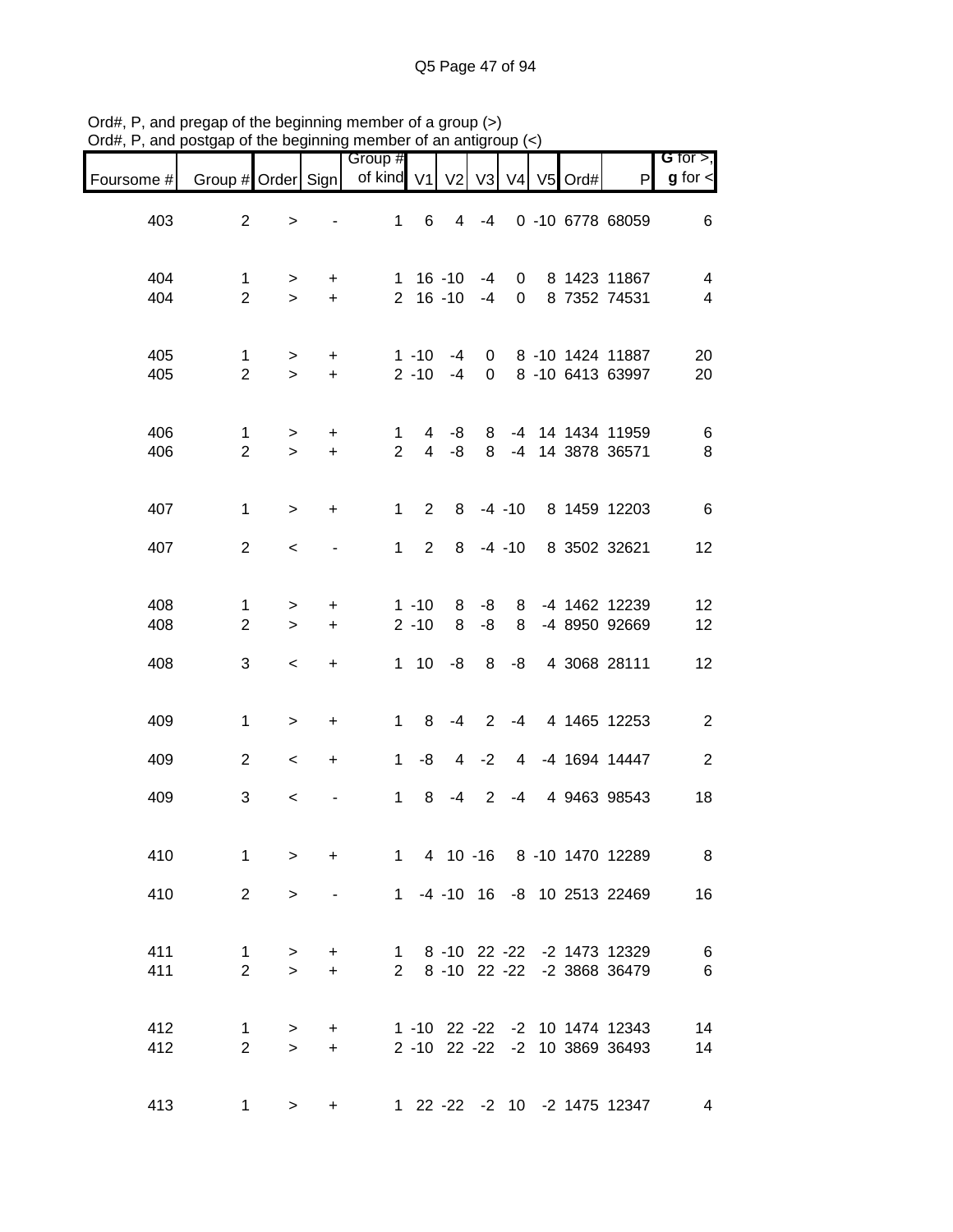| $\alpha$ , $\alpha$ , and posigap of the beginning member of an antigroup ( |                               |                          |            |                          |                |                         |                             |                 |           |                                                            |                                  |
|-----------------------------------------------------------------------------|-------------------------------|--------------------------|------------|--------------------------|----------------|-------------------------|-----------------------------|-----------------|-----------|------------------------------------------------------------|----------------------------------|
| Foursome #                                                                  | Group # Order Sign            |                          |            | Group #<br>of kind V1 V2 |                |                         |                             | V3 V4           | $V5$ Ord# | P                                                          | G for $>$ ,<br>$g$ for $\leq$    |
| 413                                                                         | $\overline{2}$                | $\geq$                   | $+$        |                          |                | $22 - 22$               | $-2$                        | 10 <sup>°</sup> |           | $-2$ 3870 36497                                            | 4                                |
|                                                                             |                               |                          |            |                          |                |                         |                             |                 |           |                                                            |                                  |
| 414                                                                         | $\mathbf{1}$                  | $\geq$                   | $+$        |                          |                |                         |                             |                 |           | 1 -22 -2 10 -2 -2 1476 12373                               | 26                               |
| 414                                                                         | $\overline{2}$                | $\geq$                   | $+$        |                          |                |                         |                             |                 |           | 2 -22 -2 10 -2 -2 3871 36523                               | 26                               |
|                                                                             |                               |                          |            |                          |                |                         |                             |                 |           |                                                            |                                  |
| 415<br>415                                                                  | $\mathbf 1$<br>$\overline{2}$ | $\, >$<br>$\geq$         | $+$<br>$+$ |                          |                |                         |                             |                 |           | 1 -2 10 -2 -2 -4 1477 12377<br>2 -2 10 -2 -2 -4 3872 36527 | $\overline{4}$<br>$\overline{4}$ |
|                                                                             |                               |                          |            |                          |                |                         |                             |                 |           |                                                            |                                  |
| 416                                                                         | $\mathbf{1}$                  | $\geq$                   | $+$        |                          | 1 10           |                         | $-2$ $-2$ $-4$              |                 |           | 4 1478 12379                                               | $\overline{2}$                   |
| 416                                                                         | $\overline{a}$                | $\, >$                   | $+$        |                          | $2 \quad 10$   |                         | $-2$ $-2$ $-4$              |                 |           | 4 3873 36529                                               | $\sqrt{2}$                       |
| 416                                                                         | 3                             | $\geq$                   | $+$        |                          |                |                         | $3 \t10 \t -2 \t -2 \t -4$  |                 |           | 4 6458 64579                                               | $\overline{2}$                   |
|                                                                             |                               |                          |            |                          |                |                         |                             |                 |           |                                                            |                                  |
| 417                                                                         | $\mathbf{1}$                  | $\, > \,$                | $\ddot{}$  | $\mathbf{1}$             |                |                         | $-2$ $-2$ $-4$              |                 |           | 4 4 1479 12391                                             | 12                               |
| 417                                                                         | $\overline{2}$                | $\geq$                   | $+$        | $\overline{2}$           | $-2$           |                         | $-2 - 4$                    | $\overline{4}$  |           | 4 3874 36541                                               | 12                               |
| 417                                                                         | 3                             | $\geq$                   |            | $1 \quad$                | 2              | 2                       | $\overline{4}$              | $-4$            |           | -4 3668 34319                                              | 6                                |
|                                                                             |                               |                          |            |                          |                |                         |                             |                 |           |                                                            |                                  |
| 418                                                                         | 1                             | $\,>$                    | $\ddot{}$  |                          | $1 -2$         | $-4$                    |                             |                 |           | 4 4 -8 1480 12401                                          | 10                               |
| 418                                                                         | $\overline{2}$                | $\geq$                   | $+$        |                          | $2 -2$         | $-4$                    | $\overline{4}$              | $\overline{4}$  |           | -8 3875 36551                                              | 10                               |
|                                                                             |                               |                          |            |                          |                |                         |                             |                 |           |                                                            |                                  |
| 419                                                                         | $\mathbf{1}$                  | $\geq$                   | $+$        |                          |                |                         |                             |                 |           | 1 -8 10 -10 2 -4 1486 12451                                | 14                               |
| 419                                                                         | $\overline{c}$                | $\, >$                   | $+$        |                          |                |                         |                             |                 |           | 2 -8 10 -10 2 -4 1580 13309                                | 12                               |
| 419                                                                         | 3                             | $\geq$                   | $+$        |                          |                | $3 - 8 10 - 10$         |                             |                 |           | 2 -4 4042 38299                                            | 12                               |
|                                                                             |                               |                          |            |                          |                |                         |                             |                 |           |                                                            |                                  |
| 419                                                                         | $\overline{4}$                | $\geq$                   |            |                          |                |                         | $1 \t 8 \t -10 \t 10 \t -2$ |                 |           | 4 9119 94547                                               | $\overline{4}$                   |
|                                                                             |                               |                          |            |                          |                |                         |                             |                 |           |                                                            |                                  |
| 420                                                                         | 1                             | >                        | +          | 1                        | -4             | $\overline{\mathbf{2}}$ |                             |                 |           | 0 2 -2 1490 12487                                          | 8                                |
| 420                                                                         | $2^{\circ}$                   | $\leq$                   |            |                          |                |                         |                             |                 |           | 1 -4 2 0 2 -2 8922 92377                                   | $\overline{4}$                   |
|                                                                             |                               |                          |            |                          |                |                         |                             |                 |           |                                                            |                                  |
| 421                                                                         | 1                             | $\geq$                   | $+$        | $\mathbf{1}$             |                |                         |                             |                 |           | 2 -2 4 2 -10 1493 12503                                    | 6                                |
| 421                                                                         | $\overline{2}$                | $\geq$                   | $+$        | $\overline{2}$           | $\overline{2}$ | $-2$                    |                             |                 |           | 4 2 -10 6348 63353                                         | 6                                |
|                                                                             |                               |                          |            |                          |                |                         |                             |                 |           |                                                            |                                  |
| 421                                                                         | 3                             | $\overline{\phantom{0}}$ | $+$        |                          |                |                         |                             |                 |           | 1 -2 2 -4 -2 10 8300 85237                                 | 6                                |
|                                                                             |                               |                          |            |                          |                |                         |                             |                 |           |                                                            |                                  |
| 422                                                                         | $\mathbf 1$                   | >                        | $+$        |                          |                |                         |                             |                 |           | 1 -2 4 2 -10 4 1494 12511                                  | 8                                |
| 422                                                                         | $\overline{2}$                | $\geq$                   | $+$        |                          |                |                         |                             |                 |           | 2 -2 4 2 -10 4 6349 63361                                  | 8                                |
| 422                                                                         | 3                             | $\overline{\phantom{0}}$ | $\ddot{}$  |                          |                |                         |                             |                 |           | 1 2 -4 -2 10 -4 8299 85229                                 | 8                                |

Ord#, P, and pregap of the beginning member of a group (>) Ord#, P, and postgap of the beginning member of an antigroup (<)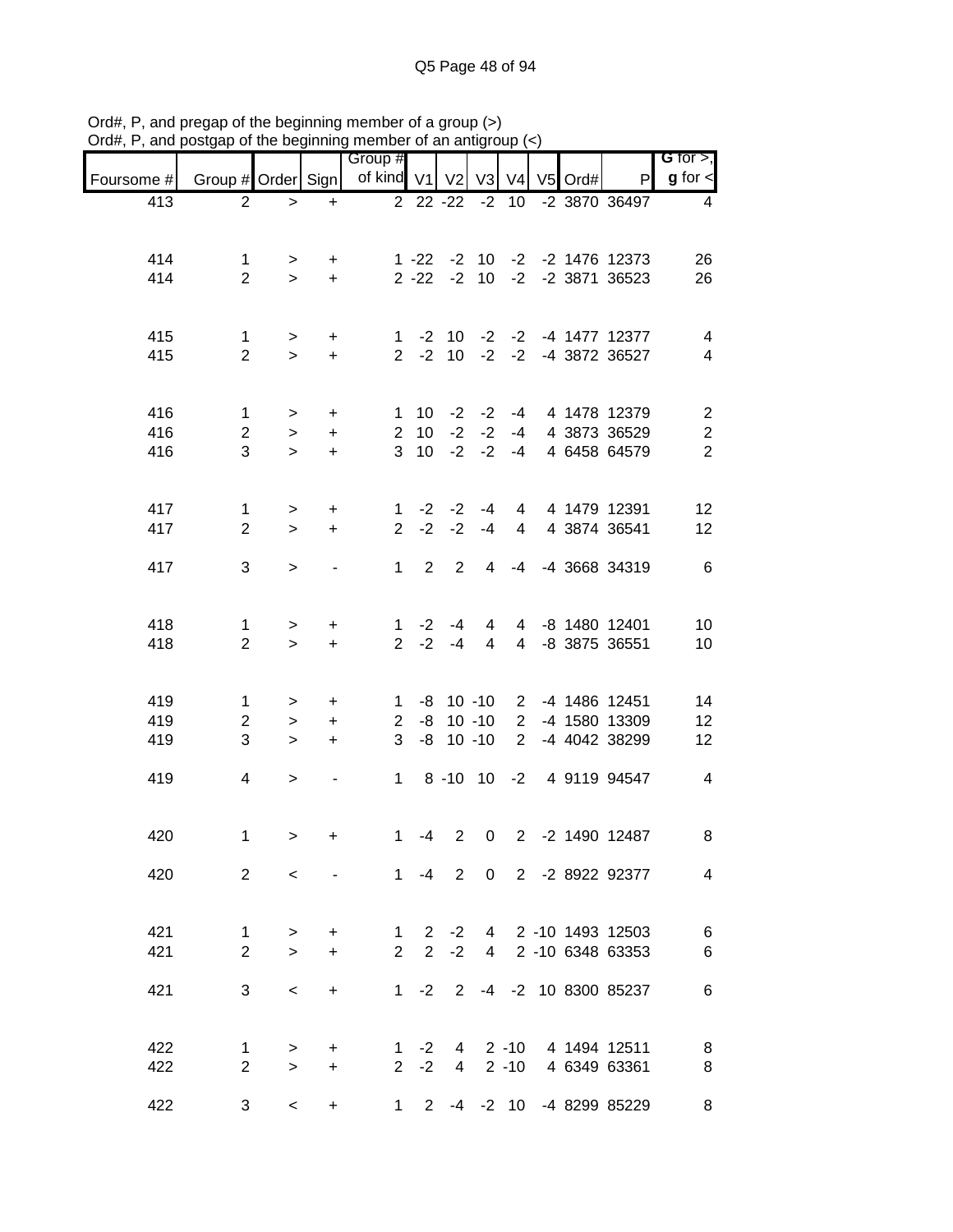|            |                    |                          |           | Group #                     |                   |                |                  |                |  |                  | G for $>$ ,             |
|------------|--------------------|--------------------------|-----------|-----------------------------|-------------------|----------------|------------------|----------------|--|------------------|-------------------------|
| Foursome # | Group # Order Sign |                          |           | of kind V1 V2 V3 V4 V5 Ord# |                   |                |                  |                |  | P                | $g$ for $\lt$           |
|            |                    |                          |           |                             |                   |                |                  |                |  |                  |                         |
| 423        | 1                  | >                        | +         | 1                           |                   | 4 12 -14       |                  | $\overline{2}$ |  | 0 1507 12613     | $\overline{\mathbf{c}}$ |
| 423        | $\overline{2}$     | $\, > \,$                | $\ddot{}$ | $\overline{c}$              | 4                 |                | $12 - 14$        | $\overline{2}$ |  | 0 1988 17293     | $\overline{c}$          |
| 423        | 3                  | $\geq$                   | $\ddot{}$ | 3                           | $\overline{4}$    |                | $12 - 14$        | $\overline{2}$ |  | 0 9181 95233     | $\overline{2}$          |
|            |                    |                          |           |                             |                   |                |                  |                |  |                  |                         |
| 424        | 1                  | >                        | +         |                             | $1 12 - 14$       |                | 2                | 0              |  | 0 1508 12619     | 6                       |
| 424        | $\overline{2}$     | $\,>$                    | $\ddot{}$ | $\mathbf{2}$                |                   | $12 - 14$      | $\overline{2}$   | 0              |  | 0 2007 17449     | $\,6$                   |
| 424        | 3                  | $\geq$                   | $\ddot{}$ |                             | $3$ 12 -14        |                | $\overline{2}$   | 0              |  | 0 9182 95239     | $6\phantom{1}6$         |
|            |                    |                          |           |                             |                   |                |                  |                |  |                  |                         |
| 425        | 1                  | $\geq$                   | +         |                             | $1 - 14$          | 2              | $\boldsymbol{0}$ | 0              |  | 6 1509 12637     | 18                      |
| 425        | $\overline{2}$     | $\,<\,$                  | $\ddot{}$ |                             | $1 \quad 14$      | $-2$           | $\pmb{0}$        | $\mathbf 0$    |  | -6 2090 18233    | 18                      |
|            |                    |                          |           |                             |                   |                |                  |                |  |                  |                         |
| 426        | 1                  | $\geq$                   | $\ddot{}$ |                             | $1 - 10$          | $-2$           | $\overline{4}$   |                |  | -2 10 1515 12689 | 18                      |
|            |                    |                          |           |                             |                   |                |                  |                |  |                  |                         |
| 426        | $\overline{2}$     | $\overline{\phantom{a}}$ | $\ddot{}$ |                             | 110               | $\overline{2}$ | -4               |                |  | 2 -10 8737 90203 | 14                      |
|            |                    |                          |           |                             |                   |                |                  |                |  |                  |                         |
| 427        | 1                  | $\,>$                    | +         | $\mathbf 1$                 | $-2$              | $\overline{2}$ |                  | $2 - 10$       |  | 4 1525 12791     | 10                      |
| 427        | $\overline{2}$     | $\,<$                    |           | $\mathbf{1}$                | $-2$              | 2              |                  | $2 - 10$       |  | 4 7046 71161     | 6                       |
|            |                    |                          |           |                             |                   |                |                  |                |  |                  |                         |
| 428        | 1                  | $\geq$                   | +         | $\mathbf 1$                 |                   | $2 - 10$       | 4                | 6              |  | 0 1527 12809     | 10                      |
|            |                    |                          |           |                             |                   |                |                  |                |  |                  |                         |
| 428        | $\overline{2}$     | $\,<\,$                  |           | $\mathbf 1$                 |                   | $2 - 10$       | 4                | 6              |  | 0 5942 58733     | 8                       |
|            |                    |                          |           |                             |                   |                |                  |                |  |                  |                         |
| 429        | 1                  | >                        | +         | 1                           | 0                 |                |                  | $-2$ 14 $-16$  |  | 2 1545 12973     | 6                       |
| 429        | $\overline{2}$     | $\geq$                   | $\ddot{}$ | $\overline{2}$              | 0                 | $-2$           |                  | $14 - 16$      |  | 2 2088 18223     | 6                       |
|            |                    |                          |           |                             |                   |                |                  |                |  |                  |                         |
| 430        | $\mathbf{1}$       | $\geq$                   | $\ddot{}$ |                             | $1 - 2 22 - 20 2$ |                |                  |                |  | 0 1550 13007     | 4                       |
| 430        | $\overline{2}$     | $\geq$                   | $\ddot{}$ |                             | $2 -2 22 -20$     |                |                  | $\overline{2}$ |  | 0 1907 16451     | 4                       |
| 430        | 3                  | $\geq$                   | $\ddot{}$ |                             | $3 - 2 22 - 20$   |                |                  | $\overline{2}$ |  | 0 6805 68447     | 4                       |
| 430        | $\overline{4}$     | $\,<\,$                  | $\ddot{}$ | $1 \quad$                   |                   | $2 - 22$ 20    |                  | $-2$           |  | 0 3491 32533     | 4                       |
| 430        | 5                  | $\prec$                  | $+$       | $\overline{2}$              |                   | $2 - 22$ 20    |                  | $-2$           |  | 0 5760 56809     | 4                       |
|            |                    |                          |           |                             |                   |                |                  |                |  |                  |                         |
| 431        | 1                  | >                        | $\ddot{}$ | $\mathbf 1$                 |                   | 8 16 -24       |                  | $-2$           |  | 2 1555 13049     | 6                       |
| 431        | $\overline{2}$     | $\geq$                   | $\ddot{}$ | $\overline{2}$              | 8                 |                | 16 -24           | $-2$           |  | 2 6022 59567     | 6                       |

Ord#, P, and pregap of the beginning member of a group (>) Ord#, P, and postgap of the beginning member of an antigroup (<)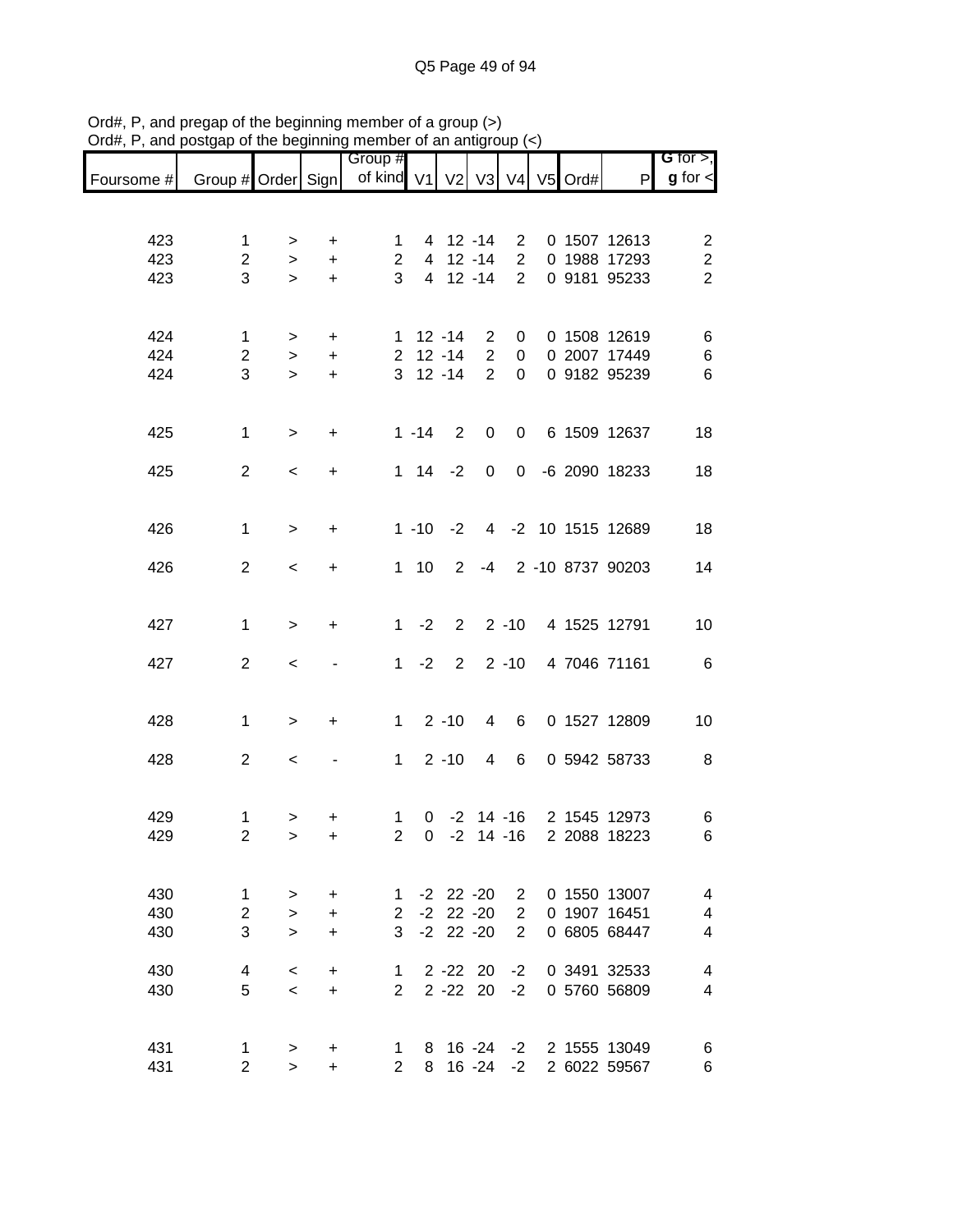| anu        |                               |                     |                          | osigap or the beginning member |                       | UI GIT GITTING   |                |                |            |                                                            |                                       |
|------------|-------------------------------|---------------------|--------------------------|--------------------------------|-----------------------|------------------|----------------|----------------|------------|------------------------------------------------------------|---------------------------------------|
| Foursome # | Group # Order Sign            |                     |                          | Group #<br>of kind V1          |                       | V <sub>2</sub>   | V3             |                | V4 V5 Ord# | P                                                          | G for $>$ ,<br>$g$ for $\lt$          |
| 432        | $\mathbf{1}$                  | $\,$                | $\ddot{}$                | $\mathbf{1}$                   | 2                     | 6                | -6             |                |            | 14 -16 1559 13103                                          | 4                                     |
| 432        | $\overline{c}$                | $\geq$              | $\pm$                    | $\overline{2}$                 | $\overline{2}$        | 6                |                |                |            | -6 14 -16 6507 65123                                       | 4                                     |
| 433        | $\mathbf{1}$                  | $\geq$              | $\ddot{}$                | 1                              | $\overline{4}$        | -4               |                |                |            | 4 -2 0 1564 13151                                          | 4                                     |
| 433        | $\overline{2}$                | $\,<$               | $\ddot{}$                | 1                              | $-4$                  | $\overline{4}$   | $-4$           | $\overline{2}$ |            | 0 1732 14779                                               | $\overline{4}$                        |
| 434        | $\mathbf{1}$                  | $\geq$              | $\ddot{}$                | 1                              | 8                     | $2^{\circ}$      | $-4$           |                |            | 2 -2 1572 13219                                            | $\overline{2}$                        |
| 434        | $\overline{2}$                | $\prec$             |                          | 1                              | 8                     | $2^{\circ}$      |                |                |            | -4 2 -2 4471 42751                                         | 16                                    |
| 435        | $\mathbf{1}$                  | $\, >$              | +                        | 1                              | $\overline{2}$        | -4               |                |                |            | 2 -2 16 1573 13229                                         | 10                                    |
| 435        | $\overline{2}$                | $\prec$             | $\ddot{}$                | $\mathbf{1}$                   | $-2$                  |                  |                |                |            | 4 -2 2 -16 4490 42953                                      | 8                                     |
| 436<br>436 | 1<br>$\overline{2}$           | $\, > \,$<br>$\geq$ | $\ddot{}$<br>$+$         | $\mathbf{1}$<br>$\overline{2}$ | 6<br>$6\overline{6}$  |                  |                |                |            | -8 10 -10 2 1579 13297<br>-8 10 -10 2 4041 38287           | 6<br>6                                |
| 437<br>437 | $\mathbf 1$<br>$\overline{2}$ | $\geq$<br>$\, >$    | $\ddot{}$<br>$+$         | $\mathbf{1}$<br>$2^{\circ}$    | 10<br>10              | -6               |                |                |            | -6 -2 16 -10 1589 13399<br>-2 16 -10 5989 59221            | $\sqrt{2}$<br>$\overline{\mathbf{c}}$ |
| 437        | 3                             | $\geq$              | $+$                      | 3                              | 10                    | $-6$             |                |                |            | -2 16 -10 7349 74509                                       | $\overline{2}$                        |
| 438<br>438 | 1<br>$\overline{2}$           | ><br>$\geq$         | $+$<br>$+$               | $2^{\circ}$                    |                       |                  |                |                |            | 1 -6 -2 16 -10 -4 1590 13411<br>-6 -2 16 -10 -4 7350 74521 | 12<br>12                              |
| 439<br>439 | 1<br>$\overline{2}$           | $\, > \,$<br>>      | +<br>$+$                 | $\overline{2}$                 | $-2$                  |                  |                |                |            | 1 -2 16 -10 -4 0 1591 13417<br>16 -10 -4 0 7351 74527      | 6<br>6                                |
| 440        | 1                             | $\,>$               | $\ddot{}$                | 1                              | $\mathbf{2}^{\prime}$ | 2                |                |                |            | 2 2 -4 1597 13469                                          | 6                                     |
| 440        | $\overline{2}$                | $\geq$              | $+$                      | $\overline{2}$                 | $\overline{2}$        | $\overline{2}$   | $\overline{2}$ | $2^{\circ}$    |            | -4 5648 55663                                              | $\mathbf{2}$                          |
| 440        | 3                             | $\,<\,$             | $\overline{\phantom{a}}$ | $\mathbf 1$                    | $\overline{2}$        | $\overline{2}$   | 2              | $2^{\circ}$    |            | -4 6850 68917                                              | 10                                    |
| 441        | $\mathbf{1}$                  | $\geq$              | $\ddot{}$                |                                | $1\quad 2$            | $2^{\circ}$      |                |                |            | 2 -4 4 1598 13477                                          | 8                                     |
| 441        | $\overline{2}$                | $\, > \,$           |                          |                                |                       | 1 $-2$ $-2$ $-2$ |                |                |            | 4 -4 5366 52553                                            | 10                                    |
| 441        | 3                             | $\,<\,$             | $\ddot{}$                |                                |                       | $1 -2 -2 -2$     |                |                |            | 4 -4 7802 79631                                            | $\overline{2}$                        |

Ord#, P, and pregap of the beginning member of a group (>) Ord#, P, and postgap of the beginning member of an antigroup (<)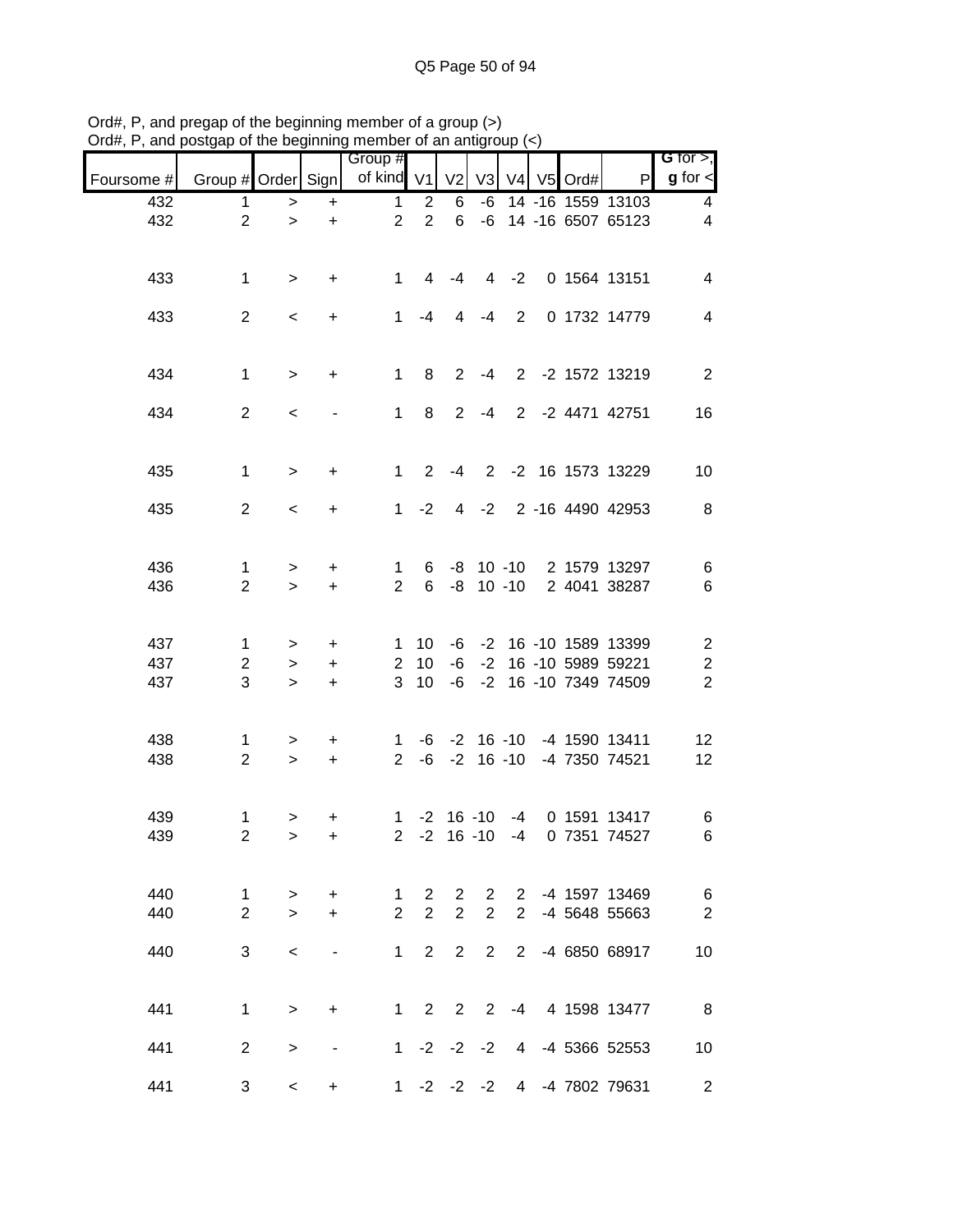| Foursome # | Group # Order Sign             |                     |                        | Group #<br>of kind V1          |                                  | V <sub>2</sub>       | V3                   |                       | V4 V5 Ord# | P                                                    | G for $>$ ,<br>$g$ for $\lt$              |
|------------|--------------------------------|---------------------|------------------------|--------------------------------|----------------------------------|----------------------|----------------------|-----------------------|------------|------------------------------------------------------|-------------------------------------------|
| 442        | 1                              | $\, >$              | +                      | $\mathbf{1}$                   | $-4$                             | $\overline{4}$       |                      |                       |            | 2 -2 -4 1601 13513                                   | 14                                        |
| 442        | $\overline{2}$                 | $\,<\,$             | $\ddot{}$              |                                |                                  | $1 \t 4 \t -4 \t -2$ |                      |                       |            | 2 4 1606 13577                                       | 14                                        |
| 443        | $\mathbf{1}$                   | $\geq$              | $\ddot{}$              | $1 -$                          |                                  | $2 -2$               |                      |                       |            | -4 4 -8 1603 13537                                   | 14                                        |
| 443        | $\overline{2}$                 | $\, > \,$           |                        |                                |                                  | $1 -2 2$             |                      | $4 - 4$               |            | 8 8401 86381                                         | 10                                        |
|            |                                |                     |                        |                                |                                  |                      |                      |                       |            |                                                      |                                           |
| 444<br>444 | 1<br>$\overline{2}$            | $\geq$<br>$\geq$    | $+$<br>$+$             | $\mathbf{1}$<br>2 <sup>1</sup> |                                  |                      |                      |                       |            | 4 -8 10 -10 2 1606 13577<br>4 -8 10 -10 2 6554 65617 | 10<br>8                                   |
| 445        | $\mathbf{1}$                   | $\geq$              | $+$                    |                                |                                  |                      |                      |                       |            | 1 -2 10 4 -10 -8 1611 13627                          | 8                                         |
| 445        | $\overline{2}$                 | $\geq$              | $+$                    | $2^{\circ}$                    |                                  | $-2$ 10              |                      | 4 -10                 |            | -8 9075 94057                                        | 8                                         |
| 446<br>446 | $\mathbf{1}$<br>$\overline{2}$ | ><br>$\geq$         | $\ddot{}$<br>$+$       |                                | $1 \quad 10$<br>$2 \quad 10$     |                      |                      |                       |            | 4 -10 -8 4 1612 13633<br>4 -10 -8 4 9076 94063       | 6<br>6                                    |
|            |                                |                     |                        |                                |                                  |                      |                      |                       |            |                                                      |                                           |
| 447<br>447 | 1<br>$\overline{2}$            | ><br>$\geq$         | $\ddot{}$<br>$+$       | $1 \quad$<br>$2^{\circ}$       |                                  | $4 - 10$<br>$4 - 10$ | -8<br>-8             |                       |            | 4 -2 1613 13649<br>4 -2 9077 94079                   | 16<br>16                                  |
|            |                                |                     |                        |                                |                                  |                      |                      |                       |            |                                                      |                                           |
| 448<br>448 | 1<br>$\overline{2}$            | $\, > \,$<br>$\geq$ | $\ddot{}$<br>$+$       |                                | $1 - 10$<br>$2 - 10$             | -8<br>$-8$           |                      |                       |            | 4 -2 -2 1614 13669<br>4 -2 -2 6243 62119             | 20<br>20                                  |
| 449        | $\mathbf{1}$                   | $\, > \,$           | $\ddot{}$              |                                |                                  |                      |                      |                       |            | 1 -2 2 8 -10 8 1618 13691                            | 4                                         |
| 449        | $\overline{c}$                 | $\,<\,$             | +                      | $\mathbf{1}$                   | $\overline{2}$                   | $-2$                 |                      | $-8$ 10               |            | -8 2575 23059                                        | 4                                         |
| 449<br>449 | 3<br>4                         | $\,<$<br>$\prec$    | +<br>$\ddot{}$         | 2<br>3                         | 2<br>$\overline{2}$              | $-2$<br>$-2$         | -8<br>-8             | 10<br>10 <sup>1</sup> |            | -8 3602 33619<br>-8 6140 60919                       | 4<br>4                                    |
| 450        | 1                              | >                   | +                      | 1                              | $\overline{2}$                   |                      | $8 - 10$             | 8                     |            | -8 1619 13693                                        | $\overline{\mathbf{c}}$                   |
| 450<br>450 | 2<br>3                         | $\,>$<br>$\geq$     | $\ddot{}$<br>$\ddot{}$ | $\overline{2}$<br>3            | $\overline{2}$<br>$\overline{2}$ |                      | $8 - 10$<br>$8 - 10$ | 8<br>8                |            | -8 4470 42743<br>-8 5768 56893                       | 6<br>$\overline{c}$                       |
| 450        | 4                              | $\,<\,$             | +                      | $\mathbf 1$                    | $-2$                             | -8                   | 10                   | -8                    |            | 8 2574 23057                                         | $\overline{\mathbf{c}}$                   |
| 450<br>450 | 5<br>6                         | $\,<$<br>$\,<$      | $\ddot{}$<br>$\ddot{}$ | $\overline{2}$<br>3            | $-2$<br>$-2$                     | -8<br>-8             | 10<br>10             | -8<br>-8              |            | 8 3601 33617<br>8 6139 60917                         | $\overline{\mathbf{c}}$<br>$\overline{2}$ |
| 451        | $\mathbf{1}$                   | $\,>$               | $\ddot{}$              |                                | $1 - 10$                         |                      | $8 - 8$              |                       |            | 4 16 1621 13709                                      | 12                                        |

Ord#, P, and pregap of the beginning member of a group (>) Ord#, P, and postgap of the beginning member of an antigroup (<)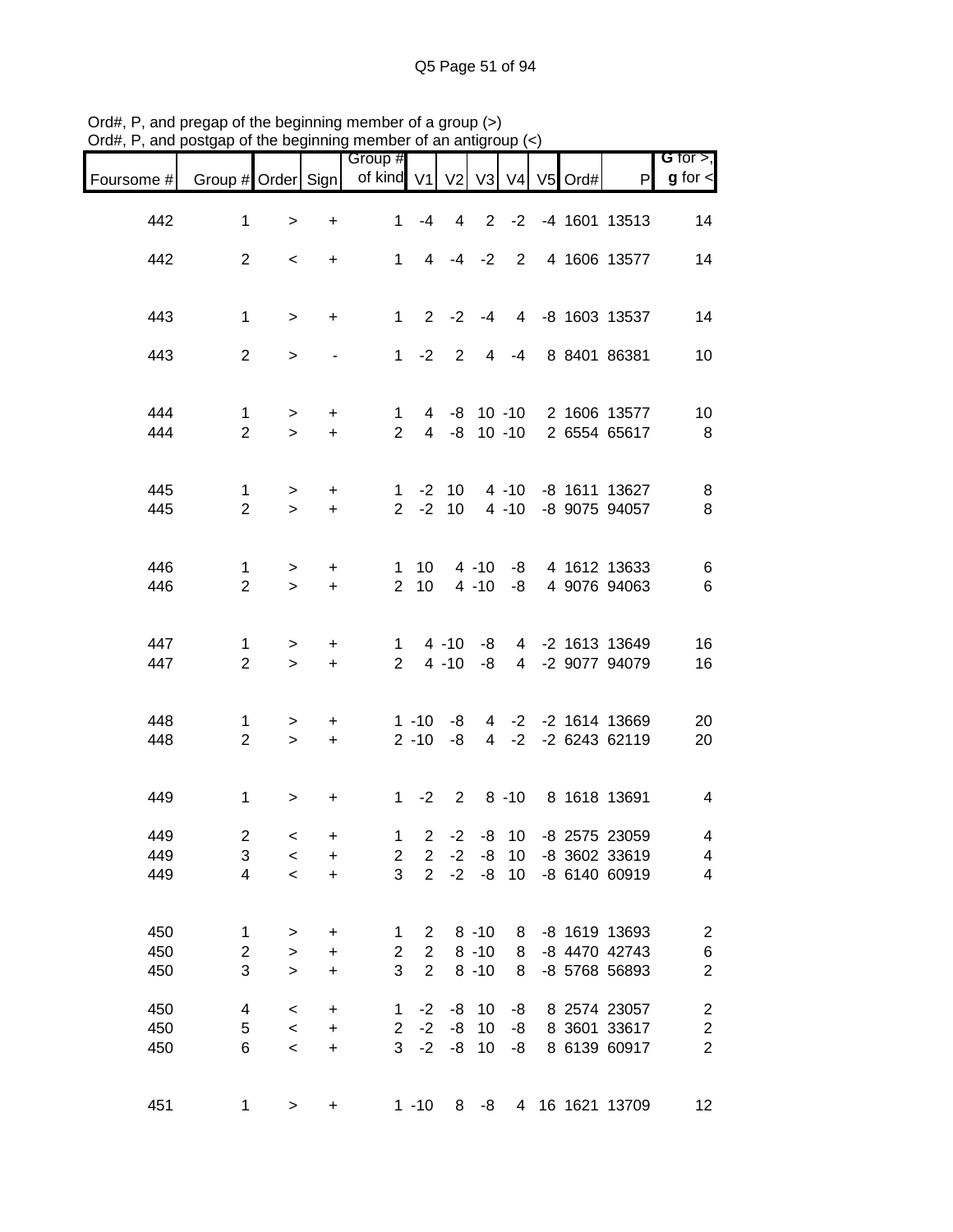| $max$ , $max$ , and poolgap of the beginning momber of an antigroup $\langle \cdot \rangle$ |                                |                  |                               |                                |                               |                                  |                |                     |            |                                                  |                               |
|---------------------------------------------------------------------------------------------|--------------------------------|------------------|-------------------------------|--------------------------------|-------------------------------|----------------------------------|----------------|---------------------|------------|--------------------------------------------------|-------------------------------|
| Foursome #                                                                                  | Group # Order Sign             |                  |                               | Group #<br>of kind V1          |                               | V <sub>2</sub>                   | V <sub>3</sub> |                     | V4 V5 Ord# | P                                                | G for $>$ ,<br>$g$ for $\leq$ |
| 451                                                                                         | $\overline{2}$                 | $\geq$           | $\ddot{}$                     |                                | $2 - 10$                      | 8                                | -8             | $\overline{4}$      |            | 16 5964 59009                                    | 12                            |
|                                                                                             |                                |                  |                               |                                |                               |                                  |                |                     |            |                                                  |                               |
| 452<br>452                                                                                  | 1<br>$\overline{2}$            | $\geq$<br>$\geq$ | $\pm$<br>$+$                  | $\mathbf{1}$<br>2 <sup>7</sup> | -8<br>-8                      |                                  |                |                     |            | 4 16 -16 -4 1623 13721<br>4 16 -16 -4 4785 46271 | 10<br>10                      |
|                                                                                             |                                |                  |                               |                                |                               |                                  |                |                     |            |                                                  |                               |
| 453                                                                                         | $\mathbf{1}$                   | $\geq$           | $+$                           | 1                              |                               |                                  |                |                     |            | 2 14 -10 2 -2 1628 13759                         | $\overline{c}$                |
| 453                                                                                         | $\overline{2}$                 | $\geq$           | $+$                           | $\overline{2}$                 |                               |                                  | $2$ 14 -10     |                     |            | 2 -2 2351 20899                                  | $\overline{2}$                |
|                                                                                             |                                |                  |                               |                                |                               |                                  |                |                     |            |                                                  |                               |
| 454<br>454                                                                                  | $\mathbf{1}$<br>$\overline{a}$ | ><br>$\geq$      | $\ddot{}$<br>$\boldsymbol{+}$ | $\mathbf{1}$<br>2 <sup>7</sup> | $2^{\circ}$<br>$\overline{2}$ | $\overline{2}$<br>$\overline{2}$ | $\overline{2}$ | $2^{\circ}$         |            | 2 2 -8 1643 13903<br>-8 2419 21559               | $\overline{2}$<br>$\sqrt{2}$  |
| 454                                                                                         | 3                              | $\geq$           | $\ddot{}$                     | 3                              | $\overline{2}$                | $\overline{2}$                   | $\overline{2}$ | $\overline{2}$      |            | -8 3079 28279                                    | $\overline{2}$                |
| 454                                                                                         | $\overline{\mathbf{4}}$        | $\geq$           | $\blacksquare$                | $\mathbf{1}$                   |                               |                                  |                | $-2$ $-2$ $-2$ $-2$ |            | 8 4314 41213                                     | 10                            |
| 454                                                                                         | 5                              | $\,<$            | $\ddot{}$                     | 1                              |                               | $-2 -2$                          |                | $-2 -2$             |            | 8 4317 41231                                     | $\overline{\phantom{a}}$      |
| 454                                                                                         | 6                              | $\prec$          | $\overline{\phantom{a}}$      | $1 \quad$                      | $2^{\circ}$                   | $\overline{2}$                   |                |                     |            | 2 2 -8 1800 15401                                | 12                            |
|                                                                                             |                                |                  |                               |                                |                               |                                  |                |                     |            |                                                  |                               |
| 455                                                                                         | $\mathbf{1}$                   | $\geq$           | $\ddot{}$                     | $1 \quad$                      |                               |                                  |                |                     |            | -8 28 -26 26 -28 1647 13931                      | 10                            |
| 455                                                                                         | $\overline{2}$                 | $\,<\,$          | $\ddot{}$                     | $1 \quad$                      |                               |                                  |                |                     |            | 8 -28 26 -26 28 1652 13999                       | 10                            |
|                                                                                             |                                |                  |                               |                                |                               |                                  |                |                     |            |                                                  |                               |
| 456                                                                                         | $\mathbf{1}$                   | $\geq$           | $\ddot{}$                     |                                |                               |                                  |                |                     |            | 1 16 -30 -2 2 8 1663 14107                       | 20                            |
| 456                                                                                         | $\overline{2}$                 | $\,<\,$          | $\ddot{}$                     |                                |                               |                                  |                |                     |            | 1 -16 30 2 -2 -8 2147 18839                      | 20                            |
|                                                                                             |                                |                  |                               |                                |                               |                                  |                |                     |            |                                                  |                               |
| 457                                                                                         | $\mathbf 1$                    | $\, > \,$        | +                             | $1 \quad$                      |                               |                                  |                |                     |            | 2 8 -10 16 -10 1666 14153                        | 4                             |
| 457                                                                                         | $\overline{2}$                 | $\,<\,$          | $\ddot{}$                     |                                |                               |                                  |                |                     |            | 1 -2 -8 10 -16 10 3460 32257                     | $\overline{4}$                |
|                                                                                             |                                |                  |                               |                                |                               |                                  |                |                     |            |                                                  |                               |
| 458                                                                                         | $\mathbf{1}$                   | $\geq$           | +                             |                                | $1 - 10$ 16 $-10$             |                                  |                | $\overline{4}$      |            | 8 1668 14173                                     | 14                            |
| 458                                                                                         | $\overline{2}$                 | $\,<$            | -                             |                                | 1 -10 16 -10                  |                                  |                | $\overline{4}$      |            | 8 5163 50311                                     | 10                            |
|                                                                                             |                                |                  |                               |                                |                               |                                  |                |                     |            |                                                  |                               |
| 459                                                                                         | 1                              | $\geq$           | $\ddot{}$                     |                                | $1 - 10$                      |                                  |                |                     |            | 4 8 -16 -4 1670 14197                            | 20                            |
| 459                                                                                         | $\overline{2}$                 | >                |                               |                                | 1 10 -4 -8 16                 |                                  |                |                     |            | 4 6923 69833                                     | $\overline{4}$                |
|                                                                                             |                                |                  |                               |                                |                               |                                  |                |                     |            |                                                  |                               |
| 460                                                                                         | $\mathbf 1$                    | $\, > \,$        | +                             | $1 \quad$                      |                               |                                  |                |                     |            | 4 2 -2 -10 2 1698 14489                          | 10                            |

Ord#, P, and pregap of the beginning member of a group (>) Ord#, P, and postgap of the beginning member of an antigroup (<)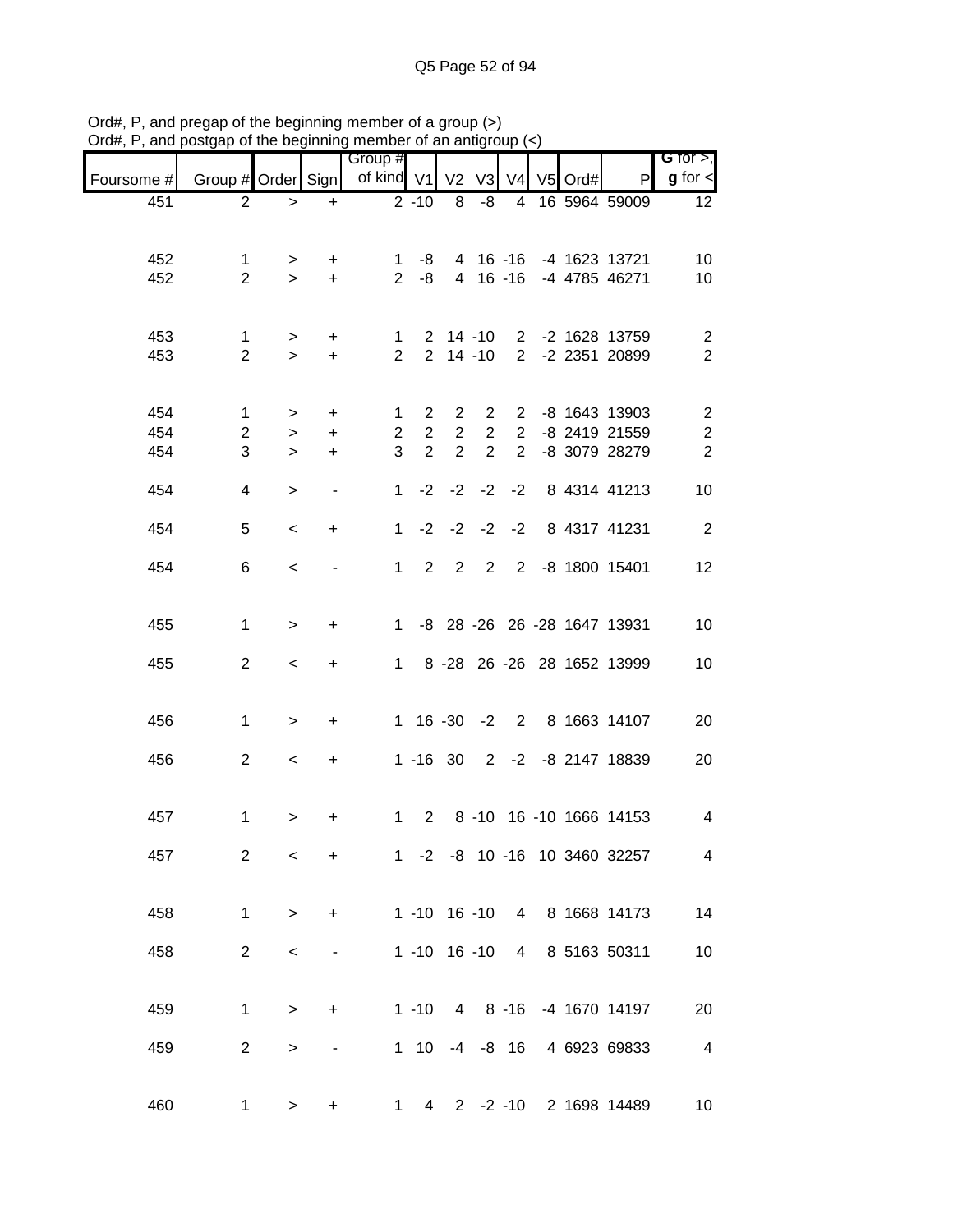| Foursome # | Group # Order Sign  |                     |                          | Group #<br>of kind V1 |                      | V <sub>2</sub>                   |                                  |                                  | V3 V4 V5 Ord# | $\mathsf{P}$                                             | $G$ for $>$ ,<br>$g$ for $\lt$ |
|------------|---------------------|---------------------|--------------------------|-----------------------|----------------------|----------------------------------|----------------------------------|----------------------------------|---------------|----------------------------------------------------------|--------------------------------|
| 460        | $\overline{2}$      | $\, > \,$           |                          | $\mathbf{1}$          | -4                   | $-2$                             | $\overline{2}$                   |                                  |               | 10 -2 2619 23557                                         | 8                              |
| 461<br>461 | 1<br>$\overline{2}$ | ><br>$\geq$         | $\ddot{}$<br>$+$         |                       | $1 - 10$<br>$2 - 10$ | $\overline{2}$<br>$\overline{2}$ | 0<br>0                           | -4<br>$-4$                       |               | 4 1701 14533<br>4 4348 41593                             | 14<br>14                       |
| 462<br>462 | 1<br>$\overline{2}$ | ><br>$\geq$         | +<br>$+$                 | 1<br>$\overline{2}$   | -4<br>$-4$           | 4<br>$\overline{4}$              | $-2$<br>$-2$                     |                                  |               | -2 26 1704 14549<br>-2 26 7482 75989                     | 6<br>6                         |
| 463<br>463 | 1<br>$\overline{2}$ | $\, > \,$<br>$\geq$ | $\ddot{}$<br>$+$         | 1<br>$\overline{2}$   |                      |                                  |                                  |                                  |               | -2 -2 26 -26 26 1706 14557<br>-2 -2 26 -26 26 8218 84313 | 6<br>6                         |
| 464        | $\mathbf{1}$        | $\,$                | $\ddot{}$                | $\mathbf 1$           | $\overline{2}$       | $\overline{2}$                   |                                  | $8 - 10$                         |               | 8 1713 14629                                             | $\overline{2}$                 |
| 464        | $\overline{2}$      | $\,<\,$             |                          | $1 \quad$             | $2^{\circ}$          | $2^{\circ}$                      |                                  | $8 - 10$                         |               | 8 1719 14683                                             | 16                             |
| 465        | $\mathbf{1}$        | $\,>$               | $\ddot{}$                |                       | $1 - 10$             | 8                                | $\overline{2}$                   |                                  |               | 2 -2 1716 14653                                          | 14                             |
| 465<br>465 | $\overline{2}$<br>3 | $\,<\,$<br>$\prec$  |                          |                       | $1 - 10$<br>$2 - 10$ | 8<br>8                           | $\overline{2}$<br>$\overline{2}$ | $\overline{2}$<br>$\overline{2}$ |               | -2 3499 32603<br>-2 4445 42487                           | 6<br>$\overline{\mathbf{4}}$   |
| 466        | $\mathbf{1}$        | $\mathbf{I}$        | +                        |                       | $1\quad 2$           |                                  |                                  | $2 -2 -10$                       |               | 2 1718 14669                                             | 12                             |
| 466        | $\overline{a}$      | $\geq$              | $\overline{\phantom{a}}$ | 1                     |                      |                                  |                                  | $-2$ $-2$ 2 10                   |               | -2 7895 80677                                            | $\,6$                          |
| 467        | $\mathbf{1}$        | $\, > \,$           | +                        | 1                     |                      | $2 -2 -10$                       |                                  | $\overline{2}$                   |               | 2 1719 14683                                             | 14                             |
| 467        | $\mathbf{2}$        | >                   |                          |                       | $1 -2$               |                                  |                                  |                                  |               | 2 10 -2 -2 5238 51197                                    | 4                              |
| 468        | $\mathbf{1}$        | $\geq$              | $+$                      |                       |                      |                                  |                                  |                                  |               | 1 2 2 -2 -2 2 1722 14717                                 | $\overline{\mathbf{4}}$        |
| 468        | $\overline{2}$      | $\,<\,$             | $\ddot{}$                |                       |                      |                                  |                                  |                                  |               | 1 -2 -2 2 2 -2 3039 27823                                | 4                              |
| 469        | $\mathbf{1}$        | $\geq$              | $\ddot{}$                |                       | $1 - 2$              | $\overline{2}$                   | 0                                | $\overline{0}$                   |               | 2 1725 14737                                             | 6                              |
| 469        | $\overline{2}$      | $\,<\,$             |                          |                       | $1 -2$               | $\overline{2}$                   | $\mathbf 0$                      | $\mathsf{O}$                     |               | 2 1846 15817                                             | $\,6$                          |
| 470        | 1                   | >                   | $\ddot{}$                | $1 \quad$             |                      |                                  |                                  |                                  |               | -8 -2 -2 8 -4 1735 14813                                 | 16                             |

Ord#, P, and pregap of the beginning member of a group (>) Ord#, P, and postgap of the beginning member of an antigroup (<)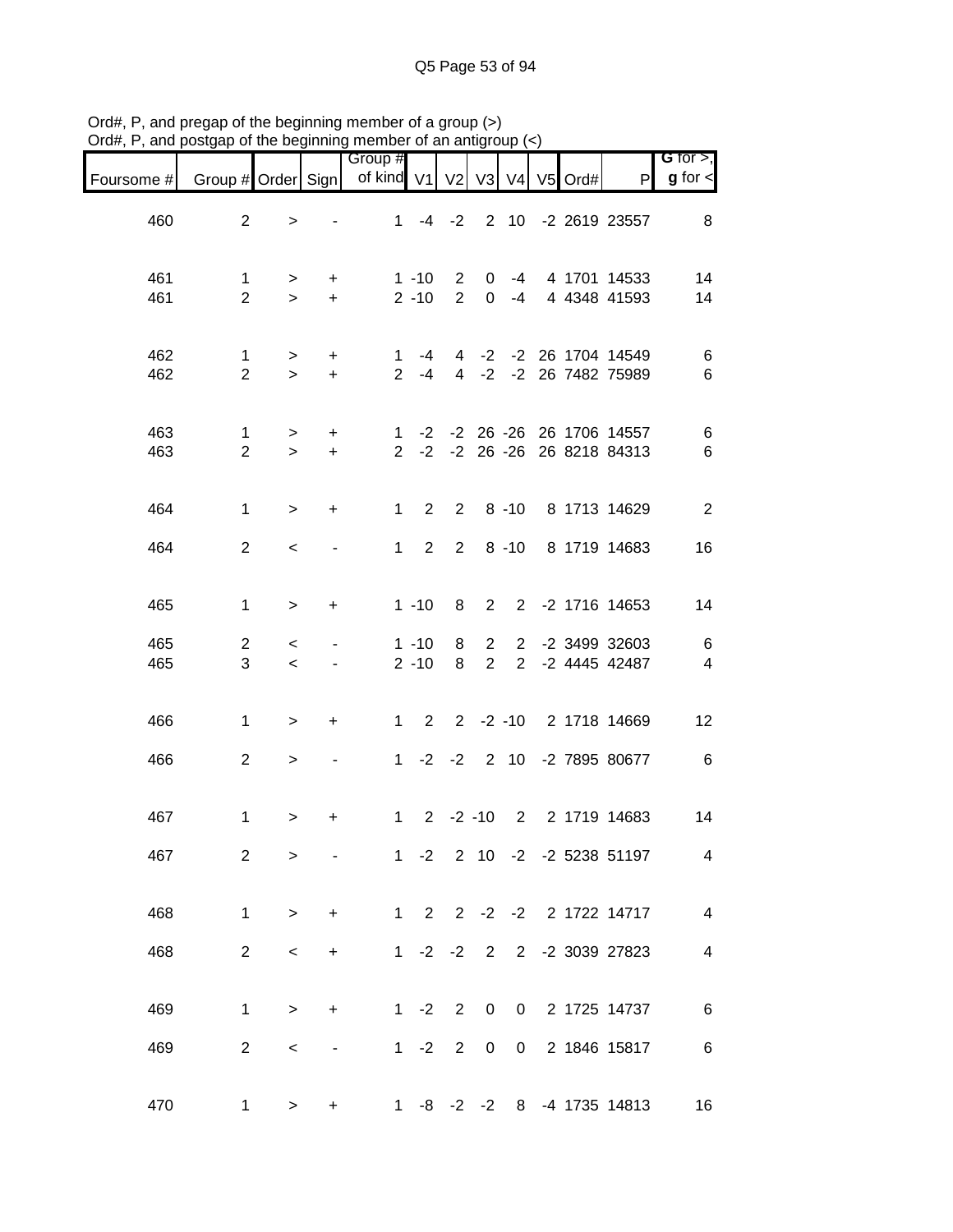| $\alpha$ , $\alpha$ , and posigap or the beginning member or an antigroup $\langle \cdot \rangle$ |                    |                          |                          |                       |                |                 |                |                |                  |                                  |                                 |
|---------------------------------------------------------------------------------------------------|--------------------|--------------------------|--------------------------|-----------------------|----------------|-----------------|----------------|----------------|------------------|----------------------------------|---------------------------------|
| Foursome #                                                                                        | Group # Order Sign |                          |                          | Group #<br>of kind V1 |                |                 |                |                | V2 V3 V4 V5 Ord# | P                                | $G$ for $>$ ,<br>$g$ for $\leq$ |
| 470                                                                                               | $\overline{2}$     | $\,>$                    | $\overline{\phantom{a}}$ | $\mathbf{1}$          | 8              | $\overline{2}$  | $\overline{2}$ | -8             |                  | 4 7414 75227                     | $\overline{4}$                  |
| 470                                                                                               | 3                  | $\,<\,$                  | $\ddot{}$                |                       | $1 \quad 8$    |                 | $2\quad 2$     | -8             |                  | 4 3868 36479                     | 14                              |
| 471                                                                                               | $\mathbf 1$        | $\geq$                   | $\ddot{}$                | 1                     |                | $4 -2$          | $-4$           |                |                  | 2 6 1748 14929                   | 6                               |
| 471                                                                                               | $\overline{2}$     | $\geq$                   | $+$                      | $\overline{2}$        |                |                 | $4 -2 -4$      | $2^{\circ}$    |                  | 6 3741 35089                     | $\,6$                           |
| 472                                                                                               | $\mathbf{1}$       | $\geq$                   | $\ddot{}$                |                       |                | $1 \t 8 \t -14$ | $\overline{4}$ |                |                  | -8 2 1757 15031                  | 14                              |
| 472                                                                                               | $\overline{2}$     | $\overline{\phantom{0}}$ | $\ddot{}$                | 1                     |                |                 | $-8$ 14 $-4$   |                |                  | 8 -2 2082 18169                  | 12                              |
| 473                                                                                               | $\mathbf{1}$       | $\geq$                   | $\ddot{}$                |                       | $1 - 14$       |                 | $4 - 8$        |                |                  | 2 2 1758 15053                   | 22                              |
| 473                                                                                               | $\overline{2}$     | $\overline{\phantom{0}}$ | $\ddot{}$                |                       | $1 \quad 14$   | -4              | 8              | $-2$           |                  | -2 2081 18149                    | 20                              |
| 473                                                                                               | 3                  | $\prec$                  | $+$                      |                       | 2 14           | $-4$            | 8              |                |                  | -2 -2 5858 57809                 | 20                              |
| 474                                                                                               | 1                  | $\, > \,$                | $\ddot{}$                | $\mathbf{1}$          | -8             | $2^{\circ}$     |                |                |                  | 2 2 -4 1760 15073                | 12                              |
| 474                                                                                               | $\overline{2}$     | $\geq$                   | $\ddot{}$                | $\overline{2}$        | -8             | $\overline{2}$  | 2              | $\overline{2}$ |                  | -4 3367 31247                    | 10                              |
| 474                                                                                               | 3                  | $\,$                     | $\overline{\phantom{a}}$ | $\mathbf 1$           |                |                 |                |                |                  | 8 -2 -2 -2 4 5365 52543          | $\sqrt{2}$                      |
| 475                                                                                               | $\mathbf 1$        | >                        | +                        | $\mathbf 1$           | $\mathbf{2}$   | $2^{\circ}$     | $\overline{2}$ |                |                  | -4 8 1761 15077                  | $\overline{\mathcal{A}}$        |
| 475                                                                                               | $\overline{2}$     | $\geq$                   | $+$                      | $\overline{2}$        | $\overline{2}$ | $\overline{2}$  | 2              | $-4$           |                  | 8 5649 55667                     | $\overline{\mathbf{4}}$         |
| 475                                                                                               | 3                  | $\geq$                   | $\blacksquare$           | $\mathbf 1$           |                |                 |                |                |                  | $-2$ $-2$ $-2$ 4 $-8$ 5841 57667 | 14                              |
| 475                                                                                               | 4                  | $\,<\,$                  |                          |                       | $1\quad 2$     |                 | $2 \quad 2$    | $-4$           |                  | 8 7779 79379                     | 14                              |
| 476                                                                                               | 1                  | $\geq$                   | $\ddot{}$                | $1 \quad$             | -4             | 8               | $\overline{2}$ |                |                  | 0 2 1768 15137                   | 6                               |
| 476                                                                                               | $\overline{2}$     | $\,<\,$                  | $\overline{\phantom{a}}$ | $1 \quad$             | $-4$           | 8               | $\overline{2}$ | $\mathbf 0$    |                  | 2 1877 16127                     | 12                              |
| 477                                                                                               | $\mathbf{1}$       | $\geq$                   | $\ddot{}$                | 1                     | $\overline{2}$ | $\mathbf 0$     | $2^{\circ}$    |                |                  | -8 0 1770 15149                  | 10                              |
| 477                                                                                               | $\overline{2}$     | $\,<\,$                  |                          |                       | $1\quad 2$     | $\mathbf 0$     | $2^{\circ}$    | -8             |                  | 0 4246 40499                     | $\,8\,$                         |
| 478                                                                                               | $\mathbf{1}$       |                          |                          |                       |                |                 |                |                |                  | 1 0 12 -8 -4 2 1774 15193        | $\,6$                           |
|                                                                                                   |                    | $\geq$                   | $\ddot{}$                |                       |                |                 |                |                |                  |                                  |                                 |
| 478                                                                                               | $\overline{2}$     | $\overline{\phantom{0}}$ | $+$                      | 1                     |                | $0 - 12$        | 8              |                |                  | 4 -2 3888 36677                  | 6                               |

Ord#, P, and pregap of the beginning member of a group (>) Ord#, P, and postgap of the beginning member of an antigroup (<)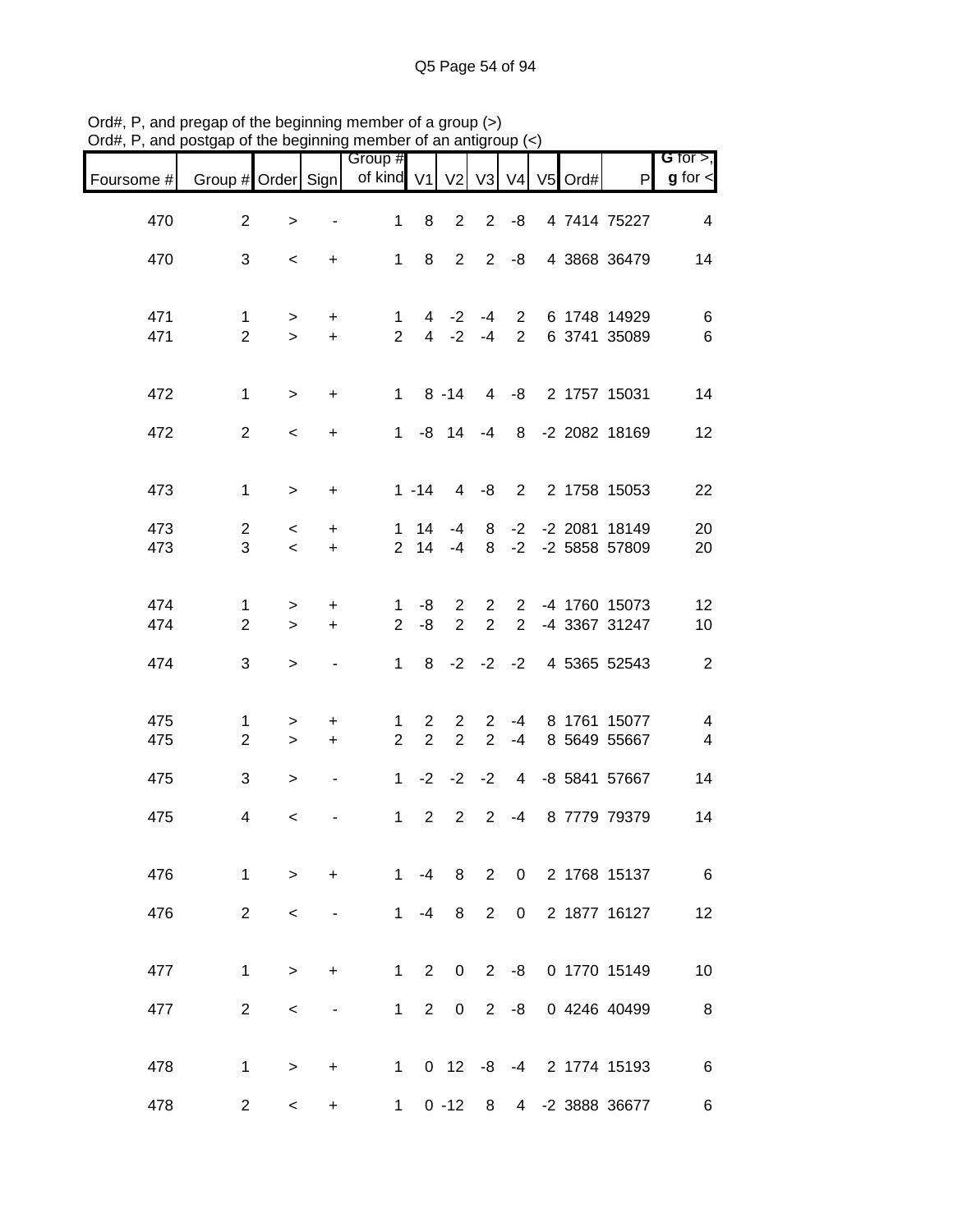|                               |                               |                    | .   .                    |                       |                     |                            |                                |                |                  |                                |                              |
|-------------------------------|-------------------------------|--------------------|--------------------------|-----------------------|---------------------|----------------------------|--------------------------------|----------------|------------------|--------------------------------|------------------------------|
| Foursome # Group # Order Sign |                               |                    |                          | Group #<br>of kind V1 |                     |                            |                                |                | V2 V3 V4 V5 Ord# | P                              | G for $>$ ,<br>$g$ for $\lt$ |
|                               |                               |                    |                          |                       |                     |                            |                                |                |                  |                                |                              |
| 479                           | 1                             | $\geq$             | $\ddot{}$                | 1                     | $\overline{4}$      | $-8$                       |                                |                |                  | 8 -2 -2 1784 15277             | 6                            |
| 479                           | $\overline{2}$                | $\, > \,$          |                          |                       | $1 - 4$             | 8                          | -8                             |                |                  | 2 2 2 2 2 2 6 6 9 9            | $\,6$                        |
|                               |                               |                    |                          |                       |                     |                            |                                |                |                  |                                |                              |
| 480                           | $\mathbf{1}$                  | $\, > \,$          | $\ddot{}$                | 1                     | -8                  |                            |                                |                |                  | 8 -2 -2 0 1785 15287           | 10                           |
| 480                           | $\overline{2}$                | $\, > \,$          | $\overline{\phantom{a}}$ | 1                     | 8                   | -8                         | $\overline{2}$                 | $\overline{2}$ |                  | 0 2929 26701                   | $\overline{2}$               |
| 480                           | 3                             | $\,<$              |                          | 1                     | -8                  |                            |                                |                |                  | 8 -2 -2 0 6568 65729           | $\mathbf{2}$                 |
| 481                           | $\mathbf{1}$                  |                    | $\ddot{}$                | 1                     |                     | $-2 -2$                    |                                |                |                  | 0 4 -8 1787 15299              | 10                           |
|                               |                               | $\geq$             |                          |                       |                     |                            |                                |                |                  |                                |                              |
| 481                           | $\overline{2}$                | $\, >$             |                          | 1                     | $\overline{2}$      | 2                          | $\overline{0}$                 | $-4$           |                  | 8 2925 26683                   | $\overline{2}$               |
| 482                           | 1                             | $\geq$             | $\ddot{}$                | 1                     | 2                   | $\overline{2}$             |                                |                |                  | 2 -2 -8 1799 15391             | $\,8\,$                      |
| 482                           | $\overline{2}$                | $\,<\,$            |                          | 1                     | $2^{\circ}$         | $2^{\circ}$                |                                |                |                  | 2 -2 -8 3604 33629             | 8                            |
|                               |                               |                    |                          |                       |                     |                            |                                |                |                  |                                |                              |
| 483                           | $\mathbf{1}$                  | $\, > \,$          | $\ddot{}$                |                       | $1 \quad 10$        |                            |                                |                |                  | 2 -2 -4 -2 1810 15497          | $\overline{\mathbf{4}}$      |
| 483                           | $\overline{c}$                | $\,<\,$            |                          | 1                     | 10                  | $\overline{2}$             | $-2$                           | $-4$           |                  | -2 2622 23567                  | 14                           |
| 483                           | 3                             | $\,<$              | $\overline{\phantom{a}}$ | $\overline{2}$        | 10                  | $\overline{2}$             | $-2$                           | $-4$           |                  | -2 9339 97007                  | 14                           |
| 484                           | $\mathbf{1}$                  | $\, > \,$          | $\ddot{}$                |                       |                     |                            |                                |                |                  | 1 2 -2 10 -6 -2 1824 15643     | $\overline{c}$               |
| 484                           | $\overline{2}$                | $\,<$              | +                        |                       |                     | $1 -2 2 -10$               |                                |                |                  | 6 2 7592 77267                 | $\overline{c}$               |
|                               |                               |                    |                          |                       |                     |                            |                                |                |                  |                                |                              |
| 485                           | $\mathbf 1$                   | $\geq$             | $\ddot{}$                |                       |                     |                            |                                |                |                  | 1 2 -4 10 -6 0 1850 15881      | $\overline{\mathcal{A}}$     |
| 485                           | $\overline{2}$                | $\,<\,$            | +                        |                       |                     | $1 - 2$ 4 -10 6            |                                |                |                  | 0 3035 27799                   | 4                            |
|                               |                               |                    |                          |                       |                     |                            |                                |                |                  |                                |                              |
| 486<br>486                    | 1<br>$\overline{2}$           | $\, > \,$<br>$\,>$ | +<br>$\ddot{}$           |                       |                     | $1 10 - 10$<br>$2 10 - 10$ | $\mathbf{2}$<br>$\overline{2}$ | 0<br>0         |                  | 2 1871 16073<br>2 6198 61613   | 4<br>4                       |
|                               |                               |                    |                          |                       |                     |                            |                                |                |                  |                                |                              |
| 487<br>487                    | $\mathbf 1$<br>$\overline{2}$ | $\geq$<br>$\geq$   | +<br>$\ddot{}$           | 1<br>$2^{\circ}$      | 4<br>$\overline{4}$ |                            | $2 - 10$<br>$2 - 10$           | $\overline{4}$ |                  | 4 6 1895 16339<br>6 6350 63367 | 6<br>6                       |

Ord#, P, and pregap of the beginning member of a group (>) Ord#, P, and postgap of the beginning member of an antigroup (<)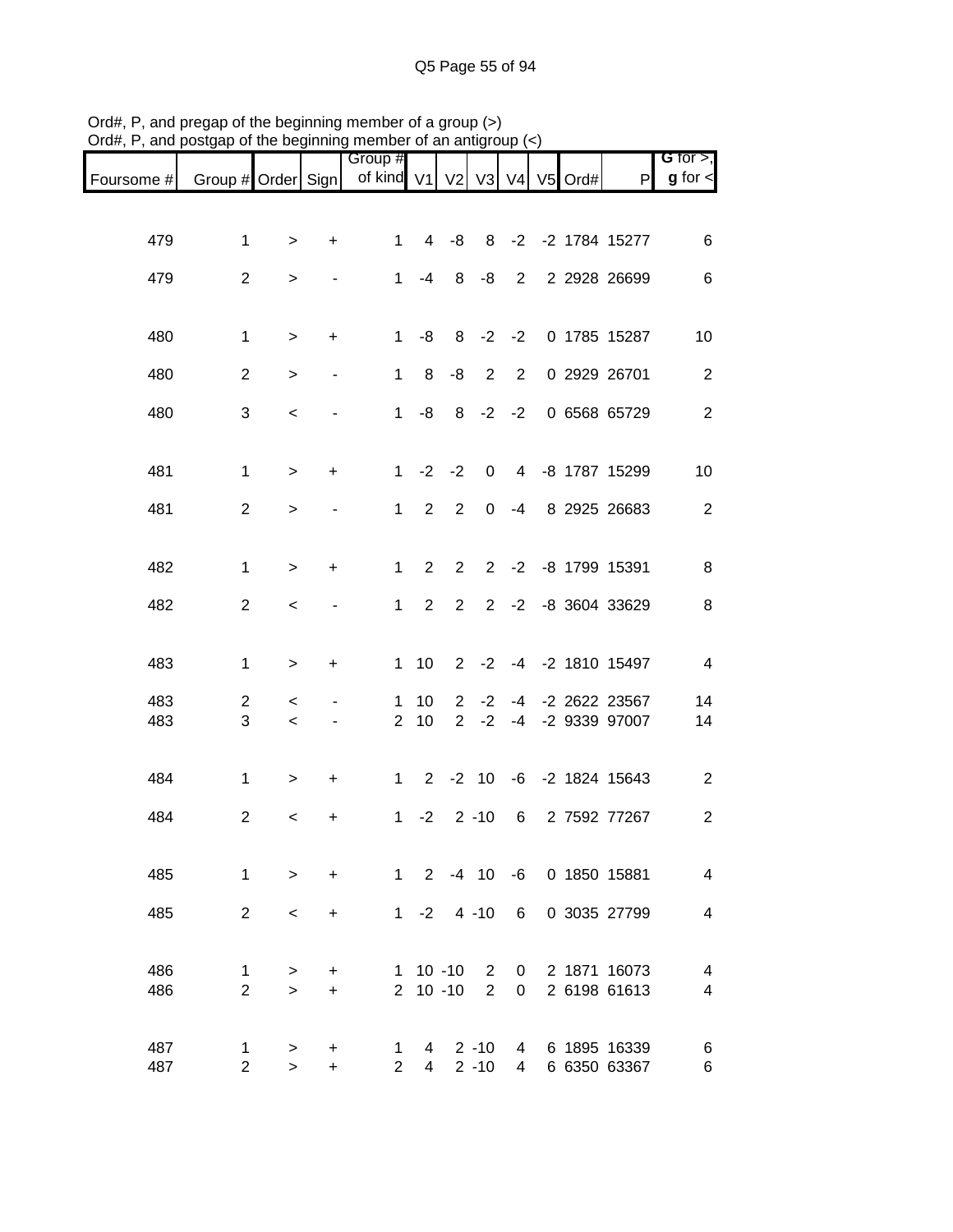| $m, r, a$ and poorgap or the beginning member or an anagroup $\tau$ |                               |                                     |                |                                |                             |                 |                     |                     |           |                                                  |                               |
|---------------------------------------------------------------------|-------------------------------|-------------------------------------|----------------|--------------------------------|-----------------------------|-----------------|---------------------|---------------------|-----------|--------------------------------------------------|-------------------------------|
| Foursome #                                                          | Group # Order Sign            |                                     |                | Group #<br>of kind V1          |                             | V <sub>2</sub>  | V3                  | V <sub>4</sub>      | $V5$ Ord# | P                                                | G for $>$ ,<br>$g$ for $\leq$ |
| 488                                                                 | 1.                            | $\,>$                               | $+$            | $\mathbf{1}$                   | $-2$                        | $\overline{2}$  | 0                   | 14                  |           | -4 1952 16927                                    | 6                             |
| 488                                                                 | $\overline{2}$                | $\geq$                              | $\ddot{}$      | 2 <sup>7</sup>                 | $-2$                        | 2               | $\mathbf 0$         | 14                  |           | -4 8200 84127                                    | 6                             |
|                                                                     |                               |                                     |                |                                |                             |                 |                     |                     |           |                                                  |                               |
|                                                                     |                               |                                     |                |                                |                             |                 |                     |                     |           |                                                  |                               |
| 489<br>489                                                          | $\mathbf 1$<br>$\overline{2}$ | $\geq$                              | $+$<br>$+$     | 1<br>$\overline{2}$            | $\mathbf{2}$<br>$2^{\circ}$ |                 |                     |                     |           | 0 14 -4 -14 1953 16931<br>0 14 -4 -14 8201 84131 | 4<br>4                        |
|                                                                     |                               | $\geq$                              |                |                                |                             |                 |                     |                     |           |                                                  |                               |
|                                                                     |                               |                                     |                |                                |                             |                 |                     |                     |           |                                                  |                               |
| 490                                                                 | $\mathbf{1}$                  | $\,>$                               | $\ddot{}$      | 1                              |                             |                 |                     |                     |           | 0 14 -4 -14 4 1954 16937                         | 6                             |
| 490                                                                 | $\overline{2}$                | $\,<$                               | $\ddot{}$      |                                |                             | $1 \t 0 \t -14$ |                     |                     |           | 4 14 -4 5564 54673                               | 6                             |
|                                                                     |                               |                                     |                |                                |                             |                 |                     |                     |           |                                                  |                               |
| 491                                                                 | $\mathbf{1}$                  | $\,>$                               | $\ddot{}$      |                                |                             |                 | $1 \t14 \t-4 \t-14$ |                     |           | 4 0 1955 16943                                   | 6                             |
| 491                                                                 | $\overline{2}$                | $\overline{\phantom{a}}$            | $\ddot{}$      |                                | $1 - 14$                    |                 | 4 14                | $-4$                |           | 0 5563 54667                                     | 6                             |
|                                                                     |                               |                                     |                |                                |                             |                 |                     |                     |           |                                                  |                               |
|                                                                     |                               |                                     |                |                                |                             |                 |                     |                     |           |                                                  |                               |
| 492                                                                 | $\mathbf{1}$                  | $\geq$                              | $\ddot{}$      | 1                              | $-4$                        | 2               |                     | $4 -2$              |           | 0 1963 17027                                     | 6                             |
| 492                                                                 | $\overline{2}$                | $\,<$                               | $\ddot{}$      | 1                              |                             | $4 -2$          | $-4$                | $2^{\circ}$         |           | 0 4465 42703                                     | 6                             |
|                                                                     |                               |                                     |                |                                |                             |                 |                     |                     |           |                                                  |                               |
| 493                                                                 | 1                             | $\, > \,$                           | $\ddot{}$      |                                | $1 - 10$                    |                 | $2 \quad 2$         | $-4$                |           | 8 1970 17093                                     | 16                            |
| 493                                                                 | $\overline{2}$                | $\,>$                               | $+$            |                                | $2 - 10$                    | $\overline{2}$  | $2^{\circ}$         | $-4$                |           | 8 7421 75323                                     | 16                            |
|                                                                     |                               |                                     |                |                                |                             |                 |                     |                     |           |                                                  |                               |
| 494                                                                 | $\mathbf{1}$                  | $\geq$                              | $\ddot{}$      |                                |                             |                 |                     |                     |           | 1 -4 10 -8 -2 20 1979 17189                      | 6                             |
| 494                                                                 | $\overline{2}$                | $\overline{\phantom{0}}$            | $\ddot{}$      | 1                              |                             | $4 - 10$        |                     |                     |           | 8 2 -20 5463 53611                               | 6                             |
| 494                                                                 | 3                             | $\overline{\phantom{a}}$            | $+$            | $2^{\circ}$                    |                             | $4 - 10$        | 8                   |                     |           | 2 -20 9479 98731                                 | $\,6$                         |
|                                                                     |                               |                                     |                |                                |                             |                 |                     |                     |           |                                                  |                               |
| 495                                                                 | 1                             | $\geq$                              | $\ddot{}$      | 1                              | $\overline{2}$              | $\overline{0}$  |                     | $0 -4$              |           | 4 2009 17471                                     | 4                             |
|                                                                     |                               |                                     |                |                                |                             |                 |                     |                     |           |                                                  |                               |
| 495<br>495                                                          | $\overline{2}$<br>3           | $\,<\,$<br>$\overline{\phantom{a}}$ | +<br>$\ddot{}$ | $\mathbf{1}$<br>2 <sup>7</sup> | $-2$<br>$-2$                | 0<br>0          | 0<br>$\Omega$       | 4<br>$\overline{4}$ |           | -4 7067 71359<br>-4 7623 77569                   | $\overline{\mathbf{4}}$<br>4  |
|                                                                     |                               |                                     |                |                                |                             |                 |                     |                     |           |                                                  |                               |
| 496                                                                 | 1                             | >                                   | $\ddot{}$      | 1                              | -8                          | 2               | -6                  | $-4$                |           | 8 2049 17881                                     | 18                            |
| 496                                                                 | $\overline{2}$                | $\geq$                              | $\pm$          | $\overline{2}$                 | -8                          | 2               | -6                  | -4                  |           | 8 2532 22669                                     | 18                            |
|                                                                     |                               |                                     |                |                                |                             |                 |                     |                     |           |                                                  |                               |
| 497                                                                 | $\mathbf 1$                   | $\geq$                              | $\ddot{}$      | 1                              |                             | $2 - 6$         | -4                  |                     |           | 8 -8 2050 17891                                  | 10                            |
|                                                                     |                               |                                     |                |                                |                             |                 |                     |                     |           |                                                  |                               |
| 497                                                                 | $\overline{2}$                | $\overline{\phantom{0}}$            | $\ddot{}$      | $1 \quad$                      | $-2$                        | 6               | $\overline{4}$      | -8                  |           | 8 5775 56941                                     | 10                            |

Ord#, P, and pregap of the beginning member of a group (>) Ord#, P, and postgap of the beginning member of an antigroup (<)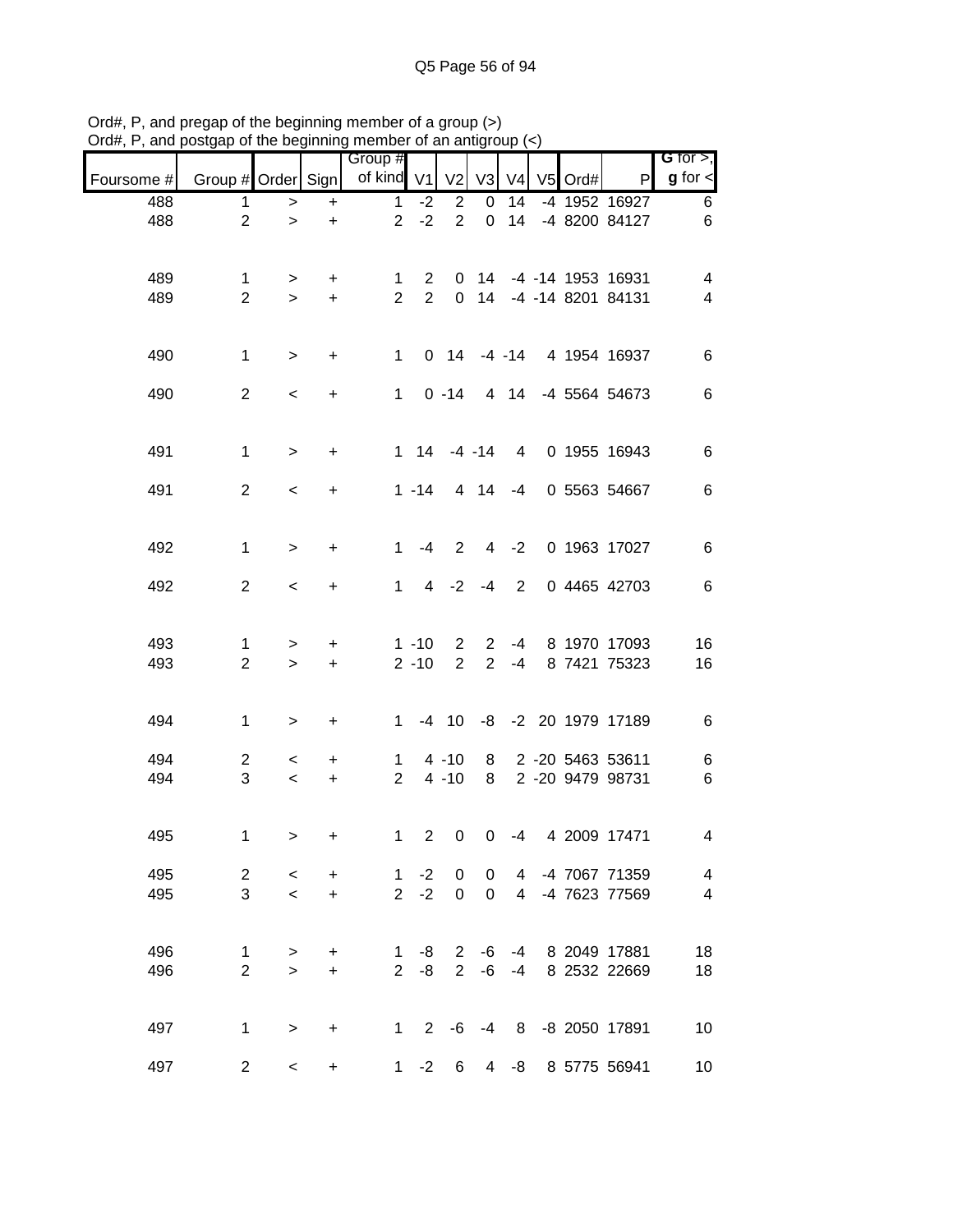|            |                                |                                     |                              | əlgap or the beginning member or an antigr |                              |                |                              | uup            |         |                                          |                                           |
|------------|--------------------------------|-------------------------------------|------------------------------|--------------------------------------------|------------------------------|----------------|------------------------------|----------------|---------|------------------------------------------|-------------------------------------------|
| Foursome # | Group # Order Sign             |                                     |                              | Group #<br>of kind V1                      |                              | V <sub>2</sub> | V <sub>3</sub>               | V <sub>4</sub> | V5 Ord# | P                                        | G for $>$ ,<br>$g$ for $\lt$              |
| 498        | 1.                             | $\,$                                | $\ddot{}$                    | $\mathbf 1$                                | 8                            | -8             | 4                            | 4              |         | 8 2053 17911                             | $\overline{2}$                            |
| 498        | $\overline{2}$                 | $\,<\,$                             |                              | 1                                          | 8                            | -8             | 4                            | $\overline{4}$ |         | 8 4730 45641                             | 18                                        |
| 499        | $\mathbf{1}$                   | $\, >$                              | $\ddot{}$                    | 1                                          | -8                           | $\overline{4}$ | $\overline{4}$               |                |         | 8 -16 2054 17921                         | 10                                        |
| 499        | $\overline{2}$                 | $\,<$                               |                              | $1 \quad$                                  | -8                           | 4              | $\overline{4}$               |                |         | 8 -16 4729 45631                         | 10                                        |
| 500<br>500 | 1<br>$\overline{2}$            | $\, > \,$<br>$\geq$                 | $\ddot{}$<br>$+$             |                                            | $1 \quad 10$<br>$2 \quad 10$ |                | $-6 -2$<br>$-6 -2$           |                |         | 2 -4 2059 17959<br>2 -4 3913 36901       | $\overline{c}$<br>$\overline{2}$          |
| 501<br>501 | $\mathbf{1}$<br>$\overline{2}$ | $\, > \,$<br>$\geq$                 | +<br>$+$                     | $\mathbf{1}$<br>$\overline{2}$             | $-2$<br>$-2$                 | 8<br>8         | -8                           | -8 14<br>14    |         | -4 2068 18047<br>-4 7367 74717           | $\overline{\mathbf{4}}$<br>$\overline{4}$ |
| 502        | 1                              | $\,$                                | +                            |                                            | $1 10$                       |                |                              |                |         | -6 -2 -2 14 2096 18289                   | $\overline{2}$                            |
| 502<br>502 | $\overline{2}$<br>3            | $\,<\,$<br>$\overline{\phantom{0}}$ | +<br>$+$                     |                                            | $1 - 10$<br>$2 - 10$         | 6<br>6         |                              |                |         | 2 2 -14 2819 25601<br>2 2 -14 4312 41201 | $\overline{\mathbf{c}}$<br>$\overline{2}$ |
| 503        | $\mathbf{1}$                   | $\geq$                              | +                            | $\mathbf{1}$                               | -6                           |                |                              |                |         | -2 -2 14 -4 2097 18301                   | 12                                        |
| 503        | $\overline{c}$                 | $\,<$                               | $\ddot{}$                    | $\mathbf 1$                                | 6                            |                |                              |                |         | 2 2 -14 4 4311 41189                     | 12                                        |
| 504<br>504 | 1<br>$\overline{2}$            | ><br>$\geq$                         | $\ddot{}$<br>$+$             | $\mathbf{1}$<br>$\overline{2}$             |                              |                | $-2$ $-2$ 14<br>$-2$ $-2$ 14 | $-4$<br>$-4$   |         | 0 2098 18307<br>0 3901 36787             | 6<br>6                                    |
| 505<br>505 | 1.<br>$\overline{c}$           | ><br>$\, > \,$                      | $+$<br>+                     | $\overline{2}$                             | $1 - 2$ 14 $-4$              | $-2$ 14        | $-4$                         | 0              |         | 0 2 2099 18311<br>2 3902 36791           | 4<br>4                                    |
| 505        | 3                              | $\, > \,$                           | $\qquad \qquad \blacksquare$ | $1 -$                                      |                              | $2 - 14$       | 4                            | $\mathbf{0}$   |         | -2 8904 92203                            | 14                                        |
| 506        | 1                              | $\geq$                              | +                            |                                            | $1 \t14 \t-4$                |                | 0                            |                |         | 2 -10 2100 18313                         | $\overline{2}$                            |
| 506        | $\overline{2}$                 | $\,>$                               |                              |                                            | $1 - 14$                     | 4              | 0                            |                |         | -2 10 2966 27059                         | 16                                        |
| 507        | 1                              | >                                   | +                            |                                            | $1 - 10$                     |                |                              |                |         | 4 10 -14 8 2104 18367                    | 14                                        |
| 507<br>507 | $\overline{2}$<br>3            | $\,<$<br>$\,<$                      | +<br>$\ddot{}$               | $\overline{2}$                             | $1 \quad 10$<br>10           |                | $-4$ $-10$ 14<br>$-4 - 10$   | 14             |         | -8 4699 45293<br>-8 5083 49463           | 14<br>14                                  |

Ord#, P, and pregap of the beginning member of a group (>) Ord#, P, and postgap of the beginning member of an antigroup (<)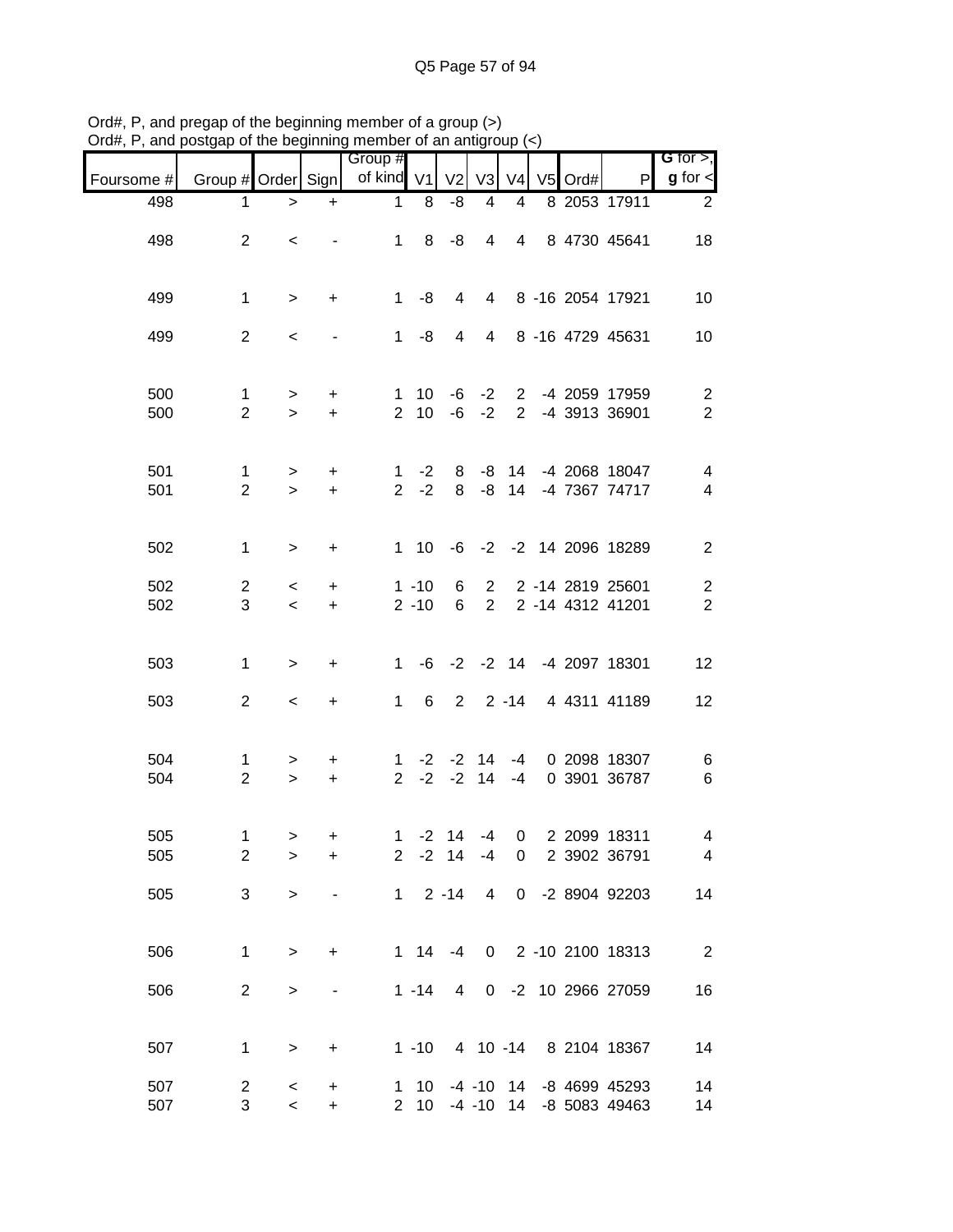|            |                                |                  |                          | Group #                        |        |                 |        |                |         |                                                    | G for $>$ ,              |
|------------|--------------------------------|------------------|--------------------------|--------------------------------|--------|-----------------|--------|----------------|---------|----------------------------------------------------|--------------------------|
| Foursome # | Group # Order Sign             |                  |                          | of kind V1                     |        | V <sub>2</sub>  | V3     | V <sub>4</sub> | V5 Ord# | $\mathsf{P}$                                       | $g$ for $\lt$            |
|            |                                |                  |                          |                                |        |                 |        |                |         |                                                    |                          |
| 508        | $\mathbf 1$                    | $\geq$           | $\ddot{}$                | $1 \quad$                      |        |                 |        |                |         | 4 10 -14 8 2 2105 18371                            | 4                        |
| 508        | $\overline{2}$                 | $\,<$            | $+$                      |                                |        |                 |        |                |         | 1 -4 -10 14 -8 -2 4698 45289                       | $\overline{\mathbf{4}}$  |
|            |                                |                  |                          |                                |        |                 |        |                |         |                                                    |                          |
| 509<br>509 | $\mathbf 1$<br>$\overline{2}$  | $\geq$<br>$\geq$ | $\ddot{}$<br>$+$         |                                |        | $2 -2 -2$       |        |                |         | 1 -2 -2 16 -8 -2 2114 18451<br>16 -8 -2 9168 95101 | 8<br>8                   |
|            |                                |                  |                          |                                |        |                 |        |                |         |                                                    |                          |
| 510        | $\mathbf{1}$                   | $\geq$           | $+$                      |                                |        |                 |        |                |         | 1 -8 -2 4 -10 -2 2117 18481                        | 20                       |
| 510        | $\overline{2}$                 | $\,<$            |                          |                                |        | $1 - 8 - 2$     |        |                |         | 4 -10 -2 8180 83869                                | $\overline{4}$           |
|            |                                |                  |                          |                                |        |                 |        |                |         |                                                    |                          |
| 511<br>511 | $\mathbf{1}$<br>$\overline{2}$ | $\geq$<br>$\geq$ | $\ddot{}$<br>$+$         | $\mathbf{1}$<br>$\overline{2}$ |        | $4 - 14 - 2$    |        |                |         | 4 -14 -2 4 -2 2130 18637<br>4 -2 3965 37463        | 20<br>16                 |
|            |                                |                  |                          |                                |        |                 |        |                |         |                                                    |                          |
| 512        | $\mathbf{1}$                   | $\geq$           | $+$                      |                                | $1 -2$ |                 | $4 -2$ |                |         | 2 -6 2132 18671                                    | 10                       |
| 512        | $\overline{2}$                 | $\geq$           |                          |                                |        | $1 \t2 \t-4$    |        |                |         | 2 -2 6 2901 26407                                  | 8 <sup>8</sup>           |
|            |                                |                  |                          |                                |        |                 |        |                |         |                                                    |                          |
| 513        | $\mathbf{1}$                   | $\,>$            | $\ddot{}$                | $\mathbf{1}$                   | -6     | 2               |        |                |         | 8 -2 -8 2139 18743                                 | 12                       |
| 513        | $\overline{2}$                 | $\,<\,$          | $\ddot{}$                | 1                              |        | $6 -2$          | -8     | $\overline{2}$ |         | 8 8962 92767                                       | 12                       |
| 514        | 1                              | >                | $\pm$                    | $\mathbf 1$                    | 8      | $-2$            |        | $-8$ $-2$      |         | 2 2141 18757                                       | 8                        |
| 514        | $\overline{2}$                 | $\,>$            | $\ddot{}$                | $\overline{2}$                 | 8      | $-2$            | -8     | $-2$           |         | 2 5527 54331                                       | 8                        |
|            |                                |                  |                          |                                |        |                 |        |                |         |                                                    |                          |
| 515        | 1                              | $\geq$           | $\ddot{}$                | $1 \quad$                      |        | $-4$ 14 $-12$ 8 |        |                |         | 4 2160 19009                                       | 8                        |
| 515        | $\overline{2}$                 | $\,<\,$          | $\overline{\phantom{a}}$ |                                |        |                 |        |                |         | 1 -4 14 -12 8 4 3402 31627                         | 16                       |
| 516        | 1                              | $\,>$            | $\ddot{}$                |                                |        | $1 14 - 12 8$   |        |                |         | 4 -14 2161 19013                                   | $\overline{\phantom{a}}$ |
|            |                                |                  |                          |                                |        |                 |        |                |         |                                                    |                          |
| 516        | $\overline{2}$                 | $\,<$            | $\blacksquare$           |                                |        | $1$ 14 -12 8    |        |                |         | 4 -14 3401 31607                                   | 20                       |
| 517        | $\mathbf{1}$                   | $\, >$           | $\ddot{}$                |                                |        |                 |        |                |         | 1 -2 -2 -2 10 -4 2183 19249                        | 12                       |
| 517        | $\overline{a}$                 | $\,<\,$          |                          |                                |        | $1 -2 -2 -2 10$ |        |                |         | -4 5843 57689                                      | 8                        |

Ord#, P, and pregap of the beginning member of a group (>) Ord#, P, and postgap of the beginning member of an antigroup (<)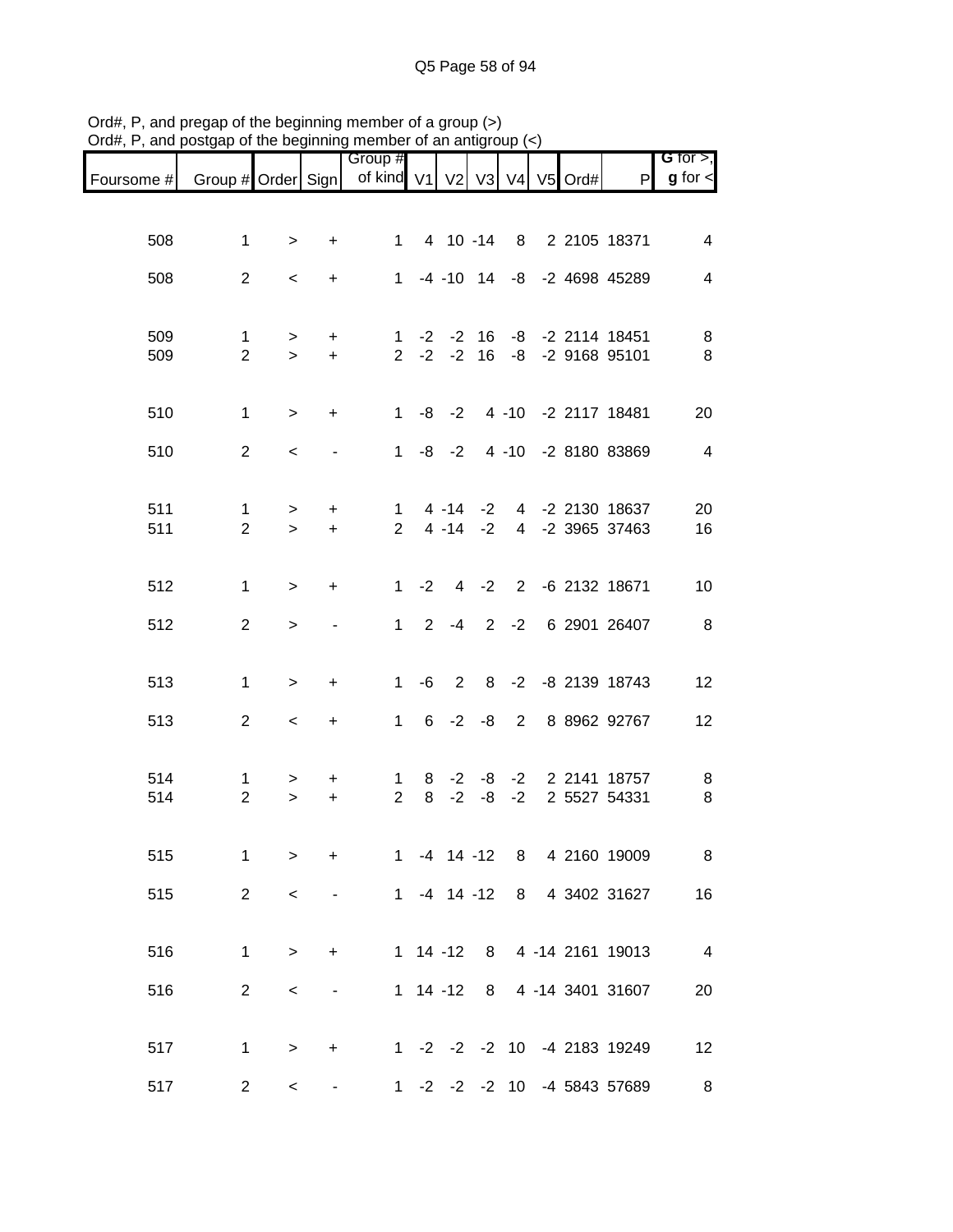|            |                         |                     |                          | Group #        |                      |                |                                  |                |            |                                | G for $>$ ,          |
|------------|-------------------------|---------------------|--------------------------|----------------|----------------------|----------------|----------------------------------|----------------|------------|--------------------------------|----------------------|
| Foursome # | Group # Order Sign      |                     |                          | of kind V1     |                      |                | V2 V3                            |                | V4 V5 Ord# | P                              | $g$ for $\textsf{I}$ |
| 518        | $\mathbf{1}$            |                     | $\ddot{}$                | 1.             | $-2$                 | $-2$           | 10                               | $-4$           |            | -4 2184 19259                  | 10                   |
| 518        | $\overline{2}$          | ><br>$\geq$         | $\ddot{}$                | $2^{\circ}$    | $-2$                 | $-2$           | 10 <sup>1</sup>                  | $-4$           |            | -4 4175 39719                  | 10                   |
|            |                         |                     |                          |                |                      |                |                                  |                |            |                                |                      |
| 519        | 1                       | >                   | $\ddot{}$                | 1              | $-2$                 | 10             | -4                               | -4             |            | 2 2185 19267                   | 8                    |
| 519        | $\overline{2}$          | $\geq$              | $+$                      | $\overline{2}$ | $-2$                 | 10             | $-4$                             | -4             |            | 2 4176 39727                   | 8                    |
| 519        | 3                       | >                   | $\overline{\phantom{a}}$ | 1              |                      | $2 - 10$       | 4                                | 4              |            | -2 3738 35069                  | 10                   |
| 519        | 4                       | $\, > \,$           | $\overline{\phantom{a}}$ | $\overline{2}$ |                      | $2 - 10$       | $\overline{4}$                   | $\overline{4}$ |            | -2 5728 56489                  | 10                   |
| 519        | 5                       | $\geq$              | $\overline{\phantom{a}}$ | 3              |                      | $2 - 10$       | 4                                | $\overline{4}$ |            | -2 7071 71399                  | 10                   |
|            |                         |                     |                          |                |                      |                |                                  |                |            |                                |                      |
| 520        | $\mathbf{1}$            | $\,$                | $\ddot{}$                |                | $1 \quad 10$         | $-4$           | -4                               | $\overline{2}$ |            | 4 2186 19273                   | $6\phantom{1}6$      |
|            |                         |                     |                          |                |                      |                |                                  |                |            |                                |                      |
| 520<br>520 | $\overline{2}$<br>3     | ><br>$\geq$         | $\overline{\phantom{a}}$ |                | $1 - 10$<br>$2 - 10$ | 4<br>4         | $\overline{4}$<br>$\overline{4}$ | $-2$<br>$-2$   |            | -4 3739 35081<br>-4 5729 56501 | 12<br>12             |
|            |                         |                     |                          |                |                      |                |                                  |                |            |                                |                      |
| 520        | $\overline{\mathbf{4}}$ | $\,<\,$             |                          |                | $1 \quad 10$         | -4             | $-4$                             | $\overline{2}$ |            | 4 8025 82039                   | 12                   |
|            |                         |                     |                          |                |                      |                |                                  |                |            |                                |                      |
| 521        | $\mathbf{1}$            | $\,>$               | $\ddot{}$                | $\mathbf{1}$   |                      | $0 - 10$       |                                  |                |            | 4 -2 10 2234 19739             | 12                   |
|            |                         |                     |                          |                |                      |                |                                  |                |            |                                |                      |
| 521        | $\overline{2}$          | $\,<$               | $\ddot{}$                | $\mathbf 1$    |                      | $0$ 10         | -4                               |                |            | 2 -10 2471 22051               | 12                   |
|            |                         |                     |                          |                |                      |                |                                  |                |            |                                |                      |
| 522        | 1                       | $\, > \,$           | +                        | $\mathbf{1}$   | 10                   | $\overline{2}$ | -8                               | 4              |            | -6 2238 19763                  | $\overline{4}$       |
| 522        | $\overline{2}$          | $\,<$               |                          | $\mathbf{1}$   | 10                   | $\overline{2}$ | -8                               | $\overline{4}$ |            | -6 4545 43613                  | 14                   |
|            |                         |                     |                          |                |                      |                |                                  |                |            |                                |                      |
| 523        | $\mathbf{1}$            | >                   | +                        | $\mathbf{1}$   |                      |                |                                  |                |            | -2 -2 16 -20 20 2246 19853     | 10                   |
|            |                         |                     |                          |                |                      |                |                                  |                |            |                                |                      |
| 523        | $\overline{2}$          | $\,<\,$             | +                        | $\mathbf{1}$   | $\overline{2}$       |                |                                  |                |            | 2 -16 20 -20 2253 19927        | 10                   |
|            |                         |                     |                          |                |                      |                |                                  |                |            |                                |                      |
| 524        |                         | $1 \quad$<br>$\geq$ | $+$                      |                |                      |                |                                  |                |            | 1 -2 16 -20 20 -16 2247 19861  | 8 <sup>8</sup>       |
| 524        | $\overline{2}$          |                     |                          |                |                      |                |                                  |                |            | 1 2 -16 20 -20 16 2252 19919   | 8                    |
|            |                         | $\,<\,$             | $\ddot{}$                |                |                      |                |                                  |                |            |                                |                      |
|            |                         |                     |                          |                |                      |                |                                  |                |            |                                |                      |
| 525        | $\mathbf{1}$            | $\geq$              | $\ddot{}$                |                | $1 \quad$            | $0 - 10$       |                                  |                |            | 8 -4 6 2255 19949              | 12                   |
| 525        | $\overline{2}$          | $\,<\,$             | $\ddot{}$                | 1              |                      | $0$ 10         |                                  |                |            | -8 4 -6 3652 34171             | 12                   |
|            |                         |                     |                          |                |                      |                |                                  |                |            |                                |                      |
| 526        | 1                       | >                   | $\ddot{}$                |                | $1 - 10$             | 8              |                                  |                |            | -4 6 -10 2256 19961            | 12                   |
|            |                         |                     |                          |                |                      |                |                                  |                |            |                                |                      |

Ord#, P, and pregap of the beginning member of a group (>) Ord#, P, and postgap of the beginning member of an antigroup (<)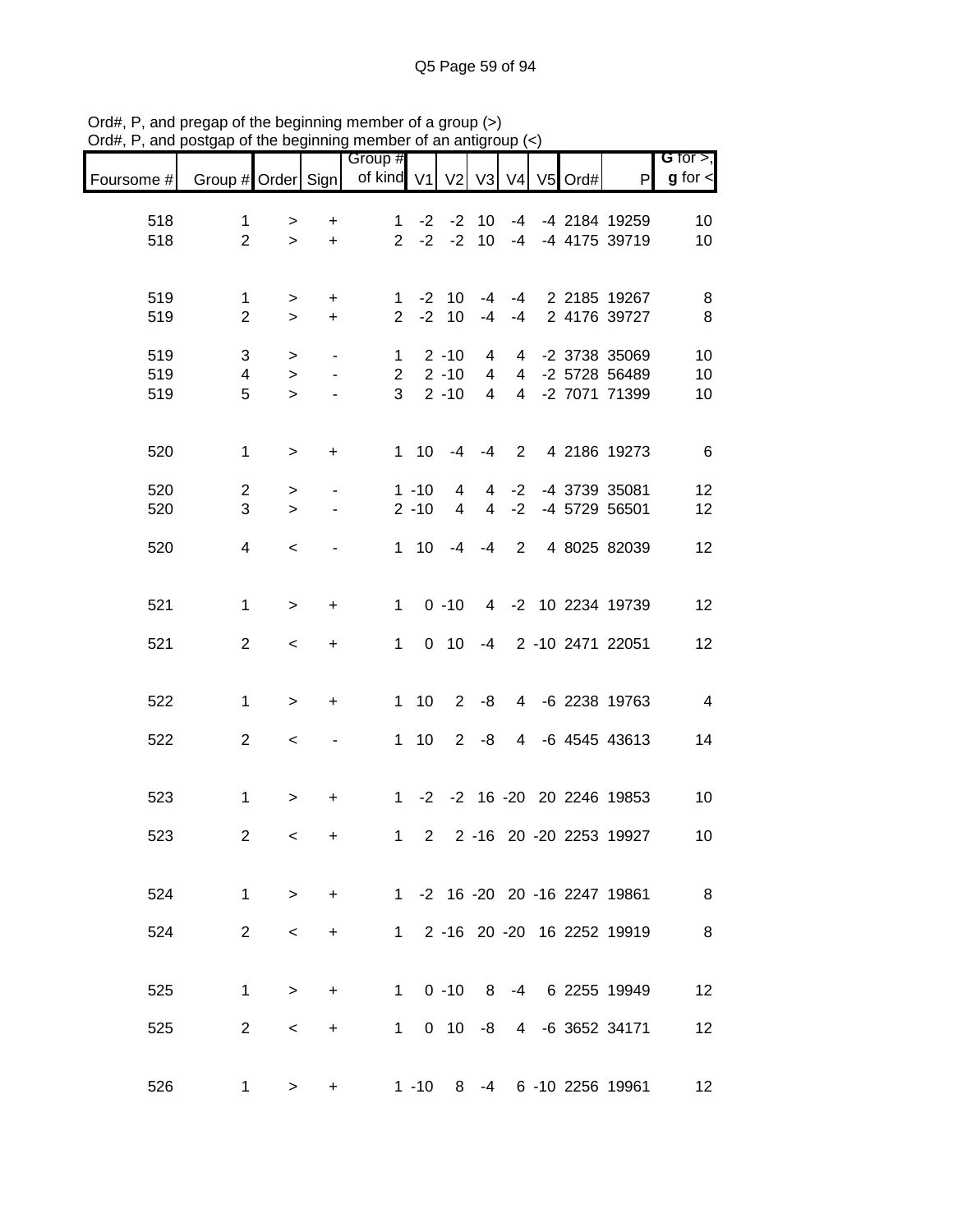| יישוע $\pi,$ ו | $\frac{1}{2}$ and postgap or the beginning member or an antigroup $\left(\frac{1}{2}\right)$ |                          |                          |                             |                      |                             |                            |                |         |                                       |                                                      |
|----------------|----------------------------------------------------------------------------------------------|--------------------------|--------------------------|-----------------------------|----------------------|-----------------------------|----------------------------|----------------|---------|---------------------------------------|------------------------------------------------------|
| Foursome #     | Group # Order Sign                                                                           |                          |                          | Group #<br>of kind V1       |                      |                             | $V2$ $V3$                  | V <sub>4</sub> | V5 Ord# | P                                     | G for $>$ ,<br>$g$ for $\lt$                         |
| 526            | $\overline{2}$                                                                               | $\,<$                    | $+$                      | 1                           | 10                   | -8                          | 4                          | -6             |         | 10 3651 34159                         | 12 <sup>°</sup>                                      |
|                |                                                                                              |                          |                          |                             |                      |                             |                            |                |         |                                       |                                                      |
| 527            | $\mathbf{1}$                                                                                 | $\geq$                   | $\ddot{}$                |                             | 1 8                  | $-4$                        |                            |                |         | 6 -10 2 2257 19963                    | $\overline{c}$                                       |
| 527            | $\overline{2}$                                                                               | $\,<\,$                  | $\ddot{}$                | 1                           | -8                   | 4                           |                            | $-6$ 10        |         | -2 3650 34157                         | $\overline{c}$                                       |
| 527            | 3                                                                                            | $\overline{\phantom{0}}$ | $+$                      |                             | $2 - 8$              |                             |                            |                |         | 4 -6 10 -2 4543 43607                 | $\overline{2}$                                       |
|                |                                                                                              |                          |                          |                             |                      |                             |                            |                |         |                                       |                                                      |
| 528            | $\mathbf{1}$                                                                                 | $\geq$                   | $\ddot{}$                |                             |                      |                             |                            |                |         | 1 0 8 -10 -2 10 2276 20123            | 6                                                    |
| 528            | $\overline{2}$                                                                               | $\,<\,$                  | $\ddot{}$                | $1 \quad$                   |                      |                             |                            |                |         | 0 -8 10 2 -10 7824 79867              | 6                                                    |
|                |                                                                                              |                          |                          |                             |                      |                             |                            |                |         |                                       |                                                      |
| 529            | $\mathbf{1}$                                                                                 | $\geq$                   | $\ddot{}$                |                             | $1 - 10$             |                             | $-2$ 10                    |                |         | 0 -8 2278 20143                       | 14                                                   |
| 529            | $\overline{2}$                                                                               | $\geq$                   | $\ddot{}$                |                             | $2 - 10$             |                             | $-2$ 10                    |                |         | 0 -8 7780 79393                       | 14                                                   |
|                |                                                                                              |                          |                          |                             |                      |                             |                            |                |         |                                       |                                                      |
| 530<br>530     | 1<br>$\overline{2}$                                                                          | $\,>$<br>$\geq$          | +<br>$\ddot{}$           | $1 \quad$<br>$\overline{2}$ |                      | $-2$ 10<br>$-2$ 10          | $\mathbf 0$<br>$\mathbf 0$ | -8             |         | -8 2 2279 20147<br>2 7781 79397       | $\overline{\mathcal{A}}$<br>$\overline{\mathcal{A}}$ |
|                |                                                                                              |                          |                          |                             |                      |                             |                            |                |         |                                       |                                                      |
| 530            | 3                                                                                            | $\,<$                    | $\ddot{}$                | $1 -$                       |                      | $2 - 10$                    | $\mathbf 0$                |                |         | 8 -2 4415 42223                       | 4                                                    |
|                |                                                                                              |                          |                          |                             |                      |                             |                            |                |         |                                       |                                                      |
| 531<br>531     | 1<br>$\overline{2}$                                                                          | $\,>$<br>$\geq$          | $\ddot{}$<br>$+$         |                             | $1 \quad 10$<br>2 10 | $\mathbf{0}$<br>$\mathbf 0$ | -8                         |                |         | -8 2 12 2280 20149<br>2 12 7782 79399 | $\overline{\mathbf{c}}$<br>$\overline{2}$            |
|                |                                                                                              |                          |                          |                             |                      |                             |                            |                |         |                                       |                                                      |
| 532            | $\mathbf{1}$                                                                                 | $\geq$                   | $\ddot{}$                |                             |                      |                             |                            |                |         | 1 0 -8 2 12 0 2281 20161              | 12                                                   |
| 532            | $\overline{2}$                                                                               | $\, > \,$                |                          | $1 \quad$                   |                      |                             |                            |                |         | 0 8 -2 -12 0 4289 40961               | 12                                                   |
|                |                                                                                              |                          |                          |                             |                      |                             |                            |                |         |                                       |                                                      |
| 533            | 1                                                                                            | $\geq$                   | +                        | 1                           |                      |                             |                            |                |         | -4 -10 20 -4 -6 2325 20627            | 16                                                   |
|                |                                                                                              |                          |                          |                             |                      |                             |                            |                |         |                                       |                                                      |
| 533            | $2^{\circ}$                                                                                  | $\,<\,$                  | $\overline{\phantom{a}}$ |                             |                      |                             |                            |                |         | 1 -4 -10 20 -4 -6 4039 38273          | $\overline{\phantom{1}}$ 8                           |
|                |                                                                                              |                          |                          |                             |                      |                             |                            |                |         |                                       |                                                      |
| 534            | $\mathbf 1$                                                                                  | $\,>$                    | $\ddot{}$                | $\mathbf{1}$                | -6                   | $\mathbf{2}$                |                            |                |         | -4 -8 10 2329 20681                   | 18                                                   |
| 534            | $\overline{2}$                                                                               | $\geq$                   | $+$                      |                             | $2 - 6$              | 2                           |                            | -4 -8          |         | 10 2435 21701                         | 18                                                   |
|                |                                                                                              |                          |                          |                             |                      |                             |                            |                |         |                                       |                                                      |
| 535            | 1.                                                                                           | $\geq$                   | $\ddot{}$                | $1 \quad$                   |                      |                             |                            |                |         | 2 -4 -8 10 0 2330 20693               | 12                                                   |
| 535            | $\overline{2}$                                                                               | $\,<\,$                  | $\overline{\phantom{a}}$ | $1 \quad$                   |                      | $2 - 4 - 8$                 |                            | 10             |         | 0 4297 41051                          | $6\overline{6}$                                      |
|                |                                                                                              |                          |                          |                             |                      |                             |                            |                |         |                                       |                                                      |
| 536            | $\mathbf 1$                                                                                  | $\,>$                    | +                        |                             |                      |                             |                            |                |         | 1 -2 2 2 6 -10 2336 20747             | $\overline{4}$                                       |

Ord#, P, and pregap of the beginning member of a group (>) Ord#, P, and postgap of the beginning member of an antigroup (<)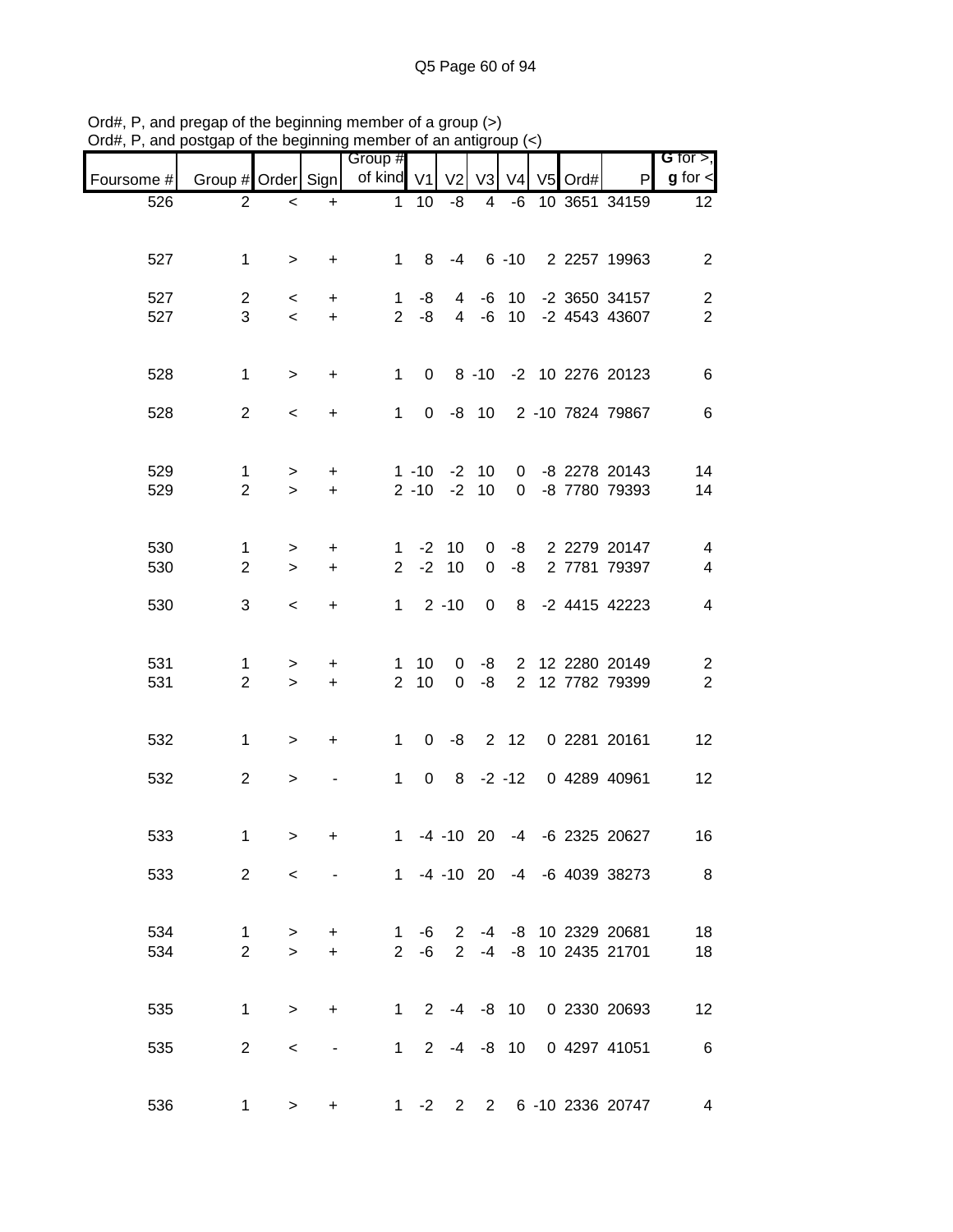|            |                                | 10009                    |                |                                |                            |                                |                |                  |               |                                                 |                                                     |
|------------|--------------------------------|--------------------------|----------------|--------------------------------|----------------------------|--------------------------------|----------------|------------------|---------------|-------------------------------------------------|-----------------------------------------------------|
| Foursome # | Group # Order Sign             |                          |                | Group #<br>of kind V1 V2       |                            |                                |                |                  | V3 V4 V5 Ord# | P                                               | G for $>$ ,<br>$g$ for $\leq$                       |
| 536        | $\overline{2}$                 | $\,<$                    | $+$            |                                |                            |                                |                |                  |               | 1 2 -2 -2 -6 10 3784 35533                      | 4                                                   |
| 537        | $\mathbf{1}$                   | $\geq$                   | $+$            |                                |                            |                                |                |                  |               | 1 2 2 6 -10 14 2337 20749                       | $\mathbf{2}$                                        |
| 537        | $\overline{2}$                 | $\overline{\phantom{a}}$ | $+$            |                                |                            |                                |                |                  |               | 1 -2 -2 -6 10 -14 3783 35531                    | $\overline{2}$                                      |
| 538<br>538 | $\mathbf{1}$<br>$\overline{2}$ | $\geq$<br>$\geq$         | $+$<br>$+$     | $\mathbf{1}$<br>$\overline{2}$ | $2^{\circ}$<br>$2^{\circ}$ |                                |                |                  |               | 6 -10 14 2 2338 20753<br>6 -10 14 2 5396 52883  | 4<br>$\overline{\mathbf{4}}$                        |
| 538        | 3                              | $\,<$                    | $+$            |                                |                            |                                |                |                  |               | 1 -2 -6 10 -14 -2 9097 94327                    | $\overline{\mathbf{4}}$                             |
| 539        | $\mathbf{1}$                   | $\,>$                    | $+$            |                                |                            |                                |                |                  |               | 1 -16 16 -8 -8 2 2359 20981                     | 18                                                  |
| 539        | $\overline{2}$                 | $\overline{\phantom{a}}$ | $+$            |                                |                            | $1 16 - 16$                    | 8 <sup>8</sup> |                  |               | 8 -2 4829 46727                                 | 20                                                  |
| 540<br>540 | $\mathbf{1}$<br>$\overline{2}$ | $\geq$<br>$\geq$         | $+$<br>$+$     | 1<br>$\overline{2}$            | 2<br>$2^{\circ}$           | $2^{\circ}$<br>$\overline{2}$  | $-2$<br>$-2$   | 0<br>$\mathbf 0$ |               | 4 2376 21143<br>4 2655 23873                    | $\overline{\mathbf{4}}$<br>$\overline{\mathcal{A}}$ |
| 540        | $\sqrt{3}$                     | $\,>$                    | $+$            | 3                              | $\overline{2}$             | 2 <sup>7</sup>                 | $-2$           | 0                |               | 4 3440 32063                                    | $\overline{\mathbf{4}}$                             |
| 540        | $\overline{4}$                 | $\, > \,$                | $\blacksquare$ | $\mathbf{1}$                   |                            | $-2 -2$                        | 2              | 0                |               | -4 2805 25447                                   | $\, 8$                                              |
| 540        | 5                              | $\,<$                    | $\ddot{}$      | $\mathbf{1}$                   |                            | $-2 -2$                        | $\overline{2}$ | $\mathbf 0$      |               | -4 4194 39883                                   | $\overline{\mathbf{4}}$                             |
| 540        | 6                              | $\,<$                    | $\blacksquare$ |                                | $1\quad 2$                 |                                | $2 - 2$        |                  |               | 0 4 8910 92243                                  | 8                                                   |
| 541        | $\mathbf{1}$                   | $\, > \,$                | $+$            |                                |                            |                                |                |                  |               | 1 -26 -2 2 14 -12 2392 21313                    | 30                                                  |
| 541        | $\overline{c}$                 | $\,<$                    | +              |                                | 1 26                       |                                |                |                  |               | 2 -2 -14 12 8755 90407                          | 30                                                  |
| 542<br>542 | $\mathbf{1}$<br>$\overline{2}$ | ><br>$\geq$              | $+$<br>$+$     |                                |                            | 2 24 -28                       |                |                  |               | 1 24 -28 2 4 -2 2397 21347<br>2 4 -2 3207 29537 | $\,6$<br>$\,6$                                      |
| 543<br>543 | $\mathbf 1$<br>$\overline{2}$  | $\geq$<br>$\geq$         | $+$<br>$+$     | $\overline{1}$<br>$2^{\circ}$  |                            | 4 22 -26<br>4 22 -26           |                |                  |               | 2 2 2416 21523<br>2 2 8381 86201                | $\boldsymbol{2}$<br>4                               |
| 544<br>544 | $\mathbf{1}$<br>$\overline{2}$ | $\,>$<br>$\geq$          | $+$<br>$+$     | $\mathbf{1}$<br>$\overline{2}$ | $2^{\circ}$<br>$2^{\circ}$ | $\mathbf{2}$<br>$\overline{2}$ | $\overline{2}$ |                  |               | 2 -8 8 2420 21563<br>-8 8 3080 28283            | 4<br>$\overline{\mathbf{4}}$                        |
| 544        | 3                              | $\geq$                   |                |                                |                            |                                |                |                  |               | 1 -2 -2 -2 8 -8 7365 74707                      | 8                                                   |

Ord#, P, and pregap of the beginning member of a group (>) Ord#, P, and postgap of the beginning member of an antigroup (<)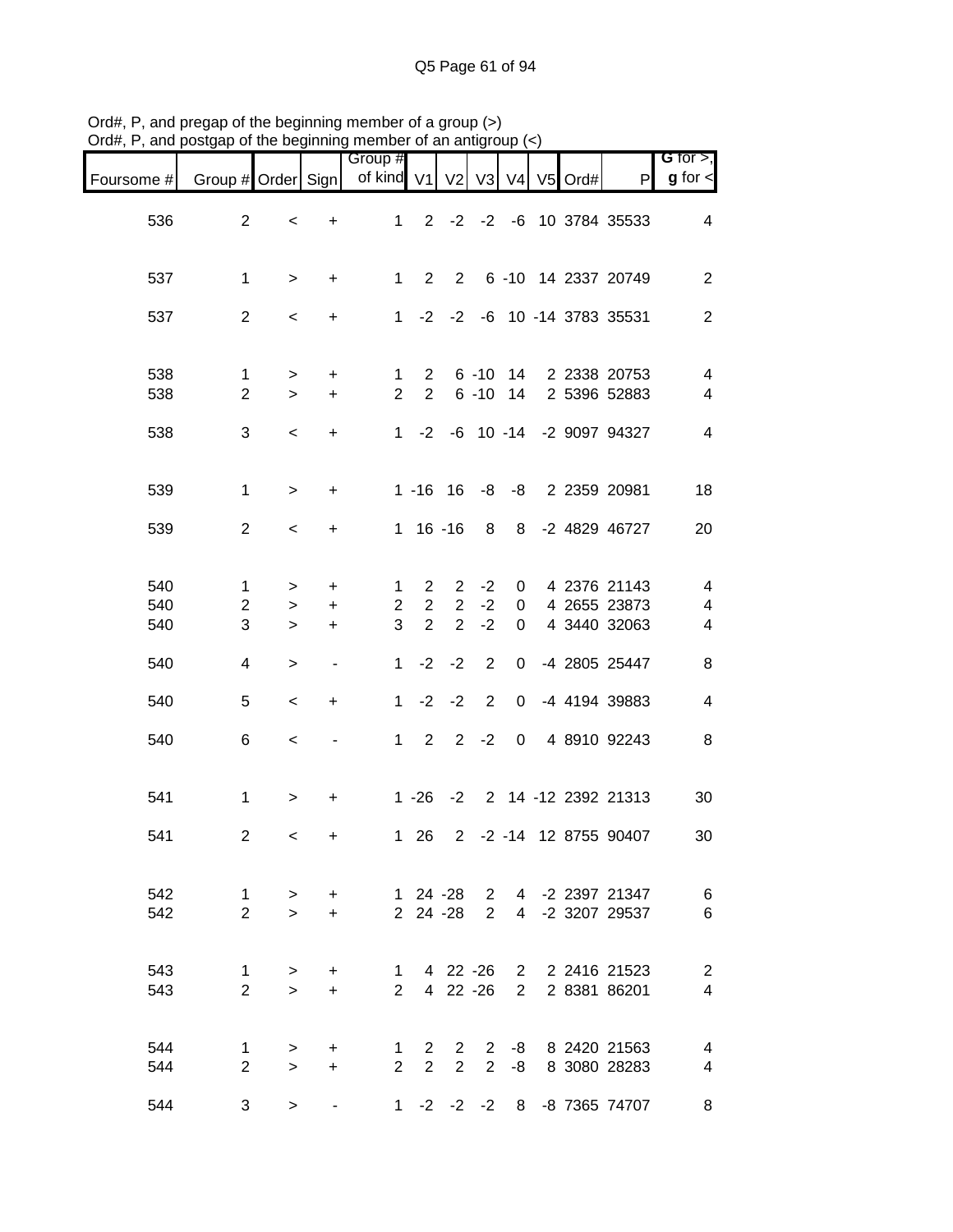|                               |                     |            |                | Group #                        |                |                     |              |             |         |                                | G for $>$ ,                               |
|-------------------------------|---------------------|------------|----------------|--------------------------------|----------------|---------------------|--------------|-------------|---------|--------------------------------|-------------------------------------------|
| Foursome # Group # Order Sign |                     |            |                | of kind V1                     |                |                     | V2 V3 V4     |             | V5 Ord# | P                              | $g$ for $\lt$                             |
|                               |                     |            |                |                                |                |                     |              |             |         |                                |                                           |
| 545                           | 1                   | $\geq$     | $\ddot{}$      | 1                              | $\overline{2}$ | -8                  | 8            | -8          |         | 8 2422 21577                   | 8                                         |
|                               |                     |            |                |                                |                |                     |              |             |         |                                |                                           |
| 545                           | $\overline{2}$      | $\,<\,$    |                | 1                              | $\overline{2}$ | -8                  | 8            | -8          |         | 8 2428 21613                   | 4                                         |
|                               |                     |            |                |                                |                |                     |              |             |         |                                |                                           |
| 546<br>546                    | 1<br>$\overline{2}$ | >          | +<br>$+$       | 1<br>$\overline{2}$            | 10<br>10       | 0<br>$\overline{0}$ | $-2$<br>$-2$ | 8<br>8      |         | -6 2431 21649<br>-6 3814 35899 | $\overline{\mathbf{c}}$<br>$\overline{2}$ |
|                               |                     | $\geq$     |                |                                |                |                     |              |             |         |                                |                                           |
|                               |                     |            |                | $1 \quad$                      |                |                     |              |             |         | 8 -2 -8 10 -10 2443 21773      |                                           |
| 547                           | $\mathbf{1}$        | $\geq$     | $\ddot{}$      |                                |                |                     |              |             |         |                                | 6                                         |
| 547                           | $\overline{2}$      | $\,>$      |                | $1 \quad$                      | -8             | 2                   |              |             |         | 8 -10 10 9117 94541            | 10                                        |
|                               |                     |            |                |                                |                |                     |              |             |         |                                |                                           |
| 548                           | 1                   | $\geq$     | $\ddot{}$      |                                |                |                     |              |             |         | 1 -10 14 -16 8 -2 2447 21817   | 14                                        |
| 548                           | $\overline{2}$      | $\,<\,$    |                |                                |                |                     |              |             |         | 1 -10 14 -16 8 -2 6824 68659   | 10                                        |
|                               |                     |            |                |                                |                |                     |              |             |         |                                |                                           |
| 549                           | 1                   | >          | +              |                                | $1 - 16$       | 8                   | $-2$         | $-4$        |         | 4 2449 21839                   | 18                                        |
| 549                           | $\overline{2}$      | $\geq$     | $\ddot{}$      |                                | $2 - 16$       | 8                   | $-2$         | $-4$        |         | 4 3555 33179                   | 18                                        |
|                               |                     |            |                |                                |                |                     |              |             |         |                                |                                           |
| 550                           | 1                   | $\geq$     | +              | 1                              | 8              | $-2$                | -4           |             |         | 4 2 2450 21841                 | $\overline{\phantom{a}}$                  |
|                               | $\overline{2}$      |            |                | 1                              | -8             | $\overline{2}$      | 4            |             |         | -4 -2 7662 77999               | 16                                        |
| 550                           |                     | $\, > \,$  |                |                                |                |                     |              |             |         |                                |                                           |
|                               |                     |            |                |                                |                |                     |              |             |         |                                |                                           |
| 551<br>551                    | 1<br>$\overline{2}$ | ><br>$\,>$ | +<br>$\ddot{}$ | 1<br>$\overline{2}$            | $-2$<br>$-2$   | -8<br>-8            | 0<br>0       | 4<br>4      |         | 4 2462 21977<br>4 5719 56417   | 16<br>16                                  |
|                               |                     |            |                |                                |                |                     |              |             |         |                                |                                           |
| 552                           | 1                   | $\,$       | $\ddot{}$      | $\mathbf{1}$                   | -8             | $\pmb{0}$           | 4            |             |         | 4 -10 2463 21991               | 14                                        |
|                               |                     |            |                |                                |                |                     |              |             |         |                                |                                           |
| 552                           | $\overline{2}$      | $\,<$      | $\ddot{}$      |                                | $1 \quad 8$    | $\mathbf 0$         |              |             |         | -4 -4 10 2829 25679            | 14                                        |
|                               |                     |            |                |                                |                |                     |              |             |         |                                |                                           |
| 553                           | 1                   | >          | $\ddot{}$      | $\mathbf{1}$<br>$\overline{2}$ | 0              | 4                   |              |             |         | 4 -10 2 2464 21997             | $6\overline{6}$                           |
| 553                           | $\overline{2}$      | $\geq$     | $\ddot{}$      |                                | 0              | $\overline{4}$      |              | $4 - 10$    |         | 2 7034 71011                   | 12                                        |
| 553                           | 3                   | $\,<$      | $\ddot{}$      | 1                              | 0              | $-4$                |              | $-4$ 10     |         | -2 2828 25673                  | $\,6$                                     |
|                               |                     |            |                |                                |                |                     |              |             |         |                                |                                           |
| 554                           | 1                   | $\,>$      | +              | 1                              | 4              |                     |              |             |         | 4 -10 2 -4 2465 22003          | $6\overline{6}$                           |
| 554                           | $\overline{c}$      | $\geq$     | $\ddot{}$      | $\mathbf{2}^{\circ}$           | 4              |                     | 4 -10        | $2^{\circ}$ |         | -4 7035 71023                  | 12                                        |

Ord#, P, and pregap of the beginning member of a group (>) Ord#, P, and postgap of the beginning member of an antigroup (<)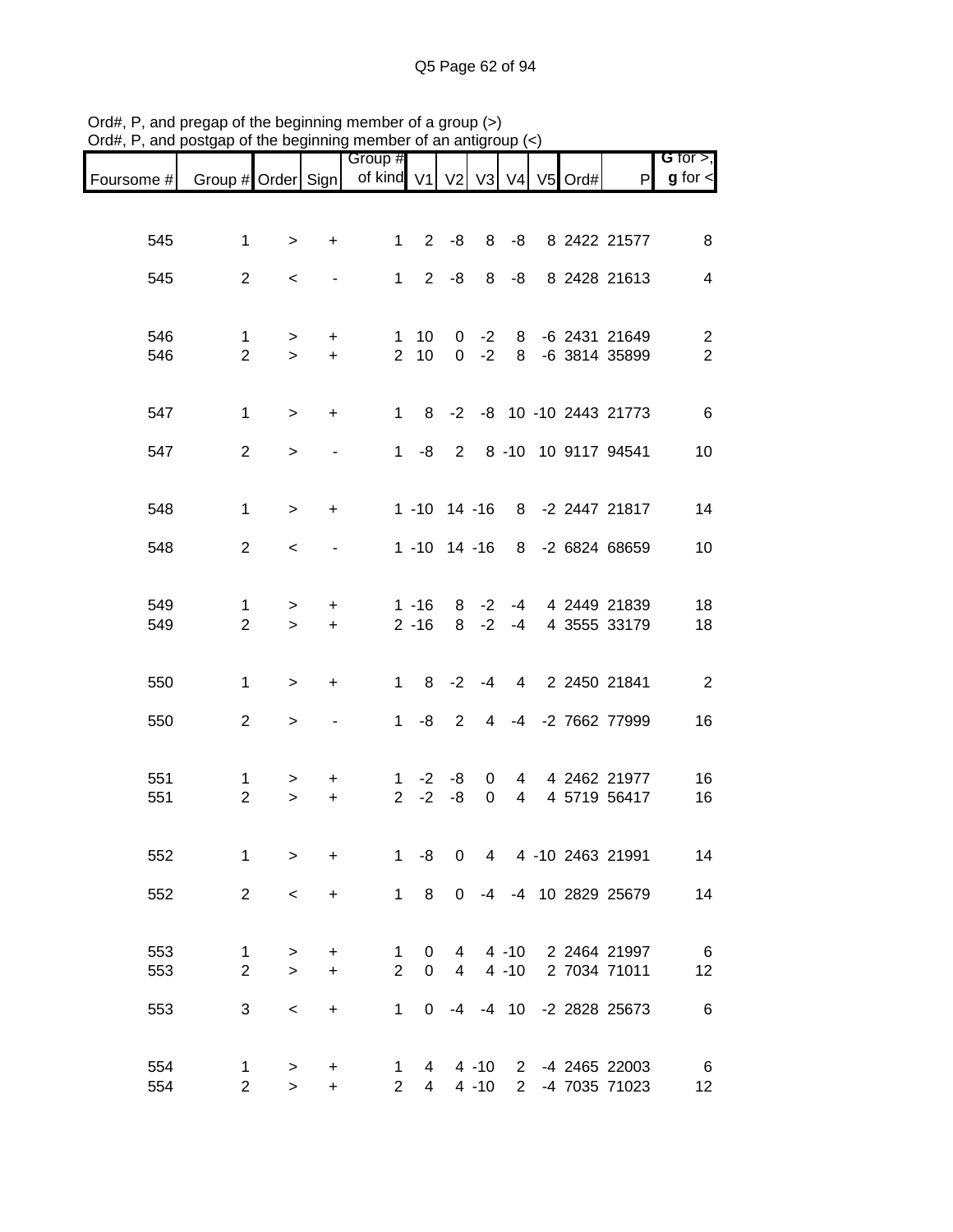| Foursome # | Group # Order Sign             |                          |                        | Group #<br>of kind V1          |                                  |                                  |                         |                | V2 V3 V4 V5 Ord# | P                                    | G for $>$ ,<br>$g$ for $\lt$ |
|------------|--------------------------------|--------------------------|------------------------|--------------------------------|----------------------------------|----------------------------------|-------------------------|----------------|------------------|--------------------------------------|------------------------------|
| 555<br>555 | $\mathbf{1}$<br>$\overline{2}$ | ><br>$\geq$              | $\ddot{}$<br>$\ddot{}$ | $\mathbf{1}$<br>$\overline{2}$ | $\overline{2}$<br>$\overline{2}$ | -4<br>$-4$                       | 10<br>10                | 0<br>0         |                  | -8 2468 22031<br>-8 3178 29231       | 4<br>10                      |
| 556<br>556 | $\mathbf 1$<br>$\overline{2}$  | ><br>$\geq$              | $\ddot{}$<br>$\ddot{}$ | 1<br>$2^{\circ}$               | -4<br>$-4$                       | 10<br>10                         | 0<br>$\Omega$           | -8<br>-8       |                  | 2 2469 22037<br>2 7168 72467         | 6<br>6                       |
| 557        | $\mathbf{1}$                   | $\geq$                   | $\ddot{}$              |                                | 110                              | $\mathbf 0$                      | -8                      | $2^{\circ}$    |                  | 0 2470 22039                         | $\mathbf{2}$                 |
| 557        | $\overline{2}$                 | $\overline{\phantom{a}}$ | $\ddot{}$              |                                | $1 - 10$                         | $\mathbf 0$                      | 8                       | $-2$           |                  | 0 4414 42221                         | $\overline{2}$               |
| 558<br>558 | $\mathbf{1}$<br>$\overline{2}$ | $\,>$<br>$\geq$          | $\ddot{}$<br>$\ddot{}$ | 1<br>2 <sup>1</sup>            | -8<br>-8                         | $\overline{2}$<br>$\overline{2}$ | $\mathbf 0$<br>$\Omega$ |                |                  | 6 -10 2472 22063<br>6 -10 3029 27763 | 12<br>12                     |
| 559        | $\mathbf{1}$                   | $\,>$                    | $\ddot{}$              | $1 \quad$                      |                                  |                                  |                         |                |                  | 6 -10 14 -14 10 2475 22079           | 6                            |
| 559        | $\overline{2}$                 | $\prec$                  | $\ddot{}$              | 1.                             |                                  |                                  |                         |                |                  | -6 10 -14 14 -10 2480 22123          | 6                            |
| 560        | $\mathbf{1}$                   | $\,>$                    | $\ddot{}$              |                                | $1 \quad 10$                     | -8                               |                         |                |                  | -2 -2 10 2482 22133                  | $\overline{4}$               |
| 560        | $\overline{2}$                 | $\,<\,$                  |                        |                                | $1 \quad 10$                     | -8                               |                         |                |                  | -2 -2 10 8697 89821                  | 12                           |
| 561        | $\mathbf{1}$                   | $\,>$                    | +                      |                                | $1 - 10$                         | $2^{\circ}$                      | $-2$                    | $2^{\circ}$    |                  | 4 2493 22271                         | 12                           |
| 561        | $\overline{2}$                 | $\,<\,$                  |                        |                                | $1 - 10$                         | $\overline{2}$                   | $-2$                    | $\overline{2}$ |                  | 4 6096 60443                         | $\,6$                        |
| 562<br>562 | $\mathbf 1$<br>$\overline{2}$  | $\, > \,$<br>>           | +<br>$\ddot{}$         |                                | $1 -2$<br>$2 -2$                 | $\overline{2}$<br>$\overline{2}$ | 4                       | $\overline{4}$ |                  | -8 2495 22277<br>4 4 -8 2683 24107   | 4<br>4                       |
| 563        | $\mathbf 1$                    | $\, >$                   | $\ddot{}$              |                                |                                  |                                  |                         |                |                  | 1 12 -16 10 -2 -4 2502 22349         | 6                            |
| 563        | $\overline{2}$                 | $\,<$                    | $\ddot{}$              |                                |                                  |                                  |                         |                |                  | 1 -12 16 -10 2 4 9202 95461          | 6                            |
| 564<br>564 | 1<br>$\overline{2}$            | ><br>$\geq$              | +<br>$\ddot{}$         |                                | $1 - 16$<br>$2 - 16$             | 10<br>10                         | $-2$<br>$-2$            | -4<br>$-4$     |                  | 6 2503 22367<br>6 8770 90617         | 18<br>18                     |
| 564        | 3                              | $\,<\,$                  | $\ddot{}$              |                                | $1 16 - 10$                      |                                  | $2^{\circ}$             | $\overline{4}$ |                  | -6 9201 95443                        | 18                           |

Ord#, P, and pregap of the beginning member of a group (>) Ord#, P, and postgap of the beginning member of an antigroup (<)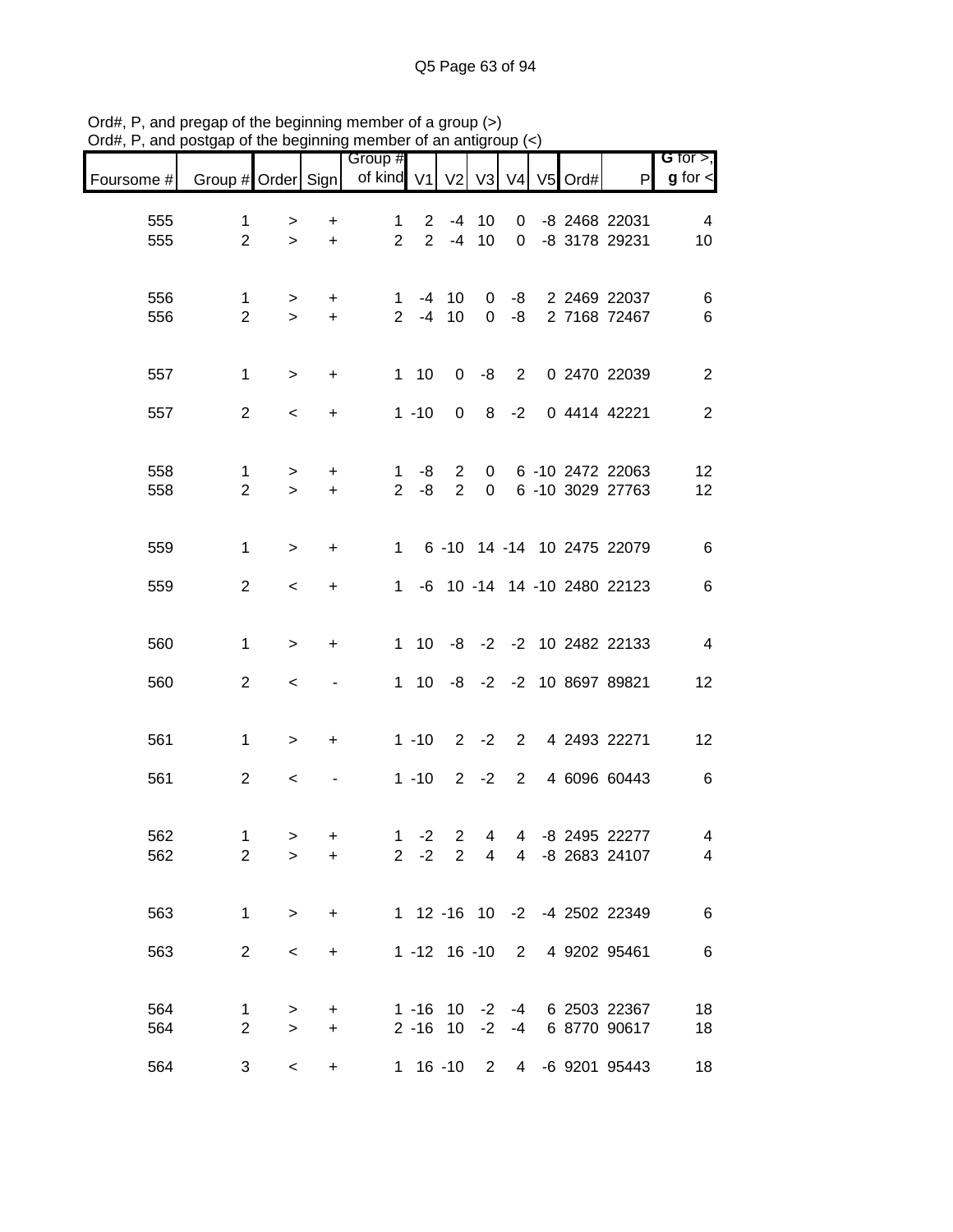| unu        |                                |                          |                | $\sim$ and $\sim$ and $\sim$ and $\sim$ and $\sim$ and $\sim$ and $\sim$ and $\sim$ and $\sim$ and $\sim$ and $\sim$ and $\sim$ and $\sim$ and $\sim$ and $\sim$ and $\sim$ and $\sim$ and $\sim$ and $\sim$ and $\sim$ and $\sim$ and $\sim$ and $\sim$ and $\sim$ and $\sim$ |                            |                    |                      |                            |               |                                                        |                                    |
|------------|--------------------------------|--------------------------|----------------|--------------------------------------------------------------------------------------------------------------------------------------------------------------------------------------------------------------------------------------------------------------------------------|----------------------------|--------------------|----------------------|----------------------------|---------------|--------------------------------------------------------|------------------------------------|
| Foursome # | Group # Order Sign             |                          |                | Group #<br>of kind V1 V2                                                                                                                                                                                                                                                       |                            |                    |                      |                            | V3 V4 V5 Ord# | P                                                      | G for $>$ ,<br>$g$ for $\lt$       |
| 565        | 1                              | $\, > \,$                | $\ddot{}$      | $\mathbf 1$                                                                                                                                                                                                                                                                    | 0                          | 10                 |                      | $-4 - 10$                  |               | 16 2511 22447                                          | 6                                  |
| 565        | $\overline{2}$                 | $\,<$                    | $+$            | $1 \quad$                                                                                                                                                                                                                                                                      |                            | $0 - 10$           |                      |                            |               | 4 10 -16 7110 71843                                    | $\,6$                              |
| 566<br>566 | 1<br>$\overline{2}$            | $\geq$<br>$\geq$         | $+$<br>$+$     | 1<br>$\overline{2}$                                                                                                                                                                                                                                                            | 2<br>$2^{\circ}$           |                    | 4 10<br>4 10         |                            |               | -8 2 2529 22639<br>-8 2 7738 78889                     | $\overline{c}$<br>$\boldsymbol{2}$ |
| 566        | 3                              | $\overline{\phantom{a}}$ | $\ddot{}$      |                                                                                                                                                                                                                                                                                |                            | $1 -2 -4 -10$      |                      |                            |               | 8 -2 8972 92861                                        | $\overline{2}$                     |
| 567<br>567 | $\mathbf{1}$<br>$\overline{2}$ | $\, > \,$<br>$\geq$      | $+$<br>$+$     | $\mathbf{1}$<br>$\overline{2}$                                                                                                                                                                                                                                                 |                            | 4 10<br>4 10 -8    | -8                   |                            |               | 2 -6 2530 22643<br>2 -6 3893 36713                     | 4<br>$\overline{4}$                |
| 568        | $\mathbf{1}$                   | $\, >$                   | $+$            | $\mathbf{1}$                                                                                                                                                                                                                                                                   |                            | $2 -6 -4$          |                      |                            |               | 8 -2 2533 22679                                        | 10                                 |
| 568        | $\overline{2}$                 | $\overline{\phantom{a}}$ | $\ddot{}$      |                                                                                                                                                                                                                                                                                |                            | $1 -2 6$           | $\overline{4}$       | -8                         |               | 2 7420 75307                                           | 16                                 |
| 569<br>569 | $\mathbf 1$<br>$\overline{2}$  | ><br>$\geq$              | $\pm$<br>$+$   | $\mathbf{1}$<br>$2^{\circ}$                                                                                                                                                                                                                                                    |                            | $8 - 2$<br>$8 - 2$ | -4<br>-4             | $2^{\circ}$<br>$2^{\circ}$ |               | 6 2536 22699<br>6 6504 65101                           | $\overline{c}$<br>$\overline{c}$   |
| 570        | $\mathbf{1}$                   | $\, >$                   | $\ddot{}$      | $\mathbf{1}$                                                                                                                                                                                                                                                                   |                            |                    |                      |                            |               | -4 2 6 -10 8 2538 22717                                | $\,8\,$                            |
| 570        | $\overline{2}$                 | $\overline{\phantom{a}}$ | $+$            | $1 \quad$                                                                                                                                                                                                                                                                      |                            |                    |                      |                            |               | 4 -2 -6 10 -8 7206 72893                               | 8                                  |
| 571<br>571 | $\mathbf{1}$<br>$\overline{2}$ | ><br>$\geq$              | $+$<br>$+$     | $\mathbf{1}$<br>$\overline{2}$                                                                                                                                                                                                                                                 | $2^{\circ}$<br>$2^{\circ}$ |                    | $6 - 10$<br>$6 - 10$ |                            |               | 8 8 2539 22721<br>8 8 8238 84503                       | 4<br>$\overline{\mathbf{4}}$       |
| 572<br>572 | 1<br>$\overline{2}$            | $\geq$<br>$\, >$         | +<br>$\ddot{}$ | 1                                                                                                                                                                                                                                                                              |                            |                    |                      |                            |               | 6 -10 8 8 -10 2540 22727<br>2 6 -10 8 8 -10 8239 84509 | 6<br>$6\overline{6}$               |
| 573        | $\mathbf{1}$                   | $\geq$                   | $+$            |                                                                                                                                                                                                                                                                                |                            |                    |                      |                            |               | 1 2 -10 12 -16 8 2558 22921                            | 14                                 |
| 573        | $\overline{2}$                 | $\overline{\phantom{a}}$ | $\ddot{}$      |                                                                                                                                                                                                                                                                                |                            |                    |                      |                            |               | 1 -2 10 -12 16 -8 6524 65309                           | 14                                 |
| 574        | $\mathbf{1}$                   | $\geq$                   | $+$            |                                                                                                                                                                                                                                                                                |                            |                    |                      |                            |               | 1 10 -8 -2 2 4 2572 23041                              | $\overline{2}$                     |
| 574        | $\overline{2}$                 | $\overline{\phantom{0}}$ | $+$            |                                                                                                                                                                                                                                                                                |                            |                    |                      |                            |               | 1 -10 8 2 -2 -4 8926 92399                             | $\sqrt{2}$                         |
| 575        | $\mathbf{1}$                   | >                        | $\ddot{}$      |                                                                                                                                                                                                                                                                                |                            |                    |                      |                            |               | 1 -8 -2 2 4 2 2573 23053                               | 12                                 |

Ord#, P, and pregap of the beginning member of a group (>) Ord#, P, and postgap of the beginning member of an antigroup (<)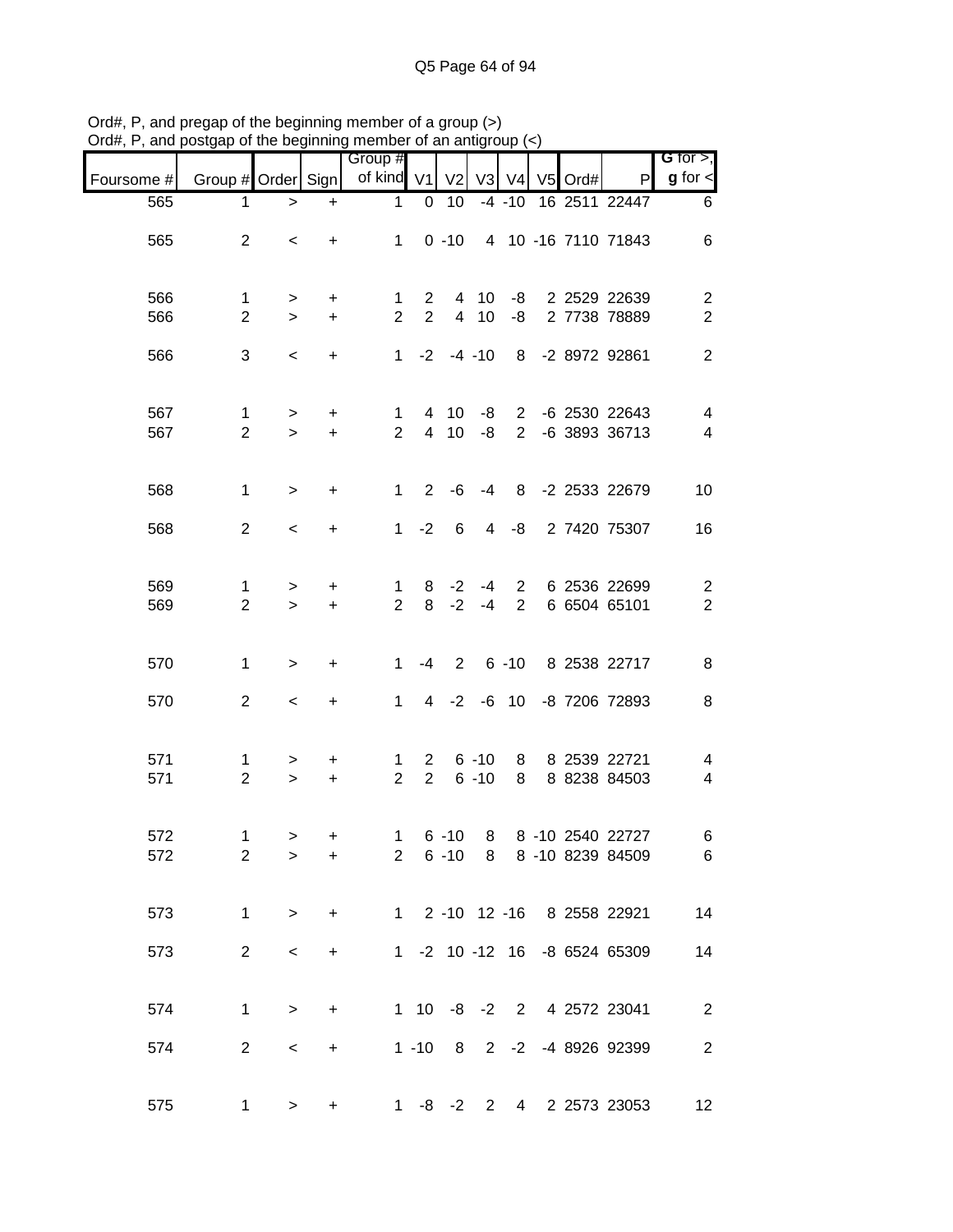| $P$ , and postgap of the beginning member of an antigroup $(\gamma)$ |                               |                |                          | Group #                        |              |                              |                     |                                  |            |                                            | G for $>$ ,                      |
|----------------------------------------------------------------------|-------------------------------|----------------|--------------------------|--------------------------------|--------------|------------------------------|---------------------|----------------------------------|------------|--------------------------------------------|----------------------------------|
| Foursome #                                                           | Group # Order Sign            |                |                          | of kind V1                     |              | V <sub>2</sub>               | V3                  |                                  | V4 V5 Ord# | P                                          | $g$ for $\leq$                   |
| 575                                                                  | $\overline{2}$                | $\,>$          | $+$                      | $\overline{2}$                 | -8           | $-2$                         | 2                   | $\overline{4}$                   |            | 2 7927 81013                               | 12 <sub>2</sub>                  |
|                                                                      |                               |                |                          |                                |              |                              |                     |                                  |            |                                            |                                  |
| 576                                                                  | 1                             | >              | +                        | 1                              | $-2$         | $\overline{2}$               |                     |                                  |            | 4 2 -4 2574 23057                          | 4                                |
| 576                                                                  | $\overline{2}$                | $\geq$         | $\ddot{}$                | $2^{\circ}$                    | $-2$         | $\overline{2}$               | $\overline{4}$      | $2^{\circ}$                      |            | -4 8019 82007                              | $\overline{\mathcal{A}}$         |
| 576                                                                  | 3                             | $\,<$          | $\ddot{}$                | $1 -$                          |              | $2 -2 -4 -2$                 |                     |                                  |            | 4 9338 97003                               | $\overline{\mathcal{A}}$         |
|                                                                      |                               |                |                          |                                |              |                              |                     |                                  |            |                                            |                                  |
| 577                                                                  | $\mathbf{1}$                  | $\geq$         | $\ddot{}$                |                                | $1 -2$       | $\overline{4}$               |                     |                                  |            | -8 -2 10 2582 23131                        | 14                               |
| 577                                                                  | $\overline{2}$                | >              | $\overline{\phantom{a}}$ | $\mathbf{1}$                   | $2^{\circ}$  | $-4$                         | 8                   |                                  |            | 2 -10 3104 28541                           | $\overline{4}$                   |
|                                                                      |                               |                |                          |                                |              |                              |                     |                                  |            |                                            |                                  |
| 577                                                                  | 3                             | $\,<$          | $\ddot{}$                | 1                              |              | $2 - 4$                      |                     |                                  |            | 8 2 -10 6643 66629                         | 14                               |
|                                                                      |                               |                |                          |                                |              |                              |                     |                                  |            |                                            |                                  |
| 578                                                                  | $\mathbf{1}$                  | $\,>$          | $\ddot{}$                |                                | $1 \quad 10$ | -8                           |                     |                                  |            | -4 -2 4 2586 23173                         | 6                                |
| 578                                                                  | $\overline{2}$                | $\,<\,$        | +                        |                                | $1 - 10$     | 8                            | 4                   | $\overline{2}$                   |            | -4 5957 58937                              | $6\phantom{.}6$                  |
| 578                                                                  | 3                             | $\prec$        | $+$                      |                                | $2 - 10$     | 8                            | $\overline{4}$      | $2^{\circ}$                      |            | -4 8680 89627                              | $\,6$                            |
|                                                                      |                               |                |                          |                                |              |                              |                     |                                  |            |                                            |                                  |
| 579                                                                  | 1                             | $\, > \,$      | +                        | 1                              | -8           | -4                           |                     |                                  |            | -2 4 12 2587 23189                         | 16                               |
| 579                                                                  | $\overline{2}$                | $\,$           | $\ddot{}$                | $2^{\circ}$                    | -8           | $-4$                         | $-2$                |                                  |            | 4 12 3353 31139                            | 16                               |
|                                                                      |                               |                |                          |                                |              |                              |                     |                                  |            |                                            |                                  |
| 580                                                                  | $\mathbf{1}$                  | $\,>$          | $\ddot{}$                | 1                              |              | $2 - 10$                     |                     |                                  |            | 2 10 -4 2595 23279                         | 10                               |
| 580                                                                  | $\overline{2}$                | $\,<$          |                          | 1                              |              | $2 - 10$                     |                     |                                  |            | 2 10 -4 3593 33569                         | 8                                |
|                                                                      |                               |                |                          |                                |              |                              |                     |                                  |            |                                            |                                  |
| 581                                                                  | $\mathbf 1$                   | $\,>$          | $\ddot{}$                | $1 -$                          |              | $2 \quad 10$                 | $-4$                | $-4$                             |            | 0 2597 23293                               | $\overline{2}$                   |
|                                                                      |                               |                |                          |                                |              |                              |                     |                                  |            |                                            |                                  |
| 581<br>581                                                           | $\overline{2}$<br>3           | $\lt$<br>$\,<$ | +<br>$\ddot{}$           | $\mathbf{1}$                   |              | $-2 - 10$<br>$2 -2 -10$      | 4<br>$\overline{4}$ | $\overline{4}$<br>$\overline{4}$ |            | 0 3665 34301<br>0 8016 81971               | $\mathbf{2}$<br>$\overline{2}$   |
|                                                                      |                               |                |                          |                                |              |                              |                     |                                  |            |                                            |                                  |
| 582                                                                  | 1                             | $\geq$         | $\ddot{}$                | $1 \quad$                      |              | $8 - 2$                      |                     |                                  |            | -4 -2 2 2617 23539                         | $\overline{2}$                   |
|                                                                      |                               |                |                          |                                |              |                              |                     |                                  |            |                                            |                                  |
| 582                                                                  | $\overline{2}$                | $\,<$          | $\ddot{}$                | 1                              | -8           | $\overline{2}$               | 4                   | $2^{\circ}$                      |            | -2 7932 81041                              | $\mathbf{2}$                     |
|                                                                      |                               |                |                          |                                |              |                              |                     |                                  |            |                                            |                                  |
| 583                                                                  | 1                             | >              | +                        | $\mathbf{1}$<br>$\overline{2}$ |              | $2 \quad 10$<br>$2 \quad 10$ |                     |                                  |            | $-2$ $-6$ $-2$ 2621 23563                  | $\overline{c}$<br>$\overline{2}$ |
| 583                                                                  | $\overline{2}$                | $\geq$         | $\ddot{}$                |                                |              |                              | $-2$                |                                  |            | -6 -2 3467 32323                           |                                  |
|                                                                      |                               |                |                          |                                |              |                              |                     |                                  |            |                                            |                                  |
| 584<br>584                                                           | $\mathbf 1$<br>$\overline{2}$ | ><br>$\geq$    | +<br>$\ddot{}$           |                                | $2 \quad 10$ | $-2$                         |                     | $-6 -2$                          |            | 1 10 -2 -6 -2 2 2622 23567<br>2 3468 32327 | 4<br>$\overline{4}$              |

Ord#, P, and pregap of the beginning member of a group (>) Ord#, P, and postgap of the beginning member of an antigroup (<)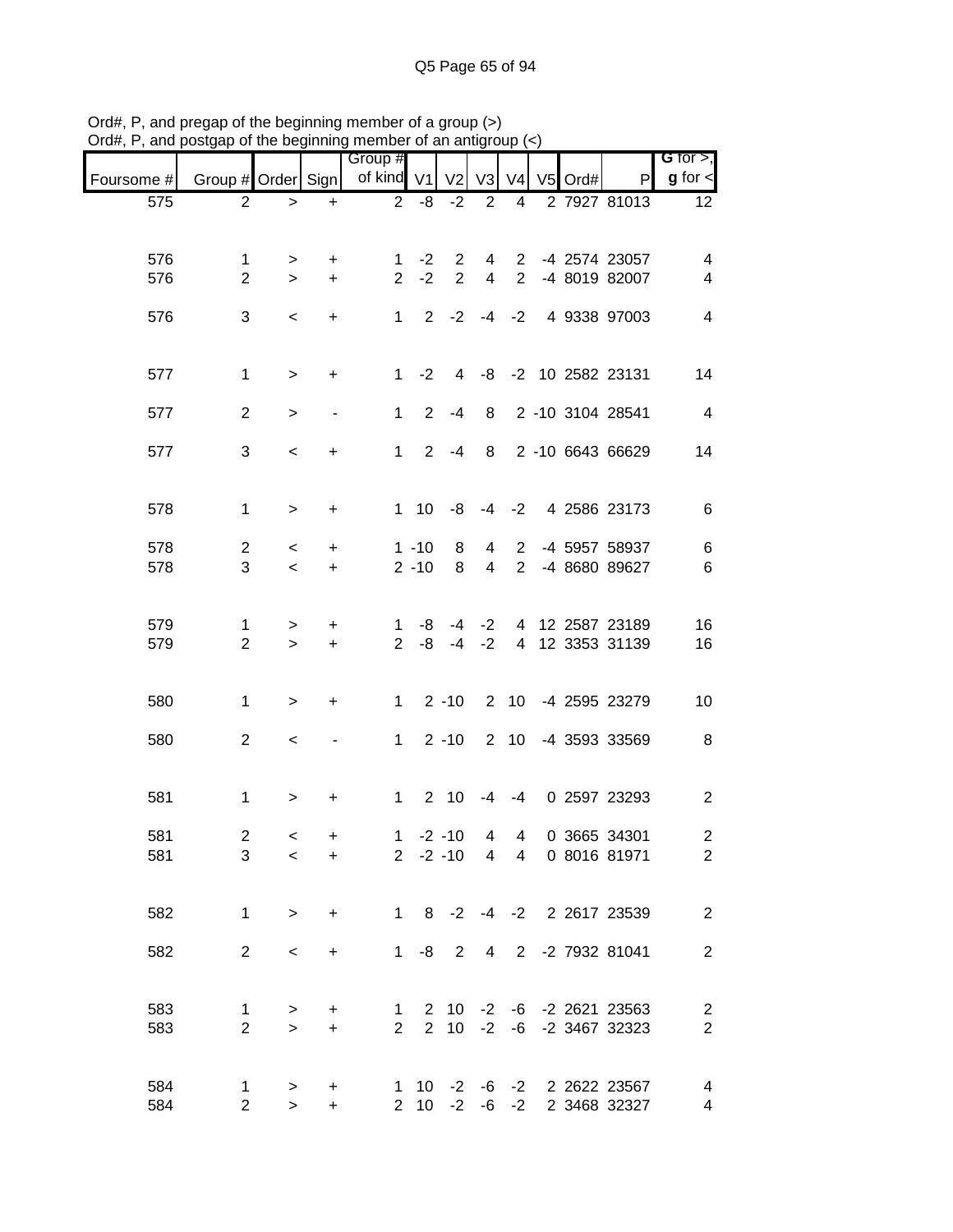|            |                                |                          |                               | Group #                        |                                  |                                  |                                |                                  |  |                                | G for $>$ ,                   |
|------------|--------------------------------|--------------------------|-------------------------------|--------------------------------|----------------------------------|----------------------------------|--------------------------------|----------------------------------|--|--------------------------------|-------------------------------|
| Foursome # | Group # Order Sign             |                          |                               | of kind V1 V2 V3 V4 V5 Ord#    |                                  |                                  |                                |                                  |  | $\mathsf{P}$                   | $g$ for $\lt$                 |
| 585<br>585 | 1<br>$\overline{2}$            | $\, > \,$<br>$\geq$      | $\ddot{}$<br>$\ddot{}$        | $\mathbf 1$<br>$\overline{2}$  | $-2$<br>$-2$                     | $\mathbf{2}$<br>$\overline{2}$   |                                | $8 - 10$<br>$8 - 10$             |  | -2 2625 23599<br>-2 3256 30109 | 6<br>$6\phantom{1}6$          |
| 586<br>586 | 1<br>$\overline{2}$            | $\, > \,$<br>$\geq$      | $\ddot{}$<br>$\pm$            |                                | $1 - 20$<br>$2 - 20$             | $\overline{2}$<br>$\overline{2}$ | $\mathbf{2}$<br>$\overline{2}$ | $2^{\circ}$<br>$\overline{2}$    |  | -2 2639 23741<br>-2 3048 27941 | 22<br>22                      |
| 587        | $\mathbf{1}$                   | $\, > \,$                | $\ddot{}$                     | $\mathbf{1}$                   | 0                                | -6                               | $2^{\circ}$                    |                                  |  | -4 -2 2647 23801               | 12                            |
| 587        | $\overline{2}$                 | $\,<\,$                  | $\ddot{}$                     | $\mathbf 1$                    | $\mathbf 0$                      | 6                                | $-2$                           | $\overline{4}$                   |  | 2 3213 29599                   | 12                            |
| 588        | $\mathbf{1}$                   | $\,>$                    | $\ddot{}$                     | $\mathbf{1}$                   | $-2$                             | 0                                | $\overline{4}$                 | -8                               |  | 4 2657 23887                   | 8                             |
| 588        | $\overline{2}$                 | $\,$                     |                               | $\mathbf{1}$                   | $\overline{2}$                   | $\mathbf 0$                      | -4                             | 8                                |  | -4 6808 68477                  | $\overline{\mathbf{4}}$       |
| 589<br>589 | 1<br>$\overline{2}$            | $\, > \,$<br>$\geq$      | $\boldsymbol{+}$<br>$\ddot{}$ | $\mathbf{1}$<br>$\overline{2}$ | $-2$<br>$-2$                     | 6<br>6                           | -8<br>-8                       | $\overline{2}$<br>$\overline{2}$ |  | 8 2669 24001<br>8 7211 72931   | 8<br>8                        |
| 590<br>590 | $\mathbf{1}$<br>$\overline{2}$ | $\, > \,$<br>$\geq$      | $\ddot{}$<br>$\ddot{}$        | $\mathbf{1}$<br>$\overline{2}$ | $\overline{2}$<br>$\overline{2}$ | 8<br>8                           | -8<br>-8                       | 6<br>6                           |  | -2 2672 24023<br>-2 4801 46451 | $\overline{\mathcal{A}}$<br>4 |
| 591        | $\mathbf{1}$                   | $\, > \,$                | $\ddot{}$                     | $\mathbf{1}$                   | 4                                | $\overline{4}$                   |                                | $-8$ 10                          |  | 4 2685 24113                   | $\overline{\mathbf{4}}$       |
| 591        | $\overline{2}$                 | $\,<\,$                  | $\ddot{}$                     | $\mathbf{1}$                   | -4                               | $-4$                             |                                | $8 - 10$                         |  | -4 6061 60037                  | $\overline{\mathbf{4}}$       |
| 592        | 1                              | $\, >$                   | $\ddot{}$                     | $\mathbf 1$                    | $\overline{4}$                   |                                  | $-8$ 10                        | $\overline{4}$                   |  | -8 2686 24121                  | 8                             |
| 592        | $\overline{2}$                 | $\overline{\phantom{0}}$ | $\ddot{}$                     |                                |                                  |                                  |                                |                                  |  | 1 -4 8 -10 -4 8 6060 60029     | 8                             |
| 593        | 1                              | $\geq$                   | $\pm$                         |                                | $1 \quad 4$                      |                                  |                                |                                  |  | -8 -8 14 -10 2689 24151        | 14                            |
| 593        | $\overline{2}$                 | $\,<$                    | $\ddot{}$                     | 1                              | $-4$                             | 8                                |                                |                                  |  | 8 -14 10 4817 46619            | 14                            |
| 594        | 1                              | $\, > \,$                | +                             | $\mathbf{1}$                   | 4                                | 6                                |                                |                                  |  | 4 -10 0 2706 24373             | $\overline{\phantom{a}}$      |
| 594        | $\overline{2}$                 | $\,$                     |                               | 1                              | -4                               | -6                               |                                | $-4$ 10                          |  | 0 7404 75149                   | 16                            |

Ord#, P, and pregap of the beginning member of a group (>) Ord#, P, and postgap of the beginning member of an antigroup (<)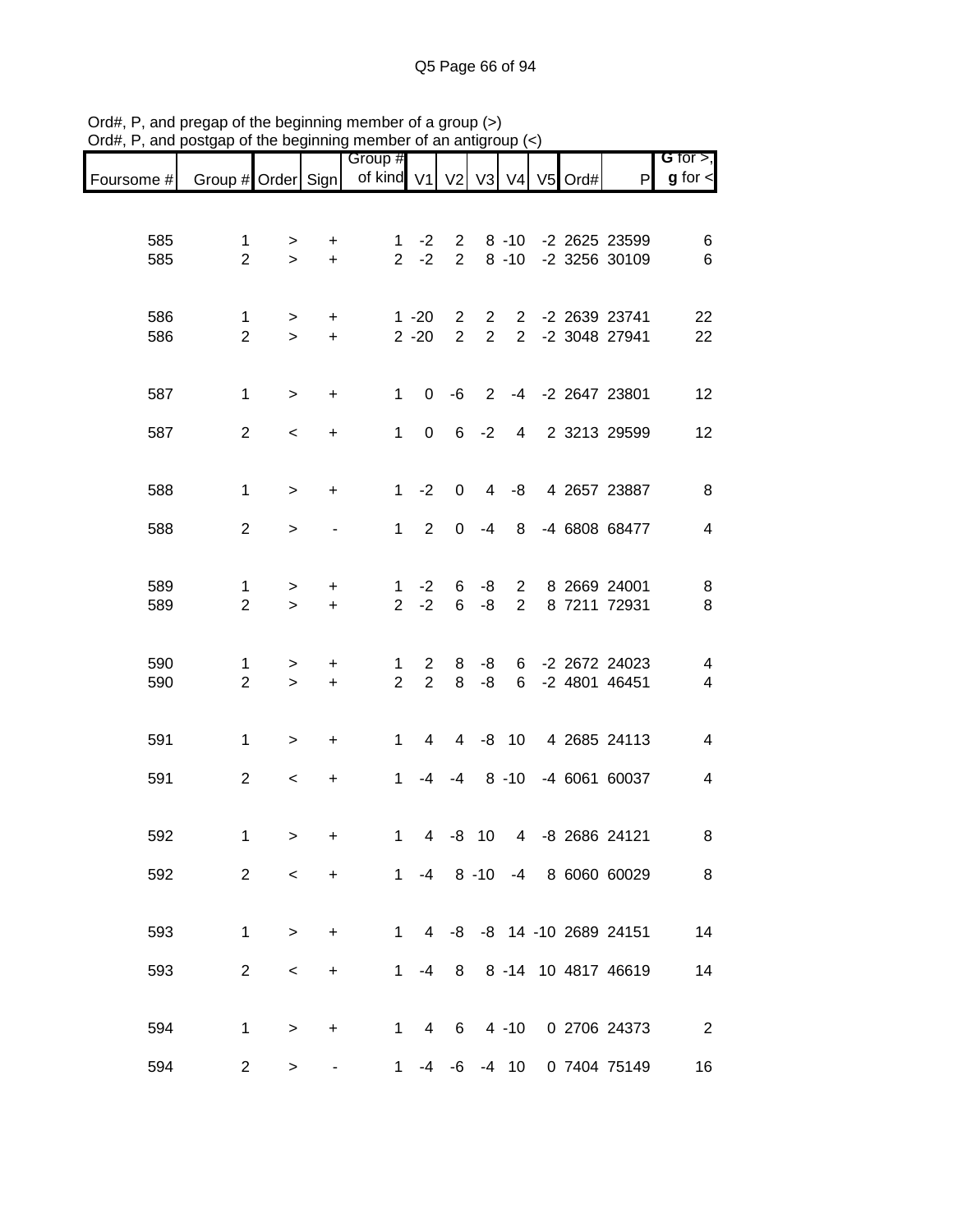|                   |                                     |                               |                               | or are beginning member or an anagi<br>Group # |                                                    |                |                                  |                |         |                                                            | G for $>$ ,                                              |
|-------------------|-------------------------------------|-------------------------------|-------------------------------|------------------------------------------------|----------------------------------------------------|----------------|----------------------------------|----------------|---------|------------------------------------------------------------|----------------------------------------------------------|
| Foursome #        | Group # Order Sign                  |                               |                               | of kind V1                                     |                                                    |                | V2 V3                            | V <sub>4</sub> | V5 Ord# | P                                                          | $g$ for $\lt$                                            |
| 595               | $\mathbf 1$                         | $\,>$                         | $\ddot{}$                     | $\mathbf 1$                                    | 6                                                  |                | $4 - 10$                         | 0              |         | -4 2707 24379                                              | 6                                                        |
| 595               | $\overline{2}$                      | $\,>$                         |                               |                                                | $1 -6 -4 10$                                       |                |                                  | $\overline{0}$ |         | 4 7405 75161                                               | 12 <sub>2</sub>                                          |
| 596<br>596        | $\mathbf 1$<br>$\overline{2}$       | $\geq$<br>$\geq$              | $\ddot{}$<br>$+$              |                                                | $\mathbf{1}$<br>$2, 4 - 10$                        | $4 - 10$       | $\mathbf 0$<br>$\Omega$          |                |         | -4 16 2708 24391<br>-4 16 4339 41491                       | 12<br>12                                                 |
| 597<br>597        | $\mathbf{1}$<br>$\overline{2}$      | $\geq$<br>$\geq$              | $+$<br>$+$                    |                                                | $1 - 10$<br>$2 - 10$                               |                |                                  |                |         | 0 -4 16 -14 2709 24407<br>0 -4 16 -14 4340 41507           | 16<br>16                                                 |
| 598<br>598        | $\mathbf{1}$<br>$\overline{2}$      | $\, > \,$<br>$\geq$           | $\ddot{}$<br>$+$              |                                                | $2 - 10$                                           | 10             | $1 - 10$ $10 - 2$<br>$-2$        | -6             |         | -6 4 2739 24763<br>4 8658 89413                            | 14<br>14                                                 |
| 598               | 3                                   | $\geq$                        |                               |                                                | $1 10 - 10$                                        |                | $\overline{\phantom{0}}$ 2       | $6^{\circ}$    |         | -4 6768 67943                                              | $\overline{\mathcal{A}}$                                 |
| 599               | $\mathbf{1}$                        | $\, > \,$                     | +                             |                                                |                                                    |                | $1 \quad 2 \quad 16 \quad -10$   |                |         | 4 -10 2754 24919                                           | $\overline{2}$                                           |
| 599               | $\overline{2}$                      | $\, > \,$                     |                               |                                                |                                                    |                |                                  |                |         | 1 -2 -16 10 -4 10 8864 91733                               | 22                                                       |
| 600<br>600        | 1<br>$\overline{2}$                 | $\, > \,$<br>$\geq$           | $\ddot{}$<br>$+$              |                                                | $2 - 20$                                           | $-2$           | $-2$                             | $-2$           |         | 1 -20 -2 -2 -2 2 2782 25219<br>2 4604 44249                | 30<br>28                                                 |
| 601<br>601<br>601 | $\mathbf{1}$<br>$\overline{2}$<br>3 | $\, > \,$<br>$\geq$<br>$\geq$ | $\ddot{}$<br>$\ddot{}$<br>$+$ |                                                | $1 \quad 10$<br>$2 \quad 10$<br>3 <sub>10</sub>    | $\overline{4}$ | -8<br>$4 - 8$                    | $-2$           |         | 4 -8 -2 -2 2802 25411<br>-2 -2 3935 37123<br>-2 4375 41851 | $\overline{\mathbf{c}}$<br>$\,6$<br>$\overline{2}$       |
| 601               | 4                                   | >                             |                               |                                                | $1 - 10$                                           | $-4$           | 8 <sup>8</sup>                   | $\overline{2}$ |         | 2 3499 32603                                               | 16                                                       |
| 602<br>602<br>602 | 1<br>$\overline{2}$<br>3            | ><br>$\geq$<br>$\geq$         | +<br>$\ddot{}$<br>$\ddot{}$   | 1<br>$\overline{2}$<br>3                       | $\overline{2}$<br>$\overline{2}$<br>$\overline{2}$ |                | $6 - 10$<br>$6 - 10$<br>$6 - 10$ | 4<br>4<br>4    |         | 6 2817 25583<br>6 5013 48761<br>6 8330 85601               | 4<br>$\overline{\mathcal{A}}$<br>$\overline{\mathbf{4}}$ |
| 603               | $\mathbf{1}$                        | $\geq$                        | +                             |                                                | $1 - 16$                                           |                | $-4$ 16                          |                |         | 4 -16 2839 25793                                           | 22                                                       |
| 603               | $\overline{2}$                      | >                             |                               |                                                | $1 \t16$                                           |                | $4 - 16$                         |                |         | -4 16 2841 25801                                           | $\overline{2}$                                           |
| 604<br>604        | 1<br>$\overline{2}$                 | ><br>$\geq$                   | +<br>$\ddot{}$                | 1<br>$\overline{2}$                            | 2<br>$\overline{2}$                                | $-4$<br>$-4$   | 0<br>0                           | 0<br>0         |         | 8 2875 26161<br>8 8653 89371                               | 8<br>8                                                   |

Ord#, P, and pregap of the beginning member of a group (>) Ord#, P, and postgap of the beginning member of an antigroup (<)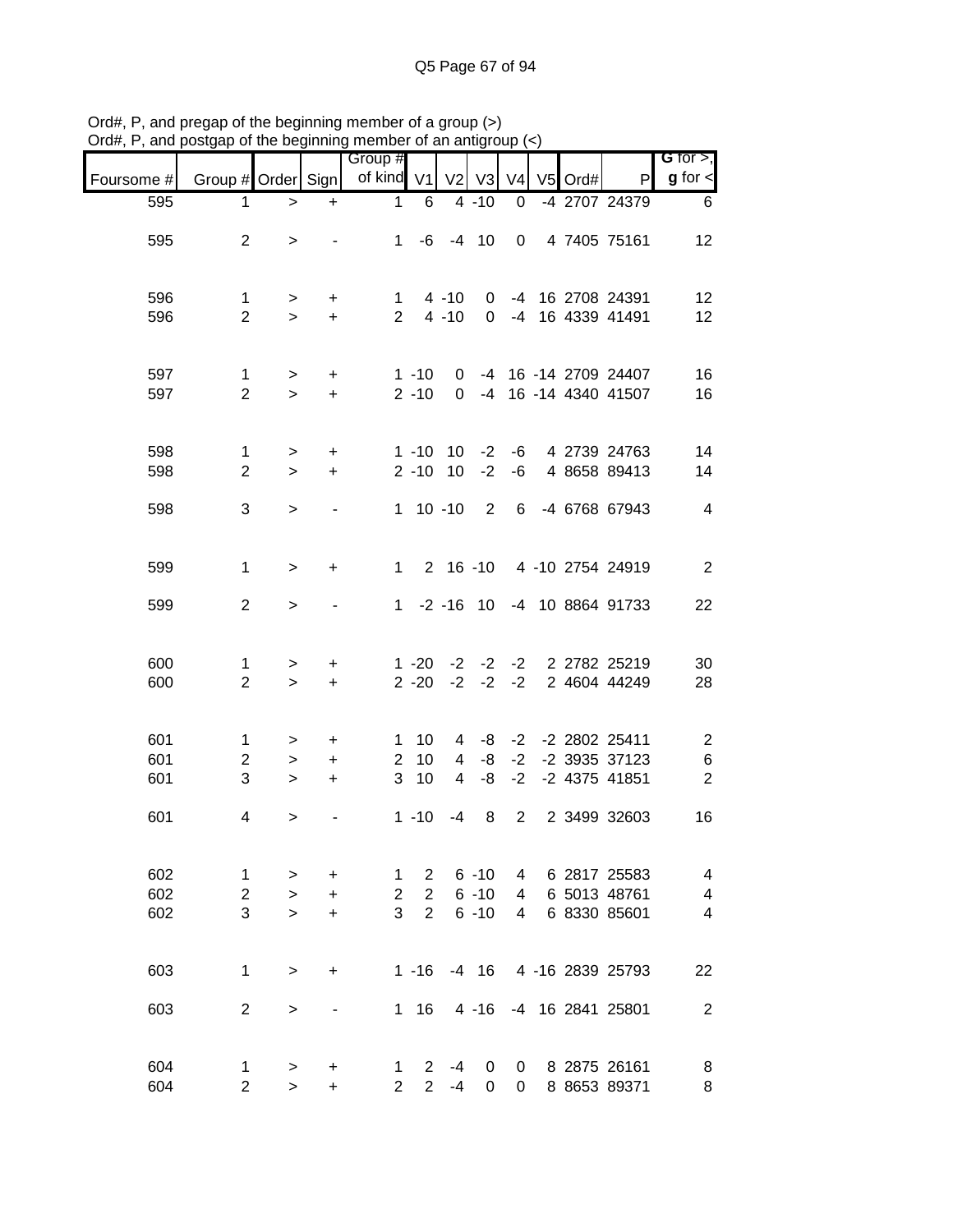| $v$ ıu $\pi,$ ı | and postgap or the beginning member or an antigroup (S) |                  |                          | Group #                       |                     |                      |                  |                |              |               |                                                      | G for $>$ ,                                          |
|-----------------|---------------------------------------------------------|------------------|--------------------------|-------------------------------|---------------------|----------------------|------------------|----------------|--------------|---------------|------------------------------------------------------|------------------------------------------------------|
| Foursome #      | Group # Order Sign                                      |                  |                          | of kind V1                    |                     | V <sub>2</sub>       |                  |                |              | V3 V4 V5 Ord# | $\mathsf{P}$                                         | $g$ for $\lt$                                        |
| 605             | $\mathbf{1}$                                            | $\,$             | $\ddot{}$                | $\mathbf{1}$                  | $\mathbf 0$         | $\overline{2}$       | $\overline{2}$   | -4             |              |               | 2 2899 26393                                         | 6                                                    |
| 605             | $\overline{2}$                                          | $\,<\,$          | $\overline{\phantom{a}}$ | $1 \quad$                     | $\overline{0}$      |                      | $2 \t2 \t-4$     |                |              |               | 2 8449 86981                                         | 12                                                   |
| 606             | $\mathbf 1$                                             | $\geq$           | $\ddot{}$                | 1                             | $-4$                |                      |                  |                |              |               | 2 -2 6 -2 2902 26417                                 | 10                                                   |
| 606             | $\overline{2}$                                          | $\,<$            | $\ddot{}$                |                               |                     | $1 \t 4 \t -2$       |                  |                |              |               | 2 -6 2 3200 29443                                    | 10                                                   |
|                 |                                                         |                  |                          |                               |                     |                      |                  |                |              |               |                                                      |                                                      |
| 607<br>607      | $\mathbf{1}$<br>$\overline{2}$                          | $\geq$<br>$\geq$ | $\ddot{}$<br>$\ddot{}$   |                               | $1 \quad 12$        | $2 \t12 \t-6$        | $-6 - 4$<br>$-4$ |                |              |               | 4 -6 2939 26783<br>4 -6 6393 63743                   | 6<br>6                                               |
|                 |                                                         |                  |                          |                               |                     |                      |                  |                |              |               |                                                      |                                                      |
| 608<br>608      | $\mathbf{1}$<br>$\overline{2}$                          | $\,>$<br>$\geq$  | $\ddot{}$<br>$+$         | $\mathbf 1$<br>$\overline{2}$ | 4<br>$\overline{4}$ | -6<br>-6             |                  |                |              |               | 4 2 -10 2942 26821<br>4 2 -10 9196 95401             | $\bf 8$<br>8                                         |
| 609             | $\mathbf{1}$                                            | $\geq$           | $\ddot{}$                | $1 \quad$                     | 8                   |                      |                  |                |              |               | 8 -12 14 -16 2951 26893                              | $\overline{2}$                                       |
| 609             | $\overline{2}$                                          | $\,<$            | $\ddot{}$                | $\mathbf{1}$                  |                     |                      |                  |                |              |               | -8 -8 12 -14 16 7497 76157                           | $\overline{2}$                                       |
|                 |                                                         |                  |                          |                               |                     |                      |                  |                |              |               |                                                      |                                                      |
| 610<br>610      | 1<br>$\overline{2}$                                     | $\,>$<br>$\geq$  | $\ddot{}$<br>$+$         | $1 \quad$<br>$\overline{2}$   | $-2$<br>$-2$        |                      | 4 16 -16         |                |              |               | 4 16 -16 0 2956 26951<br>0 7757 79151                | $\overline{\mathcal{A}}$<br>$\overline{\mathcal{A}}$ |
|                 |                                                         |                  |                          |                               |                     |                      |                  |                |              |               |                                                      |                                                      |
| 611<br>611      | $\mathbf{1}$<br>$\overline{2}$                          | $\,>$<br>$\geq$  | $\ddot{}$<br>$+$         | $1 \quad$<br>$2^{\circ}$      |                     | $4 - 14$<br>$4 - 14$ | $\overline{4}$   | $\overline{0}$ |              |               | 4 0 -2 2965 27043<br>-2 7409 75193                   | 12<br>12                                             |
|                 |                                                         |                  |                          |                               |                     |                      |                  |                |              |               |                                                      |                                                      |
| 612<br>612      | 1<br>$\overline{2}$                                     | $\,>$<br>$\geq$  | +<br>$+$                 | $1 \quad$<br>$\overline{2}$   |                     |                      |                  |                |              |               | -8 16 -14 2 6 2995 27407<br>-8 16 -14 2 6 7985 81647 | 10<br>10                                             |
| 613             | $\mathbf{1}$                                            | $\geq$           | $\ddot{}$                |                               |                     |                      |                  |                |              |               | 1 2 -4 10 -8 2 3026 27743                            | $\overline{4}$                                       |
| 613             | $\overline{2}$                                          | $\,<\,$          | $\ddot{}$                | 1                             | $-2$                |                      | $4 - 10$         |                |              |               | 8 -2 3117 28627                                      | 4                                                    |
|                 |                                                         |                  |                          |                               |                     |                      |                  |                |              |               |                                                      |                                                      |
| 614<br>614      | $\mathbf 1$<br>2                                        | ><br>$\geq$      | $\ddot{}$<br>$+$         | 1<br>$\overline{2}$           |                     | $-4$ 10<br>$-4$ 10   | -8<br>$-8$       | $\overline{2}$ |              |               | 2 0 3027 27749<br>0 8060 82469                       | 6<br>6                                               |
| 614             | 3                                                       | $\,<\,$          | $\ddot{}$                |                               |                     | $1 \t 4 \t -10$      | 8 <sup>8</sup>   | $-2$           |              |               | 0 3116 28621                                         | 6                                                    |
|                 |                                                         |                  |                          |                               |                     |                      |                  |                |              |               |                                                      |                                                      |
| 615             | $\mathbf{1}$                                            | >                | $\ddot{}$                |                               | $1 \quad 10$        | -8                   | $2^{\circ}$      |                | $\mathbf{0}$ |               | 6 3028 27751                                         | $\mathbf{2}$                                         |

Ord#, P, and pregap of the beginning member of a group (>) Ord#, P, and postgap of the beginning member of an antigroup (<)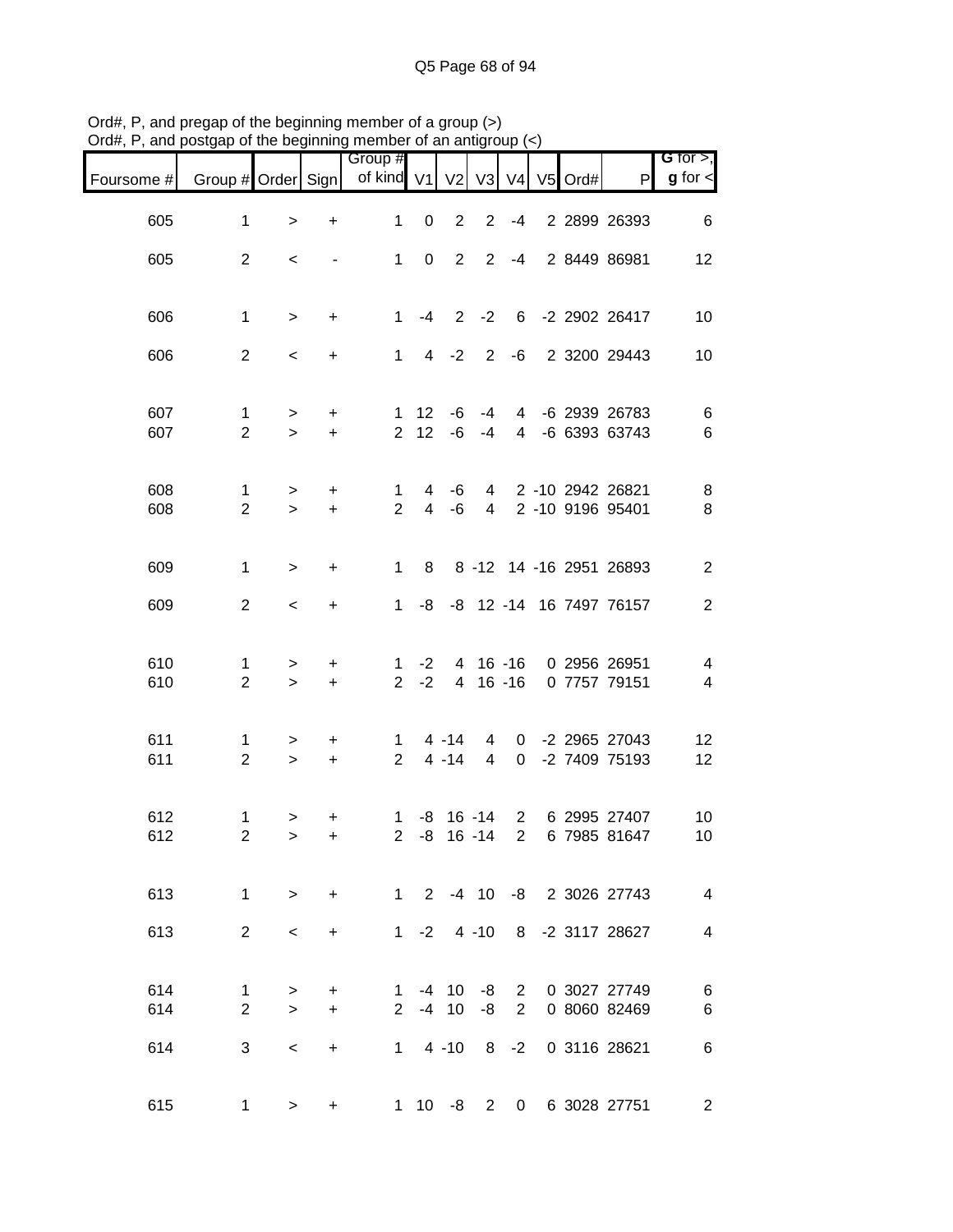|            |                                | 10009                    | .   .y                   | 1101110010101010101101                 |                               |                    |                |                 |  |                                                   |                                  |
|------------|--------------------------------|--------------------------|--------------------------|----------------------------------------|-------------------------------|--------------------|----------------|-----------------|--|---------------------------------------------------|----------------------------------|
| Foursome # | Group # Order Sign             |                          |                          | Group #<br>of kind V1 V2 V3 V4 V5 Ord# |                               |                    |                |                 |  | P                                                 | G for $>$ ,<br>$g$ for $\lt$     |
| 615        | $\overline{2}$                 | $\,<\,$                  |                          | $+$ $-$                                |                               |                    |                |                 |  | 1 -10 8 -2 0 -6 3115 28619                        | $\overline{2}$                   |
| 616        | $\mathbf{1}$                   | $\geq$                   | $+$                      | $1 \quad$                              |                               |                    |                |                 |  | 4 -2 2 2 -2 3034 27793                            | $\overline{2}$                   |
| 616        | $\overline{2}$                 | $\,<$                    |                          | $1 \quad$                              |                               |                    |                |                 |  | 4 -2 2 2 -2 9228 95737                            | 10                               |
| 617<br>617 | $\mathbf{1}$<br>$\overline{2}$ | $\geq$<br>$\geq$         | $+$<br>$+$               | $\mathbf{1}$<br>$\overline{2}$         | $2^{\circ}$<br>$\overline{2}$ |                    |                |                 |  | 2 -2 -2 16 3036 27803<br>2 -2 -2 16 7044 71147    | $\overline{4}$<br>$\overline{4}$ |
| 618        | $\mathbf{1}$                   | $\geq$                   | $+$                      |                                        |                               |                    |                |                 |  | 1 2 2 -2 10 -2 3050 27947                         | $\overline{4}$                   |
| 618        | $\overline{2}$                 | $\overline{\phantom{0}}$ | $\blacksquare$           |                                        |                               |                    |                |                 |  | 1 2 2 -2 10 -2 5766 56873                         | 18                               |
| 619        | $\mathbf{1}$                   | $\geq$                   | $+$                      | $1 -$                                  |                               |                    |                |                 |  | 2 -2 10 -2 -10 3051 27953                         | $6\overline{6}$                  |
| 619        | $\overline{2}$                 | $\prec$                  | $\blacksquare$           | 1                                      |                               |                    |                |                 |  | 2 -2 10 -2 -10 7462 75731                         | 12                               |
| 620<br>620 | $\mathbf 1$<br>$\overline{2}$  | $\geq$<br>$\geq$         | $+$<br>$+$               | $\mathbf{1}$<br>$\overline{2}$         | 6<br>$6\overline{6}$          | $\mathbf{0}$       | -6<br>$0 - 6$  |                 |  | 4 -8 3061 28057<br>4 -8 3344 31039                | $\,6$<br>$\,6$                   |
| 621<br>621 | $\mathbf{1}$<br>$\overline{2}$ | $\geq$<br>$\geq$         | $+$<br>$+$               | 1<br>$\overline{2}$                    |                               | $0 - 6$<br>$0 - 6$ | $\overline{4}$ | -8              |  | 4 -8 8 3062 28069<br>8 3345 31051                 | 12<br>12                         |
| 622        | $\mathbf{1}$                   | $\,$                     | $+$                      |                                        |                               |                    |                |                 |  | 1 6 -16 16 -8 -2 3071 28163                       | 12                               |
| 622        | $\mathbf{2}$                   | $\prec$                  |                          | $\mathbf{1}$                           |                               |                    |                |                 |  | 6 -16 16 -8 -2 5218 50957                         | 12                               |
| 623<br>623 | 1<br>$\overline{2}$            | $\geq$<br>$\geq$         | $+$<br>$+$               | $1 - 16$                               |                               | 16                 |                |                 |  | -8 -2 2 3072 28181<br>2 -16 16 -8 -2 2 5803 57221 | 18<br>18                         |
| 624        | $\mathbf{1}$                   | $\geq$                   | $+$                      |                                        | $1 \quad 8$                   |                    | $2 - 10$       |                 |  | 4 6 3106 28549                                    | 2                                |
| 624        | $\overline{2}$                 | $\,<\,$                  | $\overline{\phantom{a}}$ | $1 \quad$                              | 8                             |                    | $2 - 10$       | $4\overline{ }$ |  | 6 5943 58741                                      | 16                               |
| 625        | $\mathbf{1}$                   | $\geq$                   | $+$                      |                                        | $1 - 20$                      |                    |                |                 |  | 4 6 6 -14 3131 28751                              | 22                               |
| 625        | $\overline{2}$                 | $\prec$                  | $+$                      |                                        | $1 \quad 20$                  |                    |                |                 |  | -4 -6 -6 14 4037 38239                            | 22                               |

Ord#, P, and pregap of the beginning member of a group (>) Ord#, P, and postgap of the beginning member of an antigroup (<)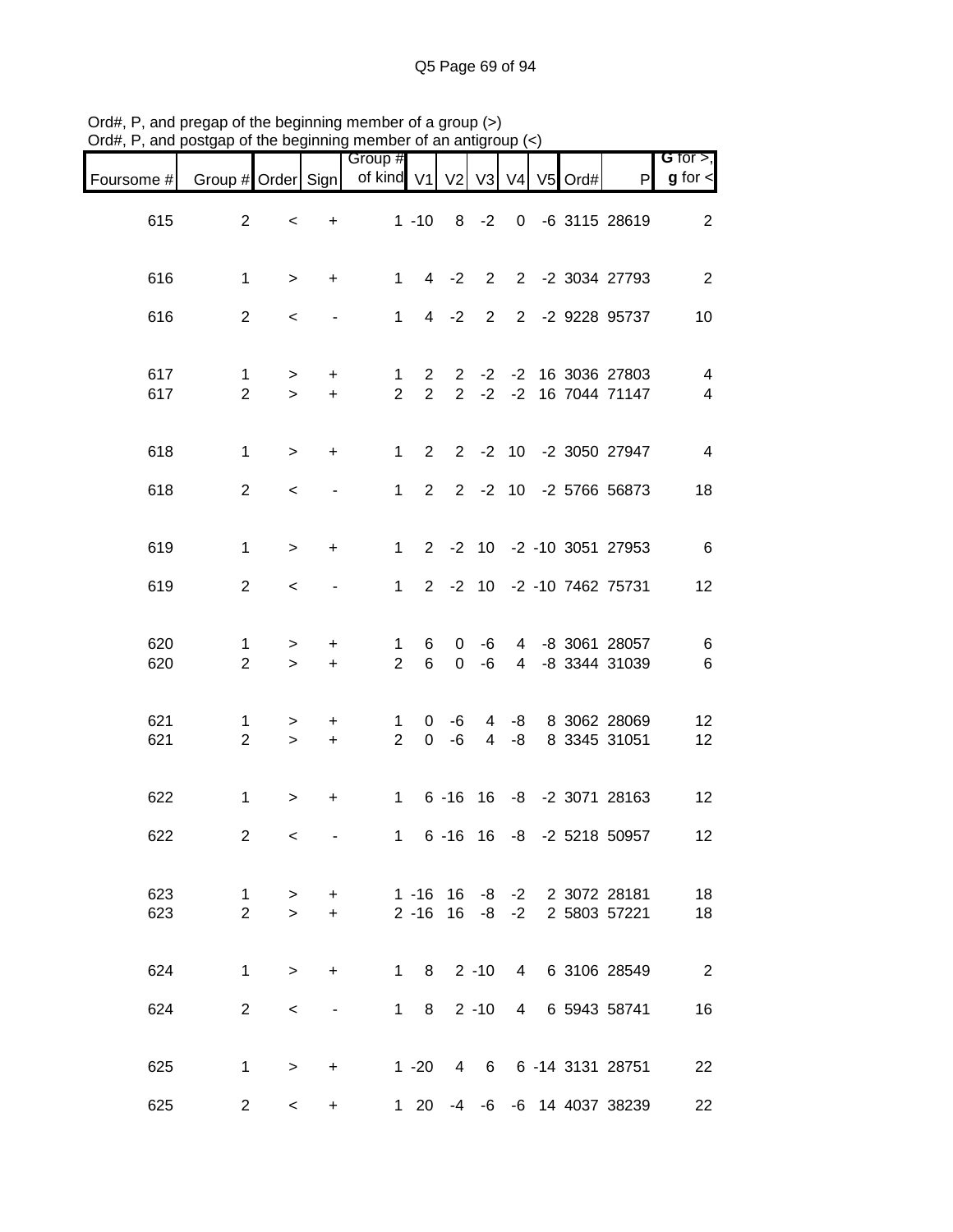|            |                     |                          |                              | Group #             |                 |                                         |                |                 |         |                                            | G for $>$ ,              |
|------------|---------------------|--------------------------|------------------------------|---------------------|-----------------|-----------------------------------------|----------------|-----------------|---------|--------------------------------------------|--------------------------|
| Foursome # | Group # Order Sign  |                          |                              | of kind V1 V2 V3 V4 |                 |                                         |                |                 | V5 Ord# | P                                          | $g$ for $\lt$            |
|            |                     |                          |                              |                     |                 |                                         |                |                 |         |                                            |                          |
| 626        | $\mathbf{1}$        | $\, > \,$                | $\ddot{}$                    |                     |                 |                                         |                |                 |         | 1 16 -14 10 -8 -4 3139 28817               | 4                        |
| 626        | $\overline{2}$      | $\,<\,$                  | $\ddot{}$                    |                     | $1 - 16$        |                                         | $14 - 10$      | 8               |         | 4 5959 58963                               | 4                        |
| 626        | 3                   | $\overline{\phantom{a}}$ | $\ddot{}$                    |                     | $2 - 16$ 14 -10 |                                         |                | 8               |         | 4 8682 89653                               | 4                        |
|            |                     |                          |                              |                     |                 |                                         |                |                 |         |                                            |                          |
| 627        | $\mathbf{1}$        | $\geq$                   | $\ddot{}$                    | $\mathbf{1}$        | 4               | -6                                      | $\Omega$       |                 |         | 10 -4 3147 28909                           | 8                        |
| 627        | $\overline{2}$      | $\,<\,$                  | $\overline{a}$               | $\mathbf{1}$        | $\overline{4}$  | -6                                      | $\Omega$       | 10 <sup>1</sup> |         | -4 3811 35869                              | 10                       |
|            |                     |                          |                              |                     |                 |                                         |                |                 |         |                                            |                          |
|            |                     |                          |                              |                     |                 |                                         |                |                 |         |                                            |                          |
| 628<br>628 | 1<br>$\overline{2}$ | ><br>$\geq$              | $\ddot{}$<br>$+$             | 1<br>$\overline{2}$ | $-2$<br>$-2$    | $\mathbf{2}^{\prime}$<br>$\overline{2}$ |                |                 |         | 2 20 -22 3156 29021<br>2 20 -22 3783 35531 | $\overline{4}$<br>4      |
|            |                     |                          |                              |                     |                 |                                         |                |                 |         |                                            |                          |
| 629        | $\mathbf{1}$        | $\geq$                   | $\ddot{}$                    | 1                   | -4              |                                         |                |                 |         | -4 10 -2 2 3174 29201                      | 10                       |
|            |                     |                          |                              |                     |                 |                                         |                |                 |         |                                            |                          |
| 629        | $\overline{2}$      | $\prec$                  |                              | $\mathbf 1$         | $-4$            |                                         | $-4$ 10 $-2$   |                 |         | 2 5314 51941                               | 8                        |
|            |                     |                          |                              |                     |                 |                                         |                |                 |         |                                            |                          |
| 630        | $\mathbf{1}$        | $\,>$                    | $\ddot{}$                    | $\mathbf{1}$        | -8              | 8                                       | 2              |                 |         | -6 2 3194 29399                            | 10                       |
| 630        | $\overline{2}$      | $\,>$                    | $\qquad \qquad \blacksquare$ | 1                   | 8               | -8                                      | $-2$           | 6               |         | -2 4423 42307                              | $_{\rm 8}$               |
|            |                     |                          |                              |                     |                 |                                         |                |                 |         |                                            |                          |
| 630        | 3                   | $\,<\,$                  | +                            | $\mathbf 1$         | 8               | -8                                      | $-2$           |                 |         | 6 -2 8965 92791                            | 10                       |
|            |                     |                          |                              |                     |                 |                                         |                |                 |         |                                            |                          |
| 631        | $\mathbf{1}$        | $\geq$                   | +                            | $\mathbf{1}$        | 8               | $\overline{2}$                          | -6             |                 |         | 2 -2 3195 29401                            | $\overline{\phantom{a}}$ |
| 631        | $\overline{2}$      | $\,<\,$                  |                              | $\mathbf{1}$        | 8               | $\overline{2}$                          | -6             | $2^{\circ}$     |         | -2 3850 36277                              | 16                       |
|            |                     |                          |                              |                     |                 |                                         |                |                 |         |                                            |                          |
| 632        | 1                   | $\geq$                   | $\ddot{}$                    |                     | $1 - 14$        |                                         |                |                 |         | 4 14 -16 -4 3215 29629                     | 18                       |
|            |                     |                          |                              |                     |                 |                                         |                |                 |         |                                            |                          |
| 632        | $\overline{2}$      | $\prec$                  | $\ddot{}$                    |                     |                 |                                         |                |                 |         | 1 14 -4 -14 16 4 7345 74453                | 18                       |
|            |                     |                          |                              |                     |                 |                                         |                |                 |         |                                            |                          |
| 633        | $\mathbf 1$         | $\,>$                    | $\ddot{}$                    |                     | $1 -2$          | -8                                      | $\overline{2}$ |                 |         | 0 -4 3233 29851                            | 14                       |
| 633        | $\overline{2}$      | $\,<\,$                  | $\ddot{}$                    | $\mathbf 1$         | $\overline{2}$  | 8                                       | $-2$           | $\mathbf{0}$    |         | 4 7415 75239                               | 14                       |
|            |                     |                          |                              |                     |                 |                                         |                |                 |         |                                            |                          |
| 634        | 1                   | >                        | +                            | 1                   | 0               | 0                                       | $-2$           | $2^{\circ}$     |         | 8 3254 30097                               | 6                        |
| 634        | $\overline{c}$      | $\, > \,$                | $\ddot{}$                    | $\overline{2}$      | 0               | $\mathbf{0}$                            | $-2$           | $2^{\circ}$     |         | 8 5464 53617                               | 6                        |

Ord#, P, and pregap of the beginning member of a group (>) Ord#, P, and postgap of the beginning member of an antigroup (<)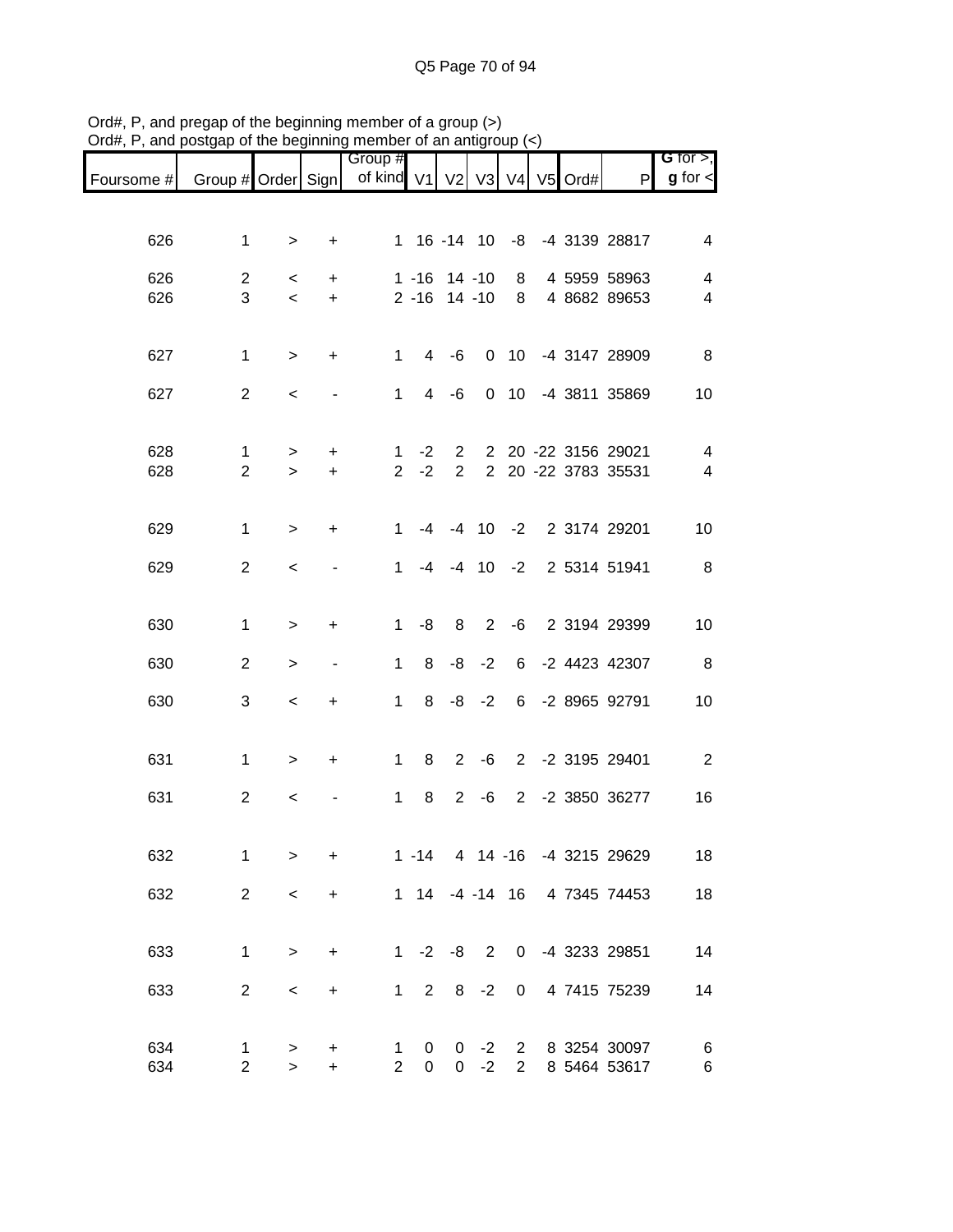|            |                               | 10009                  |                          | Group #                        |                                |                                  |                                |                |         |                                     | G for $>$ ,                      |
|------------|-------------------------------|------------------------|--------------------------|--------------------------------|--------------------------------|----------------------------------|--------------------------------|----------------|---------|-------------------------------------|----------------------------------|
| Foursome # | Group # Order Sign            |                        |                          | of kind V1 V2                  |                                |                                  | V3                             | V <sub>4</sub> | V5 Ord# | P                                   | $g$ for $\leq$                   |
| 635        | 1                             | $\, > \,$              | $\ddot{}$                | $\mathbf{1}$                   | 0                              | $-2$                             | $\overline{2}$                 |                |         | 8 -10 3255 30103                    | 6                                |
| 635        | $\overline{2}$                | $\geq$                 | $\ddot{}$                | $2^{\circ}$                    | $\mathbf 0$                    | $-2$                             | $\overline{2}$                 |                |         | 8 -10 5465 53623                    | $\,6$                            |
| 636        | $\mathbf{1}$                  | $\geq$                 | $+$                      |                                |                                |                                  |                                |                |         | 1 -10 -2 20 -14 4 3259 30133        | 14                               |
| 636        | $\overline{2}$                | $\,<$                  | $+$                      |                                |                                |                                  |                                |                |         | 1 10 2 -20 14 -4 5318 51977         | 14                               |
| 637<br>637 | $\mathbf 1$<br>$\overline{2}$ | $\, > \,$<br>$\geq$    | $+$<br>$+$               | $\mathbf{1}$<br>$\overline{2}$ | $\mathbf{2}$<br>$\overline{2}$ | 8<br>8                           | $-4$<br>$-4$                   |                |         | 4 -2 3292 30493<br>4 -2 4653 44773  | $\overline{c}$<br>$\overline{2}$ |
| 638        | $\mathbf 1$                   | $\,$                   | $+$                      | 1                              | 8                              | $-4$                             |                                |                |         | 4 -2 4 3293 30497                   | $\overline{4}$                   |
| 638        | $\overline{2}$                | $\prec$                | $\ddot{}$                | 1                              | -8                             | $\overline{4}$                   |                                |                |         | -4 2 -4 4712 45427                  | 6                                |
| 639        | $\mathbf 1$                   | $\geq$                 | $\ddot{}$                |                                | $1 \quad$                      | $4 -2$                           |                                |                |         | 4 -10 -2 3295 30517                 | $\,8\,$                          |
| 639        | $\overline{2}$                | $\,<$                  | $\ddot{}$                | $\mathbf{1}$                   | $-4$                           | $2^{\circ}$                      |                                |                |         | -4 10 2 8740 90239                  | $\,8\,$                          |
| 640        | $\mathbf 1$                   | $\,$                   | $\ddot{}$                | 1                              | $2^{\circ}$                    |                                  |                                |                |         | 4 -2 -8 8 3321 30809                | 6                                |
| 640        | $\overline{2}$                | $\,<$                  | $\overline{\phantom{a}}$ | $1 -$                          | $2^{\circ}$                    |                                  |                                |                |         | 4 -2 -8 8 4359 41659                | 10                               |
| 641        | $\mathbf{1}$                  | $\,$                   | $\ddot{}$                |                                | $1 \quad 4$                    |                                  |                                |                |         | 4 -8 8 2 3327 30853                 | $\sqrt{2}$                       |
| 641        | $\overline{2}$                | $\,<$                  | $\ddot{}$                | $\mathbf 1$                    | $-4$                           |                                  |                                |                |         | -4 8 -8 -2 7032 70997               | $\mathbf{2}$                     |
| 642        | 1                             | $\,$                   | +                        |                                | $1 \quad 14$                   | -8                               | -4                             | $-2$           |         | 4 3352 31123                        | $\overline{2}$                   |
| 642        |                               | $2^{\circ}$<br>$\prec$ |                          |                                |                                |                                  |                                |                |         | 1 14 -8 -4 -2 4 6704 67273          | 16                               |
| 643<br>643 | $\mathbf 1$<br>$\overline{2}$ | $\geq$<br>$\geq$       | $\ddot{}$<br>$\ddot{}$   |                                | $1 -2$<br>$2 -2$               | 4                                | $4 - 8$                        |                |         | -8 2 2 3365 31231<br>2 2 5843 57689 | 8 <sup>8</sup><br>10             |
| 644<br>644 | 1<br>$\overline{2}$           | $\, > \,$<br>$\geq$    | $\ddot{}$<br>$+$         | $\mathbf{1}$<br>$\overline{2}$ | $\overline{2}$<br>2            | $\overline{2}$<br>$\overline{2}$ | $\mathbf{2}$<br>$\overline{2}$ | $-4$           |         | -4 2 3368 31249<br>2 3602 33619     | $\overline{c}$<br>$\overline{2}$ |
| 645        |                               | $1 \quad$<br>$\geq$    | $+$                      |                                | $1 - 10$                       |                                  |                                |                |         | 2 -2 -2 16 3403 31643               | 16                               |

Ord#, P, and pregap of the beginning member of a group (>) Ord#, P, and postgap of the beginning member of an antigroup (<)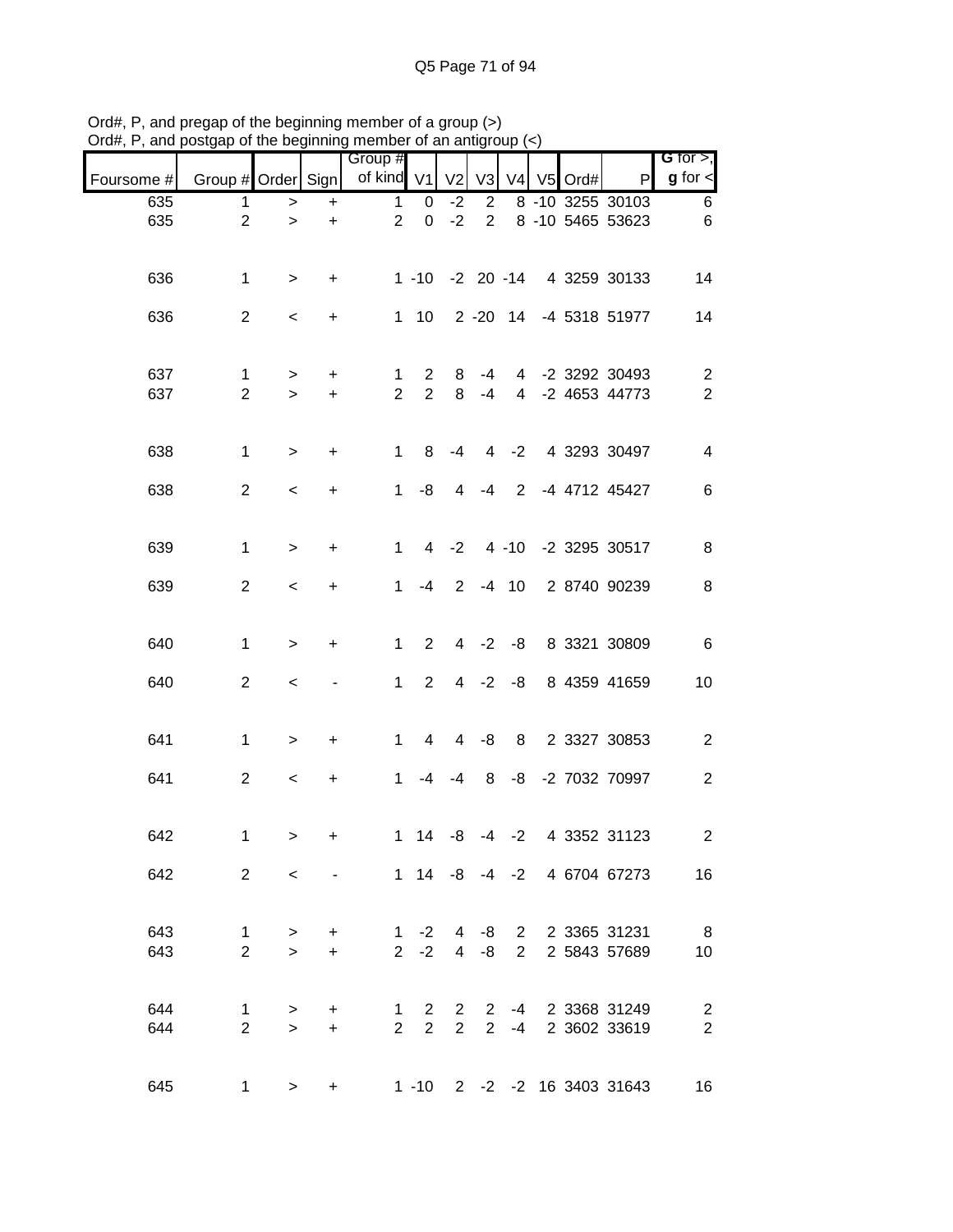|            |                    | uio poginimig |           | unuu                  |                | vi an aniyi    |                   |                |         |                              |                              |
|------------|--------------------|---------------|-----------|-----------------------|----------------|----------------|-------------------|----------------|---------|------------------------------|------------------------------|
| Foursome # | Group # Order Sign |               |           | Group #<br>of kind V1 |                | V <sub>2</sub> | V <sub>3</sub>    | V <sub>4</sub> | V5 Ord# | P                            | G for $>$ ,<br>$g$ for $\lt$ |
| 645        | $\overline{2}$     | $\, >$        |           | $\mathbf{1}$          | 10             | $-2$           | 2                 |                |         | 2 -16 5763 56827             | 6                            |
|            |                    |               |           |                       |                |                |                   |                |         |                              |                              |
| 646        | $\mathbf{1}$       | $\, > \,$     | $\ddot{}$ |                       | $120 - 16$     |                | $-4$              |                |         | 2 2 3436 32029               | 2                            |
| 646        | $\overline{a}$     | $\,<\,$       |           |                       | $120 - 16$     |                | $-4$              |                |         | 2 2 7875 80449               | 22                           |
|            |                    |               |           |                       |                |                |                   |                |         |                              |                              |
| 647        | $\mathbf{1}$       | $\,>$         | +         |                       |                |                |                   |                |         | 1 -2 20 -22 2 20 3488 32503  | 6                            |
| 647        | $\overline{2}$     | $\geq$        |           | $1 \quad$             |                |                |                   |                |         | 2 -20 22 -2 -20 9047 93739   | 20                           |
|            |                    |               |           |                       |                |                |                   |                |         |                              |                              |
| 648        | $\mathbf{1}$       | $\, > \,$     | +         | $\mathbf{1}$          | $2^{\circ}$    |                |                   |                |         | 2 8 -10 -4 3496 32573        | $\overline{4}$               |
| 648        | $\overline{2}$     | $\,<\,$       | +         | $\mathbf{1}$          |                |                | $-2$ $-2$ $-8$ 10 |                |         | 4 5273 51517                 | $\overline{4}$               |
|            |                    |               |           |                       |                |                |                   |                |         |                              |                              |
| 649        | $\mathbf{1}$       | $\, > \,$     | +         | $\mathbf 1$           | -4             | 8              | $\overline{2}$    |                |         | 2 -8 3500 32609              | $\,6$                        |
| 649        | $\overline{c}$     | $\, > \,$     |           | $\mathbf 1$           |                |                |                   |                |         | 4 -8 -2 -2 8 5723 56453      | 10                           |
|            |                    |               |           |                       |                |                |                   |                |         |                              |                              |
| 650        | $\mathbf{1}$       | $\, >$        | +         |                       |                |                |                   |                |         | 1 10 -10 -4 14 -4 3528 32917 | 6                            |
| 650        | $\overline{2}$     | $\,<\,$       |           |                       | 1 10 -10 -4 14 |                |                   |                |         | -4 3534 32971                | 12                           |
| 651        | $\mathbf{1}$       |               |           |                       |                |                |                   |                |         | 1 14 -4 -10 10 -8 3531 32941 |                              |
|            |                    | $\, > \,$     | +         |                       |                |                |                   |                |         |                              | $\overline{c}$               |
| 651        | $\overline{2}$     | $\,<\,$       | $\ddot{}$ |                       | $1 - 14$       |                |                   |                |         | 4 10 -10 8 8463 87149        | $\overline{2}$               |
| 652        |                    |               |           |                       | $1\quad 2$     |                | 0 <sub>8</sub>    | -4             |         | -4 3536 32987                | 4                            |
|            | 1                  | $\geq$        | +         |                       |                |                |                   |                |         |                              |                              |
| 652        | $\overline{2}$     | $\prec$       | $+$       |                       |                |                |                   |                |         | 1 -2 0 -8 4 4 5978 59119     | 4                            |
| 653        | $\mathbf 1$        | $\, >$        | $\ddot{}$ | 1                     | $\mathbf 0$    | 8              | -4                |                |         | -4 2 3537 32993              | 6                            |
|            |                    |               |           |                       |                |                |                   |                |         |                              |                              |
| 653        | $\overline{2}$     | $\,<\,$       | $\ddot{}$ | 1                     | $\overline{0}$ | -8             | $\overline{4}$    |                |         | 4 -2 5977 59113              | 6                            |
| 654        | $\mathbf 1$        | $\, > \,$     | +         |                       | $1 \t10 \t-2$  |                |                   |                |         | -4 6 -10 3564 33289          | $\overline{2}$               |
| 654        | $\overline{2}$     | $\geq$        | $\pm$     |                       | $2 \quad 10$   |                |                   |                |         | -2 -4 6 -10 9176 95191       | $\overline{c}$               |
| 654        | 3                  | $\,<\,$       | $\ddot{}$ |                       | $1 - 10$       | $2^{\circ}$    |                   |                |         | 4 -6 10 5039 49031           | $\overline{c}$               |

Ord#, P, and pregap of the beginning member of a group (>) Ord#, P, and postgap of the beginning member of an antigroup (<)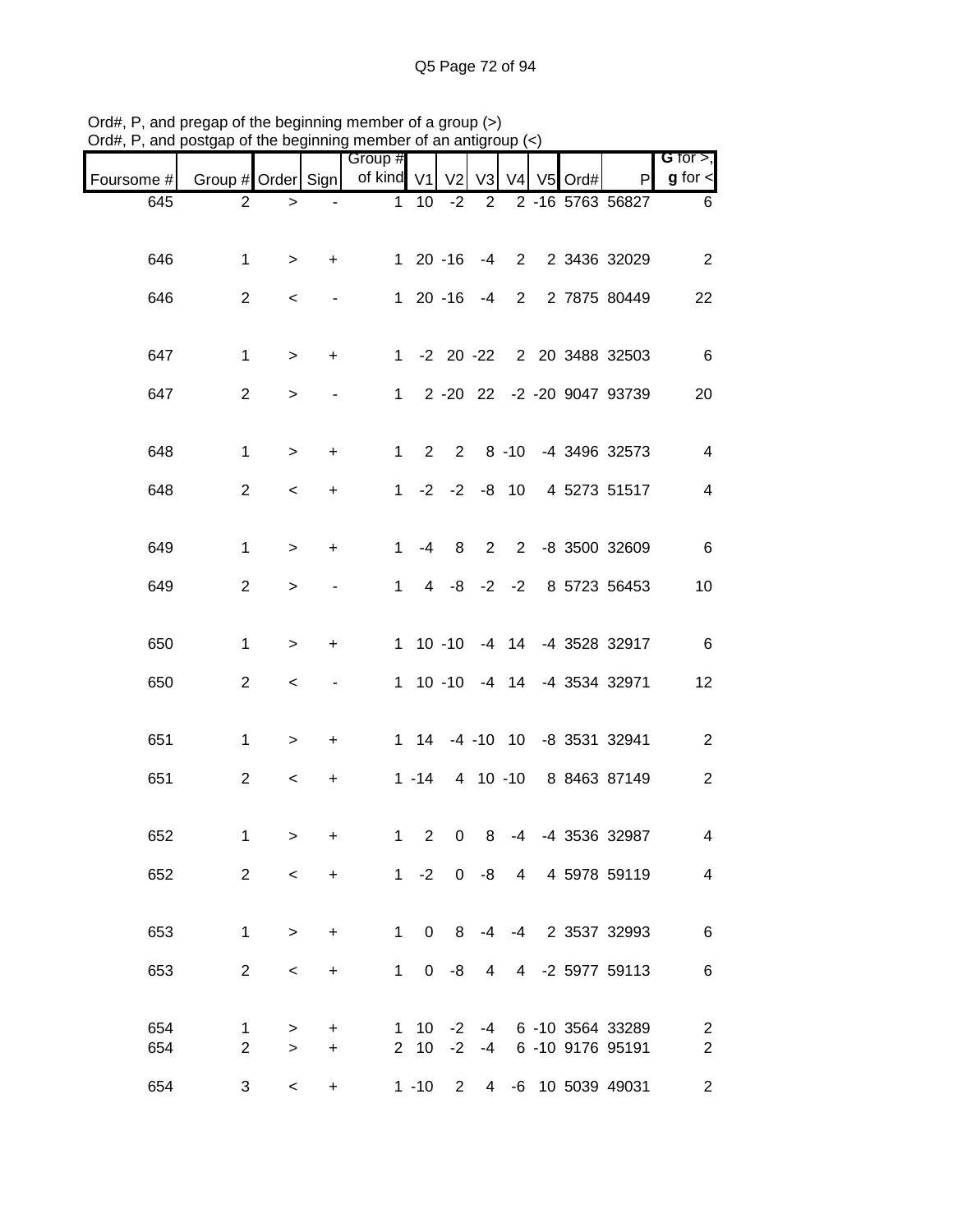|            | and postgap or the beginning member or an antigroup |             |           |                       |                             |                     |                |                 |           |                              |                              |
|------------|-----------------------------------------------------|-------------|-----------|-----------------------|-----------------------------|---------------------|----------------|-----------------|-----------|------------------------------|------------------------------|
| Foursome # | Group # Order Sign                                  |             |           | Group #<br>of kind V1 |                             | V <sub>2</sub>      | V3             | V <sub>4</sub>  | $V5$ Ord# | P                            | G for $>$ ,<br>$g$ for $\lt$ |
| 655        | 1                                                   | $\, > \,$   | +         | $\mathbf{1}$          | $-4$                        |                     | $6 - 10$       | 10 <sup>°</sup> |           | -8 3566 33311                | 10                           |
| 655        | $\overline{2}$                                      | $\geq$      | $+$       |                       | $2 - 4$                     |                     | $6 - 10$       | 10 <sup>1</sup> |           | -8 8625 89051                | 10                           |
| 656        | $\mathbf{1}$                                        | $\, > \,$   | $\ddot{}$ |                       |                             |                     |                |                 |           | 1 6 -10 10 -8 -2 3567 33317  | 6                            |
| 656        | $\overline{2}$                                      | $\,<$       | $\ddot{}$ |                       | $1 -6 10 -10$               |                     |                |                 |           | 8 2 8928 92413               | $\,6$                        |
| 657        | $\mathbf{1}$                                        | $\,>$       | $\ddot{}$ |                       |                             |                     |                |                 |           | 1 -10 10 -8 -2 2 3568 33329  | 12                           |
| 657        | $\overline{2}$                                      | $\,<$       | $\ddot{}$ |                       | $1 10 - 10$                 |                     |                |                 |           | 8 2 -2 8927 92401            | 12                           |
| 658        | $\mathbf{1}$                                        | $\geq$      | $\ddot{}$ |                       | $\overline{4}$<br>$1 \quad$ | $\overline{2}$      | $-2$           |                 |           | -2 4 3582 33461              | $\overline{4}$               |
|            |                                                     |             |           |                       |                             |                     |                |                 |           |                              |                              |
| 658        | $\overline{c}$                                      | $\,<$       | $\ddot{}$ | $\mathbf{1}$          |                             | $-4 -2$             | 2              |                 |           | 2 -4 5146 50119              | $\overline{4}$               |
| 659        | $\mathbf{1}$                                        | $\,>$       | $\ddot{}$ |                       | $1 - 10 - 10$               |                     |                |                 |           | 4 12 -14 3639 34019          | 22                           |
| 659        | $\overline{2}$                                      | $\, >$      |           |                       | 1 10 10                     |                     |                |                 |           | -4 -12 14 5326 52069         | $\overline{c}$               |
| 660        | 1                                                   | >           | $\ddot{}$ | 1.                    | 4                           | 0                   |                |                 |           | 4 4 -10 3660 34261           | $\overline{\mathbf{c}}$      |
| 660        | $\overline{2}$                                      | $\,>$       | $\ddot{}$ | $\overline{2}$        | $\overline{4}$              | $\mathbf 0$         | $\overline{4}$ |                 |           | 4 -10 8011 81931             | $\overline{2}$               |
| 661        | $\mathbf{1}$                                        | >           | $\ddot{}$ | 1                     | $-2$                        | 8                   | -4             | $2^{\circ}$     |           | 2 3665 34301                 | 4                            |
| 661        | $\overline{2}$                                      | $\, > \,$   | $\ddot{}$ | $\overline{2}$        | $-2$                        | 8                   | $-4$           | $\overline{2}$  |           | 2 4079 38711                 | 4                            |
| 661        | 3                                                   | $\,<\,$     | +         |                       | $1 \quad 2$                 | -8                  |                | $4 -2$          |           | -2 5846 57713                | $\,6$                        |
| 662        | 1.                                                  | $\geq$      | +         |                       | 1 10                        |                     |                |                 |           | -4 -10 2 8 3675 34381        | 12                           |
| 662        | $\overline{2}$                                      | $\,<\,$     | $\ddot{}$ |                       | $1 - 10$                    |                     | 4 10           | $-2$            |           | -8 9078 94099                | 10                           |
| 663        | $\mathbf{1}$                                        | $\geq$      | +         |                       | $1 12 - 12$                 |                     |                |                 |           | 0 28 -28 3689 34519          | 6                            |
| 663        | $\overline{2}$                                      | $\,<\,$     | +         |                       | $1 - 12$ 12                 |                     |                |                 |           | 0 -28 28 7261 73547          | 6                            |
|            |                                                     |             |           |                       |                             |                     |                |                 |           |                              |                              |
| 664<br>664 | 1<br>$\overline{2}$                                 | ><br>$\geq$ | +<br>$+$  | 1<br>$\overline{2}$   | 0<br>$\mathbf 0$            | 2<br>$\overline{2}$ | -2<br>$-2$     | 4<br>4          |           | 8 3703 34673<br>8 8990 93083 | 6<br>6                       |

Ord#, P, and pregap of the beginning member of a group (>) Ord#, P, and postgap of the beginning member of an antigroup (<)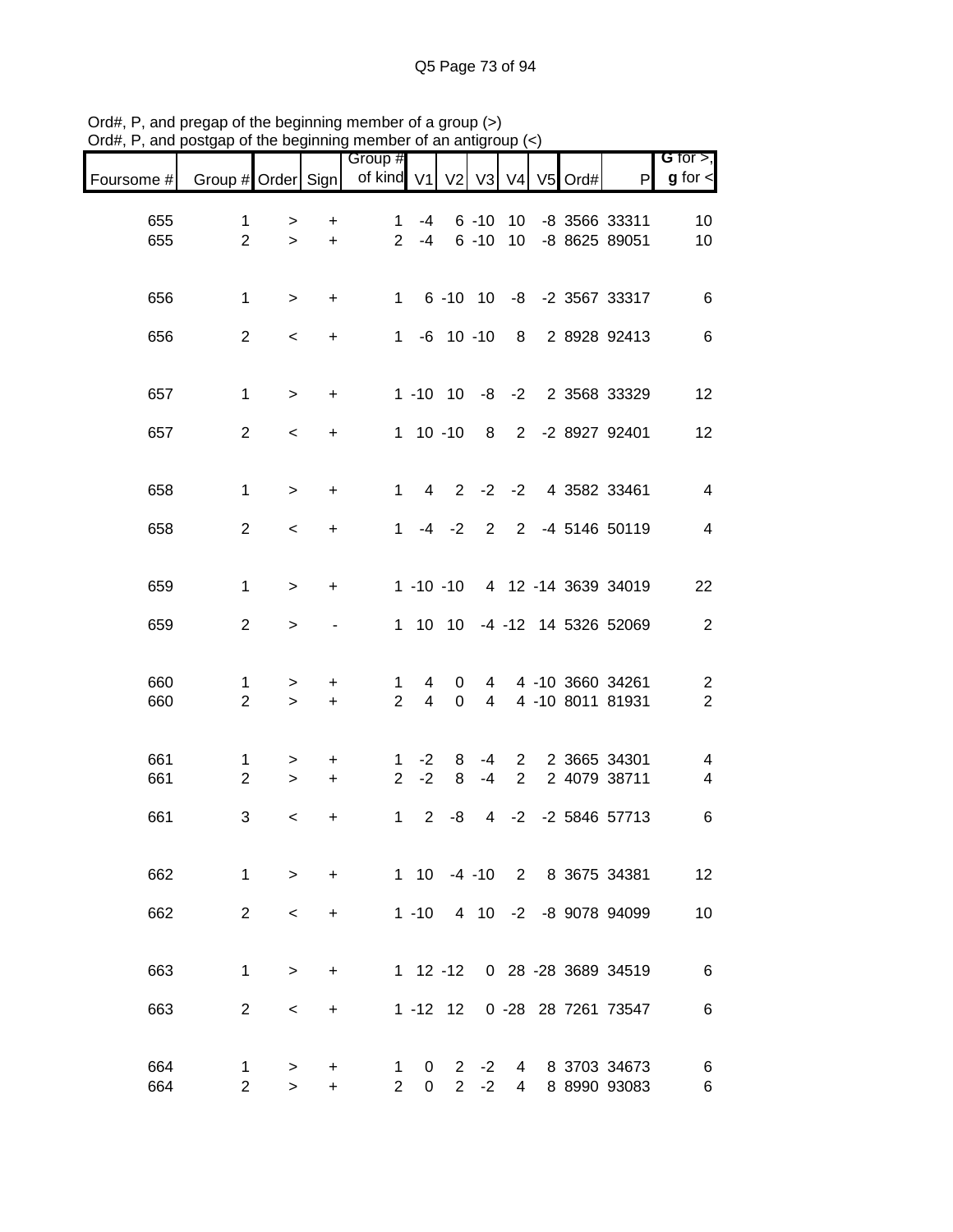| $71$ u $\pi,1$ | , and postgap or the beginning member or an antigroup $(\leq)$ |                  |                        |                                |                 |                                  |            |                |         |                                                      |                                           |
|----------------|----------------------------------------------------------------|------------------|------------------------|--------------------------------|-----------------|----------------------------------|------------|----------------|---------|------------------------------------------------------|-------------------------------------------|
| Foursome #     | Group # Order Sign                                             |                  |                        | Group #<br>of kind V1          |                 | V <sub>2</sub>                   | V3         | V <sub>4</sub> | V5 Ord# | P                                                    | G for $>$ ,<br>$g$ for $\leq$             |
| 665            | 1                                                              | $\geq$           | +                      | $\mathbf{1}$                   | $4\overline{ }$ |                                  | $8 - 10$   |                |         | 2 -2 3706 34693                                      | 6                                         |
| 665            | $\overline{2}$                                                 | $\,>$            | $\blacksquare$         | $1 \quad$                      |                 |                                  |            |                |         | -4 -8 10 -2 2 7016 70867                             | 14                                        |
| 666<br>666     | $\mathbf{1}$<br>$\overline{2}$                                 | $\geq$<br>$\geq$ | $\ddot{}$<br>$+$       | $\mathbf{1}$<br>$\overline{2}$ | $2^{\circ}$     | $2 -2$<br>$-2$                   |            | $2 - 8$        |         | 2 -8 2 3709 34729<br>2 4127 39199                    | 8<br>8                                    |
| 667<br>667     | $\mathbf{1}$<br>$\overline{2}$                                 | $\geq$<br>$\geq$ | $\ddot{}$<br>$+$       | $\mathbf{1}$<br>$\overline{2}$ |                 |                                  |            |                |         | 2 -2 20 -16 0 3719 34843<br>2 -2 20 -16 0 7933 81043 | $\overline{\mathbf{c}}$<br>$\overline{2}$ |
| 668<br>668     | 1<br>$\overline{2}$                                            | $\,>$<br>$\geq$  | $\ddot{}$<br>$\ddot{}$ | $2^{\circ}$                    |                 | $1 - 2 20 - 16$<br>$-2$ 20 $-16$ |            |                |         | 0 8 3720 34847<br>0 8 7934 81047                     | $\overline{4}$<br>$\overline{4}$          |
| 669            | $\mathbf{1}$                                                   | $\geq$           | $\ddot{}$              |                                | $1 - 16$        | 0                                |            |                |         | 8 2 -10 3722 34871                                   | 22                                        |
| 669            | $\overline{2}$                                                 | $\,<\,$          | $\ddot{}$              |                                | $1 \t16$        |                                  |            |                |         | 0 -8 -2 10 6212 61729                                | 22                                        |
| 670<br>670     | 1<br>$\overline{2}$                                            | $\,>$<br>$\geq$  | $\ddot{}$<br>$+$       | $\mathbf 1$<br>$\overline{2}$  | $-4$<br>-4      | 8<br>8                           | -6<br>$-6$ | $-4$           |         | -4 -2 3766 35353<br>-2 8404 86413                    | 14<br>14                                  |
| 671<br>671     | 1<br>$\overline{2}$                                            | ><br>$\geq$      | +<br>$+$               | $2^{\circ}$                    |                 | $1 -4 -2$<br>$-4$ $-2$           | 6          |                |         | 6 -8 10 3769 35393<br>-8 10 4039 38273               | 12<br>12                                  |
| 672            | $\mathbf{1}$                                                   | $\geq$           | $\ddot{}$              |                                |                 | $1 - 16$ 10                      |            |                |         | 0 -2 8 3813 35897                                    | 18                                        |
| 672            | $\mathbf{2}$                                                   | $\prec$          |                        |                                |                 |                                  |            |                |         | 1 -16 10 0 -2 8 5046 49103                           | 6                                         |
| 673            | $\mathbf{1}$                                                   | $\geq$           | $+$                    |                                |                 |                                  |            |                |         | 1 8 -6 -6 2 -2 3817 35933                            | 10                                        |
| 673            | $\overline{2}$                                                 | $\,<\,$          | $\ddot{}$              | 1                              | -8              | 6                                |            |                |         | 6 -2 2 4258 40627                                    | 10                                        |
| 674            | $\mathbf{1}$                                                   | $\geq$           | $\ddot{}$              |                                | $1 - 8$         |                                  |            |                |         | 2 2 8 -10 3865 36467                                 | 10                                        |
| 674            | $\overline{2}$                                                 | $\,<\,$          | $+$                    |                                |                 |                                  |            |                |         | 1 8 -2 -2 -8 10 9494 98899                           | 10                                        |
| 675            | $\mathbf 1$                                                    | $\mathbf{r}$     | +                      |                                |                 |                                  |            |                |         | 1 -4 14 -14 -2 4 3881 36599                          | 12                                        |

Ord#, P, and pregap of the beginning member of a group (>) Ord#, P, and postgap of the beginning member of an antigroup (<)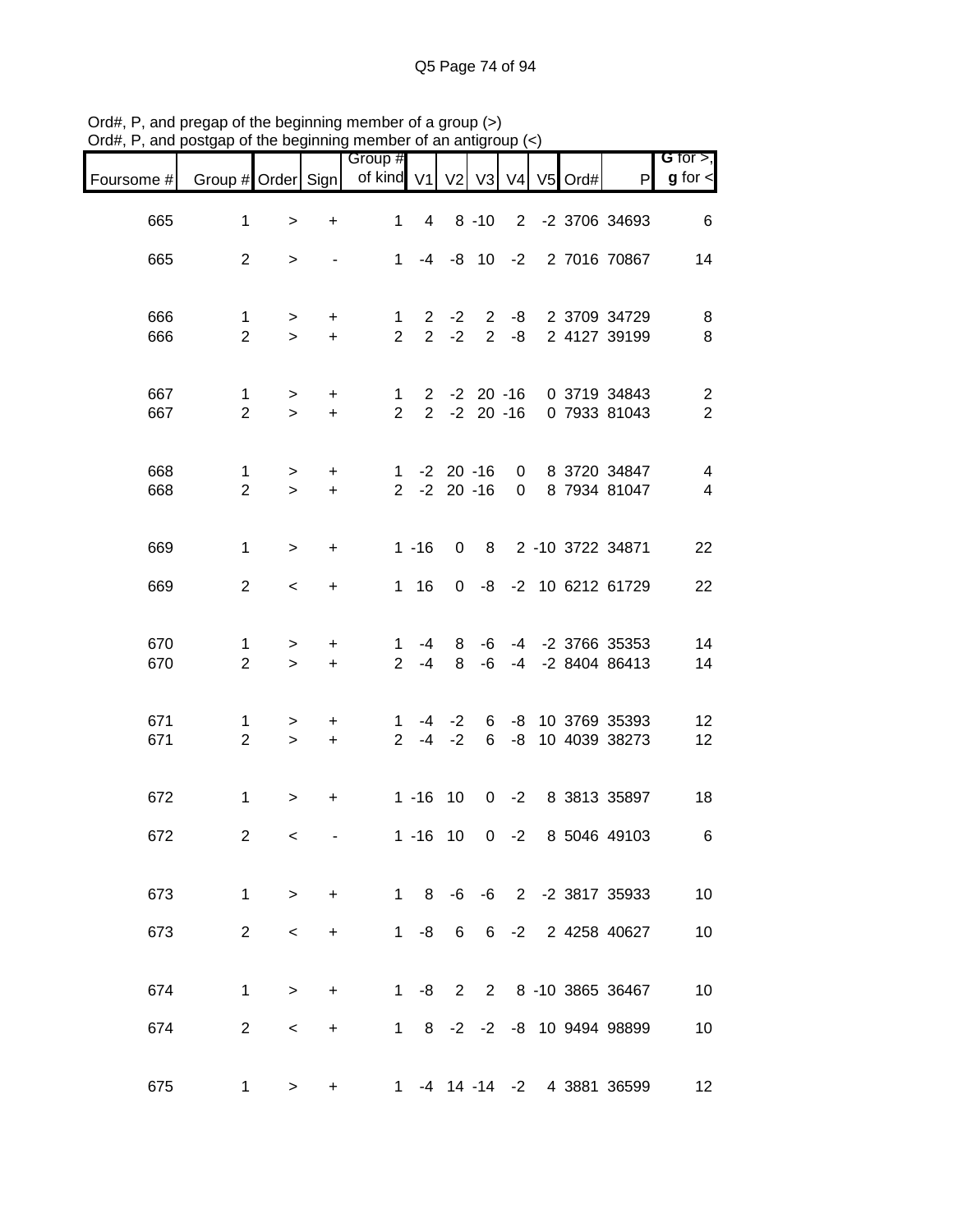| $71$ u $\pi,1$<br>, anu | posigap or the beginning member or an antign |                          |            |                       |                 |                                  |                   | υuμ.           |         |                                 |                               |
|-------------------------|----------------------------------------------|--------------------------|------------|-----------------------|-----------------|----------------------------------|-------------------|----------------|---------|---------------------------------|-------------------------------|
| Foursome #              | Group # Order Sign                           |                          |            | Group #<br>of kind V1 |                 | V <sub>2</sub>                   | V3                | V <sub>4</sub> | V5 Ord# | P                               | G for $>$ ,<br>$g$ for $\leq$ |
| 675                     | $\overline{2}$                               | $\,<$                    | $\ddot{}$  | $\mathbf{1}$          |                 | $4 - 14$                         | 14                | 2              |         | -4 7865 80317                   | 12 <sup>2</sup>               |
|                         |                                              |                          |            |                       |                 |                                  |                   |                |         |                                 |                               |
| 676                     | 1                                            | >                        | $\pm$      | $\mathbf{1}$          |                 | $6 - 10$                         |                   |                |         | 4 -2 -2 3898 36767              | 6                             |
| 676                     | $\overline{2}$                               | $\geq$                   | $+$        | $2^{\circ}$           |                 | $6 - 10$                         |                   |                |         | 4 -2 -2 7892 80657              | $\,6\,$                       |
| 677                     | $\mathbf{1}$                                 | $\, >$                   | $\ddot{}$  | 1                     |                 |                                  |                   |                |         | 2 -4 10 -8 22 3916 36923        | 4                             |
| 677                     | $\overline{2}$                               | $\,<$                    | $\ddot{}$  |                       |                 |                                  |                   |                |         | 1 -2 4 -10 8 -22 8125 83227     | $\overline{4}$                |
| 678                     | $\mathbf{1}$                                 | $\, > \,$                | $\ddot{}$  | 1                     | $\overline{2}$  |                                  |                   |                |         | 4 8 -14 16 3950 37309           | $\overline{2}$                |
| 678                     | $\overline{2}$                               | $\prec$                  | $\ddot{}$  |                       | $1 -2$          |                                  |                   |                |         | -4 -8 14 -16 4145 39371         | 2                             |
| 679                     | 1                                            | >                        | $\ddot{}$  |                       |                 |                                  | $1 - 14$ 16 $-14$ |                |         | -2 4 3953 37337                 | 16                            |
| 679                     | $\overline{2}$                               | $\geq$                   | $\ddot{}$  |                       |                 |                                  | $2 - 14$ 16 $-14$ | $-2$           |         | 4 5443 53377                    | 18                            |
| 679                     | 3                                            | $\,<\,$                  | $\ddot{}$  |                       |                 |                                  | 1 14 -16 14 2     |                |         | -4 4205 40013                   | 18                            |
| 680                     | $\mathbf{1}$                                 | $\,>$                    | $\ddot{}$  | $1 \quad$             | $-2$            |                                  |                   |                |         | 4 -2 -2 2 3967 37489            | $\,6$                         |
| 680                     | $\overline{2}$                               | $\, > \,$                |            | 1                     | $2^{\circ}$     | $-4$                             | $\overline{2}$    |                |         | 2 -2 5141 50077                 | 8                             |
| 681<br>681              | 1<br>$\overline{2}$                          | ><br>$\geq$              | $+$<br>$+$ | $\mathbf{1}$          | $-2$<br>$2 - 2$ | $\overline{2}$<br>$\overline{2}$ | 6<br>6            | $-4$           |         | -4 2 3970 37507<br>2 4756 45949 | 6<br>$\,6$                    |
| 682                     | 1                                            |                          | +          | $\mathbf{1}$          |                 |                                  |                   |                |         | 2 -8 10 -6 -2 3974 37537        | 8                             |
| 682                     | $\overline{2}$                               | ><br>>                   | +          | $\overline{2}$        | 2 <sup>1</sup>  |                                  | $-8$ 10           | -6             |         | -2 4478 42829                   | 8                             |
| 682                     | 3                                            | $\lt$                    | $\ddot{}$  |                       |                 |                                  |                   |                |         | 1 -2 8 -10 6 2 4314 41213       | 8                             |
| 683                     | 1                                            | $\geq$                   | $\ddot{}$  |                       |                 | $1 - 8 10$                       |                   |                |         | -6 -2 -2 3975 37547             | 10                            |
| 683                     | $\overline{2}$                               | $\,<\,$                  | $\ddot{}$  | $1 \quad$             |                 | $8 - 10$                         | 6                 | $2^{\circ}$    |         | 2 4313 41203                    | 10                            |
| 684                     | $\mathbf 1$                                  | $\,>$                    | $\ddot{}$  |                       |                 |                                  | $1 -2 -2 4$       |                |         | 4 -8 3978 37567                 | 6                             |
| 684                     | 2 <sup>1</sup>                               | $\overline{\phantom{a}}$ | $\ddot{}$  | $1 \quad$             |                 | $2^{\circ}$<br>$2^{\circ}$       | -4                | -4             |         | 8 6848 68903                    | 6                             |

Ord#, P, and pregap of the beginning member of a group (>) Ord#, P, and postgap of the beginning member of an antigroup (<)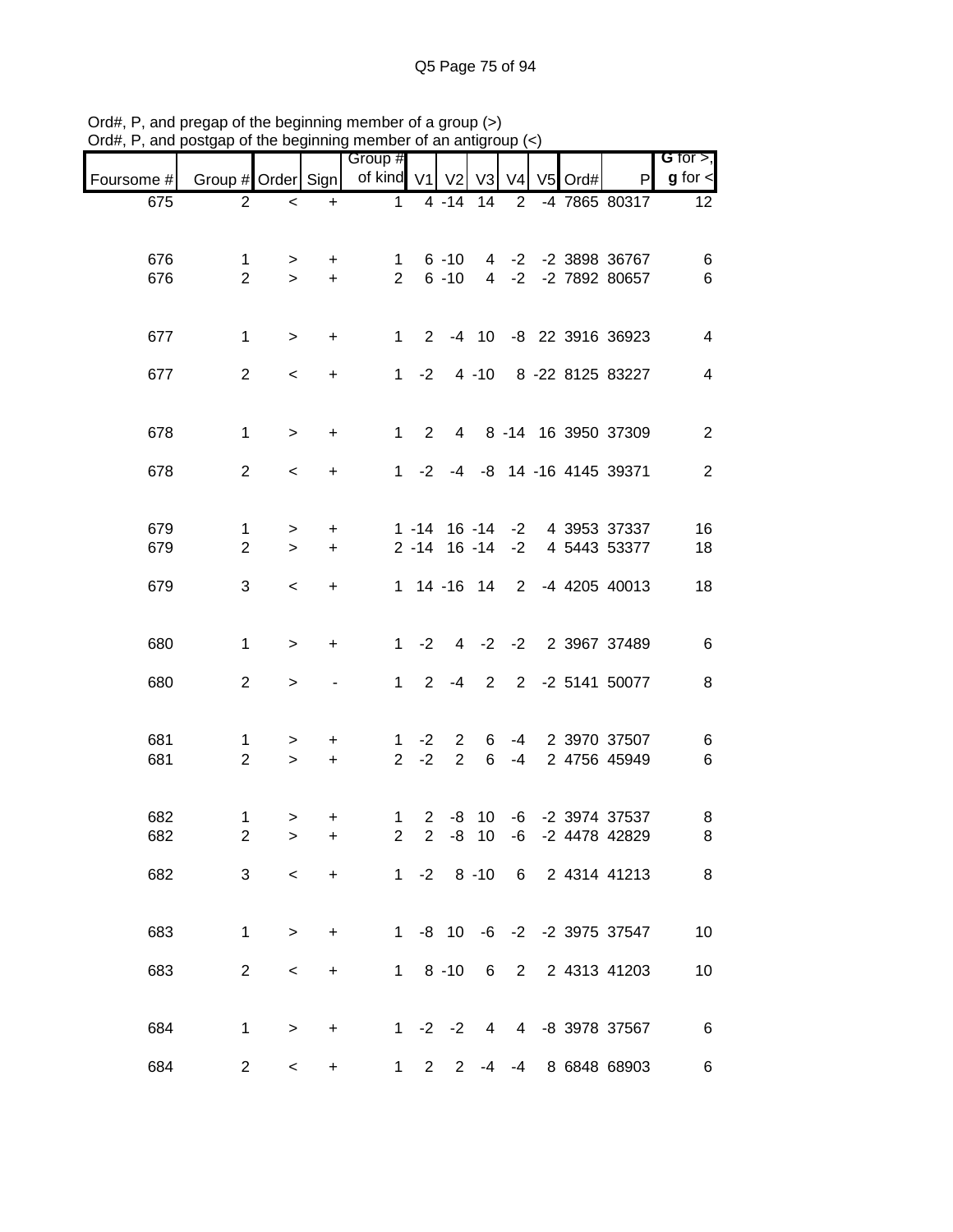|            | sugap or the beginning         |                     |                  | וטוווטטו                      |                | u an anny                  |                                |                |         |                                                        |                                           |
|------------|--------------------------------|---------------------|------------------|-------------------------------|----------------|----------------------------|--------------------------------|----------------|---------|--------------------------------------------------------|-------------------------------------------|
| Foursome # | Group # Order Sign             |                     |                  | Group #<br>of kind V1         |                | V <sub>2</sub>             | V3                             | V <sub>4</sub> | V5 Ord# | P                                                      | G for $>$ ,<br>$g$ for $\leq$             |
| 685        | 1.                             | $\, >$              | $\ddot{}$        | $\mathbf{1}$                  | $-2$           | 4                          | 4                              | -8             |         | 14 3979 37571                                          | 4                                         |
| 685        | $\overline{2}$                 | $\,<$               | $\ddot{}$        | $1 \quad$                     |                |                            | $2 - 4 - 4$                    |                |         | 8 -14 6847 68899                                       | $\overline{\mathbf{4}}$                   |
| 686        | $\mathbf{1}$                   | $\, > \,$           | $+$              | $1 \quad$                     |                |                            | $2 - 4 - 4$                    |                |         | 2 -2 3985 37619                                        | 12                                        |
| 686        | $\overline{2}$                 | $\, > \,$           |                  | 1                             | $-2$           | $\overline{4}$             | 4                              | $-2$           |         | 2 4464 42701                                           | $\overline{\mathbf{4}}$                   |
| 686        | 3                              | $\,<\,$             |                  | $1 \quad$                     |                |                            | $2 - 4 - 4$                    |                |         | 2 -2 6749 67759                                        | $\overline{\mathbf{4}}$                   |
| 687<br>687 | $\mathbf{1}$<br>$\overline{2}$ | ><br>$\geq$         | $\ddot{}$<br>$+$ | $\mathbf 1$<br>$\overline{2}$ |                |                            |                                |                |         | 2 10 14 -20 -2 4016 37993<br>2 10 14 -20 -2 4601 44203 | $\overline{c}$<br>$\overline{2}$          |
| 688<br>688 | $\mathbf{1}$<br>$\overline{2}$ | $\, > \,$<br>$\geq$ | $\ddot{}$<br>$+$ | 1<br>$2^{\circ}$              |                |                            | $-4$ 20 $-10$<br>$-4$ 20 $-10$ |                |         | -4 -2 4036 38237<br>-4 -2 8338 85667                   | 6<br>$\,6$                                |
| 689        | $\mathbf{1}$                   | $\, > \,$           | $\ddot{}$        | $\mathbf 1$                   |                |                            | $-4$ $-4$ 16                   | -8             |         | 2 4066 38603                                           | 10                                        |
| 689        | $\overline{2}$                 | $\,<\,$             | $\ddot{}$        | $\mathbf 1$                   | $\overline{4}$ |                            | $4 - 16$                       |                |         | 8 -2 6489 64927                                        | 10                                        |
| 690<br>690 | 1<br>$\overline{2}$            | $\,>$<br>$\,$       | $\ddot{}$<br>$+$ | 1.<br>$2^{\circ}$             |                | $-4$ 16<br>$-4$ 16         | -8                             |                |         | -8 2 -10 4067 38609<br>2 -10 4789 46307                | 6<br>$\,6$                                |
| 690        | 3                              | $\,<\,$             | $\ddot{}$        |                               |                | $1 \quad 4 \quad -16$      |                                |                |         | 8 -2 10 6488 64921                                     | $\,6$                                     |
| 691<br>691 | $\mathbf{1}$<br>$\overline{2}$ | ><br>$\, > \,$      | +<br>$\ddot{}$   | $\overline{2}$                |                | $1 \t14 - 14$<br>$14 - 14$ |                                |                |         | 4 10 -10 4072 38653<br>4 10 -10 6956 70183             | $\overline{\mathbf{c}}$<br>$\overline{2}$ |
| 692        | 1                              | $\geq$              | $\ddot{}$        | $1 \quad$                     |                | $8 - 4$                    |                                |                |         | 2 2 -8 4080 38713                                      | $\overline{\phantom{a}}$                  |
| 692        | $\overline{2}$                 | $\,<\,$             |                  | $1 \quad$                     |                | $8 - 4$                    | 2                              |                |         | 2 -8 4134 39241                                        | 10                                        |
| 693        | $\mathbf{1}$                   | $\, > \,$           | $\ddot{}$        |                               |                | $1 -2 -2$                  | 2                              |                |         | 0 8 4115 39097                                         | 8                                         |
| 693        | $\overline{2}$                 | $\,<\,$             | $+$              |                               | $1\quad 2$     |                            | $2 -2$                         |                |         | 0 -8 5406 52973                                        | 8                                         |
| 694        | $\mathbf 1$                    | $\,>$               | $+$              |                               |                |                            |                                |                |         | 1 4 -2 -2 10 -16 4147 39383                            | 10                                        |
| 694        | $\overline{2}$                 | $\, > \,$           |                  | $1 \quad$                     |                |                            |                                |                |         | -4 2 2 -10 16 9262 96149                               | 12                                        |

Ord#, P, and pregap of the beginning member of a group (>) Ord#, P, and postgap of the beginning member of an antigroup (<)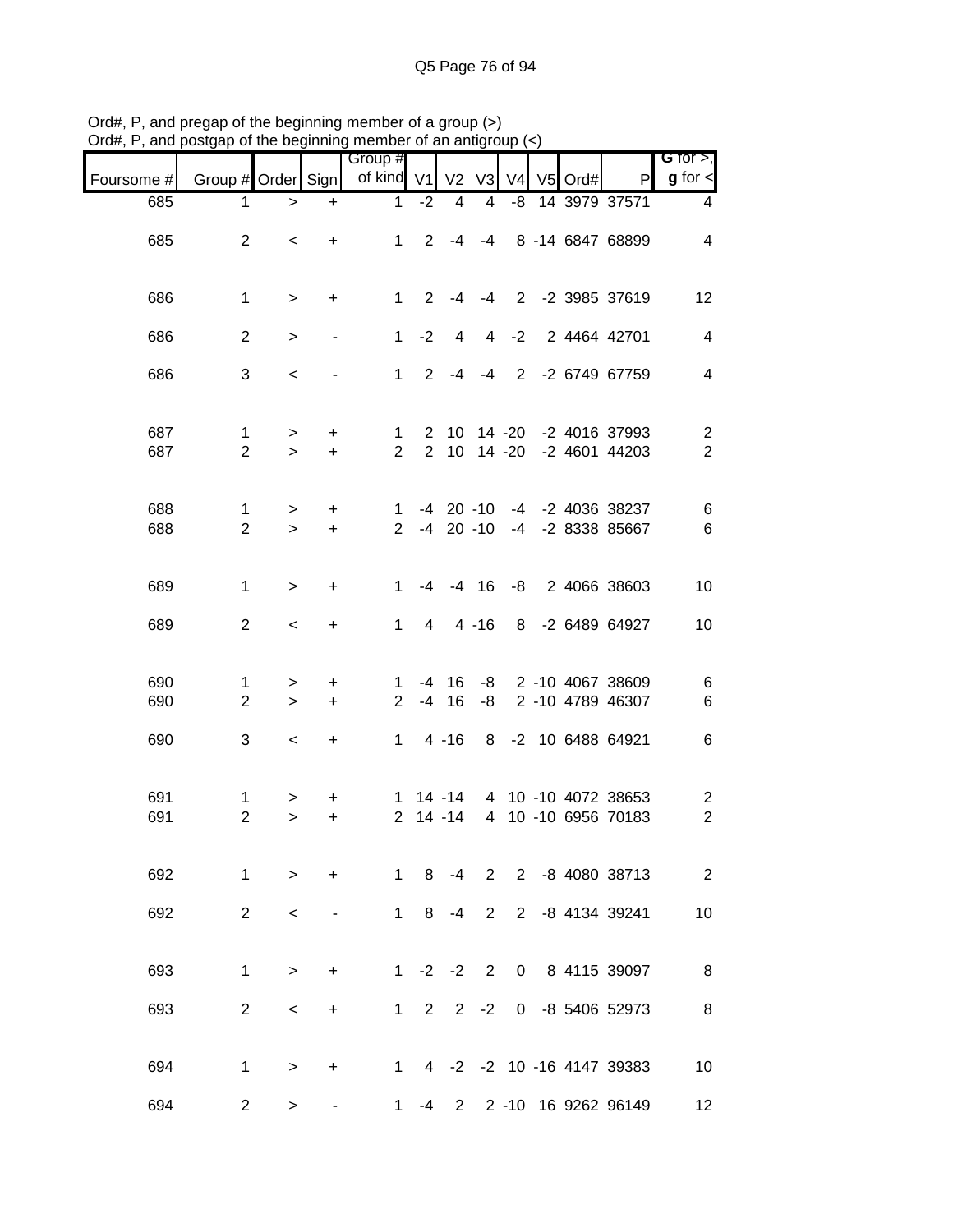| $max$ , $max$ , and poolgap or the beginning member or an antigroup $\left\langle \cdot \right\rangle$ |                     |                          |                        |                                        |                             |                       |                 |   |  |                                                            |                              |
|--------------------------------------------------------------------------------------------------------|---------------------|--------------------------|------------------------|----------------------------------------|-----------------------------|-----------------------|-----------------|---|--|------------------------------------------------------------|------------------------------|
| Foursome #                                                                                             | Group # Order Sign  |                          |                        | Group #<br>of kind V1 V2 V3 V4 V5 Ord# |                             |                       |                 |   |  | P                                                          | G for $>$ ,<br>$g$ for $\lt$ |
|                                                                                                        |                     |                          |                        |                                        |                             |                       |                 |   |  |                                                            |                              |
| 695                                                                                                    | $\mathbf{1}$        | $\geq$                   | $\ddot{}$              |                                        |                             |                       |                 |   |  | 1 4 -2 -2 10 -4 4174 39709                                 | 6                            |
| 695                                                                                                    | $\overline{2}$      | $\, > \,$                | $\blacksquare$         |                                        |                             |                       |                 |   |  | 1 -4 2 2 -10 4 7700 78479                                  | 12                           |
| 696                                                                                                    | $\mathbf{1}$        | $\, >$                   | $\ddot{}$              |                                        | $1 \quad 10$                | $-4$                  |                 |   |  | -4 2 2 4177 39733                                          | 6                            |
| 696                                                                                                    | $\overline{2}$      | $\mathbf{I}$             |                        |                                        |                             |                       |                 |   |  | 1 -10 4 4 -2 -2 7072 71411                                 | 12                           |
|                                                                                                        |                     |                          |                        |                                        |                             |                       |                 |   |  |                                                            |                              |
| 697                                                                                                    | $\mathbf{1}$        | $\geq$                   | $+$                    |                                        |                             |                       |                 |   |  | 1 -4 -4 2 2 -4 4178 39749                                  | 16                           |
| 697                                                                                                    | $\overline{2}$      | $\mathbf{I}$             |                        |                                        | $1 \quad$<br>$\overline{4}$ |                       |                 |   |  | 4 -2 -2 4 7073 71413                                       | $\overline{\phantom{a}}$     |
| 698                                                                                                    | $\mathbf{1}$        | $\geq$                   | $\ddot{}$              | $\mathbf{1}$                           | $-4$                        | 2                     |                 |   |  | 2 -4 14 4179 39761                                         | 12                           |
| 698                                                                                                    | $\overline{2}$      | $\overline{\phantom{0}}$ | $\ddot{}$              |                                        | $1 \quad$                   |                       |                 |   |  | 4 -2 -2 4 -14 6299 62761                                   | 12                           |
|                                                                                                        |                     |                          |                        |                                        |                             |                       |                 |   |  |                                                            |                              |
| 699<br>699                                                                                             | 1<br>$\overline{2}$ | ><br>$\geq$              | $\ddot{}$<br>$\ddot{}$ | $\mathbf{1}$<br>$\overline{2}$         |                             |                       | $2 - 4 14 - 16$ |   |  | 2 -4 14 -16 -4 4181 39779<br>-4 4516 43271                 | 10<br>10                     |
|                                                                                                        |                     |                          |                        |                                        |                             |                       |                 |   |  |                                                            |                              |
| 700<br>700                                                                                             | 1<br>$\overline{2}$ | $\geq$<br>$\geq$         | $\ddot{}$<br>$\ddot{}$ |                                        |                             |                       |                 |   |  | 1 -4 14 -16 -4 8 4182 39791<br>2 -4 14 -16 -4 8 4517 43283 | 12<br>12                     |
| 701                                                                                                    | $\mathbf{1}$        | $\geq$                   | $\ddot{}$              |                                        |                             |                       |                 |   |  | 1 14 -16 -4 8 -8 4183 39799                                | 8                            |
| 701                                                                                                    | $\overline{2}$      |                          |                        |                                        | $1 - 14$ 16                 |                       |                 |   |  | 4 -8 8 8513 87671                                          | 8                            |
|                                                                                                        |                     | $\,<\,$                  | +                      |                                        |                             |                       |                 |   |  |                                                            |                              |
| 702                                                                                                    | $\mathbf{1}$        | $\geq$                   | $\ddot{}$              |                                        |                             |                       |                 |   |  | 1 -16 -4 8 -8 4 4184 39821                                 | 22                           |
| 702                                                                                                    | $\overline{2}$      | $\,<\,$                  | $\ddot{}$              |                                        | $1 \t16$                    | $\overline{4}$        | -8              | 8 |  | -4 8512 87649                                              | 22                           |
| 703                                                                                                    | 1                   | $\mathbf{I}$             | $\ddot{}$              | 1                                      | 0                           | $\mathbf{2}^{\prime}$ |                 |   |  | -2 -2 10 4191 39863                                        | 6                            |
| 703                                                                                                    | $\overline{2}$      | $\geq$                   | $+$                    | $\overline{2}$                         | 0                           | $\overline{2}$        |                 |   |  | -2 -2 10 8231 84443                                        | 6                            |
| 704                                                                                                    | $\mathbf{1}$        | >                        | $\ddot{}$              |                                        |                             |                       |                 |   |  | 1 -10 -4 2 14 -16 4200 39971                               | 18                           |
| 704                                                                                                    | $\overline{2}$      | $\,<\,$                  | $\ddot{}$              |                                        | $1 \quad 10$                |                       |                 |   |  | 4 -2 -14 16 5448 53419                                     | 18                           |

Ord#, P, and pregap of the beginning member of a group (>) Ord#, P, and postgap of the beginning member of an antigroup (<)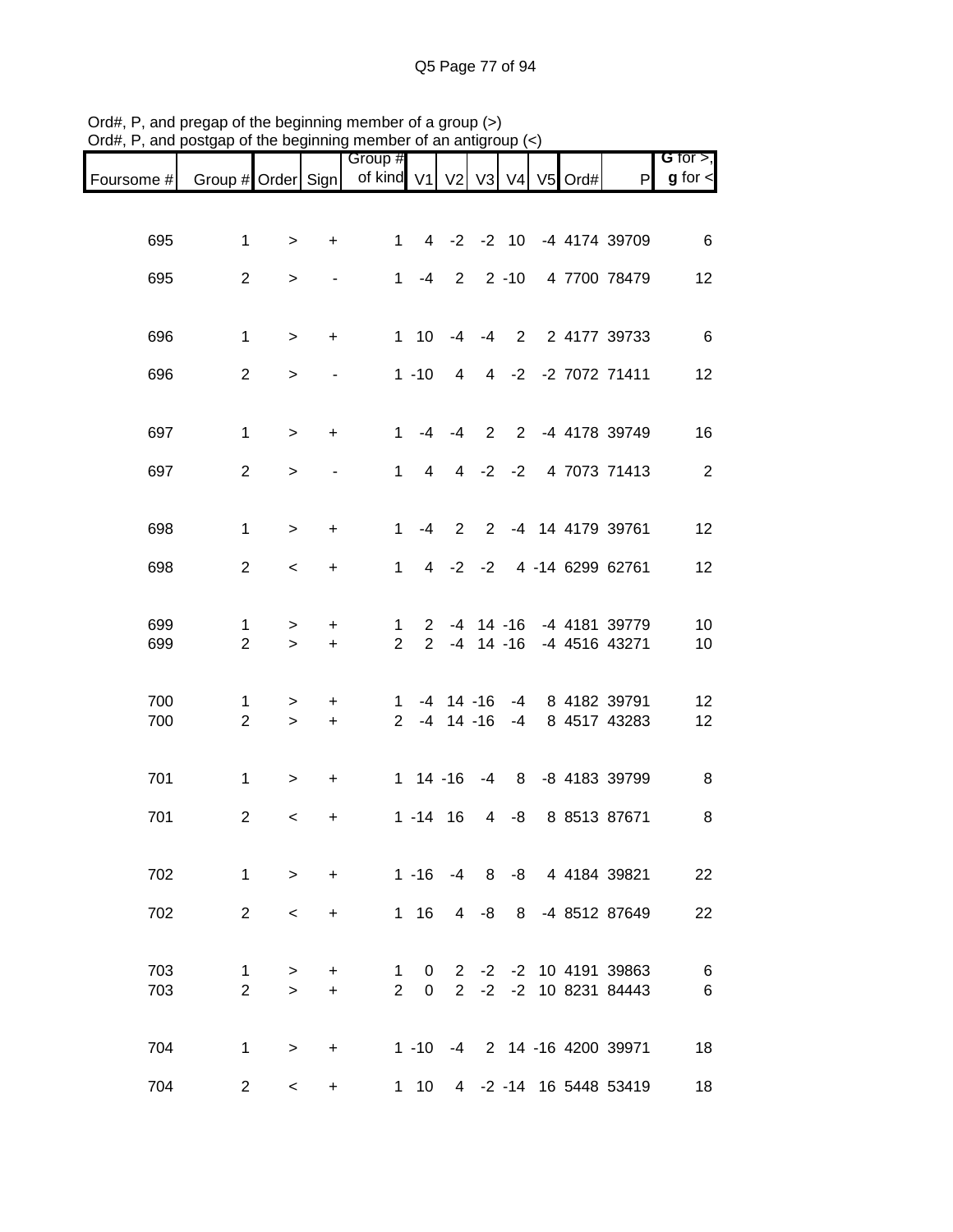| $U$ of $H$ , $\Gamma$ , and postgap or the beginning member or an antigroup $(\leq)$ |                      |                     |                          |                                        |                            |                            |                |                |  |                                            |                                |
|--------------------------------------------------------------------------------------|----------------------|---------------------|--------------------------|----------------------------------------|----------------------------|----------------------------|----------------|----------------|--|--------------------------------------------|--------------------------------|
| Foursome #                                                                           | Group # Order Sign   |                     |                          | Group #<br>of kind V1 V2 V3 V4 V5 Ord# |                            |                            |                |                |  | $\mathsf{P}$                               | $G$ for $>$ ,<br>$g$ for $\lt$ |
| 705                                                                                  | $\mathbf{1}$         | $\,>$               | +                        | $1 \quad$                              |                            |                            |                |                |  | 2 14 -16 14 -12 4202 39983                 | $\overline{4}$                 |
| 705                                                                                  | $\overline{2}$       | $\,<$               | $\ddot{}$                |                                        |                            |                            |                |                |  | 1 -2 -14 16 -14 12 5446 53407              | $\overline{\mathcal{A}}$       |
| 706                                                                                  | $\mathbf{1}$         | $\,>$               | $+$                      | 1                                      | -4                         | $\overline{4}$             |                |                |  | 8 -2 -2 4267 40759                         | 8                              |
| 706                                                                                  | $\overline{2}$       | $\,<$               |                          |                                        | $1 - 4$                    | $\overline{4}$             |                |                |  | 8 -2 -2 8129 83257                         | 10                             |
| 707                                                                                  | $\mathbf{1}$         | $\geq$              | $\ddot{}$                | 1 <sup>1</sup>                         |                            |                            |                |                |  | 2 10 -2 -8 10 4278 40849                   | 2                              |
| 707                                                                                  | $\overline{2}$       | $\prec$             | $\overline{\phantom{a}}$ | 1                                      |                            |                            |                |                |  | 2 10 -2 -8 10 7852 80191                   | 16                             |
| 708<br>708                                                                           | 1<br>$\overline{2}$  | $\, > \,$<br>$\geq$ | $\ddot{}$<br>$+$         | 1<br>$2^{\circ}$                       |                            | $-2 -2$<br>$-2 -2$         | 8<br>8         | $\overline{4}$ |  | 4 -8 4316 41227<br>-8 5609 55213           | 6<br>6                         |
| 709<br>709                                                                           | 1.<br>$\overline{2}$ | $\, > \,$<br>$\geq$ | $\ddot{}$<br>$\ddot{}$   | 1<br>$\overline{2}$                    | $\mathbf{0}$               | $-4$<br>$0 -4$             | $\overline{4}$ | $-2$           |  | 4 -2 2 4350 41603<br>2 5258 51413          | 6<br>6                         |
| 710<br>710                                                                           | 1<br>$\overline{2}$  | $\, > \,$<br>$\geq$ | $\ddot{}$<br>$+$         | $\mathbf{1}$<br>$\overline{2}$         | $2^{\circ}$<br>$2^{\circ}$ | 8<br>8                     | $-8$<br>$-8$   | $-2$           |  | -2 4 4354 41621<br>4 9537 99371            | 4<br>$\overline{\mathbf{4}}$   |
| 710                                                                                  | 3                    | $\,<$               | $\ddot{}$                |                                        |                            |                            |                |                |  | 1 -2 -8 8 2 -4 4425 42331                  | 6                              |
| 711                                                                                  | $\mathbf{1}$         | $\,>$               | $\ddot{}$                | 1                                      |                            |                            |                |                |  | -8 -2 -2 2 2 4377 41879                    | 16                             |
| 711<br>711                                                                           | $\overline{c}$<br>3  | $\,<$<br>$\lt$      | +<br>$\ddot{}$           | $\mathbf{1}$                           | 8<br>$2 \quad 8$           | $2^{\circ}$<br>$2^{\circ}$ | $2^{\circ}$    |                |  | 2 -2 -2 4382 41911<br>$-2$ $-2$ 4444 42473 | 16<br>14                       |
| 712                                                                                  | $\mathbf{1}$         | $\geq$              | $+$                      |                                        |                            |                            |                |                |  | 1 8 -2 -8 0 -2 4382 41911                  | 8                              |
| 712                                                                                  | $\overline{2}$       | $\,<\,$             | $+$                      |                                        |                            |                            |                |                |  | 1 -8 2 8 0 2 4634 44579                    | $\, 8$                         |
| 713                                                                                  | $\mathbf 1$          | $\,>$               | $+$                      |                                        |                            |                            |                |                |  | 1 -2 -8 0 -2 -2 4383 41927                 | 16                             |
| 713                                                                                  | $\overline{2}$       | $\,<\,$             | $+$                      |                                        |                            |                            |                |                |  | 1 2 8 0 2 2 4633 44563                     | 16                             |
| 714                                                                                  | 1                    | $\, > \,$           | $\ddot{}$                |                                        |                            |                            |                |                |  | 1 8 2 -10 14 -2 4388 41959                 | $\overline{2}$                 |

Ord#, P, and pregap of the beginning member of a group (>) Ord#, P, and postgap of the beginning member of an antigroup (<)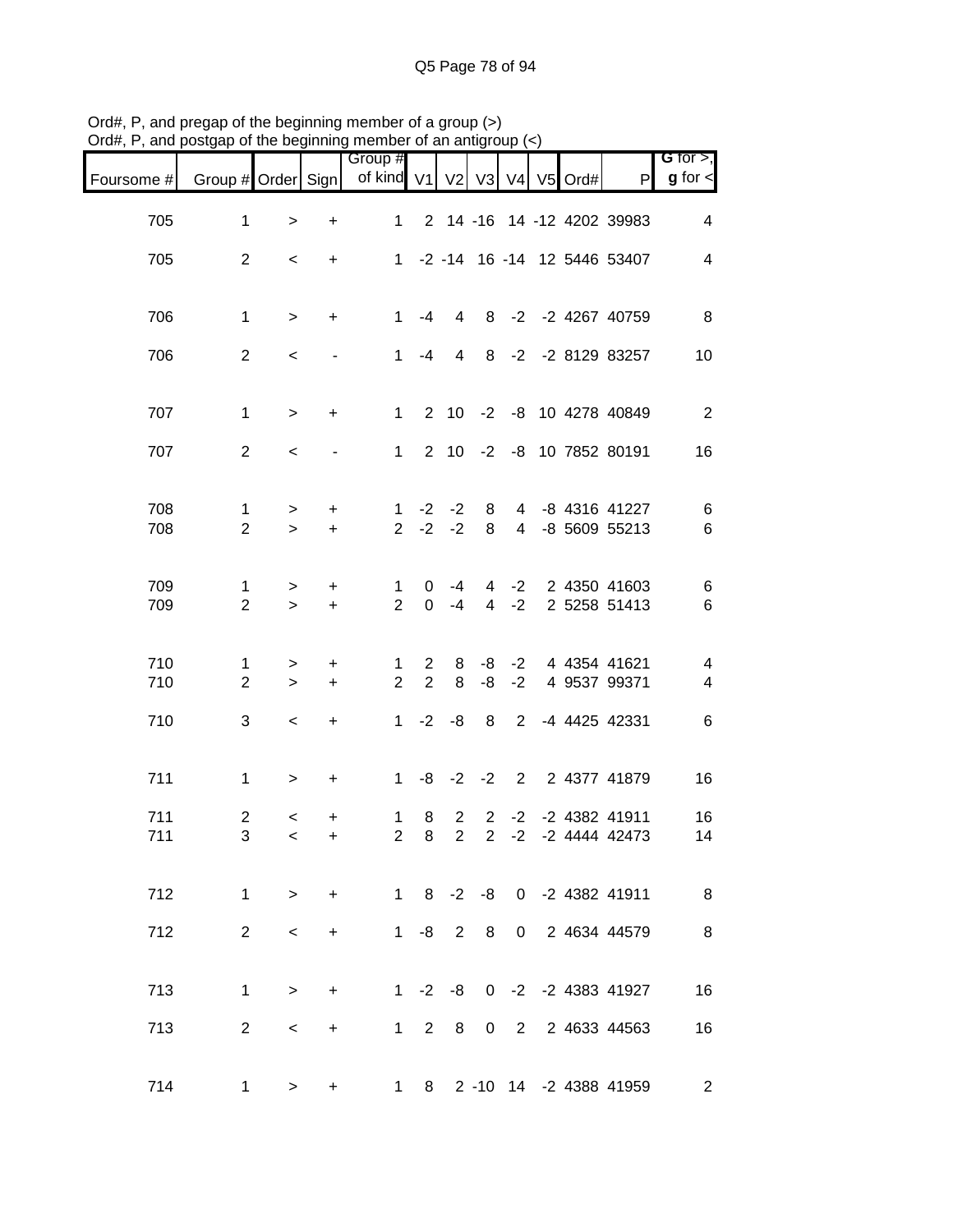| $J$ iu $\pi,$ i | , and posigap or the beginning member or an antigroup $(\leq)$ |                          |                  |                                |                 |                     |                     |        |         |                                                      |                              |
|-----------------|----------------------------------------------------------------|--------------------------|------------------|--------------------------------|-----------------|---------------------|---------------------|--------|---------|------------------------------------------------------|------------------------------|
| Foursome #      | Group # Order Sign                                             |                          |                  | Group #<br>of kind V1          |                 | V <sub>2</sub>      |                     | V3 V4  | V5 Ord# | P                                                    | G for $>$ ,<br>$g$ for $\lt$ |
| 714             | $\overline{2}$                                                 | $\,<$                    | $\ddot{}$        | 1                              | -8              |                     | $-2$ 10 $-14$       |        |         | 2 7856 80231                                         | $\overline{2}$               |
| 715             | $\mathbf{1}$                                                   | $\geq$                   | $\ddot{}$        |                                |                 |                     |                     |        |         | 1 2 -10 14 -2 -10 4389 41969                         | 10                           |
| 715             | $\overline{2}$                                                 | $\,<$                    | $\ddot{}$        |                                |                 |                     |                     |        |         | 1 -2 10 -14 2 10 7855 80221                          | 10                           |
| 716             | $\mathbf{1}$                                                   | $\geq$                   | $\ddot{}$        | 1                              |                 | $-8 - -8$           |                     |        |         | 8 -4 6 4398 42061                                    | 18                           |
| 716             | $\overline{2}$                                                 | $\overline{\phantom{0}}$ | $\ddot{}$        |                                | $1 \quad 8$     | 8                   | -8                  |        |         | 4 -6 4930 47819                                      | 18                           |
| 717<br>717      | $\mathbf 1$<br>$\overline{2}$                                  | $\geq$<br>$\geq$         | $\ddot{}$<br>$+$ | $\mathbf{1}$<br>$\overline{2}$ | $\Omega$        |                     |                     |        |         | 0 -2 -2 22 -20 4432 42397<br>-2 -2 22 -20 8499 87547 | $\,6$<br>$\,6$               |
| 718<br>718      | 1<br>$\overline{2}$                                            | ><br>$\geq$              | $\ddot{}$<br>$+$ | 1<br>$2^{\circ}$               |                 |                     | $-2$ $-2$ 22 $-20$  |        |         | -2 -2 22 -20 2 4433 42403<br>2 6804 68443            | 6<br>$\,6$                   |
| 719             | $\mathbf{1}$                                                   | $\geq$                   | $\ddot{}$        | $\mathbf{1}$                   |                 | $-4 -2$             |                     |        |         | 4 4 -2 4463 42697                                    | 8                            |
| 719             | $\overline{2}$                                                 | $\,>$                    |                  | $\mathbf{1}$                   | 4               | $\overline{2}$      |                     |        |         | -4 -4 2 9381 97553                                   | $\overline{\mathcal{A}}$     |
| 720             | $\mathbf{1}$                                                   | $\geq$                   | $\ddot{}$        | 1                              | $4\overline{ }$ |                     | $4 -2$              |        |         | 2 -4 4465 42703                                      | $\mathbf{2}$                 |
| 720             | $\overline{2}$                                                 | $\,<\,$                  |                  | $1 \quad$                      | $\overline{4}$  |                     | $4 -2$              |        |         | 2 -4 5975 59093                                      | 14                           |
| 721<br>721      | 1<br>$\overline{2}$                                            | ><br>$\geq$              | +<br>$\ddot{}$   | 1.<br>$\overline{2}$           | -4<br>$-4$      | $\overline{2}$<br>2 | 4<br>$\overline{4}$ | 8<br>8 |         | -2 4524 43397<br>-2 6576 65837                       | 6<br>$\,6$                   |
| 722             | $\mathbf{1}$                                                   | $\geq$                   | $+$              |                                |                 |                     |                     |        |         | 1 -4 18 -18 6 6 4530 43451                           | 10                           |
| 722             | $\overline{2}$                                                 | $\,<\,$                  | $+$              | $\mathbf{1}$                   |                 |                     |                     |        |         | 4 -18 18 -6 -6 5324 52057                            | 10                           |
| 723             | $\mathbf{1}$                                                   | $\geq$                   | $\ddot{}$        |                                |                 |                     |                     |        |         | 1 2 10 -8 10 -14 4544 43609                          | $\overline{2}$               |
| 723             | $\overline{2}$                                                 | $\overline{\phantom{0}}$ | $+$              |                                |                 |                     |                     |        |         | 1 -2 -10 8 -10 14 6955 70181                         | $\overline{c}$               |
| 724             | $\mathbf{1}$                                                   | $\geq$                   | $+$              |                                |                 |                     |                     |        |         | 1 8 -2 14 -2 -14 4549 43651                          | $\overline{2}$               |
| 724             | $\overline{2}$                                                 | $\overline{\phantom{a}}$ | $\pm$            |                                |                 |                     |                     |        |         | 1 -8 2 -14 2 14 6713 67409                           | $\mathbf{2}$                 |

Ord#, P, and pregap of the beginning member of a group (>) Ord#, P, and postgap of the beginning member of an antigroup (<)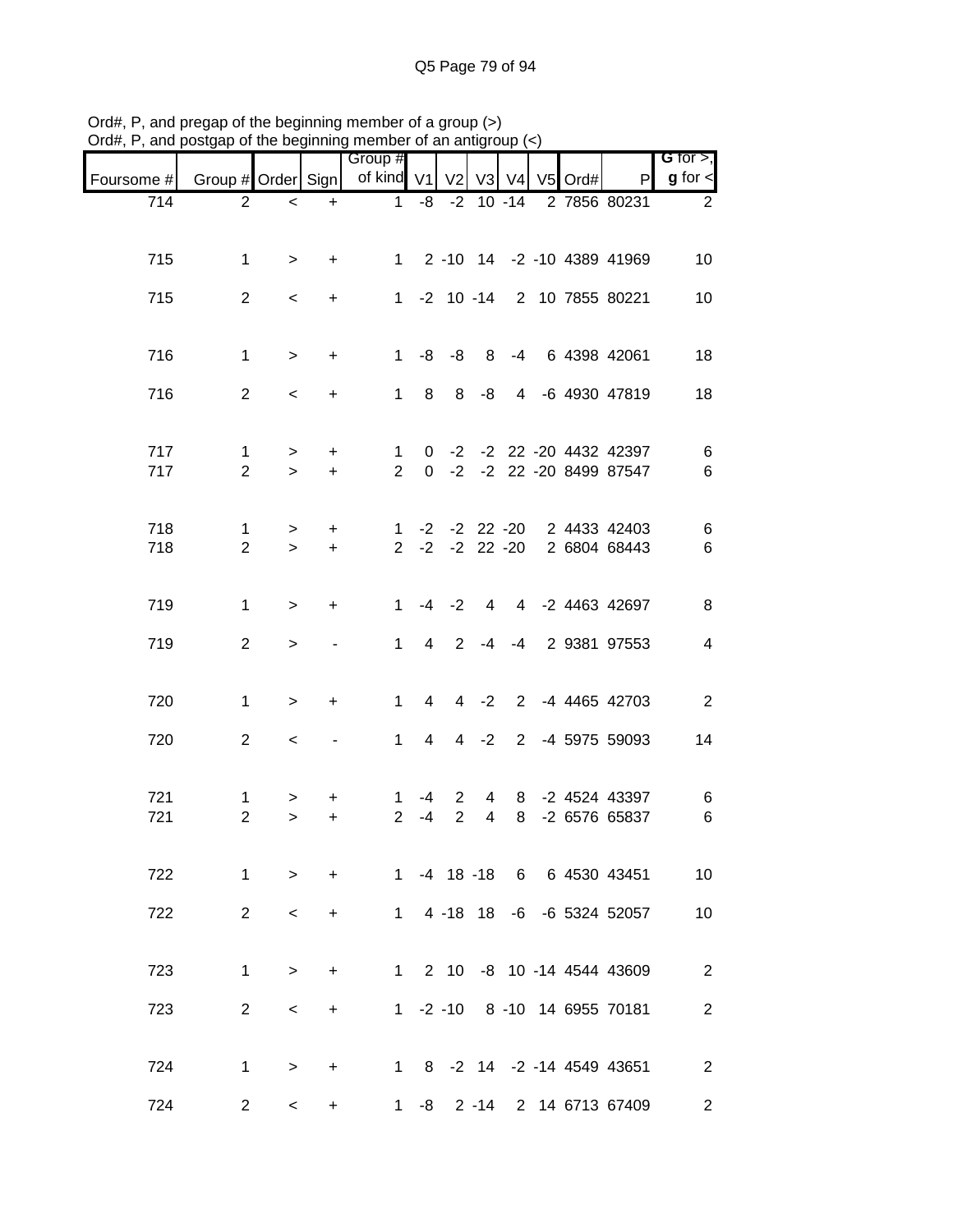| Foursome # | Group # Order Sign             |                          |                  | Group #<br>of kind V1          |                            | V <sub>2</sub> | V3   | V <sub>4</sub> | $V5$ Ord# | P                                                        | G for $>$ ,<br>$g$ for $\lt$ |
|------------|--------------------------------|--------------------------|------------------|--------------------------------|----------------------------|----------------|------|----------------|-----------|----------------------------------------------------------|------------------------------|
|            |                                |                          |                  |                                |                            |                |      |                |           |                                                          |                              |
| 725        | $\mathbf{1}$                   | $\geq$                   | $+$              |                                |                            |                |      |                |           | 1 -2 14 -2 -14 -2 4550 43661                             | 10                           |
| 725        | $\overline{2}$                 | $\overline{\phantom{0}}$ | $+$              |                                |                            |                |      |                |           | 1 2 -14 2 14 2 6712 67399                                | 10                           |
|            |                                |                          |                  |                                |                            |                |      |                |           |                                                          |                              |
| 726        | $\mathbf 1$                    | $\geq$                   | $+$              |                                |                            |                |      |                |           | 1 14 -2 -14 -2 28 4551 43669                             | 8                            |
| 726        | $2^{\circ}$                    | $\overline{\phantom{0}}$ | $+$              |                                |                            |                |      |                |           | 1 -14 2 14 2 -28 6711 67391                              | 8                            |
| 727        | $\mathbf 1$                    | $\geq$                   | $+$              |                                |                            |                |      |                |           | 1 4 -2 10 -10 2 4574 43963                               | $\overline{c}$               |
| 727        | $\overline{2}$                 | $\geq$                   | $+$              | 2 <sup>1</sup>                 |                            |                |      |                |           | 4 -2 10 -10 2 6766 67933                                 | $\overline{2}$               |
| 727        | 3                              | $\overline{\phantom{a}}$ | $+$              |                                |                            |                |      |                |           | 1 -4 2 -10 10 -2 4941 47947                              | $\overline{4}$               |
|            |                                |                          |                  |                                |                            |                |      |                |           |                                                          |                              |
| 728        | $\mathbf{1}$                   | $\geq$                   | $\ddot{}$        |                                |                            |                |      |                |           | 1 -2 10 -10 2 14 4575 43969                              | 6                            |
| 728<br>728 | $\overline{2}$<br>3            | $\prec$<br>$\prec$       | $\ddot{}$<br>$+$ | $\mathbf{1}$<br>$\overline{2}$ |                            |                |      |                |           | 2 -10 10 -2 -14 4940 47939<br>2 -10 10 -2 -14 6200 61631 | 8<br>6                       |
|            |                                |                          |                  |                                |                            |                |      |                |           |                                                          |                              |
| 729        | $\mathbf{1}$                   | $\geq$                   | $+$              | $\mathbf{1}$                   |                            | $-4$ 10        |      |                |           | 0 -6 6 4582 44027                                        | 6                            |
| 729        | $\overline{2}$                 | $\geq$                   | $\blacksquare$   | 1                              |                            | $4 - 10$       |      |                |           | 0 6 -6 7108 71821                                        | 12                           |
|            |                                |                          |                  |                                |                            |                |      |                |           |                                                          |                              |
| 730        | $\mathbf 1$                    | $\geq$                   | $+$              |                                |                            |                |      |                |           | 1 2 -4 26 -16 -4 4593 44123                              | $\overline{4}$               |
| 730        | $\overline{2}$                 | $\overline{\phantom{0}}$ | $\ddot{}$        |                                |                            |                |      |                |           | 1 -2 4 -26 16 4 5596 55057                               | 4                            |
| 731        | $\mathbf{1}$                   | $\, > \,$                | $\ddot{}$        |                                | $126 - 16$                 |                | $-4$ |                |           | 2 2 4595 44131                                           | $\overline{a}$               |
| 731        | $\overline{2}$                 | $\geq$                   | $+$              |                                |                            |                |      |                |           | 2 26 -16 -4 2 2 7698 78439                               | $\sqrt{2}$                   |
| 732        |                                |                          |                  |                                |                            |                |      |                |           | 1 -16 -4 2 2 -10 4596 44159                              | 28                           |
| 732        | 1<br>$\overline{2}$            | $\geq$<br>$\geq$         | $+$<br>$+$       |                                |                            |                |      |                |           | 2 -16 -4 2 2 -10 7699 78467                              | 28                           |
|            |                                |                          |                  |                                |                            |                |      |                |           |                                                          |                              |
| 733<br>733 | $\mathbf{1}$<br>$\overline{2}$ | $\,$<br>$\, >$           | $\ddot{}$<br>$+$ | $1 \quad$<br>$\overline{2}$    | $2^{\circ}$<br>$2^{\circ}$ |                |      |                |           | 6 0 -10 2 4625 44501<br>6 0 -10 2 7988 81671             | 4<br>4                       |
|            |                                |                          |                  |                                |                            |                |      |                |           |                                                          |                              |
| 734        | 1                              | $\geq$                   | $+$              |                                | $1 -2$                     |                |      |                |           | 8 -2 -2 -2 4637 44621                                    | $\overline{\mathbf{4}}$      |

Ord#, P, and pregap of the beginning member of a group (>) Ord#, P, and postgap of the beginning member of an antigroup (<)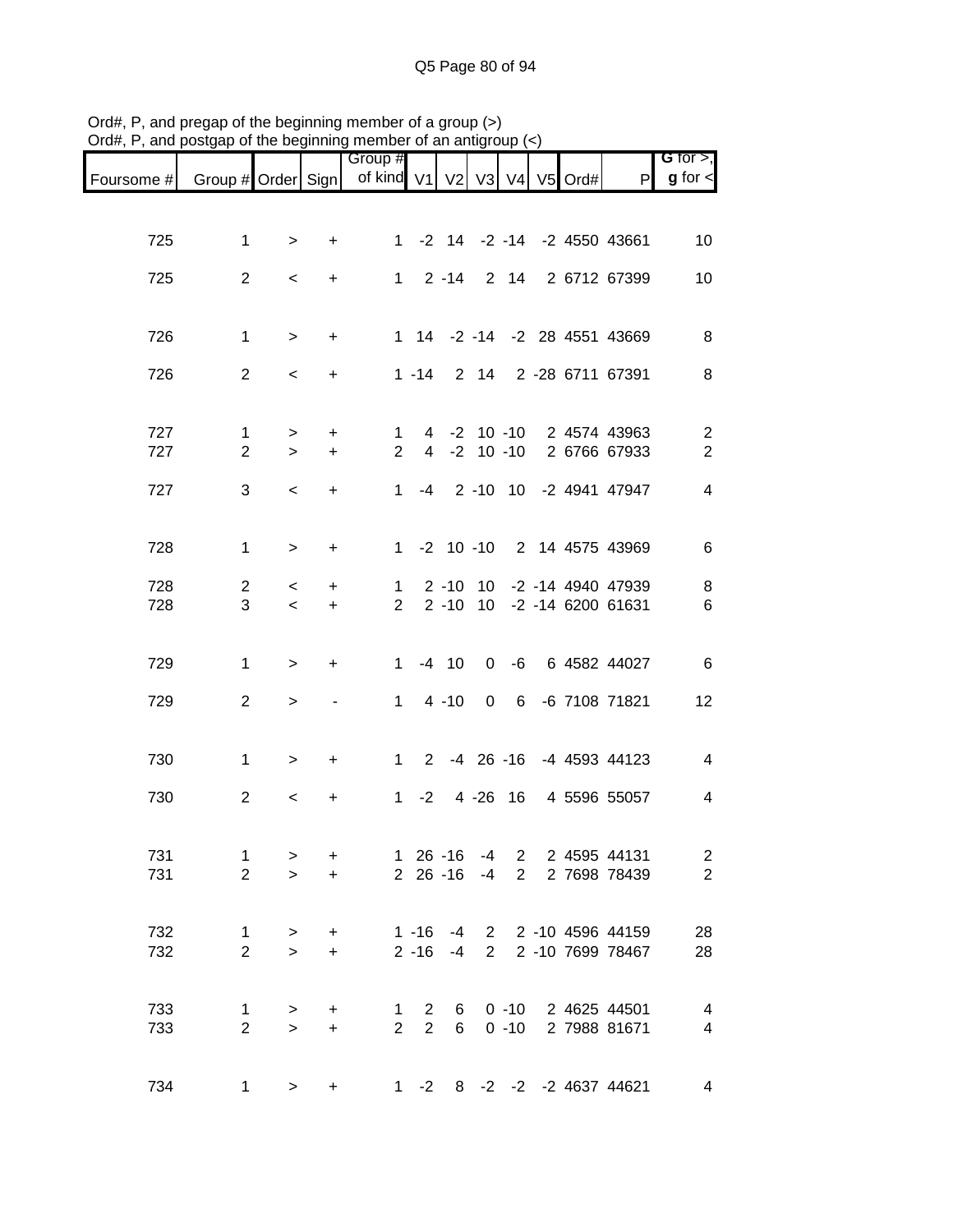| $71$ u $\pi,1$ | , and posigap or the beginning member or an antigroup $(\leq)$ |              |           | Group #             |                     |                       |                |                |           |                             | G for $>$ ,             |
|----------------|----------------------------------------------------------------|--------------|-----------|---------------------|---------------------|-----------------------|----------------|----------------|-----------|-----------------------------|-------------------------|
| Foursome #     | Group # Order Sign                                             |              |           | of kind V1          |                     | V <sub>2</sub>        | V3             | V <sub>4</sub> | $V5$ Ord# | P                           | $g$ for $\lt$           |
| 734            | $\overline{2}$                                                 | $\,<\,$      | $\ddot{}$ | $\mathbf{1}$        | $\overline{2}$      | -8                    | $\overline{2}$ | $\overline{2}$ |           | 2 6900 69493                | 4                       |
|                |                                                                |              |           |                     |                     |                       |                |                |           |                             |                         |
| 735            | 1                                                              | $\geq$       | $\ddot{}$ | 1<br>$\overline{2}$ | 2<br>$\overline{2}$ | $\mathbf{2}^{\prime}$ | -8             | $-2$           |           | 4 4668 44927                | 10                      |
| 735            | $\overline{2}$                                                 | $\geq$       | $+$       |                     |                     | $\overline{2}$        | -8             | $-2$           |           | 4 5286 51647                | 10                      |
|                |                                                                |              |           |                     |                     |                       |                |                |           |                             |                         |
| 736            | $\mathbf{1}$                                                   | $\geq$       | $\ddot{}$ | $\mathbf{1}$        |                     | $2 -8 -2$             |                | $\overline{4}$ |           | 4 4669 44939                | 12                      |
| 736            | $\overline{2}$                                                 | $\,<\,$      |           | 1                   |                     | $2 -8 -2$             |                | $\overline{4}$ |           | 4 5184 50543                | 6                       |
|                |                                                                |              |           |                     |                     |                       |                |                |           |                             |                         |
| 737            | 1                                                              | $\,>$        | $\ddot{}$ | $\mathbf{1}$        |                     |                       |                |                |           | 4 -8 16 -14 34 4673 44971   | 8                       |
| 737            | $\overline{c}$                                                 | $\prec$      | $\ddot{}$ | 1                   | -4                  |                       |                |                |           | 8 -16 14 -34 6150 61043     | 8                       |
|                |                                                                |              |           |                     |                     |                       |                |                |           |                             |                         |
| 738            | 1                                                              | $\,>$        | +         | 1                   |                     |                       |                |                |           | -8 16 -14 34 -32 4674 44983 | 12                      |
|                |                                                                |              |           |                     |                     |                       |                |                |           |                             |                         |
| 738            | $\overline{2}$                                                 | $\,<\,$      | +         | $\mathbf{1}$        |                     |                       |                |                |           | 8 -16 14 -34 32 6149 61031  | 12                      |
|                |                                                                |              |           |                     |                     |                       |                |                |           |                             |                         |
| 739            | $\mathbf{1}$                                                   | $\,$         | +         | $\mathbf{1}$        |                     | $-4$ 10               |                |                |           | -4 -8 8 4698 45289          | 8                       |
| 739            | $\overline{2}$                                                 | $\,<\,$      | $\ddot{}$ | 1                   |                     | $4 - 10$              | 4              |                |           | 8 -8 9064 93941             | 8                       |
|                |                                                                |              |           |                     |                     |                       |                |                |           |                             |                         |
| 740            | $\mathbf 1$                                                    | $\,>$        | $\ddot{}$ |                     | $1 \quad 10$        | $-4$                  |                |                |           | -8 8 -2 4699 45293          | $\overline{\mathbf{4}}$ |
| 740            | $\overline{2}$                                                 | $\,<\,$      | $\ddot{}$ |                     | $1 - 10$            | 4                     |                |                |           | 8 -8 2 9063 93937           | 4                       |
|                |                                                                |              |           |                     |                     |                       |                |                |           |                             |                         |
| 741            | 1                                                              | >            | +         | 1.                  | -4                  | -8                    |                |                |           | 8 -2 -4 4700 45307          | 14                      |
|                |                                                                |              |           |                     |                     |                       |                |                |           |                             |                         |
| 741            | $\overline{2}$                                                 | $\,<\,$      | $\ddot{}$ |                     | $1 \quad 4$         | 8                     | -8             |                |           | 2 4 9062 93923              | 14                      |
|                |                                                                |              |           |                     |                     |                       |                |                |           |                             |                         |
| 742            | $\mathbf{1}$                                                   | $\geq$       | $\ddot{}$ | $\mathbf{1}$        | -8                  |                       |                |                |           | 8 -2 -4 -2 4701 45317       | 10                      |
| 742            | $\overline{2}$                                                 | $\,<\,$      | $\ddot{}$ | 1                   |                     | $8 - 8$               | $\overline{2}$ |                |           | 4 2 9061 93913              | 10                      |
|                |                                                                |              |           |                     |                     |                       |                |                |           |                             |                         |
| 743            | 1                                                              | $\, > \,$    | +         | $\mathbf{1}$        |                     | $4 - 8$               |                |                |           | 8 6 -16 4721 45541          | - 8                     |
| 743            | $\overline{2}$                                                 | $\geq$       | $+$       | 2 <sup>1</sup>      |                     | $4 - 8$               | 8              |                |           | 6 -16 5418 53101            | 8                       |
|                |                                                                |              |           |                     |                     |                       |                |                |           |                             |                         |
| 744            | $\mathbf 1$                                                    | >            | $\ddot{}$ |                     |                     | $1 - 2 26 - 22$       |                |                |           | -2 0 4770 46099             | 6                       |
| 744            | $\overline{2}$                                                 | $\mathbf{I}$ | $+$       | $2^{\circ}$         |                     | $-2$ 26 $-22$         |                | $-2$           |           | 0 8825 91249                | 6                       |

Ord#, P, and pregap of the beginning member of a group (>) Ord#, P, and postgap of the beginning member of an antigroup (<)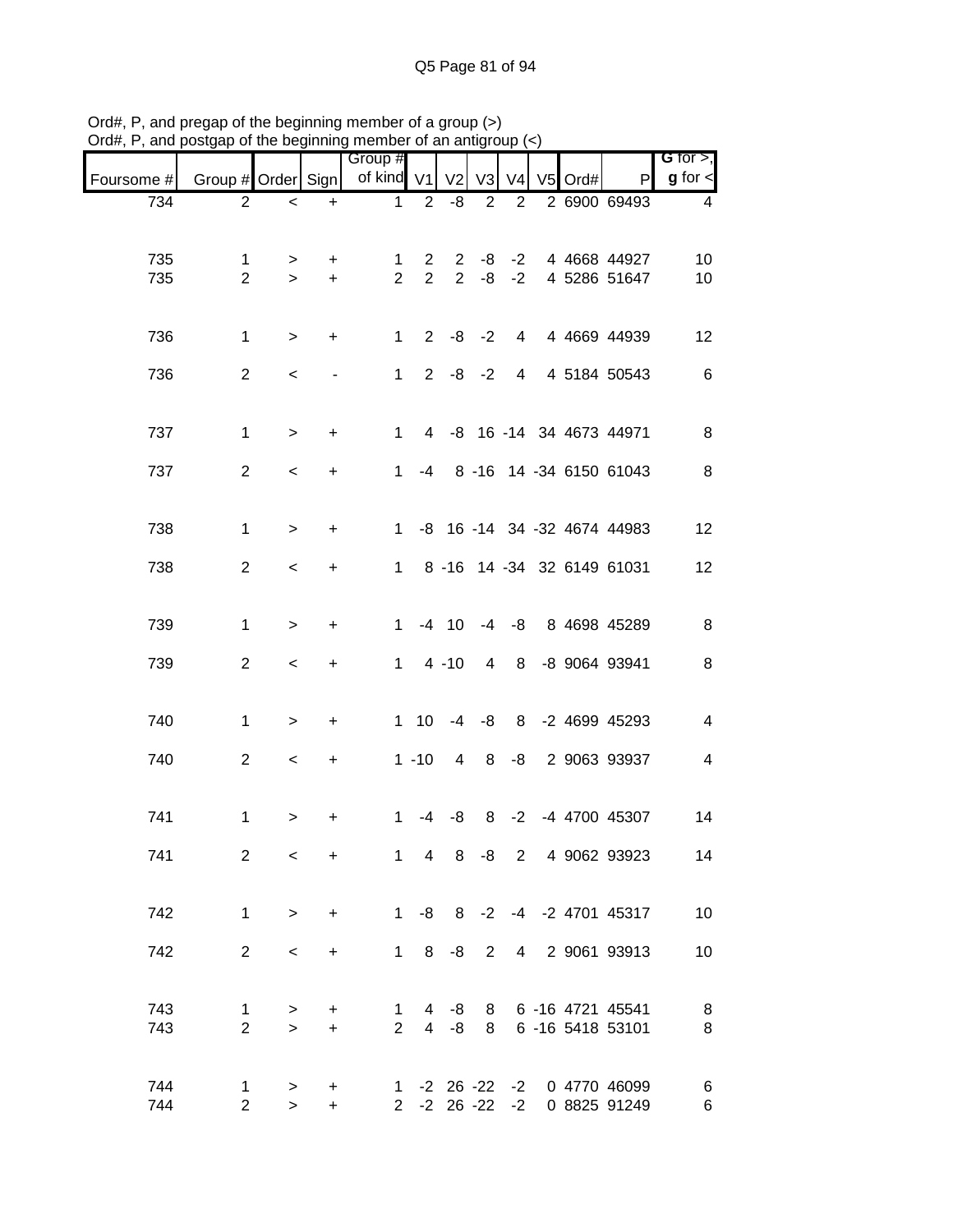|                               |                                |                     |            | or are bogmming momber or an anag<br>Group # |                      |                       |  |  |                                              | G for $>$ ,                      |
|-------------------------------|--------------------------------|---------------------|------------|----------------------------------------------|----------------------|-----------------------|--|--|----------------------------------------------|----------------------------------|
| Foursome # Group # Order Sign |                                |                     |            | of kind V1 V2 V3 V4 V5 Ord#                  |                      |                       |  |  | P                                            | $g$ for $<$                      |
|                               |                                |                     |            |                                              |                      |                       |  |  |                                              |                                  |
| 745                           | $\mathbf{1}$                   | $\geq$              | $\ddot{}$  |                                              |                      |                       |  |  | 1 8 -10 -2 16 -14 4780 46199                 | 12                               |
| 745                           | $2^{\circ}$                    | $\prec$             | $+$        |                                              |                      |                       |  |  | 1 -8 10 2 -16 14 5510 54121                  | 12                               |
| 746<br>746                    | $\mathbf{1}$<br>$\overline{2}$ | $\geq$<br>$\geq$    | $+$<br>$+$ | $\mathbf{1}$<br>2 <sup>1</sup>               | 8<br>8               | - 8<br>8 <sup>8</sup> |  |  | -4 -8 -2 4815 46591<br>-4 -8 -2 7765 79231   | $\overline{2}$<br>$\overline{2}$ |
|                               |                                |                     |            |                                              |                      |                       |  |  |                                              |                                  |
| 747<br>747                    | $\mathbf{1}$<br>$\overline{2}$ | $\geq$<br>$\geq$    | $+$<br>$+$ |                                              | $2 -8 -2$            |                       |  |  | 1 -8 -2 2 8 2 4818 46633<br>2 8 2 8793 90901 | 14<br>14                         |
| 748<br>748                    | $\mathbf 1$<br>$\overline{2}$  | $\geq$<br>$\geq$    | $+$<br>$+$ |                                              | $1 -2 2$<br>$2 -2 2$ |                       |  |  | 8 2 -14 4819 46639<br>8 2 -14 6398 63799     | $\,6$<br>$6\phantom{1}6$         |
| 749                           | $\mathbf{1}$                   | $\geq$              | $+$        |                                              | $1 \t34 \t-32$       |                       |  |  | 2 -4 8 4834 46771                            | $\overline{2}$                   |
| 749                           | $\overline{2}$                 | $\prec$             | $+$        |                                              |                      |                       |  |  | 1 -34 32 -2 4 -8 6146 61001                  | $6\phantom{1}6$                  |
| 750                           | $\mathbf{1}$                   | $\geq$              | $\ddot{}$  |                                              |                      |                       |  |  | 1 -14 -2 4 2 0 4841 46853                    | 22                               |
| 750                           | $\overline{2}$                 | $\lt$               | $+$        |                                              |                      |                       |  |  | 1 14 2 -4 -2 0 7863 80287                    | 22                               |
| 751                           | $\mathbf{1}$                   | $\geq$              | $+$        |                                              |                      |                       |  |  | 1 -10 -4 2 -2 4 4868 47189                   | 28                               |
| 751                           | $2^{\circ}$                    | $\, > \,$           |            |                                              |                      |                       |  |  | 1 10 4 -2 2 -4 5102 49669                    | $\overline{2}$                   |
| 751                           | 3                              | $\prec$             |            |                                              |                      |                       |  |  | 1 -10 -4 2 -2 4 5107 49739                   | $\overline{c}$                   |
| 752                           | $\mathbf{1}$                   | $\geq$              | $+$        |                                              |                      |                       |  |  | 1 2 -2 4 -8 -2 4870 47221                    | 14                               |
| 752                           | $\overline{2}$                 | $\,>$               | -          |                                              | $1 -2 2$             |                       |  |  | -4 8 2 5261 51427                            | $6\overline{6}$                  |
| 753                           | $\mathbf{1}$                   | $\geq$              | $\ddot{}$  |                                              |                      |                       |  |  | 1 10 -14 -2 10 -10 4935 47881                | 12                               |
| 753                           | $\overline{2}$                 | $\,<\,$             | $+$        |                                              |                      |                       |  |  | 1 -10 14 2 -10 10 6560 65677                 | 10                               |
| 754                           |                                | $1 \quad$<br>$\geq$ | $\ddot{}$  |                                              | 1 $-4$               | 8                     |  |  | -6 2 -4 4941 47947                           | 8                                |

Ord#, P, and pregap of the beginning member of a group (>) Ord#, P, and postgap of the beginning member of an antigroup (<)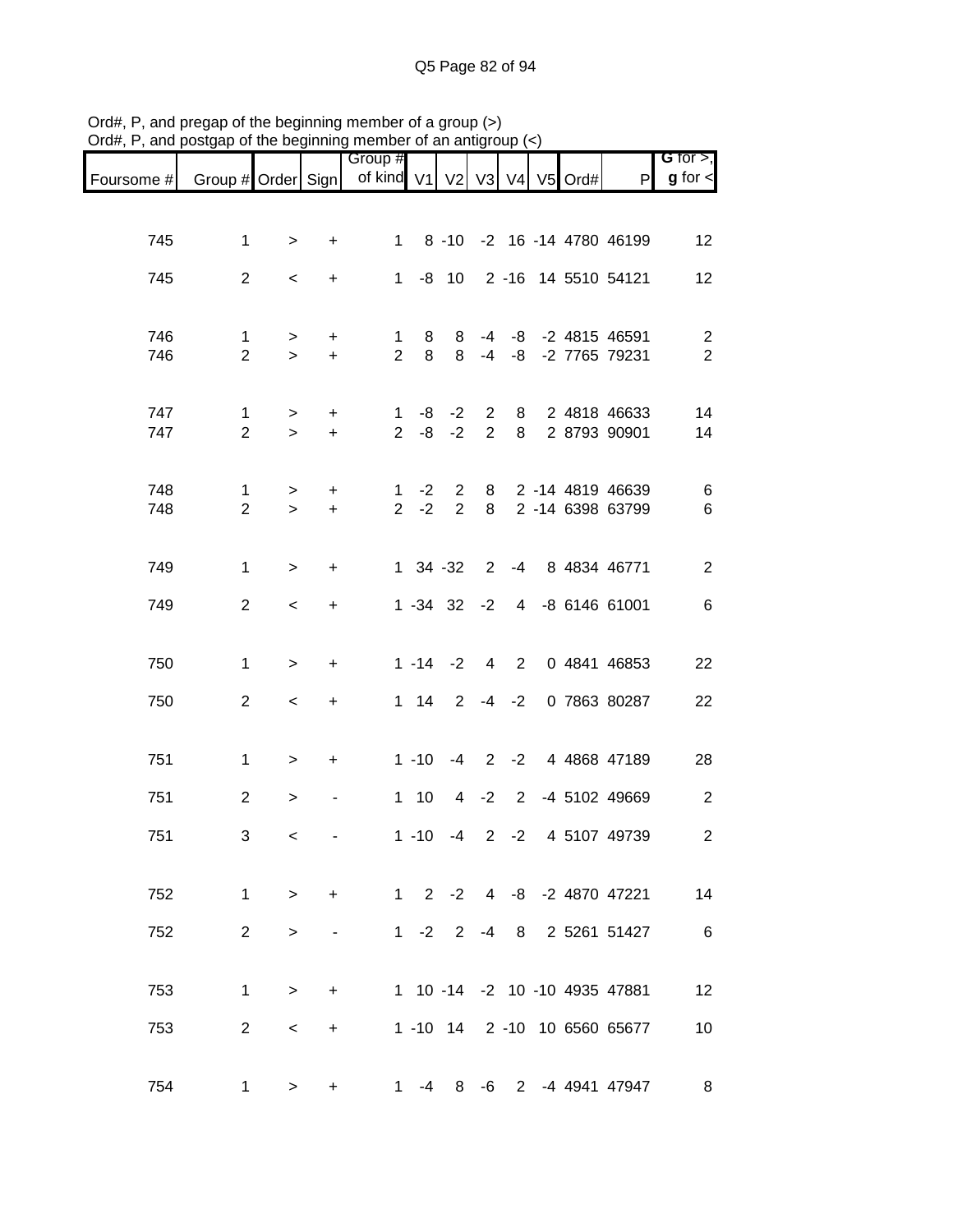|            | and postuap or the beginning member or an antiqn |                          |                  |                                |                      |                      |              | uup                      |         |                                                                |                                  |
|------------|--------------------------------------------------|--------------------------|------------------|--------------------------------|----------------------|----------------------|--------------|--------------------------|---------|----------------------------------------------------------------|----------------------------------|
| Foursome # | Group # Order Sign                               |                          |                  | Group #<br>of kind $V1$        |                      | V <sub>2</sub>       | V3           | V <sub>4</sub>           | V5 Ord# | $\mathsf{P}$                                                   | G for $>$ ,<br>$g$ for $\lt$     |
| 754        | $\overline{2}$                                   | $\,<\,$                  | $\ddot{}$        | $\mathbf{1}$                   | 4                    | -8                   | 6            | $-2$                     |         | 4 8116 83093                                                   | 8                                |
| 755        | $\mathbf{1}$                                     | $\geq$                   | $\ddot{}$        |                                |                      |                      |              |                          |         | 1 10 -8 -2 -2 20 4959 48163                                    | 6                                |
| 755        | $\overline{2}$                                   | $\,<\,$                  | $+$              |                                | $1 - 10$             | 8                    |              |                          |         | 2 2 -20 6013 59467                                             | $\overline{4}$                   |
| 756        | $\mathbf{1}$                                     | $\geq$                   | $+$              |                                |                      |                      |              |                          |         | 1 -10 -4 20 -22 10 5000 48611                                  | 18                               |
| 756        | $\overline{2}$                                   | $\overline{\phantom{0}}$ | $\ddot{}$        |                                |                      |                      |              |                          |         | 1 10 4 -20 22 -10 6893 69439                                   | 18                               |
| 757<br>757 | $\mathbf{1}$<br>$\overline{2}$                   | $\, > \,$<br>$\geq$      | $\ddot{}$<br>$+$ | 1<br>$2^{\circ}$               |                      | $6 - 10$<br>$6 - 10$ |              |                          |         | 4 6 -2 5014 48767<br>4 6 -2 7113 71867                         | $\,6$<br>$\,6$                   |
| 758<br>758 | 1<br>$\overline{2}$                              | $\, > \,$<br>$\geq$      | $+$<br>$+$       |                                | $1 - 10$<br>$2 - 10$ | 4<br>$\overline{4}$  |              |                          |         | 6 -2 -2 5015 48779<br>6 -2 -2 7114 71879                       | 12<br>12                         |
| 759<br>759 | 1<br>$\overline{2}$                              | $\, > \,$<br>$\geq$      | $\ddot{}$<br>$+$ | 1<br>$\overline{2}$            | -8<br>-8             | 8<br>8               | -8           | -8 10<br>10 <sup>1</sup> |         | -6 5024 48857<br>-6 5986 59207                                 | 10<br>10                         |
| 760<br>760 | 1<br>$\overline{2}$                              | $\, > \,$<br>$\geq$      | $+$<br>$+$       |                                | $1 - 16$<br>$2 - 16$ |                      |              |                          |         | 2 -4 -2 14 5046 49103<br>2 -4 -2 14 8721 90053                 | 22<br>22                         |
| 761<br>761 | 1<br>$\overline{2}$                              | ><br>$\geq$              | $\ddot{}$<br>$+$ | $\mathbf{1}$<br>$\overline{2}$ | $\overline{2}$       |                      | $-4$ $-2$ 14 |                          |         | 2 -4 -2 14 2 5047 49109<br>2 8722 90059                        | 6<br>6                           |
| 762<br>762 | 1<br>$\overline{2}$                              | $\geq$<br>$\,>$          | $+$<br>$\ddot{}$ |                                |                      |                      |              |                          |         | 1 -2 20 -20 14 -14 5072 49367<br>2 -2 20 -20 14 -14 7149 72227 | 4<br>4                           |
| 763<br>763 | $\mathbf{1}$<br>$\overline{2}$                   | $\geq$<br>$\geq$         | $+$<br>$+$       |                                |                      |                      |              |                          |         | 1 20 -20 14 -14 4 5073 49369<br>2 20 -20 14 -14 4 7150 72229   | $\overline{c}$<br>$\overline{2}$ |
| 764<br>764 | $\mathbf{1}$<br>$\overline{2}$                   | $\, > \,$<br>$\geq$      | $\ddot{}$<br>$+$ |                                |                      |                      |              |                          |         | 1 14 -10 -4 10 -10 5080 49433<br>2 14 -10 -4 10 -10 9140 94793 | 4<br>4                           |
| 765        | $\mathbf{1}$                                     | $\, > \,$                | $+$              |                                |                      |                      |              |                          |         | 1 -2 14 -8 2 -4 5138 50051                                     | $\overline{4}$                   |
| 765        | $\overline{2}$                                   | $\overline{\phantom{0}}$ | $\ddot{}$        |                                |                      |                      |              |                          |         | 1 2 -14 8 -2 4 7948 81199                                      | 4                                |

Ord#, P, and pregap of the beginning member of a group (>) Ord#, P, and postgap of the beginning member of an antigroup (<)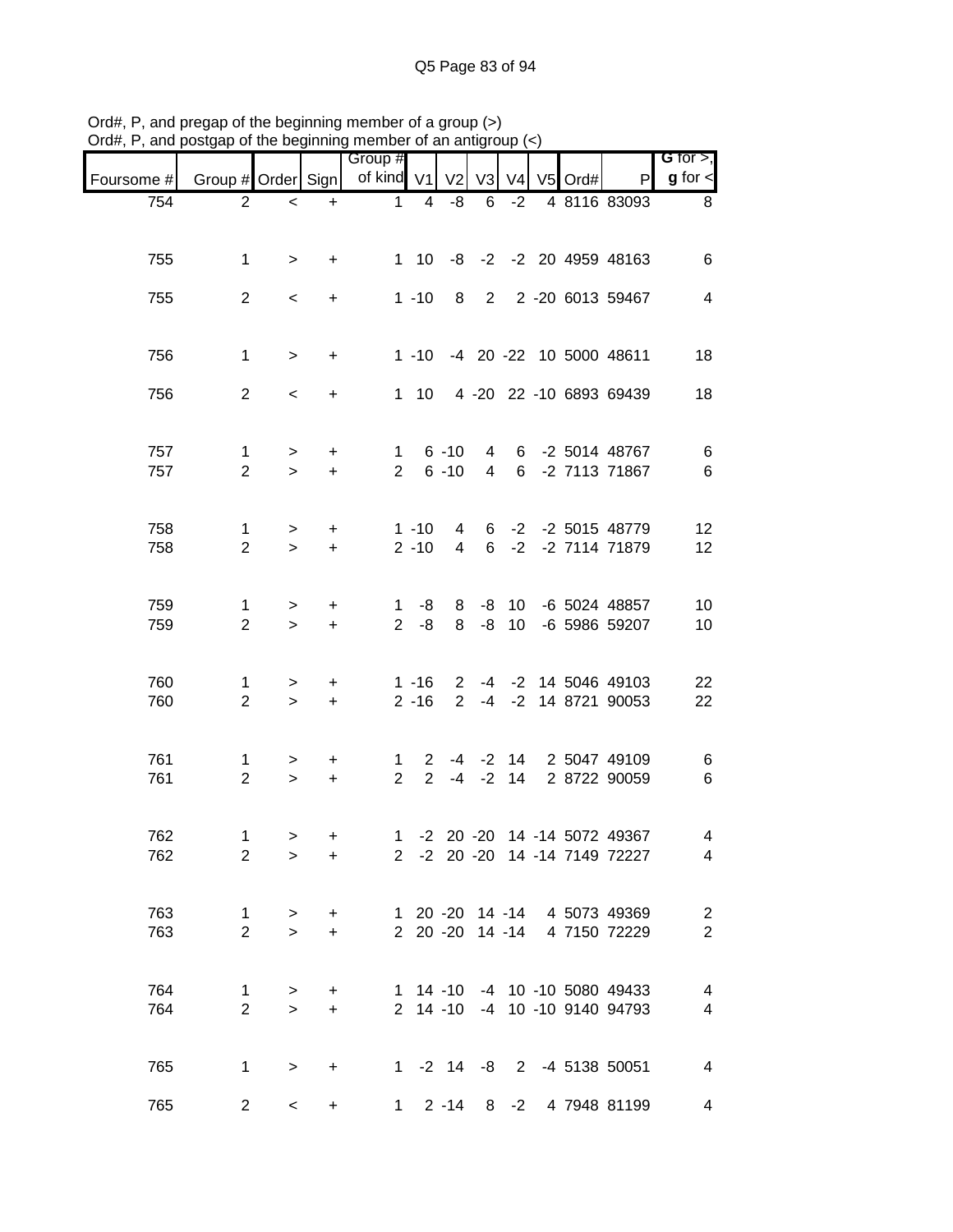|            |                                |                  |                          | Group #                                                    |                |                 |                 |                |  |                                                      | G for $>$ ,                                |
|------------|--------------------------------|------------------|--------------------------|------------------------------------------------------------|----------------|-----------------|-----------------|----------------|--|------------------------------------------------------|--------------------------------------------|
| Foursome # |                                |                  |                          | Group # Order Sign   of kind V1   V2   V3   V4   V5   Ord# |                |                 |                 |                |  | P                                                    | $g$ for $\lt$                              |
|            |                                |                  |                          |                                                            |                |                 |                 |                |  |                                                      |                                            |
| 766        | 1                              | $\, > \,$        | $\ddot{}$                |                                                            |                |                 |                 |                |  | 1 14 -8 2 -4 2 5139 50053                            | $\overline{\phantom{0}}$ 2                 |
| 766        | $\overline{2}$                 | $\geq$           | $\overline{a}$           |                                                            |                | $1 - 14$ 8 $-2$ |                 |                |  | 4 -2 8205 84179                                      | 16                                         |
|            |                                |                  |                          |                                                            |                |                 |                 |                |  |                                                      |                                            |
| 767        | $\mathbf 1$                    | $\geq$           | $\ddot{}$                |                                                            |                | $1 - 8$ 2       | $-4$            |                |  | 2 2 5140 50069                                       | 16                                         |
| 767        | $\overline{2}$                 | $\,<\,$          | $\ddot{}$                |                                                            |                |                 |                 |                |  | 1 8 -2 4 -2 -2 5718 56401                            | 16                                         |
|            |                                |                  |                          |                                                            |                |                 |                 |                |  |                                                      |                                            |
| 768<br>768 | $\mathbf{1}$<br>$\overline{2}$ | $\geq$<br>$\geq$ | $+$<br>$+$               | 1<br>$\overline{2}$                                        |                |                 |                 |                |  | 2 -4 14 -10 0 5147 50123<br>2 -4 14 -10 0 5536 54413 | $\overline{4}$<br>$\overline{\mathcal{A}}$ |
|            |                                |                  |                          |                                                            |                |                 |                 |                |  |                                                      |                                            |
| 769        | $\mathbf{1}$                   | $\geq$           | $+$                      | $\mathbf{1}$                                               |                |                 |                 |                |  | 4 -2 2 -4 12 5207 50839                              | 6                                          |
| 769        | $\overline{2}$                 | $\geq$           | $+$                      | $\overline{2}$                                             |                | $4 -2$          |                 |                |  | 2 -4 12 6389 63709                                   | 6                                          |
| 770        | $\mathbf 1$                    | $\, > \,$        | $\ddot{}$                |                                                            |                |                 |                 |                |  | 1 -10 -10 2 -2 10 5250 51329                         | 22                                         |
| 770        | $\overline{2}$                 | $\,<\,$          | $\ddot{}$                |                                                            |                |                 |                 |                |  | 1 10 10 -2 2 -10 5255 51361                          | 22                                         |
|            |                                |                  |                          |                                                            |                |                 |                 |                |  |                                                      |                                            |
| 771        | 1                              | >                | +                        | 1                                                          | -4             | 8               | $\mathbf{2}$    | $\mathbf{0}$   |  | -6 5263 51437                                        | 6                                          |
| 771        | $\overline{2}$                 | $\geq$           | $+$                      | $\overline{2}$                                             | -4             | 8               | $\overline{2}$  | $\overline{0}$ |  | -6 7449 75617                                        | $\,6$                                      |
| 772        | $\mathbf{1}$                   | $\geq$           | $\ddot{}$                | 1                                                          | $\overline{2}$ | 0               | -6              |                |  | -4 4 5265 51449                                      | 10                                         |
|            |                                |                  |                          |                                                            |                |                 |                 |                |  |                                                      |                                            |
| 772        | $\overline{2}$                 | $\, > \,$        |                          | 1                                                          | $-2$           | 0               | 6               | $\overline{4}$ |  | -4 9456 98467                                        | 8                                          |
| 773        | 1                              | $\, > \,$        | $\ddot{}$                | 1                                                          |                |                 |                 |                |  | 4 14 -16 -4 26 5290 51683                            | 4                                          |
| 773        | $\overline{2}$                 | $\,<\,$          | $\ddot{}$                |                                                            |                |                 |                 |                |  | 1 -4 -14 16 4 -26 7344 74449                         | $\overline{4}$                             |
|            |                                |                  |                          |                                                            |                |                 |                 |                |  |                                                      |                                            |
| 774        | $\mathbf 1$                    | $\geq$           | +                        |                                                            | 1 16           | -8              |                 |                |  | -4 8 -4 5297 51769                                   | $\overline{\phantom{0}}$ 2                 |
| 774        | $\overline{a}$                 | $\,<$            | $\overline{\phantom{a}}$ |                                                            |                | $1 \t16 \t-8$   | -4              |                |  | 8 -4 5751 56713                                      | 18                                         |
|            |                                |                  |                          |                                                            |                |                 |                 |                |  |                                                      |                                            |
| 775        | 1                              | $\,>$            | $\ddot{}$                | $1 \quad$                                                  |                | $-4$ 8          |                 |                |  | -4 -8 8 5299 51797                                   | 10                                         |
| 775        | $\overline{c}$                 | $\,<\,$          | $\ddot{}$                | 1                                                          | $\overline{4}$ | -8              | $4\overline{ }$ |                |  | 8 -8 5306 51859                                      | 10                                         |

Ord#, P, and pregap of the beginning member of a group (>) Ord#, P, and postgap of the beginning member of an antigroup (<)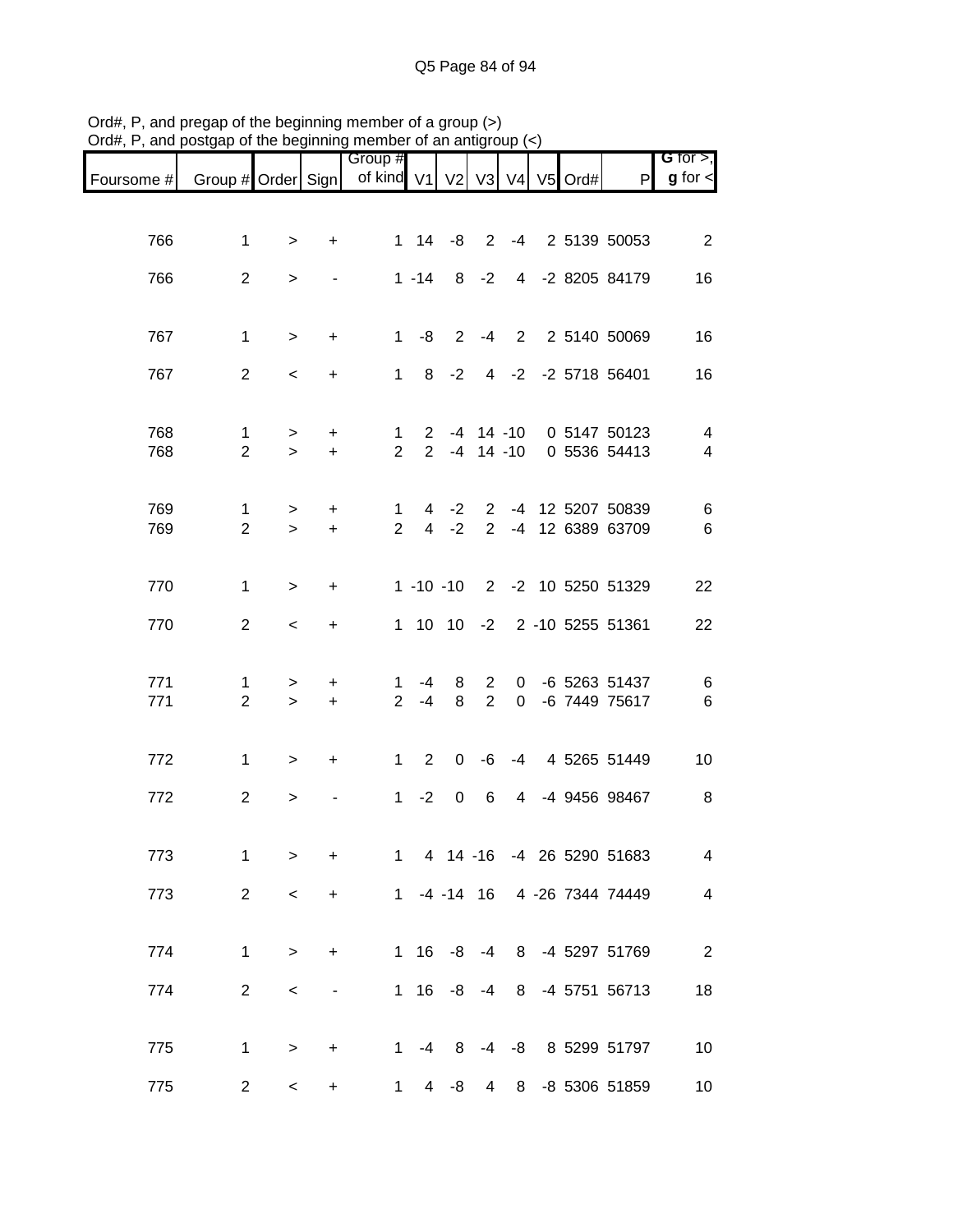| $71$ u $\pi,$<br>anu p | osigap or the beginning member or an antigroup |                          |                        |                               |                                |                             |                     |             |                  |                                                          |                              |
|------------------------|------------------------------------------------|--------------------------|------------------------|-------------------------------|--------------------------------|-----------------------------|---------------------|-------------|------------------|----------------------------------------------------------|------------------------------|
| Foursome #             | Group # Order Sign                             |                          |                        | Group #<br>of kind V1         |                                |                             |                     |             | V2 V3 V4 V5 Ord# | P                                                        | G for $>$ ,<br>$g$ for $\lt$ |
| 776                    | $\mathbf{1}$                                   | $\geq$                   | $\ddot{}$              | $\mathbf{1}$                  | 8                              |                             | $-4 - 8$            | 8           |                  | 4 5300 51803                                             | 6                            |
| 776                    | $\overline{2}$                                 | $\overline{\phantom{0}}$ | $\ddot{}$              |                               | $1 - 8$                        |                             | 4 8                 |             |                  | -8 -4 5305 51853                                         | 6                            |
| 777                    | $\mathbf{1}$                                   | $\geq$                   | $\ddot{}$              |                               |                                |                             |                     |             |                  | 1 4 -10 -2 4 6 5333 52163                                | 10                           |
| 777                    | $\overline{2}$                                 | $\overline{\phantom{a}}$ | $\ddot{}$              |                               | $1 - 4 10$                     |                             |                     |             |                  | 2 -4 -6 6924 69847                                       | 10                           |
|                        |                                                |                          |                        |                               |                                |                             |                     |             |                  |                                                          |                              |
| 778<br>778             | $\mathbf 1$<br>$\overline{2}$                  | $\geq$<br>$\geq$         | $\ddot{}$<br>$\ddot{}$ | $\mathbf{1}$<br>$2^{\circ}$   | -4<br>$-4$                     | $\mathbf{0}$<br>$\mathbf 0$ | 8 <sup>8</sup><br>8 | $-4$        |                  | -4 2 5382 52721<br>2 7354 74561                          | 10<br>10                     |
|                        |                                                |                          |                        |                               |                                |                             |                     |             |                  |                                                          |                              |
| 779<br>779             | $\mathbf{1}$<br>$\overline{2}$                 | $\, > \,$<br>$\geq$      | $\ddot{}$<br>$+$       | $\mathbf 1$<br>$\overline{2}$ | $\mathbf{0}$<br>$\overline{0}$ | $-2$<br>$-2$                | $2^{\circ}$         |             |                  | 2 2 10 5403 52957<br>2 10 8907 92227                     | 6<br>6                       |
| 780                    | 1                                              | $\, > \,$                | $\ddot{}$              | $\mathbf 1$                   | 8                              |                             | $-8$ 16             |             |                  | -8 4 5434 53269                                          | $\overline{c}$               |
| 780                    | $\overline{2}$                                 | $\geq$                   | $\ddot{}$              | $\overline{2}$                | 8                              | -8                          | 16                  |             |                  | -8 4 6114 60649                                          | $\overline{c}$               |
| 781                    | $\mathbf{1}$                                   | $\geq$                   | $\ddot{}$              |                               | $1 \t 8 \t -10$                |                             | $\overline{4}$      | $\mathbf 0$ |                  | 0 5461 53597                                             | $\overline{\mathbf{4}}$      |
| 781                    | 2                                              | $\overline{\phantom{a}}$ | $\ddot{}$              |                               | $1 - 8 10 - 4$                 |                             |                     | $\mathbf 0$ |                  | 0 7443 75553                                             | $\overline{\mathbf{4}}$      |
| 782                    | $\mathbf{1}$                                   | $\geq$                   | $+$                    |                               | $1 - 10$                       | 4                           | $\overline{0}$      |             |                  | 0 -2 5462 53609                                          | 12                           |
| 782                    | $\overline{2}$                                 | $\geq$                   | $+$                    |                               | $2 - 10$                       | $\overline{4}$              | $\mathbf 0$         |             |                  | 0 -2 7917 80909                                          | 12                           |
| 783                    | $\mathbf{1}$                                   | >                        | $\ddot{}$              |                               | $1 - 10$                       |                             |                     |             |                  | 2 2 14 -16 5478 53773                                    | 14                           |
| 783                    | $\overline{2}$                                 | $\,<\,$                  | $\ddot{}$              |                               |                                |                             |                     |             |                  | 1 10 -2 -2 -14 16 6239 62057                             | 14                           |
|                        |                                                |                          |                        |                               |                                |                             |                     |             |                  |                                                          |                              |
| 784                    | $\mathbf 1$                                    | $\geq$                   | $\ddot{}$              | 1                             |                                |                             |                     |             |                  | 1 0 -10 -4 22 -16 5578 54851<br>0 10 4 -22 16 7685 78259 | 18                           |
| 784                    | $\overline{2}$                                 | $\,<\,$                  | $\ddot{}$              |                               |                                |                             |                     |             |                  |                                                          | 18                           |
| 785                    | $\mathbf 1$                                    | $\,>$                    | $\ddot{}$              |                               |                                |                             |                     |             |                  | 1 -10 -4 22 -16 -8 5579 54869                            | 18                           |
| 785                    | $\overline{2}$                                 | $\,<\,$                  | $\ddot{}$              |                               | $1 \quad 10$                   |                             |                     |             |                  | 4 -22 16 8 7684 78241                                    | 18                           |
| 786                    | $\mathbf 1$                                    | >                        | +                      |                               | $1 - 8$                        |                             | $8 - 8$             |             |                  | 4 16 5642 55619                                          | 10                           |

Ord#, P, and pregap of the beginning member of a group (>) Ord#, P, and postgap of the beginning member of an antigroup (<)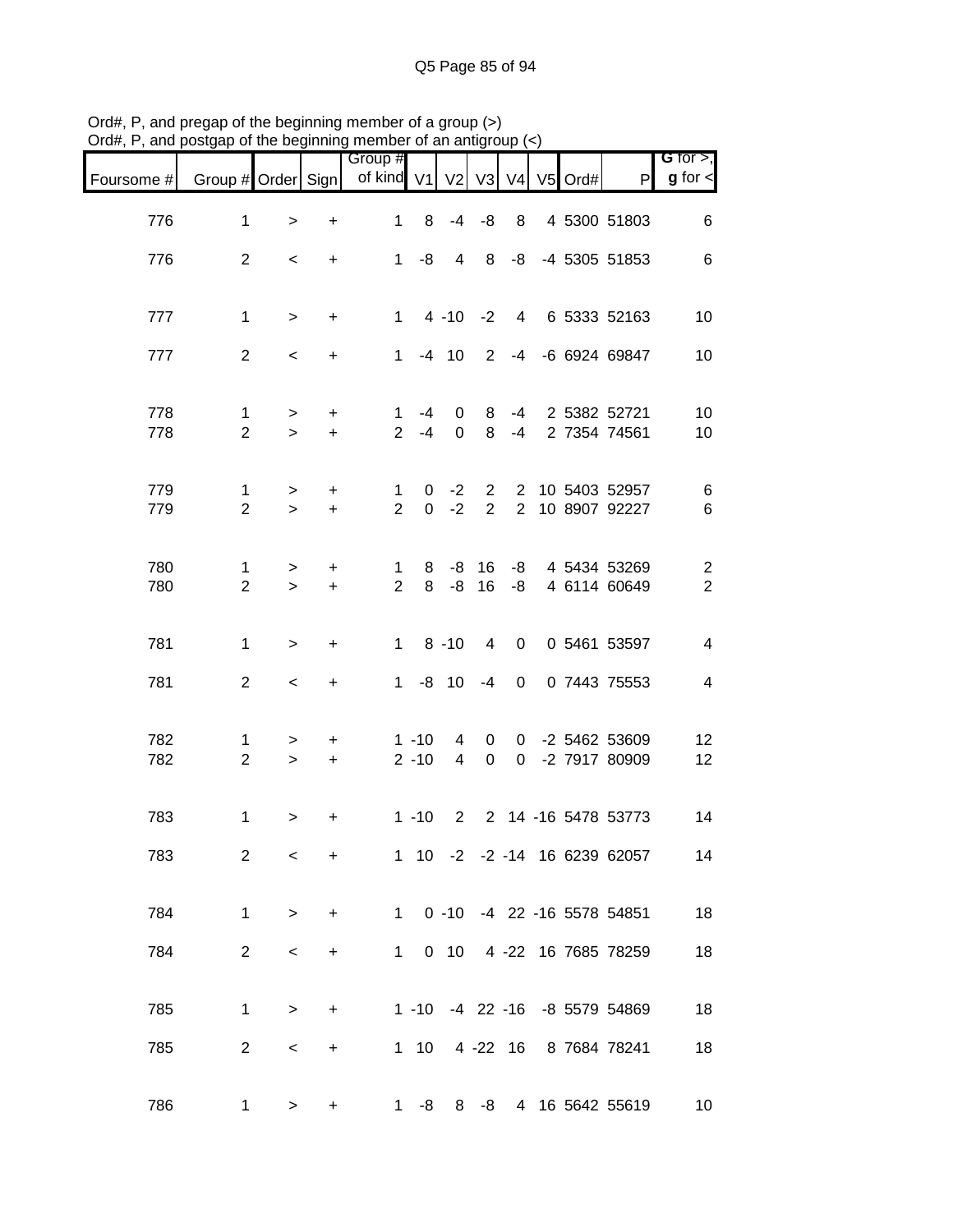| Foursome # | Group # Order Sign            |                          |                          | Group #<br>of kind V1          |                | V <sub>2</sub>   | V <sub>3</sub>                   | V <sub>4</sub>       | V5 Ord# | $\mathsf{P}$                               | G for $>$ ,<br>$g$ for $\leq$      |
|------------|-------------------------------|--------------------------|--------------------------|--------------------------------|----------------|------------------|----------------------------------|----------------------|---------|--------------------------------------------|------------------------------------|
| 786        | $\overline{2}$                | $\,<$                    | $\ddot{}$                | $\mathbf{1}$                   |                | $8 - 8$          | 8                                |                      |         | -4 -16 8814 91141                          | 10                                 |
| 787<br>787 | 1<br>$\overline{2}$           | $\geq$<br>$\geq$         | $+$<br>$+$               | 1<br>$\overline{2}$            | 8<br>8         | -8<br>-8         |                                  |                      |         | 4 16 -20 5643 55621<br>4 16 -20 5965 59011 | $\overline{c}$<br>$\boldsymbol{2}$ |
| 787        | 3                             | $\,<$                    | $\ddot{}$                | 1                              | -8             |                  |                                  |                      |         | 8 -4 -16 20 8813 91139                     | $\sqrt{2}$                         |
| 788        | $\mathbf{1}$                  | $\,>$                    | $+$                      | $1 -$                          | $2^{\circ}$    | $2^{\circ}$      | $-4$                             |                      |         | 8 -8 5650 55673                            | $6\phantom{1}6$                    |
| 788        | 2                             | $\,<$                    |                          | $1 \quad$                      | $2^{\circ}$    |                  | $2 - 4$                          | 8                    |         | -8 8956 92707                              | 10                                 |
| 789        | $\mathbf{1}$                  | $\,>$                    | $\ddot{}$                |                                |                |                  |                                  |                      |         | 1 -2 16 -12 -2 -2 5674 55901               | $\overline{\mathbf{4}}$            |
| 789        | $\overline{2}$                | $\prec$                  | $\ddot{}$                | $1 \quad$                      |                | $2 - 16$ 12      |                                  |                      |         | 2 2 9011 93283                             | $\overline{\mathbf{4}}$            |
| 790        | $\mathbf{1}$                  | $\,>$                    | +                        |                                | $1 - 14$       |                  | 4 10                             |                      |         | -8 -8 5698 56167                           | 18                                 |
| 790        | $\overline{2}$                | $\overline{\phantom{a}}$ | $\overline{\phantom{a}}$ |                                | $1 - 14$       |                  | 4 10                             |                      |         | -8 -8 9251 95987                           | $\sqrt{2}$                         |
| 791        | $\mathbf{1}$                  | $\geq$                   | $\ddot{}$                | 1                              | -8             | $\pmb{0}$        | $\overline{4}$                   |                      |         | 4 -8 5720 56431                            | 14                                 |
| 791        | $\overline{2}$                | $\,<$                    | $+$                      | $1 \quad$                      | 8              | $\mathbf 0$      | -4                               | -4                   |         | 8 6289 62639                               | 14                                 |
| 792<br>792 | 1<br>$\overline{2}$           | ><br>$\geq$              | +<br>$+$                 | 1<br>$\overline{2}$            | $-2$<br>$-2$   | 8<br>8           |                                  | $2 - 10$<br>$2 - 10$ |         | 4 5726 56477<br>4 7378 74827               | 4<br>$\,6$                         |
| 793<br>793 | $\mathbf 1$<br>$\overline{2}$ | ><br>$\geq$              | +<br>$\ddot{}$           | $\mathbf{1}$<br>$\overline{2}$ | 8<br>8         |                  | $2 - 10$<br>$2 - 10$             | 4<br>$4\overline{ }$ |         | 4 5727 56479<br>4 7070 71389               | $\overline{c}$<br>$\overline{c}$   |
| 794        | $\mathbf{1}$                  | $\,>$                    | $\ddot{}$                | $\mathbf{1}$                   | $\overline{4}$ |                  | $4 -2$                           |                      |         | -4 -2 5730 56503                           | $\overline{2}$                     |
| 794<br>794 | $\overline{2}$<br>3           | $\,<\,$<br>$\prec$       | +<br>$+$                 | $\mathbf 1$<br>$2^{\circ}$     | -4             | $-4$<br>$-4 - 4$ | $\overline{2}$<br>$\overline{2}$ | 4<br>$\overline{4}$  |         | 2 8024 82037<br>2 9384 97577               | $\overline{c}$<br>$\boldsymbol{2}$ |
| 795        | $\mathbf{1}$                  | $\, > \,$                | $\ddot{}$                |                                | $1 -2$         |                  |                                  |                      |         | 2 2 -16 2 5764 56843                       | 16                                 |
| 795        | $\overline{2}$                | $\, > \,$                |                          | $1 \quad$                      |                |                  |                                  |                      |         | 2 -2 -2 16 -2 7045 71153                   | 6                                  |

Ord#, P, and pregap of the beginning member of a group (>) Ord#, P, and postgap of the beginning member of an antigroup (<)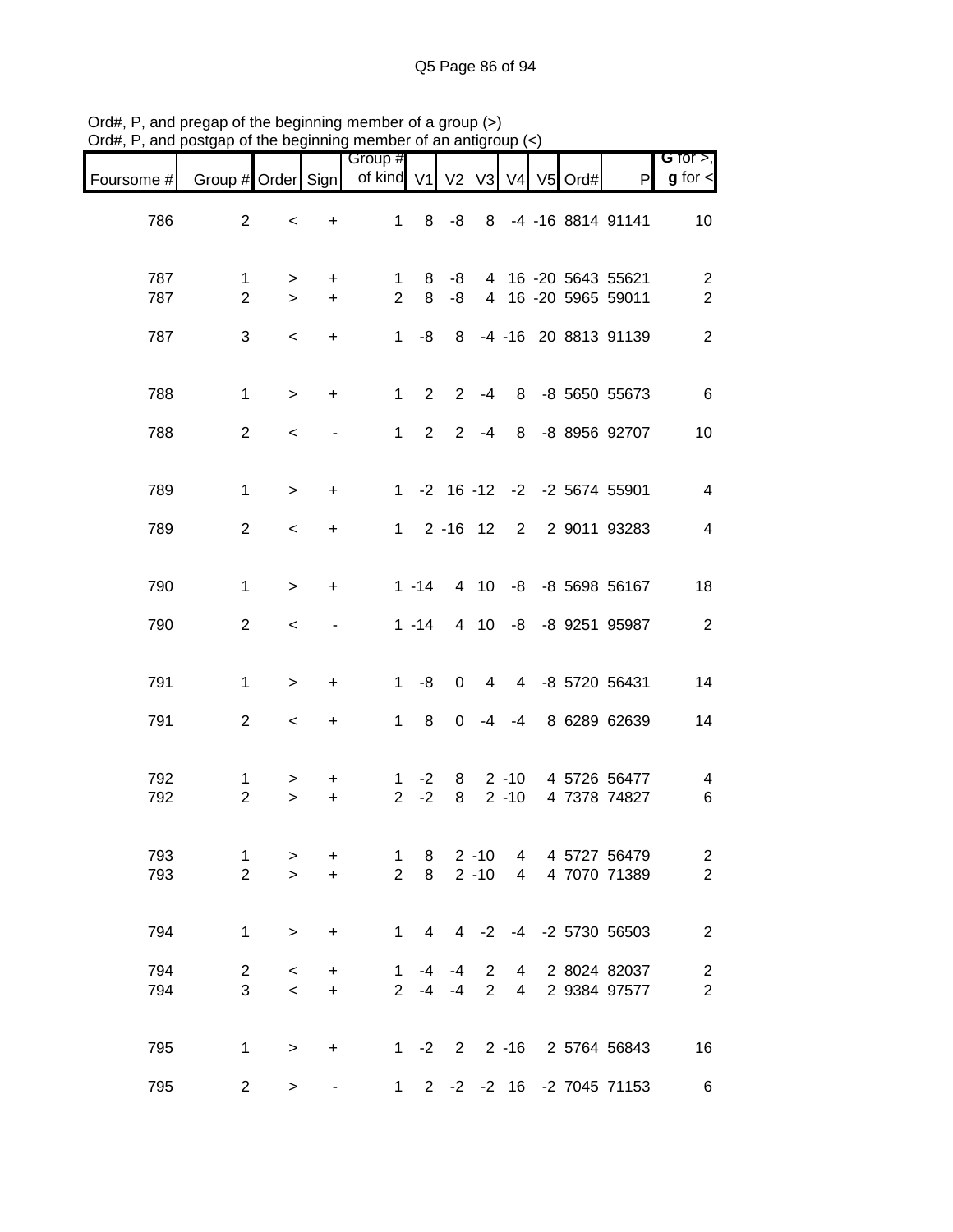| $O(d\theta, r)$ , and posigap or the beginning member or an antigroup $(\leq)$ |                                |                    |                  |                                        |                      |                            |                          |                               |  |                              |                              |
|--------------------------------------------------------------------------------|--------------------------------|--------------------|------------------|----------------------------------------|----------------------|----------------------------|--------------------------|-------------------------------|--|------------------------------|------------------------------|
| Foursome #                                                                     | Group # Order Sign             |                    |                  | Group #<br>of kind V1 V2 V3 V4 V5 Ord# |                      |                            |                          |                               |  | $\mathsf{P}$                 | G for $>$ ,<br>$g$ for $\lt$ |
| 796                                                                            | 1                              | $\,>$              | $\ddot{}$        | $\mathbf{1}$                           |                      | $2 - 16$                   | $\overline{2}$           |                               |  | 8 -10 5766 56873             | 16                           |
| 796                                                                            | $\overline{2}$                 | $\,<\,$            | $\ddot{}$        |                                        |                      |                            |                          |                               |  | 1 -2 16 -2 -8 10 7551 76801  | 18                           |
| 797<br>797                                                                     | $\mathbf{1}$<br>$\overline{2}$ | $\geq$<br>$\geq$   | $\ddot{}$<br>$+$ |                                        | $1 - 16$<br>$2 - 16$ | $2^{\circ}$<br>$2^{\circ}$ |                          | $8 - 10$<br>$8 - 10$          |  | 8 5767 56891<br>8 6034 59693 | 18<br>22                     |
| 798                                                                            | $\mathbf 1$                    | $\,>$              | $\ddot{}$        | $\mathbf{1}$                           | $\overline{4}$       |                            | $6 -2$                   | $-4$                          |  | 0 5773 56923                 | $\overline{c}$               |
| 798                                                                            | $\overline{2}$                 | $\,<\,$            | $\ddot{}$        | $\mathbf{1}$                           | $-4$                 | $-6$                       | 2                        | 4                             |  | 0 6075 60167                 | $\mathbf{2}$                 |
| 799                                                                            | $\mathbf{1}$                   | $\geq$             | +                | $\mathbf{1}$                           | 6                    | $-2$                       | -4                       |                               |  | 0 14 5774 56929              | 6                            |
| 799                                                                            | $\overline{2}$                 | $\,<\,$            | $\ddot{}$        | $\mathbf{1}$                           | -6                   | $\overline{2}$             | $\overline{4}$           |                               |  | 0 -14 6074 60161             | 6                            |
| 800<br>800                                                                     | 1<br>$\overline{2}$            | $\, > \,$<br>$\,>$ | +<br>$\ddot{}$   |                                        | $1 - 10$<br>$2 - 10$ | 8<br>8                     | -4<br>$-4$               | $2^{\circ}$<br>$\overline{2}$ |  | 2 5787 57073<br>2 7774 79333 | 14<br>14                     |
| 800                                                                            | 3                              | $\,<$              | $\ddot{}$        |                                        |                      | $1 \t10 \t -8$             |                          |                               |  | 4 -2 -2 6556 65633           | 14                           |
| 801                                                                            | $\mathbf{1}$                   | $\, > \,$          | $\ddot{}$        |                                        | $1\quad 2$           | $\overline{2}$             | 0                        |                               |  | -4 -4 5790 57097             | 8                            |
| 801                                                                            | $\overline{2}$                 | $\, > \,$          |                  |                                        |                      | $1 -2 -2$                  | $\mathbf 0$              | $\overline{4}$                |  | 4 8607 88853                 | 10                           |
| 802                                                                            | $\mathbf 1$                    | $\, > \,$          | +                | $\mathbf{1}$                           |                      | $-4 - 4$                   | $\overline{\phantom{0}}$ | 8                             |  | -4 5793 57131                | 12                           |
| 802                                                                            | 2                              | $\lt$              | ÷.               |                                        |                      |                            |                          |                               |  | 1 4 4 -2 -8 4 6635 66541     | 12                           |
| 803                                                                            | $\mathbf{1}$                   | $\,>$              | $\ddot{}$        | 1                                      |                      |                            |                          |                               |  | -4 2 8 -4 -4 5794 57139      | $\bf 8$                      |
| 803                                                                            | $\overline{2}$                 | $\, >$             |                  | $1 \quad$                              |                      | $4 -2 -8$                  |                          |                               |  | 4 4 8208 84199               | $\,8\,$                      |
| 804                                                                            | $\mathbf{1}$                   | $\, > \,$          | $\ddot{}$        |                                        |                      |                            |                          |                               |  | 1 -2 2 -8 10 -8 5806 57251   | 10                           |
| 804                                                                            | $\overline{2}$                 | $\,<$              | $\ddot{}$        |                                        |                      |                            |                          |                               |  | 1 2 -2 8 -10 8 8402 86389    | 10                           |
|                                                                                |                                |                    |                  |                                        |                      |                            |                          |                               |  |                              |                              |
| 805                                                                            | 1                              | $\, > \,$          | +                |                                        |                      |                            |                          |                               |  | 1 10 -2 -2 -2 4 5840 57653   | $\overline{\mathbf{4}}$      |

Ord#, P, and pregap of the beginning member of a group (>) Ord#, P, and postgap of the beginning member of an antigroup (<)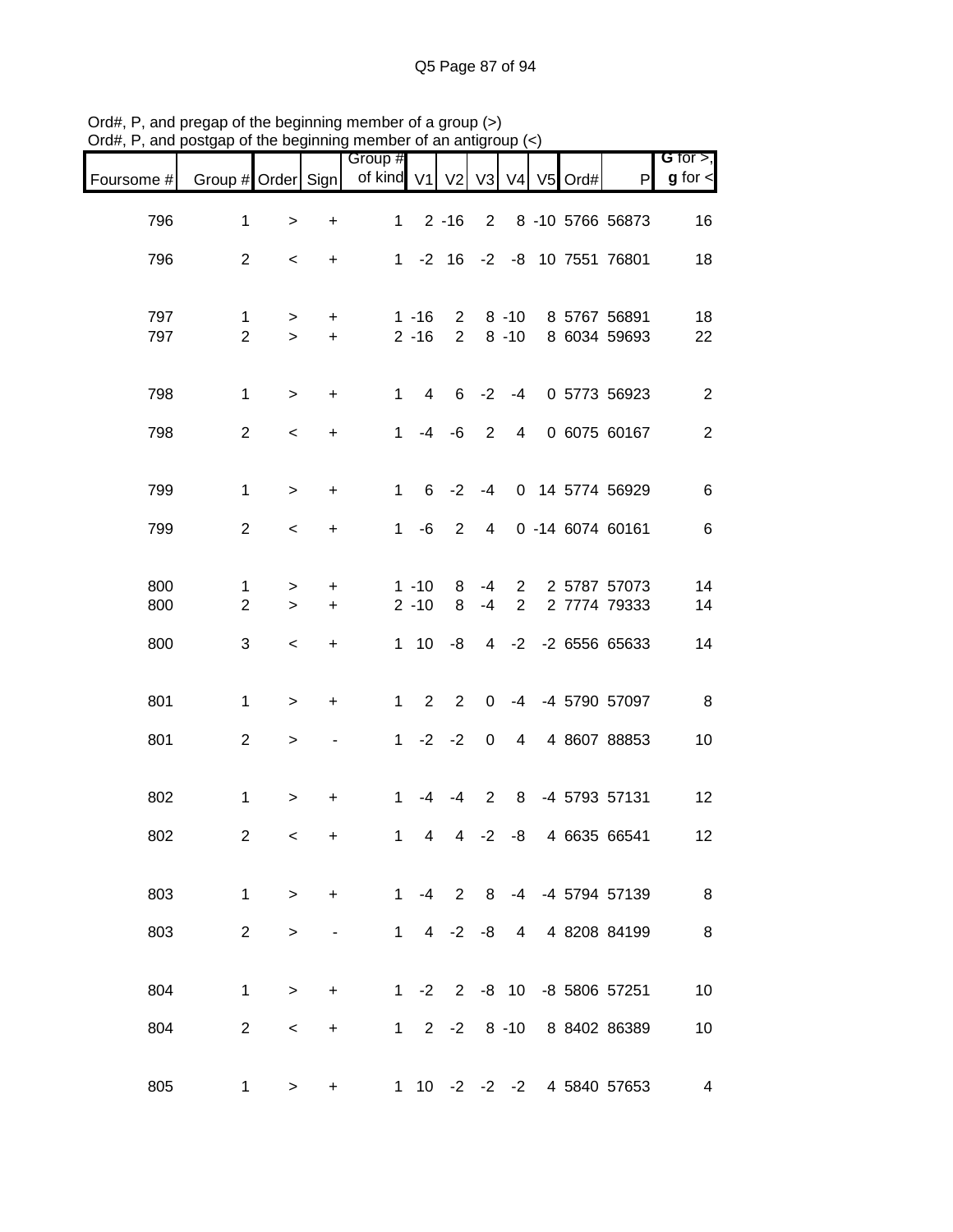| $J$ ıu $\pi,$ ı | , and posigap or the beginning member or an antigroup $(\leq)$ |                 |                          |                                  |                                        |                                         |                      |                                  |           |                                              |                                           |
|-----------------|----------------------------------------------------------------|-----------------|--------------------------|----------------------------------|----------------------------------------|-----------------------------------------|----------------------|----------------------------------|-----------|----------------------------------------------|-------------------------------------------|
| Foursome #      | Group # Order Sign                                             |                 |                          | Group #<br>of kind $V1$          |                                        | V <sub>2</sub>                          | V3                   | V <sub>4</sub>                   | $V5$ Ord# | $\mathsf{P}$                                 | G for $>$ ,<br>$g$ for $\lt$              |
| 805             | $\overline{2}$                                                 | $\,<$           | $\ddot{}$                |                                  | $1 - 10$                               | $\overline{2}$                          | $\overline{2}$       | 2                                |           | -4 7780 79393                                | 4                                         |
| 806             | 1                                                              | $\geq$          | $\ddot{}$                | $1 \quad$                        | -8                                     | $\overline{2}$                          |                      |                                  |           | 2 -4 2 5845 57709                            | 12                                        |
| 806             | $\overline{2}$                                                 | $\,<\,$         | $\ddot{}$                | 1                                | 8                                      | $-2$                                    | $-2$                 |                                  |           | 4 -2 7209 72911                              | 12                                        |
| 807             | $\mathbf{1}$                                                   | $\geq$          | $\ddot{}$                | 1                                | $\overline{2}$                         | $\overline{2}$                          | $-4$                 | $\overline{2}$                   |           | 8 5846 57713                                 | $\overline{4}$                            |
| 807             | $\overline{2}$                                                 | $\,<$           | $\overline{\phantom{a}}$ | 1                                | $\overline{2}$                         | $\overline{2}$                          | $-4$                 | $\overline{2}$                   |           | 8 8448 86969                                 | 12                                        |
| 808             | $\mathbf 1$                                                    | $\geq$          | +                        |                                  | $1 16 - 14$                            |                                         | 2                    | $2^{\circ}$                      |           | -4 5891 58171                                | $\overline{c}$                            |
| 808             | $\overline{2}$                                                 | $\,<$           | $\ddot{}$                |                                  | $1 - 16$ $14$ $-2$ $-2$                |                                         |                      |                                  |           | 4 8519 87719                                 | $\mathbf{2}$                              |
| 809             | 1                                                              | $\, > \,$       | +                        | $\mathbf{1}$                     | 2                                      | 2                                       | $-4$                 | $\overline{2}$                   |           | 6 5893 58193                                 | $\overline{\mathbf{4}}$                   |
| 809             | $\overline{c}$                                                 | $\,<\,$         | $\ddot{}$                | 1                                |                                        | $-2 -2$                                 |                      |                                  |           | 4 -2 -6 7208 72907                           | $\overline{\mathcal{A}}$                  |
| 810             | $\mathbf{1}$                                                   | $\, > \,$       | +                        | $\mathbf{1}$                     | 2                                      | -4                                      |                      |                                  |           | 2 6 -10 5894 58199                           | $\,6$                                     |
| 810             | $\overline{2}$                                                 | $\,<$           | $\ddot{}$                | $\mathbf{1}$                     | $-2$                                   | $\overline{4}$                          |                      |                                  |           | -2 -6 10 7207 72901                          | $\,6$                                     |
| 811<br>811      | 1<br>$\overline{2}$                                            | ><br>$\geq$     | +<br>$\ddot{}$           | 1<br>$\overline{2}$              | $\overline{4}$<br>$\overline{4}$       |                                         | $2 - 10$<br>$2 - 10$ | 8<br>8                           |           | -8 5915 58417<br>-8 8948 92647               | 6<br>$\,6$                                |
| 812<br>812      | 1<br>$\overline{2}$                                            | ><br>>          | +<br>+                   | $\mathbf{1}$<br>2 <sup>1</sup>   | $\overline{2}$<br>$\mathbf{2}$         | $-4$<br>-4                              | 2<br>$2^{\circ}$     | $\overline{4}$<br>$\overline{4}$ |           | 8 5952 58901<br>8 6575 65831                 | 4<br>4                                    |
| 813<br>813      | $\mathbf{1}$<br>$\overline{2}$                                 | $\,>$<br>$\geq$ | +<br>$+$                 | $\overline{1}$<br>$\overline{2}$ | $\mathbf{2}^{\circ}$<br>$\overline{2}$ | $\overline{4}$                          |                      |                                  |           | 4 8 -10 14 5954 58909<br>8 -10 14 8677 89599 | $\overline{\mathbf{c}}$<br>$\overline{2}$ |
| 814             | $\mathbf{1}$                                                   | $\, > \,$       | $\ddot{}$                | 1                                |                                        | $2 -2$                                  |                      |                                  |           | 8 -2 -4 5981 59149                           | 8                                         |
| 814             | $\overline{2}$                                                 | $\,<$           | $\ddot{}$                | 1                                | $-2$                                   | $2^{\circ}$                             | -8                   | $\overline{2}$                   |           | 4 7934 81047                                 | $\overline{2}$                            |
| 815<br>815      | $\mathbf 1$<br>$\overline{2}$                                  | ><br>$\geq$     | +<br>$\ddot{}$           | $\mathbf{1}$<br>$\overline{2}$   | $\mathbf{0}$<br>$\overline{0}$         | $\mathbf{2}^{\prime}$<br>$\overline{2}$ |                      |                                  |           | 2 -8 20 6004 59393<br>2 -8 20 7833 79973     | 6<br>$\,6$                                |

Ord#, P, and pregap of the beginning member of a group (>) Ord#, P, and postgap of the beginning member of an antigroup (<)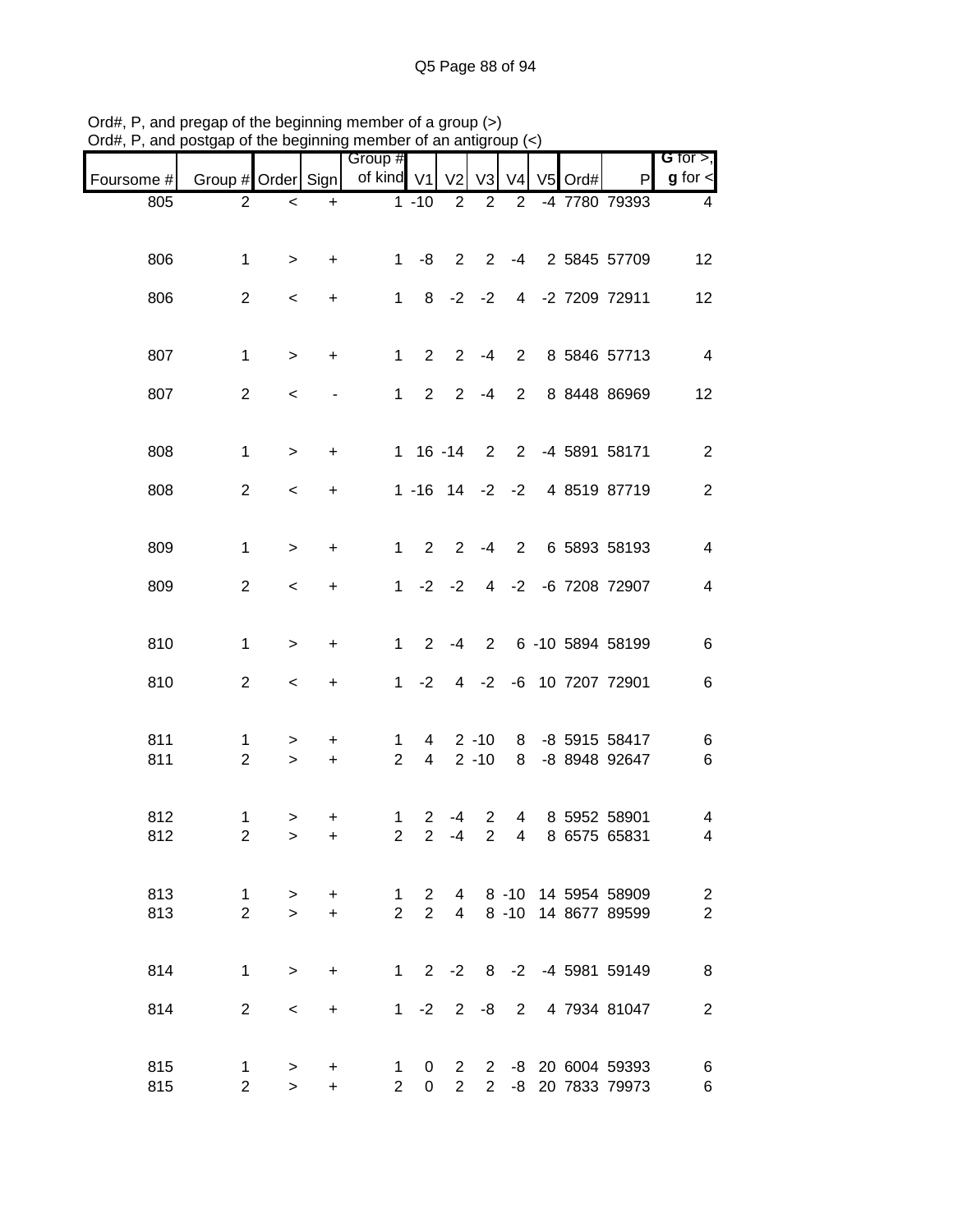|                               |                                |                      |                        | Group #                       |                               |                                  |                |                |         |                                                                | G for $>$ ,              |
|-------------------------------|--------------------------------|----------------------|------------------------|-------------------------------|-------------------------------|----------------------------------|----------------|----------------|---------|----------------------------------------------------------------|--------------------------|
| Foursome # Group # Order Sign |                                |                      |                        | of kind V1                    |                               | V <sub>2</sub>                   | V3 V4          |                | V5 Ord# | P                                                              | $g$ for $\textsf{I}$     |
| 816<br>816                    | 1<br>$\overline{2}$            | ><br>$\geq$          | +<br>$\ddot{}$         | $\mathbf 1$<br>$\overline{2}$ | $2^{\circ}$<br>$\overline{2}$ |                                  | $-8$ 20 $-20$  |                |         | -8 20 -20 2 6006 59407<br>2 9318 96787                         | 8<br>8                   |
| 817<br>817                    | $\mathbf{1}$<br>$\overline{2}$ | ><br>$\geq$          | $\ddot{}$<br>$+$       | 1.<br>$\overline{2}$          | -4<br>$-4$                    | $\overline{2}$<br>$\overline{2}$ |                |                |         | -4 20 -16 6030 59659<br>-4 20 -16 6642 66617                   | 8<br>16                  |
| 818                           | $\mathbf{1}$                   | $\, >$               | $\ddot{}$              | 1                             | 8                             | -8                               |                |                |         | 2 16 -14 6066 60091                                            | $\mathbf{2}$             |
| 818                           | $\overline{2}$                 | $\,<$                | $\ddot{}$              | 1                             | -8                            |                                  |                |                |         | 8 -2 -16 14 8685 89669                                         | $\overline{2}$           |
| 819                           | $\mathbf{1}$                   | $\geq$               | $\ddot{}$              | 1                             |                               | $2 \t10$                         | -8             |                |         | 4 -2 6140 60919                                                | $\overline{2}$           |
| 819                           | $\overline{2}$                 | $\,<\,$              | $\ddot{}$              |                               | $1 -2 -10$                    |                                  | 8              | $-4$           |         | 2 7976 81551                                                   | $\overline{2}$           |
| 820                           | $\mathbf{1}$                   | $\geq$               | $\ddot{}$              |                               | $1 - 22$                      | 2                                | $\overline{4}$ | $\overline{4}$ |         | -8 6258 62297                                                  | 24                       |
| 820                           | $\overline{2}$                 | $\,<\,$              | +                      |                               | $122$                         | $-2$                             | $-4$           | -4             |         | 8 7056 71263                                                   | 24                       |
| 821                           | $\mathbf{1}$                   | $\,>$                | $\ddot{}$              | $\mathbf{1}$                  | 4                             | $\overline{4}$                   |                |                |         | -8 16 -16 6260 62303                                           | $\overline{\mathcal{A}}$ |
| 821                           | $\overline{2}$                 | $\,<\,$              | $\ddot{}$              | 1.                            | -4                            | $-4$                             |                |                |         | 8 -16 16 8980 92951                                            | 6                        |
| 822<br>822                    | 1<br>$\overline{2}$            | $\, > \,$<br>$\,>$   | $\ddot{}$<br>$\ddot{}$ |                               | $1 - 10$<br>$2 - 10$          | 4<br>4                           | 6<br>6         | $-2$<br>$-2$   |         | -8 6352 63389<br>-8 7025 70949                                 | 12<br>12                 |
| 823                           | 1                              | $\, > \,$            | $\ddot{}$              | $\mathbf{1}$                  |                               | $4 -2$                           | $\overline{2}$ | 6              |         | 6 6375 63601                                                   | $\overline{c}$           |
| 823                           |                                | $2^{\circ}$<br>$\lt$ |                        | + 1 -4 2 -2 -6 -6 7506 76259  |                               |                                  |                |                |         |                                                                | $\overline{2}$           |
| 824<br>824                    | $\mathbf{1}$<br>$\overline{2}$ | $\geq$<br>$\geq$     | $\ddot{}$<br>$+$       |                               |                               |                                  |                |                |         | 1 -10 22 -22 10 -4 6417 64033<br>2 -10 22 -22 10 -4 6525 65323 | 14<br>14                 |
| 825<br>825                    | $\mathbf 1$<br>$\overline{2}$  | $\, > \,$<br>$\geq$  | $\ddot{}$<br>$+$       | $\mathbf 1$<br>$\overline{2}$ | 8<br>8                        | $\overline{2}$                   |                |                |         | 2 2 -8 22 6468 64667<br>2 -8 22 8052 82351                     | 4<br>$\overline{2}$      |
| 826<br>826                    | 1<br>2 <sup>1</sup>            | $\geq$<br>$\,>$      | $\ddot{}$<br>$+$       | $\mathbf{2}$                  |                               | $8 - 14$                         |                |                |         | 1 8 -14 2 16 -10 6495 65011<br>2 16 -10 7946 81181             | 8<br>8                   |

Ord#, P, and pregap of the beginning member of a group (>) Ord#, P, and postgap of the beginning member of an antigroup (<)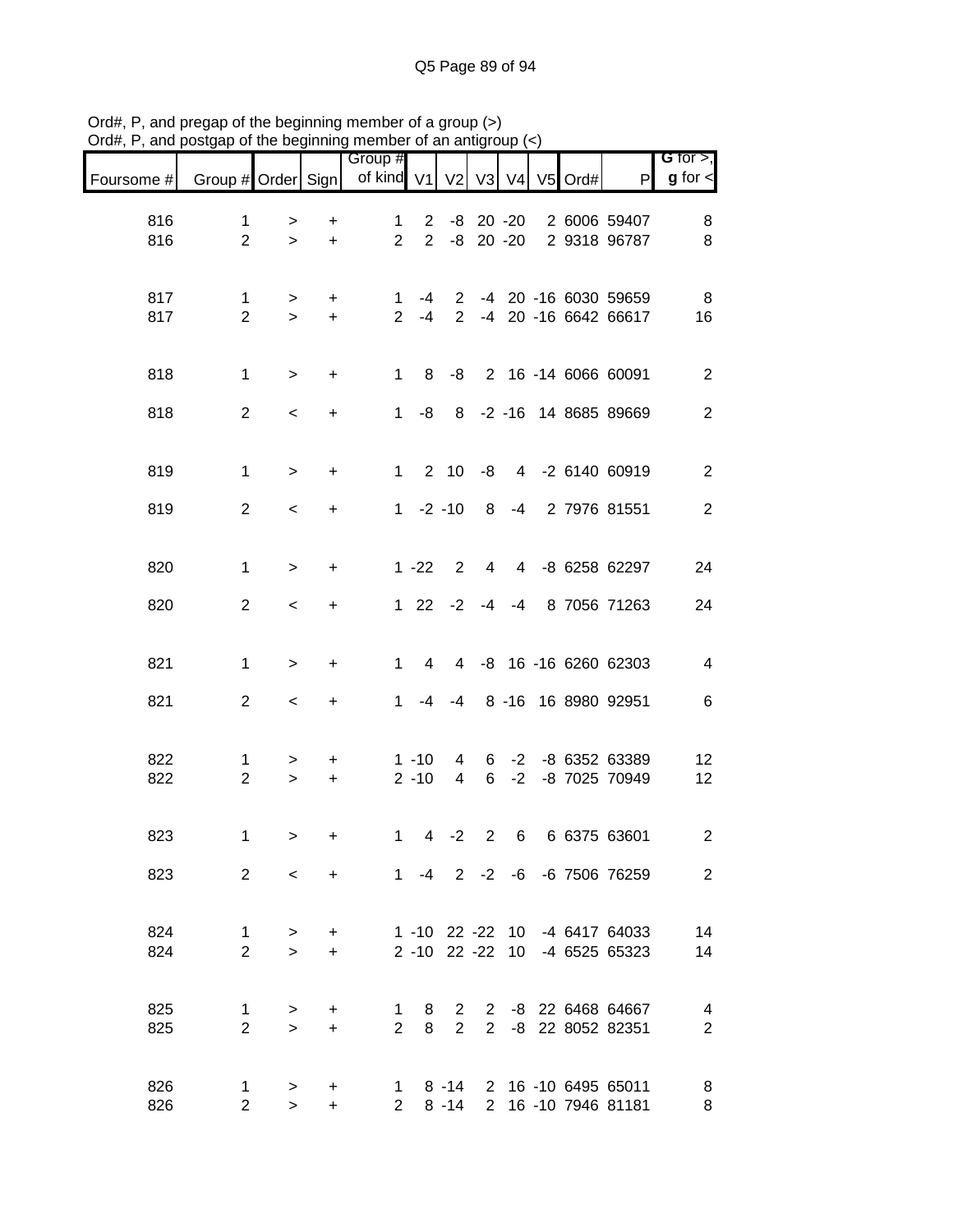|                                                  |                                |              |                        | Group #        |                      |                |             |             |            |                                      | G for $>$ ,    |
|--------------------------------------------------|--------------------------------|--------------|------------------------|----------------|----------------------|----------------|-------------|-------------|------------|--------------------------------------|----------------|
| Foursome # Group # Order Sign   of kind V1 V2 V3 |                                |              |                        |                |                      |                |             |             | V4 V5 Ord# | P                                    | $g$ for $\lt$  |
|                                                  |                                |              |                        |                |                      |                |             |             |            |                                      |                |
| 827                                              | $\mathbf{1}$                   | $\mathbf{I}$ | $\ddot{}$              |                | $1 \quad 10$         | $-4$           | 2           |             |            | 2 -8 6528 65357                      | $\overline{4}$ |
| 827                                              | $\overline{2}$                 | >            |                        |                | $1 - 10$             | $\overline{4}$ | $-2$        | $-2$        |            | 8 8123 83219                         | 12             |
|                                                  |                                |              |                        |                |                      |                |             |             |            |                                      |                |
| 828<br>828                                       | $\mathbf{1}$<br>$\overline{2}$ | ><br>$\geq$  | $\ddot{}$<br>$\ddot{}$ |                | $1 - 16$<br>$2 - 16$ | 8<br>8         | -6<br>-6    |             |            | 8 -10 6596 66067<br>8 -10 8474 87277 | 20<br>20       |
|                                                  |                                |              |                        |                |                      |                |             |             |            |                                      |                |
| 829                                              | $\mathbf{1}$                   | $\,>$        | $\ddot{}$              |                |                      |                |             |             |            | 1 -2 8 -10 10 -8 6615 66343          | 6              |
| 829                                              | $\overline{2}$                 | $\,<\,$      | $\ddot{}$              |                |                      |                |             |             |            | 1 2 -8 10 -10 8 6620 66377           | $\,6$          |
|                                                  |                                |              |                        |                |                      |                |             |             |            |                                      |                |
| 830                                              | $\mathbf{1}$                   | $\geq$       | $\ddot{}$              |                | $1 14 - 10$          |                | $2^{\circ}$ |             |            | 8 -4 6638 66571                      | $\overline{2}$ |
| 830                                              | $\overline{2}$                 | $\geq$       |                        |                | $1 - 14$ 10 $-2$     |                |             | -8          |            | 4 7853 80207                         | 16             |
|                                                  |                                |              |                        |                |                      |                |             |             |            |                                      |                |
| 831                                              | $\mathbf{1}$                   | $\,>$        | $\ddot{}$              | 1              | -8                   | $-2$           | 8           |             |            | 4 -10 6670 66943                     | 12             |
| 831                                              | $\overline{2}$                 | $\,<$        | $\ddot{}$              | 1              | 8                    | $\overline{2}$ | -8          |             |            | -4 10 8546 88007                     | 12             |
| 832                                              | 1                              | >            | $\ddot{}$              | 1              | $-2$                 | 8              |             |             |            | 4 -10 22 6671 66947                  | 4              |
| 832                                              | $\overline{2}$                 | $\geq$       | $\pm$                  | 2 <sup>1</sup> | $-2$                 | 8              |             |             |            | 4 -10 22 8871 91811                  | 4              |
|                                                  |                                |              |                        |                |                      |                |             |             |            |                                      |                |
| 833                                              | $\mathbf{1}$                   | >            | $\ddot{}$              |                | 1 18                 |                |             |             |            | -6 -10 2 -8 6684 67079               | 6              |
| 833                                              | $\overline{2}$                 | $\,<$        | +                      |                | $1 - 18$             |                | 6 10        | $-2$        |            | 8 7377 74821                         | 6              |
| 834                                              | 1                              | $\geq$       | $\ddot{}$              |                | $1 - 6 - 10$         |                |             |             |            | 2 -8 10 6685 67103                   | 24             |
| 834                                              | $\overline{2}$                 | $\,<\,$      | $\ddot{}$              | 1              |                      | 6 10           | $-2$        |             |            | 8 -10 7376 74797                     | 24             |
|                                                  |                                |              |                        |                |                      |                |             |             |            |                                      |                |
| 835                                              | $\mathbf 1$                    | >            | $\ddot{}$              | 1              | -4                   | $\overline{2}$ | -8          |             |            | 8 2 6731 67559                       | 12             |
| 835                                              | $\overline{2}$                 | $\,<\,$      | +                      | $\mathbf{1}$   | 4                    | $-2$           | 8           | -8          |            | -2 8967 92809                        | 12             |
|                                                  |                                |              |                        |                |                      |                |             |             |            |                                      |                |
| 836                                              | $\mathbf 1$                    | >            | +                      | 1              | 2                    | -8             | 8           | $2^{\circ}$ |            | -6 6732 67567                        | 8              |
| 836                                              | $\overline{2}$                 | $\,<\,$      | $\ddot{}$              | 1              | $-2$                 | 8              | -8          | $-2$        |            | 6 8966 92801                         | 8              |

Ord#, P, and pregap of the beginning member of a group (>) Ord#, P, and postgap of the beginning member of an antigroup (<)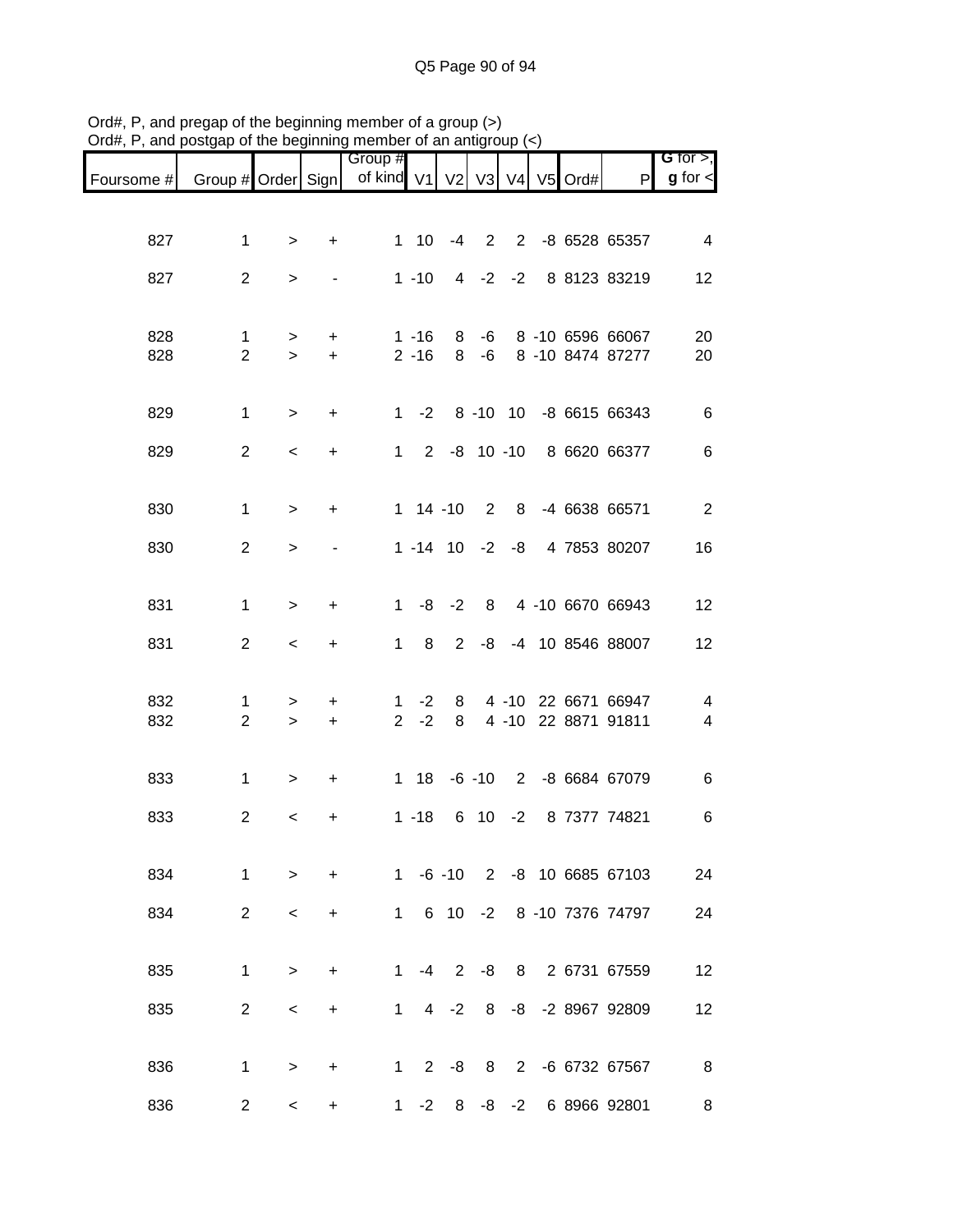| Foursome # | Group # Order Sign             |                     |                | Group #<br>of kind V1       |                             | V <sub>2</sub>                   | V3                            | V4                   | V5 Ord# | P                                          | G for $>$ ,<br>$g$ for $\leq$ |
|------------|--------------------------------|---------------------|----------------|-----------------------------|-----------------------------|----------------------------------|-------------------------------|----------------------|---------|--------------------------------------------|-------------------------------|
|            |                                |                     |                |                             |                             |                                  |                               |                      |         |                                            |                               |
| 837        | 1                              | $\geq$              | $\ddot{}$      | $1 \quad$                   |                             | $2 -2$                           |                               |                      |         | 8 -16 14 6819 68581                        | 14                            |
| 837        | $\overline{2}$                 | $\, > \,$           |                |                             |                             | $1 -2 2$                         |                               |                      |         | -8 16 -14 7983 81629                       | 10                            |
| 838        | $\mathbf{1}$                   | $\geq$              | $\ddot{}$      |                             |                             | $1 \t14 -22$                     |                               |                      |         | 2 -2 2 6853 68963                          | 16                            |
| 838        | $\overline{2}$                 | $\,<$               | $\ddot{}$      |                             |                             |                                  |                               |                      |         | 1 -14 22 -2 2 -2 8606 88843                | 10                            |
|            |                                |                     |                |                             |                             |                                  |                               |                      |         |                                            |                               |
| 839<br>839 | $\mathbf{1}$<br>$\overline{2}$ | $\geq$<br>$\geq$    | $+$<br>$+$     | $\overline{2}$              | $1 - 6$<br>-6               | $\overline{2}$<br>$\overline{2}$ |                               | $2 - 8$              |         | 2 -8 2 6875 69233<br>2 7265 73583          | 12                            |
|            |                                |                     |                |                             |                             |                                  |                               |                      |         |                                            | 12                            |
| 840        | $\mathbf{1}$                   | $\geq$              | $\ddot{}$      |                             | $1 \t16$                    |                                  |                               |                      |         | 4 -10 6 -16 6926 69859                     | $\overline{2}$                |
| 840        | $\overline{2}$                 | $\geq$              |                |                             | $1 - 16$                    |                                  |                               |                      |         | -4 10 -6 16 6983 70481                     | 22                            |
|            |                                |                     |                |                             |                             |                                  |                               |                      |         |                                            |                               |
| 841<br>841 | 1<br>$\overline{2}$            | ><br>$\geq$         | +<br>$+$       | $\mathbf{1}$<br>$2^{\circ}$ | $-2$<br>$-2$                | $4\overline{ }$                  |                               | 4 8 - 16<br>$8 - 16$ |         | 4 7076 71437<br>4 8992 93097               | 8<br>8                        |
|            |                                |                     |                |                             |                             |                                  |                               |                      |         |                                            |                               |
| 842<br>842 | 1<br>$\overline{2}$            | $\, > \,$<br>$\, >$ | +<br>$\ddot{}$ | $1 \quad$<br>2 <sup>1</sup> |                             | $-8$ 14 $-16$                    |                               | $\overline{2}$       |         | -8 14 -16 2 -4 7094 71663<br>-4 7752 79103 | 16<br>16                      |
|            |                                |                     |                |                             |                             |                                  |                               |                      |         |                                            |                               |
| 843<br>843 | $\mathbf{1}$<br>$\overline{2}$ | ><br>$\, > \,$      | $\pm$<br>$+$   |                             | $1 \t14 - 16$<br>$2$ 14 -16 |                                  | $2^{\circ}$<br>$\overline{2}$ |                      |         | -4 -2 7095 71671<br>-4 -2 7753 79111       | 8<br>8                        |
| 843        | 3                              | $\geq$              | $\ddot{}$      |                             | $3$ 14 -16                  |                                  | $\overline{2}$                | $-4$                 |         | -2 8720 90031                              | 8                             |
| 844        | $\mathbf{1}$                   | $\, > \,$           | +              |                             | $1 - 16$                    | $\overline{2}$                   |                               |                      |         | -4 -2 4 7096 71693                         | 22                            |
| 844        | $\overline{2}$                 | $\geq$              | $+$            |                             | $2 - 16$                    | $\overline{2}$                   |                               | $-4$ $-2$            |         | 4 7754 79133                               | 22                            |
| 845        | 1                              | $\, > \,$           | $\ddot{}$      | $\mathbf{1}$                | 2                           |                                  |                               |                      |         | -4 -2 4 16 7097 71699                      | $\,6$                         |
| 845        | $\overline{2}$                 | $\geq$              | $\ddot{}$      | $2^{\circ}$                 |                             |                                  |                               |                      |         | 2 -4 -2 4 16 7755 79139                    | $\,6$                         |
| 846        | $\mathbf{1}$                   | $\geq$              | $\ddot{}$      | $1 -$                       |                             | $-4$ 10                          |                               |                      |         | -6 4 2 7275 73679                          | $\,6$                         |
|            |                                |                     |                |                             |                             |                                  |                               |                      |         |                                            |                               |
| 846        | $\overline{2}$                 | $\,<$               | $+$            |                             | $1 \quad$                   | $4 - 10$                         |                               |                      |         | 6 -4 -2 9181 95233                         | 6                             |
| 847        | $\mathbf 1$                    | $\, > \,$           | +              | $\mathbf{1}$                | 4                           | 4                                |                               |                      |         | 2 -4 -4 7316 74161                         | $\overline{2}$                |

Ord#, P, and pregap of the beginning member of a group (>) Ord#, P, and postgap of the beginning member of an antigroup (<)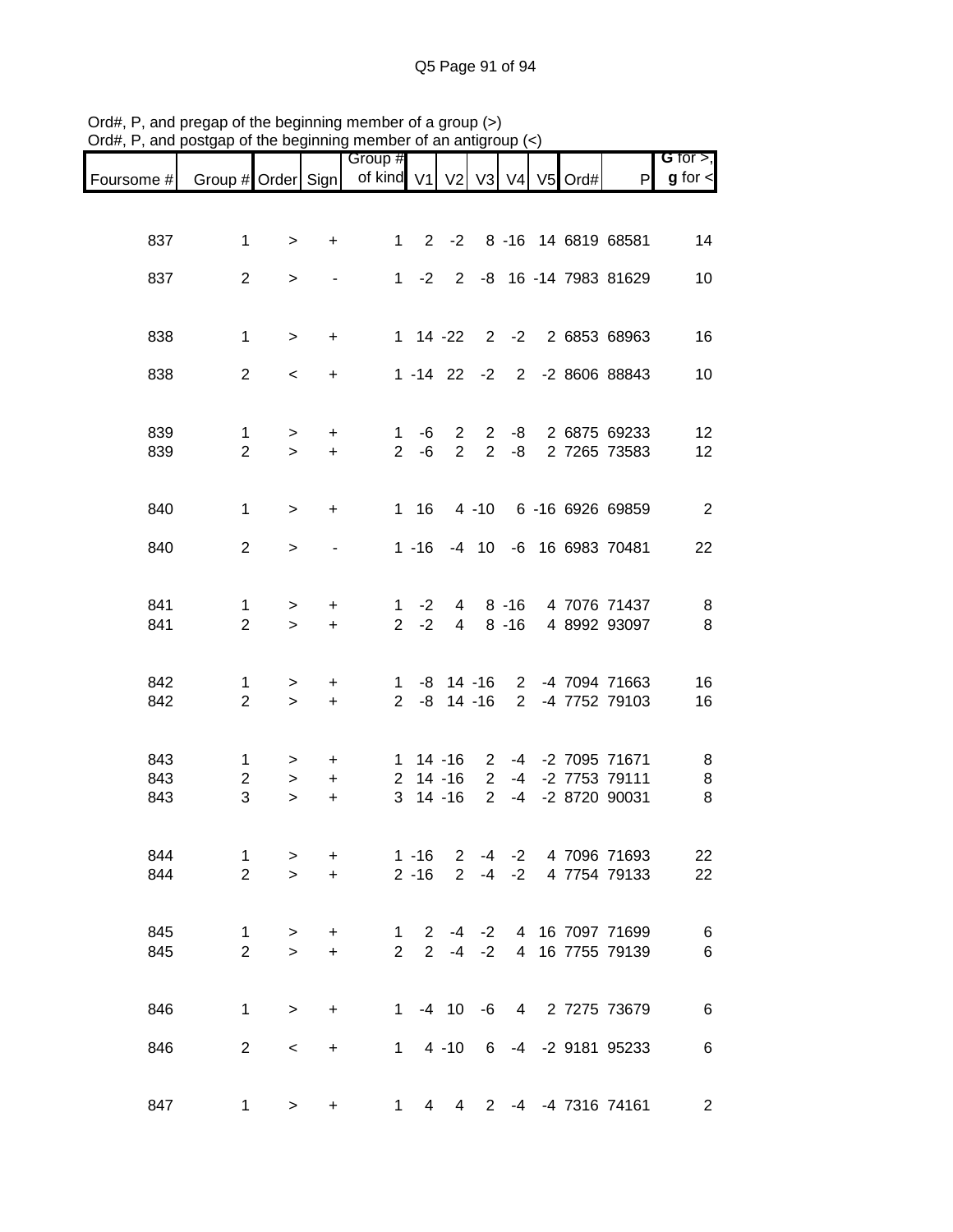| Foursome # | Group # Order Sign            |                  |                          | Group #<br>of kind V1          |                | V <sub>2</sub>                 |        |                | V3 V4 V5 | Ord# | P                                         | G for $>$ ,<br>$g$ for $\leq$ |
|------------|-------------------------------|------------------|--------------------------|--------------------------------|----------------|--------------------------------|--------|----------------|----------|------|-------------------------------------------|-------------------------------|
| 847        | $\overline{2}$                | $\, >$           |                          | $\mathbf{1}$                   |                | $-4$ $-4$ $-2$                 |        | $\overline{4}$ |          |      | 4 7319 74189                              | 12                            |
| 848        | $\mathbf{1}$                  | $\, >$           | +                        | $\mathbf{1}$                   | $\overline{4}$ | 2                              | $-4$   |                |          |      | -4 -2 7317 74167                          | $\,6$                         |
| 848        | $\overline{2}$                | $\, >$           |                          | $\mathbf{1}$                   |                | $-4 -2$                        | 4      | $\overline{4}$ |          |      | 2 7320 74197                              | $\, 8$                        |
| 849<br>849 | 1<br>$\overline{2}$           | $\, >$<br>$\geq$ | $+$<br>$+$               | 1<br>$\overline{2}$            | $-2$<br>$-2$   | $-2$<br>$-2$                   | 8<br>8 |                |          |      | -8 14 7366 74713<br>-8 14 9492 98893      | 6<br>$\,6$                    |
| 850        | $\mathbf{1}$                  | $\geq$           | $\ddot{}$                | $\mathbf{1}$                   | $-4$           | 8                              | -4     |                |          |      | 2 -10 7424 75347                          | 10                            |
| 850        | $\overline{2}$                | $\,<$            | +                        | $\mathbf{1}$                   | $\overline{4}$ | -8                             |        |                |          |      | 4 -2 10 9125 94603                        | 10                            |
| 851        | $\mathbf{1}$                  | $\,>$            | $\ddot{}$                | $\mathbf{1}$                   | -8             | 4                              |        |                |          |      | 4 14 -22 7553 76829                       | 10                            |
| 851        | $\overline{2}$                | $\,<$            | +                        | $\mathbf{1}$                   | 8              | $-4$                           |        |                |          |      | -4 -14 22 8509 87631                      | $10$                          |
| 852        | $\mathbf{1}$                  | $\geq$           | +                        |                                | $1 - 10$       | $-4$                           | 4      | 0              |          |      | 0 7618 77543                              | 16                            |
| 852        | $\overline{2}$                | $\,<$            | +                        |                                | $1 \quad 10$   | $\overline{4}$                 | $-4$   | $\mathbf 0$    |          |      | 0 9110 94447                              | 16                            |
| 853<br>853 | 1<br>$\overline{2}$           | $\, >$<br>$\geq$ | +<br>$\ddot{}$           | $\mathbf{1}$<br>$\overline{2}$ |                | $-2$ 16 $-14$<br>$-2$ 16 $-14$ |        | 6<br>6         |          |      | 10 7628 77617<br>10 8043 82237            | 6<br>$\,6$                    |
| 854<br>854 | 1<br>$\overline{c}$           | ><br>$\geq$      | +<br>+                   | $\mathbf{1}$<br>$\overline{2}$ |                | $16 - 14$<br>$16 - 14$         | 6      |                |          |      | 10 -16 7629 77621<br>6 10 -16 8044 82241  | $\overline{\mathcal{A}}$<br>4 |
| 855<br>855 | $\mathbf 1$<br>$\overline{2}$ | $\geq$<br>$\geq$ | $+$<br>$+$               | 1<br>$\overline{2}$            | -8             | 10<br>$-8$ 10                  | $-2$   |                |          |      | $-2$ $-2$ 4 7642 77743<br>-2 4 8030 82139 | 12<br>10                      |
| 856        | $\mathbf{1}$                  | $\geq$           | $+$                      | $\mathbf{1}$                   |                | $-4$ $-2$ 2 10                 |        |                |          |      | 2 7665 78031                              | 14                            |
| 856        | $\overline{2}$                | $\,<\,$          | $\overline{\phantom{a}}$ | $\mathbf 1$                    |                | $-4 -2$                        |        | $2 \quad 10$   |          |      | 2 7671 78121                              | 16                            |
| 857        | $\mathbf{1}$                  | $\geq$           | $+$                      |                                |                |                                |        |                |          |      | 1 0 8 2 -2 -10 7730 78803                 | $6\overline{6}$               |
| 857        | $\overline{2}$                | >                |                          | 1                              |                |                                |        |                |          |      | 0 -8 -2 2 10 8762 90511                   | 12 <sub>2</sub>               |

Ord#, P, and pregap of the beginning member of a group (>) Ord#, P, and postgap of the beginning member of an antigroup (<)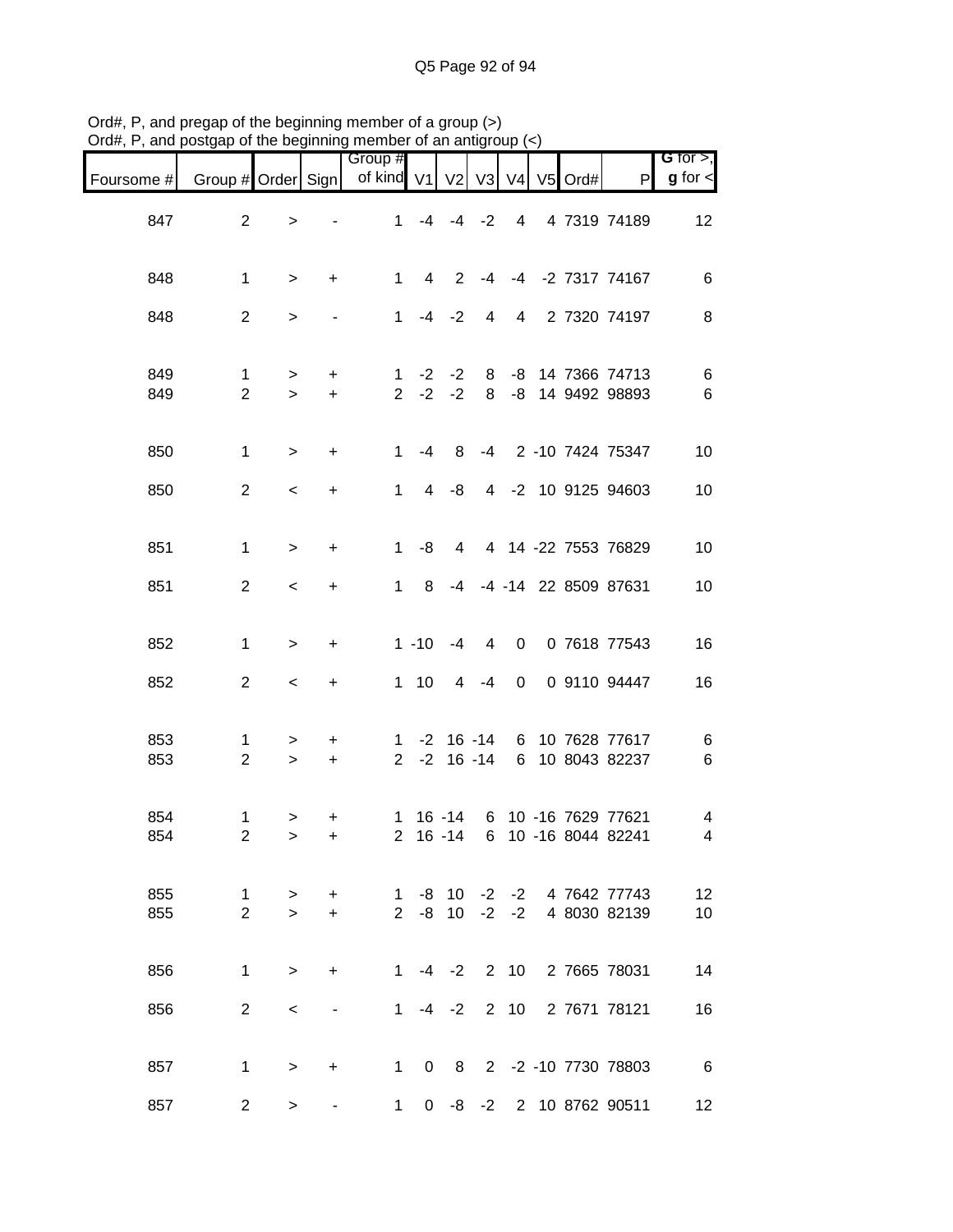| G for $>$ ,              |                                        |            |                 |              |                |                 | Group #                       |                        |                          |                                |            |
|--------------------------|----------------------------------------|------------|-----------------|--------------|----------------|-----------------|-------------------------------|------------------------|--------------------------|--------------------------------|------------|
| $g$ for $\lt$            | P                                      | V4 V5 Ord# |                 |              |                |                 | of kind V1 V2 V3              |                        |                          | Group # Order Sign             | Foursome # |
|                          |                                        |            |                 |              |                |                 |                               |                        |                          |                                |            |
| $6\phantom{1}6$          | 4 7769 79279                           |            | $2^{\circ}$     |              | $-2$ 14 $-10$  |                 | $\mathbf{1}$                  | $\ddot{}$              | $\,>$                    | $\mathbf{1}$                   | 858        |
| 14                       | 4 7914 80849                           |            | $\overline{2}$  |              |                | $1 - 2 14 - 10$ |                               |                        | $\,<$                    | $\overline{2}$                 | 858        |
|                          |                                        |            |                 |              |                |                 |                               |                        |                          |                                |            |
| $\overline{4}$           | 2 7907 80783                           |            | $4\overline{ }$ | -8           | 8              | $\mathbf{2}$    | 1                             | $\ddot{}$              | >                        | 1                              | 859        |
| $\overline{\mathcal{A}}$ | 2 9512 99083                           |            | $\overline{4}$  | -8           | 8              | $\overline{2}$  | $\overline{2}$                | $+$                    | $\geq$                   | $\overline{2}$                 | 859        |
|                          |                                        |            |                 |              |                |                 |                               |                        |                          |                                |            |
| 6<br>6                   | 4 2 -10 7908 80789<br>2 -10 9513 99089 |            |                 | 4            | -8<br>-8       | 8<br>8          | $\mathbf 1$<br>$\overline{2}$ | $\ddot{}$<br>$\ddot{}$ | $\, > \,$<br>$\,>$       | $\mathbf{1}$<br>$\overline{2}$ | 860<br>860 |
|                          |                                        |            |                 |              |                |                 |                               |                        |                          |                                |            |
| $\overline{2}$           | -2 -2 16 8040 82219                    |            |                 |              | 4              | $\overline{2}$  | $\mathbf 1$                   | $\ddot{}$              | $\, > \,$                | $\mathbf{1}$                   | 861        |
| $\overline{2}$           | -2 16 9166 95089                       |            |                 | $-2$         | $\overline{4}$ | 2               | $\overline{2}$                | $\ddot{}$              | $\geq$                   | $\overline{2}$                 | 861        |
| 10                       | -2 16 -10 8070 82559                   |            |                 |              | 4              | -8              | $\mathbf{1}$                  | $\ddot{}$              | $\, >$                   | $\mathbf{1}$                   | 862        |
| 10                       | 16 -10 8815 91151                      |            |                 | $-2$         | $\overline{4}$ | -8              | $\overline{2}$                | $\ddot{}$              | $\geq$                   | $\overline{2}$                 | 862        |
|                          |                                        |            |                 |              |                |                 |                               |                        |                          |                                |            |
| $\overline{4}$           | -8 8126 83231                          |            | $-4$            | 4            | 8              | $-2$            | 1                             | $\ddot{}$              | $\,>$                    | $\mathbf{1}$                   | 863        |
| $\overline{\mathcal{A}}$ | 8 8131 83269                           |            | 4               | $-4$         | -8             | $\overline{2}$  | $1 \quad$                     | +                      | $\,<$                    | $\overline{2}$                 | 863        |
|                          |                                        |            |                 |              |                |                 |                               |                        |                          |                                |            |
| 20                       | -6 8154 83557                          |            |                 | $-2$ 14 $-4$ |                | $1 - 16$        |                               | +                      | $\,>$                    | 1                              | 864        |
| $\overline{\mathbf{4}}$  | -4 -6 8865 91753                       |            |                 | 14           | $-2$           | $1 - 16$        |                               |                        | $\,<$                    | $\overline{c}$                 | 864        |
|                          |                                        |            |                 |              |                |                 |                               |                        |                          |                                |            |
| $\overline{c}$           | -4 -2 14 8315 85429                    |            |                 |              | $-2$           | $1 \quad 8$     |                               | +                      | $\, > \,$                | 1                              | 865        |
| $\overline{2}$           | 4 2 -14 9060 93911                     |            |                 |              |                | $1 - 8$ 2       |                               | $\ddot{}$              | $\overline{\phantom{0}}$ | $\overline{2}$                 | 865        |
|                          |                                        |            |                 |              |                |                 |                               |                        |                          |                                |            |
| 8                        | 4 -4 -2 8408 86461                     |            |                 |              | 4              | $1 -2$          |                               | $\ddot{}$              | $\geq$                   | 1                              | 866        |
| 8                        | 2 9455 98459                           |            | $\overline{4}$  | -4           | $-4$           | 2               | $1 \quad$                     | $\ddot{}$              | $\,<$                    | $\overline{2}$                 | 866        |
|                          |                                        |            |                 |              |                |                 |                               |                        |                          |                                |            |
| 22                       | 4 -2 -2 8513 87671                     |            |                 |              | $-4$           | $1 - 14$        |                               | +                      | >                        | 1                              | 867        |
| 22                       | 4 -2 -2 9551 99551                     |            |                 |              | $-4$           | $2 - 14$        |                               | $+$                    | $\geq$                   | $\overline{2}$                 | 867        |
| 6                        | 6 -10 4 12 -14 8748 90359              |            |                 |              |                | $1 \quad$       |                               | +                      | $\, > \,$                | 1                              | 868        |
|                          |                                        |            |                 |              |                |                 |                               |                        |                          |                                |            |

Ord#, P, and pregap of the beginning member of a group (>) Ord#, P, and postgap of the beginning member of an antigroup (<)